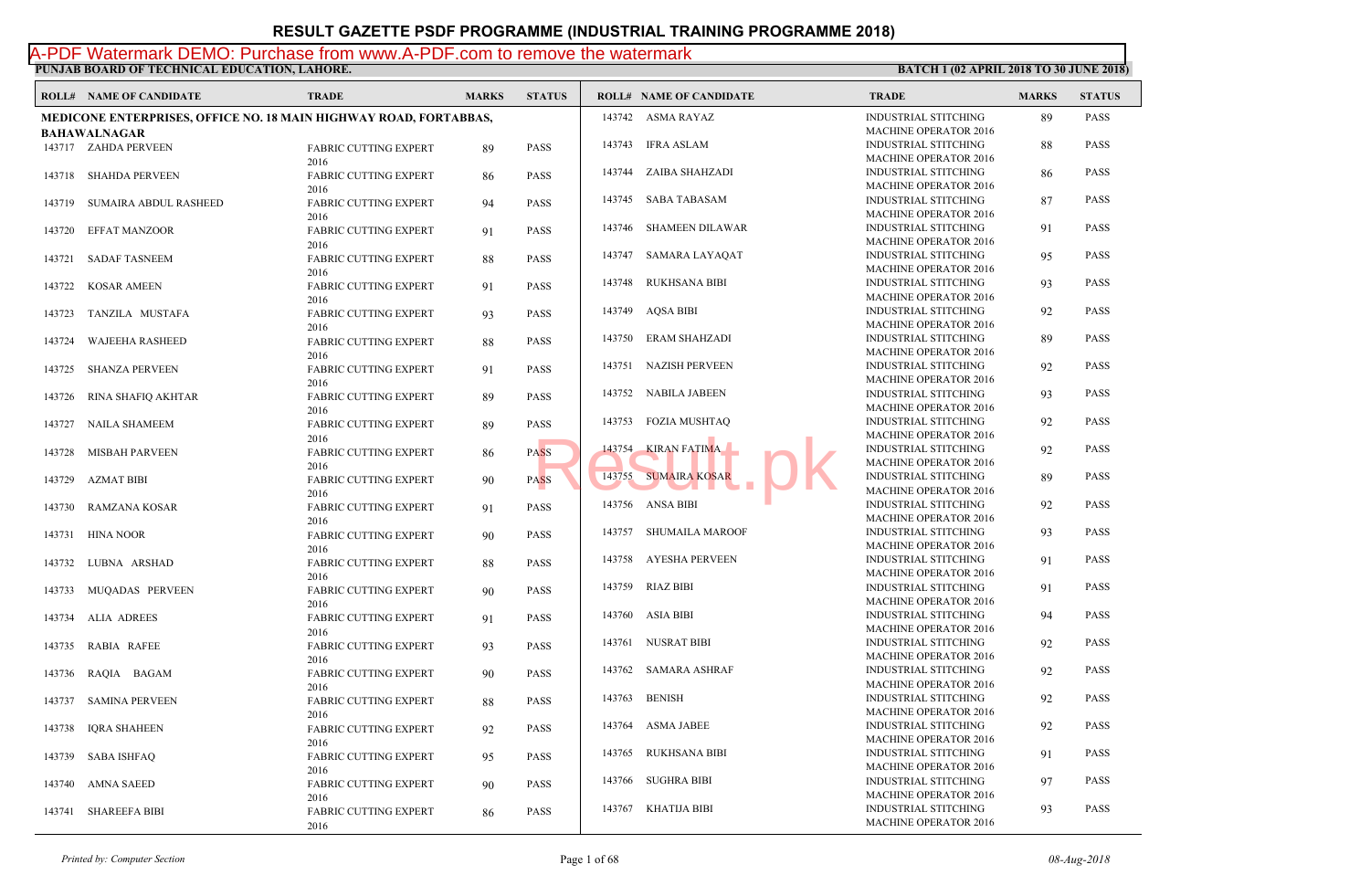|        | <b>ROLL# NAME OF CANDIDATE</b>                              | <b>TRADE</b>                                         | <b>MARKS</b> | <b>STATUS</b> |        | <b>ROLL# NAME OF CANDIDATE</b> | <b>TRAL</b>                                |
|--------|-------------------------------------------------------------|------------------------------------------------------|--------------|---------------|--------|--------------------------------|--------------------------------------------|
|        | 143768 ALYIA NAZIR                                          | INDUSTRIAL STITCHING<br><b>MACHINE OPERATOR 2016</b> | 93           | <b>PASS</b>   | 143793 | MUNAWAR PARVEEN                | <b>FABRI</b><br>2016                       |
|        | MEDICONE ENTERPRISES, JAJJA TOWN DHARRANAWALA, BAHAWALNAGAR |                                                      |              |               |        | 143794 NAZISH AMEEN            | <b>FABRI</b>                               |
|        | 143769 ASIFA ILYAS                                          | <b>FABRIC CUTTING EXPERT</b>                         | 94           | <b>PASS</b>   |        | 143795 FOZIA AMJAD             | 2016<br><b>INDUS</b>                       |
| 143770 | SANA ILYAS                                                  | 2016<br><b>FABRIC CUTTING EXPERT</b>                 | 95           | <b>PASS</b>   |        | 143796 TAHSEEN FATIMA          | <b>MACH</b><br><b>INDUS</b>                |
| 143771 | AMNA                                                        | 2016<br>FABRIC CUTTING EXPERT<br>2016                | 92           | <b>PASS</b>   |        | 143797 SANAVIYN                | <b>MACH</b><br><b>INDUS</b>                |
| 143772 | NADIA BI BI                                                 | FABRIC CUTTING EXPERT<br>2016                        | 90           | <b>PASS</b>   |        | 143798 IORA NASEEM             | <b>MACH</b><br><b>INDUS</b>                |
| 143773 | ROOMA SHAHZADI                                              | FABRIC CUTTING EXPERT<br>2016                        | 92           | <b>PASS</b>   | 143799 | ASMA NASEEM                    | <b>MACH</b><br><b>INDUS</b>                |
| 143774 | <b>FATIMA SHAHEEN</b>                                       | FABRIC CUTTING EXPERT<br>2016                        | 90           | <b>PASS</b>   | 143800 | <b>FOZIA RASHEED</b>           | <b>MACH</b><br><b>INDUS</b>                |
| 143775 | NAZIA PERVEEN                                               | <b>FABRIC CUTTING EXPERT</b><br>2016                 | 85           | <b>PASS</b>   | 143801 | SALMA GULNAZ                   | <b>MACH</b><br><b>INDUS</b>                |
| 143776 | SAJDA KOSAR                                                 | <b>FABRIC CUTTING EXPERT</b><br>2016                 | 88           | <b>PASS</b>   |        | 143802 SABA KIRAN              | <b>MACH</b><br><b>INDUS</b>                |
| 143777 | <b>SARIA SHAHZAD</b>                                        | <b>FABRIC CUTTING EXPERT</b><br>2016                 | 92           | <b>PASS</b>   | 143803 | <b>IQRA MUBEEN</b>             | <b>MACH</b><br><b>INDUS</b>                |
| 143778 | <b>SABA ANJUM</b>                                           | <b>FABRIC CUTTING EXPERT</b><br>2016                 | 95           | <b>PASS</b>   | 143804 | <b>SUMAIRA ASGHAR</b>          | <b>MACH</b><br><b>INDUS</b>                |
| 143779 | <b>RABIA RAMZAN</b>                                         | <b>FABRIC CUTTING EXPERT</b><br>2016                 | 95           | <b>PASS</b>   | 143805 | <b>RAKHSHANDA NAZ</b>          | <b>MACH</b><br><b>INDUS</b>                |
| 143780 | <b>IORA BILAL</b>                                           | <b>FABRIC CUTTING EXPERT</b><br>2016                 | 91           | <b>PASS</b>   | 143806 | <b>ABIDA RASHEED</b>           | <b>MACH</b><br><b>INDUS</b>                |
| 143781 | <b>ASIA PERVEEN</b>                                         | <b>FABRIC CUTTING EXPERT</b><br>2016                 | 90           | <b>PASS</b>   | 143807 | SHABNAM MUSHTAQ                | <b>MACH</b><br><b>INDUS</b>                |
| 143782 | RAMSHA KANWAL                                               | <b>FABRIC CUTTING EXPERT</b><br>2016                 | 91           | <b>PASS</b>   | 143808 | NIMRA SARFARAZ                 | <b>MACH</b><br><b>INDUS</b>                |
| 143783 | <b>SAKEENA BIBI</b>                                         | <b>FABRIC CUTTING EXPERT</b><br>2016                 | 87           | <b>PASS</b>   | 143809 | <b>NAILA MUQADDAS</b>          | <b>MACH</b><br><b>INDUS</b>                |
| 143784 | <b>MISBAH REZZ</b>                                          | <b>FABRIC CUTTING EXPERT</b><br>2016                 | 94           | <b>PASS</b>   |        | 143810 RUBINA                  | <b>MACH</b><br><b>INDUS</b>                |
| 143785 | <b>SHADA PERVEEN</b>                                        | <b>FABRIC CUTTING EXPERT</b><br>2016                 | 91           | <b>PASS</b>   |        | 143811 MADEHA GUL              | <b>MACH</b><br><b>INDUS</b>                |
| 143786 | <b>SHAHDA MEHNAZ</b>                                        | <b>FABRIC CUTTING EXPERT</b><br>2016                 | 91           | <b>PASS</b>   |        | 143812 MADEEHA                 | <b>MACH</b><br><b>INDUS</b>                |
| 143787 | <b>SHAZIA ASHRAF</b>                                        | FABRIC CUTTING EXPERT<br>2016                        | 93           | <b>PASS</b>   |        | 143813 MEHWISH TAHIR           | <b>MACH</b><br><b>INDUS</b>                |
| 143788 | SIDRA ALI                                                   | <b>FABRIC CUTTING EXPERT</b><br>2016                 | 89           | <b>PASS</b>   |        | 143814 TAHIRA GULNAZ           | <b>MACH</b><br><b>INDUS</b>                |
| 143789 | NABILA ARSHAD                                               | FABRIC CUTTING EXPERT<br>2016                        | 94           | <b>PASS</b>   |        | 143815 SUMAIRA IRSHAD          | <b>MACH</b><br><b>INDUS</b>                |
| 143790 | <b>AQSA IRSHAD</b>                                          | <b>FABRIC CUTTING EXPERT</b><br>2016                 | 95           | <b>PASS</b>   |        | 143816 FARHAT FAYAZ            | <b>MACH</b><br><b>INDUS</b>                |
| 143791 | <b>FOZIA MUQADDAS</b>                                       | FABRIC CUTTING EXPERT<br>2016                        | 92           | <b>PASS</b>   | 143817 | WASEEM MUKHTAR                 | <b>MACH</b><br><b>INDUS</b>                |
| 143792 | <b>ERAM MAHMOOD</b>                                         | FABRIC CUTTING EXPERT<br>2016                        | 93           | <b>PASS</b>   |        | 143818 MARIA SARWAR            | <b>MACH</b><br><b>INDUS</b><br><b>MACH</b> |
|        |                                                             |                                                      |              |               |        |                                |                                            |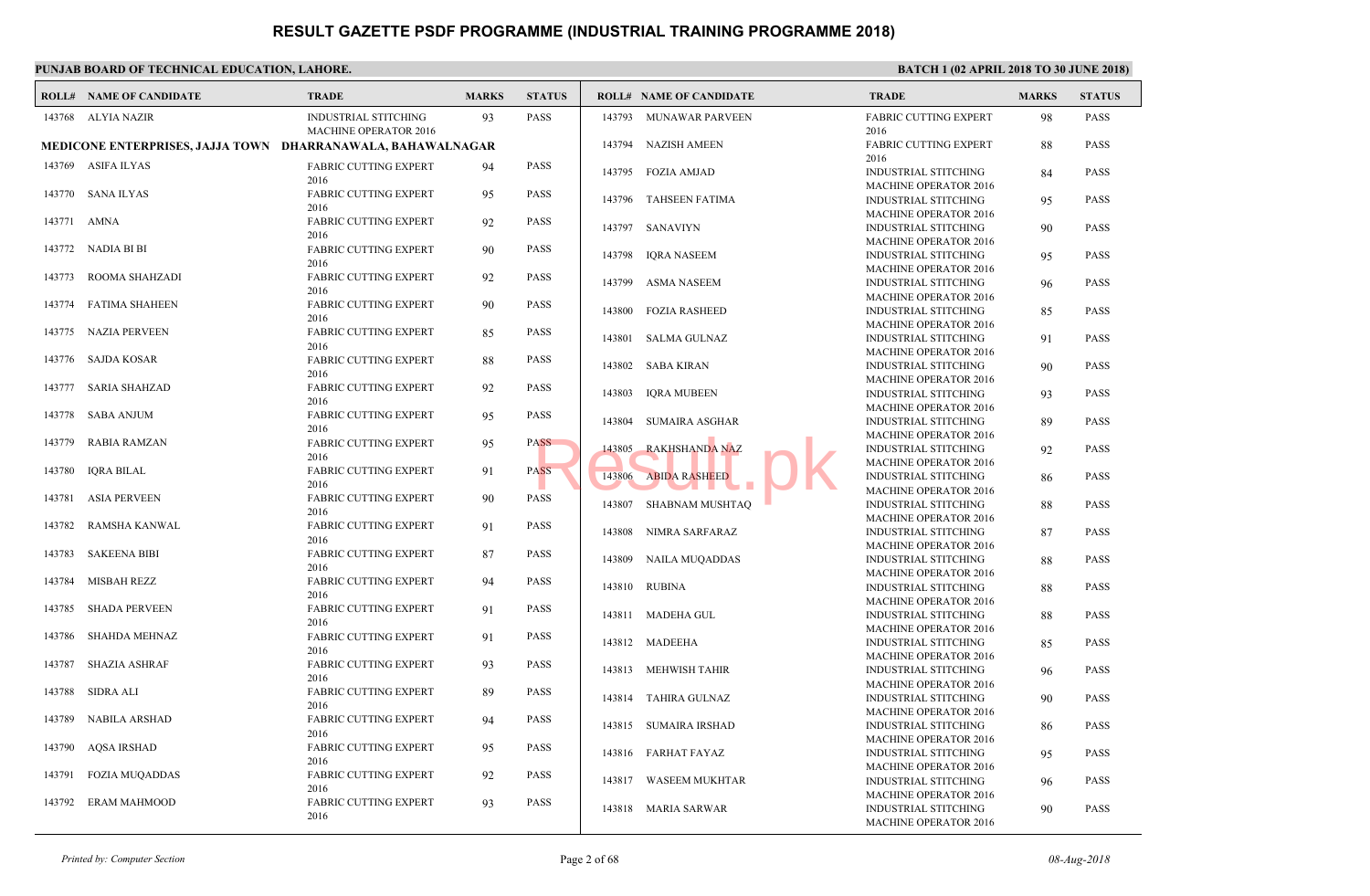|        | <b>ROLL# NAME OF CANDIDATE</b>                                                                                  | <b>TRADE</b>                                                | <b>MARKS</b> | <b>STATUS</b> |                  | <b>ROLL# NAME OF CANDIDATE</b>                                               | <b>TRAL</b>                 |
|--------|-----------------------------------------------------------------------------------------------------------------|-------------------------------------------------------------|--------------|---------------|------------------|------------------------------------------------------------------------------|-----------------------------|
| 143819 | RUKHSANA KOSAR                                                                                                  | <b>INDUSTRIAL STITCHING</b><br><b>MACHINE OPERATOR 2016</b> | 90           | <b>PASS</b>   | 143845           | MUHAMMAD IMRAN ANWAR                                                         | <b>PROFI</b><br><b>CHEF</b> |
|        | 143820 TAIBA AKHTAR                                                                                             | <b>INDUSTRIAL STITCHING</b><br>MACHINE OPERATOR 2016        | 95           | <b>PASS</b>   | 143846           | ZEESHAN YOUNUS                                                               | <b>PROFE</b><br><b>CHEF</b> |
|        | CHAUDHARY & SONS FOOD COMPANY, FRI CHICKS, 44-C SATELLITE TOWN,                                                 |                                                             |              |               | 143847           | SAWAL                                                                        | <b>PROFE</b>                |
|        | COMMERCIAL AREA, BAHAWALPUR, BAHAWALPUR                                                                         |                                                             |              |               |                  |                                                                              | <b>CHEF</b>                 |
|        | 143821 ABID ALI                                                                                                 | PROFESSIONAL COOK /<br><b>CHEF</b>                          | 94           | <b>PASS</b>   | 143848           | MUHAMMAD ASIF                                                                | <b>PROFE</b><br><b>CHEF</b> |
|        | 143822 MUHAMMAD IRFAN                                                                                           | PROFESSIONAL COOK /<br><b>CHEF</b>                          | 95           | <b>PASS</b>   | 143849           | NUMAN UL HAQ                                                                 | <b>PROFE</b><br><b>CHEF</b> |
| 143823 | MUHAMMAD SAQLAIN                                                                                                | PROFESSIONAL COOK /                                         | 97           | <b>PASS</b>   | 143850           | MUHAMMAD HASHIM                                                              | <b>WAITI</b>                |
| 143824 | <b>AAMIR SHEHZAD</b>                                                                                            | <b>CHEF</b><br>PROFESSIONAL COOK /                          | 97           | <b>PASS</b>   | 143851           | MUHAMMAD KHAN                                                                | <b>WAITI</b>                |
|        |                                                                                                                 | <b>CHEF</b>                                                 |              |               | 143852           | <b>IRFAN SHAMS</b>                                                           | <b>WAITI</b>                |
| 143825 | MUHAMMAD SHAKEEL                                                                                                | PROFESSIONAL COOK /<br><b>CHEF</b>                          |              | <b>ABSENT</b> | 143853           | SHEHBAZ NAWAZ                                                                | <b>WAITI</b>                |
| 143826 | MUHAMMAD NAEEM                                                                                                  | PROFESSIONAL COOK /                                         | 97           | <b>PASS</b>   | 143854           | <b>SHAHID LATIF</b>                                                          | <b>WAITI</b>                |
| 143827 | MUHAMMAD AYAZ                                                                                                   | <b>CHEF</b><br>PROFESSIONAL COOK /                          | 98           | <b>PASS</b>   | 143855           | MUHAMMAD ISHAAQ                                                              | <b>WAITI</b>                |
|        |                                                                                                                 | <b>CHEF</b>                                                 |              |               | 143856           | AQEEL AFZAL                                                                  | <b>WAITI</b>                |
| 143828 | MUHAMAMD HAMMAD AKRAM                                                                                           | PROFESSIONAL COOK /<br><b>CHEF</b>                          | 96           | <b>PASS</b>   |                  | 143857 MUHAMMAD TARIO                                                        | <b>WAITI</b>                |
| 143829 | MUHAMMAD ARSHAD                                                                                                 | PROFESSIONAL COOK /<br><b>CHEF</b>                          | 96           | <b>PASS</b>   |                  | ABDULLAH AUTO WORKSHOP, 432-A, COMPANY BA<br>FAISALABAD, FAIS <b>A</b> LABAD |                             |
| 143830 | SYED ARSLAN HUSSAIN                                                                                             | PROFESSIONAL COOK /<br><b>CHEF</b>                          | 97           | <b>PASS</b>   |                  | 143858 MUHAMMAD ASIF                                                         | <b>AUTO</b>                 |
| 143831 | <b>HABIB UR REHMAN</b>                                                                                          | WAITER 2016                                                 | 97           | <b>PASS</b>   |                  | 143859 SHEIKH NADEEM JAVED                                                   | <b>AUTO</b>                 |
| 143832 | MUHAMMAD USMAN                                                                                                  | WAITER 2016                                                 | 97           | <b>PASS</b>   | 143860           | <b>MUHAMMAD AMIR</b>                                                         | <b>AUTO</b>                 |
| 143833 | MUHAMMAD LUQMAN                                                                                                 | WAITER 2016                                                 |              | <b>ABSENT</b> | 143861           | MEHRAN AZEEM ULLAH KHAN                                                      | <b>AUTO</b>                 |
| 143834 | <b>BILAL AHMED</b>                                                                                              | WAITER 2016                                                 | 97           | <b>PASS</b>   | 143862           | SHAZDA MUHAMMAD USAMA                                                        | <b>AUTO</b>                 |
| 143835 | <b>AASHER</b>                                                                                                   | WAITER 2016                                                 | 97           | <b>PASS</b>   | 143863           | MUHAMMAD UMER SULTAN                                                         | <b>AUTO</b>                 |
| 143836 | <b>GHULAM MUSTAFA</b>                                                                                           | WAITER 2016                                                 | 98           | <b>PASS</b>   | 143864           | <b>ALI HADIR</b>                                                             | <b>AUTO</b>                 |
| 143837 | NAVEED SHAH                                                                                                     | WAITER 2016                                                 | 97           | <b>PASS</b>   | 143865           | <b>AWIAS AMWER</b>                                                           | <b>AUTO</b>                 |
| 143838 | <b>MUKHTAR RASOOL</b>                                                                                           | WAITER 2016                                                 | 96           | <b>PASS</b>   | 143866           | AHSAN KHAN MASHEE                                                            | <b>AUTO</b>                 |
| 143839 | SYED BAKHTAWAR ALI BUKHARI                                                                                      | WAITER 2016                                                 | 96           | <b>PASS</b>   | 143867           | AKHLAQ HUSSAN                                                                | <b>AUTO</b>                 |
|        | 143840 TANZEEM AZMAT                                                                                            | WAITER 2016                                                 | 96           | <b>PASS</b>   | 143868           | <b>RAGIB ABBASS KHAN</b>                                                     | <b>AUTO</b>                 |
|        | <b>CHAUDHARY &amp; SONS FOOD COMPANY, HERITAGE CAFÉ, JHANDEER PLAZA</b><br>MODEL TOWN A, BAHAWALPUR, BAHAWALPUR |                                                             |              |               | 143869<br>143870 | HASSAN ABBASS KHAN AQIB<br>MUHAMMAD NAVEED MJURTAZA                          | <b>AUTO</b><br><b>AUTO</b>  |
|        | 143841 AMIR SHEHZAD                                                                                             | PROFESSIONAL COOK /                                         | 95           | <b>PASS</b>   | 143871           | MUHAMMAD ARSLAN                                                              | <b>AUTO</b>                 |
| 143842 | HAFIZ AMMAR KHAN                                                                                                | <b>CHEF</b><br>PROFESSIONAL COOK /                          | 94           | <b>PASS</b>   | 143872           | HAMAD AHMED MAZHER                                                           | <b>AUTO</b>                 |
|        |                                                                                                                 | <b>CHEF</b>                                                 |              |               | 143873           | ARSHLAN ASHRIF                                                               | <b>AUTO</b>                 |
| 143843 | <b>SHAHID ABBAS</b>                                                                                             | PROFESSIONAL COOK /<br><b>CHEF</b>                          | 96           | <b>PASS</b>   |                  | 143874 HAMZA ALI                                                             | <b>AUTO</b>                 |
| 143844 | MUHAMMAD ANWAR                                                                                                  | PROFESSIONAL COOK /<br><b>CHEF</b>                          | 86           | PASS          | 143875           | MURTZA HADIR                                                                 | <b>AUTO</b>                 |
|        |                                                                                                                 |                                                             |              |               |                  |                                                                              |                             |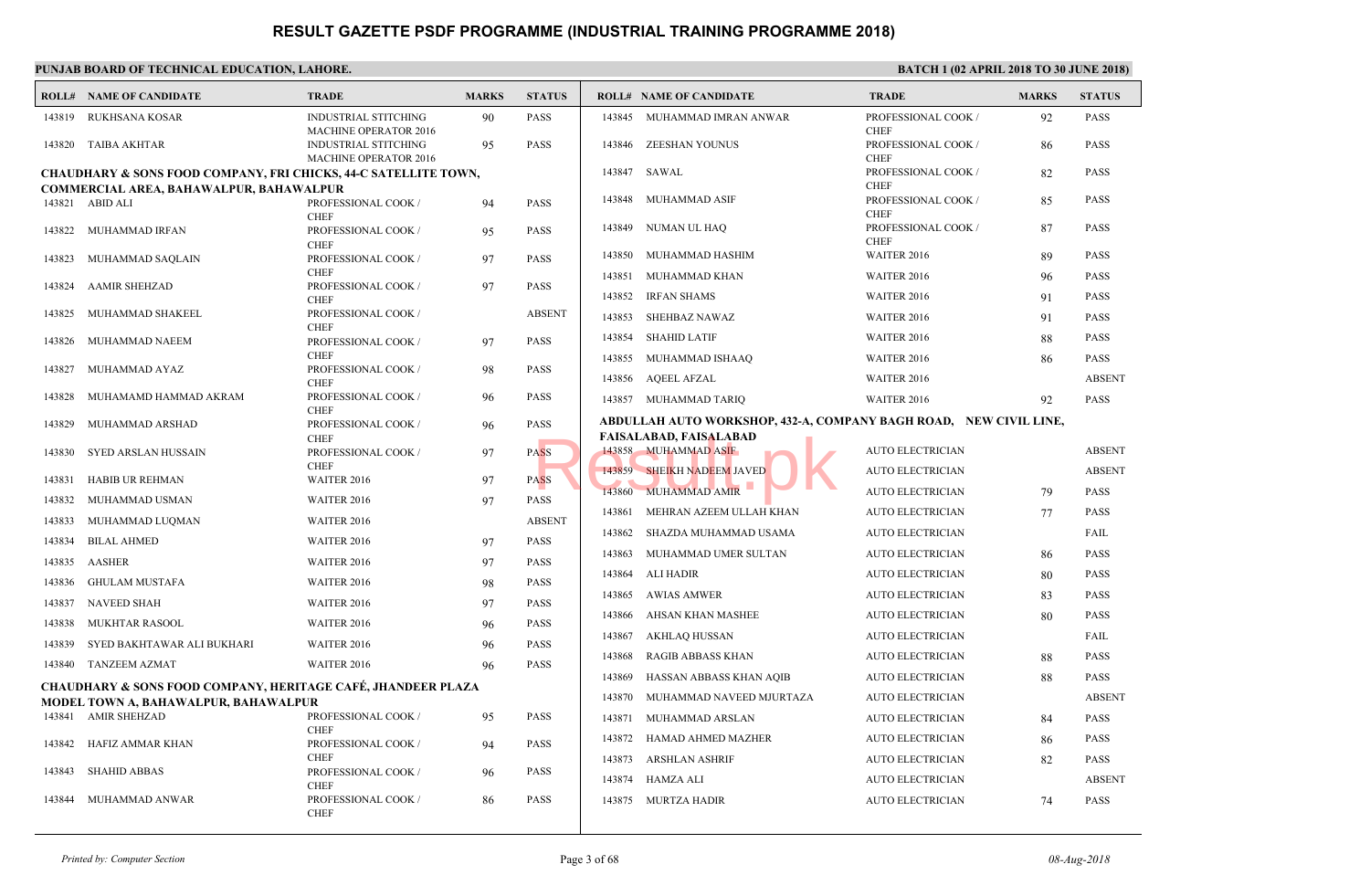|        | <b>ROLL# NAME OF CANDIDATE</b>                                             | <b>TRADE</b>                             | <b>MARKS</b> | <b>STATUS</b> |        | <b>ROLL# NAME OF CANDIDATE</b>                                                                    | <b>TRAL</b>                  |
|--------|----------------------------------------------------------------------------|------------------------------------------|--------------|---------------|--------|---------------------------------------------------------------------------------------------------|------------------------------|
| 143876 | USAMA BIN NADEEM                                                           | <b>AUTO ELECTRICIAN</b>                  |              | <b>ABSENT</b> |        | 143908 MUDASAR HUSSAIN                                                                            | <b>KNITT</b>                 |
| 143877 | MUHAMMAD SHAHID NAZIR                                                      | <b>AUTO ELECTRICIAN</b>                  | 82           | <b>PASS</b>   | 143909 | NAVEED AHMED                                                                                      | OPER/<br><b>KNITT</b>        |
| 143878 | MUHAMMAD WALEED JAVED                                                      | <b>AUTO ELECTRICIAN</b>                  | 77           | PASS          |        |                                                                                                   | OPER/                        |
| 143879 | SUDAIS UR REHMAN                                                           | AUTO ELECTRICIAN                         | 82           | <b>PASS</b>   |        | 143910 SHOUKAT ALI                                                                                | <b>KNITT</b><br>OPERA        |
| 143880 | MUHAMMAD ABDULLHA                                                          | <b>AUTO ELECTRICIAN</b>                  | 87           | <b>PASS</b>   | 143911 | MUHAMMAD TAHIR AMIN                                                                               | <b>KNITT</b>                 |
| 143881 | MUHAMMAD ABBAS                                                             | AUTO ELECTRICIAN                         | 83           | <b>PASS</b>   | 143912 | ASIF HUMAYUN                                                                                      | OPER/<br><b>KNITT</b>        |
| 143882 | <b>GUARV ABBASS</b>                                                        | <b>AUTO ELECTRICIAN</b>                  |              | <b>ABSENT</b> |        |                                                                                                   | OPER/                        |
| 143883 | <b>FAYAZ HUSSAIN</b>                                                       | <b>AUTO ELECTRICIAN</b>                  |              | <b>ABSENT</b> |        | 143913 MUZAMMAL ALI                                                                               | <b>KNITT</b><br>OPER/        |
| 143884 | MUHAMMAD RAFQAT                                                            | <b>AUTO ELECTRICIAN</b>                  |              | <b>ABSENT</b> | 143914 | MUHAMMAD SAJAWAL MUNIR                                                                            | <b>KNITT</b>                 |
| 143885 | MUHAMMAD ASAD                                                              | AUTO ELECTRICIAN                         | 76           | <b>PASS</b>   |        | 143915 ALI HAIDER                                                                                 | OPERA<br><b>KNITT</b>        |
| 143886 | <b>ABBASS AHMED</b>                                                        | <b>AUTO ELECTRICIAN</b>                  | 81           | <b>PASS</b>   |        |                                                                                                   | OPER/                        |
| 143887 | <b>BABAR ALI</b>                                                           | <b>AUTO ELECTRICIAN</b>                  |              | <b>ABSENT</b> |        | 143916 MUZAFFAR IQBAL                                                                             | <b>KNITT</b>                 |
| 143888 | <b>HAMZA</b>                                                               | <b>AUTO ELECTRICIAN</b>                  |              | <b>ABSENT</b> |        | 143917 ADIL ANJUM                                                                                 | OPER/<br><b>KNITT</b>        |
| 143889 | <b>ARSLAN HANIF</b>                                                        | AUTO MECHANIC (DIESEL)                   | 65           | <b>PASS</b>   |        |                                                                                                   | OPERA                        |
| 143890 | <b>ADNAN ZAFAR</b>                                                         | AUTO MECHANIC (DIESEL)                   | 67           | <b>PASS</b>   |        | 143918 YASIR SALEEM                                                                               | <b>KNITT</b><br>OPERA        |
| 143891 | <b>TARIQ MEHMOOD</b>                                                       | AUTO MECHANIC (DIESEL)                   | 64           | <b>PASS</b>   | 143919 | MUHAMMAD MEHMOOD ASLAM                                                                            | <b>KNITT</b>                 |
| 143892 | MUHAMMAD MADNI JAVED                                                       | AUTO MECHANIC (DIESEL)                   | 66           | <b>PASS</b>   | 143920 | MUHAMMAD ZUBAIR TAHIR                                                                             | OPERA<br><b>KNITT</b>        |
| 143893 | <b>TANVEER HUSAIN</b>                                                      | AUTO MECHANIC (DIESEL)                   | 70           | <b>PASS</b>   |        |                                                                                                   | OPERA                        |
| 143894 | MUHAMMAD USMAN                                                             | AUTO MECHANIC (DIESEL)                   | 72           | <b>PASS</b>   | 143921 | <b>HASEEB ALI</b>                                                                                 | <b>KNITT</b><br>OPER/        |
| 143895 | MUHAMMAD USMAN                                                             | AUTO MECHANIC (DIESEL)                   | 71           | <b>PASS</b>   | 143922 | MUHAMMAD IRFAN                                                                                    | <b>KNITT</b>                 |
| 143896 | FAHAD MUSTAFA                                                              | AUTO MECHANIC (DIESEL)                   | 75           | <b>PASS</b>   | 143923 | <b>TARIQ SAEED</b>                                                                                | OPER/<br><b>KNITT</b>        |
| 143897 | <b>MUJAHID IQBAL</b>                                                       | AUTO MECHANIC (DIESEL)                   | 73           | <b>PASS</b>   |        |                                                                                                   | OPER/                        |
| 143898 | <b>SAQLAIN RAZA</b>                                                        | AUTO MECHANIC (DIESEL)                   | 65           | <b>PASS</b>   | 143924 | IKRAM ALI                                                                                         | <b>KNITT</b><br>OPERA        |
| 143899 | MUHAMMAD BILAL                                                             | AUTO MECHANIC (DIESEL)                   | 68           | <b>PASS</b>   | 143925 | <b>MAOBOOL AHMED</b>                                                                              | <b>KNITT</b>                 |
| 143900 | <b>MAJID IMTYAZ</b>                                                        | AUTO MECHANIC (DIESEL)                   |              | <b>ABSENT</b> | 143926 | MUHAMMAD FAHAD SADDIQUE                                                                           | OPER/<br><b>KNITT</b>        |
| 143901 | <b>ABDUL SUBHAN</b>                                                        | AUTO MECHANIC (DIESEL)                   |              | <b>ABSENT</b> |        |                                                                                                   | OPERA                        |
| 143902 | <b>SAYED SAJID IMRAN</b>                                                   | AUTO MECHANIC (DIESEL)                   |              | <b>ABSENT</b> | 143927 | MUHAMMAD ISHFAQ                                                                                   | <b>KNITT</b><br>OPERA        |
| 143903 | <b>KHADIM HUSAIN</b>                                                       | AUTO MECHANIC (DIESEL)                   | 63           | <b>PASS</b>   | 143928 | MUHAMMAD QASIM                                                                                    | <b>KNITT</b>                 |
|        | AKMAL ENTERPRISES, M/S AKMAL ENTERPRISES, EAST SAIME ROAD, MILLAT          |                                          |              |               |        | 143929 JAWAD AHMAD                                                                                | <b>OPERA</b><br><b>KNITT</b> |
| 143904 | INDUSTRIES ESTATE, MILLAT ROAD, FAISALABAD, FAISALABAD<br>IJAZ AHMED BAJWA | <b>KNITTING MACHINE</b>                  | 77           | <b>PASS</b>   |        |                                                                                                   | OPER/                        |
|        |                                                                            | OPERATOR 2016                            |              |               |        | <b>FASHION AND TRENDS (PRIVATE) LIMITED, MILLAT</b><br>MILLAT ROA D PAHARAN DRAIN FSD., FAISALABA |                              |
| 143905 | MUHAMMAD TAYYAB                                                            | <b>KNITTING MACHINE</b><br>OPERATOR 2016 | 75           | <b>PASS</b>   |        | 143930 MEHWISH RAAFIQUE                                                                           | <b>INDUS</b>                 |
| 143906 | MUHAMMAD IRFAN                                                             | <b>KNITTING MACHINE</b>                  | 92           | <b>PASS</b>   | 143931 | <b>IQRA SAJJAD</b>                                                                                | <b>MACF</b><br><b>INDUS</b>  |
| 143907 | MUHAMMAD FAIZ UL REHMAN                                                    | OPERATOR 2016                            |              | PASS          |        |                                                                                                   | MACF                         |
|        |                                                                            | <b>KNITTING MACHINE</b><br>OPERATOR 2016 | 87           |               | 143932 | SAIMA GHAFFAR                                                                                     | <b>INDU</b><br><b>MACH</b>   |
|        |                                                                            |                                          |              |               |        |                                                                                                   |                              |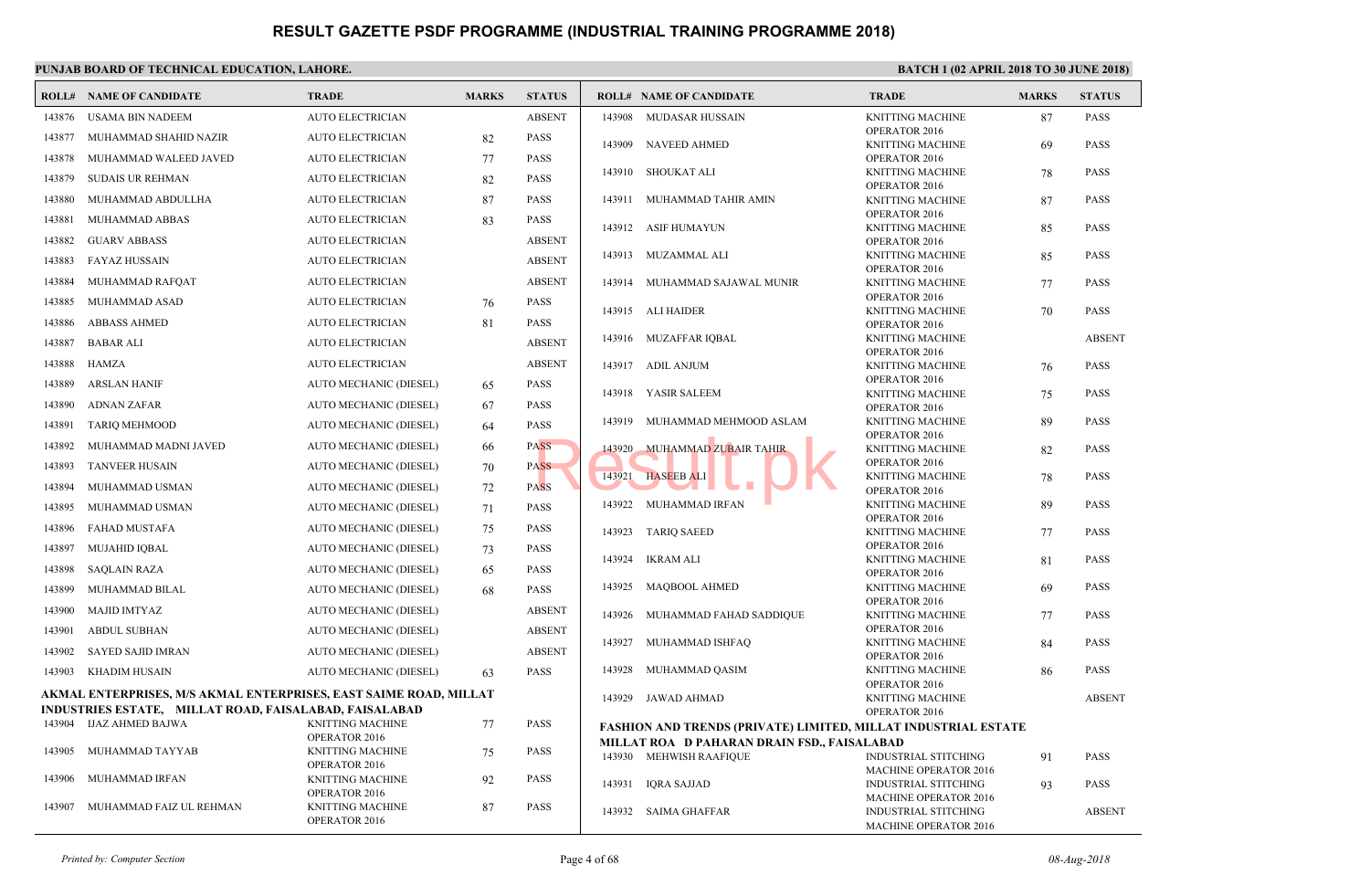|            | PUNJAB BOARD OF TECHNICAL EDUCATION, LAHORE.                         |                                                                                             |              |               |        |                                |                                            |
|------------|----------------------------------------------------------------------|---------------------------------------------------------------------------------------------|--------------|---------------|--------|--------------------------------|--------------------------------------------|
|            | <b>ROLL# NAME OF CANDIDATE</b>                                       | <b>TRADE</b>                                                                                | <b>MARKS</b> | <b>STATUS</b> |        | <b>ROLL# NAME OF CANDIDATE</b> | <b>TRAL</b>                                |
| 143933     | HINA SHEHZADI                                                        | <b>INDUSTRIAL STITCHING</b><br><b>MACHINE OPERATOR 2016</b>                                 | 93           | PASS          |        | 143958 MUHAMMAD AFZAL          | <b>INDUS</b><br><b>MACH</b>                |
| 143934     | <b>MARYYAM RASHEED</b>                                               | <b>INDUSTRIAL STITCHING</b>                                                                 |              | <b>ABSENT</b> | 143959 | MUHAMMAD ADEEL                 | <b>INDUS</b>                               |
| 143935     | SAIMA TABASUM                                                        | <b>MACHINE OPERATOR 2016</b><br>INDUSTRIAL STITCHING                                        | 91           | <b>PASS</b>   | 143960 | ALI HAIDER                     | <b>MACH</b><br><b>INDUS</b>                |
| 143936     | MUHAMMAD USMAN ASGHER                                                | <b>MACHINE OPERATOR 2016</b><br><b>INDUSTRIAL STITCHING</b>                                 | 93           | <b>PASS</b>   | 143961 | MUHAMMAD ABRAR                 | <b>MACH</b><br><b>INDUS</b>                |
| 143937     | MUHAMMAD IQBAL                                                       | <b>MACHINE OPERATOR 2016</b><br><b>INDUSTRIAL STITCHING</b>                                 | 91           | <b>PASS</b>   |        | 143962 MUHAMMAD FATIR ZAFAR    | <b>MACH</b><br><b>INDUS</b>                |
| 143938     | <b>GHULAM MUSTAFA</b>                                                | <b>MACHINE OPERATOR 2016</b><br><b>INDUSTRIAL STITCHING</b>                                 | 92           | PASS          | 143963 | <b>TANVEER HUSSAIN</b>         | <b>MACH</b><br><b>INDUS</b>                |
| 143939     | MUHAMMAD AZHAR ALI                                                   | <b>MACHINE OPERATOR 2016</b><br><b>INDUSTRIAL STITCHING</b>                                 | 91           | <b>PASS</b>   |        | 143964 ALI RAZA                | <b>MACH</b><br><b>INDUS</b>                |
| 143940     | MUHAMMAD BABAR                                                       | <b>MACHINE OPERATOR 2016</b><br><b>INDUSTRIAL STITCHING</b><br><b>MACHINE OPERATOR 2016</b> | 92           | PASS          | 143965 | <b>BABAR ALI</b>               | <b>MACH</b><br><b>INDUS</b><br><b>MACH</b> |
| 143941     | ISMA GHAFFAR                                                         | <b>INDUSTRIAL STITCHING</b><br><b>MACHINE OPERATOR 2016</b>                                 |              | <b>ABSENT</b> | 143966 | MUHAMMAD SAMI                  | <b>INDUS</b><br><b>MACH</b>                |
| 143942     | MUHAMMAD KASHIF                                                      | INDUSTRIAL STITCHING                                                                        | 94           | <b>PASS</b>   | 143967 | TANSAR IQBAL                   | <b>INDUS</b>                               |
| 143943     | MUHAMMAD NADEEM                                                      | <b>MACHINE OPERATOR 2016</b><br><b>INDUSTRIAL STITCHING</b><br><b>MACHINE OPERATOR 2016</b> | 92           | PASS          |        | 143968 MUHAMMAD SHAKEEL        | <b>MACH</b><br><b>INDUS</b><br><b>MACH</b> |
| 143944     | MUHAMMAD MEHRAN QAVI                                                 | <b>INDUSTRIAL STITCHING</b><br><b>MACHINE OPERATOR 2016</b>                                 | 92           | PASS          |        | 143969 SHAKIR ALI              | <b>INDUS</b><br><b>MACH</b>                |
| 143945     | NAVEED AHMED                                                         | <b>INDUSTRIAL STITCHING</b><br><b>MACHINE OPERATOR 2016</b>                                 | 94           | <b>PASS</b>   | 143970 | MUHAMMAD ADEEL ASHRAF          | <b>INDUS</b><br><b>MACH</b>                |
| 143946     | ATYA BAANO                                                           | <b>INDUSTRIAL STITCHING</b><br><b>MACHINE OPERATOR 2016</b>                                 | 91           | <b>PASS</b>   | 143971 | <b>WAJID ALI</b>               | <b>INDUS</b><br><b>MACH</b>                |
| 143947     | <b>BILAL HASSAN</b>                                                  | <b>INDUSTRIAL STITCHING</b><br><b>MACHINE OPERATOR 2016</b>                                 | 91           | <b>PASS</b>   |        | 143972 MUHAMMAD AKRAM          | <b>INDUS</b><br><b>MACH</b>                |
| 143948     | MUHAMMAD FAISAL ABBAS                                                | <b>INDUSTRIAL STITCHING</b><br><b>MACHINE OPERATOR 2016</b>                                 | 94           | PASS          | 143973 | NOUMAN AHMAD                   | <b>INDUS</b><br><b>MACH</b>                |
| 143949     | SHEHZAD                                                              | <b>INDUSTRIAL STITCHING</b><br><b>MACHINE OPERATOR 2016</b>                                 | 92           | <b>PASS</b>   |        | 143974 MUHAMMAD QASIM          | <b>INDUS</b><br><b>MACH</b>                |
| 143950     | MUHAMMAD SAJID                                                       | <b>INDUSTRIAL STITCHING</b><br><b>MACHINE OPERATOR 2016</b>                                 | 91           | <b>PASS</b>   |        | 143975 AKASH ALI               | <b>INDUS</b><br><b>MACH</b>                |
| 143951     | NASREEN BI BI                                                        | <b>INDUSTRIAL STITCHING</b><br><b>MACHINE OPERATOR 2016</b>                                 | 94           | PASS          |        | 143976 HUSNAIN ALI             | <b>INDUS</b><br><b>MACH</b>                |
| 143952     | <b>BILAL SHAFIQUE</b>                                                | <b>INDUSTRIAL STITCHING</b><br><b>MACHINE OPERATOR 2016</b>                                 | 92           | PASS          | 143977 | MUHAMMAD TAYYAB                | <b>INDUS</b><br><b>MACH</b>                |
|            | 143953 HAAJRA BIBI                                                   | <b>INDUSTRIAL STITCHING</b><br><b>MACHINE OPERATOR 2016</b>                                 | 92           | PASS          | 143978 | MUHAMMAD AWAIS                 | <b>INDUS</b><br><b>MACH</b>                |
|            | KLASH (PVT) LTD., 117 J.B. DHANOLA NEAR PAHANG DRAINAGE MILLAT ROAD, |                                                                                             |              |               | 143979 | AFNAN HUSSAIN                  | <b>INDUS</b>                               |
| FAISALABAD |                                                                      |                                                                                             |              |               |        |                                | <b>MACH</b>                                |
|            | 143954 MUHAMMAD ADNAN                                                | <b>INDUSTRIAL STITCHING</b><br><b>MACHINE OPERATOR 2016</b>                                 | 89           | PASS          | 143980 | MUHAMMAD YASEEN                | <b>INDUS</b><br><b>MACH</b>                |
|            | 143955 MUHAMMAD IMRAN                                                | <b>INDUSTRIAL STITCHING</b><br>MACHINE OPERATOR 2016                                        | 82           | <b>PASS</b>   |        | 143981 HAMZA                   | <b>INDUS</b><br><b>MACH</b>                |
|            | 143956 FALAK SHER                                                    | INDUSTRIAL STITCHING<br><b>MACHINE OPERATOR 2016</b>                                        | 81           | PASS          | 143982 | MUHAMMAD FAIZAN                | <b>INDUS</b><br><b>MACH</b>                |
|            | 143957 MUHAMMAD RAMZAN                                               | <b>INDUSTRIAL STITCHING</b><br>MACHINE OPERATOR 2016                                        | 80           | PASS          | 143983 | MUHAMMAD ARSLAN                | <b>INDUS</b><br><b>MACH</b>                |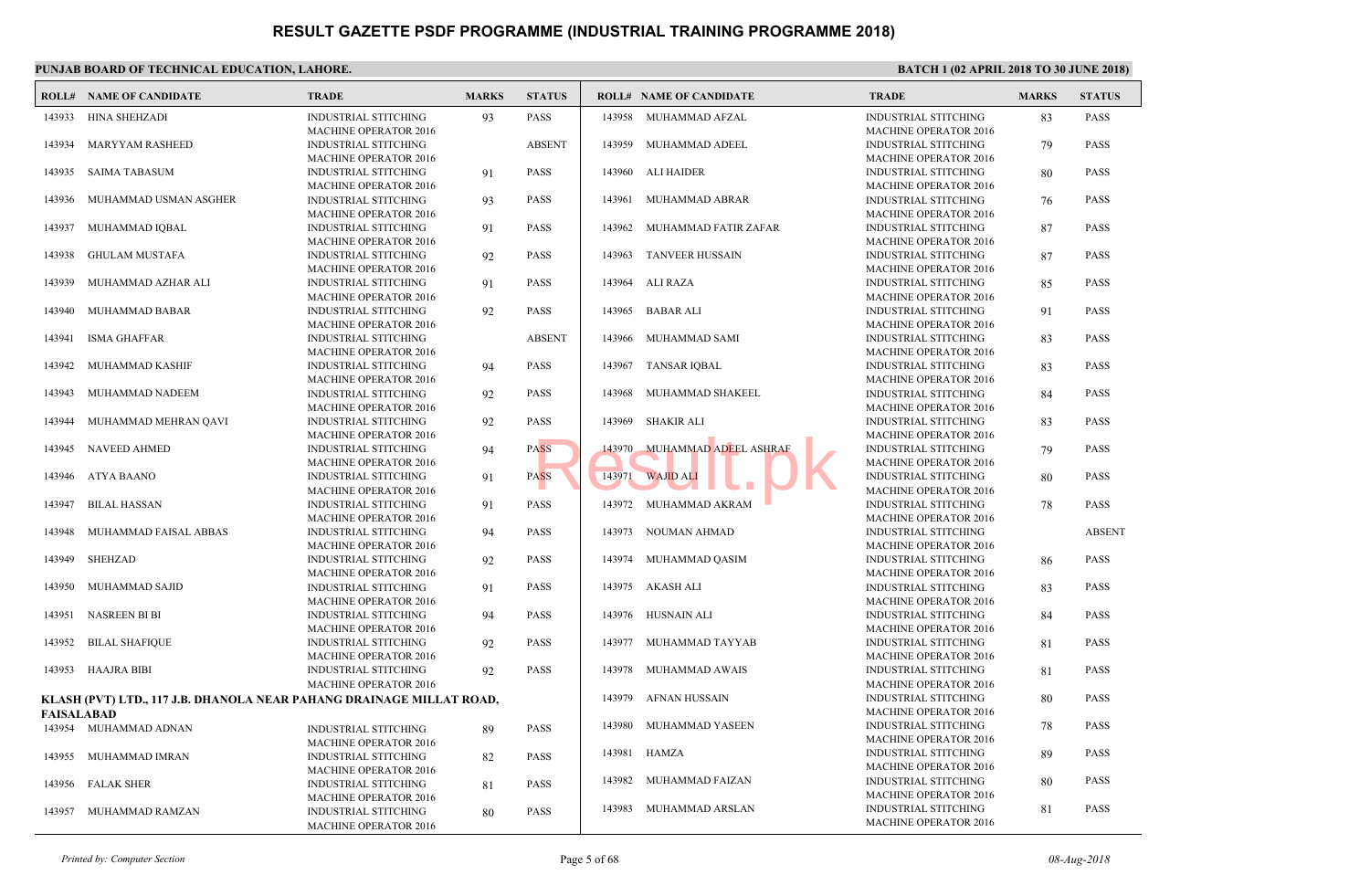|        | PUNJAB BOARD OF TECHNICAL EDUCATION, LAHORE. |                                                                                             |              |               |        |                                |                                            |  |  |  |  |
|--------|----------------------------------------------|---------------------------------------------------------------------------------------------|--------------|---------------|--------|--------------------------------|--------------------------------------------|--|--|--|--|
|        | <b>ROLL# NAME OF CANDIDATE</b>               | <b>TRADE</b>                                                                                | <b>MARKS</b> | <b>STATUS</b> |        | <b>ROLL# NAME OF CANDIDATE</b> | <b>TRAL</b>                                |  |  |  |  |
| 143984 | <b>RAHEEL ABID</b>                           | <b>INDUSTRIAL STITCHING</b><br><b>MACHINE OPERATOR 2016</b>                                 | 87           | <b>PASS</b>   |        | 144010 MUHAMMAD IMRAN          | <b>INDUS</b><br><b>MACH</b>                |  |  |  |  |
| 143985 | MUHAMMAD IMRAN NAWAZ                         | <b>INDUSTRIAL STITCHING</b><br><b>MACHINE OPERATOR 2016</b>                                 | 81           | PASS          |        | 144011 SAMEER ALI              | <b>INDUS</b><br><b>MACH</b>                |  |  |  |  |
| 143986 | KHURRAM SULTAN                               | <b>INDUSTRIAL STITCHING</b><br><b>MACHINE OPERATOR 2016</b>                                 |              | <b>ABSENT</b> | 144012 | MUHAMMAD YASIN                 | <b>INDUS</b><br><b>MACH</b>                |  |  |  |  |
| 143987 | MUHAMMAD TARIQ                               | <b>INDUSTRIAL STITCHING</b><br><b>MACHINE OPERATOR 2016</b>                                 |              | <b>ABSENT</b> |        | 144013 ARSHAD ALI              | <b>INDUS</b><br><b>MACH</b>                |  |  |  |  |
| 143988 | MUHAMMAD SAQIB                               | <b>INDUSTRIAL STITCHING</b><br><b>MACHINE OPERATOR 2016</b>                                 |              | <b>ABSENT</b> |        | 144014 SULEMAN MASIH           | <b>INDUS</b><br><b>MACH</b>                |  |  |  |  |
| 143989 | <b>SHAKEEL MASEEH</b>                        | <b>INDUSTRIAL STITCHING</b>                                                                 | 86           | PASS          |        | 144015 UMAR FAROOQ             | <b>INDUS</b><br><b>MACH</b>                |  |  |  |  |
| 143990 | AHMAD ALI RAFIQUE                            | <b>MACHINE OPERATOR 2016</b><br><b>INDUSTRIAL STITCHING</b><br><b>MACHINE OPERATOR 2016</b> | 81           | PASS          |        | 144016 MUHAMMAD ANAS           | <b>INDUS</b><br><b>MACH</b>                |  |  |  |  |
| 143991 | <b>JIBRAN KHALID</b>                         | <b>INDUSTRIAL STITCHING</b><br><b>MACHINE OPERATOR 2016</b>                                 | 81           | PASS          |        | 144017 AHSAN ALI               | <b>INDUS</b><br><b>MACH</b>                |  |  |  |  |
| 143992 | MALIK MUHAMMAD SADIQUE                       | <b>INDUSTRIAL STITCHING</b><br><b>MACHINE OPERATOR 2016</b>                                 | 80           | PASS          | 144018 | AKASH                          | <b>INDUS</b><br><b>MACH</b>                |  |  |  |  |
| 143993 | SHAHZAIB                                     | <b>INDUSTRIAL STITCHING</b>                                                                 | 78           | PASS          | 144019 | <b>REHAN AKRAM</b>             | <b>INDUS</b>                               |  |  |  |  |
| 143994 | ALI ZAR                                      | <b>MACHINE OPERATOR 2016</b><br>INDUSTRIAL STITCHING                                        | 89           | <b>PASS</b>   | 144020 | <b>WASAY ASLAM</b>             | <b>MACH</b><br><b>INDUS</b><br><b>MACH</b> |  |  |  |  |
| 143995 | MUHAMMAD ZUBAIR IQBAL                        | <b>MACHINE OPERATOR 2016</b><br><b>INDUSTRIAL STITCHING</b>                                 | 87           | PASS          |        | 144021 FAHAD ALI               | <b>INDUS</b>                               |  |  |  |  |
| 143996 | MUHAMMAD TAHIR WASEEM                        | <b>MACHINE OPERATOR 2016</b><br><b>INDUSTRIAL STITCHING</b>                                 | 84           | <b>PASS</b>   | 144022 | <b>MUHAMMAD ISHTIAQ</b>        | <b>MACH</b><br><b>INDUS</b>                |  |  |  |  |
| 143997 | ALI ZAMAN                                    | <b>MACHINE OPERATOR 2016</b><br>INDUSTRIAL STITCHING<br><b>MACHINE OPERATOR 2016</b>        | 81           | <b>PASS</b>   | 144023 | <b>BASHARAT MASIH</b>          | <b>MACH</b><br><b>INDUS</b><br><b>MACH</b> |  |  |  |  |
| 143998 | MUHAMMAD SAQIB                               | <b>INDUSTRIAL STITCHING</b><br><b>MACHINE OPERATOR 2016</b>                                 | 81           | PASS          | 144024 | <b>FARHAN ASLAM</b>            | <b>INDUS</b><br><b>MACH</b>                |  |  |  |  |
| 143999 | <b>NOUMAN HAIDER</b>                         | <b>INDUSTRIAL STITCHING</b><br><b>MACHINE OPERATOR 2016</b>                                 | 80           | PASS          | 144025 | WASEEM                         | <b>INDUS</b><br><b>MACH</b>                |  |  |  |  |
| 144000 | <b>TALHA ANWAR</b>                           | <b>INDUSTRIAL STITCHING</b><br><b>MACHINE OPERATOR 2016</b>                                 |              | <b>ABSENT</b> | 144026 | NIMRA BASHIR                   | <b>INDUS</b><br><b>MACH</b>                |  |  |  |  |
| 144001 | <b>TALHA SHAFIQUE</b>                        | <b>INDUSTRIAL STITCHING</b><br><b>MACHINE OPERATOR 2016</b>                                 | 78           | PASS          | 144027 | <b>ILYAS AKRAM</b>             | <b>INDUS</b><br><b>MACH</b>                |  |  |  |  |
| 144002 | MUHAMMAD FAROOQ                              | <b>INDUSTRIAL STITCHING</b><br><b>MACHINE OPERATOR 2016</b>                                 | 89           | <b>PASS</b>   |        | 144028 SABIR MASIH             | <b>INDUS</b><br><b>MACH</b>                |  |  |  |  |
| 144003 | MUHAMMAD MUNIR                               | <b>INDUSTRIAL STITCHING</b><br><b>MACHINE OPERATOR 2016</b>                                 | 89           | PASS          | 144029 | <b>HASSAN MUNIR</b>            | <b>INDUS</b><br><b>MACH</b>                |  |  |  |  |
| 144004 | MUHAMMAD UMAIR SHOUKAT                       | INDUSTRIAL STITCHING<br><b>MACHINE OPERATOR 2016</b>                                        | 83           | <b>PASS</b>   | 144030 | MUHAMMAD UMAR                  | <b>INDUS</b><br><b>MACH</b>                |  |  |  |  |
| 144005 | KHURRAM SHAHZAD                              | <b>INDUSTRIAL STITCHING</b>                                                                 | 92           | PASS          | 144031 | NOMAN AKRAM                    | <b>INDUS</b>                               |  |  |  |  |
|        | 144006 USAMA NISAR                           | <b>MACHINE OPERATOR 2016</b><br><b>INDUSTRIAL STITCHING</b>                                 | 86           | PASS          |        | 144032 ALI HASSAN IQBAL        | MACH<br><b>INDUS</b>                       |  |  |  |  |
| 144007 | AZEEM ALI                                    | <b>MACHINE OPERATOR 2016</b><br><b>INDUSTRIAL STITCHING</b>                                 | 88           | PASS          | 144033 | <b>NASEEB ULLAH</b>            | <b>MACH</b><br><b>INDUS</b>                |  |  |  |  |
| 144008 | WAQAR BASHIR AHMAD                           | <b>MACHINE OPERATOR 2016</b><br><b>INDUSTRIAL STITCHING</b>                                 | 91           | PASS          |        | 144034 ALI RAZA                | <b>MACH</b><br><b>INDUS</b>                |  |  |  |  |
|        | 144009 ALI RAZA                              | <b>MACHINE OPERATOR 2016</b><br><b>INDUSTRIAL STITCHING</b><br>MACHINE OPERATOR 2016        | 95           | PASS          |        | 144035 MUHAMMAD ZAIN           | <b>MACH</b><br><b>INDUS</b><br><b>MACH</b> |  |  |  |  |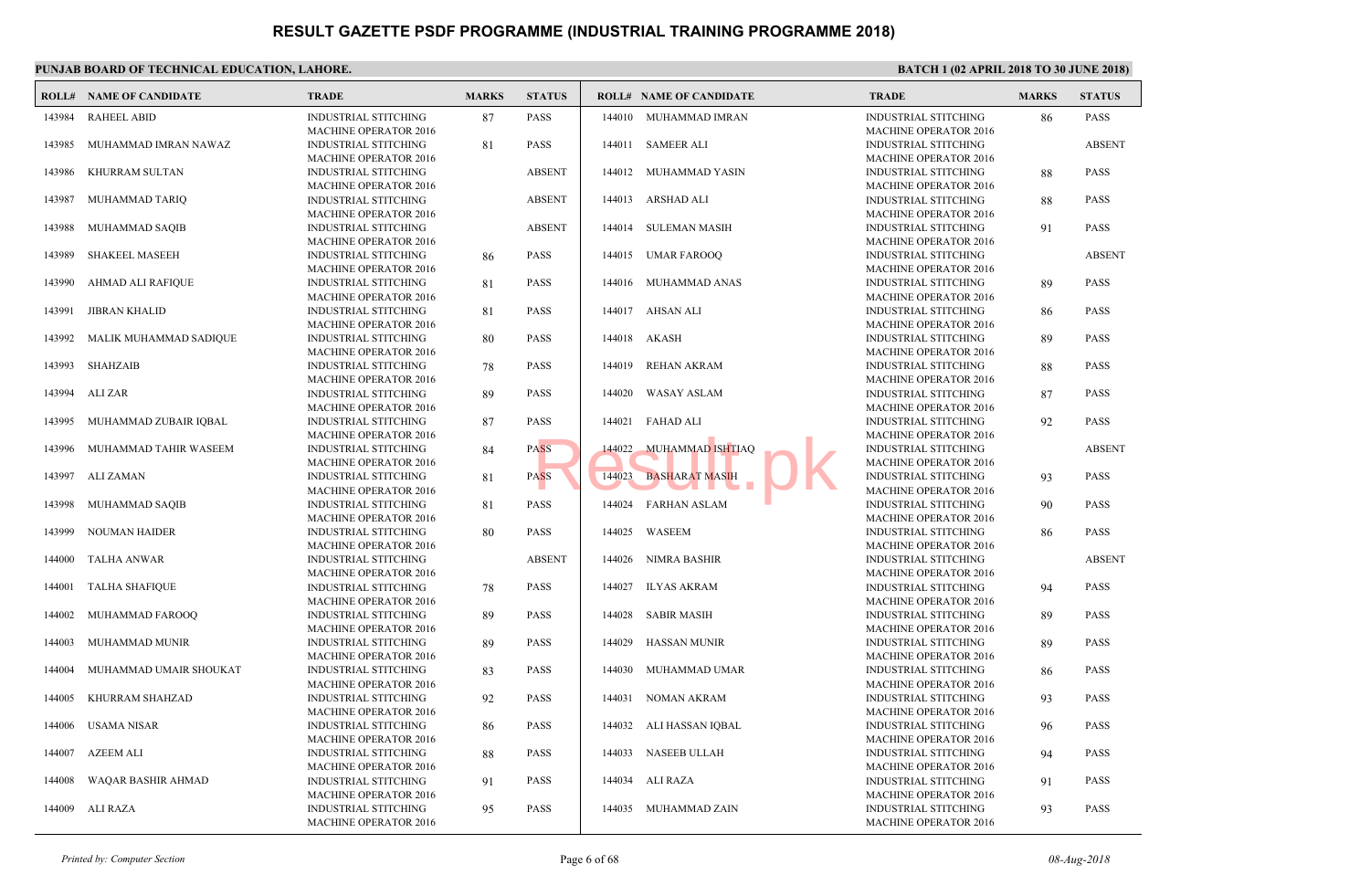|        | PUNJAB BOARD OF TECHNICAL EDUCATION, LAHORE.                             |                                                                         |              |               |        |                                |                             |
|--------|--------------------------------------------------------------------------|-------------------------------------------------------------------------|--------------|---------------|--------|--------------------------------|-----------------------------|
|        | <b>ROLL# NAME OF CANDIDATE</b>                                           | <b>TRADE</b>                                                            | <b>MARKS</b> | <b>STATUS</b> |        | <b>ROLL# NAME OF CANDIDATE</b> | <b>TRAL</b>                 |
| 144036 | MUHAMMAD REHAN RIAZ                                                      | <b>INDUSTRIAL STITCHING</b><br><b>MACHINE OPERATOR 2016</b>             | 89           | PASS          |        | 144061 ALI HAIDER              | FABRI<br><b>INSPE</b>       |
| 144037 | MUHAMMAD SOHAIB                                                          | <b>INDUSTRIAL STITCHING</b><br><b>MACHINE OPERATOR 2016</b>             | 88           | <b>PASS</b>   | 144062 | <b>WASEEM SAFDAR</b>           | FABRI<br><b>INSPE</b>       |
| 144038 | MUHAMMAD AWAIS                                                           | INDUSTRIAL STITCHING<br><b>MACHINE OPERATOR 2016</b>                    | 86           | <b>PASS</b>   | 144063 | <b>AQIB JAVED</b>              | FABRI<br><b>INSPE</b>       |
| 144039 | MUHAMMAD BILAL                                                           | <b>INDUSTRIAL STITCHING</b><br><b>MACHINE OPERATOR 2016</b>             | 89           | <b>PASS</b>   | 144064 | AAKASH MASIH                   | <b>INDUS</b><br><b>MACH</b> |
|        | 144040 QASIM RAZA                                                        | <b>INDUSTRIAL STITCHING</b><br><b>MACHINE OPERATOR 2016</b>             | 88           | <b>PASS</b>   | 144065 | MUHAMMAD SABIR ALI             | <b>INDUS</b><br><b>MACH</b> |
| 144041 | MUHAMMAD SAIM                                                            | <b>INDUSTRIAL STITCHING</b><br><b>MACHINE OPERATOR 2016</b>             | 86           | PASS          |        | 144066 ABDUL NISAR             | <b>INDUS</b><br><b>MACH</b> |
| 144042 | <b>REHEEN SAEED</b>                                                      | <b>INDUSTRIAL STITCHING</b><br><b>MACHINE OPERATOR 2016</b>             | 91           | <b>PASS</b>   | 144067 | MUDASSAR REHMAN                | <b>INDUS</b><br><b>MACH</b> |
| 144043 | <b>USMAN AMJAD</b>                                                       | <b>INDUSTRIAL STITCHING</b><br><b>MACHINE OPERATOR 2016</b>             | 89           | PASS          | 144068 | <b>FAISAL ATIQ</b>             | <b>INDUS</b><br><b>MACH</b> |
| 144044 | ALI RAZA                                                                 | <b>INDUSTRIAL STITCHING</b><br><b>MACHINE OPERATOR 2016</b>             | 87           | PASS          | 144069 | <b>SARFRAZ ALI</b>             | <b>INDUS</b><br><b>MACH</b> |
| 144045 | AHMAD SHER                                                               | INDUSTRIAL STITCHING<br><b>MACHINE OPERATOR 2016</b>                    | 86           | <b>PASS</b>   | 144070 | MUHAMMAD ABDULLAH              | <b>INDUS</b><br><b>MACH</b> |
|        | 144046 ALI RAZA                                                          | <b>INDUSTRIAL STITCHING</b><br><b>MACHINE OPERATOR 2016</b>             | 89           | PASS          |        | 144071 MUHAMMAD ZAIN           | <b>INDUS</b><br><b>MACH</b> |
| 144047 | REHMAN MEHMOOD                                                           | <b>INDUSTRIAL STITCHING</b><br><b>MACHINE OPERATOR 2016</b>             | 83           | PASS          | 144072 | MUHAMMAD IRFAN                 | <b>INDUS</b><br><b>MACH</b> |
|        | <b>MASOOD TEXTILE MILLS, MASOOD TEXTILE MILLS LTD (APPAREL DIVISION)</b> |                                                                         |              |               | 144073 | MUHAMMAD WASIF MAOSOOD         | <b>INDUS</b>                |
|        | SARGODHA ROAD, FAISALABAD                                                |                                                                         |              |               |        |                                | <b>MACH</b>                 |
|        | 144048 SAFYAN SHAHID                                                     | <b>FABRIC QUALITY</b>                                                   |              | <b>ABSENT</b> | 144074 | <b>ASAD UR REHMAN</b>          | <b>INDUS</b>                |
|        |                                                                          | <b>INSPECTOR 2016</b>                                                   |              |               |        |                                | <b>MACH</b>                 |
| 144049 | SALMAN HAIDER                                                            | <b>FABRIC QUALITY</b>                                                   | 68           | PASS          |        | 144075 NAZEER AHMAD            | <b>INDUS</b>                |
|        |                                                                          | <b>INSPECTOR 2016</b>                                                   |              |               | 144076 | <b>AZEEM SALEEM</b>            | <b>MACH</b><br><b>INDUS</b> |
| 144050 | <b>BASHIR AHMAD</b>                                                      | <b>FABRIC QUALITY</b>                                                   | 64           | PASS          |        |                                | <b>MACH</b>                 |
| 144051 | <b>RASHID ALI</b>                                                        | <b>INSPECTOR 2016</b><br><b>FABRIC QUALITY</b><br><b>INSPECTOR 2016</b> |              | <b>ABSENT</b> | 144077 | MUHAMMAD TANVEER HUSSAIN       | <b>INDUS</b><br><b>MACH</b> |
| 144052 | MUHAMMAD SOHAIL SHAH                                                     | <b>FABRIC QUALITY</b><br><b>INSPECTOR 2016</b>                          | 66           | <b>PASS</b>   | 144078 | WAQAS MASIH                    | <b>INDUS</b><br><b>MACH</b> |
| 144053 | <b>ABDUL RASHEED</b>                                                     | <b>FABRIC QUALITY</b><br><b>INSPECTOR 2016</b>                          | 64           | <b>PASS</b>   | 144079 | ABDUR REHMAN                   | <b>INDUS</b><br><b>MACH</b> |
| 144054 | <b>SHAHID SALEEM</b>                                                     | <b>FABRIC QUALITY</b><br><b>INSPECTOR 2016</b>                          | 65           | PASS          |        | 144080 NAVEED                  | <b>INDUS</b><br><b>MACH</b> |
| 144055 | MUHAMMAD NASIR MUSHTAQ                                                   | <b>FABRIC QUALITY</b><br><b>INSPECTOR 2016</b>                          | 69           | <b>PASS</b>   | 144081 | ALI GHAFFAR                    | <b>INDUS</b><br><b>MACH</b> |
|        | 144056 ASIF ALI                                                          | <b>FABRIC QUALITY</b><br><b>INSPECTOR 2016</b>                          | 61           | PASS          | 144082 | <b>SHAHID ABBAS</b>            | <b>INDUS</b><br><b>MACH</b> |
|        | 144057 RANA MEHRAN ALI                                                   | <b>FABRIC QUALITY</b><br><b>INSPECTOR 2016</b>                          | 65           | PASS          | 144083 | MUHAMMAD ARSLAN                | <b>INDUS</b><br><b>MACH</b> |
| 144058 | MUHAMMAD ASLAM                                                           | <b>FABRIC QUALITY</b><br><b>INSPECTOR 2016</b>                          | 73           | PASS          | 144084 | <b>MUDASSAR NAZAR</b>          | <b>INDUS</b><br><b>MACH</b> |
| 144059 | MUHAMMAD BILAL                                                           | <b>FABRIC QUALITY</b><br><b>INSPECTOR 2016</b>                          | 74           | PASS          | 144085 | ADEEL YOUNAS                   | <b>INDUS</b><br><b>MACH</b> |
| 144060 | <b>WASEEM ABBAS</b>                                                      | <b>FABRIC QUALITY</b><br><b>INSPECTOR 2016</b>                          | 79           | PASS          | 144086 | UMER DARAZ                     | <b>INDUS</b><br><b>MACH</b> |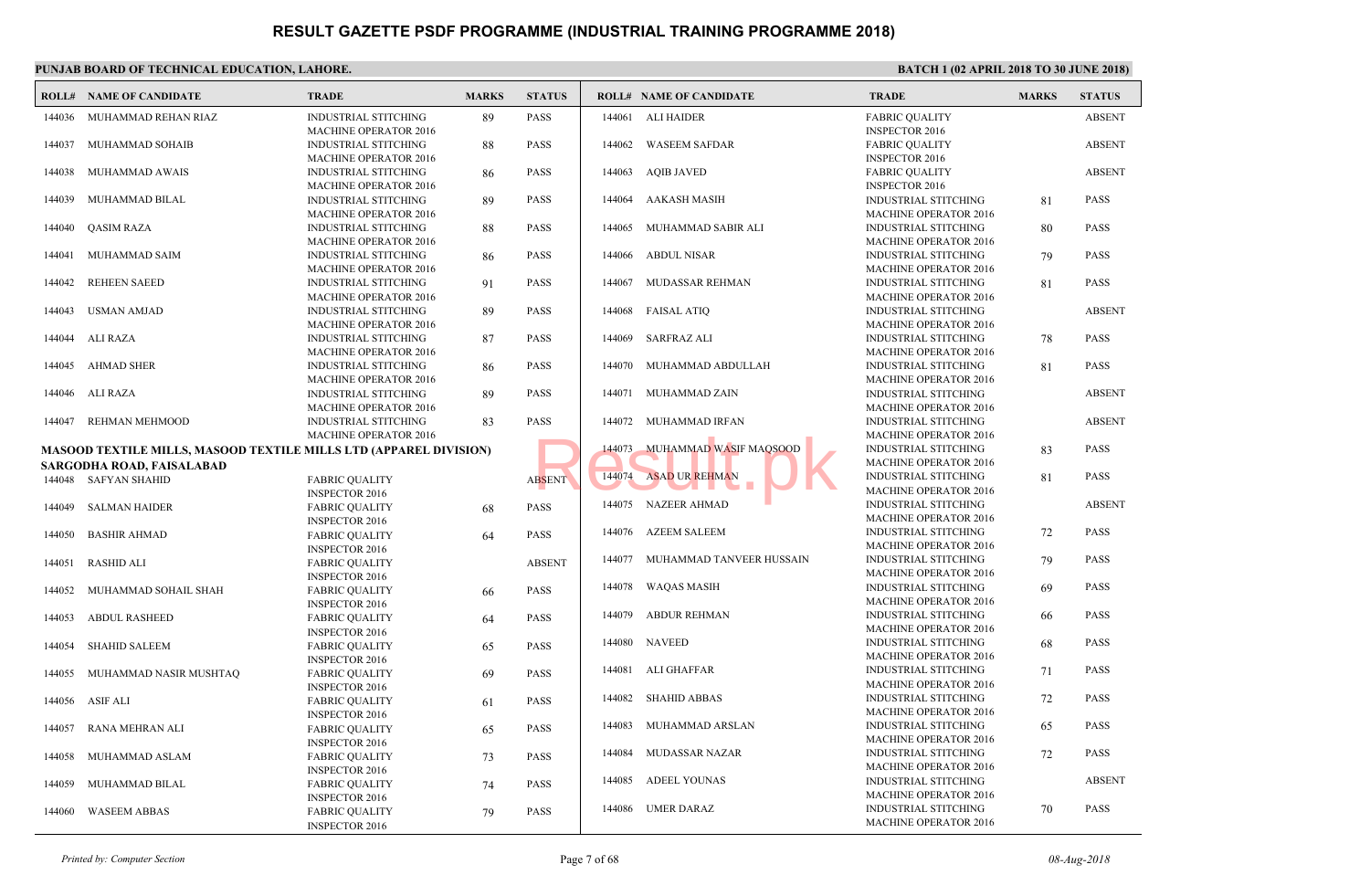|        | <b>ROLL# NAME OF CANDIDATE</b> | <b>TRADE</b>                                         | <b>MARKS</b> | <b>STATUS</b> |        | <b>ROLL# NAME OF CANDIDATE</b>                    | <b>TRAD</b>                 |
|--------|--------------------------------|------------------------------------------------------|--------------|---------------|--------|---------------------------------------------------|-----------------------------|
| 144087 | MUHAMMAD AMIR SOHAIL           | <b>INDUSTRIAL STITCHING</b>                          | 70           | <b>PASS</b>   | 144115 | <b>TOUQEER NASIR</b>                              | <b>PACK</b>                 |
|        |                                | <b>MACHINE OPERATOR 2016</b>                         |              |               | 144116 | MUHAMMAD ZUBAIR                                   | <b>PACKI</b>                |
| 144088 | <b>KHALID ZUBAIR</b>           | INDUSTRIAL STITCHING                                 | 75           | <b>PASS</b>   | 144117 | MUHAMMAD KHALID                                   | <b>PACK</b>                 |
| 144089 | <b>ABDUR REHMAN</b>            | <b>MACHINE OPERATOR 2016</b><br>INDUSTRIAL STITCHING |              | <b>PASS</b>   |        |                                                   |                             |
|        |                                | <b>MACHINE OPERATOR 2016</b>                         | 75           |               | 144118 | ALI ZAMAN                                         | PACK!                       |
| 144090 | <b>MATEEN MAQSOOD</b>          | INDUSTRIAL STITCHING                                 | 80           | <b>PASS</b>   | 144119 | MUHAMMAD AZHAR SHEHZAD                            | <b>PACK</b>                 |
|        |                                | <b>MACHINE OPERATOR 2016</b>                         |              |               |        |                                                   |                             |
| 144091 | <b>ZIA UR REHMAN</b>           | INDUSTRIAL STITCHING                                 | 72           | <b>PASS</b>   | 144120 | <b>ASIF NADEEM</b>                                | <b>PACK</b>                 |
|        |                                | <b>MACHINE OPERATOR 2016</b>                         |              |               | 144121 | FAISAL HAYYAT                                     | <b>PACK</b>                 |
| 144092 | ARBAZ SHAHID MEAHMOOD          | INDUSTRIAL STITCHING                                 | 78           | <b>PASS</b>   | 144122 | <b>ABAID UR REHMAN</b>                            | <b>PACK</b>                 |
|        |                                | <b>MACHINE OPERATOR 2016</b>                         |              |               |        |                                                   |                             |
| 144093 | <b>NAEEM ABBAS</b>             | INDUSTRIAL STITCHING                                 | 79           | <b>PASS</b>   | 144123 | <b>BASHARAT LIAQAT</b>                            | PACK!                       |
|        |                                | <b>MACHINE OPERATOR 2016</b>                         |              |               | 144124 | <b>IMRAN SAEED</b>                                | <b>PACK</b>                 |
| 144094 | <b>AMIR MAOSOOD</b>            | <b>INDUSTRIAL STITCHING</b>                          | 72           | <b>PASS</b>   | 144125 | <b>RIZWAN PERVEZ</b>                              | <b>PACK</b>                 |
| 144095 | <b>SAMEE ULLAH</b>             | MACHINE OPERATOR 2016<br><b>INDUSTRIAL STITCHING</b> | 74           | <b>PASS</b>   |        |                                                   |                             |
|        |                                | <b>MACHINE OPERATOR 2016</b>                         |              |               | 144126 | MUHAMMAD IJAZ ALI                                 | <b>PACKI</b>                |
| 144096 | MUHAMMAD MUAZAM                | INDUSTRIAL STITCHING                                 | 69           | <b>PASS</b>   | 144127 | MUHAMMAD FARHAN                                   | <b>PACKI</b>                |
|        |                                | MACHINE OPERATOR 2016                                |              |               | 144128 | MUHAMMAD BILAL SARWAR                             | <b>PACKI</b>                |
| 144097 | <b>ADNAN JAHANGIR</b>          | <b>INDUSTRIAL STITCHING</b>                          | 76           | <b>PASS</b>   |        |                                                   |                             |
|        |                                | <b>MACHINE OPERATOR 2016</b>                         |              |               | 144129 | ASGHAR ALI                                        | <b>PACK</b>                 |
| 144098 | MUHAMMAD SHAFIQUE              | INDUSTRIAL STITCHING                                 | 72           | <b>PASS</b>   | 144130 | SAJJAD ALI                                        | <b>PACKI</b>                |
|        |                                | <b>MACHINE OPERATOR 2016</b>                         |              |               | 144131 | <b>MUHAMMAD WAQAS</b>                             | <b>PACKI</b>                |
| 144099 | <b>SALAMAT MASIH</b>           | INDUSTRIAL STITCHING                                 |              | <b>ABSENT</b> |        |                                                   |                             |
| 144100 | <b>DILAWAR ALI</b>             | <b>MACHINE OPERATOR 2016</b><br>INDUSTRIAL STITCHING |              | <b>ABSENT</b> |        | 144132 MUHAMMAD ARFAN MAJEED                      | <b>PACKI</b>                |
|        |                                | <b>MACHINE OPERATOR 2016</b>                         |              |               |        | 144133 NADEEM ABBAS                               | <b>PACK</b>                 |
| 144101 | MUHAMMAD TAHIR                 | INDUSTRIAL STITCHING                                 |              | <b>ABSENT</b> |        |                                                   |                             |
|        |                                | <b>MACHINE OPERATOR 2016</b>                         |              |               | 144134 | <b>SHAHID MAQSOOD</b>                             | <b>PACK</b>                 |
| 144102 | <b>NAVEED RAZA</b>             | INDUSTRIAL STITCHING                                 |              | <b>ABSENT</b> | 144135 | <b>ABDUL WAHAB</b>                                | <b>PACKI</b>                |
|        |                                | <b>MACHINE OPERATOR 2016</b>                         |              |               | 144136 | MUHAMMAD WAHEED                                   | <b>PACK</b>                 |
| 144103 | MUHAMMAD NAUMAN KHIZAR         | INDUSTRIAL STITCHING                                 |              | <b>ABSENT</b> |        |                                                   |                             |
|        |                                | <b>MACHINE OPERATOR 2016</b>                         |              |               | 144137 | ILTAF HUSSAIN                                     | <b>PACK</b>                 |
| 144104 | <b>SUFYAN HAMEED</b>           | INDUSTRIAL STITCHING                                 |              | <b>ABSENT</b> | 144138 | MUHAMMAD ALI                                      | <b>PACK</b>                 |
|        |                                | <b>MACHINE OPERATOR 2016</b>                         |              | <b>ABSENT</b> | 144139 | MUHAMMAD SHAHBAZ                                  | <b>PACK</b>                 |
| 144105 | AASHAR NAVEED MASIH            | INDUSTRIAL STITCHING<br><b>MACHINE OPERATOR 2016</b> |              |               |        |                                                   |                             |
| 144106 | MUHAMMAD IRFAN                 | PACKING AND BARCODING                                | 87           | <b>PASS</b>   | 144140 | <b>DILAWAR ABBAS</b>                              | <b>PACK</b>                 |
|        |                                |                                                      |              |               | 144141 | SHARAFAT ALI                                      | <b>PACKI</b>                |
| 144107 | SYED HUSNAIN HAIDER NAQVI      | PACKING AND BARCODING                                | 88           | <b>PASS</b>   | 144142 | MUHAMMAD IBRAHIM                                  | <b>PACKI</b>                |
| 144108 | MUHAMMAD UMAR LATIF            | PACKING AND BARCODING                                | 86           | <b>PASS</b>   | 144143 | MUHAMMAD QAZAFI                                   | <b>PACKI</b>                |
| 144109 | MUHAMMAD UMAR BILAL            | PACKING AND BARCODING                                | 91           | <b>PASS</b>   |        |                                                   |                             |
| 144110 | MUHAMMAD RAMZAN                | PACKING AND BARCODING                                |              | <b>ABSENT</b> |        | 144144 ABDUL REHMAN                               | <b>PACK</b>                 |
|        |                                |                                                      |              |               |        | <b>MASOOD TEXTILE MILLS, MASOOD TEXTILE MILLS</b> |                             |
| 144111 | MUAHMMAD IMRAN                 | PACKING AND BARCODING                                | 88           | <b>PASS</b>   |        | CRESCENT SUGAR MILLS JHUMRA ROAD, FAISALA         |                             |
| 144112 | <b>WASEEM AKBAR</b>            | PACKING AND BARCODING                                | 78           | <b>PASS</b>   |        | 144145 SYED IFRAHIM ABBAS SHAH                    | <b>INDUS</b><br><b>MACH</b> |
| 144113 | ZIA HUSSAIN ABID               | PACKING AND BARCODING                                | 84           | <b>PASS</b>   |        | 144146 NOMAN ALI                                  | <b>INDU</b>                 |
|        | 144114 IRFAN ALI               | PACKING AND BARCODING                                |              | <b>ABSENT</b> |        |                                                   | <b>MACH</b>                 |
|        |                                |                                                      |              |               |        |                                                   |                             |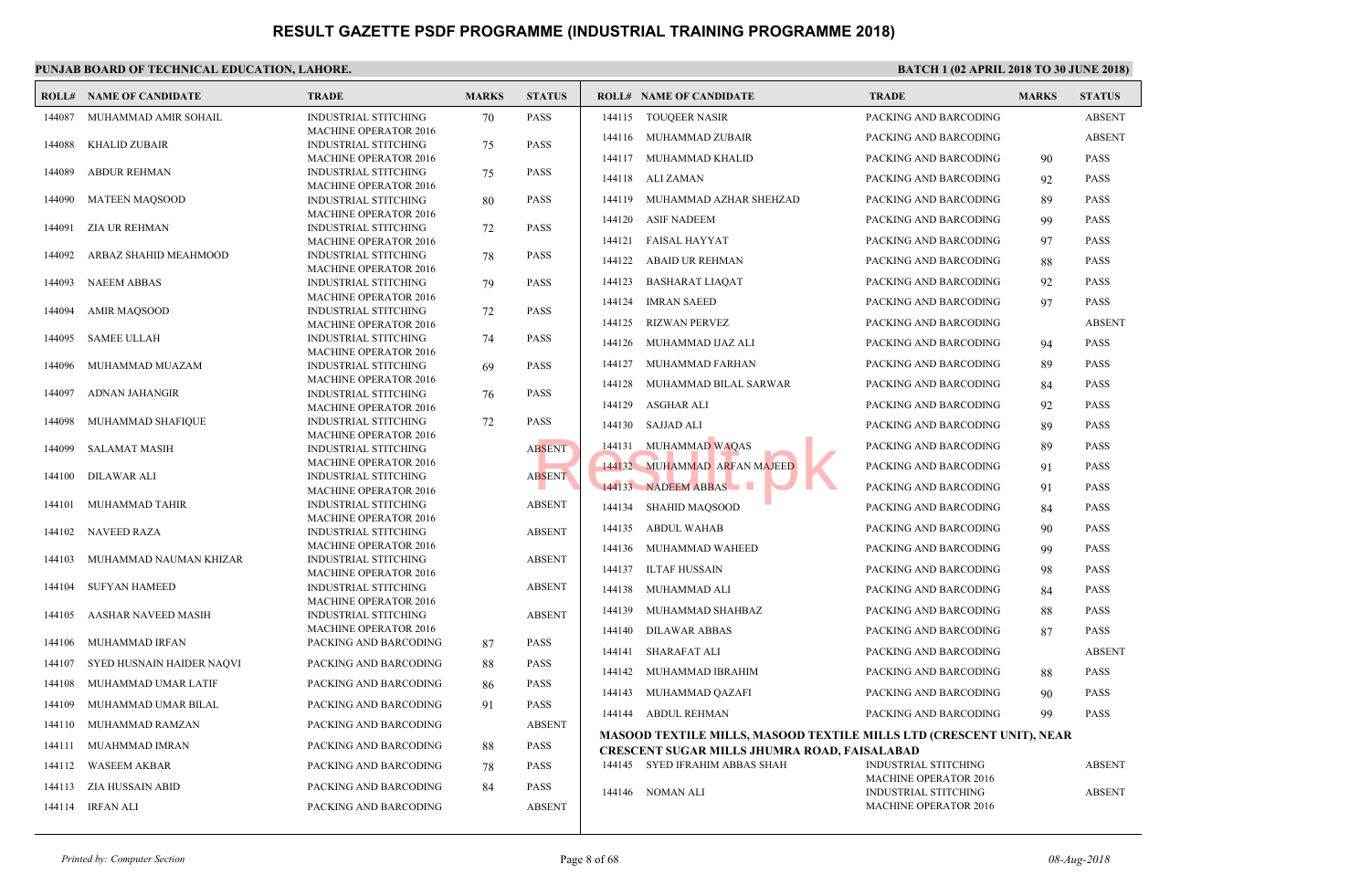|        | <b>ROLL# NAME OF CANDIDATE</b>                                         | <b>TRADE</b>                                                                                | <b>MARKS</b> | <b>STATUS</b> |        | <b>ROLL# NAME OF CANDIDATE</b> | <b>TRAL</b>                                |
|--------|------------------------------------------------------------------------|---------------------------------------------------------------------------------------------|--------------|---------------|--------|--------------------------------|--------------------------------------------|
| 144147 | <b>NASIR ABBAS</b>                                                     | INDUSTRIAL STITCHING<br><b>MACHINE OPERATOR 2016</b>                                        | 72           | <b>PASS</b>   |        | 144172 MUHAMMAD AZAM           | <b>INDUS</b><br><b>MACH</b>                |
| 144148 | MUHAMMAD ASAD                                                          | <b>INDUSTRIAL STITCHING</b><br><b>MACHINE OPERATOR 2016</b>                                 |              | <b>ABSENT</b> | 144173 | MUHAMMAD USMAN NASEER          | <b>INDUS</b><br><b>MACH</b>                |
| 144149 | MASAD AMANAT                                                           | <b>INDUSTRIAL STITCHING</b><br><b>MACHINE OPERATOR 2016</b>                                 |              | <b>ABSENT</b> | 144174 | <b>QAISER MAJEED</b>           | <b>INDUS</b><br><b>MACH</b>                |
| 144150 | <b>SHAHBAZ ALI</b>                                                     | <b>INDUSTRIAL STITCHING</b><br><b>MACHINE OPERATOR 2016</b>                                 |              | <b>ABSENT</b> |        | 144175 NOOR ZAMAN              | <b>INDUS</b><br><b>MACH</b>                |
| 144151 | SALMAN RASOOL                                                          | <b>INDUSTRIAL STITCHING</b>                                                                 | 79           | <b>PASS</b>   | 144176 | MUHAMMAD WASEEM                | <b>INDUS</b>                               |
|        | 144152 MUHAMMAD ALI RAZZAQ                                             | <b>MACHINE OPERATOR 2016</b><br><b>INDUSTRIAL STITCHING</b><br><b>MACHINE OPERATOR 2016</b> | 68           | <b>PASS</b>   | 144177 | MUBASHIR HANIF                 | <b>MACH</b><br><b>INDUS</b><br><b>MACH</b> |
|        | 144153 SARFARAZ                                                        | <b>INDUSTRIAL STITCHING</b>                                                                 | 86           | <b>PASS</b>   |        | 144178 USMAN ALI               | <b>INDUS</b>                               |
| 144154 | <b>SHERAZ HASSAN</b>                                                   | <b>MACHINE OPERATOR 2016</b><br><b>INDUSTRIAL STITCHING</b>                                 | 86           | <b>PASS</b>   |        | 144179 RIZWAN ALI              | <b>MACH</b><br><b>INDUS</b>                |
| 144155 | MUHAMMAD SHAHZAD                                                       | MACHINE OPERATOR 2016<br><b>INDUSTRIAL STITCHING</b>                                        | 88           | <b>PASS</b>   | 144180 | MUHAMMAD RAZA                  | <b>MACH</b><br><b>INDUS</b>                |
| 144156 | <b>KASHIF NAZIR</b>                                                    | MACHINE OPERATOR 2016<br><b>INDUSTRIAL STITCHING</b>                                        | 77           | <b>PASS</b>   | 144181 | MUDASSAR ILYAS                 | <b>MACH</b><br><b>INDUS</b>                |
| 144157 | TAFZEEL HUSSAIN SHAH                                                   | <b>MACHINE OPERATOR 2016</b><br><b>INDUSTRIAL STITCHING</b>                                 | 99           | <b>PASS</b>   | 144182 | <b>ABDUL REHMAN</b>            | <b>MACH</b><br><b>INDUS</b>                |
| 144158 | USAMA NASEER                                                           | <b>MACHINE OPERATOR 2016</b><br><b>INDUSTRIAL STITCHING</b>                                 | 78           | <b>PASS</b>   | 144183 | MUHAMMAD IMRAN                 | <b>MACH</b><br><b>INDUS</b>                |
| 144159 | MUHAMMAD ASHRAF                                                        | <b>MACHINE OPERATOR 2016</b><br><b>INDUSTRIAL STITCHING</b>                                 | 80           | <b>PASS</b>   | 144184 | <b>MUHAMMAD SHAHBAZ</b>        | <b>MACH</b><br><b>INDUS</b>                |
| 144160 | MUHAMMAD SADDIQUE                                                      | <b>MACHINE OPERATOR 2016</b><br><b>INDUSTRIAL STITCHING</b>                                 | 77           | <b>PASS</b>   | 144185 | <b>MUHAMMAD IHTISHAM</b>       | <b>MACH</b><br><b>INDUS</b>                |
| 144161 | <b>WALEED KHALID</b>                                                   | <b>MACHINE OPERATOR 2016</b><br><b>INDUSTRIAL STITCHING</b>                                 |              | <b>ABSENT</b> |        | 144186 MAZHAR AHMAD            | <b>MACH</b><br><b>INDUS</b>                |
| 144162 | AZAM HUSSAIN                                                           | <b>MACHINE OPERATOR 2016</b><br><b>INDUSTRIAL STITCHING</b><br><b>MACHINE OPERATOR 2016</b> |              | <b>ABSENT</b> | 144187 | <b>OASIM JAVED</b>             | <b>MACH</b><br><b>INDUS</b><br><b>MACH</b> |
| 144163 | <b>SHAIRAZ ULLAH</b>                                                   | <b>INDUSTRIAL STITCHING</b>                                                                 | 81           | <b>PASS</b>   | 144188 | MUHAMMAD YASIR                 | <b>INDUS</b>                               |
|        | <b>MASOOD TEXTILE MILLS, MASOOD TEXTILE MILLS (GARMENT CITY UNIT),</b> | <b>MACHINE OPERATOR 2016</b>                                                                |              |               | 144189 | <b>SHAKOOR AHMAD</b>           | <b>MACH</b><br><b>INDUS</b>                |
|        | SAHIANWALA ROAD, KHURRIWALA, FAISALABAD                                |                                                                                             |              |               |        |                                | <b>MACH</b>                                |
|        | 144164 MUHAMMAD YAHYA                                                  | <b>INDUSTRIAL STITCHING</b><br><b>MACHINE OPERATOR 2016</b>                                 | 89           | <b>PASS</b>   |        | 144190 MUHAMMAD FAHAD RAZZAQ   | <b>INDUS</b><br><b>MACH</b>                |
| 144165 | MUHAMMAD AHMAD                                                         | INDUSTRIAL STITCHING<br><b>MACHINE OPERATOR 2016</b>                                        | 86           | <b>PASS</b>   | 144191 | MUHAMMAD WAQAR                 | <b>INDUS</b><br><b>MACH</b>                |
| 144166 | MUHAMMAD ARFAN AKBAR                                                   | INDUSTRIAL STITCHING<br><b>MACHINE OPERATOR 2016</b>                                        | 85           | <b>PASS</b>   | 144192 | ADIL MUKHTAR                   | <b>INDUS</b><br><b>MACH</b>                |
| 144167 | MUHAMMAD RIZWAN AKBAR                                                  | INDUSTRIAL STITCHING<br>MACHINE OPERATOR 2016                                               | 87           | <b>PASS</b>   |        | 144193 SHERYAR                 | <b>INDUS</b><br><b>MACH</b>                |
| 144168 | MUHAMMAD SHERAZ                                                        | INDUSTRIAL STITCHING<br><b>MACHINE OPERATOR 2016</b>                                        | 85           | <b>PASS</b>   |        | 144194 ALI SHAN                | <b>INDUS</b><br><b>MACH</b>                |
| 144169 | <b>ZEESHAN ALI</b>                                                     | INDUSTRIAL STITCHING<br><b>MACHINE OPERATOR 2016</b>                                        | 88           | <b>PASS</b>   |        | 144195 ZAHID ALEEM GHULZAR     | <b>INDUS</b><br><b>MACH</b>                |
| 144170 | <b>SHAHBAZ SHARIF</b>                                                  | <b>INDUSTRIAL STITCHING</b><br><b>MACHINE OPERATOR 2016</b>                                 | 89           | <b>PASS</b>   |        | 144196 ALI RAZA                | <b>INDUS</b><br><b>MACH</b>                |
|        | 144171 SAIF UR REHMAN                                                  | INDUSTRIAL STITCHING<br><b>MACHINE OPERATOR 2016</b>                                        | 92           | <b>PASS</b>   |        | 144197 MUJHAID HUSSAIN         | <b>INDUS</b><br><b>MACH</b>                |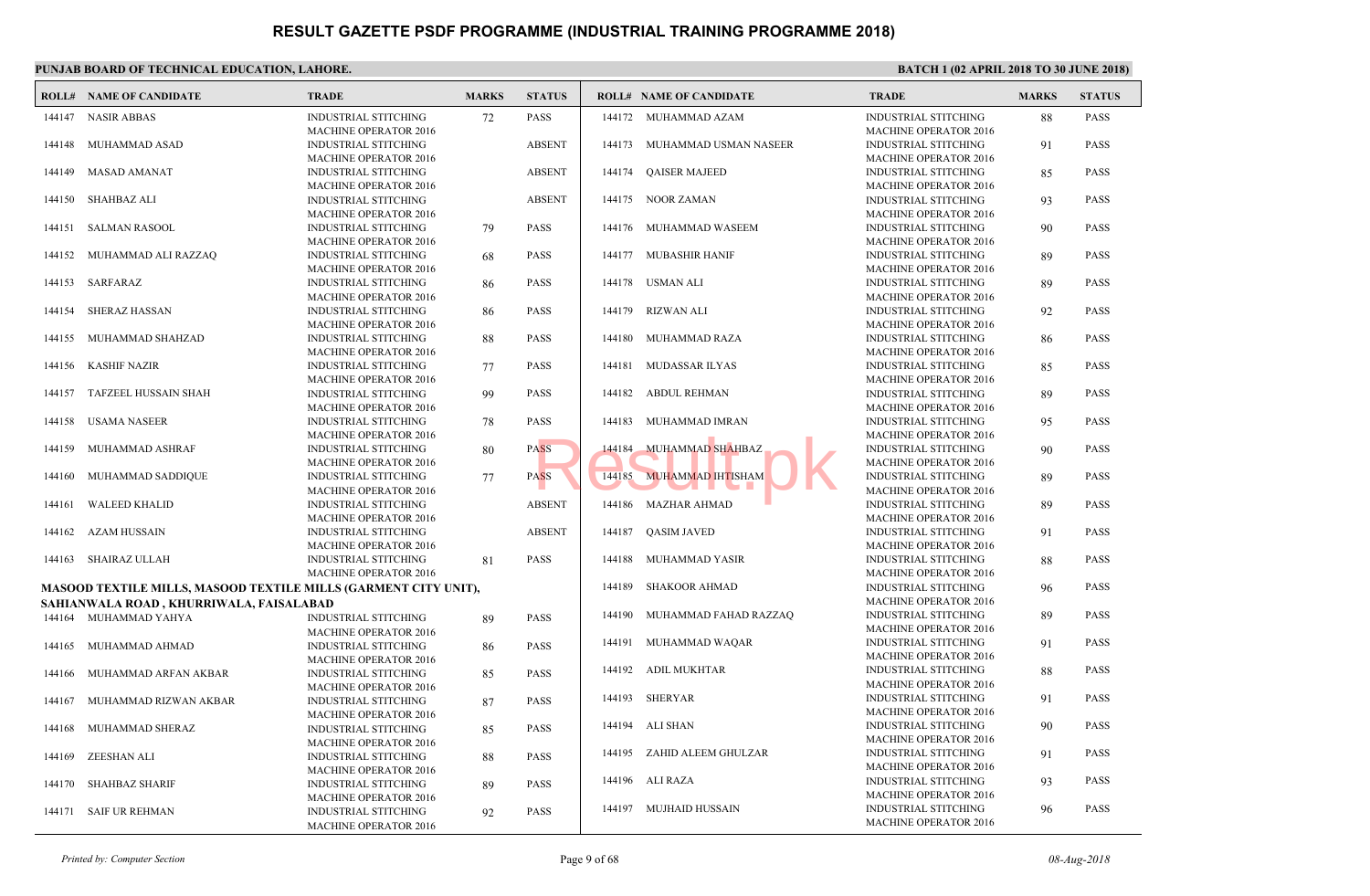|        | PUNJAB BOARD OF TECHNICAL EDUCATION, LAHORE.                           |                                                                                             |              |               |        |                                                  |                              |  |  |  |  |  |
|--------|------------------------------------------------------------------------|---------------------------------------------------------------------------------------------|--------------|---------------|--------|--------------------------------------------------|------------------------------|--|--|--|--|--|
|        | <b>ROLL# NAME OF CANDIDATE</b>                                         | <b>TRADE</b>                                                                                | <b>MARKS</b> | <b>STATUS</b> |        | <b>ROLL# NAME OF CANDIDATE</b>                   | <b>TRAL</b>                  |  |  |  |  |  |
|        | 144198 ZAWAR HUSSAIN                                                   | <b>INDUSTRIAL STITCHING</b><br><b>MACHINE OPERATOR 2016</b>                                 | 89           | PASS          | 144223 | ABDUL REHMAN                                     | <b>INDUS</b><br><b>MACH</b>  |  |  |  |  |  |
| 144199 | ALMAS KHAN                                                             | <b>INDUSTRIAL STITCHING</b><br><b>MACHINE OPERATOR 2016</b>                                 | 95           | PASS          | 144224 | <b>USMAN AZAM</b>                                | <b>INDUS</b><br><b>MACH</b>  |  |  |  |  |  |
| 144200 | MUHAMMAD YAR                                                           | <b>INDUSTRIAL STITCHING</b><br><b>MACHINE OPERATOR 2016</b>                                 | 98           | <b>PASS</b>   | 144225 | ASAD UR REHMAN                                   | <b>INDUS</b><br><b>MACH</b>  |  |  |  |  |  |
| 144201 | NAVEED AHMAD                                                           | <b>INDUSTRIAL STITCHING</b><br><b>MACHINE OPERATOR 2016</b>                                 | 90           | <b>PASS</b>   |        | 144226 ZEESHAN ALI                               | <b>INDUS</b><br><b>MACH</b>  |  |  |  |  |  |
| 144202 | ALI HASSAN SHER KHAN                                                   | <b>INDUSTRIAL STITCHING</b><br><b>MACHINE OPERATOR 2016</b>                                 | 88           | <b>PASS</b>   |        | 144227 ANATULLAH                                 | <b>INDUS</b><br><b>MACH</b>  |  |  |  |  |  |
| 144203 | <b>ADEEL AHMAD</b>                                                     | <b>INDUSTRIAL STITCHING</b><br><b>MACHINE OPERATOR 2016</b>                                 | 89           | PASS          |        | 144228 ZAIN AHMED                                | <b>INDUS</b><br><b>MACH</b>  |  |  |  |  |  |
| 144204 | <b>NADEEM HUSSAIN</b>                                                  | <b>INDUSTRIAL STITCHING</b><br><b>MACHINE OPERATOR 2016</b>                                 | 89           | <b>PASS</b>   | 144229 | <b>HASEEB RAZA</b>                               | <b>INDUS</b><br><b>MACH</b>  |  |  |  |  |  |
| 144205 | <b>SOHAIL YASEEN</b>                                                   | <b>INDUSTRIAL STITCHING</b><br><b>MACHINE OPERATOR 2016</b>                                 | 91           | <b>PASS</b>   |        | 144230 SAMSON                                    | <b>INDUS</b><br><b>MACH</b>  |  |  |  |  |  |
|        | 144206 ALI HAIDER                                                      | <b>INDUSTRIAL STITCHING</b><br><b>MACHINE OPERATOR 2016</b>                                 | 91           | PASS          | 144231 | FAZAL DIN                                        | <b>INDUS</b><br><b>MACH</b>  |  |  |  |  |  |
|        | <b>MASOOD TEXTILE MILLS, MASOOD TEXTILE MILLS LTD (PEA COCK UNIT),</b> |                                                                                             |              |               | 144232 | <b>RASHID LATIF</b>                              | <b>INDUS</b><br><b>MACH</b>  |  |  |  |  |  |
|        | NISHATABAD, FAISALABAD                                                 |                                                                                             |              |               | 144233 | AKRAM MASIH                                      | <b>INDUS</b>                 |  |  |  |  |  |
|        | 144207 ZEESHAN                                                         | <b>INDUSTRIAL STITCHING</b>                                                                 | 87           | <b>PASS</b>   |        |                                                  | <b>MACH</b>                  |  |  |  |  |  |
| 144208 | MUHAMMAD GULSHAER                                                      | <b>MACHINE OPERATOR 2016</b><br><b>INDUSTRIAL STITCHING</b><br><b>MACHINE OPERATOR 2016</b> |              | <b>ABSENT</b> |        | 144234 MUHAMMAD NAFEES                           | <b>INDUS</b><br><b>MACH</b>  |  |  |  |  |  |
| 144209 | MEHRAN IQBAL                                                           | <b>INDUSTRIAL STITCHING</b>                                                                 | 85           | <b>PASS</b>   |        | <b>MASOOD TEXTILE MILLS, MASOOD TEXTILE MILL</b> |                              |  |  |  |  |  |
|        |                                                                        | <b>MACHINE OPERATOR 2016</b>                                                                |              |               |        | KOHINOOR MILLS , JARRAWANWALA ROAD, FAISA        |                              |  |  |  |  |  |
| 144210 | WAHEED KANWAL                                                          | <b>INDUSTRIAL STITCHING</b><br><b>MACHINE OPERATOR 2016</b>                                 | 84           | <b>PASS</b>   |        | 144235 MUHAMMAD BILAL TAHIR                      | FABRI<br><b>INSPE</b>        |  |  |  |  |  |
| 144211 | MUHAMMAD NAVEED                                                        | <b>INDUSTRIAL STITCHING</b><br><b>MACHINE OPERATOR 2016</b>                                 |              | <b>ABSENT</b> |        | 144236 NADEEM SHAHID                             | <b>FABRI</b><br><b>INSPE</b> |  |  |  |  |  |
|        | 144212 SHEHROZ                                                         | <b>INDUSTRIAL STITCHING</b><br><b>MACHINE OPERATOR 2016</b>                                 | 78           | <b>PASS</b>   | 144237 | MUHAMMAD WASEEM                                  | <b>FABRI</b><br><b>INSPE</b> |  |  |  |  |  |
| 144213 | IMRAN SHAKEEL                                                          | <b>INDUSTRIAL STITCHING</b><br><b>MACHINE OPERATOR 2016</b>                                 | 86           | PASS          |        | 144238 ALI HAIDER                                | FABRI<br><b>INSPE</b>        |  |  |  |  |  |
| 144214 | SHEHZAD MASIH                                                          | <b>INDUSTRIAL STITCHING</b><br><b>MACHINE OPERATOR 2016</b>                                 |              | <b>ABSENT</b> | 144239 | EHSAN UL HAQ                                     | FABRI<br><b>INSPE</b>        |  |  |  |  |  |
| 144215 | <b>UPHAZ CHRISTOPHER</b>                                               | <b>INDUSTRIAL STITCHING</b><br><b>MACHINE OPERATOR 2016</b>                                 |              | <b>ABSENT</b> | 144240 | NAVEED ANJUM                                     | FABRI<br><b>INSPE</b>        |  |  |  |  |  |
| 144216 | MUHAMMAD SHEHBAZ                                                       | <b>INDUSTRIAL STITCHING</b><br><b>MACHINE OPERATOR 2016</b>                                 | 88           | PASS          | 144241 | NUMAN KHAN                                       | FABRI<br><b>INSPE</b>        |  |  |  |  |  |
| 144217 | <b>QASIM RASHEED</b>                                                   | <b>INDUSTRIAL STITCHING</b><br><b>MACHINE OPERATOR 2016</b>                                 |              | <b>ABSENT</b> | 144242 | MUHAMMAD NADEEM                                  | FABRI<br><b>INSPE</b>        |  |  |  |  |  |
|        | 144218 MUHAMMAD KASHIF                                                 | <b>INDUSTRIAL STITCHING</b><br><b>MACHINE OPERATOR 2016</b>                                 | 91           | PASS          |        | 144243 MUHAMMAD USMAN ISHAQ                      | FABRI<br><b>INSPE</b>        |  |  |  |  |  |
|        | 144219 ABDUL HANAN                                                     | <b>INDUSTRIAL STITCHING</b><br><b>MACHINE OPERATOR 2016</b>                                 |              | <b>ABSENT</b> |        | 144244 MUHAMMAD HAROON YOUSAF                    | FABRI<br><b>INSPE</b>        |  |  |  |  |  |
| 144220 | AMANULLAH                                                              | <b>INDUSTRIAL STITCHING</b><br><b>MACHINE OPERATOR 2016</b>                                 |              | <b>ABSENT</b> | 144245 | MUHAMMAD LIAQAT ALI ANJUM                        | FABRI<br><b>INSPE</b>        |  |  |  |  |  |
| 144221 | ADNAN                                                                  | <b>INDUSTRIAL STITCHING</b>                                                                 |              | <b>ABSENT</b> |        | 144246 MUHAMMAD AWAIS                            | FABRI<br><b>INSPE</b>        |  |  |  |  |  |
| 144222 | MUDDASSAR SHARIF                                                       | <b>MACHINE OPERATOR 2016</b><br><b>INDUSTRIAL STITCHING</b><br><b>MACHINE OPERATOR 2016</b> | 88           | PASS          | 144247 | ZOHAIB ASLAM                                     | FABRI<br><b>INSPE</b>        |  |  |  |  |  |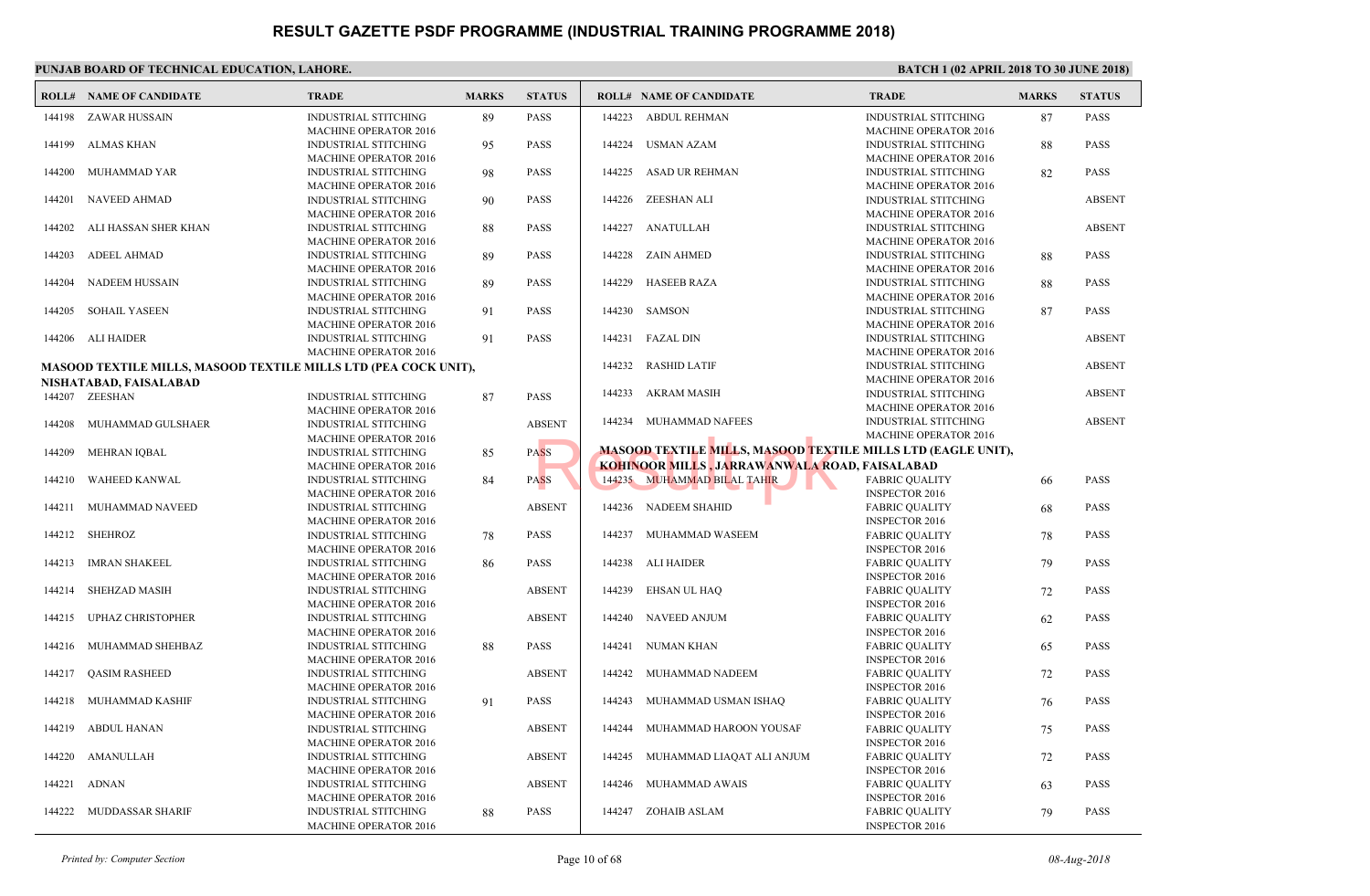|        | PUNJAB BOARD OF TECHNICAL EDUCATION, LAHORE. |                                                                         |              |               |        |                                |                                       |
|--------|----------------------------------------------|-------------------------------------------------------------------------|--------------|---------------|--------|--------------------------------|---------------------------------------|
|        | <b>ROLL# NAME OF CANDIDATE</b>               | <b>TRADE</b>                                                            | <b>MARKS</b> | <b>STATUS</b> |        | <b>ROLL# NAME OF CANDIDATE</b> | <b>TRAL</b>                           |
| 144248 | MUHAMMAD AMJAD                               | <b>FABRIC OUALITY</b><br><b>INSPECTOR 2016</b>                          |              | <b>ABSENT</b> | 144274 | MUHAMMAD MUDASSAR              | FABRI<br><b>INSPE</b>                 |
| 144249 | <b>UMAIR TAHIR HUSSAIN</b>                   | <b>FABRIC QUALITY</b><br><b>INSPECTOR 2016</b>                          | 72           | <b>PASS</b>   | 144275 | <b>RIZWAN MASIH</b>            | FABRI<br><b>INSPE</b>                 |
| 144250 | SALMAN IFTIKHAR KHAN                         | <b>FABRIC QUALITY</b><br><b>INSPECTOR 2016</b>                          | -66          | <b>PASS</b>   | 144276 | <b>TANVEER HUSSAIN</b>         | FABRI<br><b>INSPE</b>                 |
| 144251 | MUHAMMAD ASIF SABRI                          | <b>FABRIC QUALITY</b><br><b>INSPECTOR 2016</b>                          | 70           | <b>PASS</b>   | 144277 | <b>ZUBAIR JAVED</b>            | FABRI<br><b>INSPE</b>                 |
| 144252 | MUHAMMAD MUBASHAR IKRAM                      | <b>FABRIC OUALITY</b><br><b>INSPECTOR 2016</b>                          | 68           | <b>PASS</b>   | 144278 | MUHAMMAD ISLAM                 | FABRI<br><b>INSPE</b>                 |
| 144253 | EHTISHAM ALI                                 | <b>FABRIC QUALITY</b><br><b>INSPECTOR 2016</b>                          | 77           | <b>PASS</b>   | 144279 | <b>ARIF HUSNAIN</b>            | FABRI<br><b>INSPE</b>                 |
| 144254 | ZAFAR NAWAZ                                  | <b>FABRIC QUALITY</b><br><b>INSPECTOR 2016</b>                          | 68           | <b>PASS</b>   | 144280 | MUHAMMAD SHAHBAZ               | <b>FABRI</b><br><b>INSPE</b>          |
| 144255 | MUHAMMAD FAISAL IQBAL                        | <b>FABRIC QUALITY</b><br><b>INSPECTOR 2016</b>                          | 76           | <b>PASS</b>   | 144281 | MUNAWAR SHAHZAD                | FABRI<br><b>INSPE</b>                 |
| 144256 | <b>AWAIS ALI</b>                             | <b>FABRIC QUALITY</b><br><b>INSPECTOR 2016</b>                          |              | <b>ABSENT</b> | 144282 | <b>MOHSIN RAZA</b>             | <b>FABRI</b><br><b>INSPE</b>          |
| 144257 | <b>WAQAS RAUF</b>                            | <b>FABRIC QUALITY</b><br><b>INSPECTOR 2016</b>                          | 81           | <b>PASS</b>   | 144283 | <b>NAEEM AKBAR</b>             | <b>FABRI</b><br><b>INSPE</b>          |
| 144258 | <b>ZAEEM RAZA</b>                            | <b>FABRIC QUALITY</b><br><b>INSPECTOR 2016</b>                          | 71           | <b>PASS</b>   | 144284 | ALI RAZA                       | FABRI<br><b>INSPE</b>                 |
| 144259 | <b>RAZA MUSTAFA</b>                          | <b>FABRIC QUALITY</b><br><b>INSPECTOR 2016</b>                          | 78           | <b>PASS</b>   | 144285 | SAOUD AZIZ                     | FABRI<br><b>INSPE</b>                 |
| 144260 | MUHAMMAD NADEEM                              | <b>FABRIC QUALITY</b><br><b>INSPECTOR 2016</b>                          | 70           | <b>PASS</b>   | 144286 | <b>MUHAMMAD BILAL</b>          | FABRI<br><b>INSPE</b>                 |
| 144261 | <b>NAQASH MEHDI</b>                          | <b>FABRIC QUALITY</b><br><b>INSPECTOR 2016</b>                          | -66          | <b>PASS</b>   | 144287 | <b>SAQIB ALI</b>               | <b>FABRI</b><br><b>INSPE</b>          |
| 144262 | <b>JABIR KHAN</b>                            | <b>FABRIC QUALITY</b><br><b>INSPECTOR 2016</b>                          | 70           | <b>PASS</b>   | 144288 | MUHAMAMD QAMAR BILAL           | FABRI<br><b>INSPE</b>                 |
| 144263 | <b>FARYAD ALI</b>                            | <b>FABRIC QUALITY</b><br><b>INSPECTOR 2016</b>                          | 68           | <b>PASS</b>   | 144289 | <b>ZEESHAN NASIR</b>           | FABRI<br><b>INSPE</b>                 |
| 144264 | MUHAMMAD UMAR                                | <b>FABRIC QUALITY</b><br><b>INSPECTOR 2016</b>                          | 71           | <b>PASS</b>   | 144290 | <b>ARSLAN SHAH</b>             | FABRI<br><b>INSPE</b>                 |
| 144265 | MUHAMMAD UMAR                                | <b>FABRIC QUALITY</b><br><b>INSPECTOR 2016</b>                          | 63           | <b>PASS</b>   |        | 144291 SYED RIZWAN MAQBOOL     | FABRI<br><b>INSPE</b>                 |
| 144266 | <b>RIZWAN IQBAL</b>                          | <b>FABRIC QUALITY</b><br><b>INSPECTOR 2016</b>                          | 74           | <b>PASS</b>   | 144292 | MUHAMMAD ASIF JAVED            | FABRI<br><b>INSPE</b>                 |
| 144267 | MUHAMMAD IMRAN MEHMOOD                       | <b>FABRIC OUALITY</b><br><b>INSPECTOR 2016</b>                          | 70           | <b>PASS</b>   | 144293 | <b>KHALID MASIH</b>            | FABRI<br><b>INSPE</b>                 |
| 144268 | MUHAMMAD NADEEM                              | <b>FABRIC QUALITY</b><br><b>INSPECTOR 2016</b>                          | 70           | <b>PASS</b>   | 144294 | MUHAMMAD EJAZ AKRAM KHAN       | FABRI<br><b>INSPE</b>                 |
| 144269 | MUHAMMAD WASEEM                              | <b>FABRIC QUALITY</b><br><b>INSPECTOR 2016</b>                          | 78           | <b>PASS</b>   | 144295 | MUNAWAR IQBAL KHAN             | FABRI<br><b>INSPE</b>                 |
| 144270 | MEHARBAN GULZAR                              | <b>FABRIC QUALITY</b>                                                   | 81           | <b>PASS</b>   | 144296 | M. SHEHBAZ KHAN                | FABRI<br><b>INSPE</b>                 |
| 144271 | NAJEEB UL HASSAN SHAMSI                      | <b>INSPECTOR 2016</b><br><b>FABRIC QUALITY</b><br><b>INSPECTOR 2016</b> |              | <b>ABSENT</b> | 144297 | <b>FAIZ RASOOL</b>             | FABRI<br><b>INSPE</b>                 |
| 144272 | MUHAMMAD BILAL                               | <b>FABRIC QUALITY</b>                                                   | 68           | <b>PASS</b>   | 144298 | <b>WAQAS ALI</b>               | FABRI                                 |
| 144273 | MUDASSAR AHMAD                               | <b>INSPECTOR 2016</b><br><b>FABRIC OUALITY</b><br><b>INSPECTOR 2016</b> |              | <b>ABSENT</b> | 144299 | MUSHTAQ AHMAD                  | <b>INSPE</b><br>FABRI<br><b>INSPE</b> |
|        |                                              |                                                                         |              |               |        |                                |                                       |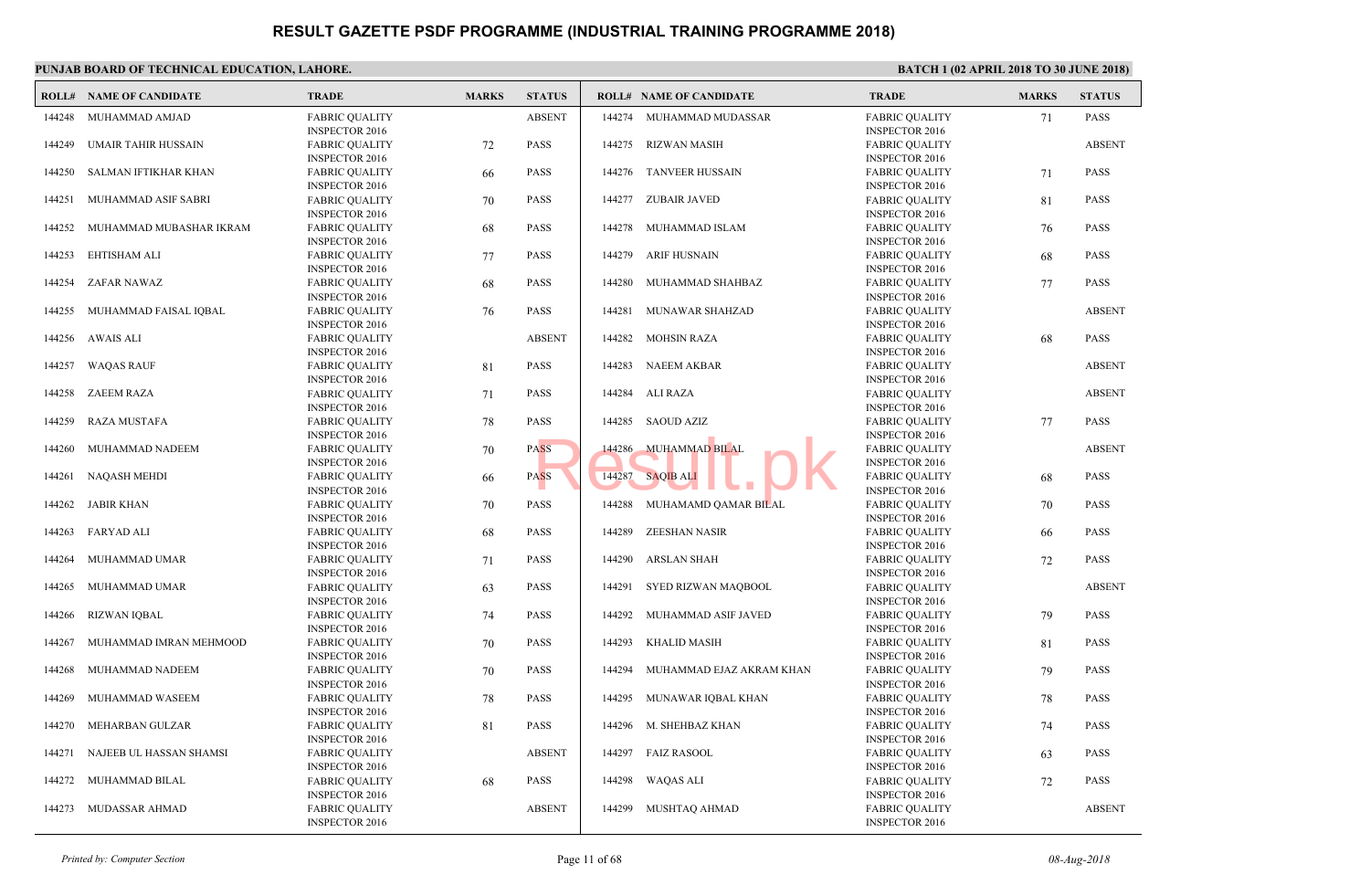| <b>FABRIC OUALITY</b><br>AAMIR ALI<br><b>INDUS</b><br>144300<br>ALI AHMAD BILAL<br>75<br><b>PASS</b><br>144326<br><b>INSPECTOR 2016</b><br><b>MACH</b><br><b>MAHMOOD ASHRAF</b><br>ALMAS MASIH<br><b>INDUS</b><br>144301<br><b>FABRIC QUALITY</b><br><b>PASS</b><br>144327<br>76<br><b>MACH</b><br><b>INSPECTOR 2016</b><br>144302<br>SARTAJ MUBASHIR<br><b>FABRIC QUALITY</b><br>72<br><b>PASS</b><br>144328<br>MALIK IKRAM ULLAH<br><b>INDUS</b><br><b>MACH</b><br><b>INSPECTOR 2016</b><br>144303<br><b>MUNIR HUSSAIN</b><br><b>FABRIC QUALITY</b><br>62<br><b>PASS</b><br>144329<br><b>WASEEM AKRAM</b><br><b>INDUS</b><br><b>MACH</b><br><b>INSPECTOR 2016</b><br>144304<br>MUHAMMAD BILAL<br><b>PASS</b><br>144330<br><b>NASIR ABBAS</b><br><b>INDUS</b><br><b>FABRIC QUALITY</b><br>78<br><b>MACH</b><br><b>INSPECTOR 2016</b><br>MUHAMMAD SHAHZAD<br><b>FABRIC QUALITY</b><br><b>PASS</b><br>144331 IMRAN ALI<br><b>INDUS</b><br>144305<br>66<br><b>MACH</b><br><b>INSPECTOR 2016</b><br>MUHAMAMD SALEEM<br><b>FABRIC QUALITY</b><br><b>PASS</b><br>144332<br>UMAR FAROOQ<br><b>INDUS</b><br>144306<br>78<br><b>MACH</b><br><b>INSPECTOR 2016</b><br><b>PASS</b><br>144333<br><b>IMTIAZ ALI</b><br><b>INDUS</b><br>144307<br>MUHAMMAD SHAHBAZ<br><b>FABRIC QUALITY</b><br>78<br><b>MACH</b><br><b>INSPECTOR 2016</b><br>MUHAMMAD IMRAN<br><b>PASS</b><br>144334<br><b>SAGHAR MASIH</b><br><b>INDUS</b><br>144308<br><b>FABRIC QUALITY</b><br>70<br><b>MACH</b><br><b>INSPECTOR 2016</b><br>JAWAD UL HASSAN<br><b>PASS</b><br>144335<br>FAROOQ UL HASSAN<br>144309<br><b>FABRIC QUALITY</b><br>70<br><b>INDUS</b><br><b>INSPECTOR 2016</b><br><b>MACF</b><br>MUHAMMAD RIZWAN<br><b>INDUS</b><br>144310<br>ZAHID LATIF<br><b>FABRIC QUALITY</b><br>77<br><b>PASS</b><br>144336<br><b>MACH</b><br><b>INSPECTOR 2016</b><br><b>QASIM MUSHTAQ</b><br>144337<br><b>KASHIF MASIH</b><br><b>INDUS</b><br>144311<br><b>FABRIC QUALITY</b><br><b>PASS</b><br>69<br><b>MACF</b><br><b>INSPECTOR 2016</b><br><b>AAKASH JAN</b><br><b>INDUS</b><br>144312<br>QAISAR NAWAZ<br><b>FABRIC QUALITY</b><br><b>PASS</b><br>144338<br>66<br><b>MACH</b><br><b>INSPECTOR 2016</b><br><b>SAMEER SHARAFAT</b><br><b>INDUS</b><br>144313<br>AMIR SHAHZAD<br><b>FABRIC QUALITY</b><br><b>PASS</b><br>144339<br>70<br><b>MACH</b><br><b>INSPECTOR 2016</b><br>MUHAMMAD SOHAIL<br>144314<br><b>BILAL KHAN</b><br><b>PASS</b><br>144340<br><b>INDUS</b><br><b>FABRIC QUALITY</b><br>78<br><b>MACH</b><br><b>INSPECTOR 2016</b><br>SAYED HASSAN IQBAL<br><b>FABRIC QUALITY</b><br><b>PASS</b><br>144341<br><b>AWAIS MUSHTAQ</b><br><b>INDUS</b><br>144315<br>68<br><b>MACF</b><br><b>INSPECTOR 2016</b><br>SHAHZAD MASIH<br><b>PASS</b><br>144342<br>MUHAMMAD RIZWAN<br><b>INDUS</b><br>144316<br><b>FABRIC QUALITY</b><br>63<br><b>INSPECTOR 2016</b><br><b>MACF</b><br>144317 ZAIN AHMAD<br><b>PASS</b><br>144343<br><b>WAQAS SHABIR</b><br><b>INDUS</b><br><b>INDUSTRIAL STITCHING</b><br>96<br><b>MACHINE OPERATOR 2016</b><br><b>MACF</b><br><b>GHULAM HUSSAIN</b><br><b>PASS</b><br><b>INDUS</b><br>144318<br><b>INDUSTRIAL STITCHING</b><br>94<br>144344<br>MUHAMMAD NOUMAN AHMAD<br><b>MACH</b><br><b>MACHINE OPERATOR 2016</b><br>SYED ISHAQ HUSSAIN<br><b>PASS</b><br><b>QAISER MUMTAZ</b><br><b>INDUS</b><br>144319<br><b>INDUSTRIAL STITCHING</b><br>144345<br>96<br><b>MACHINE OPERATOR 2016</b><br><b>MACF</b><br>INDUSTRIAL STITCHING<br><b>INDUS</b><br>144320<br><b>RUSTAM KHAN</b><br><b>PASS</b><br>144346<br>MUHAMMAD HAMZA<br>96<br><b>MACHINE OPERATOR 2016</b><br><b>MACH</b><br><b>INDUS</b><br>144321<br>YASAB ALI<br><b>INDUSTRIAL STITCHING</b><br><b>PASS</b><br>144347<br>MUHAMAMD DILAWAR<br>97<br><b>MACHINE OPERATOR 2016</b><br><b>MACH</b><br>144322<br><b>INDUSTRIAL STITCHING</b><br><b>PASS</b><br>144348<br>MUHAMMAD SHAHBAZ<br><b>INDUS</b><br>ALI HAIDER<br>95<br><b>MACHINE OPERATOR 2016</b><br><b>MACF</b><br><b>INDUS</b><br><b>GHULAM FARID</b><br><b>INDUSTRIAL STITCHING</b><br><b>PASS</b><br>144349<br><b>WAQAS BASHIR</b><br>144323<br>96<br><b>MACHINE OPERATOR 2016</b><br><b>MACF</b><br>144324<br><b>IBTISHAM ELAHI BHATTI</b><br><b>PASS</b><br>144350<br>MUHAMMAD TAYYAB FAROOQ<br><b>INDUS</b><br><b>INDUSTRIAL STITCHING</b><br>95<br><b>MACH</b><br><b>MACHINE OPERATOR 2016</b><br>144325<br><b>USMAN ALI</b><br>95<br>144351<br>ABID ALI<br><b>INDUS</b><br><b>INDUSTRIAL STITCHING</b><br><b>PASS</b><br>MACHINE OPERATOR 2016<br><b>MACH</b> | <b>ROLL# NAME OF CANDIDATE</b> | <b>TRADE</b> | <b>MARKS</b> | <b>STATUS</b> | <b>ROLL# NAME OF CANDIDATE</b> | TRAD |
|----------------------------------------------------------------------------------------------------------------------------------------------------------------------------------------------------------------------------------------------------------------------------------------------------------------------------------------------------------------------------------------------------------------------------------------------------------------------------------------------------------------------------------------------------------------------------------------------------------------------------------------------------------------------------------------------------------------------------------------------------------------------------------------------------------------------------------------------------------------------------------------------------------------------------------------------------------------------------------------------------------------------------------------------------------------------------------------------------------------------------------------------------------------------------------------------------------------------------------------------------------------------------------------------------------------------------------------------------------------------------------------------------------------------------------------------------------------------------------------------------------------------------------------------------------------------------------------------------------------------------------------------------------------------------------------------------------------------------------------------------------------------------------------------------------------------------------------------------------------------------------------------------------------------------------------------------------------------------------------------------------------------------------------------------------------------------------------------------------------------------------------------------------------------------------------------------------------------------------------------------------------------------------------------------------------------------------------------------------------------------------------------------------------------------------------------------------------------------------------------------------------------------------------------------------------------------------------------------------------------------------------------------------------------------------------------------------------------------------------------------------------------------------------------------------------------------------------------------------------------------------------------------------------------------------------------------------------------------------------------------------------------------------------------------------------------------------------------------------------------------------------------------------------------------------------------------------------------------------------------------------------------------------------------------------------------------------------------------------------------------------------------------------------------------------------------------------------------------------------------------------------------------------------------------------------------------------------------------------------------------------------------------------------------------------------------------------------------------------------------------------------------------------------------------------------------------------------------------------------------------------------------------------------------------------------------------------------------------------------------------------------------------------------------------------------------------------------------------------------------------------------------------------------------------------------------------------------------------------------------------------------------------------------------------------------------------------------------------------------------------------------------------------------------------------------------------------------------------------------|--------------------------------|--------------|--------------|---------------|--------------------------------|------|
|                                                                                                                                                                                                                                                                                                                                                                                                                                                                                                                                                                                                                                                                                                                                                                                                                                                                                                                                                                                                                                                                                                                                                                                                                                                                                                                                                                                                                                                                                                                                                                                                                                                                                                                                                                                                                                                                                                                                                                                                                                                                                                                                                                                                                                                                                                                                                                                                                                                                                                                                                                                                                                                                                                                                                                                                                                                                                                                                                                                                                                                                                                                                                                                                                                                                                                                                                                                                                                                                                                                                                                                                                                                                                                                                                                                                                                                                                                                                                                                                                                                                                                                                                                                                                                                                                                                                                                                                                                                                                        |                                |              |              |               |                                |      |
|                                                                                                                                                                                                                                                                                                                                                                                                                                                                                                                                                                                                                                                                                                                                                                                                                                                                                                                                                                                                                                                                                                                                                                                                                                                                                                                                                                                                                                                                                                                                                                                                                                                                                                                                                                                                                                                                                                                                                                                                                                                                                                                                                                                                                                                                                                                                                                                                                                                                                                                                                                                                                                                                                                                                                                                                                                                                                                                                                                                                                                                                                                                                                                                                                                                                                                                                                                                                                                                                                                                                                                                                                                                                                                                                                                                                                                                                                                                                                                                                                                                                                                                                                                                                                                                                                                                                                                                                                                                                                        |                                |              |              |               |                                |      |
|                                                                                                                                                                                                                                                                                                                                                                                                                                                                                                                                                                                                                                                                                                                                                                                                                                                                                                                                                                                                                                                                                                                                                                                                                                                                                                                                                                                                                                                                                                                                                                                                                                                                                                                                                                                                                                                                                                                                                                                                                                                                                                                                                                                                                                                                                                                                                                                                                                                                                                                                                                                                                                                                                                                                                                                                                                                                                                                                                                                                                                                                                                                                                                                                                                                                                                                                                                                                                                                                                                                                                                                                                                                                                                                                                                                                                                                                                                                                                                                                                                                                                                                                                                                                                                                                                                                                                                                                                                                                                        |                                |              |              |               |                                |      |
|                                                                                                                                                                                                                                                                                                                                                                                                                                                                                                                                                                                                                                                                                                                                                                                                                                                                                                                                                                                                                                                                                                                                                                                                                                                                                                                                                                                                                                                                                                                                                                                                                                                                                                                                                                                                                                                                                                                                                                                                                                                                                                                                                                                                                                                                                                                                                                                                                                                                                                                                                                                                                                                                                                                                                                                                                                                                                                                                                                                                                                                                                                                                                                                                                                                                                                                                                                                                                                                                                                                                                                                                                                                                                                                                                                                                                                                                                                                                                                                                                                                                                                                                                                                                                                                                                                                                                                                                                                                                                        |                                |              |              |               |                                |      |
|                                                                                                                                                                                                                                                                                                                                                                                                                                                                                                                                                                                                                                                                                                                                                                                                                                                                                                                                                                                                                                                                                                                                                                                                                                                                                                                                                                                                                                                                                                                                                                                                                                                                                                                                                                                                                                                                                                                                                                                                                                                                                                                                                                                                                                                                                                                                                                                                                                                                                                                                                                                                                                                                                                                                                                                                                                                                                                                                                                                                                                                                                                                                                                                                                                                                                                                                                                                                                                                                                                                                                                                                                                                                                                                                                                                                                                                                                                                                                                                                                                                                                                                                                                                                                                                                                                                                                                                                                                                                                        |                                |              |              |               |                                |      |
|                                                                                                                                                                                                                                                                                                                                                                                                                                                                                                                                                                                                                                                                                                                                                                                                                                                                                                                                                                                                                                                                                                                                                                                                                                                                                                                                                                                                                                                                                                                                                                                                                                                                                                                                                                                                                                                                                                                                                                                                                                                                                                                                                                                                                                                                                                                                                                                                                                                                                                                                                                                                                                                                                                                                                                                                                                                                                                                                                                                                                                                                                                                                                                                                                                                                                                                                                                                                                                                                                                                                                                                                                                                                                                                                                                                                                                                                                                                                                                                                                                                                                                                                                                                                                                                                                                                                                                                                                                                                                        |                                |              |              |               |                                |      |
|                                                                                                                                                                                                                                                                                                                                                                                                                                                                                                                                                                                                                                                                                                                                                                                                                                                                                                                                                                                                                                                                                                                                                                                                                                                                                                                                                                                                                                                                                                                                                                                                                                                                                                                                                                                                                                                                                                                                                                                                                                                                                                                                                                                                                                                                                                                                                                                                                                                                                                                                                                                                                                                                                                                                                                                                                                                                                                                                                                                                                                                                                                                                                                                                                                                                                                                                                                                                                                                                                                                                                                                                                                                                                                                                                                                                                                                                                                                                                                                                                                                                                                                                                                                                                                                                                                                                                                                                                                                                                        |                                |              |              |               |                                |      |
|                                                                                                                                                                                                                                                                                                                                                                                                                                                                                                                                                                                                                                                                                                                                                                                                                                                                                                                                                                                                                                                                                                                                                                                                                                                                                                                                                                                                                                                                                                                                                                                                                                                                                                                                                                                                                                                                                                                                                                                                                                                                                                                                                                                                                                                                                                                                                                                                                                                                                                                                                                                                                                                                                                                                                                                                                                                                                                                                                                                                                                                                                                                                                                                                                                                                                                                                                                                                                                                                                                                                                                                                                                                                                                                                                                                                                                                                                                                                                                                                                                                                                                                                                                                                                                                                                                                                                                                                                                                                                        |                                |              |              |               |                                |      |
|                                                                                                                                                                                                                                                                                                                                                                                                                                                                                                                                                                                                                                                                                                                                                                                                                                                                                                                                                                                                                                                                                                                                                                                                                                                                                                                                                                                                                                                                                                                                                                                                                                                                                                                                                                                                                                                                                                                                                                                                                                                                                                                                                                                                                                                                                                                                                                                                                                                                                                                                                                                                                                                                                                                                                                                                                                                                                                                                                                                                                                                                                                                                                                                                                                                                                                                                                                                                                                                                                                                                                                                                                                                                                                                                                                                                                                                                                                                                                                                                                                                                                                                                                                                                                                                                                                                                                                                                                                                                                        |                                |              |              |               |                                |      |
|                                                                                                                                                                                                                                                                                                                                                                                                                                                                                                                                                                                                                                                                                                                                                                                                                                                                                                                                                                                                                                                                                                                                                                                                                                                                                                                                                                                                                                                                                                                                                                                                                                                                                                                                                                                                                                                                                                                                                                                                                                                                                                                                                                                                                                                                                                                                                                                                                                                                                                                                                                                                                                                                                                                                                                                                                                                                                                                                                                                                                                                                                                                                                                                                                                                                                                                                                                                                                                                                                                                                                                                                                                                                                                                                                                                                                                                                                                                                                                                                                                                                                                                                                                                                                                                                                                                                                                                                                                                                                        |                                |              |              |               |                                |      |
|                                                                                                                                                                                                                                                                                                                                                                                                                                                                                                                                                                                                                                                                                                                                                                                                                                                                                                                                                                                                                                                                                                                                                                                                                                                                                                                                                                                                                                                                                                                                                                                                                                                                                                                                                                                                                                                                                                                                                                                                                                                                                                                                                                                                                                                                                                                                                                                                                                                                                                                                                                                                                                                                                                                                                                                                                                                                                                                                                                                                                                                                                                                                                                                                                                                                                                                                                                                                                                                                                                                                                                                                                                                                                                                                                                                                                                                                                                                                                                                                                                                                                                                                                                                                                                                                                                                                                                                                                                                                                        |                                |              |              |               |                                |      |
|                                                                                                                                                                                                                                                                                                                                                                                                                                                                                                                                                                                                                                                                                                                                                                                                                                                                                                                                                                                                                                                                                                                                                                                                                                                                                                                                                                                                                                                                                                                                                                                                                                                                                                                                                                                                                                                                                                                                                                                                                                                                                                                                                                                                                                                                                                                                                                                                                                                                                                                                                                                                                                                                                                                                                                                                                                                                                                                                                                                                                                                                                                                                                                                                                                                                                                                                                                                                                                                                                                                                                                                                                                                                                                                                                                                                                                                                                                                                                                                                                                                                                                                                                                                                                                                                                                                                                                                                                                                                                        |                                |              |              |               |                                |      |
|                                                                                                                                                                                                                                                                                                                                                                                                                                                                                                                                                                                                                                                                                                                                                                                                                                                                                                                                                                                                                                                                                                                                                                                                                                                                                                                                                                                                                                                                                                                                                                                                                                                                                                                                                                                                                                                                                                                                                                                                                                                                                                                                                                                                                                                                                                                                                                                                                                                                                                                                                                                                                                                                                                                                                                                                                                                                                                                                                                                                                                                                                                                                                                                                                                                                                                                                                                                                                                                                                                                                                                                                                                                                                                                                                                                                                                                                                                                                                                                                                                                                                                                                                                                                                                                                                                                                                                                                                                                                                        |                                |              |              |               |                                |      |
|                                                                                                                                                                                                                                                                                                                                                                                                                                                                                                                                                                                                                                                                                                                                                                                                                                                                                                                                                                                                                                                                                                                                                                                                                                                                                                                                                                                                                                                                                                                                                                                                                                                                                                                                                                                                                                                                                                                                                                                                                                                                                                                                                                                                                                                                                                                                                                                                                                                                                                                                                                                                                                                                                                                                                                                                                                                                                                                                                                                                                                                                                                                                                                                                                                                                                                                                                                                                                                                                                                                                                                                                                                                                                                                                                                                                                                                                                                                                                                                                                                                                                                                                                                                                                                                                                                                                                                                                                                                                                        |                                |              |              |               |                                |      |
|                                                                                                                                                                                                                                                                                                                                                                                                                                                                                                                                                                                                                                                                                                                                                                                                                                                                                                                                                                                                                                                                                                                                                                                                                                                                                                                                                                                                                                                                                                                                                                                                                                                                                                                                                                                                                                                                                                                                                                                                                                                                                                                                                                                                                                                                                                                                                                                                                                                                                                                                                                                                                                                                                                                                                                                                                                                                                                                                                                                                                                                                                                                                                                                                                                                                                                                                                                                                                                                                                                                                                                                                                                                                                                                                                                                                                                                                                                                                                                                                                                                                                                                                                                                                                                                                                                                                                                                                                                                                                        |                                |              |              |               |                                |      |
|                                                                                                                                                                                                                                                                                                                                                                                                                                                                                                                                                                                                                                                                                                                                                                                                                                                                                                                                                                                                                                                                                                                                                                                                                                                                                                                                                                                                                                                                                                                                                                                                                                                                                                                                                                                                                                                                                                                                                                                                                                                                                                                                                                                                                                                                                                                                                                                                                                                                                                                                                                                                                                                                                                                                                                                                                                                                                                                                                                                                                                                                                                                                                                                                                                                                                                                                                                                                                                                                                                                                                                                                                                                                                                                                                                                                                                                                                                                                                                                                                                                                                                                                                                                                                                                                                                                                                                                                                                                                                        |                                |              |              |               |                                |      |
|                                                                                                                                                                                                                                                                                                                                                                                                                                                                                                                                                                                                                                                                                                                                                                                                                                                                                                                                                                                                                                                                                                                                                                                                                                                                                                                                                                                                                                                                                                                                                                                                                                                                                                                                                                                                                                                                                                                                                                                                                                                                                                                                                                                                                                                                                                                                                                                                                                                                                                                                                                                                                                                                                                                                                                                                                                                                                                                                                                                                                                                                                                                                                                                                                                                                                                                                                                                                                                                                                                                                                                                                                                                                                                                                                                                                                                                                                                                                                                                                                                                                                                                                                                                                                                                                                                                                                                                                                                                                                        |                                |              |              |               |                                |      |
|                                                                                                                                                                                                                                                                                                                                                                                                                                                                                                                                                                                                                                                                                                                                                                                                                                                                                                                                                                                                                                                                                                                                                                                                                                                                                                                                                                                                                                                                                                                                                                                                                                                                                                                                                                                                                                                                                                                                                                                                                                                                                                                                                                                                                                                                                                                                                                                                                                                                                                                                                                                                                                                                                                                                                                                                                                                                                                                                                                                                                                                                                                                                                                                                                                                                                                                                                                                                                                                                                                                                                                                                                                                                                                                                                                                                                                                                                                                                                                                                                                                                                                                                                                                                                                                                                                                                                                                                                                                                                        |                                |              |              |               |                                |      |
|                                                                                                                                                                                                                                                                                                                                                                                                                                                                                                                                                                                                                                                                                                                                                                                                                                                                                                                                                                                                                                                                                                                                                                                                                                                                                                                                                                                                                                                                                                                                                                                                                                                                                                                                                                                                                                                                                                                                                                                                                                                                                                                                                                                                                                                                                                                                                                                                                                                                                                                                                                                                                                                                                                                                                                                                                                                                                                                                                                                                                                                                                                                                                                                                                                                                                                                                                                                                                                                                                                                                                                                                                                                                                                                                                                                                                                                                                                                                                                                                                                                                                                                                                                                                                                                                                                                                                                                                                                                                                        |                                |              |              |               |                                |      |
|                                                                                                                                                                                                                                                                                                                                                                                                                                                                                                                                                                                                                                                                                                                                                                                                                                                                                                                                                                                                                                                                                                                                                                                                                                                                                                                                                                                                                                                                                                                                                                                                                                                                                                                                                                                                                                                                                                                                                                                                                                                                                                                                                                                                                                                                                                                                                                                                                                                                                                                                                                                                                                                                                                                                                                                                                                                                                                                                                                                                                                                                                                                                                                                                                                                                                                                                                                                                                                                                                                                                                                                                                                                                                                                                                                                                                                                                                                                                                                                                                                                                                                                                                                                                                                                                                                                                                                                                                                                                                        |                                |              |              |               |                                |      |
|                                                                                                                                                                                                                                                                                                                                                                                                                                                                                                                                                                                                                                                                                                                                                                                                                                                                                                                                                                                                                                                                                                                                                                                                                                                                                                                                                                                                                                                                                                                                                                                                                                                                                                                                                                                                                                                                                                                                                                                                                                                                                                                                                                                                                                                                                                                                                                                                                                                                                                                                                                                                                                                                                                                                                                                                                                                                                                                                                                                                                                                                                                                                                                                                                                                                                                                                                                                                                                                                                                                                                                                                                                                                                                                                                                                                                                                                                                                                                                                                                                                                                                                                                                                                                                                                                                                                                                                                                                                                                        |                                |              |              |               |                                |      |
|                                                                                                                                                                                                                                                                                                                                                                                                                                                                                                                                                                                                                                                                                                                                                                                                                                                                                                                                                                                                                                                                                                                                                                                                                                                                                                                                                                                                                                                                                                                                                                                                                                                                                                                                                                                                                                                                                                                                                                                                                                                                                                                                                                                                                                                                                                                                                                                                                                                                                                                                                                                                                                                                                                                                                                                                                                                                                                                                                                                                                                                                                                                                                                                                                                                                                                                                                                                                                                                                                                                                                                                                                                                                                                                                                                                                                                                                                                                                                                                                                                                                                                                                                                                                                                                                                                                                                                                                                                                                                        |                                |              |              |               |                                |      |
|                                                                                                                                                                                                                                                                                                                                                                                                                                                                                                                                                                                                                                                                                                                                                                                                                                                                                                                                                                                                                                                                                                                                                                                                                                                                                                                                                                                                                                                                                                                                                                                                                                                                                                                                                                                                                                                                                                                                                                                                                                                                                                                                                                                                                                                                                                                                                                                                                                                                                                                                                                                                                                                                                                                                                                                                                                                                                                                                                                                                                                                                                                                                                                                                                                                                                                                                                                                                                                                                                                                                                                                                                                                                                                                                                                                                                                                                                                                                                                                                                                                                                                                                                                                                                                                                                                                                                                                                                                                                                        |                                |              |              |               |                                |      |
|                                                                                                                                                                                                                                                                                                                                                                                                                                                                                                                                                                                                                                                                                                                                                                                                                                                                                                                                                                                                                                                                                                                                                                                                                                                                                                                                                                                                                                                                                                                                                                                                                                                                                                                                                                                                                                                                                                                                                                                                                                                                                                                                                                                                                                                                                                                                                                                                                                                                                                                                                                                                                                                                                                                                                                                                                                                                                                                                                                                                                                                                                                                                                                                                                                                                                                                                                                                                                                                                                                                                                                                                                                                                                                                                                                                                                                                                                                                                                                                                                                                                                                                                                                                                                                                                                                                                                                                                                                                                                        |                                |              |              |               |                                |      |
|                                                                                                                                                                                                                                                                                                                                                                                                                                                                                                                                                                                                                                                                                                                                                                                                                                                                                                                                                                                                                                                                                                                                                                                                                                                                                                                                                                                                                                                                                                                                                                                                                                                                                                                                                                                                                                                                                                                                                                                                                                                                                                                                                                                                                                                                                                                                                                                                                                                                                                                                                                                                                                                                                                                                                                                                                                                                                                                                                                                                                                                                                                                                                                                                                                                                                                                                                                                                                                                                                                                                                                                                                                                                                                                                                                                                                                                                                                                                                                                                                                                                                                                                                                                                                                                                                                                                                                                                                                                                                        |                                |              |              |               |                                |      |
|                                                                                                                                                                                                                                                                                                                                                                                                                                                                                                                                                                                                                                                                                                                                                                                                                                                                                                                                                                                                                                                                                                                                                                                                                                                                                                                                                                                                                                                                                                                                                                                                                                                                                                                                                                                                                                                                                                                                                                                                                                                                                                                                                                                                                                                                                                                                                                                                                                                                                                                                                                                                                                                                                                                                                                                                                                                                                                                                                                                                                                                                                                                                                                                                                                                                                                                                                                                                                                                                                                                                                                                                                                                                                                                                                                                                                                                                                                                                                                                                                                                                                                                                                                                                                                                                                                                                                                                                                                                                                        |                                |              |              |               |                                |      |
|                                                                                                                                                                                                                                                                                                                                                                                                                                                                                                                                                                                                                                                                                                                                                                                                                                                                                                                                                                                                                                                                                                                                                                                                                                                                                                                                                                                                                                                                                                                                                                                                                                                                                                                                                                                                                                                                                                                                                                                                                                                                                                                                                                                                                                                                                                                                                                                                                                                                                                                                                                                                                                                                                                                                                                                                                                                                                                                                                                                                                                                                                                                                                                                                                                                                                                                                                                                                                                                                                                                                                                                                                                                                                                                                                                                                                                                                                                                                                                                                                                                                                                                                                                                                                                                                                                                                                                                                                                                                                        |                                |              |              |               |                                |      |
|                                                                                                                                                                                                                                                                                                                                                                                                                                                                                                                                                                                                                                                                                                                                                                                                                                                                                                                                                                                                                                                                                                                                                                                                                                                                                                                                                                                                                                                                                                                                                                                                                                                                                                                                                                                                                                                                                                                                                                                                                                                                                                                                                                                                                                                                                                                                                                                                                                                                                                                                                                                                                                                                                                                                                                                                                                                                                                                                                                                                                                                                                                                                                                                                                                                                                                                                                                                                                                                                                                                                                                                                                                                                                                                                                                                                                                                                                                                                                                                                                                                                                                                                                                                                                                                                                                                                                                                                                                                                                        |                                |              |              |               |                                |      |
|                                                                                                                                                                                                                                                                                                                                                                                                                                                                                                                                                                                                                                                                                                                                                                                                                                                                                                                                                                                                                                                                                                                                                                                                                                                                                                                                                                                                                                                                                                                                                                                                                                                                                                                                                                                                                                                                                                                                                                                                                                                                                                                                                                                                                                                                                                                                                                                                                                                                                                                                                                                                                                                                                                                                                                                                                                                                                                                                                                                                                                                                                                                                                                                                                                                                                                                                                                                                                                                                                                                                                                                                                                                                                                                                                                                                                                                                                                                                                                                                                                                                                                                                                                                                                                                                                                                                                                                                                                                                                        |                                |              |              |               |                                |      |
|                                                                                                                                                                                                                                                                                                                                                                                                                                                                                                                                                                                                                                                                                                                                                                                                                                                                                                                                                                                                                                                                                                                                                                                                                                                                                                                                                                                                                                                                                                                                                                                                                                                                                                                                                                                                                                                                                                                                                                                                                                                                                                                                                                                                                                                                                                                                                                                                                                                                                                                                                                                                                                                                                                                                                                                                                                                                                                                                                                                                                                                                                                                                                                                                                                                                                                                                                                                                                                                                                                                                                                                                                                                                                                                                                                                                                                                                                                                                                                                                                                                                                                                                                                                                                                                                                                                                                                                                                                                                                        |                                |              |              |               |                                |      |
|                                                                                                                                                                                                                                                                                                                                                                                                                                                                                                                                                                                                                                                                                                                                                                                                                                                                                                                                                                                                                                                                                                                                                                                                                                                                                                                                                                                                                                                                                                                                                                                                                                                                                                                                                                                                                                                                                                                                                                                                                                                                                                                                                                                                                                                                                                                                                                                                                                                                                                                                                                                                                                                                                                                                                                                                                                                                                                                                                                                                                                                                                                                                                                                                                                                                                                                                                                                                                                                                                                                                                                                                                                                                                                                                                                                                                                                                                                                                                                                                                                                                                                                                                                                                                                                                                                                                                                                                                                                                                        |                                |              |              |               |                                |      |
|                                                                                                                                                                                                                                                                                                                                                                                                                                                                                                                                                                                                                                                                                                                                                                                                                                                                                                                                                                                                                                                                                                                                                                                                                                                                                                                                                                                                                                                                                                                                                                                                                                                                                                                                                                                                                                                                                                                                                                                                                                                                                                                                                                                                                                                                                                                                                                                                                                                                                                                                                                                                                                                                                                                                                                                                                                                                                                                                                                                                                                                                                                                                                                                                                                                                                                                                                                                                                                                                                                                                                                                                                                                                                                                                                                                                                                                                                                                                                                                                                                                                                                                                                                                                                                                                                                                                                                                                                                                                                        |                                |              |              |               |                                |      |
|                                                                                                                                                                                                                                                                                                                                                                                                                                                                                                                                                                                                                                                                                                                                                                                                                                                                                                                                                                                                                                                                                                                                                                                                                                                                                                                                                                                                                                                                                                                                                                                                                                                                                                                                                                                                                                                                                                                                                                                                                                                                                                                                                                                                                                                                                                                                                                                                                                                                                                                                                                                                                                                                                                                                                                                                                                                                                                                                                                                                                                                                                                                                                                                                                                                                                                                                                                                                                                                                                                                                                                                                                                                                                                                                                                                                                                                                                                                                                                                                                                                                                                                                                                                                                                                                                                                                                                                                                                                                                        |                                |              |              |               |                                |      |
|                                                                                                                                                                                                                                                                                                                                                                                                                                                                                                                                                                                                                                                                                                                                                                                                                                                                                                                                                                                                                                                                                                                                                                                                                                                                                                                                                                                                                                                                                                                                                                                                                                                                                                                                                                                                                                                                                                                                                                                                                                                                                                                                                                                                                                                                                                                                                                                                                                                                                                                                                                                                                                                                                                                                                                                                                                                                                                                                                                                                                                                                                                                                                                                                                                                                                                                                                                                                                                                                                                                                                                                                                                                                                                                                                                                                                                                                                                                                                                                                                                                                                                                                                                                                                                                                                                                                                                                                                                                                                        |                                |              |              |               |                                |      |
|                                                                                                                                                                                                                                                                                                                                                                                                                                                                                                                                                                                                                                                                                                                                                                                                                                                                                                                                                                                                                                                                                                                                                                                                                                                                                                                                                                                                                                                                                                                                                                                                                                                                                                                                                                                                                                                                                                                                                                                                                                                                                                                                                                                                                                                                                                                                                                                                                                                                                                                                                                                                                                                                                                                                                                                                                                                                                                                                                                                                                                                                                                                                                                                                                                                                                                                                                                                                                                                                                                                                                                                                                                                                                                                                                                                                                                                                                                                                                                                                                                                                                                                                                                                                                                                                                                                                                                                                                                                                                        |                                |              |              |               |                                |      |
|                                                                                                                                                                                                                                                                                                                                                                                                                                                                                                                                                                                                                                                                                                                                                                                                                                                                                                                                                                                                                                                                                                                                                                                                                                                                                                                                                                                                                                                                                                                                                                                                                                                                                                                                                                                                                                                                                                                                                                                                                                                                                                                                                                                                                                                                                                                                                                                                                                                                                                                                                                                                                                                                                                                                                                                                                                                                                                                                                                                                                                                                                                                                                                                                                                                                                                                                                                                                                                                                                                                                                                                                                                                                                                                                                                                                                                                                                                                                                                                                                                                                                                                                                                                                                                                                                                                                                                                                                                                                                        |                                |              |              |               |                                |      |
|                                                                                                                                                                                                                                                                                                                                                                                                                                                                                                                                                                                                                                                                                                                                                                                                                                                                                                                                                                                                                                                                                                                                                                                                                                                                                                                                                                                                                                                                                                                                                                                                                                                                                                                                                                                                                                                                                                                                                                                                                                                                                                                                                                                                                                                                                                                                                                                                                                                                                                                                                                                                                                                                                                                                                                                                                                                                                                                                                                                                                                                                                                                                                                                                                                                                                                                                                                                                                                                                                                                                                                                                                                                                                                                                                                                                                                                                                                                                                                                                                                                                                                                                                                                                                                                                                                                                                                                                                                                                                        |                                |              |              |               |                                |      |
|                                                                                                                                                                                                                                                                                                                                                                                                                                                                                                                                                                                                                                                                                                                                                                                                                                                                                                                                                                                                                                                                                                                                                                                                                                                                                                                                                                                                                                                                                                                                                                                                                                                                                                                                                                                                                                                                                                                                                                                                                                                                                                                                                                                                                                                                                                                                                                                                                                                                                                                                                                                                                                                                                                                                                                                                                                                                                                                                                                                                                                                                                                                                                                                                                                                                                                                                                                                                                                                                                                                                                                                                                                                                                                                                                                                                                                                                                                                                                                                                                                                                                                                                                                                                                                                                                                                                                                                                                                                                                        |                                |              |              |               |                                |      |
|                                                                                                                                                                                                                                                                                                                                                                                                                                                                                                                                                                                                                                                                                                                                                                                                                                                                                                                                                                                                                                                                                                                                                                                                                                                                                                                                                                                                                                                                                                                                                                                                                                                                                                                                                                                                                                                                                                                                                                                                                                                                                                                                                                                                                                                                                                                                                                                                                                                                                                                                                                                                                                                                                                                                                                                                                                                                                                                                                                                                                                                                                                                                                                                                                                                                                                                                                                                                                                                                                                                                                                                                                                                                                                                                                                                                                                                                                                                                                                                                                                                                                                                                                                                                                                                                                                                                                                                                                                                                                        |                                |              |              |               |                                |      |
|                                                                                                                                                                                                                                                                                                                                                                                                                                                                                                                                                                                                                                                                                                                                                                                                                                                                                                                                                                                                                                                                                                                                                                                                                                                                                                                                                                                                                                                                                                                                                                                                                                                                                                                                                                                                                                                                                                                                                                                                                                                                                                                                                                                                                                                                                                                                                                                                                                                                                                                                                                                                                                                                                                                                                                                                                                                                                                                                                                                                                                                                                                                                                                                                                                                                                                                                                                                                                                                                                                                                                                                                                                                                                                                                                                                                                                                                                                                                                                                                                                                                                                                                                                                                                                                                                                                                                                                                                                                                                        |                                |              |              |               |                                |      |
|                                                                                                                                                                                                                                                                                                                                                                                                                                                                                                                                                                                                                                                                                                                                                                                                                                                                                                                                                                                                                                                                                                                                                                                                                                                                                                                                                                                                                                                                                                                                                                                                                                                                                                                                                                                                                                                                                                                                                                                                                                                                                                                                                                                                                                                                                                                                                                                                                                                                                                                                                                                                                                                                                                                                                                                                                                                                                                                                                                                                                                                                                                                                                                                                                                                                                                                                                                                                                                                                                                                                                                                                                                                                                                                                                                                                                                                                                                                                                                                                                                                                                                                                                                                                                                                                                                                                                                                                                                                                                        |                                |              |              |               |                                |      |
|                                                                                                                                                                                                                                                                                                                                                                                                                                                                                                                                                                                                                                                                                                                                                                                                                                                                                                                                                                                                                                                                                                                                                                                                                                                                                                                                                                                                                                                                                                                                                                                                                                                                                                                                                                                                                                                                                                                                                                                                                                                                                                                                                                                                                                                                                                                                                                                                                                                                                                                                                                                                                                                                                                                                                                                                                                                                                                                                                                                                                                                                                                                                                                                                                                                                                                                                                                                                                                                                                                                                                                                                                                                                                                                                                                                                                                                                                                                                                                                                                                                                                                                                                                                                                                                                                                                                                                                                                                                                                        |                                |              |              |               |                                |      |
|                                                                                                                                                                                                                                                                                                                                                                                                                                                                                                                                                                                                                                                                                                                                                                                                                                                                                                                                                                                                                                                                                                                                                                                                                                                                                                                                                                                                                                                                                                                                                                                                                                                                                                                                                                                                                                                                                                                                                                                                                                                                                                                                                                                                                                                                                                                                                                                                                                                                                                                                                                                                                                                                                                                                                                                                                                                                                                                                                                                                                                                                                                                                                                                                                                                                                                                                                                                                                                                                                                                                                                                                                                                                                                                                                                                                                                                                                                                                                                                                                                                                                                                                                                                                                                                                                                                                                                                                                                                                                        |                                |              |              |               |                                |      |
|                                                                                                                                                                                                                                                                                                                                                                                                                                                                                                                                                                                                                                                                                                                                                                                                                                                                                                                                                                                                                                                                                                                                                                                                                                                                                                                                                                                                                                                                                                                                                                                                                                                                                                                                                                                                                                                                                                                                                                                                                                                                                                                                                                                                                                                                                                                                                                                                                                                                                                                                                                                                                                                                                                                                                                                                                                                                                                                                                                                                                                                                                                                                                                                                                                                                                                                                                                                                                                                                                                                                                                                                                                                                                                                                                                                                                                                                                                                                                                                                                                                                                                                                                                                                                                                                                                                                                                                                                                                                                        |                                |              |              |               |                                |      |
|                                                                                                                                                                                                                                                                                                                                                                                                                                                                                                                                                                                                                                                                                                                                                                                                                                                                                                                                                                                                                                                                                                                                                                                                                                                                                                                                                                                                                                                                                                                                                                                                                                                                                                                                                                                                                                                                                                                                                                                                                                                                                                                                                                                                                                                                                                                                                                                                                                                                                                                                                                                                                                                                                                                                                                                                                                                                                                                                                                                                                                                                                                                                                                                                                                                                                                                                                                                                                                                                                                                                                                                                                                                                                                                                                                                                                                                                                                                                                                                                                                                                                                                                                                                                                                                                                                                                                                                                                                                                                        |                                |              |              |               |                                |      |
|                                                                                                                                                                                                                                                                                                                                                                                                                                                                                                                                                                                                                                                                                                                                                                                                                                                                                                                                                                                                                                                                                                                                                                                                                                                                                                                                                                                                                                                                                                                                                                                                                                                                                                                                                                                                                                                                                                                                                                                                                                                                                                                                                                                                                                                                                                                                                                                                                                                                                                                                                                                                                                                                                                                                                                                                                                                                                                                                                                                                                                                                                                                                                                                                                                                                                                                                                                                                                                                                                                                                                                                                                                                                                                                                                                                                                                                                                                                                                                                                                                                                                                                                                                                                                                                                                                                                                                                                                                                                                        |                                |              |              |               |                                |      |
|                                                                                                                                                                                                                                                                                                                                                                                                                                                                                                                                                                                                                                                                                                                                                                                                                                                                                                                                                                                                                                                                                                                                                                                                                                                                                                                                                                                                                                                                                                                                                                                                                                                                                                                                                                                                                                                                                                                                                                                                                                                                                                                                                                                                                                                                                                                                                                                                                                                                                                                                                                                                                                                                                                                                                                                                                                                                                                                                                                                                                                                                                                                                                                                                                                                                                                                                                                                                                                                                                                                                                                                                                                                                                                                                                                                                                                                                                                                                                                                                                                                                                                                                                                                                                                                                                                                                                                                                                                                                                        |                                |              |              |               |                                |      |
|                                                                                                                                                                                                                                                                                                                                                                                                                                                                                                                                                                                                                                                                                                                                                                                                                                                                                                                                                                                                                                                                                                                                                                                                                                                                                                                                                                                                                                                                                                                                                                                                                                                                                                                                                                                                                                                                                                                                                                                                                                                                                                                                                                                                                                                                                                                                                                                                                                                                                                                                                                                                                                                                                                                                                                                                                                                                                                                                                                                                                                                                                                                                                                                                                                                                                                                                                                                                                                                                                                                                                                                                                                                                                                                                                                                                                                                                                                                                                                                                                                                                                                                                                                                                                                                                                                                                                                                                                                                                                        |                                |              |              |               |                                |      |
|                                                                                                                                                                                                                                                                                                                                                                                                                                                                                                                                                                                                                                                                                                                                                                                                                                                                                                                                                                                                                                                                                                                                                                                                                                                                                                                                                                                                                                                                                                                                                                                                                                                                                                                                                                                                                                                                                                                                                                                                                                                                                                                                                                                                                                                                                                                                                                                                                                                                                                                                                                                                                                                                                                                                                                                                                                                                                                                                                                                                                                                                                                                                                                                                                                                                                                                                                                                                                                                                                                                                                                                                                                                                                                                                                                                                                                                                                                                                                                                                                                                                                                                                                                                                                                                                                                                                                                                                                                                                                        |                                |              |              |               |                                |      |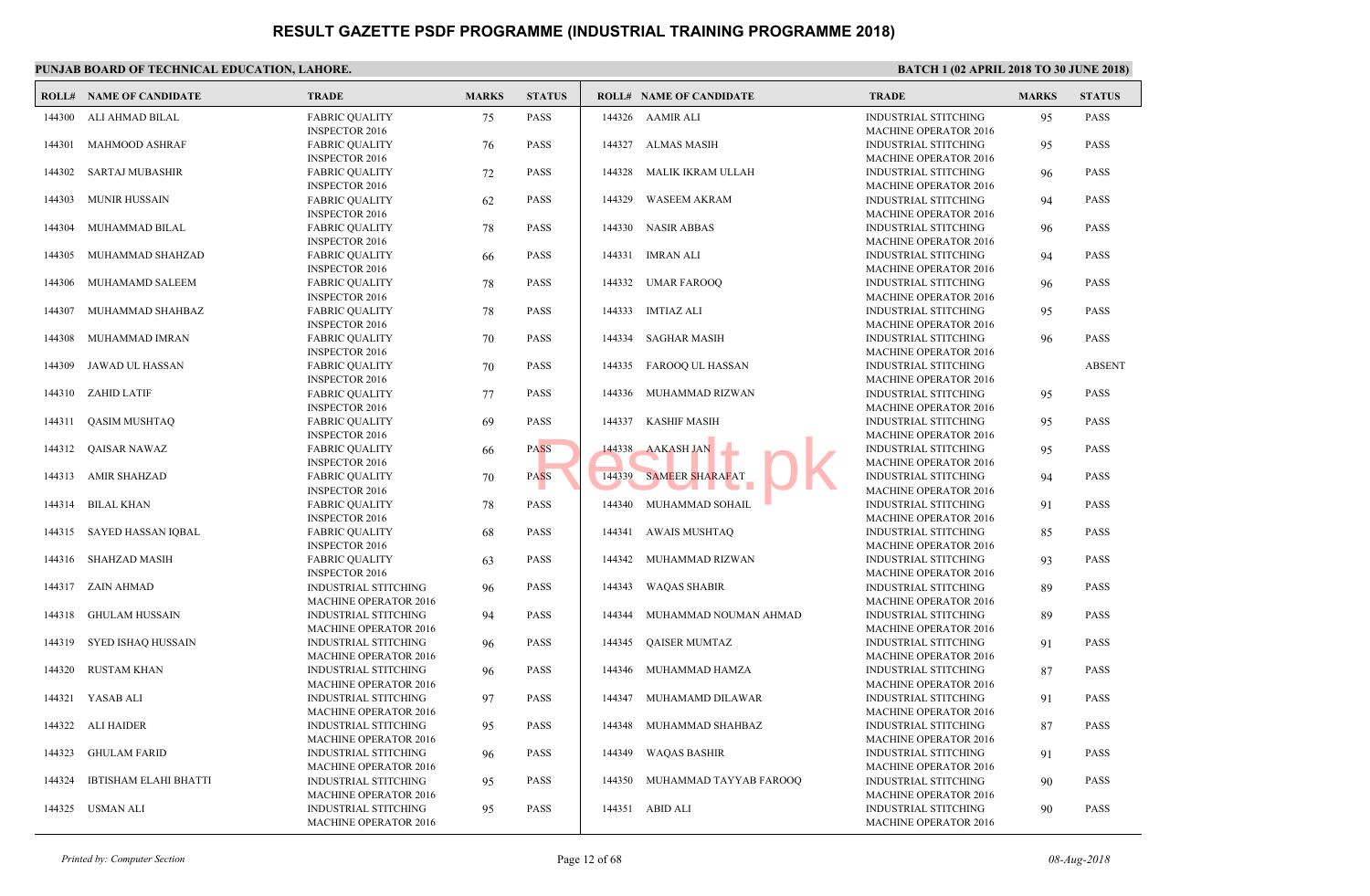#### **PUNJAB BOARD OF TECHNICAL EDUCATION, LAHORE. ROLL# NAME OF CANDIDATE TRADE MARKS STATUS ROLL# NAME OF CANDIDATE TRADE MARKS STATUS** INDUSTRIAL STITCHING 93 PASS MACHINE OPERATOR 2016 144352 MAQBOOL AHMAD INDUSTRIAL STITCHING 87 PASS MACHINE OPERATOR 2016 144353 MUHAMMAD SAQIB SHABEER INDUSTRIAL STITCHING 90 PASS MACHINE OPERATOR 2016 144354 AHMAD ALI INDUSTRIAL STITCHING 90 PASS MACHINE OPERATOR 2016 144355 MUHAMMAD IMRAN INDUSTRIAL STITCHING 91 PASS MACHINE OPERATOR 2016 144356 ALI RAZA INDUSTRIAL STITCHING 92 PASS MACHINE OPERATOR 2016 144357 IHSAN ALI INDUSTRIAL STITCHING 90 PASS MACHINE OPERATOR 2016 144358 OSAMA SHABEER INDUSTRIAL STITCHING 79 PASS MACHINE OPERATOR 2016 144359 MUHAMMAD BILAL INDUSTRIAL STITCHING 89 PASS MACHINE OPERATOR 2016 144360 RIZWAN MASIH INDUSTRIAL STITCHING 90 PASS MACHINE OPERATOR 2016 144361 ASAD ALI INDUSTRIAL STITCHING 91 PASS MACHINE OPERATOR 2016 144362 NADEEM TAHIR INDUSTRIAL STITCHING 90 PASS MACHINE OPERATOR 2016 144363 AKHTER ALI INDUSTRIAL STITCHING ABSENT MACHINE OPERATOR 2016 144364 FARYAD HUSSAIN INDUSTRIAL STITCHING 89 PASS MACHINE OPERATOR 2016 144365 BAHADUR ALI INDUSTRIAL STITCHING 91 PASS MACHINE OPERATOR 2016 144366 MUHAMMAD WAQAR ULLAH KHAN INDUSTRIAL STITCHING 86 PASS MACHINE OPERATOR 2016 144367 USMAN ALI INDUSTRIAL STITCHING 86 PASS MACHINE OPERATOR 2016 144368 NOMAN KHALID INDUSTRIAL STITCHING 86 PASS MACHINE OPERATOR 2016 144369 KASHIF ALI INDUSTRIAL STITCHING 91 PASS MACHINE OPERATOR 2016 144370 ATIF IJAZ INDUSTRIAL STITCHING 92 PASS MACHINE OPERATOR 2016 144371 AHSAN ALI INDUSTRIAL STITCHING 86 PASS MACHINE OPERATOR 2016 144372 FARUKH IJAZ INDUSTRIAL STITCHING 83 PASS MACHINE OPERATOR 2016 144373 DANIAL INDUSTRIAL STITCHING 87 PASS MACHINE OPERATOR 2016 144374 AFAQ MUSHTAQ INDUSTRIAL STITCHING 88 PASS MACHINE OPERATOR 2016 144375 MUHAMMAD USMAN INDUSTRIAL STITCHING 86 PASS MACHINE OPERATOR 2016 144376 AWAIS MUJAHID INDUSTRIAL STITCHING 88 PASS MACHINE OPERATOR 2016 144377 NAVEED MASIH INDUS **MACH**  144378 MUHAMMAD TUSEEF SARDAR INDUS **MACH**  [144379 MUHAMMAD ARHAM BIN ASLAM](http://www.result.pk/) **INDUS** MAC<sub>H</sub> 144380 AFZAAL INDUS **MACH**  144381 RAHEEL AKBAR INDUS **MACH**  144382 MUHAMAMD WAQAS UMER INDUS MACH<sub>1</sub> 144383 ABDUL RAHEEM INDUS MACH<sub>1</sub> 144384 SHOAIB MANZOOR INDUS MAC<sub>H</sub> 144385 MUHAMMAD WASEEM INDUS MACH<sub>1</sub> 144386 SHAHID ALI 144387 ABID HUSSAIN PACKI 144388 M. ASGHAR KHAN PACKI 144389 ASAD TUFAIL PACKI 144390 ABDUL HAQ PACKI 144391 ALIAKBAR **PACKING AND BARK** 144392 ABDUR REHMAN PACKI 144393 WASEEM AKRAM PACKING BACKI 144394 AHMAD SHOAIB PACKI 144395 SHAH FAISAL PACKI 144396 MUHAMMAD NAWAZ PACKI 144397 SANA ULLAH PACKI 144398 SHEHAR YAR PACKI 144399 AMIR SHEHZAD KHAN PACKI 144400 GULL ZOHAIB KHAN PACKI 144401 IMRAN PACKI 144402 AHSAN RAZA PACKI 144403 MUHAMMAD NOMAN PACKI 144404 NAUMAN IJAZ PACKI 144405 MUBASHAR SALEEM PACKI 144406 MAZHAR ABBAS PACKI 144407 TARIQ AYYUB PACKI 144408 FAKHAR ZAMAN PACKI 144409 AQIB JAVED PACKI RESENT 144391 ALI AKBAR<br>ASS 144392 ABDUR REHMAN<br>144393 WASEEM AKRAM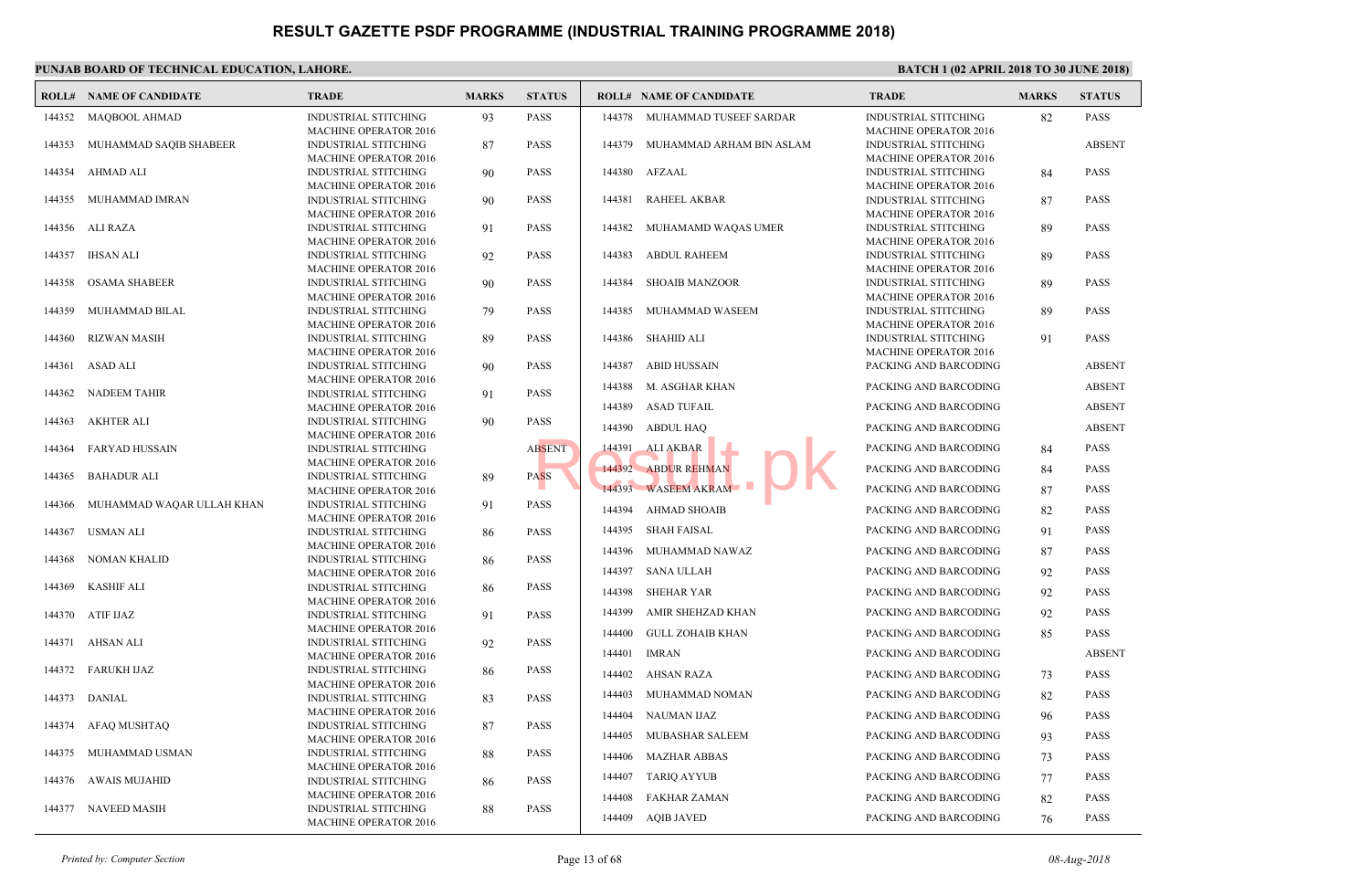#### **PUNJAB BOARD OF TECHNICAL EDUCATION, LAHORE. ROLL# NAME OF CANDIDATE TRADE MARKS STATUS ROLL# NAME OF CANDIDATE TRADE MARKS STATUS** 144410 MONA LIZA PACKING AND BARCODING 78 PASS 144411 ABUBAKAR SIDDIQUE PACKING AND BARCODING 82 PASS 144412 ABDUL HAQ PACKING AND BARCODING ABSENT 144413 YASIR MASIH PACKING AND BARCODING 74 PASS 144414 EHSAN UL HAQ PACKING AND BARCODING 73 PASS **MASOOD TEXTILE MILLS, MASOOD TEXTILE MILLS (CUTTING DIVISION), GHASEETPURA STOP, SHEIKHUPURA ROAD, JARANWALA** AUTO PLACKET 80 PASS OPERATIONS SPECIALIST 2016 144415 SONIA SHAFIQUE AUTO PLACKET 81 PASS OPERATIONS SPECIALIST 2016 144416 NAZIA BIBI AUTO PLACKET 67 PASS OPERATIONS SPECIALIST 2016 144417 SHAKEELA BIBI AUTO PLACKET 92 PASS OPERATIONS SPECIALIST 2016 144418 SUGHRA BIBI AUTO PLACKET 92 PASS OPERATIONS SPECIALIST 2016 144419 SADIA TABASAM AUTO PLACKET ABSENT OPERATIONS SPECIALIST 2016 144420 HINA ALLAH DITTA AUTO PLACKET 83 PASS OPERATIONS SPECIALIST 2016 144421 ANEESA LIAQAT AUTO PLACKET 77 PASS OPERATIONS SPECIALIST 2016 144422 KISHWER SHAHEEN AUTO PLACKET 79 PASS OPERATIONS SPECIALIST 2016 144423 BARKHA BIBI AUTO PLACKET 79 PASS OPERATIONS SPECIALIST 2016 144424 SHAZIA AUTO PLACKET 79 PASS OPERATIONS SPECIALIST 2016 144425 IRUM ASIF AUTO PLACKET 77 PASS OPERATIONS SPECIALIST 2016 144426 NATASHA AUTO PLACKET 88 PASS OPERATIONS SPECIALIST 2016 144427 SHAMIM BIBI AUTO PLACKET 84 PASS OPERATIONS SPECIALIST 2016 144428 NOOR MUQADAS AUTO OPER<sub>4</sub> 2016 144429 KOMAL SHAIR AUTO OPER<sub>A</sub> 2016 144430 SHABANA KOUSER AUTO OPER<sub>4</sub> 2016  [144431 SHAZIA SHAGUFTA](http://www.result.pk/) AUTO OPER<sub>4</sub> 2016 144432 IRAM SHAHZADI AUTO OPER<sub>4</sub> 2016 144433 RIDA AUTO OPER<sub>4</sub> 2016 144434 ZAHIDA PERVEEN AUTO OPER<sub>A</sub> 2016 144435 FARZANA KOUSER AUTO OPER<sub>4</sub> 2016 144436 MEHVISH DANIAL AUTO OPER<sub>4</sub> 2016 144437 RUBQA AUTO OPER<sub>4</sub> 2016 144438 KIANAT AUTO OPER<sub>A</sub> 2016 144439 ASMA FAKHARA AUTO OPER<sub>4</sub> 2016 144440 NIHA BIBI AUTO OPER<sub>4</sub> 2016 144441 KISHWER LATIF AUTO OPER<sub>4</sub> 2016 144442 SHAHID IMRAN KNITT DEVE<sub>l</sub> 144443 ARSLAN SAJJAD KNITT DEVE<sub>l</sub> 144444 ARSLAN KNITT DEVE<sub>l</sub> 144445 ATEEQ AHMAD KNITT DEVE<sub>l</sub> 144446 M YASIN **KNITT** DEVEL 144447 M ABDULLAH RSENT 144437 RUBQA 1 1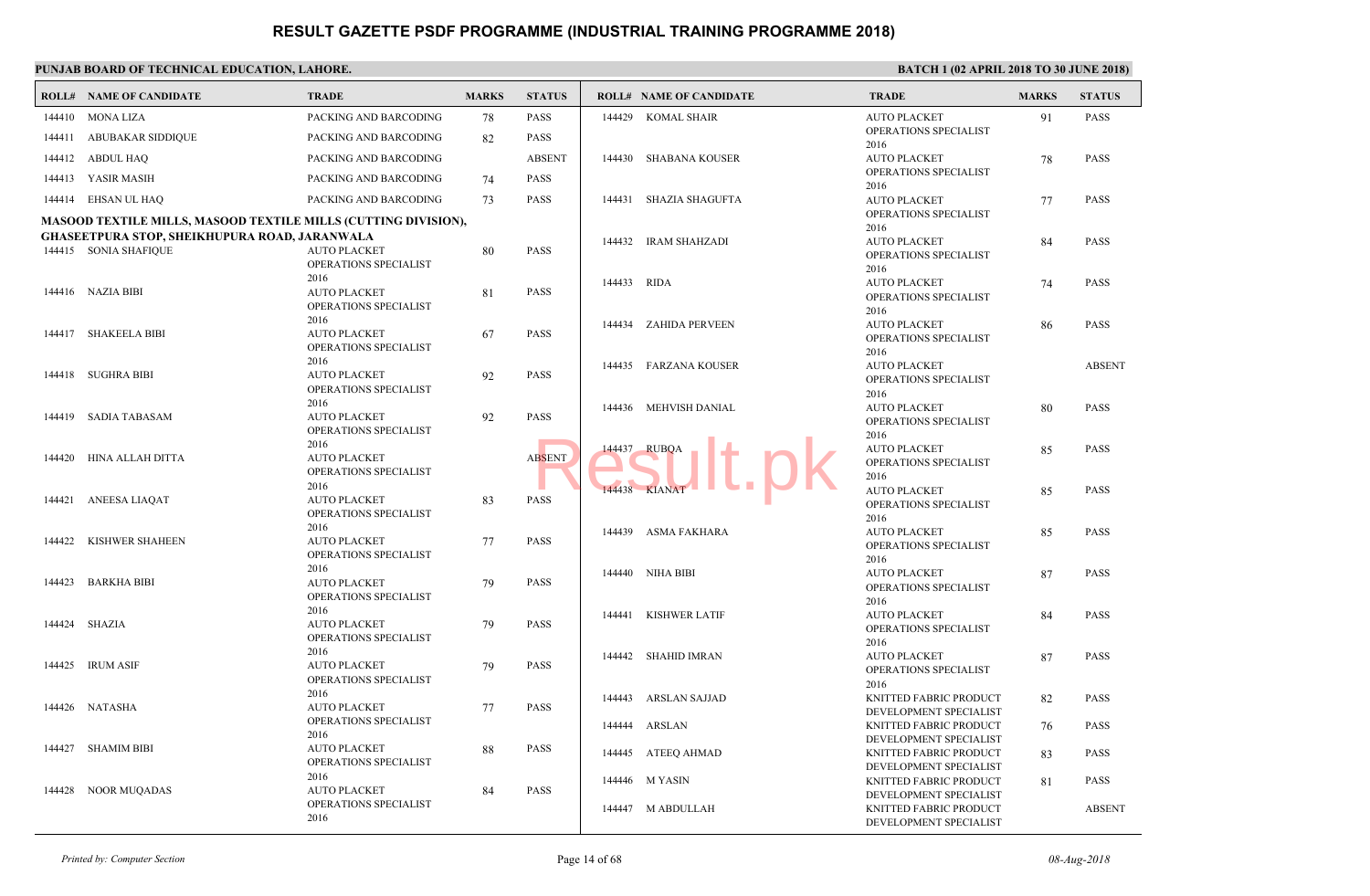|        | <b>ROLL# NAME OF CANDIDATE</b> | <b>TRADE</b>                                                               | <b>MARKS</b> | <b>STATUS</b> |        | <b>ROLL# NAME OF CANDIDATE</b>                                                 | <b>TRAL</b>                    |
|--------|--------------------------------|----------------------------------------------------------------------------|--------------|---------------|--------|--------------------------------------------------------------------------------|--------------------------------|
| 144448 | <b>ASAD ZULFIQAR</b>           | KNITTED FABRIC PRODUCT<br>DEVELOPMENT SPECIALIST                           | 84           | <b>PASS</b>   |        | 144474 AKASH TARIO                                                             | <b>KNITT</b><br>OPER/          |
| 144449 | SHAHZADA                       | KNITTED FABRIC PRODUCT                                                     | 75           | <b>PASS</b>   |        | 144475 M AHSAN SHAHZAD                                                         | <b>KNITT</b>                   |
| 144450 | M ASHFAQ                       | DEVELOPMENT SPECIALIST<br>KNITTED FABRIC PRODUCT                           | 84           | <b>PASS</b>   |        | 144476 AMMAR HUSSAIN                                                           | OPER/<br><b>KNITT</b>          |
| 144451 | SAJID ALI                      | DEVELOPMENT SPECIALIST<br>KNITTED FABRIC PRODUCT                           | 81           | <b>PASS</b>   | 144477 | <b>NAEEM ABBAS</b>                                                             | OPER/<br><b>KNITT</b>          |
| 144452 | ZAHID HUSSAIN                  | DEVELOPMENT SPECIALIST<br>KNITTED FABRIC PRODUCT                           |              | <b>ABSENT</b> | 144478 | WASEEM HASSAN ALVI                                                             | OPER/<br><b>KNITT</b>          |
| 144453 | <b>UMAR FAROOQ</b>             | DEVELOPMENT SPECIALIST<br>KNITTED FABRIC PRODUCT                           | 88           | <b>PASS</b>   | 144479 | SADDAM HUSSAIN                                                                 | OPER/<br><b>KNITT</b>          |
| 144454 | <b>GUL SHER</b>                | DEVELOPMENT SPECIALIST<br>KNITTED FABRIC PRODUCT                           | 79           | <b>PASS</b>   | 144480 | ALI RAZA                                                                       | OPER/<br><b>KNITT</b>          |
| 144455 | <b>ABDUL SAMAD</b>             | DEVELOPMENT SPECIALIST<br>KNITTED FABRIC PRODUCT                           | 78           | <b>PASS</b>   | 144481 | <b>M SUFYAN</b>                                                                | OPER/<br><b>KNITT</b><br>OPER/ |
| 144456 | <b>BABER ALI</b>               | DEVELOPMENT SPECIALIST<br>KNITTED FABRIC PRODUCT<br>DEVELOPMENT SPECIALIST |              | <b>ABSENT</b> | 144482 | M NAEEM NISAR                                                                  | <b>KNITT</b><br>OPER/          |
| 144457 | <b>DILSHAD SITTAR</b>          | KNITTED FABRIC PRODUCT                                                     |              | <b>ABSENT</b> | 144483 | M NAEEM MAQSOOD                                                                | <b>KNITT</b><br>OPER/          |
| 144458 | <b>MUDASSIR HUSSAIN</b>        | DEVELOPMENT SPECIALIST<br>KNITTED FABRIC PRODUCT<br>DEVELOPMENT SPECIALIST | 71           | <b>PASS</b>   | 144484 | <b>GOHAR RASOOL</b>                                                            | <b>KNITT</b><br>OPER/          |
| 144459 | <b>M IBRAHIM</b>               | KNITTED FABRIC PRODUCT<br>DEVELOPMENT SPECIALIST                           | 75           | <b>PASS</b>   | 144485 | KHIZAR ALI                                                                     | <b>KNITT</b><br>OPER/          |
| 144460 | <b>M MAZHER</b>                | KNITTED FABRIC PRODUCT<br>DEVELOPMENT SPECIALIST                           | 77           | <b>PASS</b>   | 144486 | <b>GHULAM MUHUYDIN</b>                                                         | <b>KNITT</b><br>OPER/          |
| 144461 | MUJAHID                        | KNITTED FABRIC PRODUCT<br>DEVELOPMENT SPECIALIST                           | 67           | <b>PASS</b>   | 144487 | <b>M RAMZAN</b>                                                                | <b>KNITT</b><br>OPER/          |
| 144462 | SHAHZAD ALI                    | KNITTED FABRIC PRODUCT<br>DEVELOPMENT SPECIALIST                           | 69           | <b>PASS</b>   | 144488 | M ZOHAIB LIAQAT                                                                | <b>KNITT</b><br>OPER/          |
| 144463 | <b>KASHIF ALI</b>              | KNITTED FABRIC PRODUCT<br>DEVELOPMENT SPECIALIST                           | 63           | <b>PASS</b>   | 144489 | AFAQ HAIDER                                                                    | <b>KNITT</b><br>OPER/          |
| 144464 | <b>ABID HUSSAIN</b>            | KNITTED FABRIC PRODUCT<br>DEVELOPMENT SPECIALIST                           | 74           | <b>PASS</b>   | 144490 | M SHAHBAZ                                                                      | <b>KNITT</b><br>OPER/          |
| 144465 | <b>M REHMAN</b>                | KNITTED FABRIC PRODUCT<br>DEVELOPMENT SPECIALIST                           | 70           | <b>PASS</b>   | 144491 | <b>AAMIR PERVAIZ</b>                                                           | <b>KNITT</b><br>OPER/          |
| 144466 | M UMAR                         | KNITTED FABRIC PRODUCT<br>DEVELOPMENT SPECIALIST                           | 66           | <b>PASS</b>   | 144492 | AHSAN HANIF                                                                    | <b>KNITT</b><br>OPER/          |
| 144467 | <b>HAIDER ALI</b>              | KNITTED FABRIC PRODUCT                                                     | 69           | <b>PASS</b>   | 144493 | M ARSHAD                                                                       | <b>KNITT</b><br>OPER/          |
| 144468 | M UMER                         | DEVELOPMENT SPECIALIST<br>KNITTED FABRIC PRODUCT<br>DEVELOPMENT SPECIALIST | 75           | <b>PASS</b>   | 144494 | HAIDER ALI                                                                     | <b>KNITT</b><br>OPER/          |
| 144469 | <b>GULFAM ALI</b>              | KNITTED FABRIC PRODUCT<br>DEVELOPMENT SPECIALIST                           |              | <b>ABSENT</b> |        | 144495 M ARSLAN                                                                | <b>KNITT</b><br>OPER/          |
| 144470 | <b>NOMAN RAFIQUE</b>           | KNITTED FABRIC PRODUCT                                                     | 68           | <b>PASS</b>   |        | 144496 M ASIF                                                                  | <b>KNITT</b><br>OPER/          |
| 144471 | <b>M ASIM NASEER</b>           | DEVELOPMENT SPECIALIST<br>KNITTING MACHINE                                 |              | <b>ABSENT</b> |        | 144497 M ARIF                                                                  | <b>KNITT</b><br><b>OPER</b>    |
| 144472 | M IMRAN                        | OPERATOR 2016<br>KNITTING MACHINE                                          | 70           | <b>PASS</b>   |        | 144498 M ZULFIQAR                                                              | <b>KNITT</b>                   |
| 144473 | M SHAMRAZ KHAN                 | OPERATOR 2016<br><b>KNITTING MACHINE</b><br>OPERATOR 2016                  |              | <b>ABSENT</b> |        | AMERICAN AUTOMOBILE SERVICES, RED C PLAZA<br>KHANNA PULL, ISLAMABAD, ISLAMABAD | OPER/                          |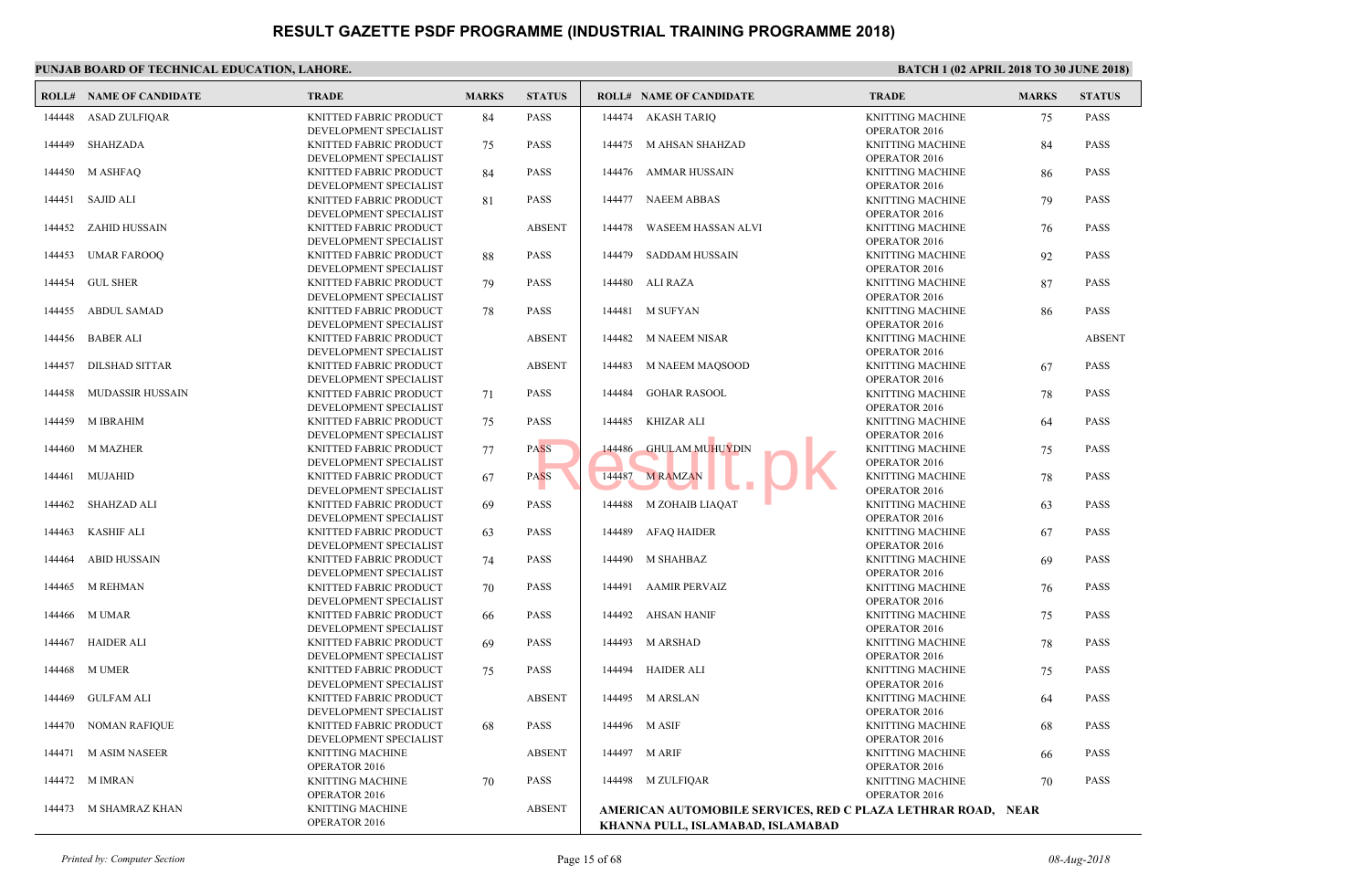|        | <b>ROLL# NAME OF CANDIDATE</b>  | <b>TRADE</b>            | <b>MARKS</b> | <b>STATUS</b> |        | <b>ROLL# NAME OF CANDIDATE</b>  | TRAD        |
|--------|---------------------------------|-------------------------|--------------|---------------|--------|---------------------------------|-------------|
| 144499 | SHAFIQ AHMED KHAN               | <b>AUTO ELECTRICIAN</b> |              | <b>ABSENT</b> | 144534 | <b>FAIZAN KHALID</b>            | <b>AUTO</b> |
| 144500 | <b>NAYYAR ZAHOOR</b>            | <b>AUTO ELECTRICIAN</b> |              | FAIL          | 144535 | HAMMAD MAHAVIA                  | <b>AUTO</b> |
| 144501 | MUHAMMAD UZAIR                  | AUTO ELECTRICIAN        |              | FAIL          | 144536 | <b>HAIDAR ABBAS</b>             | <b>AUTO</b> |
| 144502 | MIAN MUHAMMAD IMRAN             | AUTO ELECTRICIAN        | 60           | <b>PASS</b>   | 144537 | HAMZA                           | <b>AUTO</b> |
| 144503 | MUHAMMAD KAMRAN                 | <b>AUTO ELECTRICIAN</b> |              | FAIL          | 144538 | <b>USAMA NASEEM</b>             | <b>AUTO</b> |
| 144504 | <b>MALIK HASSAM AHMED</b>       | <b>AUTO ELECTRICIAN</b> |              | FAIL          | 144539 | MUHAMMAD USMAN QAMAR            | <b>AUTO</b> |
| 144505 | <b>HAFEEZ RASHID</b>            | <b>AUTO ELECTRICIAN</b> |              | FAIL          | 144540 | SHOUKAT MEHMOOD                 | <b>AUTO</b> |
| 144506 | <b>TAIMOOR NAWAZ</b>            | AUTO ELECTRICIAN        |              | <b>ABSENT</b> | 144541 | <b>ZEESHAN MUNIR</b>            | <b>AUTO</b> |
| 144507 | MUHAMMAD IBRAHIM                | <b>AUTO ELECTRICIAN</b> |              | FAIL          | 144542 | <b>NAJEEB ALI</b>               | <b>AUTO</b> |
| 144508 | <b>SYED FAHEEM ABBAS JAFFRI</b> | <b>AUTO ELECTRICIAN</b> |              | FAIL          | 144543 | <b>IKRAM HUSSAIN</b>            | <b>AUTO</b> |
| 144509 | MUHAMMAD SHAMILE NADEEM         | <b>AUTO ELECTRICIAN</b> |              | FAIL          | 144544 | MUZAFFAR HUSSAIN                | <b>AUTO</b> |
| 144510 | MUHAMMAD HABIB UR REHMAN        | <b>AUTO ELECTRICIAN</b> |              | FAIL          | 144545 | MUHAMMAD KHURRAM                | <b>AUTO</b> |
| 144511 | <b>AFAQ NAZIR</b>               | <b>AUTO ELECTRICIAN</b> |              | FAIL          | 144546 | MUHAMMAD SAEED DIL              | <b>AUTO</b> |
| 144512 | REHAN MUAZZAM MIRZA             | <b>AUTO ELECTRICIAN</b> |              | FAIL          | 144547 | RANA MUHAMMAD FARHAN            | <b>AUTO</b> |
| 144513 | ZAIN UL ABIDIN                  | AUTO ELECTRICIAN        |              | FAIL          | 144548 | <b>ZOHAIB NISAR</b>             | <b>AUTO</b> |
| 144514 | <b>MAJID PERVAIZ</b>            | <b>AUTO ELECTRICIAN</b> |              | FAIL          | 144549 | MUHAMMAD USAMA KHALID           | <b>AUTO</b> |
| 144515 | <b>AMMAD ABBASI</b>             | <b>AUTO ELECTRICIAN</b> |              | <b>FAIL</b>   | 144550 | MUHAMMAD SAAD KHALID            | <b>AUTO</b> |
| 144516 | MAHMOOD ALI                     | <b>AUTO ELECTRICIAN</b> | 61           | <b>PASS</b>   |        | 144551 JAMIL NASIR              | <b>AUTO</b> |
| 144517 | <b>ADNAN HUSSAIN</b>            | <b>AUTO ELECTRICIAN</b> |              | <b>ABSENT</b> |        | 144552 MOHSIN RASHEED           | <b>AUTO</b> |
| 144518 | UMAR KHAYYAM                    | AUTO ELECTRICIAN        |              | FAIL          | 144553 | MUHAMMAD NAVEED                 | <b>AUTO</b> |
| 144519 | MUHAMMAD KAMRAN ALI AKRAM       | <b>AUTO ELECTRICIAN</b> |              | FAIL          | 144554 | <b>GHULAM RASOOL</b>            | <b>AUTO</b> |
| 144520 | <b>SHAKEEL ANJUM</b>            | <b>AUTO ELECTRICIAN</b> |              | <b>ABSENT</b> | 144555 | <b>ATHER ROUF</b>               | <b>AUTO</b> |
| 144521 | <b>CHANZAIB YAQOOB</b>          | AUTO ELECTRICIAN        |              | <b>ABSENT</b> | 144556 | <b>MOHSIN MANZOOR</b>           | <b>AUTO</b> |
| 144522 | <b>QADIR ALI</b>                | <b>AUTO ELECTRICIAN</b> |              | FAIL          | 144557 | ZAIN-UL-ABIDIAN<br>FIDA HUSSAIN | <b>AUTO</b> |
| 144523 | <b>FAHAD AHMED ABBASI</b>       | <b>AUTO ELECTRICIAN</b> |              | <b>ABSENT</b> | 144558 | ZIAYAD RASOOL SATTI             | <b>AUTO</b> |
| 144524 | HAMZA ZAFAR                     | AUTO ELECTRICIAN        |              | <b>ABSENT</b> | 144559 | AHMAD ALI                       | <b>AUTO</b> |
| 144525 | MUBASHIR KHAN                   | AUTO ELECTRICIAN        |              | <b>ABSENT</b> | 144560 | <b>SIFAT ULLAH</b>              | <b>AUTO</b> |
| 144526 | <b>AAMIR SHAHZAD</b>            | AUTO ELECTRICIAN        |              | FAIL          | 144561 | MUHAMMAD ALI NAQI               | <b>AUTO</b> |
| 144527 | MUHAMMAD MOEEN ZAFAR            | <b>AUTO ELECTRICIAN</b> |              | FAIL          | 144562 | <b>DANISH AHMED</b>             | <b>AUTO</b> |
| 144528 | MUHAMMAD YASIR                  | <b>AUTO ELECTRICIAN</b> |              | FAIL          | 144563 | MOEED HAMEED                    | <b>AUTO</b> |
| 144529 | ALI AQDAS                       | <b>AUTO ELECTRICIAN</b> |              | FAIL          | 144564 | MUHAMMAD QASIM JAVED            | <b>AUTO</b> |
| 144530 | ALI RAZA                        | AUTO ELECTRICIAN        |              | FAIL          | 144565 | <b>MAAVIA ABBASI</b>            | <b>AUTO</b> |
| 144531 | ALI RAZA                        | <b>AUTO ELECTRICIAN</b> |              | <b>ABSENT</b> | 144566 | KHAWAJA SUBHAN MEHMOOD          | <b>AUTO</b> |
| 144532 | MUHAMMAD SAIF UR REHMAN         | <b>AUTO ELECTRICIAN</b> |              | FAIL          | 144567 | <b>ASIF GHAFOOR</b>             | <b>AUTO</b> |
| 144533 | AHMED HANNAN                    | <b>AUTO ELECTRICIAN</b> |              | FAIL          |        |                                 |             |
|        |                                 |                         |              |               |        |                                 |             |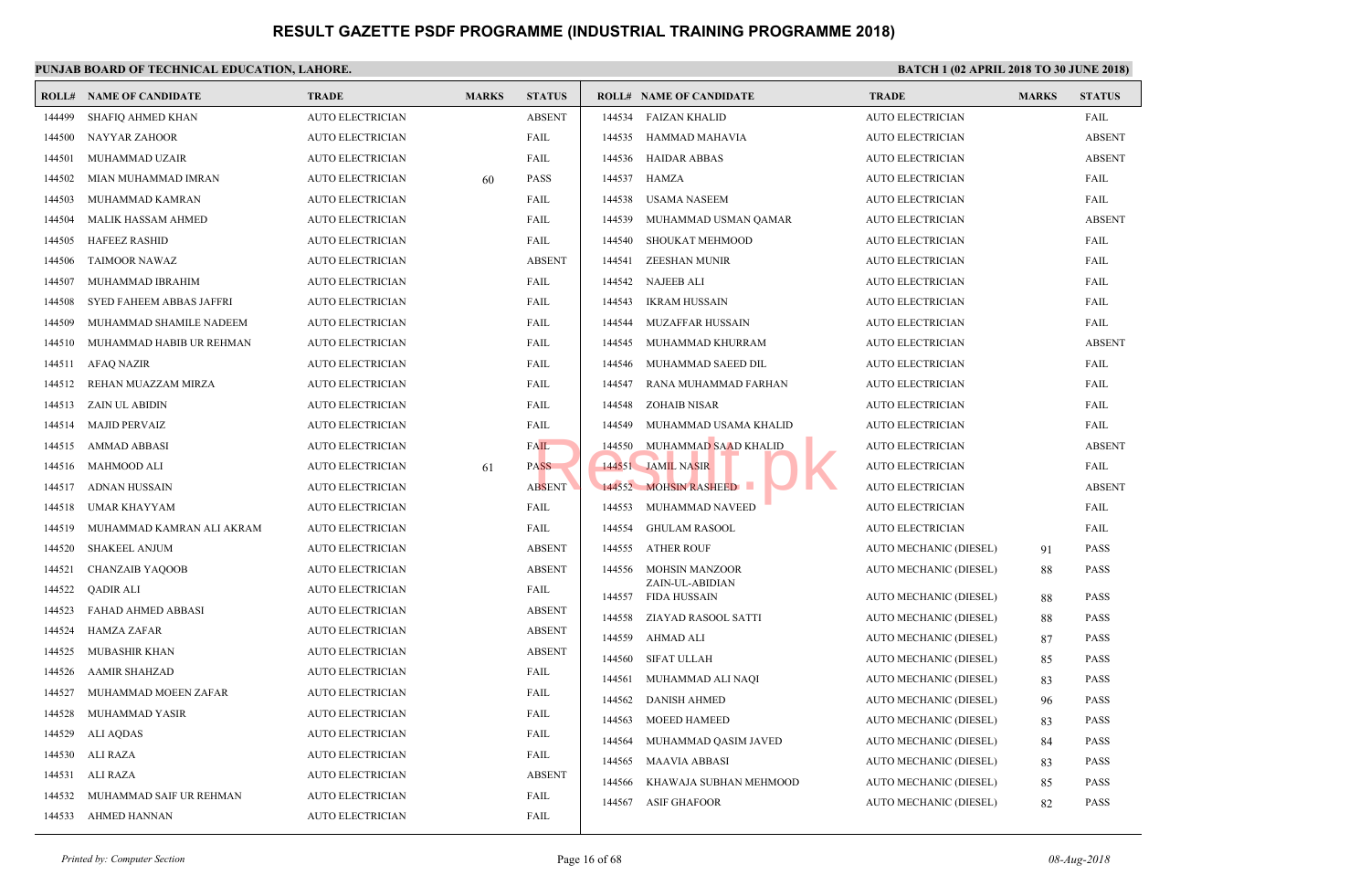| ROLL#  | NAME OF CANDIDATE       | <b>TRADE</b>           | <b>MARKS</b> | <b>STATUS</b> |        | <b>ROLL# NAME OF CANDIDATE</b> | <b>TRAL</b>         |
|--------|-------------------------|------------------------|--------------|---------------|--------|--------------------------------|---------------------|
| 144568 | <b>TAHIR ABBAS</b>      | AUTO MECHANIC (DIESEL) | 82           | <b>PASS</b>   | 144603 | <b>ASIF ALI</b>                | <b>AUTO</b>         |
| 144569 | <b>HUSNAIN ALI</b>      | AUTO MECHANIC (DIESEL) | 85           | <b>PASS</b>   | 144604 | <b>BABAR HUSSAIN</b>           | <b>AUTO</b>         |
| 144570 | MUNAWAR PERVAIZ         | AUTO MECHANIC (DIESEL) | 84           | <b>PASS</b>   | 144605 | <b>QAMAR JAVED</b>             | <b>AUTO</b>         |
| 144571 | <b>AMIR WAHEED</b>      | AUTO MECHANIC (DIESEL) | 80           | <b>PASS</b>   | 144606 | <b>AFTAB AHMED</b>             | <b>AUTO</b>         |
| 144572 | <b>MANSOOR ALI</b>      | AUTO MECHANIC (DIESEL) | 79           | <b>PASS</b>   | 144607 | <b>SHABRAIZ AKHTER</b>         | <b>AUTO</b>         |
| 144573 | MUHAMMAD SUDHEER ABBASI | AUTO MECHANIC (DIESEL) | 82           | <b>PASS</b>   | 144608 | <b>WASIF IQBAL</b>             | <b>AUTO</b>         |
| 144574 | <b>HASHIR HUSSAIN</b>   | AUTO MECHANIC (DIESEL) | 86           | <b>PASS</b>   | 144609 | MUHAMMAD IKHLAS QAZI           | <b>AUTO</b>         |
| 144575 | <b>KARAM KHAN</b>       | AUTO MECHANIC (DIESEL) | 95           | <b>PASS</b>   | 144610 | JAHANGIR HASSAN ABBASI         | <b>AUTO</b>         |
| 144576 | MUDASSIR HUSSAIN        | AUTO MECHANIC (DIESEL) | 83           | <b>PASS</b>   | 144611 | MUHAMMAD MOHSIN QURESHI        | <b>AUTO</b>         |
| 144577 | ANAYAT UR REHMAN        | AUTO MECHANIC (DIESEL) |              | <b>ABSENT</b> | 144612 | <b>JAVED IQBAL</b>             | 2016<br><b>AUTO</b> |
| 144578 | <b>SHEHRYAR</b>         | AUTO MECHANIC (DIESEL) | 82           | <b>PASS</b>   |        |                                | 2016                |
| 144579 | <b>NAFEES ASLAM</b>     | AUTO MECHANIC (DIESEL) | 80           | <b>PASS</b>   | 144613 | SAMUEL SALAMAT MASIH           | <b>AUTO</b><br>2016 |
| 144580 | <b>BABAR ALI</b>        | AUTO MECHANIC (DIESEL) | 85           | <b>PASS</b>   | 144614 | MUHAMMAD UMER BIN NASIR        | <b>AUTO</b>         |
| 144581 | <b>UMER ZAHOOR</b>      | AUTO MECHANIC (DIESEL) |              | <b>ABSENT</b> | 144615 | SHAHAB UD DIN                  | 2016<br><b>AUTO</b> |
| 144582 | MUHAMMAD TARIQ          | AUTO MECHANIC (DIESEL) |              | <b>ABSENT</b> |        |                                | 2016                |
| 144583 | <b>SAAD ABDULLAH</b>    | AUTO MECHANIC (DIESEL) | 70           | <b>PASS</b>   | 144616 | <b>MAJID MAJEED</b>            | <b>AUTO</b><br>2016 |
| 144584 | <b>FARHAN KHIZAR</b>    | AUTO MECHANIC (DIESEL) | 60           | <b>PASS</b>   | 144617 | MUHAMMAD SAQAIB                | <b>AUTO</b>         |
| 144585 | <b>IRFAN IBRAR</b>      | AUTO MECHANIC (DIESEL) | 60           | <b>PASS</b>   | 144618 | MUHAMMAD UMER RIAZ             | 2016<br><b>AUTO</b> |
| 144586 | <b>ADNAN ABRAR</b>      | AUTO MECHANIC (DIESEL) | 65           | <b>PASS</b>   |        | a se                           | 2016                |
| 144587 | MUHAMMAD SAAD SALMAN    | AUTO MECHANIC (DIESEL) | 70           | <b>PASS</b>   | 144619 | <b>FAIZAN MEHMOOD</b>          | <b>AUTO</b><br>2016 |
| 144588 | MUHAMMAD WAHEED         | AUTO MECHANIC (DIESEL) | 100          | <b>PASS</b>   | 144620 | <b>HABIB GHAFFAR</b>           | <b>AUTO</b>         |
| 144589 | MUHAMMAD BABAR          | AUTO MECHANIC (DIESEL) | 90           | <b>PASS</b>   | 144621 | <b>MANZOOR AHMED</b>           | 2016<br><b>AUTO</b> |
| 144590 | <b>HAMZA ASIF</b>       | AUTO MECHANIC (DIESEL) |              | <b>ABSENT</b> |        |                                | 2016                |
| 144591 | <b>ASAD KHAN</b>        | AUTO MECHANIC (DIESEL) |              | <b>ABSENT</b> | 144622 | <b>MANSHA KHAN</b>             | <b>AUTO</b><br>2016 |
| 144592 | <b>SUFYAN FAREED</b>    | AUTO MECHANIC (DIESEL) | 70           | <b>PASS</b>   | 144623 | <b>SULEMAN QAYYUM</b>          | <b>AUTO</b>         |
| 144593 | <b>UMAIR</b>            | AUTO MECHANIC (DIESEL) | 65           | <b>PASS</b>   | 144624 | MUHAMMAD WASEEM ABBASI         | 2016<br><b>AUTO</b> |
| 144594 | <b>USAMA GHALIB</b>     | AUTO MECHANIC (DIESEL) | 60           | <b>PASS</b>   |        |                                | 2016                |
| 144595 | SAJJAD HUSSAIN          | AUTO MECHANIC (DIESEL) |              | <b>ABSENT</b> | 144625 | MUHAMMAD ASHHAD MEHMOOD        | <b>AUTO</b><br>2016 |
| 144596 | SHAHBAZ ALI MUGHAL      | AUTO MECHANIC (DIESEL) | 60           | <b>PASS</b>   | 144626 | <b>WAQAR GHORI</b>             | <b>AUTO</b>         |
| 144597 | MUHAMMAD ILYAS          | AUTO MECHANIC (DIESEL) | 85           | <b>PASS</b>   | 144627 |                                | 2016                |
| 144598 | MUHAMMAD ADNAN          | AUTO MECHANIC (DIESEL) |              | <b>ABSENT</b> |        | <b>MOBEEN AZHAR</b>            | <b>AUTO</b><br>2016 |
| 144599 | <b>FAZAL ABBAS</b>      | AUTO MECHANIC (DIESEL) | 60           | <b>PASS</b>   | 144628 | ZULQARNAIN AZHAR               | <b>AUTO</b>         |
| 144600 | <b>MAZHAR ABBAS</b>     | AUTO MECHANIC (DIESEL) |              | <b>ABSENT</b> | 144629 | MUHAMMAD AKIF JAMEEL KHAN      | 2016<br><b>AUTO</b> |
| 144601 | MUHAMMAD QASIM          | AUTO MECHANIC (DIESEL) |              | <b>ABSENT</b> |        |                                | 2016                |
| 144602 | MUHAMMAD RIZWAN         | AUTO MECHANIC (DIESEL) |              | <b>ABSENT</b> | 144630 | <b>ABDULLAH DAR</b>            | <b>AUTO</b><br>2016 |
|        |                         |                        |              |               |        |                                |                     |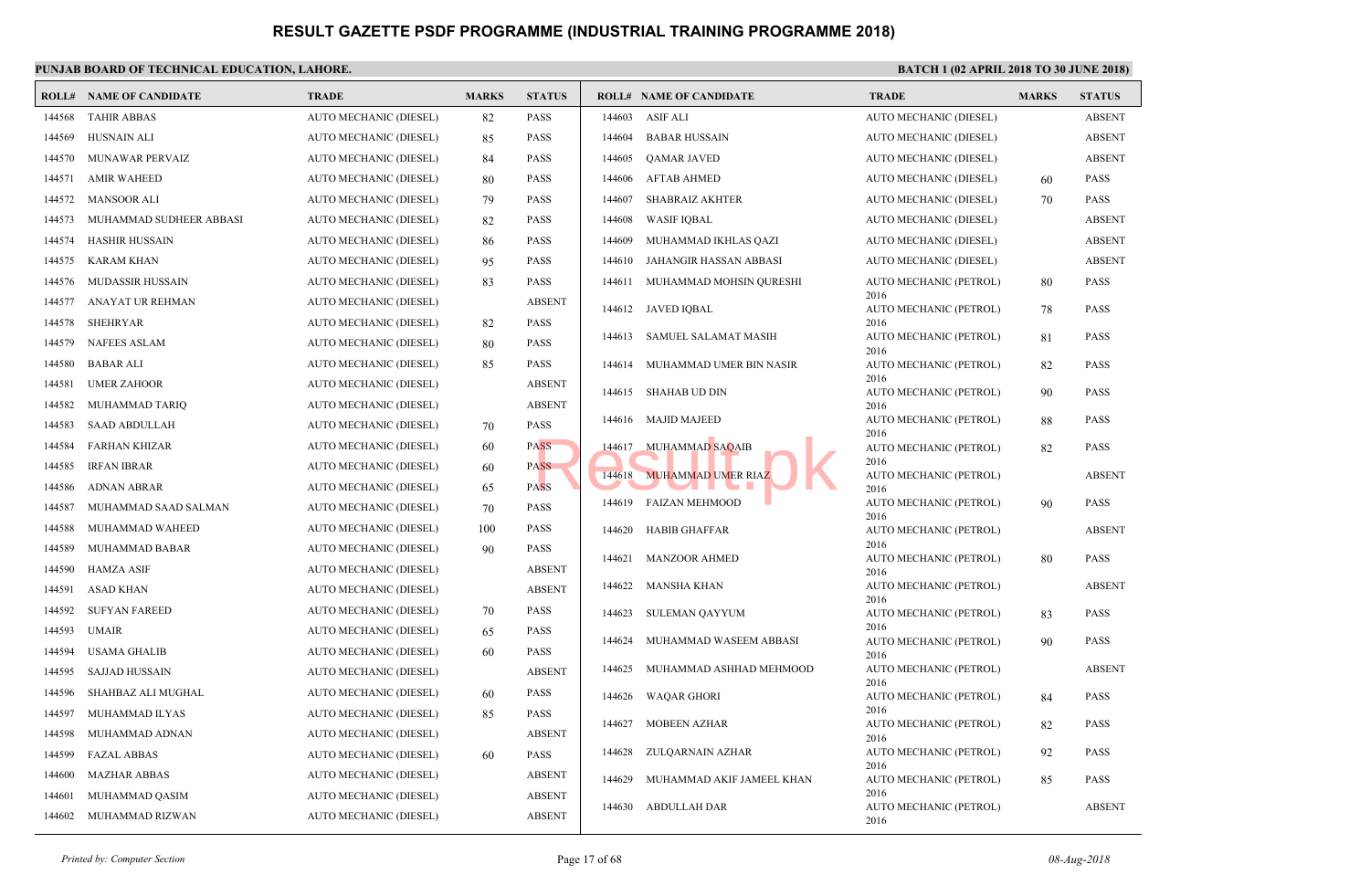|        | <b>ROLL# NAME OF CANDIDATE</b> | <b>TRADE</b>                           | <b>MARKS</b> | <b>STATUS</b> |                  | <b>ROLL# NAME OF CANDIDATE</b>                    | <b>TRAL</b>                          |
|--------|--------------------------------|----------------------------------------|--------------|---------------|------------------|---------------------------------------------------|--------------------------------------|
| 144631 | <b>MUBASHAR SHABBIR</b>        | AUTO MECHANIC (PETROL)<br>2016         | 78           | <b>PASS</b>   | 144657           | UMAIR ALI KHAN                                    | <b>AUTO</b><br>2016                  |
| 144632 | AKMAL JAVED                    | AUTO MECHANIC (PETROL)                 |              | <b>ABSENT</b> | 144658           | <b>ABDUL WAHAB</b>                                | <b>AUTO</b>                          |
| 144633 | UBAID ULLAH SHAHID             | 2016<br>AUTO MECHANIC (PETROL)         | 80           | <b>PASS</b>   | 144659           | ADNAN MEHMOOD                                     | 2016<br><b>AUTO</b>                  |
| 144634 | MIRZA MUHAMMAD BASIT           | 2016<br>AUTO MECHANIC (PETROL)         | 85           | <b>PASS</b>   | 144660           | <b>MUZAMMIL AMIN</b>                              | 2016<br><b>AUTO</b>                  |
| 144635 | MUHAMMAD WASEEM                | 2016<br>AUTO MECHANIC (PETROL)         | 80           | <b>PASS</b>   | 144661           | MUHAMMAD NOMAN                                    | 2016<br><b>AUTO</b>                  |
| 144636 | MUNEEB AHMED KHAN              | 2016<br>AUTO MECHANIC (PETROL)         | 83           | <b>PASS</b>   | 144662           | AWAIS AMIN                                        | 2016<br><b>AUTO</b>                  |
| 144637 | <b>ADNAN SAFDAR</b>            | 2016<br>AUTO MECHANIC (PETROL)<br>2016 |              | <b>ABSENT</b> | 144663           | ZIA UR REHMAN                                     | 2016<br><b>AUTO</b><br>2016          |
| 144638 | USAMA BIN KALEEM               | AUTO MECHANIC (PETROL)                 | 85           | <b>PASS</b>   | 144664           | MUHAMMAD ALTAF                                    | <b>AUTO</b>                          |
| 144639 | <b>SAMI UL HAQ</b>             | 2016<br>AUTO MECHANIC (PETROL)         | 86           | <b>PASS</b>   |                  | 144665 AYAZ SAEED                                 | 2016<br><b>AUTO</b>                  |
| 144640 | <b>TAIMOOR ASLAM</b>           | 2016<br>AUTO MECHANIC (PETROL)         | 94           | <b>PASS</b>   |                  | <b>CASTPRO ENGINEERING, CASTPRO ENGINEERING</b>   | 2016                                 |
| 144641 | MOIN IJAZ                      | 2016<br>AUTO MECHANIC (PETROL)         | 91           | <b>PASS</b>   |                  | <b>ROAD, ISLAMABAD</b><br>144666 MUHAMMAD AHMAD   | CNC <sub>N</sub>                     |
| 144642 | <b>HARIS ZAHID</b>             | 2016<br>AUTO MECHANIC (PETROL)         | 86           | <b>PASS</b>   | 144667           | WAQAR ALI KHAN                                    | CNC <sub>N</sub>                     |
| 144643 | MUHAMMAD SHAHID NADEEM         | 2016<br>AUTO MECHANIC (PETROL)         | 94           | <b>PASS</b>   | 144668           | MUHAMMAD UMER FAROOQ<br>144669 MAJID HUSSAIN SHAH | CNC <sub>N</sub><br>CNC <sub>N</sub> |
| 144644 | MUHAMMAD RASHID MINHAS         | 2016<br>AUTO MECHANIC (PETROL)         |              | <b>ABSENT</b> | 144670           | <b>MUHAMMAD IRFAN</b>                             | CNC <sub>N</sub>                     |
| 144645 | MUHAMMAD HASEEB                | 2016<br>AUTO MECHANIC (PETROL)         | 91           | <b>PASS</b>   | 144671           | MUHAMMAD MOBIN AMIN                               | CNC <sub>N</sub>                     |
| 144646 | <b>SYED ADNAN HAIDER</b>       | 2016<br>AUTO MECHANIC (PETROL)         | 92           | <b>PASS</b>   | 144672<br>144673 | ABDUL HASEEB<br>HASSNAIN JAVED                    | CNC <sub>N</sub><br>CNC <sub>N</sub> |
| 144647 | MUSTAFA JAMAL                  | 2016<br>AUTO MECHANIC (PETROL)         | 96           | <b>PASS</b>   | 144674           | MUHAMMAD USMAN AHMED                              | CNC <sub>N</sub>                     |
| 144648 | HASNAIN HAIDER                 | 2016<br>AUTO MECHANIC (PETROL)         |              | <b>ABSENT</b> | 144675           | <b>SHABBIR AHMAD</b>                              | CNC <sub>N</sub>                     |
| 144649 | <b>BASIT ALI</b>               | 2016<br>AUTO MECHANIC (PETROL)         | 100          | <b>PASS</b>   | 144676<br>144677 | MUHAMMAD BILAL<br>SYED AALY MUHAMMAD              | CNC <sub>N</sub><br>CNC <sub>N</sub> |
| 144650 | ZAFRAN KHAN                    | 2016<br>AUTO MECHANIC (PETROL)         |              | <b>ABSENT</b> | 144678           | <b>JAMEEL ABBAS</b>                               | CNC <sub>N</sub>                     |
| 144651 | CH MUHAMMAD ARSALAN            | 2016<br>AUTO MECHANIC (PETROL)         | 96           | <b>PASS</b>   | 144679           | SHAHZAD LIAQAT                                    | CNC <sub>N</sub>                     |
| 144652 | ZAMURAD<br>MUHAMMAD SUBTAIN    | 2016<br>AUTO MECHANIC (PETROL)         | 90           | PASS          | 144680<br>144681 | <b>ALI HAIDER</b><br>MUHAMMAD ZEESHAN             | CNC <sub>N</sub><br>CNC <sub>N</sub> |
| 144653 | AIZAZ HUSSAIN                  | 2016<br>AUTO MECHANIC (PETROL)         | 94           | <b>PASS</b>   | 144682           | LAL SHAHBAZ KHAN                                  | CNC <sub>N</sub>                     |
| 144654 | MUHAMMAD AMIR                  | 2016<br>AUTO MECHANIC (PETROL)         |              | <b>ABSENT</b> | 144683           | <b>TASAWAR ALI</b>                                | CNC <sub>N</sub>                     |
| 144655 | ATTA UR REHMAN                 | 2016<br>AUTO MECHANIC (PETROL)         | 90           | <b>PASS</b>   | 144684<br>144685 | TAYYAB AKRAM<br>SHAHID ALI KHAN                   | CNC <sub>N</sub><br>CNC <sub>N</sub> |
| 144656 | ADNAN MASOOD                   | 2016<br>AUTO MECHANIC (PETROL)         | 86           | <b>PASS</b>   | 144686           | <b>HAMZA SHAKEEL</b>                              | CNC <sub>N</sub>                     |
|        |                                | 2016                                   |              |               |                  |                                                   |                                      |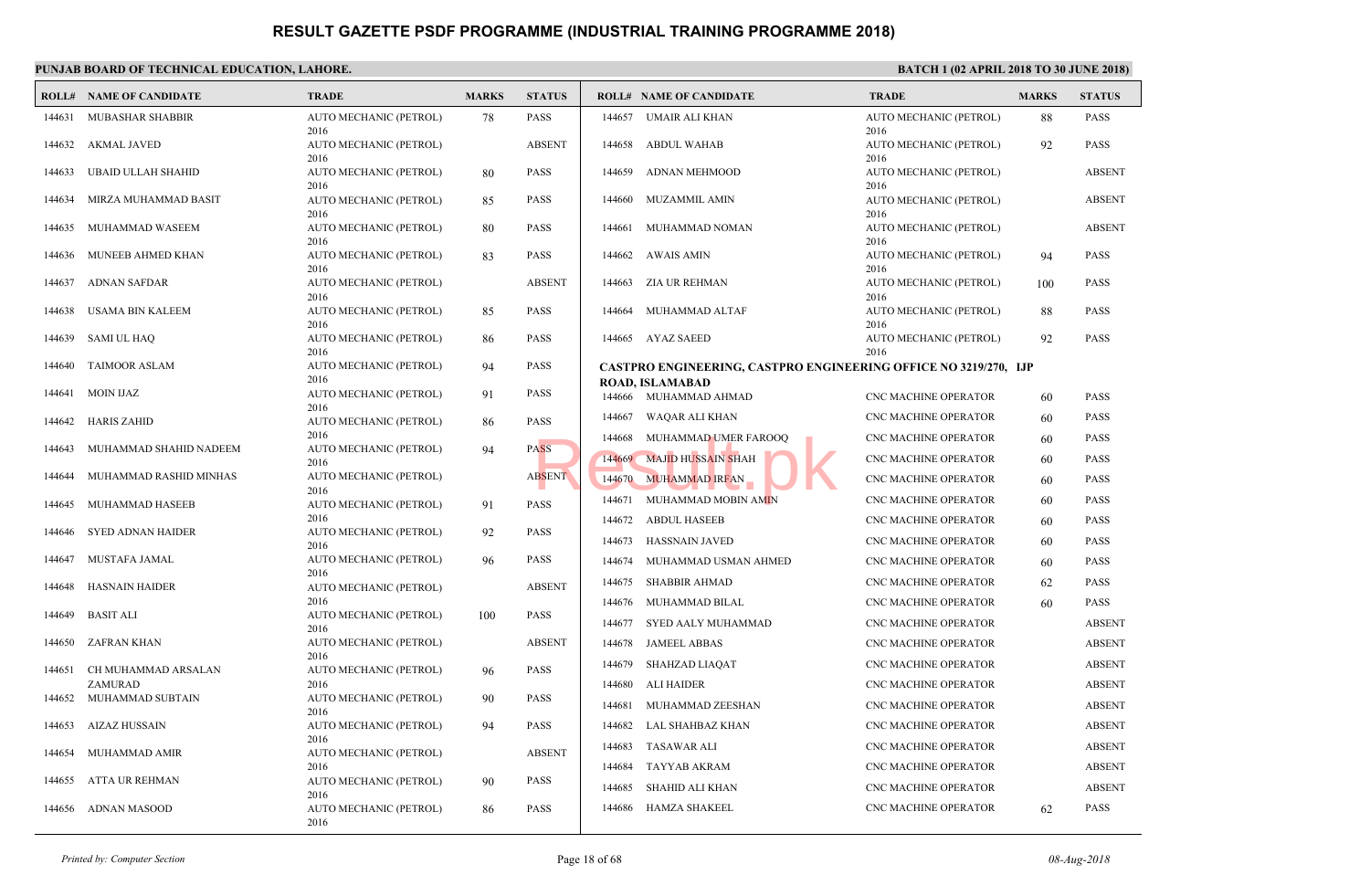|        | <b>ROLL# NAME OF CANDIDATE</b>                                       | TRADE                                 | <b>MARKS</b> | <b>STATUS</b> |        | <b>ROLL# NAME OF CANDIDATE</b> | <b>TRAL</b>                  |
|--------|----------------------------------------------------------------------|---------------------------------------|--------------|---------------|--------|--------------------------------|------------------------------|
| 144687 | MUHAMMAD AHTASHAM RAJA                                               | CNC MACHINE OPERATOR                  | 62           | <b>PASS</b>   |        | 144712 MUHAMMAD BILAL IDRESS   | <b>INDUS</b>                 |
| 144688 | <b>TARIQ MEHMOOD</b>                                                 | CNC MACHINE OPERATOR                  | 62           | <b>PASS</b>   |        | 144713 HASSAN JAMSHAID ABBASI  | 2016<br><b>INDUS</b>         |
| 144689 | <b>SHEERAZ AHMED</b>                                                 | CNC MACHINE OPERATOR                  |              | <b>ABSENT</b> |        |                                | 2016                         |
|        | PHALIA INTERNATIONAL (PVT) LIMITED, PLOT NO 19 STREET NO 02 COL AMAN |                                       |              |               |        | 144714 AHSAN MUNIR AWAN        | <b>INDUS</b>                 |
|        | ULLAH ROAD MUNGO TOWN BHARA KAHU, ISLAMABAD                          |                                       |              |               | 144715 | WALEED ABBASI                  | 2016<br><b>INDUS</b>         |
| 144690 | <b>FAHAD ALI ABBASI</b>                                              | INDUSTRIAL ELECTRICIAN                | 83           | <b>PASS</b>   |        |                                | 2016                         |
| 144691 | MUHAMMAD YAAR                                                        | 2016<br>INDUSTRIAL ELECTRICIAN        |              | <b>ABSENT</b> | 144716 | HAMZA MUMTAZ                   | <b>SHUTT</b>                 |
|        |                                                                      | 2016                                  |              |               | 144717 | WAJAHAT SHAMIM                 | <b>SHUTT</b>                 |
| 144692 | MUHAMMAD YASIM                                                       | INDUSTRIAL ELECTRICIAN<br>2016        |              | <b>ABSENT</b> | 144718 | RAJA WAJAHAT ALI               | <b>SHUT</b>                  |
| 144693 | <b>WAJID HUSSAIN</b>                                                 | INDUSTRIAL ELECTRICIAN                | 87           | <b>PASS</b>   | 144719 | AHTESHAM HUSSAIN               | <b>SHUTT</b>                 |
|        |                                                                      | 2016                                  |              |               | 144720 | MUHAMMAD IMRAN                 | <b>SHUT</b>                  |
| 144694 | <b>WAQAR AHMED</b>                                                   | <b>INDUSTRIAL ELECTRICIAN</b><br>2016 | 79           | <b>PASS</b>   | 144721 | MUHAMMAD KALEEM                | <b>SHUT</b>                  |
| 144695 | <b>MEHRAN ABBAS</b>                                                  | <b>INDUSTRIAL ELECTRICIAN</b>         | 83           | <b>PASS</b>   | 144722 | WAQAS ALI                      | <b>SHUT</b>                  |
|        |                                                                      | 2016                                  |              |               | 144723 | MUHAMMAD WAHAAB                | <b>SHUT</b>                  |
| 144696 | ASAD MEHMOOOD                                                        | INDUSTRIAL ELECTRICIAN<br>2016        | 73           | <b>PASS</b>   | 144724 | JUNAID ISHTIAQ                 | <b>SHUT</b>                  |
| 144697 | MUHAMMAD IMRAN                                                       | <b>INDUSTRIAL ELECTRICIAN</b>         | 76           | <b>PASS</b>   |        |                                | <b>SHUT</b>                  |
| 144698 | <b>AFREEZ AHMED</b>                                                  | 2016<br>INDUSTRIAL ELECTRICIAN        |              | <b>PASS</b>   | 144725 | MEHTAB ASGHAR                  |                              |
|        |                                                                      | 2016                                  | 75           |               | 144726 | <b>WAHEED AHMAD</b>            | <b>SHUT</b>                  |
| 144699 | <b>MAQADAS ALI</b>                                                   | <b>INDUSTRIAL ELECTRICIAN</b>         | 78           | <b>PASS</b>   | 144727 | HAMZA ABID                     | <b>SHUT</b>                  |
| 144700 | <b>BEHRAM AKHTAR</b>                                                 | 2016<br><b>INDUSTRIAL ELECTRICIAN</b> |              | <b>ABSENT</b> | 144728 | <b>QAMAR HUSSAIN SHAH</b>      | <b>SHUTT</b>                 |
|        |                                                                      | 2016                                  |              |               | 144729 | MUHAMMAD NAFEES AMJID          | <b>SHUTT</b>                 |
| 144701 | RAJA KHAWAR AFTAB                                                    | INDUSTRIAL ELECTRICIAN                |              | <b>ABSENT</b> | 144730 | <b>BASIT</b>                   | <b>SHUT</b>                  |
| 144702 | MUHAMMAD USAMA                                                       | 2016<br><b>INDUSTRIAL ELECTRICIAN</b> | 83           | <b>PASS</b>   | 144731 | AATIF SHAFIQUE MUGHAL          | <b>SHUT</b>                  |
|        |                                                                      | 2016                                  |              |               | 144732 | MUHAMMAD MUDASIR               | <b>SHUT</b>                  |
| 144703 | HAMZA HAYAT KHAN                                                     | INDUSTRIAL ELECTRICIAN<br>2016        | 83           | <b>PASS</b>   | 144733 | RASHID AKHTAR                  | <b>SHUT</b>                  |
| 144704 | HARIS BIN MAALIK                                                     | INDUSTRIAL ELECTRICIAN                | 82           | <b>PASS</b>   | 144734 | MUHAMMAD WAHEED                | <b>SHUT</b>                  |
|        |                                                                      | 2016                                  |              |               | 144735 | NUMAN ARSHAD                   | <b>SHUT</b>                  |
| 144705 | MUHAMMAD SHOAIB KHAN                                                 | INDUSTRIAL ELECTRICIAN<br>2016        | 78           | <b>PASS</b>   | 144736 | NAEEM ULLAH                    | <b>SHUT</b>                  |
| 144706 | MIRZA DANISH BAIG                                                    | INDUSTRIAL ELECTRICIAN                | 83           | <b>PASS</b>   | 144737 | AMIR                           | <b>SHUT</b>                  |
|        |                                                                      | 2016                                  |              |               |        |                                |                              |
| 144707 | MAAZ AZHAR                                                           | INDUSTRIAL ELECTRICIAN<br>2016        |              | <b>ABSENT</b> | 144738 | MUHAMMAD HASSAN MUJTABA        | <b>SOLAI</b><br><b>TRAIN</b> |
| 144708 | NASIR AYOUB KAYANI                                                   | INDUSTRIAL ELECTRICIAN                | 82           | <b>PASS</b>   | 144739 | MUBASHIR SHAHZAD HASHMI        | <b>SOLAI</b>                 |
| 144709 | MUHAMMAD MUSTEHSAN HASSAN                                            | 2016<br><b>INDUSTRIAL ELECTRICIAN</b> |              | <b>ABSENT</b> | 144740 | SHAHID HASSAN AWAN             | <b>TRAIN</b><br><b>SOLAI</b> |
|        |                                                                      | 2016                                  |              |               |        |                                | <b>TRAIN</b>                 |
| 144710 | MUHAMMAD SHAN                                                        | <b>INDUSTRIAL ELECTRICIAN</b>         |              | <b>ABSENT</b> | 144741 | <b>AWAIS ABBASI</b>            | <b>SOLAI</b>                 |
| 144711 | <b>IMRAN ALI</b>                                                     | 2016<br>INDUSTRIAL ELECTRICIAN        | 77           | <b>PASS</b>   | 144742 | HAROON RASHEED ABBASI          | <b>TRAIN</b><br><b>SOLA</b>  |
|        |                                                                      | 2016                                  |              |               |        |                                | <b>TRAIN</b>                 |
|        |                                                                      |                                       |              |               |        |                                |                              |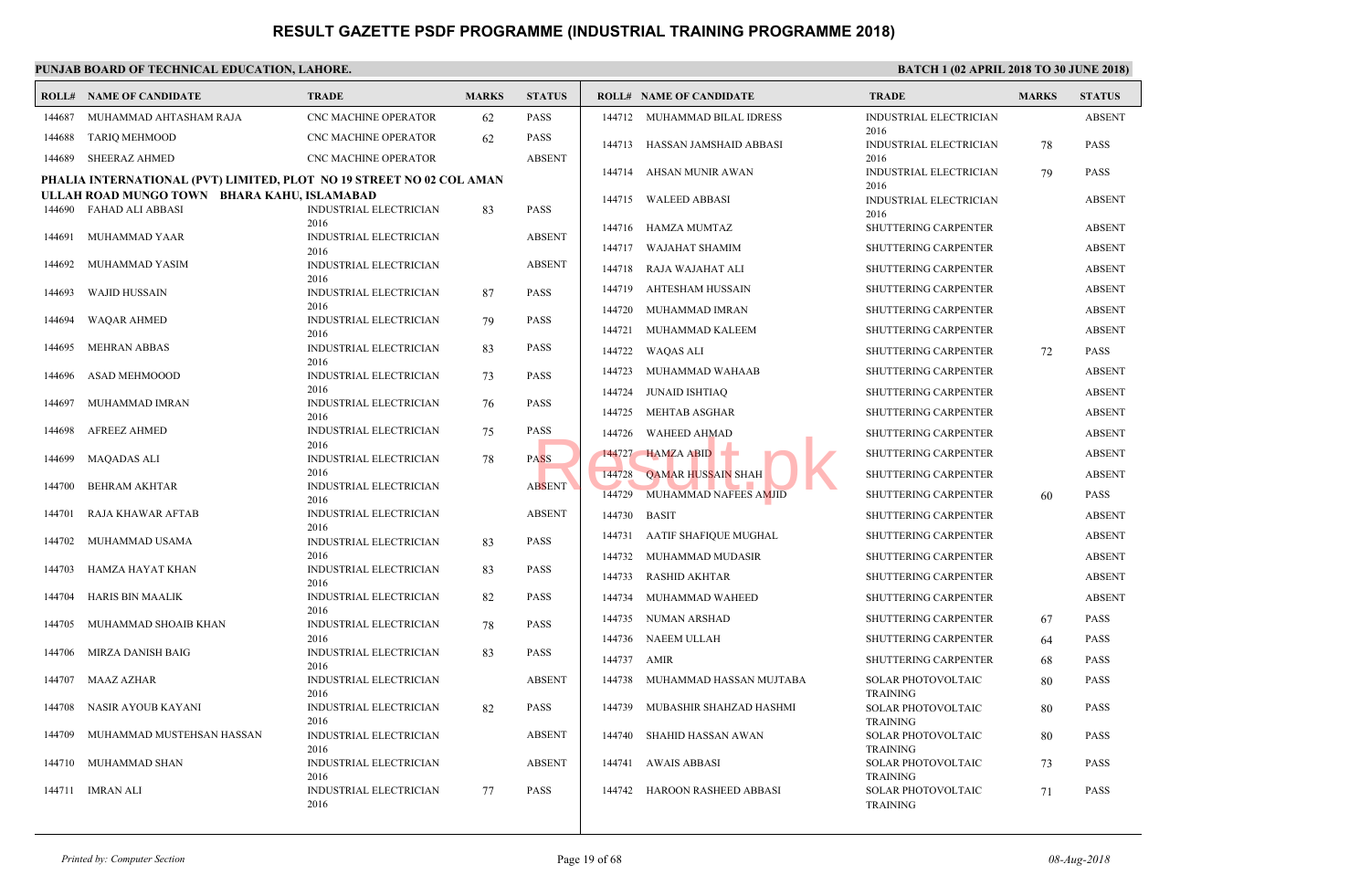|        | <b>ROLL# NAME OF CANDIDATE</b>                                   | <b>TRADE</b>                                 | <b>MARKS</b> | <b>STATUS</b> |        | <b>ROLL# NAME OF CANDIDATE</b>               | <b>TRAL</b>  |
|--------|------------------------------------------------------------------|----------------------------------------------|--------------|---------------|--------|----------------------------------------------|--------------|
| 144743 | IKRAM SHARIF                                                     | SOLAR PHOTOVOLTAIC                           | 74           | <b>PASS</b>   | 144769 | RIZWAN WAZIR                                 | <b>AUTO</b>  |
| 144744 | <b>MOHSIN SHAH</b>                                               | <b>TRAINING</b><br>SOLAR PHOTOVOLTAIC        | 78           | <b>PASS</b>   | 144770 | HAMZA JAVED                                  | <b>AUTO</b>  |
|        |                                                                  | <b>TRAINING</b>                              |              |               | 144771 | MUHAMMAD MAJID                               | <b>AUTO</b>  |
| 144745 | GHULAM SADAQAT HUSSAIN                                           | <b>SOLAR PHOTOVOLTAIC</b><br><b>TRAINING</b> | 80           | <b>PASS</b>   | 144772 | <b>SAQIB RAFIQUE</b>                         | <b>AUTO</b>  |
| 144746 | RAJA HAIDER ALI                                                  | SOLAR PHOTOVOLTAIC                           | 74           | <b>PASS</b>   | 144773 | MUHAMMAD WALEED KHAN                         | <b>AUTO</b>  |
| 144747 | MUHAMMAD UMAIR                                                   | <b>TRAINING</b>                              |              | <b>PASS</b>   | 144774 | ATIF UQAB KAYANI                             | <b>AUTO</b>  |
|        |                                                                  | SOLAR PHOTOVOLTAIC<br><b>TRAINING</b>        | 73           |               | 144775 | USAMA ZULFIQAR                               | <b>AUTO</b>  |
| 144748 | ZUBAIR SATTI                                                     | SOLAR PHOTOVOLTAIC<br><b>TRAINING</b>        | 70           | <b>PASS</b>   | 144776 | FARRUKH AKHTAR                               | <b>AUTO</b>  |
| 144749 | <b>HARIS JAMIL</b>                                               | SOLAR PHOTOVOLTAIC                           | 80           | <b>PASS</b>   | 144777 | WAQAR AHMED                                  | <b>AUTO</b>  |
| 144750 |                                                                  | <b>TRAINING</b>                              |              | <b>PASS</b>   |        | 144778 MAAZ ALI                              | <b>STEEL</b> |
|        | AHMED RAZA                                                       | SOLAR PHOTOVOLTAIC<br><b>TRAINING</b>        | 82           |               | 144779 | <b>NAEEM BASHIR</b>                          | <b>STEEL</b> |
| 144751 | MUHAMMAD RIAZ                                                    | SOLAR PHOTOVOLTAIC<br><b>TRAINING</b>        | 77           | <b>PASS</b>   | 144780 | ATIF KHAN DURRANI                            | <b>STEEL</b> |
| 144752 | MUHAMMAD TOHEED ABBASI                                           | SOLAR PHOTOVOLTAIC                           | 73           | <b>PASS</b>   | 144781 | <b>SHADAB KABEER</b>                         | <b>STEEL</b> |
|        |                                                                  | <b>TRAINING</b>                              |              |               | 144782 | HAMZA SHOUKAT ABBASI                         | <b>STEEL</b> |
| 144753 | SHAKIR ABBASI                                                    | SOLAR PHOTOVOLTAIC<br><b>TRAINING</b>        | 74           | <b>PASS</b>   | 144783 | MUHAMMAD SULMAN KHAN                         | <b>STEEL</b> |
| 144754 | MUHAMMAD ADEEB                                                   | SOLAR PHOTOVOLTAIC                           |              | <b>ABSENT</b> | 144784 | MUHAMMAD BABAR                               | <b>STEEL</b> |
| 144755 | MUHAMMAD JAWAD ABBASI                                            | <b>TRAINING</b><br><b>SOLAR PHOTOVOLTAIC</b> | 80           | <b>PASS</b>   | 144785 | KHIZAR UL ISLAM                              | <b>STEEL</b> |
|        |                                                                  | <b>TRAINING</b>                              |              |               |        | 144786 NABEEL AHMED ABBASI                   | <b>STEEL</b> |
| 144756 | AHTISHAM HAMEED                                                  | SOLAR PHOTOVOLTAIC<br><b>TRAINING</b>        | 82           | <b>PASS</b>   |        | 144787 MUHAMMAD JUNAID                       | <b>STEEL</b> |
| 144757 | <b>RAZA AHMED</b>                                                | SOLAR PHOTOVOLTAIC                           | 82           | <b>PASS</b>   |        | 144788 NASIR KHAN                            | <b>STEEL</b> |
| 144758 | SAMI UR REHMAN                                                   | <b>TRAINING</b><br><b>SOLAR PHOTOVOLTAIC</b> |              | <b>ABSENT</b> | 144789 | ABDUL AZIZ                                   | <b>STEEL</b> |
|        |                                                                  | <b>TRAINING</b>                              |              |               | 144790 | MUBASHAR                                     | <b>STEEL</b> |
| 144759 | <b>RAYAN HUSSAIN</b>                                             | SOLAR PHOTOVOLTAIC<br><b>TRAINING</b>        | 76           | <b>PASS</b>   | 144791 | MUHAMMAD KHATEEB                             | <b>STEEL</b> |
| 144760 | MUHAMMAD TOSEEF                                                  | SOLAR PHOTOVOLTAIC                           |              | <b>ABSENT</b> | 144792 | UMAR SHEHZAD                                 | <b>STEEL</b> |
| 144761 | <b>GHULAM ABBAS</b>                                              | <b>TRAINING</b><br><b>SOLAR PHOTOVOLTAIC</b> | 75           | <b>PASS</b>   |        | 144793 MUHAMMAD JALAL                        | <b>STEEL</b> |
|        |                                                                  | <b>TRAINING</b>                              |              |               |        | WARRIACH BUILDERS, FRASH TOWN, PHASE II, ISL |              |
|        | 144762 ALI AHMAD                                                 | SOLAR PHOTOVOLTAIC<br><b>TRAINING</b>        |              | <b>ABSENT</b> | 144794 | MEHTAB ALI                                   | <b>SAFET</b> |
|        | RAJPUT ENTERPRISES INTERNATIONAL, NASIR PLAZA, MAIN LEHTRAR ROAD |                                              |              |               | 144795 | KAMRAN HAIDER GONDAL                         | <b>SAFET</b> |
|        | NEAR KHANNAH PUL, ISLAMABAD                                      |                                              |              |               | 144796 | MUBASHIR ALI                                 | <b>SAFET</b> |
|        | 144763 ABU BAKAR SHABBIR                                         | AUTO CAD (CIVIL)                             | 76           | <b>PASS</b>   | 144797 | <b>RIZWAN HAIDER</b>                         | <b>SAFET</b> |
| 144764 | <b>AKASH AFTAB</b>                                               | AUTO CAD (CIVIL)                             | 80           | <b>PASS</b>   | 144798 | <b>FARZAN ABASI</b>                          | <b>SAFET</b> |
| 144765 | TARIQ MAHMOOD                                                    | AUTO CAD (CIVIL)                             | 70           | <b>PASS</b>   | 144799 | <b>FAISAL KHAN</b>                           | <b>SAFET</b> |
| 144766 | <b>ADEEM E AHSAN</b>                                             | AUTO CAD (CIVIL)                             | 79           | <b>PASS</b>   | 144800 | JUNAID                                       | <b>SAFET</b> |
| 144767 | MUHAMMAD FAIZAN                                                  | AUTO CAD (CIVIL)                             | 76           | <b>PASS</b>   | 144801 | <b>ADNAN AHMED</b>                           | <b>SAFET</b> |
| 144768 | RAJA AMANULLAH                                                   | AUTO CAD (CIVIL)                             | 75           | <b>PASS</b>   | 144802 | OSAMA SHAKEEL                                | <b>SAFET</b> |
|        |                                                                  |                                              |              |               |        |                                              |              |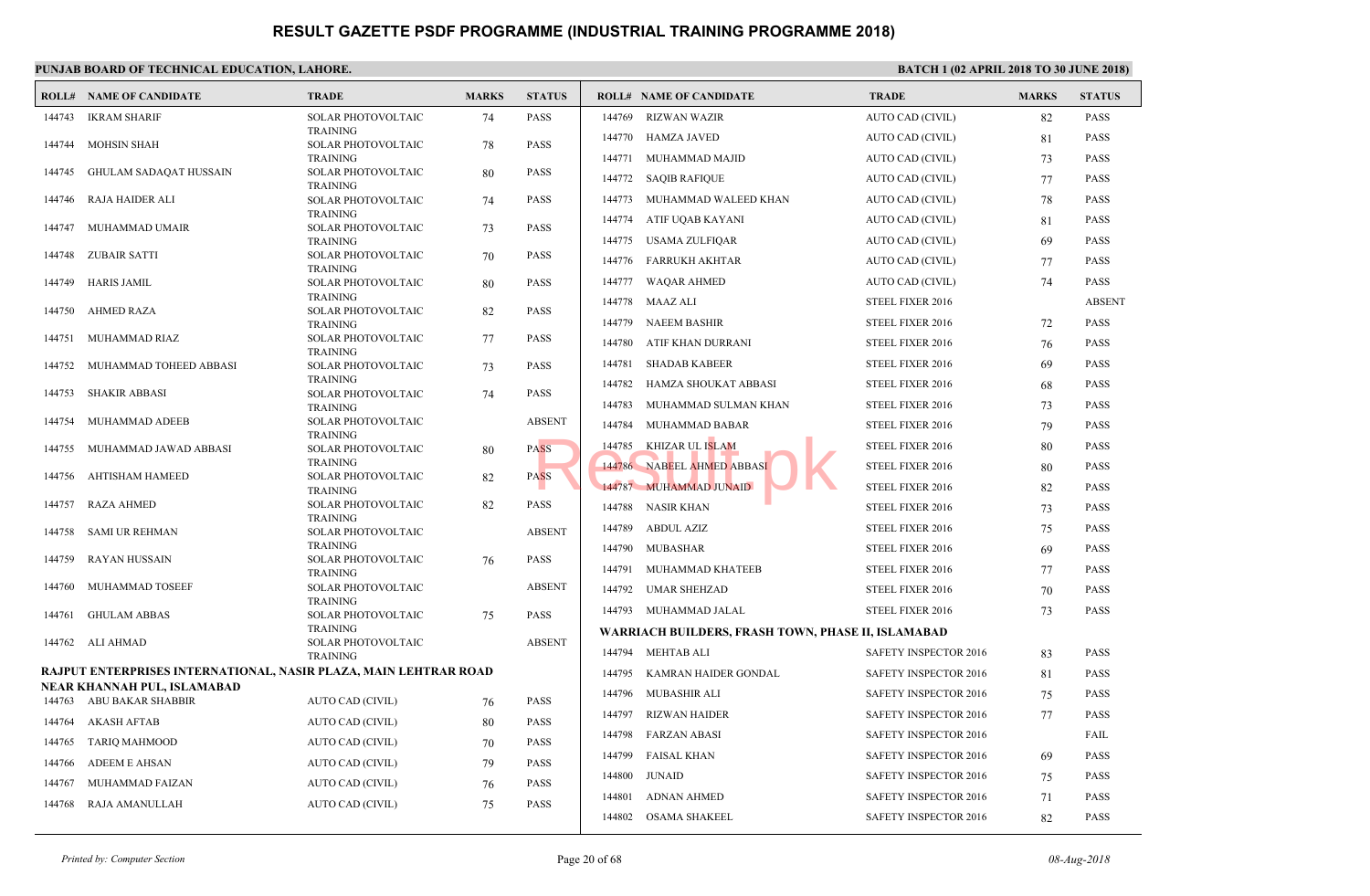|        | <b>ROLL# NAME OF CANDIDATE</b>       | <b>TRADE</b>                 | <b>MARKS</b> | <b>STATUS</b> |        | <b>ROLL# NAME OF CANDIDATE</b> | <b>TRAL</b>  |
|--------|--------------------------------------|------------------------------|--------------|---------------|--------|--------------------------------|--------------|
| 144803 | SYED MUHAMMAD RAZA ABBAS             | SAFETY INSPECTOR 2016        | 78           | <b>PASS</b>   | 144837 | RAB NAWAZ SATTI                | <b>SAFET</b> |
| 144804 | <b>RIZVI</b><br>MUHAMMAD ASAD ANAYAT | <b>SAFETY INSPECTOR 2016</b> | 74           | <b>PASS</b>   | 144838 | <b>FARHAN HANIF</b>            | <b>SAFET</b> |
| 144805 | <b>UMAIR NISAR</b>                   | <b>SAFETY INSPECTOR 2016</b> | 69           | <b>PASS</b>   | 144839 | RAJA ANEEQ AHMED               | <b>SAFET</b> |
| 144806 | MUHAMMAD WAQAS                       | <b>SAFETY INSPECTOR 2016</b> | 63           | <b>PASS</b>   | 144840 | <b>KASHIF ALI</b>              | <b>SAFET</b> |
| 144807 | ABU BAKKAR SADDIQUE                  | <b>SAFETY INSPECTOR 2016</b> | 68           | <b>PASS</b>   | 144841 | MUHAMMAD TALHA TABARAK         | <b>SAFET</b> |
| 144808 | <b>ZEESHAN AHMED</b>                 | <b>SAFETY INSPECTOR 2016</b> | 91           | <b>PASS</b>   | 144842 | <b>ABBASI</b><br>AHSAN RAZA    | <b>SAFET</b> |
| 144809 | <b>HARIS JAHANGIR</b>                | <b>SAFETY INSPECTOR 2016</b> | 84           | <b>PASS</b>   | 144843 | <b>ABDULLAH</b>                | <b>SAFET</b> |
| 144810 | MUHAMMAD UMAR                        | <b>SAFETY INSPECTOR 2016</b> | 71           | <b>PASS</b>   | 144844 | AHSAN AZEEM NISAR              | <b>SAFET</b> |
| 144811 | MUHAMMAD SULIMAN                     | <b>SAFETY INSPECTOR 2016</b> | 69           | <b>PASS</b>   | 144845 | <b>AMMAR IFKHTAR</b>           | <b>SAFET</b> |
| 144812 | <b>LABIB PERVEZ</b>                  | <b>SAFETY INSPECTOR 2016</b> | 74           | <b>PASS</b>   | 144846 | <b>ABU SAAD</b>                | <b>SAFET</b> |
| 144813 | <b>IMRAN ULLAH KHAN</b>              | SAFETY INSPECTOR 2016        | 74           | <b>PASS</b>   | 144847 | HAFIZ MUHAMMAD ALI QURESHI     | <b>SAFET</b> |
| 144814 | TAHIR AYUB KIYANI                    | <b>SAFETY INSPECTOR 2016</b> | 85           | <b>PASS</b>   | 144848 | AHSAN ALI                      | <b>SAFET</b> |
| 144815 | RAO IMRAN GHAFFAR                    | <b>SAFETY INSPECTOR 2016</b> |              | <b>ABSENT</b> | 144849 | <b>IJLAL HUSSAIN</b>           | <b>SAFET</b> |
| 144816 | MUHAMMAD RIAZ                        | <b>SAFETY INSPECTOR 2016</b> | 83           | <b>PASS</b>   | 144850 | SULTAN MUHAMMAD KASHIF         | <b>STEEL</b> |
| 144817 | <b>AHMED SAEED</b>                   | <b>SAFETY INSPECTOR 2016</b> | 84           | <b>PASS</b>   | 144851 | HAFIZ MUHAMMAD SHAZAD          | <b>STEEL</b> |
| 144818 | SAYAF NABI                           | <b>SAFETY INSPECTOR 2016</b> | 86           | <b>PASS</b>   | 144852 | <b>SULTAN HAIDER ALI</b>       | <b>STEEL</b> |
| 144819 | MUHAMMAD MAJID RAZZAQ                | <b>SAFETY INSPECTOR 2016</b> | 73           | <b>PASS</b>   | 144853 | <b>MUHAMMAD BILAL</b>          | <b>STEEL</b> |
| 144820 | <b>HUZAIFA SAJJAD</b>                | <b>SAFETY INSPECTOR 2016</b> |              | <b>ABSENT</b> | 144854 | <b>HUSNAIN ZAFAR</b>           | <b>STEEL</b> |
| 144821 | HASNAIN SHOUKAT                      | <b>SAFETY INSPECTOR 2016</b> | 89           | <b>PASS</b>   | 144855 | MUDASSIR ABBAS QALANDER        | <b>STEEL</b> |
| 144822 | MUHAMMAD KAMRAN                      | <b>SAFETY INSPECTOR 2016</b> | 72           | <b>PASS</b>   | 144856 | <b>IKRAM HUSSAIN SATTI</b>     | <b>STEEL</b> |
| 144823 | MOHIB KHAN                           | <b>SAFETY INSPECTOR 2016</b> |              | <b>ABSENT</b> | 144857 | <b>ASAD MUNIR</b>              | <b>STEEL</b> |
| 144824 | MUHAMMAD SUMAIR                      | <b>SAFETY INSPECTOR 2016</b> | 69           | <b>PASS</b>   | 144858 | <b>RAJA WASEEM AKHTER</b>      | <b>STEEL</b> |
| 144825 | <b>MOHSAIN KHALID</b>                | SAFETY INSPECTOR 2016        | 64           | <b>PASS</b>   | 144859 | ABDUL QUYYUM                   | <b>STEEL</b> |
| 144826 | <b>ASIF HUSSAIN</b>                  | SAFETY INSPECTOR 2016        |              | <b>ABSENT</b> | 144860 | <b>FAISAL MEHMOOD</b>          | <b>STEEL</b> |
| 144827 | MUHAMMAD ZULFIQAR                    | <b>SAFETY INSPECTOR 2016</b> |              | FAIL          | 144861 | <b>AHSAN AYAZ</b>              | <b>STEEL</b> |
| 144828 | SYED KAMRAN AQEEL                    | <b>SAFETY INSPECTOR 2016</b> | 71           | <b>PASS</b>   | 144862 | MUBASHIR JAVED                 | <b>STEEL</b> |
| 144829 | <b>MANSOOR AHMED</b>                 | SAFETY INSPECTOR 2016        | 73           | <b>PASS</b>   | 144863 | <b>ABDULLAH KHAN</b>           | <b>STEEL</b> |
| 144830 | <b>HFAFZA ALI</b>                    | <b>SAFETY INSPECTOR 2016</b> | 87           | <b>PASS</b>   | 144864 | SAMI UL REHMAN KHATAK          | <b>STEEL</b> |
| 144831 | <b>SHAZAIB AFZAL</b>                 | SAFETY INSPECTOR 2016        | 75           | <b>PASS</b>   | 144865 | MUMTIAZ ALI KHAN               | <b>STEEL</b> |
| 144832 | MUHAMMAD ALEEM YOUNAS                | <b>SAFETY INSPECTOR 2016</b> | 76           | <b>PASS</b>   | 144866 | <b>FAISAL DEEN</b>             | <b>STEEL</b> |
| 144833 | <b>MUBASHIR IRFAN</b>                | <b>SAFETY INSPECTOR 2016</b> |              | FAIL          | 144867 | MUDASSAR ISHRAQ                | <b>STEEL</b> |
| 144834 | <b>ABDUL WAHEED</b>                  | <b>SAFETY INSPECTOR 2016</b> | 81           | <b>PASS</b>   | 144868 | MUHAMMAD SAAD ZAHEER           | <b>STEEL</b> |
| 144835 | URWA LIAQAT                          | SAFETY INSPECTOR 2016        | 71           | <b>PASS</b>   | 144869 | ANIQ UR REHMAN                 | <b>STEEL</b> |
| 144836 | ABDUL SAMMAD                         | SAFETY INSPECTOR 2016        | 83           | <b>PASS</b>   | 144870 | HAMZA MUSHTAQ                  | <b>STEEL</b> |
|        |                                      |                              |              |               |        |                                |              |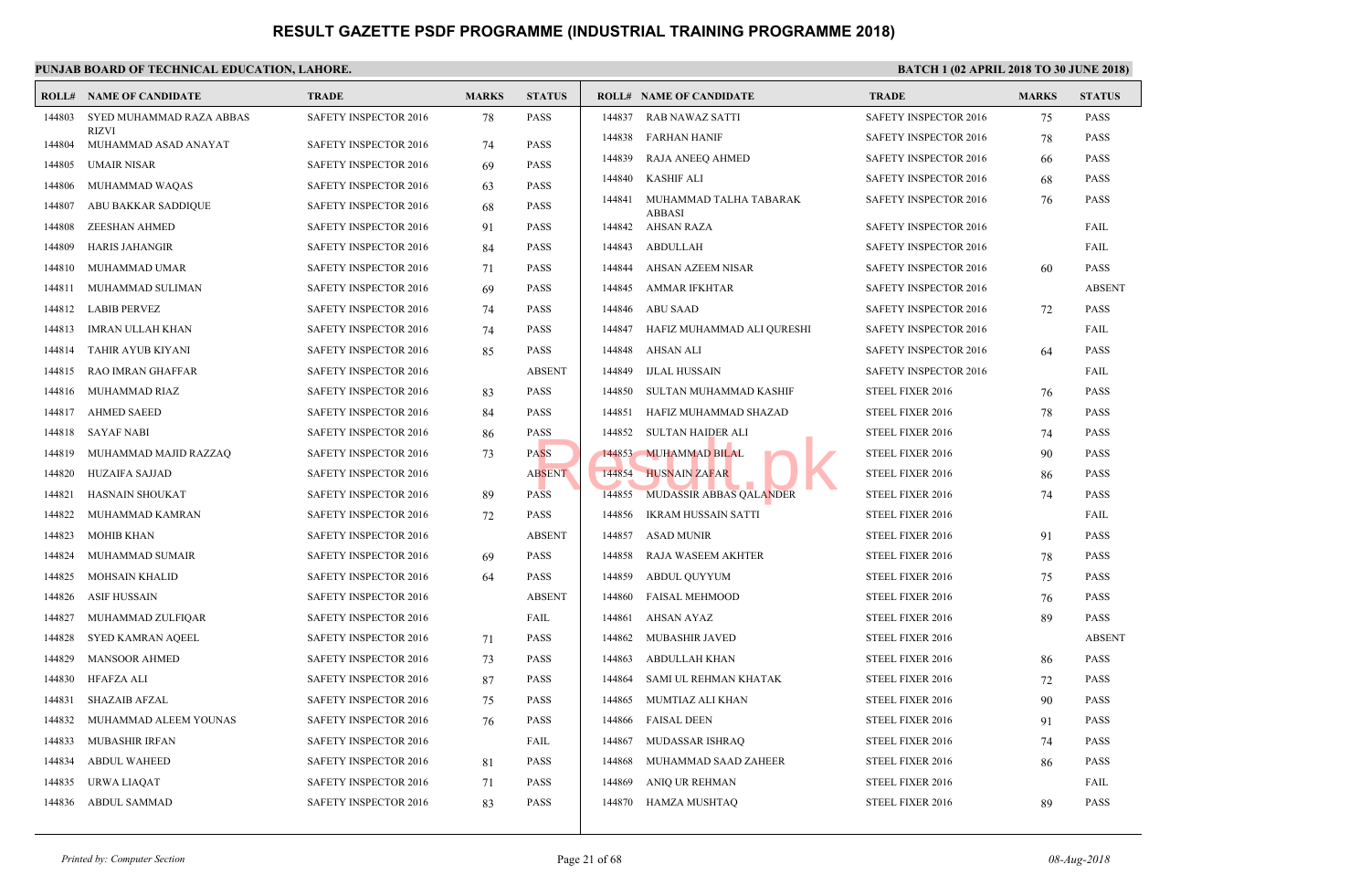|        | <b>ROLL# NAME OF CANDIDATE</b> | <b>TRADE</b>     | <b>MARKS</b> | <b>STATUS</b> |              | <b>ROLL# NAME OF CANDIDATE</b>                     | <b>TRAL</b>                  |
|--------|--------------------------------|------------------|--------------|---------------|--------------|----------------------------------------------------|------------------------------|
| 144871 | <b>ABID HUSSAIN</b>            | STEEL FIXER 2016 | 77           | <b>PASS</b>   |              | <b>SHE 9 COLLECTIONS, SHE 9 COLLECTION HUSSAIN</b> |                              |
| 144872 | MIHAMMAD SHAHZAD               | STEEL FIXER 2016 |              | FAIL          | <b>KASUR</b> |                                                    | <b>SEWIN</b>                 |
| 144873 | <b>MOHSIN AMEER</b>            | STEEL FIXER 2016 | 77           | <b>PASS</b>   |              | 144905 AMINA RIAZ                                  | <b>OPERA</b>                 |
| 144874 | MUHAMMAD MUDDASIR RIAZ         | STEEL FIXER 2016 | 90           | <b>PASS</b>   | 144906       | SHAKILA BIBI                                       | <b>SEWIN</b>                 |
| 144875 | <b>ABDUL MANAN</b>             | STEEL FIXER 2016 |              | <b>ABSENT</b> | 144907       | SAMARA                                             | OPER/<br><b>SEWIN</b>        |
| 144876 | NABEEL HUSSAIN RAJA            | STEEL FIXER 2016 |              | <b>ABSENT</b> |              |                                                    | <b>OPERA</b>                 |
| 144877 | MUHAMMAD AWAIS                 | STEEL FIXER 2016 | 91           | <b>PASS</b>   | 144908       | MAHWISH                                            | <b>SEWIN</b><br>OPER/        |
| 144878 | <b>SHAN BASHARAT</b>           | STEEL FIXER 2016 | 75           | <b>PASS</b>   | 144909       | REHANA BASHIER                                     | <b>SEWIN</b>                 |
| 144879 | <b>SADDAM TARIQ</b>            | STEEL FIXER 2016 | 74           | <b>PASS</b>   | 144910       | AMINA SHOUKAT                                      | <b>OPERA</b><br><b>SEWIN</b> |
| 144880 | <b>IMTIAZ AHMED</b>            | STEEL FIXER 2016 | 76           | <b>PASS</b>   |              |                                                    | <b>OPERA</b>                 |
| 144881 | MUHAMMAD SALLAH UD DIN         | STEEL FIXER 2016 | 75           | <b>PASS</b>   |              | 144911 AMINA SABAR                                 | <b>SEWIN</b><br>OPER/        |
| 144882 | <b>JUNAID JAVED</b>            | STEEL FIXER 2016 | 74           | <b>PASS</b>   | 144912       | SANIA HANIF                                        | <b>SEWIN</b>                 |
| 144883 | <b>UMAIR JAVAID</b>            | STEEL FIXER 2016 | 86           | <b>PASS</b>   | 144913       | SALMA PARVEEN                                      | <b>OPERA</b><br><b>SEWIN</b> |
| 144884 | <b>ABDUL QADAR</b>             | STEEL FIXER 2016 | 86           | <b>PASS</b>   |              |                                                    | OPER/                        |
| 144885 | NOUMAN PERVAIZ                 | STEEL FIXER 2016 | 87           | PASS          |              | 144914 MUZAMIL                                     | <b>SEWIN</b><br>OPER/        |
| 144886 | MUHAMMAD SOHAIL ARSHAD         | STEEL FIXER 2016 | 78           | <b>PASS</b>   | 144915       | ANAM SADIUOE                                       | <b>SEWIN</b>                 |
| 144887 | <b>FAHAD AMJAD</b>             | STEEL FIXER 2016 | 76           | <b>PASS</b>   |              | 144916 HINA NAZIR                                  | <b>OPERA</b><br><b>SEWIN</b> |
| 144888 | <b>ABDUL WAHAB</b>             | STEEL FIXER 2016 | 89           | <b>PASS</b>   |              |                                                    | <b>OPERA</b>                 |
| 144889 | SYED SADAM HUSSAIN             | STEEL FIXER 2016 | 90           | <b>PASS</b>   |              | 144917 SUMERA NAZIR                                | <b>SEWIN</b><br><b>OPER</b>  |
| 144890 | <b>SHOAIB IOBAL</b>            | STEEL FIXER 2016 | 85           | <b>PASS</b>   | 144918       | UZMA BIBI                                          | <b>SEWIN</b>                 |
| 144891 | MUHAMMAD RASHID HAMEED         | STEEL FIXER 2016 |              | <b>ABSENT</b> | 144919       | KIRN SHAHZADI                                      | OPER/<br><b>SEWIN</b>        |
| 144892 | SADAM HUSSAIN SATTI            | STEEL FIXER 2016 | 88           | <b>PASS</b>   |              |                                                    | <b>OPERA</b>                 |
| 144893 | MUHAMMAD SHEHZAD               | STEEL FIXER 2016 | 85           | <b>PASS</b>   | 144920       | <b>SUMERA ARIF</b>                                 | <b>SEWIN</b><br><b>OPERA</b> |
| 144894 | AHMED ALI                      | STEEL FIXER 2016 | 89           | <b>PASS</b>   | 144921       | SHAGUFTA MAJEED                                    | <b>SEWIN</b>                 |
| 144895 | <b>UMER HAFEEZ</b>             | STEEL FIXER 2016 | 75           | <b>PASS</b>   | 144922       | SHAKILA                                            | <b>OPERA</b><br><b>SEWIN</b> |
| 144896 | SYED TURAB MURTAZA             | STEEL FIXER 2016 | 84           | <b>PASS</b>   |              |                                                    | <b>OPERA</b>                 |
| 144897 | QASIM UMER KHAN                | STEEL FIXER 2016 |              | <b>ABSENT</b> | 144923       | <b>SEHRISH RASHEED</b>                             | <b>SEWIN</b>                 |
| 144898 | TALHA SHAKEEL                  | STEEL FIXER 2016 | 73           | <b>PASS</b>   | 144924       | SURRIYA AKHTAR                                     | OPER/<br><b>SEWIN</b>        |
| 144899 | <b>EJAZ MAQSOOD</b>            | STEEL FIXER 2016 | 89           | <b>PASS</b>   | 144925       |                                                    | <b>OPERA</b><br><b>SEWIN</b> |
| 144900 | WAQAS AHMAD                    | STEEL FIXER 2016 | 86           | <b>PASS</b>   |              | SHAZIA                                             | <b>OPERA</b>                 |
| 144901 | USMAN ABDUL HAKEEM             | STEEL FIXER 2016 | 89           | <b>PASS</b>   | 144926       | NAFESA ZULFQAR                                     | <b>SEWIN</b>                 |
| 144902 | AHSAN HAYAT                    | STEEL FIXER 2016 | 73           | PASS          | 144927       | SAMIRA BIBI                                        | <b>OPERA</b><br><b>SEWIN</b> |
| 144903 | MUHAMMAD FAKHAR HUSSAIN        | STEEL FIXER 2016 |              | <b>ABSENT</b> |              |                                                    | OPER/                        |
| 144904 | ALI RAZA                       | STEEL FIXER 2016 | 74           | <b>PASS</b>   | 144928       | MARYAM BIBI                                        | SEWIN<br><b>OPER</b>         |
|        |                                |                  |              |               | 144929       | <b>REHANA BIBI</b>                                 | <b>SEWIN</b>                 |
|        |                                |                  |              |               |              |                                                    | OPER/                        |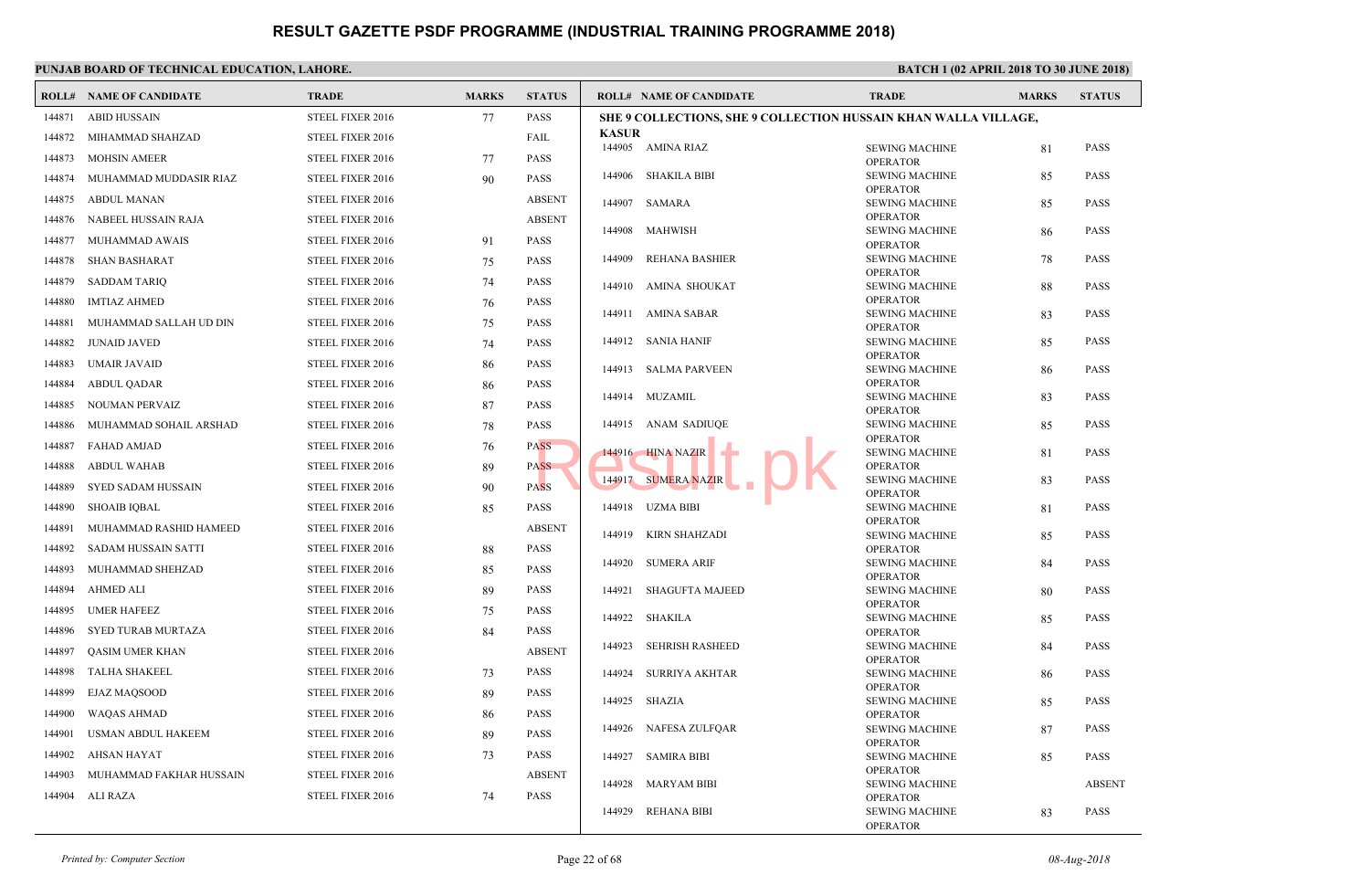| <b>SEWIN</b><br>144930 YASMEEN BIBI<br><b>SEWING MACHINE</b><br>82<br><b>PASS</b><br>144955 AYESHA LIQAT<br>OPERA<br><b>OPERATOR</b><br><b>SEWIN</b><br>144931<br>UME WERZA<br><b>SEWING MACHINE</b><br>84<br><b>PASS</b><br>144956 AQSA RAMZAN<br>OPER/<br><b>OPERATOR</b><br><b>SEWIN</b><br><b>SEWING MACHINE</b><br>85<br><b>PASS</b><br>144957 NASREEN BIBI<br>144932 KAUSAR ASHIQ<br>OPERA<br><b>OPERATOR</b><br><b>SEWIN</b><br>144958<br>NAZIA SABAR<br>SHE 9 COLLECTIONS, SHE 9 COLLECTION ALI AHMED SHAH COLONY, MAIN<br>OPER/<br><b>FEROZ PUR ROAD KASUR, KASUR</b><br>144959 FAZILAT RASHEED<br><b>SEWIN</b><br>144933 KIRAN ASLAM<br><b>PASS</b><br><b>SEWING MACHINE</b><br>81<br>OPERA<br><b>OPERATOR</b><br>M/S CHEEZIOUS, SHAHEED ROAD JAMAL CHOWK<br>ASAMA IQABA<br><b>SEWING MACHINE</b><br>85<br><b>PASS</b><br>144934<br><b>CHANNU</b><br><b>OPERATOR</b><br>144960 GULNAZ SARAJ<br>COOK<br>144935<br>SAMINA BIBI<br><b>SEWING MACHINE</b><br><b>PASS</b><br>82<br><b>OPERATOR</b><br>COOK<br>144961<br><b>SAMRA JAVED</b><br><b>PASS</b><br>144936<br>SAMIA<br><b>SEWING MACHINE</b><br>81<br>COOK<br>144962<br>ANAM RAZA<br><b>OPERATOR</b><br>144937<br>ASIA<br><b>SEWING MACHINE</b><br><b>ABSENT</b><br>COOK<br><b>MARIYA ALI</b><br>144963<br><b>OPERATOR</b><br>144964<br><b>AROOJ NAEEM</b><br>COOK<br>SADIA ASGHAR<br><b>PASS</b><br>144938<br><b>SEWING MACHINE</b><br>79<br><b>OPERATOR</b><br>COOK<br>144965<br>SAMIA IQBAL<br>144939<br><b>AMINA NAZEER</b><br><b>SEWING MACHINE</b><br>81<br><b>PASS</b><br>COOK<br>144966<br>FARWA IQBAL<br><b>OPERATOR</b><br><b>PASS</b><br>144940<br><b>HINA NAZEER</b><br><b>SEWING MACHINE</b><br>82<br>COOK<br>144967<br>ALI RAZA<br><b>OPERATOR</b><br>COOK<br>144968<br><b>SHOAIB ALI</b><br>NABILA<br><b>PASS</b><br>144941<br><b>SEWING MACHINE</b><br>79<br><b>OPERATOR</b><br>COOK<br><b>BILAL MANZOOR</b><br>144969<br><b>PASS</b><br>144942<br><b>RUQIA AFZAL</b><br><b>SEWING MACHINE</b><br>81<br>144970<br>MUHAMMAD BILAL<br>COOK<br><b>OPERATOR</b><br>144943<br>SEHAR SHAHZADI<br><b>PASS</b><br><b>SEWING MACHINE</b><br>80<br>COOK<br>144971<br>MUHAMMAD WAQAS<br><b>OPERATOR</b><br>COOK<br>144972<br>UMEMA RASHID<br>82<br><b>PASS</b><br><b>RABIA</b><br><b>SEWING MACHINE</b><br>144944<br><b>OPERATOR</b><br>COOK<br>144973<br><b>SHAIZA REHMAN</b><br><b>SEWING MACHINE</b><br><b>PASS</b><br>SAMINA GHANI<br>80<br>144945<br>COOK<br>144974<br>MUHAMMAD WAQAS ALI<br><b>OPERATOR</b><br>144946<br>NAGINA GHANI<br><b>PASS</b><br><b>SEWING MACHINE</b><br>84<br>COOK<br>144975<br>ALI TAHIR<br><b>OPERATOR</b><br>144976 SIDRA KOSAR<br><b>COOK</b><br>82<br><b>PASS</b><br>144947<br>SANAM NAZ<br><b>SEWING MACHINE</b><br><b>OPERATOR</b><br>144977<br>MUHAMMAD KAMRAN<br>COOK<br>144948<br><b>SABA SYED</b><br><b>SEWING MACHINE</b><br>82<br><b>PASS</b><br>144978<br>HAMZA WAKEEL<br>COOK<br><b>OPERATOR</b><br>SONIA MUHAMMAD RAMZAN<br><b>SEWING MACHINE</b><br><b>PASS</b><br>144949<br>81<br>144979<br>COOK<br>FAISAL ALI<br><b>OPERATOR</b><br>COOK<br>144980<br>MUHAMMAD RIZWAN<br>144950<br>SAMRA<br><b>SEWING MACHINE</b><br><b>PASS</b><br>80<br><b>OPERATOR</b><br>144981<br><b>ZESHAN HAIDER</b><br><b>COOK</b><br>144951<br>ZAKIA HANIEF<br><b>SEWING MACHINE</b><br>82<br><b>PASS</b><br>COOK<br>144982<br>MUHAMMAD ADNAN YOUSAF<br><b>OPERATOR</b><br>SHAFIA MANZOOR<br><b>SEWING MACHINE</b><br>84<br><b>PASS</b><br>144952<br>144983<br>COOK<br>MUHAMMAD LATIF<br><b>OPERATOR</b><br>144984<br>COOK<br>MUHAMMAD RAMZAN<br>144953<br>SIDRA SARWAR<br><b>SEWING MACHINE</b><br><b>PASS</b><br>80<br><b>OPERATOR</b><br>COOK<br>144985<br>MUDASSAR HUSSAIN<br>144954<br><b>SADIA BIBI</b><br><b>SEWING MACHINE</b><br>82<br><b>PASS</b> | <b>ROLL# NAME OF CANDIDATE</b> | <b>TRADE</b>    | <b>MARKS</b> | <b>STATUS</b> | <b>ROLL# NAME OF CANDIDATE</b> | <b>TRAL</b> |
|-----------------------------------------------------------------------------------------------------------------------------------------------------------------------------------------------------------------------------------------------------------------------------------------------------------------------------------------------------------------------------------------------------------------------------------------------------------------------------------------------------------------------------------------------------------------------------------------------------------------------------------------------------------------------------------------------------------------------------------------------------------------------------------------------------------------------------------------------------------------------------------------------------------------------------------------------------------------------------------------------------------------------------------------------------------------------------------------------------------------------------------------------------------------------------------------------------------------------------------------------------------------------------------------------------------------------------------------------------------------------------------------------------------------------------------------------------------------------------------------------------------------------------------------------------------------------------------------------------------------------------------------------------------------------------------------------------------------------------------------------------------------------------------------------------------------------------------------------------------------------------------------------------------------------------------------------------------------------------------------------------------------------------------------------------------------------------------------------------------------------------------------------------------------------------------------------------------------------------------------------------------------------------------------------------------------------------------------------------------------------------------------------------------------------------------------------------------------------------------------------------------------------------------------------------------------------------------------------------------------------------------------------------------------------------------------------------------------------------------------------------------------------------------------------------------------------------------------------------------------------------------------------------------------------------------------------------------------------------------------------------------------------------------------------------------------------------------------------------------------------------------------------------------------------------------------------------------------------------------------------------------------------------------------------------------------------------------------------------------------------------------------------------------------------------------------------------------------------------------------------------------------------------------------------------------------------------------------------------------------------------------------------------------------------------------------------------------------------------------------------------------|--------------------------------|-----------------|--------------|---------------|--------------------------------|-------------|
|                                                                                                                                                                                                                                                                                                                                                                                                                                                                                                                                                                                                                                                                                                                                                                                                                                                                                                                                                                                                                                                                                                                                                                                                                                                                                                                                                                                                                                                                                                                                                                                                                                                                                                                                                                                                                                                                                                                                                                                                                                                                                                                                                                                                                                                                                                                                                                                                                                                                                                                                                                                                                                                                                                                                                                                                                                                                                                                                                                                                                                                                                                                                                                                                                                                                                                                                                                                                                                                                                                                                                                                                                                                                                                                                                           |                                |                 |              |               |                                |             |
|                                                                                                                                                                                                                                                                                                                                                                                                                                                                                                                                                                                                                                                                                                                                                                                                                                                                                                                                                                                                                                                                                                                                                                                                                                                                                                                                                                                                                                                                                                                                                                                                                                                                                                                                                                                                                                                                                                                                                                                                                                                                                                                                                                                                                                                                                                                                                                                                                                                                                                                                                                                                                                                                                                                                                                                                                                                                                                                                                                                                                                                                                                                                                                                                                                                                                                                                                                                                                                                                                                                                                                                                                                                                                                                                                           |                                |                 |              |               |                                |             |
|                                                                                                                                                                                                                                                                                                                                                                                                                                                                                                                                                                                                                                                                                                                                                                                                                                                                                                                                                                                                                                                                                                                                                                                                                                                                                                                                                                                                                                                                                                                                                                                                                                                                                                                                                                                                                                                                                                                                                                                                                                                                                                                                                                                                                                                                                                                                                                                                                                                                                                                                                                                                                                                                                                                                                                                                                                                                                                                                                                                                                                                                                                                                                                                                                                                                                                                                                                                                                                                                                                                                                                                                                                                                                                                                                           |                                |                 |              |               |                                |             |
|                                                                                                                                                                                                                                                                                                                                                                                                                                                                                                                                                                                                                                                                                                                                                                                                                                                                                                                                                                                                                                                                                                                                                                                                                                                                                                                                                                                                                                                                                                                                                                                                                                                                                                                                                                                                                                                                                                                                                                                                                                                                                                                                                                                                                                                                                                                                                                                                                                                                                                                                                                                                                                                                                                                                                                                                                                                                                                                                                                                                                                                                                                                                                                                                                                                                                                                                                                                                                                                                                                                                                                                                                                                                                                                                                           |                                |                 |              |               |                                |             |
|                                                                                                                                                                                                                                                                                                                                                                                                                                                                                                                                                                                                                                                                                                                                                                                                                                                                                                                                                                                                                                                                                                                                                                                                                                                                                                                                                                                                                                                                                                                                                                                                                                                                                                                                                                                                                                                                                                                                                                                                                                                                                                                                                                                                                                                                                                                                                                                                                                                                                                                                                                                                                                                                                                                                                                                                                                                                                                                                                                                                                                                                                                                                                                                                                                                                                                                                                                                                                                                                                                                                                                                                                                                                                                                                                           |                                |                 |              |               |                                |             |
|                                                                                                                                                                                                                                                                                                                                                                                                                                                                                                                                                                                                                                                                                                                                                                                                                                                                                                                                                                                                                                                                                                                                                                                                                                                                                                                                                                                                                                                                                                                                                                                                                                                                                                                                                                                                                                                                                                                                                                                                                                                                                                                                                                                                                                                                                                                                                                                                                                                                                                                                                                                                                                                                                                                                                                                                                                                                                                                                                                                                                                                                                                                                                                                                                                                                                                                                                                                                                                                                                                                                                                                                                                                                                                                                                           |                                |                 |              |               |                                |             |
|                                                                                                                                                                                                                                                                                                                                                                                                                                                                                                                                                                                                                                                                                                                                                                                                                                                                                                                                                                                                                                                                                                                                                                                                                                                                                                                                                                                                                                                                                                                                                                                                                                                                                                                                                                                                                                                                                                                                                                                                                                                                                                                                                                                                                                                                                                                                                                                                                                                                                                                                                                                                                                                                                                                                                                                                                                                                                                                                                                                                                                                                                                                                                                                                                                                                                                                                                                                                                                                                                                                                                                                                                                                                                                                                                           |                                |                 |              |               |                                |             |
|                                                                                                                                                                                                                                                                                                                                                                                                                                                                                                                                                                                                                                                                                                                                                                                                                                                                                                                                                                                                                                                                                                                                                                                                                                                                                                                                                                                                                                                                                                                                                                                                                                                                                                                                                                                                                                                                                                                                                                                                                                                                                                                                                                                                                                                                                                                                                                                                                                                                                                                                                                                                                                                                                                                                                                                                                                                                                                                                                                                                                                                                                                                                                                                                                                                                                                                                                                                                                                                                                                                                                                                                                                                                                                                                                           |                                |                 |              |               |                                |             |
|                                                                                                                                                                                                                                                                                                                                                                                                                                                                                                                                                                                                                                                                                                                                                                                                                                                                                                                                                                                                                                                                                                                                                                                                                                                                                                                                                                                                                                                                                                                                                                                                                                                                                                                                                                                                                                                                                                                                                                                                                                                                                                                                                                                                                                                                                                                                                                                                                                                                                                                                                                                                                                                                                                                                                                                                                                                                                                                                                                                                                                                                                                                                                                                                                                                                                                                                                                                                                                                                                                                                                                                                                                                                                                                                                           |                                |                 |              |               |                                |             |
|                                                                                                                                                                                                                                                                                                                                                                                                                                                                                                                                                                                                                                                                                                                                                                                                                                                                                                                                                                                                                                                                                                                                                                                                                                                                                                                                                                                                                                                                                                                                                                                                                                                                                                                                                                                                                                                                                                                                                                                                                                                                                                                                                                                                                                                                                                                                                                                                                                                                                                                                                                                                                                                                                                                                                                                                                                                                                                                                                                                                                                                                                                                                                                                                                                                                                                                                                                                                                                                                                                                                                                                                                                                                                                                                                           |                                |                 |              |               |                                |             |
|                                                                                                                                                                                                                                                                                                                                                                                                                                                                                                                                                                                                                                                                                                                                                                                                                                                                                                                                                                                                                                                                                                                                                                                                                                                                                                                                                                                                                                                                                                                                                                                                                                                                                                                                                                                                                                                                                                                                                                                                                                                                                                                                                                                                                                                                                                                                                                                                                                                                                                                                                                                                                                                                                                                                                                                                                                                                                                                                                                                                                                                                                                                                                                                                                                                                                                                                                                                                                                                                                                                                                                                                                                                                                                                                                           |                                |                 |              |               |                                |             |
|                                                                                                                                                                                                                                                                                                                                                                                                                                                                                                                                                                                                                                                                                                                                                                                                                                                                                                                                                                                                                                                                                                                                                                                                                                                                                                                                                                                                                                                                                                                                                                                                                                                                                                                                                                                                                                                                                                                                                                                                                                                                                                                                                                                                                                                                                                                                                                                                                                                                                                                                                                                                                                                                                                                                                                                                                                                                                                                                                                                                                                                                                                                                                                                                                                                                                                                                                                                                                                                                                                                                                                                                                                                                                                                                                           |                                |                 |              |               |                                |             |
|                                                                                                                                                                                                                                                                                                                                                                                                                                                                                                                                                                                                                                                                                                                                                                                                                                                                                                                                                                                                                                                                                                                                                                                                                                                                                                                                                                                                                                                                                                                                                                                                                                                                                                                                                                                                                                                                                                                                                                                                                                                                                                                                                                                                                                                                                                                                                                                                                                                                                                                                                                                                                                                                                                                                                                                                                                                                                                                                                                                                                                                                                                                                                                                                                                                                                                                                                                                                                                                                                                                                                                                                                                                                                                                                                           |                                |                 |              |               |                                |             |
|                                                                                                                                                                                                                                                                                                                                                                                                                                                                                                                                                                                                                                                                                                                                                                                                                                                                                                                                                                                                                                                                                                                                                                                                                                                                                                                                                                                                                                                                                                                                                                                                                                                                                                                                                                                                                                                                                                                                                                                                                                                                                                                                                                                                                                                                                                                                                                                                                                                                                                                                                                                                                                                                                                                                                                                                                                                                                                                                                                                                                                                                                                                                                                                                                                                                                                                                                                                                                                                                                                                                                                                                                                                                                                                                                           |                                |                 |              |               |                                |             |
|                                                                                                                                                                                                                                                                                                                                                                                                                                                                                                                                                                                                                                                                                                                                                                                                                                                                                                                                                                                                                                                                                                                                                                                                                                                                                                                                                                                                                                                                                                                                                                                                                                                                                                                                                                                                                                                                                                                                                                                                                                                                                                                                                                                                                                                                                                                                                                                                                                                                                                                                                                                                                                                                                                                                                                                                                                                                                                                                                                                                                                                                                                                                                                                                                                                                                                                                                                                                                                                                                                                                                                                                                                                                                                                                                           |                                |                 |              |               |                                |             |
|                                                                                                                                                                                                                                                                                                                                                                                                                                                                                                                                                                                                                                                                                                                                                                                                                                                                                                                                                                                                                                                                                                                                                                                                                                                                                                                                                                                                                                                                                                                                                                                                                                                                                                                                                                                                                                                                                                                                                                                                                                                                                                                                                                                                                                                                                                                                                                                                                                                                                                                                                                                                                                                                                                                                                                                                                                                                                                                                                                                                                                                                                                                                                                                                                                                                                                                                                                                                                                                                                                                                                                                                                                                                                                                                                           |                                |                 |              |               |                                |             |
|                                                                                                                                                                                                                                                                                                                                                                                                                                                                                                                                                                                                                                                                                                                                                                                                                                                                                                                                                                                                                                                                                                                                                                                                                                                                                                                                                                                                                                                                                                                                                                                                                                                                                                                                                                                                                                                                                                                                                                                                                                                                                                                                                                                                                                                                                                                                                                                                                                                                                                                                                                                                                                                                                                                                                                                                                                                                                                                                                                                                                                                                                                                                                                                                                                                                                                                                                                                                                                                                                                                                                                                                                                                                                                                                                           |                                |                 |              |               |                                |             |
|                                                                                                                                                                                                                                                                                                                                                                                                                                                                                                                                                                                                                                                                                                                                                                                                                                                                                                                                                                                                                                                                                                                                                                                                                                                                                                                                                                                                                                                                                                                                                                                                                                                                                                                                                                                                                                                                                                                                                                                                                                                                                                                                                                                                                                                                                                                                                                                                                                                                                                                                                                                                                                                                                                                                                                                                                                                                                                                                                                                                                                                                                                                                                                                                                                                                                                                                                                                                                                                                                                                                                                                                                                                                                                                                                           |                                |                 |              |               |                                |             |
|                                                                                                                                                                                                                                                                                                                                                                                                                                                                                                                                                                                                                                                                                                                                                                                                                                                                                                                                                                                                                                                                                                                                                                                                                                                                                                                                                                                                                                                                                                                                                                                                                                                                                                                                                                                                                                                                                                                                                                                                                                                                                                                                                                                                                                                                                                                                                                                                                                                                                                                                                                                                                                                                                                                                                                                                                                                                                                                                                                                                                                                                                                                                                                                                                                                                                                                                                                                                                                                                                                                                                                                                                                                                                                                                                           |                                |                 |              |               |                                |             |
|                                                                                                                                                                                                                                                                                                                                                                                                                                                                                                                                                                                                                                                                                                                                                                                                                                                                                                                                                                                                                                                                                                                                                                                                                                                                                                                                                                                                                                                                                                                                                                                                                                                                                                                                                                                                                                                                                                                                                                                                                                                                                                                                                                                                                                                                                                                                                                                                                                                                                                                                                                                                                                                                                                                                                                                                                                                                                                                                                                                                                                                                                                                                                                                                                                                                                                                                                                                                                                                                                                                                                                                                                                                                                                                                                           |                                |                 |              |               |                                |             |
|                                                                                                                                                                                                                                                                                                                                                                                                                                                                                                                                                                                                                                                                                                                                                                                                                                                                                                                                                                                                                                                                                                                                                                                                                                                                                                                                                                                                                                                                                                                                                                                                                                                                                                                                                                                                                                                                                                                                                                                                                                                                                                                                                                                                                                                                                                                                                                                                                                                                                                                                                                                                                                                                                                                                                                                                                                                                                                                                                                                                                                                                                                                                                                                                                                                                                                                                                                                                                                                                                                                                                                                                                                                                                                                                                           |                                |                 |              |               |                                |             |
|                                                                                                                                                                                                                                                                                                                                                                                                                                                                                                                                                                                                                                                                                                                                                                                                                                                                                                                                                                                                                                                                                                                                                                                                                                                                                                                                                                                                                                                                                                                                                                                                                                                                                                                                                                                                                                                                                                                                                                                                                                                                                                                                                                                                                                                                                                                                                                                                                                                                                                                                                                                                                                                                                                                                                                                                                                                                                                                                                                                                                                                                                                                                                                                                                                                                                                                                                                                                                                                                                                                                                                                                                                                                                                                                                           |                                |                 |              |               |                                |             |
|                                                                                                                                                                                                                                                                                                                                                                                                                                                                                                                                                                                                                                                                                                                                                                                                                                                                                                                                                                                                                                                                                                                                                                                                                                                                                                                                                                                                                                                                                                                                                                                                                                                                                                                                                                                                                                                                                                                                                                                                                                                                                                                                                                                                                                                                                                                                                                                                                                                                                                                                                                                                                                                                                                                                                                                                                                                                                                                                                                                                                                                                                                                                                                                                                                                                                                                                                                                                                                                                                                                                                                                                                                                                                                                                                           |                                |                 |              |               |                                |             |
|                                                                                                                                                                                                                                                                                                                                                                                                                                                                                                                                                                                                                                                                                                                                                                                                                                                                                                                                                                                                                                                                                                                                                                                                                                                                                                                                                                                                                                                                                                                                                                                                                                                                                                                                                                                                                                                                                                                                                                                                                                                                                                                                                                                                                                                                                                                                                                                                                                                                                                                                                                                                                                                                                                                                                                                                                                                                                                                                                                                                                                                                                                                                                                                                                                                                                                                                                                                                                                                                                                                                                                                                                                                                                                                                                           |                                |                 |              |               |                                |             |
|                                                                                                                                                                                                                                                                                                                                                                                                                                                                                                                                                                                                                                                                                                                                                                                                                                                                                                                                                                                                                                                                                                                                                                                                                                                                                                                                                                                                                                                                                                                                                                                                                                                                                                                                                                                                                                                                                                                                                                                                                                                                                                                                                                                                                                                                                                                                                                                                                                                                                                                                                                                                                                                                                                                                                                                                                                                                                                                                                                                                                                                                                                                                                                                                                                                                                                                                                                                                                                                                                                                                                                                                                                                                                                                                                           |                                |                 |              |               |                                |             |
|                                                                                                                                                                                                                                                                                                                                                                                                                                                                                                                                                                                                                                                                                                                                                                                                                                                                                                                                                                                                                                                                                                                                                                                                                                                                                                                                                                                                                                                                                                                                                                                                                                                                                                                                                                                                                                                                                                                                                                                                                                                                                                                                                                                                                                                                                                                                                                                                                                                                                                                                                                                                                                                                                                                                                                                                                                                                                                                                                                                                                                                                                                                                                                                                                                                                                                                                                                                                                                                                                                                                                                                                                                                                                                                                                           |                                |                 |              |               |                                |             |
|                                                                                                                                                                                                                                                                                                                                                                                                                                                                                                                                                                                                                                                                                                                                                                                                                                                                                                                                                                                                                                                                                                                                                                                                                                                                                                                                                                                                                                                                                                                                                                                                                                                                                                                                                                                                                                                                                                                                                                                                                                                                                                                                                                                                                                                                                                                                                                                                                                                                                                                                                                                                                                                                                                                                                                                                                                                                                                                                                                                                                                                                                                                                                                                                                                                                                                                                                                                                                                                                                                                                                                                                                                                                                                                                                           |                                |                 |              |               |                                |             |
|                                                                                                                                                                                                                                                                                                                                                                                                                                                                                                                                                                                                                                                                                                                                                                                                                                                                                                                                                                                                                                                                                                                                                                                                                                                                                                                                                                                                                                                                                                                                                                                                                                                                                                                                                                                                                                                                                                                                                                                                                                                                                                                                                                                                                                                                                                                                                                                                                                                                                                                                                                                                                                                                                                                                                                                                                                                                                                                                                                                                                                                                                                                                                                                                                                                                                                                                                                                                                                                                                                                                                                                                                                                                                                                                                           |                                |                 |              |               |                                |             |
|                                                                                                                                                                                                                                                                                                                                                                                                                                                                                                                                                                                                                                                                                                                                                                                                                                                                                                                                                                                                                                                                                                                                                                                                                                                                                                                                                                                                                                                                                                                                                                                                                                                                                                                                                                                                                                                                                                                                                                                                                                                                                                                                                                                                                                                                                                                                                                                                                                                                                                                                                                                                                                                                                                                                                                                                                                                                                                                                                                                                                                                                                                                                                                                                                                                                                                                                                                                                                                                                                                                                                                                                                                                                                                                                                           |                                |                 |              |               |                                |             |
|                                                                                                                                                                                                                                                                                                                                                                                                                                                                                                                                                                                                                                                                                                                                                                                                                                                                                                                                                                                                                                                                                                                                                                                                                                                                                                                                                                                                                                                                                                                                                                                                                                                                                                                                                                                                                                                                                                                                                                                                                                                                                                                                                                                                                                                                                                                                                                                                                                                                                                                                                                                                                                                                                                                                                                                                                                                                                                                                                                                                                                                                                                                                                                                                                                                                                                                                                                                                                                                                                                                                                                                                                                                                                                                                                           |                                |                 |              |               |                                |             |
|                                                                                                                                                                                                                                                                                                                                                                                                                                                                                                                                                                                                                                                                                                                                                                                                                                                                                                                                                                                                                                                                                                                                                                                                                                                                                                                                                                                                                                                                                                                                                                                                                                                                                                                                                                                                                                                                                                                                                                                                                                                                                                                                                                                                                                                                                                                                                                                                                                                                                                                                                                                                                                                                                                                                                                                                                                                                                                                                                                                                                                                                                                                                                                                                                                                                                                                                                                                                                                                                                                                                                                                                                                                                                                                                                           |                                |                 |              |               |                                |             |
|                                                                                                                                                                                                                                                                                                                                                                                                                                                                                                                                                                                                                                                                                                                                                                                                                                                                                                                                                                                                                                                                                                                                                                                                                                                                                                                                                                                                                                                                                                                                                                                                                                                                                                                                                                                                                                                                                                                                                                                                                                                                                                                                                                                                                                                                                                                                                                                                                                                                                                                                                                                                                                                                                                                                                                                                                                                                                                                                                                                                                                                                                                                                                                                                                                                                                                                                                                                                                                                                                                                                                                                                                                                                                                                                                           |                                | <b>OPERATOR</b> |              |               |                                |             |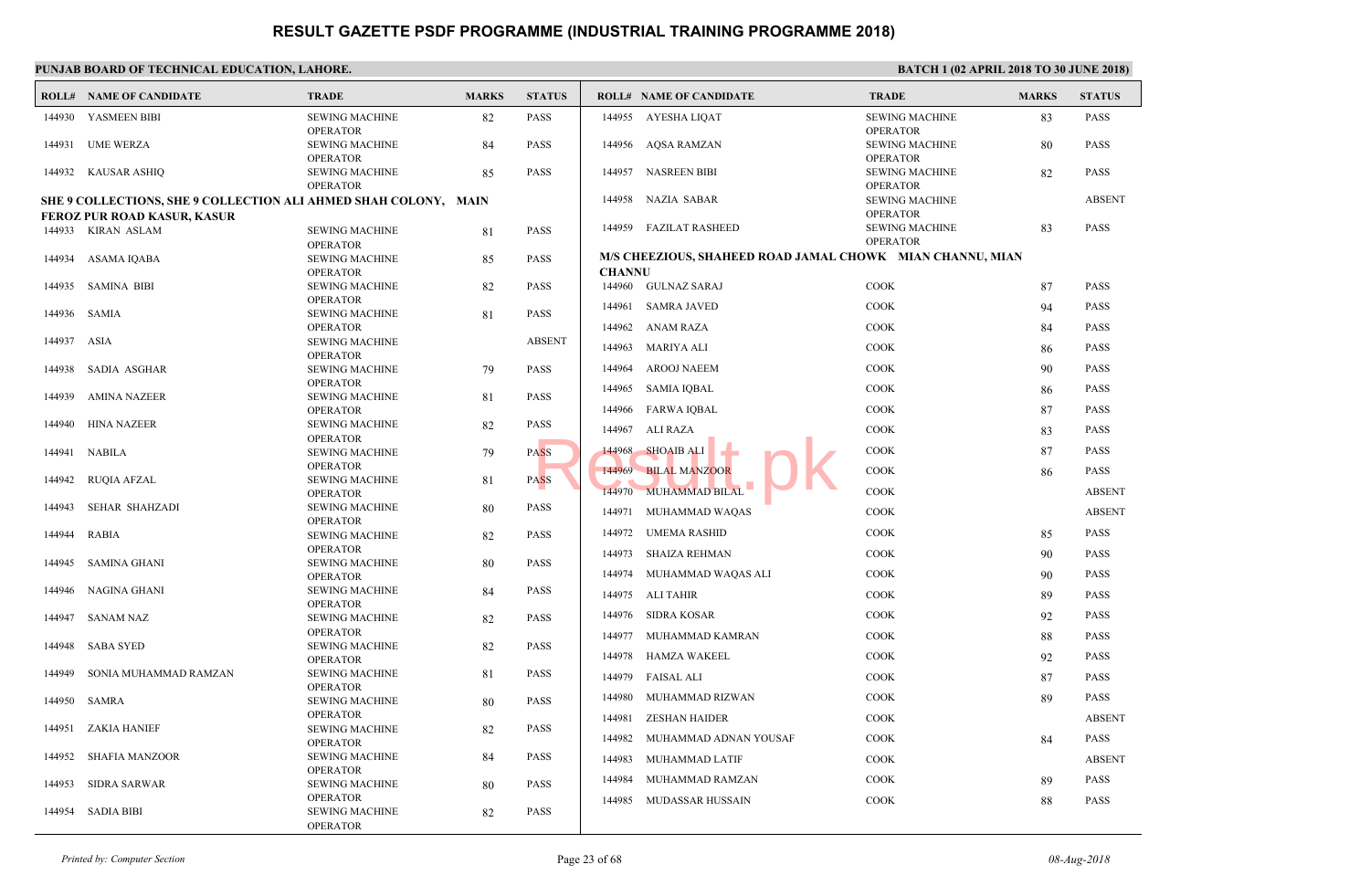|        | <b>ROLL# NAME OF CANDIDATE</b>                                           | <b>TRADE</b>                                   | <b>MARKS</b> | <b>STATUS</b> |        | <b>ROLL# NAME OF CANDIDATE</b> | <b>TRAL</b>                  |
|--------|--------------------------------------------------------------------------|------------------------------------------------|--------------|---------------|--------|--------------------------------|------------------------------|
| 144986 | <b>MAIRA ASHRAF</b>                                                      | <b>COOK</b>                                    | 90           | <b>PASS</b>   |        | 145018 MUHAMMAD SHAFIQUE       | <b>FABRI</b>                 |
| 144987 | SOHAIL TARIQ                                                             | <b>COOK</b>                                    | 87           | <b>PASS</b>   | 145019 | <b>ABDUL WAHEED</b>            | <b>INSPE</b><br><b>FABRI</b> |
| 144988 | MUHAMMAD BILAL ASHRAF                                                    | WAITER 2016                                    | 86           | <b>PASS</b>   |        |                                | <b>INSPE</b>                 |
| 144989 | <b>NABEEL ASHRAF</b>                                                     | WAITER 2016                                    | 82           | PASS          | 145020 | <b>IRFAN MASIH</b>             | FABRI                        |
| 144990 | <b>GHULAM RUBBANI</b>                                                    | WAITER 2016                                    | 86           | <b>PASS</b>   |        |                                | <b>INSPE</b>                 |
|        |                                                                          |                                                |              |               | 145021 | MUHAMMAD UBAID ULLAH ANWAR     | FABRI<br><b>INSPE</b>        |
| 144991 | SAIMA ALI                                                                | WAITER 2016                                    | 81           | <b>PASS</b>   | 145022 | MUNAWAR HUSSAIN                | <b>FABRI</b>                 |
| 144992 | <b>RAZIA RAFIQ</b>                                                       | WAITER 2016                                    | 86           | <b>PASS</b>   |        |                                | <b>INSPE</b>                 |
| 144993 | NAZAKAT ALI                                                              | WAITER 2016                                    | 93           | <b>PASS</b>   | 145023 | MUHAMMAD MUSHTAQ               | <b>FABRI</b><br><b>INSPE</b> |
| 144994 | MUHAMMAD SHAHBAZ ANJAM                                                   | WAITER 2016                                    | 85           | PASS          | 145024 | MUHAMMAD ASIF                  | FABRI                        |
| 144995 | MUHAMMAD FAISAL AFZAL                                                    | WAITER 2016                                    | 83           | <b>PASS</b>   |        |                                | <b>INSPE</b>                 |
| 144996 | AAMIR HUSSAIN                                                            | WAITER 2016                                    |              | <b>ABSENT</b> |        | 145025 SHAHID ALI              | FABRI<br><b>INSPE</b>        |
| 144997 | MIUHAMMAD IMRAN                                                          | WAITER 2016                                    | 85           | <b>PASS</b>   | 145026 | NASEEM HASSAN                  | FABRI                        |
| 144998 | SHAGUFTA MUSHTAQ                                                         | WAITER 2016                                    | 85           | <b>PASS</b>   |        |                                | <b>INSPE</b>                 |
|        |                                                                          |                                                |              |               | 145027 | <b>SALMAN AHMAD</b>            | FABRI<br><b>INSPE</b>        |
| 144999 | MUHAMMAD ISLAM                                                           | WAITER 2016                                    | 83           | <b>PASS</b>   | 145028 | ABDUL REHMAN SAJID             | FABRI                        |
| 145000 | MUHAMMAD SHAHZAIB                                                        | WAITER 2016                                    | 82           | <b>PASS</b>   |        |                                | <b>INSPE</b>                 |
| 145001 | MUHAMMAD SOHAIL                                                          | WAITER 2016                                    | 84           | <b>PASS</b>   | 145029 | <b>GAZANFAR HAYAT</b>          | FABRI<br><b>INSPE</b>        |
| 145002 | <b>IQRA ASLAM</b>                                                        | WAITER 2016                                    | 82           | <b>PASS</b>   | 145030 | <b>KASHIF ALI</b>              | FABRI                        |
| 145003 | MUHAMMAD ZEESHAN                                                         | WAITER 2016                                    | 94           | <b>PASS</b>   |        |                                | <b>INSPE</b>                 |
| 145004 | <b>ISHTIAQ ASHRAF</b>                                                    | WAITER 2016                                    | 86           | <b>PASS</b>   | 145031 | <b>MUHAMMAD AHMAD</b>          | <b>FABRI</b><br><b>INSPE</b> |
| 145005 | MUHAMMAD ARSHAD                                                          | WAITER 2016                                    | 80           | <b>PASS</b>   | 145032 | MUHAMMAD SHAKEEL               | FABRI                        |
| 145006 | ZAIB UN NISA                                                             | WAITER 2016                                    | 80           | <b>PASS</b>   |        | 145033 MUHAMMAD AWAIS          | <b>INSPE</b><br><b>FABRI</b> |
| 145007 | SHABNA BIBI                                                              | WAITER 2016                                    | 84           | <b>PASS</b>   |        |                                | <b>INSPE</b>                 |
| 145008 | IHTSHAM KHALID                                                           | WAITER 2016                                    | 81           | <b>PASS</b>   | 145034 | ZAFAR HAYAT                    | FABRI                        |
| 145009 | SYED ZAIN UL SADAT WASTI                                                 | WAITER 2016                                    | 88           | <b>PASS</b>   | 145035 | MUHAMMAD FAISAL                | <b>INSPE</b><br><b>FABRI</b> |
|        |                                                                          |                                                |              |               |        |                                | <b>INSPE</b>                 |
| 145010 | WAJAHAT HUSSAIN                                                          | WAITER 2016                                    |              | <b>ABSENT</b> |        | 145036 ABDUL AZIZ              | <b>FABRI</b><br><b>INSPE</b> |
| 145011 | MUHAMMAD WAQAS RAJA                                                      | WAITER 2016                                    | 81           | PASS          |        | 145037 SAJID ALI               | <b>FABRI</b>                 |
| 145012 | <b>SALEEM AKHTAR</b>                                                     | WAITER 2016                                    | 85           | <b>PASS</b>   |        |                                | <b>INSPE</b>                 |
| 145013 | MUHAMMAD RIZWAN ULLAH                                                    | WAITER 2016                                    | 85           | <b>PASS</b>   |        | 145038 JAVED AHMED             | <b>FABRI</b><br><b>INSPE</b> |
|        | 145014 MUHAMMAD AHMED                                                    | WAITER 2016                                    | 77           | <b>PASS</b>   | 145039 | MUHAMMAD ASIF                  | <b>FABRI</b>                 |
|        | <b>COLONY TEXTILE MILLS LTD, COLONY TEXTILE MILLS LIMITED 4-KM MANGA</b> |                                                |              |               |        |                                | <b>INSPE</b>                 |
|        | <b>RAIWAND ROAD-55140, LAHORE</b>                                        |                                                |              |               | 145040 | <b>TANVEER AHMAD</b>           | <b>FABRI</b><br><b>INSPE</b> |
|        | 145015 MAZHAR IOBAL                                                      | <b>FABRIC OUALITY</b><br><b>INSPECTOR 2016</b> | 80           | PASS          | 145041 | <b>RUSTAM ALI</b>              | FABRI                        |
| 145016 | GHULAM SARWAR                                                            | <b>FABRIC QUALITY</b>                          | 89           | <b>PASS</b>   |        |                                | <b>INSPE</b>                 |
|        |                                                                          | <b>INSPECTOR 2016</b>                          |              |               | 145042 | MUHAMMAD TOUSEEF               | <b>FABRI</b><br><b>INSPE</b> |
| 145017 | MUHAMMAD ASHIQ                                                           | <b>FABRIC QUALITY</b><br><b>INSPECTOR 2016</b> | 81           | <b>PASS</b>   |        | 145043 MUHAMMAD IRFAN          | <b>FABRI</b>                 |
|        |                                                                          |                                                |              |               |        |                                | <b>INSPE</b>                 |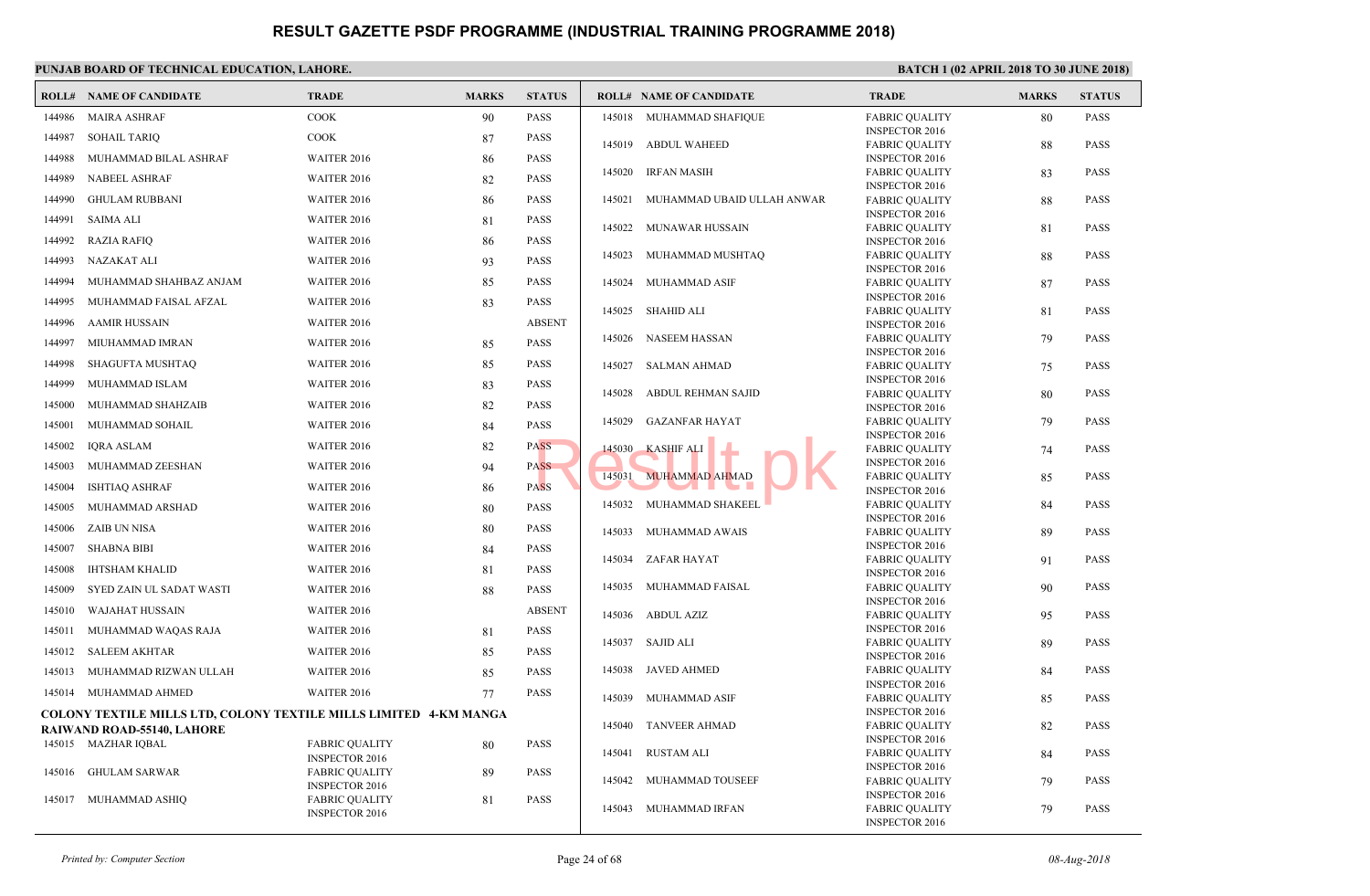|        | <b>ROLL# NAME OF CANDIDATE</b> | <b>TRADE</b>                                   | <b>MARKS</b> | <b>STATUS</b> |        | <b>ROLL# NAME OF CANDIDATE</b> | <b>TRAL</b> |
|--------|--------------------------------|------------------------------------------------|--------------|---------------|--------|--------------------------------|-------------|
| 145044 | MUHAMMAD AZEEM NASIR           | <b>FABRIC OUALITY</b>                          | 82           | <b>PASS</b>   | 145071 | MUHAMMAD NASIR                 | <b>LOOM</b> |
|        |                                | <b>INSPECTOR 2016</b>                          |              |               |        | 145072 AAMIR ZIA               | <b>LOOM</b> |
| 145045 | <b>AZEEM</b>                   | <b>FABRIC QUALITY</b><br><b>INSPECTOR 2016</b> | 86           | <b>PASS</b>   |        | 145073 MUHAMMAD SHAHZAD        | <b>LOOM</b> |
| 145046 | <b>GHULAM MUSTAFA</b>          | <b>FABRIC QUALITY</b>                          | 74           | <b>PASS</b>   |        |                                |             |
|        |                                | <b>INSPECTOR 2016</b>                          |              |               |        | 145074 MUHAMMAD MAQBOOL        | <b>LOOM</b> |
| 145047 | MUHAMMAD AFZAL                 | <b>FABRIC QUALITY</b>                          | 79           | <b>PASS</b>   | 145075 | MUHAMMAD NADEEM                | <b>LOOM</b> |
|        |                                | <b>INSPECTOR 2016</b>                          |              |               | 145076 | MUHAMMAD BILAL SHAMOON         | <b>LOOM</b> |
| 145048 | MOHAMMAD FAIZ FAREED           | <b>FABRIC QUALITY</b><br><b>INSPECTOR 2016</b> | 71           | <b>PASS</b>   | 145077 | MUHAMMAD AWAIS                 | <b>LOOM</b> |
| 145049 | <b>GHULAM MUSTAFA</b>          | <b>FABRIC QUALITY</b>                          | 82           | <b>PASS</b>   |        |                                |             |
|        |                                | <b>INSPECTOR 2016</b>                          |              |               | 145078 | ABBAS ALI                      | <b>LOOM</b> |
| 145050 | MUHAMMAD HAIDER                | <b>FABRIC QUALITY</b>                          | 90           | <b>PASS</b>   | 145079 | <b>ELAHI BAKHSH</b>            | <b>LOOM</b> |
|        |                                | <b>INSPECTOR 2016</b>                          |              |               | 145080 | <b>SAJJAD MASIH</b>            | <b>LOOM</b> |
| 145051 | MUHAMMAD SIDDIQUE              | <b>FABRIC QUALITY</b>                          | 85           | <b>PASS</b>   | 145081 | SAJID                          | <b>LOOM</b> |
| 145052 | MUHAMMAD TAUQEER               | <b>INSPECTOR 2016</b><br><b>FABRIC QUALITY</b> | 84           | PASS          |        |                                |             |
|        |                                | <b>INSPECTOR 2016</b>                          |              |               | 145082 | <b>ABDUL MAJEED</b>            | <b>LOOM</b> |
| 145053 | <b>ABDUL GHAFOOR ASIM</b>      | <b>FABRIC QUALITY</b>                          | 93           | <b>PASS</b>   | 145083 | ZAFAR IQBAL                    | <b>LOOM</b> |
|        |                                | <b>INSPECTOR 2016</b>                          |              |               | 145084 | ALI SHAN                       | <b>LOOM</b> |
| 145054 | MUHAMMAD ASHRAF                | <b>FABRIC QUALITY</b><br><b>INSPECTOR 2016</b> | 84           | <b>PASS</b>   | 145085 | <b>BABAR ALI</b>               | <b>LOOM</b> |
| 145055 | ARSHID ALI                     | <b>FABRIC QUALITY</b>                          | 77           | <b>PASS</b>   |        |                                |             |
|        |                                | <b>INSPECTOR 2016</b>                          |              |               | 145086 | MUHAMMAD HAMZA                 | <b>LOOM</b> |
| 145056 | MUHAMMAD BASHIR                | <b>FABRIC QUALITY</b>                          | 82           | <b>PASS</b>   | 145087 | ANSAR JAVED                    | <b>LOOM</b> |
|        |                                | <b>INSPECTOR 2016</b>                          |              |               | 145088 | <b>USMAN AHSAN</b>             | <b>LOOM</b> |
| 145057 | MUHAMMAD RAMZAN                | <b>FABRIC QUALITY</b>                          | 80           | <b>PASS</b>   |        | 145089 KHURRAM SHAHZAD         | <b>LOOM</b> |
| 145058 | MUHAMMAD TAJ                   | <b>INSPECTOR 2016</b><br><b>FABRIC QUALITY</b> | 80           | <b>PASS</b>   |        |                                |             |
|        |                                | <b>INSPECTOR 2016</b>                          |              |               | 145090 | MUHAMMAD WAQAS                 | <b>LOOM</b> |
| 145059 | MUHAMMAD BILAL                 | <b>FABRIC OUALITY</b>                          | 80           | <b>PASS</b>   | 145091 | MUHAMMAD KHAWAR                | <b>LOOM</b> |
|        |                                | <b>INSPECTOR 2016</b>                          |              |               | 145092 | <b>KHALID</b>                  | <b>LOOM</b> |
| 145060 | MUHAMMAD JAVED TABASSUM        | <b>FABRIC QUALITY</b>                          | 80           | <b>PASS</b>   | 145093 | ALLAH WASAYA                   | <b>LOOM</b> |
|        |                                | <b>INSPECTOR 2016</b>                          |              |               |        |                                |             |
| 145061 | NAEEM AKHTAR                   | <b>FABRIC QUALITY</b><br><b>INSPECTOR 2016</b> | 85           | <b>PASS</b>   | 145094 | <b>RASHEED AHMED</b>           | <b>LOOM</b> |
| 145062 | MUHAMMAD ASIM                  | <b>FABRIC QUALITY</b>                          | 85           | <b>PASS</b>   | 145095 | <b>IMRAN ALI</b>               | <b>LOOM</b> |
|        |                                | <b>INSPECTOR 2016</b>                          |              |               | 145096 | <b>SAFDAR ALI</b>              | <b>LOOM</b> |
| 145063 | <b>IFTAKHAR AHMAD</b>          | <b>FABRIC QUALITY</b>                          | 84           | <b>PASS</b>   | 145097 | RAMISH ALI                     | <b>LOOM</b> |
|        |                                | <b>INSPECTOR 2016</b>                          |              |               |        |                                |             |
| 145064 | MUHAMMAD TAHIR SAJJAD          | <b>FABRIC QUALITY</b><br><b>INSPECTOR 2016</b> | 89           | <b>PASS</b>   | 145098 | MUHAMMAD MUAZAM                | <b>LOOM</b> |
| 145065 | MUHAMMAD AZAM                  | <b>LOOM TECHNICIAN</b>                         | 85           | <b>PASS</b>   | 145099 | <b>SHAKEEL KHAN</b>            | <b>LOOM</b> |
| 145066 | ABDUL HAFEEZ SHAHID            | <b>LOOM TECHNICIAN</b>                         | 93           | <b>PASS</b>   | 145100 | <b>FAISAL JAVED</b>            | <b>LOOM</b> |
| 145067 | ALI MUKHTAR                    | <b>LOOM TECHNICIAN</b>                         | 88           | <b>PASS</b>   | 145101 | MUHAMMAD ZAMAN HAIDER          | <b>LOOM</b> |
|        |                                |                                                |              |               | 145102 | SHAHZAD AHMAD                  | <b>LOOM</b> |
| 145068 | MUHAMMAD ASLAM                 | <b>LOOM TECHNICIAN</b>                         | 96           | <b>PASS</b>   | 145103 | RAZ MUHAMMAD                   | <b>LOOM</b> |
| 145069 | <b>ABDUL GHAFOOR</b>           | <b>LOOM TECHNICIAN</b>                         | 94           | <b>PASS</b>   |        |                                |             |
| 145070 | NAMAN AHMAD                    | <b>LOOM TECHNICIAN</b>                         | 97           | <b>PASS</b>   | 145104 | NAVEED AMJID                   | <b>LOOM</b> |
|        |                                |                                                |              |               |        | 145105 MUHAMMAD IJAZ           | <b>LOOM</b> |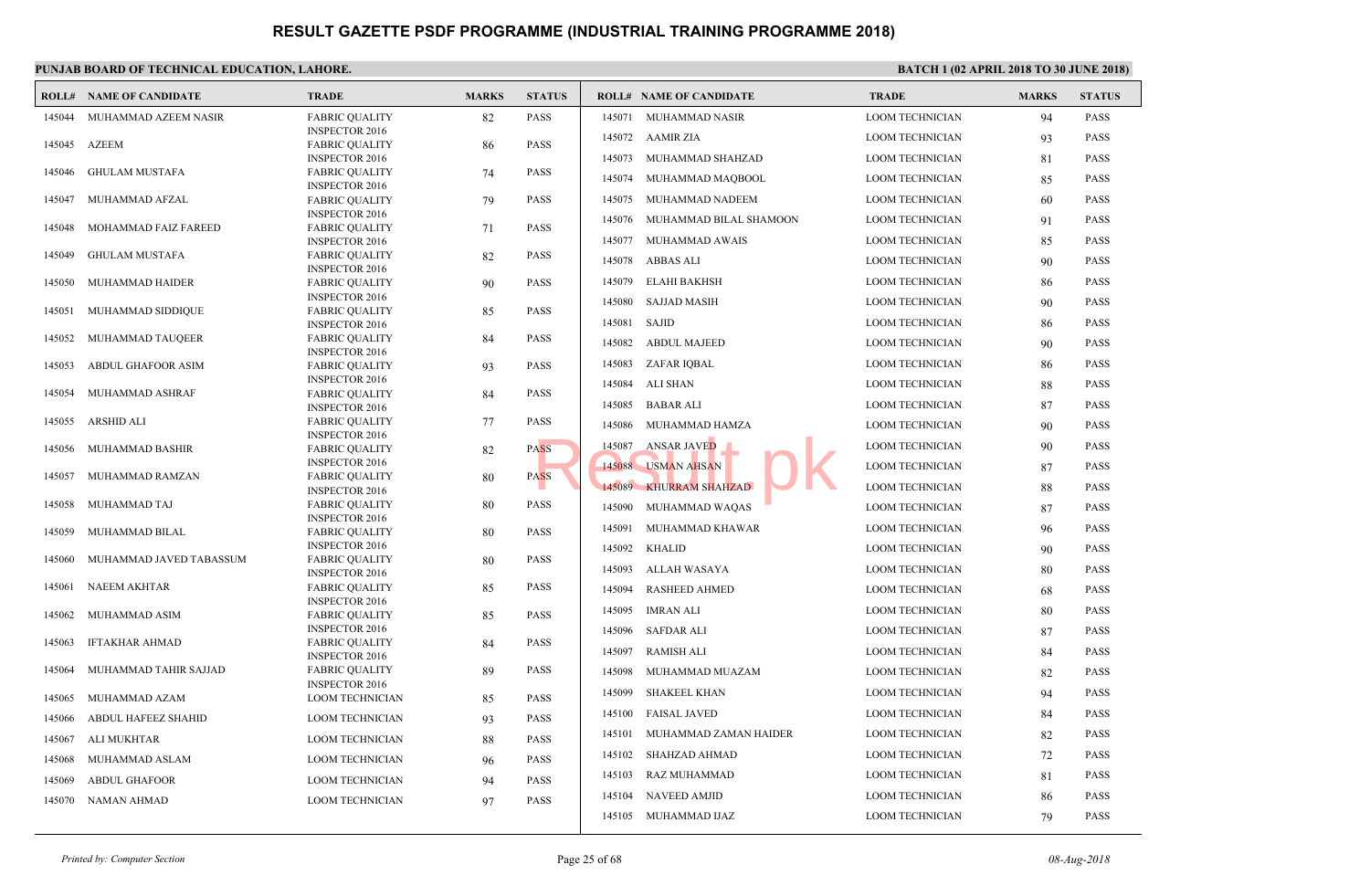|        | <b>ROLL# NAME OF CANDIDATE</b> | <b>TRADE</b>                                     | <b>MARKS</b> | <b>STATUS</b> |        | <b>ROLL# NAME OF CANDIDATE</b> | <b>TRAL</b>                |
|--------|--------------------------------|--------------------------------------------------|--------------|---------------|--------|--------------------------------|----------------------------|
| 145106 | MUHAMMAD RAFIQUE               | <b>LOOM TECHNICIAN</b>                           | 69           | <b>PASS</b>   | 145134 | <b>ABDUL HAFEEZ</b>            | WEAV                       |
| 145107 | MUHAMMAD NADEEM                | <b>LOOM TECHNICIAN</b>                           | 74           | <b>PASS</b>   | 145135 | MUHAMMAD TAHIR                 | <b>MACH</b><br>WEAV        |
| 145108 | MUHAMMAD BILAL                 | <b>LOOM TECHNICIAN</b>                           | 79           | <b>PASS</b>   |        |                                | <b>MACF</b>                |
| 145109 | HUZAIFA HUSSIAN                | <b>LOOM TECHNICIAN</b>                           | 88           | <b>PASS</b>   | 145136 | MUHAMMAD ZAMAN                 | <b>WEAV</b>                |
| 145110 | MUHAMMAD NAZIM                 | <b>LOOM TECHNICIAN</b>                           | 72           | <b>PASS</b>   | 145137 | ALLAH DITTA                    | <b>MACH</b><br>WEAV        |
| 145111 | MUHAMMAD IMRAN                 | <b>LOOM TECHNICIAN</b>                           | 72           | <b>PASS</b>   |        |                                | <b>MACH</b>                |
|        | 145112 ABDUL REHMAN            | <b>LOOM TECHNICIAN</b>                           | 76           | <b>PASS</b>   | 145138 | MUHAMMAD ATIF                  | WEAV<br><b>MACH</b>        |
|        | 145113 MUHAMMAD JAVED          | <b>LOOM TECHNICIAN</b>                           | 75           | <b>PASS</b>   | 145139 | <b>GHULAM MUSTAFA</b>          | WEAV                       |
|        | 145114 FAIZ AHMAD              | <b>LOOM TECHNICIAN</b>                           |              | <b>PASS</b>   |        |                                | <b>MACH</b>                |
|        |                                |                                                  | 79           |               |        | 145140 ALI RAZA                | WEAV<br><b>MACH</b>        |
| 145115 | <b>MAZHAR MEHBOOB</b>          | <b>LOOM TECHNICIAN</b>                           | 90           | <b>PASS</b>   |        | 145141 MUHAMMAD AMIN           | WEAV                       |
| 145116 | MUHAMMAD AKRAM                 | <b>LOOM TECHNICIAN</b>                           | 85           | <b>PASS</b>   | 145142 | MOHAMMAD YAR                   | <b>MACH</b><br>WEAV        |
|        | 145117 MUHAMMAD FAROOQ         | <b>WEAVER/WEAVING</b><br><b>MACHINE OPERATOR</b> | 75           | <b>PASS</b>   |        |                                | <b>MACH</b>                |
|        | 145118 ALI RAZA                | <b>WEAVER/WEAVING</b>                            |              | <b>ABSENT</b> | 145143 | ALI HUSNAIN                    | WEAV                       |
|        |                                | <b>MACHINE OPERATOR</b>                          |              |               | 145144 | MUHAMMAD UMAIR ANWAR           | <b>MACH</b><br>WEAV        |
| 145119 | MUHAMMD IKRAM                  | <b>WEAVER/WEAVING</b><br><b>MACHINE OPERATOR</b> | 83           | <b>PASS</b>   |        |                                | <b>MACH</b>                |
| 145120 | MUHAMMAD NAVEED                | <b>WEAVER/WEAVING</b>                            | 84           | <b>PASS</b>   | 145145 | <b>SHABBIR AHMAD</b>           | WEAV                       |
| 145121 | MUHAMMAD NADEEM                | <b>MACHINE OPERATOR</b>                          |              | <b>PASS</b>   | 145146 | <b>MUHAMMAD ASIF</b>           | <b>MACH</b><br>WEAV        |
|        |                                | WEAVER/WEAVING<br><b>MACHINE OPERATOR</b>        | 86           |               |        |                                | <b>MACH</b>                |
| 145122 | AHMAD HASSAN                   | WEAVER/WEAVING                                   | 84           | <b>PASS</b>   | 145147 | <b>MUHAMMAD SALEEM</b>         | WEAV<br><b>MACH</b>        |
| 145123 | ADNAN MUJTABA                  | <b>MACHINE OPERATOR</b><br><b>WEAVER/WEAVING</b> | 80           | <b>PASS</b>   | 145148 | MUHAMMAD KHALID                | WEAV                       |
|        |                                | <b>MACHINE OPERATOR</b>                          |              |               |        |                                | <b>MACH</b>                |
| 145124 | MUHAMMAD IRSHAD                | <b>WEAVER/WEAVING</b>                            | 80           | <b>PASS</b>   | 145149 | <b>SHAKEEL GHULAM FAREED</b>   | WEAV<br><b>MACH</b>        |
| 145125 | KHUDA BAKHSH                   | <b>MACHINE OPERATOR</b><br>WEAVER/WEAVING        | 83           | <b>PASS</b>   | 145150 | MUHAMMAD SHAHBAZ               | WEAV                       |
|        |                                | <b>MACHINE OPERATOR</b>                          |              |               | 145151 | <b>RIAZ AHMAD</b>              | <b>MACF</b><br>WEAV        |
| 145126 | IRFAN ASLAM                    | WEAVER/WEAVING<br><b>MACHINE OPERATOR</b>        | 75           | <b>PASS</b>   |        |                                | <b>MACH</b>                |
| 145127 | MUHAMMAD IQBAL                 | WEAVER/WEAVING                                   | 79           | <b>PASS</b>   | 145152 | IBRAR AHMAD                    | WEAV                       |
|        |                                | <b>MACHINE OPERATOR</b>                          |              |               |        | 145153 AHSIN ALI               | <b>MACH</b><br><b>WEAV</b> |
| 145128 | MUHAMMAD MUKHTAR               | <b>WEAVER/WEAVING</b><br><b>MACHINE OPERATOR</b> | 79           | <b>PASS</b>   |        |                                | <b>MACH</b>                |
| 145129 | MUHAMMAD IMRAN                 | <b>WEAVER/WEAVING</b>                            | 78           | <b>PASS</b>   | 145154 | HAROON ZAHID                   | WEAV<br><b>MACH</b>        |
| 145130 |                                | <b>MACHINE OPERATOR</b><br>WEAVER/WEAVING        |              | <b>PASS</b>   | 145155 | <b>ASAD NADEEM</b>             | WEAV                       |
|        | ALTAF HUSSAIN                  | <b>MACHINE OPERATOR</b>                          | 76           |               |        |                                | <b>MACH</b>                |
| 145131 | MUHAMMAD TANVEER               | WEAVER/WEAVING                                   | 78           | PASS          | 145156 | MUHAMMAD AFZAL                 | WEAV<br><b>MACF</b>        |
| 145132 | MUHAMMAD IRFAN                 | <b>MACHINE OPERATOR</b><br>WEAVER/WEAVING        |              | <b>ABSENT</b> | 145157 | MUHAMMAD SAJID                 | <b>WEAV</b>                |
|        |                                | <b>MACHINE OPERATOR</b>                          |              |               |        |                                | <b>MACH</b>                |
| 145133 | AKHTAR ALI                     | <b>WEAVER/WEAVING</b>                            |              | <b>ABSENT</b> | 145158 | MUHAMMAD SOHAIL                | WEAV<br><b>MACH</b>        |
|        |                                | <b>MACHINE OPERATOR</b>                          |              |               | 145159 | SANA ULLAH                     | WEAV                       |
|        |                                |                                                  |              |               |        |                                | <b>MACH</b>                |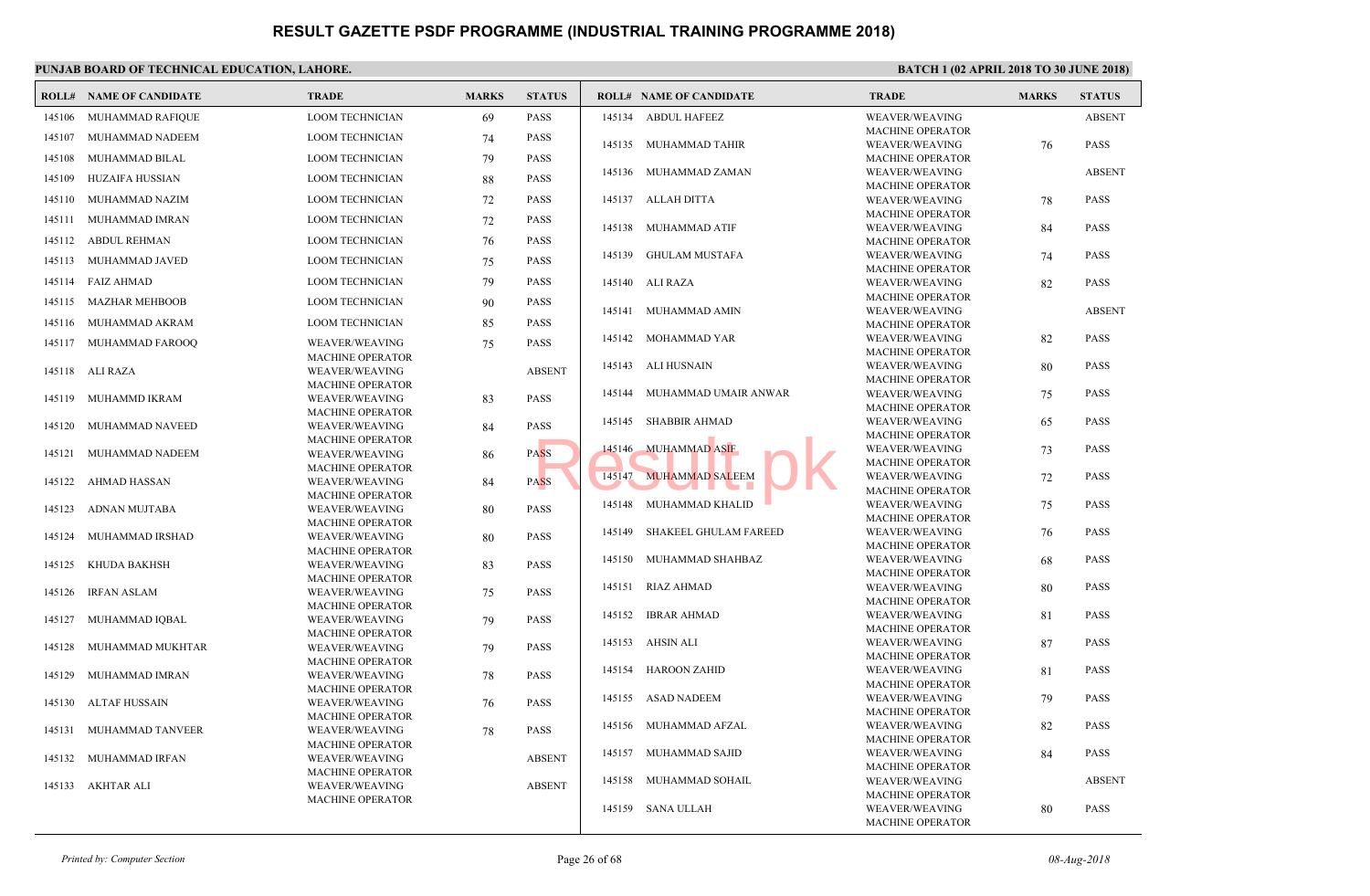|        | PUNJAB BOARD OF TECHNICAL EDUCATION, LAHORE.                            |                                                                                             |              |               |             |                                |                             |  |  |  |  |  |
|--------|-------------------------------------------------------------------------|---------------------------------------------------------------------------------------------|--------------|---------------|-------------|--------------------------------|-----------------------------|--|--|--|--|--|
|        | <b>ROLL# NAME OF CANDIDATE</b>                                          | <b>TRADE</b>                                                                                | <b>MARKS</b> | <b>STATUS</b> |             | <b>ROLL# NAME OF CANDIDATE</b> | TRAD                        |  |  |  |  |  |
|        | 145160 IRFAN SADIQ                                                      | WEAVER/WEAVING<br><b>MACHINE OPERATOR</b>                                                   | 78           | PASS          |             | 145185 NASREEN                 | <b>INDUS</b><br><b>MACH</b> |  |  |  |  |  |
| 145161 | MUHAMMAD YASIN                                                          | <b>WEAVER/WEAVING</b><br><b>MACHINE OPERATOR</b>                                            |              | <b>ABSENT</b> |             | 145186 YASMIN TAHIRA           | <b>INDUS</b><br><b>MACH</b> |  |  |  |  |  |
|        | 145162 ZAFAR KHAN                                                       | WEAVER/WEAVING<br><b>MACHINE OPERATOR</b>                                                   | 78           | <b>PASS</b>   | 145187      | ZAINAB YOUSAF                  | <b>INDUS</b><br><b>MACH</b> |  |  |  |  |  |
| 145163 | MEHMOOD MASIH                                                           | WEAVER/WEAVING<br><b>MACHINE OPERATOR</b>                                                   | 83           | <b>PASS</b>   | 145188      | RUBINA KAUSAR                  | <b>INDUS</b><br><b>MACH</b> |  |  |  |  |  |
| 145164 | ABID HUSSAIN                                                            | WEAVER/WEAVING<br><b>MACHINE OPERATOR</b>                                                   | 80           | <b>PASS</b>   |             | 145189 JAMILA                  | <b>INDUS</b><br><b>MACH</b> |  |  |  |  |  |
| 145165 | MUHAMMAD ARSLAN                                                         | WEAVER/WEAVING<br>MACHINE OPERATOR                                                          | 79           | PASS          |             | 145190 RIZWANA MAI             | <b>INDUS</b><br><b>MACH</b> |  |  |  |  |  |
| 145166 | MUHAMMAD IMRAN SAGHIR                                                   | WEAVER/WEAVING<br><b>MACHINE OPERATOR</b>                                                   | 72           | <b>PASS</b>   |             | 145191 SAJIDA PARVEEN          | <b>INDUS</b><br><b>MACH</b> |  |  |  |  |  |
| 145167 | <b>INAM UL HAQ</b>                                                      | WEAVER/WEAVING<br>MACHINE OPERATOR                                                          | 80           | PASS          |             | 145192 ANAYATAN BIBI           | <b>INDUS</b><br><b>MACH</b> |  |  |  |  |  |
|        | 145168 SADAQAT HUSSAIN                                                  | WEAVER/WEAVING<br><b>MACHINE OPERATOR</b>                                                   | 76           | PASS          | 145193      | NUSRAT JAVED                   | <b>INDUS</b><br><b>MACH</b> |  |  |  |  |  |
|        | <b>CREATIVE APPARELS (PVT) LTD., 21 KM OFF FEROZPUR ROAD, NEAR ROHI</b> |                                                                                             |              |               |             | 145194 YASMEEN                 | <b>INDUS</b>                |  |  |  |  |  |
|        | <b>NALA, LAHORE, LAHORE</b>                                             |                                                                                             |              |               |             |                                | <b>MACH</b>                 |  |  |  |  |  |
|        | 145169 NAILA ASLAM                                                      | <b>INDUSTRIAL STITCHING</b><br><b>MACHINE OPERATOR 2016</b>                                 | 85           | PASS          |             | 145195 MARIA                   | <b>INDUS</b><br><b>MACH</b> |  |  |  |  |  |
| 145170 | NEELAM HANIF                                                            | <b>INDUSTRIAL STITCHING</b><br><b>MACHINE OPERATOR 2016</b>                                 | 84           | PASS          |             | 145196 NAILA ANWER             | <b>INDUS</b><br><b>MACH</b> |  |  |  |  |  |
| 145171 | RUBI GHULAM KABIRYA                                                     | <b>INDUSTRIAL STITCHING</b><br><b>MACHINE OPERATOR 2016</b>                                 | 81           | <b>PASS</b>   | 145197      | <b>ISHRAT SHOUKAT</b>          | <b>INDUS</b><br><b>MACH</b> |  |  |  |  |  |
| 145172 | NASEEM AKHTAR                                                           | INDUSTRIAL STITCHING<br><b>MACHINE OPERATOR 2016</b>                                        |              | <b>ABSENT</b> |             | 145198 MARYAM GHANI            | <b>INDUS</b><br><b>MACH</b> |  |  |  |  |  |
|        | 145173 IRAM TUFAIL                                                      | <b>INDUSTRIAL STITCHING</b><br><b>MACHINE OPERATOR 2016</b>                                 | 81           | <b>PASS</b>   | 145199      | SABIHA BIBI                    | <b>INDUS</b><br><b>MACH</b> |  |  |  |  |  |
|        | 145174 GULSHAN NASIM                                                    | <b>INDUSTRIAL STITCHING</b><br><b>MACHINE OPERATOR 2016</b>                                 | 83           | PASS          | 145200      | NASEEM ALFRADE                 | <b>INDUS</b><br><b>MACH</b> |  |  |  |  |  |
|        | 145175 SAIMA IRSHAD                                                     | <b>INDUSTRIAL STITCHING</b><br><b>MACHINE OPERATOR 2016</b>                                 | 62           | PASS          |             | 145201 SHAHNAZ                 | <b>INDUS</b><br><b>MACH</b> |  |  |  |  |  |
| 145176 | SHAZIA AKRAM                                                            | <b>INDUSTRIAL STITCHING</b><br><b>MACHINE OPERATOR 2016</b>                                 | 73           | PASS          |             | 145202 AYESHA RIAZ             | <b>INDUS</b><br><b>MACH</b> |  |  |  |  |  |
| 145177 | <b>TAHIRA BEGUM</b>                                                     | <b>INDUSTRIAL STITCHING</b><br><b>MACHINE OPERATOR 2016</b>                                 | 67           | PASS          | 145203 AMNA |                                | <b>INDUS</b><br><b>MACH</b> |  |  |  |  |  |
| 145178 | <b>RUBI IRSHAD</b>                                                      | <b>INDUSTRIAL STITCHING</b><br><b>MACHINE OPERATOR 2016</b>                                 | 81           | PASS          | 145204      | <b>MAHWISH</b>                 | <b>INDUS</b><br><b>MACH</b> |  |  |  |  |  |
| 145179 | <b>GHULAM SAKINA</b>                                                    | <b>INDUSTRIAL STITCHING</b><br><b>MACHINE OPERATOR 2016</b>                                 | 79           | <b>PASS</b>   | 145205      | <b>BILQEES BIBI</b>            | <b>INDUS</b><br><b>MACH</b> |  |  |  |  |  |
|        | 145180 NASREEN                                                          | <b>INDUSTRIAL STITCHING</b><br><b>MACHINE OPERATOR 2016</b>                                 | 79           | PASS          |             | 145206 KANWAL SARWAR           | <b>INDUS</b><br><b>MACH</b> |  |  |  |  |  |
|        | 145181 MARYAM BAWAR                                                     | <b>INDUSTRIAL STITCHING</b><br><b>MACHINE OPERATOR 2016</b>                                 | 78           | PASS          |             | 145207 NASREEN BEGUM           | <b>INDUS</b><br><b>MACH</b> |  |  |  |  |  |
|        | 145182 FARZANA                                                          | <b>INDUSTRIAL STITCHING</b><br>MACHINE OPERATOR 2016                                        | 60           | PASS          |             | 145208 AYESHA BIBI             | <b>INDUS</b><br><b>MACH</b> |  |  |  |  |  |
|        | 145183 SHAMIM                                                           | <b>INDUSTRIAL STITCHING</b>                                                                 | 67           | <b>PASS</b>   |             | 145209 FARZANA BIBI            | <b>INDUS</b><br><b>MACH</b> |  |  |  |  |  |
|        | 145184 RAFIA BIBI                                                       | <b>MACHINE OPERATOR 2016</b><br><b>INDUSTRIAL STITCHING</b><br><b>MACHINE OPERATOR 2016</b> | 76           | PASS          |             | 145210 RUBINA EJAZ             | <b>INDUS</b><br><b>MACH</b> |  |  |  |  |  |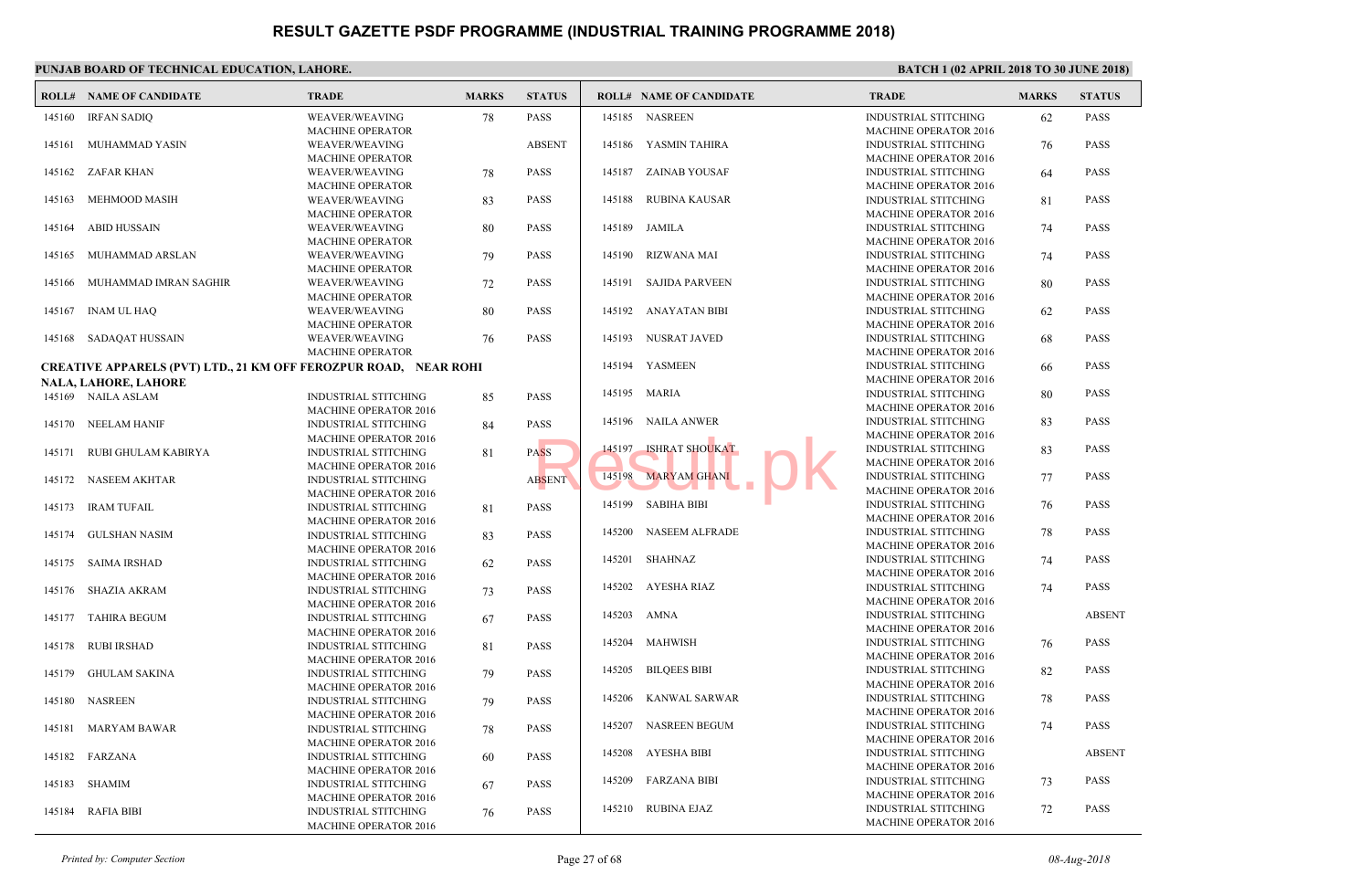|        | <b>ROLL# NAME OF CANDIDATE</b>                                                                                       | <b>TRADE</b>                                                      | <b>MARKS</b> | <b>STATUS</b> |                  | <b>ROLL# NAME OF CANDIDATE</b>                                                     | <b>TRAL</b>                  |
|--------|----------------------------------------------------------------------------------------------------------------------|-------------------------------------------------------------------|--------------|---------------|------------------|------------------------------------------------------------------------------------|------------------------------|
|        | 145211 NASIRA BEGUM                                                                                                  | <b>INDUSTRIAL STITCHING</b><br>MACHINE OPERATOR 2016              | 72           | <b>PASS</b>   | 145236           | MUHAMMAD RAMZAN                                                                    | <b>CLOSE</b><br><b>TECHN</b> |
|        | <b>FAST ENGINEERING SOLUTIONS (PRIVATE) LIMITED, LETS BUILDING, OPPOSITE</b><br>ZAINAB HOSPITAL, MULTAN ROAD, LAHORE |                                                                   |              |               |                  | 145237 ALI HAMZA                                                                   | <b>CLOSE</b><br><b>TECHI</b> |
|        | 145212 MUHAMMAD BILAL                                                                                                | CLOSE CIRCUIT TV (CCTV)<br><b>TECHNICIAN</b>                      | 68           | <b>PASS</b>   |                  | 145238 SARDAR ALI                                                                  | <b>CLOSE</b><br><b>TECHN</b> |
|        | 145213 MUHAMMAD UMAR                                                                                                 | CLOSE CIRCUIT TV (CCTV)<br><b>TECHNICIAN</b>                      | 63           | <b>PASS</b>   |                  | <b>GRACE EVENT COMPLEX, GRACE EVENT COMPLEY</b><br><b>CHOWK JOHAR TOWN, LAHORE</b> |                              |
| 145214 | ARSLAN ALI                                                                                                           | CLOSE CIRCUIT TV (CCTV)<br><b>TECHNICIAN</b>                      | 64           | <b>PASS</b>   |                  | 145239 SAQIB ARSHAD                                                                | COOK                         |
| 145215 | MUHAMMAD HASSAN                                                                                                      | CLOSE CIRCUIT TV (CCTV)<br><b>TECHNICIAN</b>                      | 63           | <b>PASS</b>   | 145240<br>145241 | ASIF ALI<br><b>MUBASHAR RAZA</b>                                                   | COOK<br>COOK                 |
| 145216 | SHEHAR YAR TOHEED                                                                                                    | CLOSE CIRCUIT TV (CCTV)<br><b>TECHNICIAN</b>                      | 63           | <b>PASS</b>   | 145242           | <b>SHAHBAZ AHMAD</b>                                                               | COOK                         |
|        | 145217 SHABIR                                                                                                        | CLOSE CIRCUIT TV (CCTV)<br><b>TECHNICIAN</b>                      | 63           | <b>PASS</b>   | 145243           | MUHAMMAD UMAR ARIF                                                                 | COOK                         |
| 145218 | MUHAMMAD ALI                                                                                                         | CLOSE CIRCUIT TV (CCTV)<br><b>TECHNICIAN</b>                      | 63           | <b>PASS</b>   | 145244<br>145245 | <b>FARHAN BUTT</b><br><b>HASSAN ABBAS</b>                                          | COOK<br><b>COOK</b>          |
| 145219 | <b>GHULAM MURTZA</b>                                                                                                 | CLOSE CIRCUIT TV (CCTV)<br><b>TECHNICIAN</b>                      | 63           | <b>PASS</b>   | 145246           | MUHAMMAD SALMAN                                                                    | COOK                         |
| 145220 | FAHAD ALI                                                                                                            | CLOSE CIRCUIT TV (CCTV)<br><b>TECHNICIAN</b>                      | 63           | <b>PASS</b>   | 145247           | MIRZA TAYYAB BAIG                                                                  | COOK                         |
| 145221 | RANA AHMAD ALI SUBHANI                                                                                               | CLOSE CIRCUIT TV (CCTV)<br><b>TECHNICIAN</b>                      | 63           | <b>PASS</b>   | 145248<br>145249 | <b>SHAHBAZ ALI</b><br>ABDULLAH                                                     | COOK<br>COOK                 |
| 145222 | MUHAMMAD NIAZ KHAN                                                                                                   | CLOSE CIRCUIT TV (CCTV)<br><b>TECHNICIAN</b>                      | 63           | <b>PASS</b>   |                  | 145250 MUHAMMAD TARIQ                                                              | COOK                         |
| 145223 | NAVEED AHMAD                                                                                                         | CLOSE CIRCUIT TV (CCTV)<br><b>TECHNICIAN</b>                      | 63           | <b>PASS</b>   | 145251           | <b>OASIM NASEEM MALIK</b>                                                          | COOK                         |
| 145224 | <b>AWAIS AMJAD</b>                                                                                                   | CLOSE CIRCUIT TV (CCTV)<br><b>TECHNICIAN</b>                      | 64           | <b>PASS</b>   | 145252<br>145253 | <b>AMIR HUSSAIN</b><br><b>TARIQ CHAUDHRY</b>                                       | COOK<br>COOK                 |
| 145225 | <b>SHAZAIB OMER SHAHID</b>                                                                                           | CLOSE CIRCUIT TV (CCTV)<br><b>TECHNICIAN</b>                      | 70           | <b>PASS</b>   | 145254           | <b>AKIF BUTT</b>                                                                   | COOK                         |
| 145226 | MUHAMMAD ASIF                                                                                                        | CLOSE CIRCUIT TV (CCTV)<br><b>TECHNICIAN</b>                      | 67           | <b>PASS</b>   | 145255           | MUHAMMAD NIAZ                                                                      | COOK                         |
| 145227 | <b>BILAL AHMAD</b>                                                                                                   | CLOSE CIRCUIT TV (CCTV)<br><b>TECHNICIAN</b>                      | 63           | <b>PASS</b>   | 145256<br>145257 | <b>UMAR FAROOO</b><br>HIFAZAT AHMAD                                                | COOK<br>COOK                 |
| 145228 | SYED SAEED RAZA BUKHARI                                                                                              | CLOSE CIRCUIT TV (CCTV)<br><b>TECHNICIAN</b>                      | 63           | <b>PASS</b>   | 145258           | AHMAD ALI                                                                          | COOK                         |
| 145229 | TAJAMMAL FAROOQ                                                                                                      | CLOSE CIRCUIT TV (CCTV)<br><b>TECHNICIAN</b>                      | 65           | <b>PASS</b>   | 145259           | <b>TANWEER ABBAS</b>                                                               | COOK                         |
| 145230 | HAMMAD ALI                                                                                                           | CLOSE CIRCUIT TV (CCTV)<br><b>TECHNICIAN</b>                      | 63           | <b>PASS</b>   | 145260<br>145261 | SHAHZAD AHMAD<br>MUHAMMAD SHABAN                                                   | COOK<br>COOK                 |
| 145231 | MUHAMMAD IDREES SHAFIQUE                                                                                             | CLOSE CIRCUIT TV (CCTV)<br><b>TECHNICIAN</b>                      | 63           | <b>PASS</b>   | 145262           | <b>HIDAYAT ALI</b>                                                                 | COOK                         |
| 145232 | MUSHTAQ AHMAD                                                                                                        | CLOSE CIRCUIT TV (CCTV)<br><b>TECHNICIAN</b>                      | 63           | <b>PASS</b>   | 145263           | <b>TASLEEM</b>                                                                     | COOK                         |
| 145233 | MUHAMMAD HASSAN                                                                                                      | CLOSE CIRCUIT TV (CCTV)<br><b>TECHNICIAN</b>                      |              | <b>ABSENT</b> | 145264<br>145265 | MUHAMMAD ASIM KHAN<br><b>FARZANA MUHSIN</b>                                        | COOK<br>COOK                 |
| 145234 | MUHAMMAD TAYYUB TAHIR                                                                                                | CLOSE CIRCUIT TV (CCTV)                                           | 63           | <b>PASS</b>   | 145266           | MEHWISH ASHRAF                                                                     | COOK                         |
|        | 145235 ABU BAKAR                                                                                                     | <b>TECHNICIAN</b><br>CLOSE CIRCUIT TV (CCTV)<br><b>TECHNICIAN</b> | 63           | <b>PASS</b>   | 145267           | RABIA TALIB UR REHMAN                                                              | COOK                         |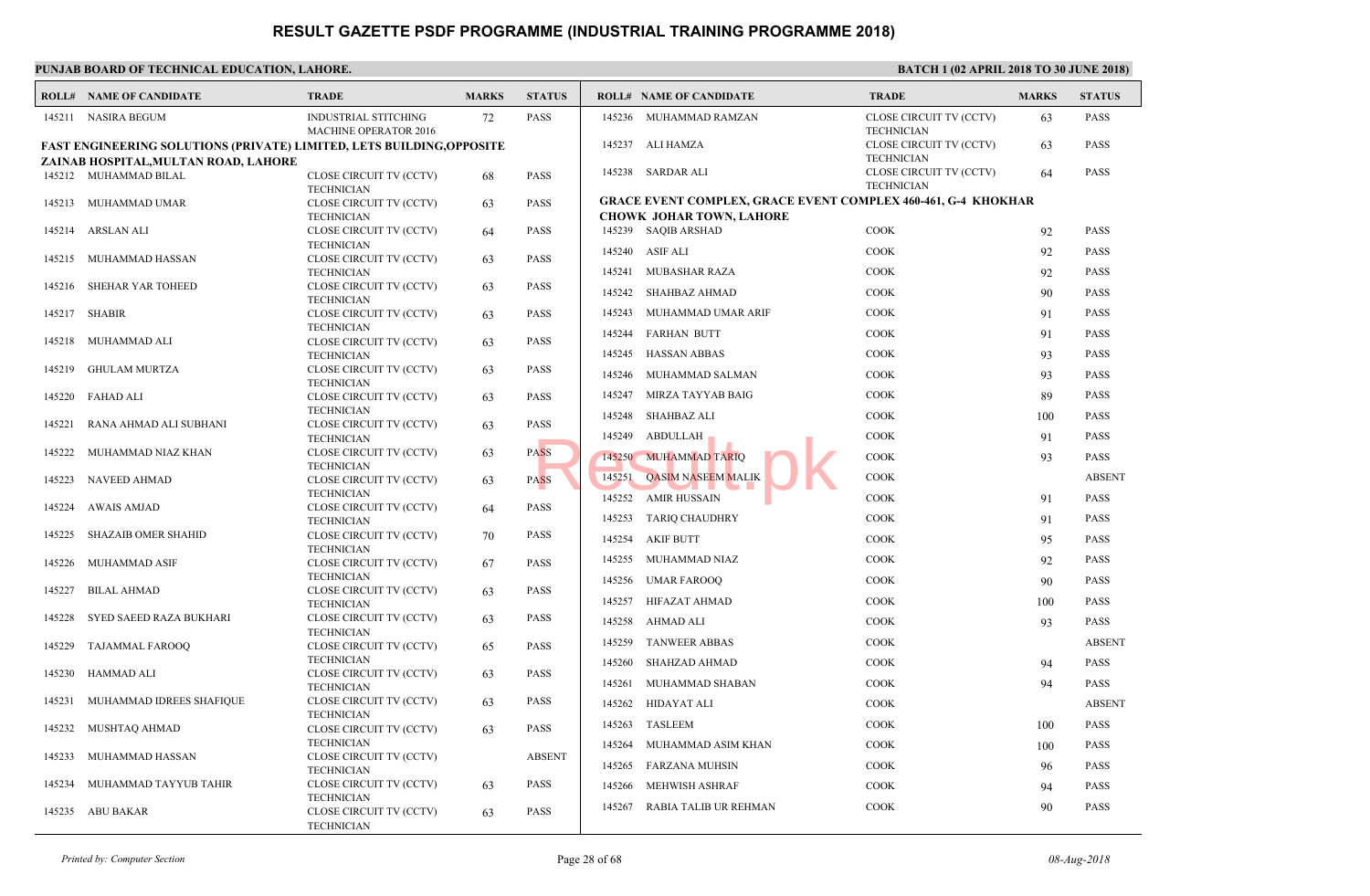|        | <b>ROLL# NAME OF CANDIDATE</b> | <b>TRADE</b> | <b>MARKS</b> | <b>STATUS</b> |        | <b>ROLL# NAME OF CANDIDATE</b>                       | <b>TRAI</b>          |
|--------|--------------------------------|--------------|--------------|---------------|--------|------------------------------------------------------|----------------------|
| 145268 | <b>MUMTAZ</b>                  | COOK         |              | <b>ABSENT</b> | 145303 | ALLAH DITTA                                          | <b>WAITE</b>         |
| 145269 | <b>ASRA BABAR</b>              | <b>COOK</b>  | 95           | <b>PASS</b>   | 145304 | MUHAMMAD ASLAM                                       | <b>WAITI</b>         |
| 145270 | <b>SHAZIA</b>                  | <b>COOK</b>  | 96           | <b>PASS</b>   | 145305 | MUHAMMAD NAWAZ                                       | <b>WAITE</b>         |
| 145271 | <b>SHAKEELA BIBI</b>           | <b>COOK</b>  | 96           | <b>PASS</b>   | 145306 | MUHAMMAD IQBAL                                       | <b>WAITI</b>         |
| 145272 | NADIA MUMTAZ                   | COOK         | 90           | <b>PASS</b>   | 145307 | MUHAMMAD SHAHZAD                                     | <b>WAITI</b>         |
| 145273 | RIDA ISMAYEEL                  | COOK         | 90           | <b>PASS</b>   | 145308 | MUHAMMAD JAMEEL                                      | <b>WAITI</b>         |
| 145274 | <b>IQRA</b>                    | <b>COOK</b>  | 92           | <b>PASS</b>   | 145309 | <b>ZAMAN MASIH</b>                                   | <b>WAITE</b>         |
| 145275 | ZOHA MAZHAR                    | <b>COOK</b>  | 96           | <b>PASS</b>   | 145310 | <b>ABDUL RAZZAQ</b>                                  | WAITI                |
| 145276 | AMNA SHAHID MUFTI              | COOK         | 90           | <b>PASS</b>   | 145311 | <b>GULFAM</b>                                        | <b>WAITI</b>         |
| 145277 | <b>JAVERIA SARFRAZ</b>         | <b>COOK</b>  | 90           | <b>PASS</b>   |        | 145312 ALI NAJAF                                     | WAITI                |
| 145278 | <b>FOZIA ALI IMRAN</b>         | <b>COOK</b>  | 90           | <b>PASS</b>   | 145313 | ABDUL QUOOM                                          | <b>WAIT</b>          |
| 145279 | YASMIN                         | <b>COOK</b>  | 93           | <b>PASS</b>   | 145314 | MUHAMMAD YASEEN                                      | WAITI                |
| 145280 | NAIRA RAZA                     | <b>COOK</b>  | 96           | <b>PASS</b>   | 145315 | MUHAMMAD NADEEM                                      | WAITI                |
| 145281 | <b>NOSHEELA ASHRAF</b>         | COOK         | 92           | <b>PASS</b>   | 145316 | ABDUL REHMAN                                         | <b>WAITI</b>         |
| 145282 | <b>SHAGUFTA KHANAM</b>         | <b>COOK</b>  | 96           | <b>PASS</b>   |        | 145317 IFTHIKHAR AHMAD                               | <b>WAITI</b>         |
| 145283 | <b>SEHAR</b>                   | <b>COOK</b>  | 95           | PASS          |        | <b>IKAN ENGINEERING SERVICES PVT. LTD., 34-KM MU</b> |                      |
| 145284 | AYESHA SHAKOOR                 | COOK         |              | <b>ABSENT</b> |        | <b>BHATTIAN, LAHORE</b>                              |                      |
| 145285 | AOSA                           | <b>COOK</b>  | 91           | <b>PASS</b>   |        | 145318 HUSSNAIN SADIQ                                | <b>INDUS</b><br>2016 |
| 145286 | <b>ZAIB MISBAH</b>             | <b>COOK</b>  | 96           | <b>PASS</b>   |        | 145319 WAJID ALI                                     | INDU:                |
| 145287 | <b>ZAKIA PARVEEN</b>           | <b>COOK</b>  |              | <b>ABSENT</b> | 145320 | MUHAMMAD AZEEM                                       | 2016<br><b>INDUS</b> |
| 145288 | ZUBAIDA TARIQ                  | <b>COOK</b>  |              | <b>ABSENT</b> |        |                                                      | 2016                 |
| 145289 | <b>ABDA IFTIHAR</b>            | <b>COOK</b>  | 81           | <b>PASS</b>   | 145321 | MUHAMMAD ASHIQ                                       | <b>INDUS</b><br>2016 |
| 145290 | <b>SUNDAS ZAHEER</b>           | <b>COOK</b>  |              | <b>ABSENT</b> | 145322 | MUHAMMAD KHAWAR                                      | <b>INDUS</b>         |
| 145291 | MUHAMMAD IMRAN                 | WAITER 2016  | 95           | PASS          | 145323 | <b>SHAKEEL AHMED</b>                                 | 2016<br><b>INDUS</b> |
| 145292 | MUHAMMAD AYUB                  | WAITER 2016  | 96           | PASS          |        |                                                      | 2016                 |
| 145293 | <b>UMAIR TARIQ</b>             | WAITER 2016  | 97           | <b>PASS</b>   | 145324 | <b>NASEER AHMAD</b>                                  | <b>INDUS</b><br>2016 |
| 145294 | <b>SHAHZAD UMAR</b>            | WAITER 2016  | 97           | <b>PASS</b>   | 145325 | MUHAMMAD ABBAS                                       | <b>INDUS</b>         |
| 145295 | AKBAR ALI SHAH                 | WAITER 2016  | 98           | <b>PASS</b>   | 145326 | NAQASH AHMED                                         | 2016<br><b>INDUS</b> |
| 145296 | ABDUL KHALIQ                   | WAITER 2016  | 98           | PASS          |        |                                                      | 2016                 |
| 145297 | <b>AMDAD HUSSAIN</b>           | WAITER 2016  | 96           | <b>PASS</b>   | 145327 | MUBASHIR ALI FIDA HUSSAIN                            | <b>INDU:</b><br>2016 |
| 145298 | MUHAMMAD WAQAS                 | WAITER 2016  | 98           | <b>PASS</b>   | 145328 | USMAN ALI                                            | <b>INDUS</b>         |
| 145299 | HAMZA NAWAZ VIRK               | WAITER 2016  |              | <b>ABSENT</b> | 145329 | <b>TALHA MUBARAK</b>                                 | 2016<br><b>INDUS</b> |
| 145300 | <b>TOUSEEF ASIF</b>            | WAITER 2016  | 97           | <b>PASS</b>   |        |                                                      | 2016                 |
| 145301 | <b>SHAN AHMAD</b>              | WAITER 2016  |              | <b>ABSENT</b> |        | 145330 MUDASAR YASEEN                                | <b>INDUS</b><br>2016 |
| 145302 | SLAHUDIN AKHTAR                | WAITER 2016  |              | <b>ABSENT</b> |        |                                                      |                      |
|        |                                |              |              |               |        |                                                      |                      |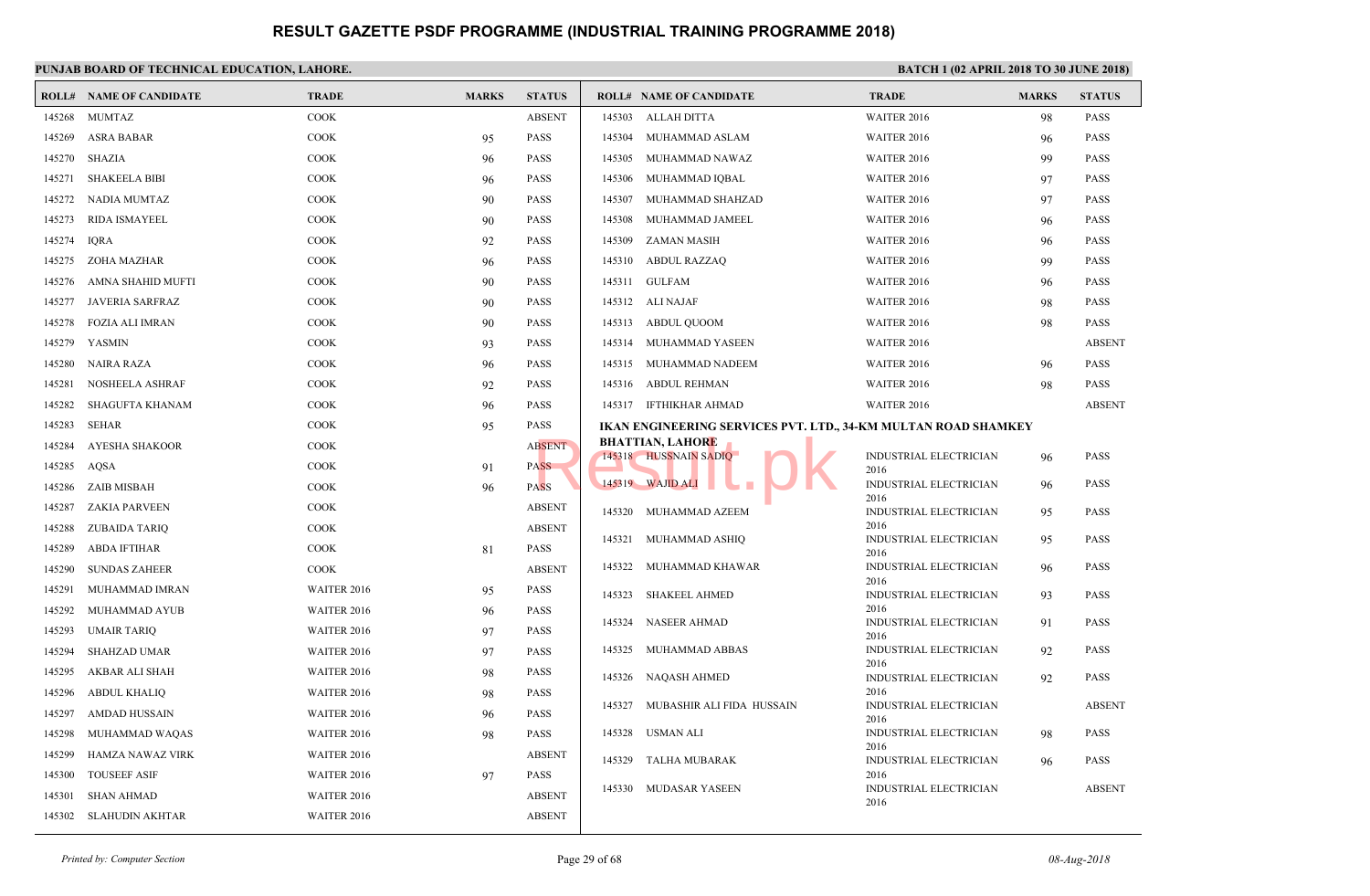|        | <b>ROLL# NAME OF CANDIDATE</b> | <b>TRADE</b>                   | <b>MARKS</b> | <b>STATUS</b> |        | <b>ROLL# NAME OF CANDIDATE</b>                 | <b>TRAL</b>      |
|--------|--------------------------------|--------------------------------|--------------|---------------|--------|------------------------------------------------|------------------|
| 145331 | MUHAMMAD ZAHID                 | INDUSTRIAL ELECTRICIAN         | 95           | <b>PASS</b>   | 145363 | NAMAT ULLAH KHAN                               | <b>SAFET</b>     |
| 145332 | SYED ALI IMRAN SHAFQUAT        | 2016<br>INDUSTRIAL ELECTRICIAN | 94           | <b>PASS</b>   | 145364 | SAFDAR ALI                                     | <b>SAFET</b>     |
|        |                                | 2016                           |              |               | 145365 | AZAM ALI                                       | <b>SAFET</b>     |
| 145333 | SALMOON KHAN                   | INDUSTRIAL ELECTRICIAN<br>2016 | 94           | <b>PASS</b>   | 145366 | NADEEM ANWAR                                   | <b>SAFET</b>     |
| 145334 | AHSAN ALI                      | INDUSTRIAL ELECTRICIAN         | 92           | <b>PASS</b>   | 145367 | WAQAS ALI                                      | <b>SAFET</b>     |
| 145335 | NISAR ALI                      | 2016<br>INDUSTRIAL ELECTRICIAN | 91           | <b>PASS</b>   | 145368 | <b>SALMAN NAWAZ</b>                            | <b>SAFET</b>     |
|        |                                | 2016                           |              |               | 145369 | SAJJAD HASSAN SOOMRO                           | <b>SAFET</b>     |
| 145336 | MUDASSAR AZIZ                  | INDUSTRIAL ELECTRICIAN<br>2016 |              | <b>ABSENT</b> | 145370 | RANA MUHAMMAD FAHEEM                           | <b>SAFE1</b>     |
| 145337 | <b>QAISER JAVED</b>            | INDUSTRIAL ELECTRICIAN<br>2016 |              | <b>ABSENT</b> | 145371 | SHAHZAD<br>MUHAMMAD USMAN                      | <b>SAFET</b>     |
| 145338 | <b>KASHIF ALI</b>              | PIPE & PLATE FABRICATOR        | 85           | <b>PASS</b>   |        | 145372 BILAL YOUNIS                            | <b>SAFET</b>     |
| 145339 | MUHAMMAD SOHAIL                | PIPE & PLATE FABRICATOR        |              | <b>ABSENT</b> |        | INFINITY ENGINEERING (PVT) LTD., 13-KM, SHEIKH |                  |
| 145340 | MUHAMMAD SHAHID                | PIPE & PLATE FABRICATOR        | 80           | <b>PASS</b>   |        | 145373 SYED HUSSNAIN ABBAS                     | CNC <sub>N</sub> |
| 145341 | <b>ABDUL MAJID</b>             | PIPE & PLATE FABRICATOR        | 80           | <b>PASS</b>   | 145374 | MUHAMMAD AZEEM                                 | CNC N            |
| 145342 | MUHAMMAD SALEEM                | PIPE & PLATE FABRICATOR        | 78           | <b>PASS</b>   | 145375 | MUHAMMAD BILAL                                 | CNC <sub>N</sub> |
| 145343 | MUHAMMAD NAVEED                | PIPE & PLATE FABRICATOR        |              | <b>ABSENT</b> | 145376 | BILAL NAZIR                                    | CNC <sub>N</sub> |
| 145344 | YASEEN NAWAZ                   | PIPE & PLATE FABRICATOR        |              | <b>ABSENT</b> | 145377 | MUDASSAR HUSSAIN                               | CNC <sub>N</sub> |
| 145345 | <b>ABID ALI</b>                | PIPE & PLATE FABRICATOR        | 75           | <b>PASS</b>   |        | 145378 MUHAMMAD AMMAR                          | CNC <sub>N</sub> |
| 145346 | <b>FAIZAN SABIR</b>            | PIPE & PLATE FABRICATOR        | 76           | <b>PASS</b>   | 145379 | <b>MUHAMMAD REHAN</b>                          | CNC <sub>N</sub> |
| 145347 | <b>MOHSIN RIAZ</b>             | PIPE & PLATE FABRICATOR        | 74           | <b>PASS</b>   | 145380 | <b>QASIM ALI</b>                               | CNC <sub>N</sub> |
| 145348 | MUHAMMAD SAGHEER               | PIPE & PLATE FABRICATOR        | 81           | <b>PASS</b>   | 145381 | ADNAN AKRAM                                    | CNC <sub>N</sub> |
| 145349 | MUHAMMAD SHAHZAD ASLAM         | PIPE & PLATE FABRICATOR        | 86           | <b>PASS</b>   | 145382 | MUHAMMAD UMAR RAFIQUE                          | CNC <sub>N</sub> |
| 145350 | <b>SAMMAR KAREEM</b>           | SAFETY INSPECTOR 2016          |              | <b>ABSENT</b> | 145383 | MUHAMMAD RIZWAN ALI                            | CNC <sub>N</sub> |
| 145351 | RIAZ ALI                       | <b>SAFETY INSPECTOR 2016</b>   | 69           | <b>PASS</b>   | 145384 | KHAWAJA MUHAMMAD AWAIS                         | CNC <sub>N</sub> |
| 145352 | PEER BUKHSH                    | <b>SAFETY INSPECTOR 2016</b>   | 81           | <b>PASS</b>   | 145385 | QARNI<br>MUHAMMAD SOHAIB                       | CNC <sub>N</sub> |
| 145353 | <b>TANVEER HUSSAIN</b>         | <b>SAFETY INSPECTOR 2016</b>   | 77           | <b>PASS</b>   | 145386 | <b>NAVEED MUNIR</b>                            | CNC <sub>N</sub> |
| 145354 | MUHAMMAD SHAZAD                | SAFETY INSPECTOR 2016          |              | <b>ABSENT</b> | 145387 | MUHAMMAD HUZAIFA                               | CNC <sub>N</sub> |
| 145355 | <b>HANAN FAROOQ</b>            | SAFETY INSPECTOR 2016          | 86           | <b>PASS</b>   | 145388 | MUHAMMAD JAVED                                 | CNC <sub>N</sub> |
| 145356 | <b>REHAN RASHEED</b>           | <b>SAFETY INSPECTOR 2016</b>   |              | <b>ABSENT</b> | 145389 | <b>FAISAL AFZAL</b>                            | CNC <sub>N</sub> |
| 145357 | MUHAMMAD MAZHAR IQBAL          | SAFETY INSPECTOR 2016          | 70           | <b>PASS</b>   | 145390 | MUHAMMAD UMAIR                                 | CNC <sub>N</sub> |
| 145358 | <b>GHAZANFAR ALI MALIK</b>     | <b>SAFETY INSPECTOR 2016</b>   | 89           | <b>PASS</b>   | 145391 | ADIL GHAFFAR                                   | CNC <sub>N</sub> |
| 145359 | <b>ABDUL MALIK</b>             | <b>SAFETY INSPECTOR 2016</b>   | 75           | <b>PASS</b>   | 145392 | MUHAMMAD ATIF RASHEED                          | CNC <sub>N</sub> |
| 145360 | MUHAMMAD NADEEM                | <b>SAFETY INSPECTOR 2016</b>   | 83           | <b>PASS</b>   | 145393 | NUMAN SAEED                                    | CNC <sub>N</sub> |
| 145361 | ALI HAMZA                      | <b>SAFETY INSPECTOR 2016</b>   | 86           | <b>PASS</b>   | 145394 | FARAN HASSAN                                   | CNC <sub>N</sub> |
| 145362 | MUHAMMAD ATIF                  | SAFETY INSPECTOR 2016          | 76           | <b>PASS</b>   |        | 145395 HASSAN ALI                              | CNC <sub>N</sub> |
|        |                                |                                |              |               |        |                                                |                  |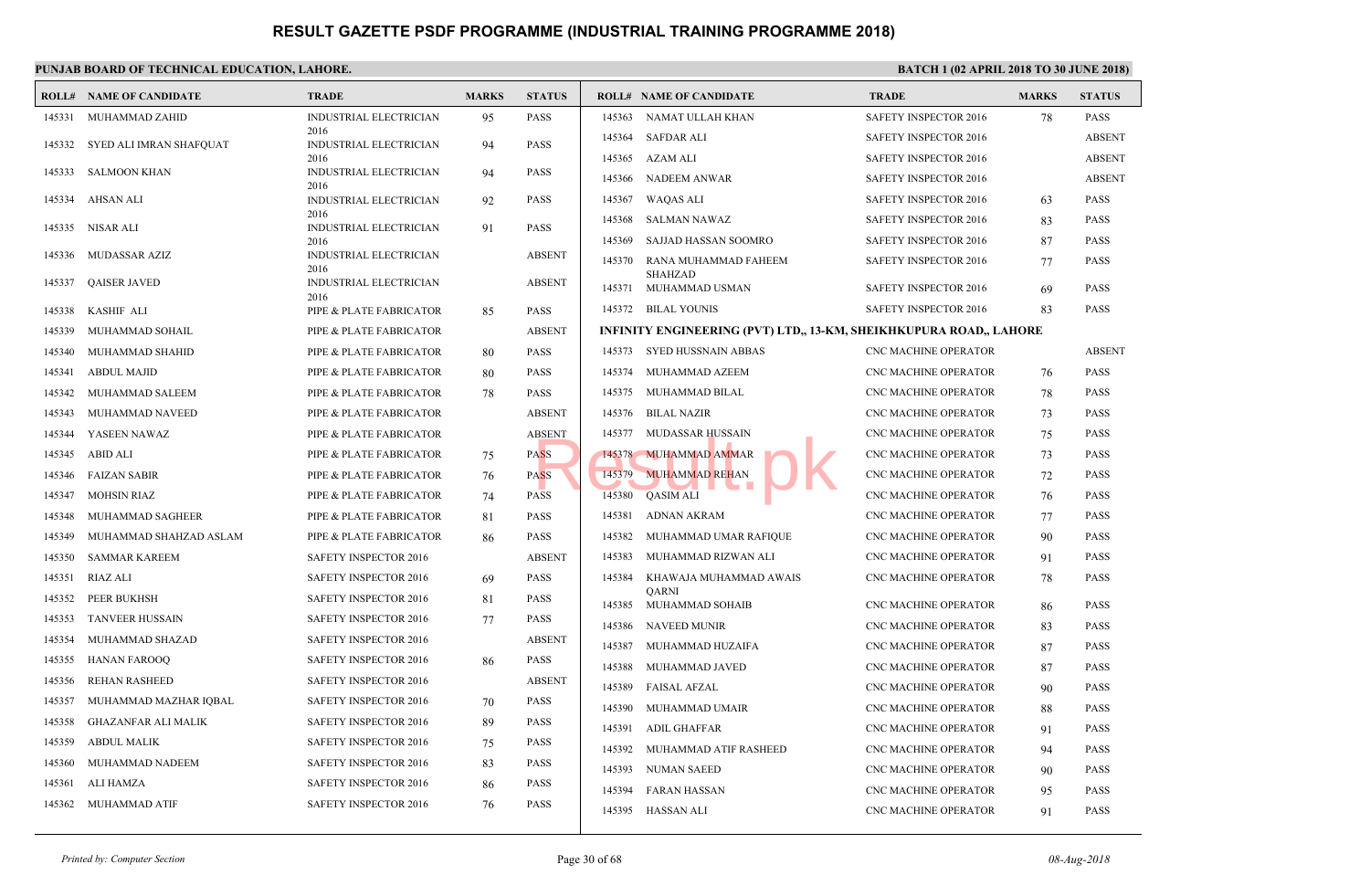|        | <b>ROLL# NAME OF CANDIDATE</b> | <b>TRADE</b>                | <b>MARKS</b> | <b>STATUS</b> |        | <b>ROLL# NAME OF CANDIDATE</b> | <b>TRAL</b>                 |
|--------|--------------------------------|-----------------------------|--------------|---------------|--------|--------------------------------|-----------------------------|
| 145396 | <b>SAQIB NASEER</b>            | CNC MACHINE OPERATOR        | 89           | <b>PASS</b>   | 145431 | <b>UZAIR SHAFIQ</b>            | CNC <sub>N</sub>            |
| 145397 | USMAN ALI                      | <b>CNC MACHINE OPERATOR</b> | 87           | <b>PASS</b>   | 145432 | MUHAMMAD USMAN                 | CNC <sub>N</sub>            |
| 145398 | MUHAMMAD BILAWAL               | <b>CNC MACHINE OPERATOR</b> | 81           | <b>PASS</b>   | 145433 | MUHAMMAD SHAHID                | CNC <sub>N</sub>            |
| 145399 | MUHAMMAD NOMAN                 | CNC MACHINE OPERATOR        | 87           | <b>PASS</b>   | 145434 | MUHAMMAD TAHIR                 | CNC <sub>N</sub>            |
| 145400 | ALI RAZA                       | CNC MACHINE OPERATOR        | 85           | <b>PASS</b>   | 145435 | MUHAMMAD ATTIQUE               | CNC <sub>N</sub>            |
| 145401 | <b>SAJJAD UR REHMAN</b>        | CNC MACHINE OPERATOR        | 84           | <b>PASS</b>   | 145436 | SHAHJAHAN                      | CNC <sub>N</sub>            |
| 145402 | UMAIR HAIDER                   | CNC MACHINE OPERATOR        | 83           | <b>PASS</b>   | 145437 | <b>MUBEEN HAIDER</b>           | CNC <sub>N</sub>            |
| 145403 | SYED TAIMOOR SHERAZI           | CNC MACHINE OPERATOR        | 83           | <b>PASS</b>   | 145438 | <b>SYED QAMAR RAZA</b>         | CNC <sub>N</sub>            |
| 145404 | <b>KASHIF SHEHZAD</b>          | CNC MACHINE OPERATOR        | 79           | <b>PASS</b>   | 145439 | MOIN-UD-DIN                    | CNC <sub>N</sub>            |
| 145405 | HUSSNAIN HAIDER SHAH           | CNC MACHINE OPERATOR        | 85           | <b>PASS</b>   | 145440 | <b>SAQIB SHAHBAZ</b>           | CNC <sub>N</sub>            |
| 145406 | RANA MUHAMMAD ALI              | CNC MACHINE OPERATOR        | 89           | <b>PASS</b>   | 145441 | MUHAMMAD SAEED AHMAD           | CNC N                       |
| 145407 | M. BILAL                       | CNC MACHINE OPERATOR        | 80           | <b>PASS</b>   | 145442 | MUHAMMAD USAMA HASSAN          | CNC <sub>N</sub>            |
| 145408 | M. TOSEEF                      | CNC MACHINE OPERATOR        | 77           | <b>PASS</b>   | 145443 | <b>SYED BILAL HAIDER</b>       | CNC <sub>N</sub>            |
| 145409 | AHMAD ALI                      | CNC MACHINE OPERATOR        | 84           | PASS          | 145444 | MUHAMMAD SAQLAIN ABID          | CNC N                       |
| 145410 | MUHAMMAD AHMAD AMMAR           | CNC MACHINE OPERATOR        | 86           | <b>PASS</b>   | 145445 | MUHAMMAD ZUBAIR                | CNC <sub>N</sub>            |
| 145411 | SHAHZADA IBTISAM               | CNC MACHINE OPERATOR        | 82           | <b>PASS</b>   | 145446 | MUHAMMAD FAIZAN                | CNC <sub>N</sub>            |
| 145412 | MUDASAR ALI                    | <b>CNC MACHINE OPERATOR</b> | 75           | PASS          | 145447 | <b>DANISH IQBAL</b>            | CNC <sub>N</sub>            |
| 145413 | FARYAD SALAMAT                 | CNC MACHINE OPERATOR        | 80           | <b>PASS</b>   |        | 145448 AKASH HAROON            | CNC <sub>N</sub>            |
| 145414 | MUHAMMAD AWAIS                 | <b>CNC MACHINE OPERATOR</b> | 81           | <b>PASS</b>   |        | 145449 ABDUL WAHAB             | CNC <sub>N</sub>            |
| 145415 | HASSAN                         | CNC MACHINE OPERATOR        | 77           | <b>PASS</b>   | 145450 | <b>SHAHID MEHMOOD</b>          | CNC <sub>N</sub>            |
| 145416 | RANA USMAN ABBAS               | <b>CNC MACHINE OPERATOR</b> | 84           | <b>PASS</b>   | 145451 | MUHAMMAD ZAMURD                | CNC <sub>N</sub>            |
| 145417 | FARMAN ALI                     | <b>CNC MACHINE OPERATOR</b> | 80           | <b>PASS</b>   | 145452 | ZOHAIB HASSAN                  | CNC <sub>N</sub>            |
| 145418 | MUNEEM ULLAH                   | CNC MACHINE OPERATOR        | 78           | <b>PASS</b>   | 145453 | HAMZA KHAN                     | CNC <sub>N</sub>            |
| 145419 | M. TARIQ                       | CNC MACHINE OPERATOR        | 78           | <b>PASS</b>   | 145454 | FAHID HUSSAIN                  | CNC <sub>N</sub>            |
| 145420 | SHEHARYAR TAHIR                | CNC MACHINE OPERATOR        | 80           | <b>PASS</b>   | 145455 | AHSAN BABUR                    | CNC <sub>N</sub>            |
| 145421 | RIZWAN ALI                     | CNC MACHINE OPERATOR        | 84           | <b>PASS</b>   | 145456 | HASEEB ABDUL GHAFFAR           | CNC <sub>N</sub>            |
| 145422 | SARDAR WAQAR IMTIAZ            | CNC MACHINE OPERATOR        | 87           | <b>PASS</b>   | 145457 | MUHAMMAD WAQAS                 | <b>MOLD</b>                 |
| 145423 | M. ASIF SADDIQUE               | CNC MACHINE OPERATOR        | 81           | PASS          | 145458 | MUHAMMAD AZAM AKRAM            | <b>TECHN</b><br><b>MOLD</b> |
| 145424 | QAZI MUHAMMAD WAJAHAT          | CNC MACHINE OPERATOR        | 88           | <b>PASS</b>   |        |                                | <b>TECHI</b>                |
| 145425 | TALHA SHABBIR                  | CNC MACHINE OPERATOR        | 85           | PASS          | 145459 | MUHAMMAD AHTISHAM IQBAL        | <b>MOLD</b><br><b>TECHI</b> |
| 145426 | MUHAMMAD SALMAN                | <b>CNC MACHINE OPERATOR</b> | 81           | <b>PASS</b>   | 145460 | RANA MUHAMMAD HASEEB           | <b>MOLD</b>                 |
| 145427 | <b>USMAN AHMAD</b>             | CNC MACHINE OPERATOR        | 81           | PASS          | 145461 | SAJID IRFAN                    | <b>TECHI</b><br><b>MOLD</b> |
| 145428 | <b>ABDUL WAHAB</b>             | CNC MACHINE OPERATOR        | 78           | PASS          |        |                                | <b>TECHI</b>                |
| 145429 | NUMAN ALI                      | CNC MACHINE OPERATOR        | 79           | PASS          | 145462 | MUHAMMAD QASIM                 | <b>MOLD</b>                 |
| 145430 | AMOS MASIH                     | CNC MACHINE OPERATOR        | 84           | <b>PASS</b>   |        |                                | <b>TECHI</b>                |
|        |                                |                             |              |               |        |                                |                             |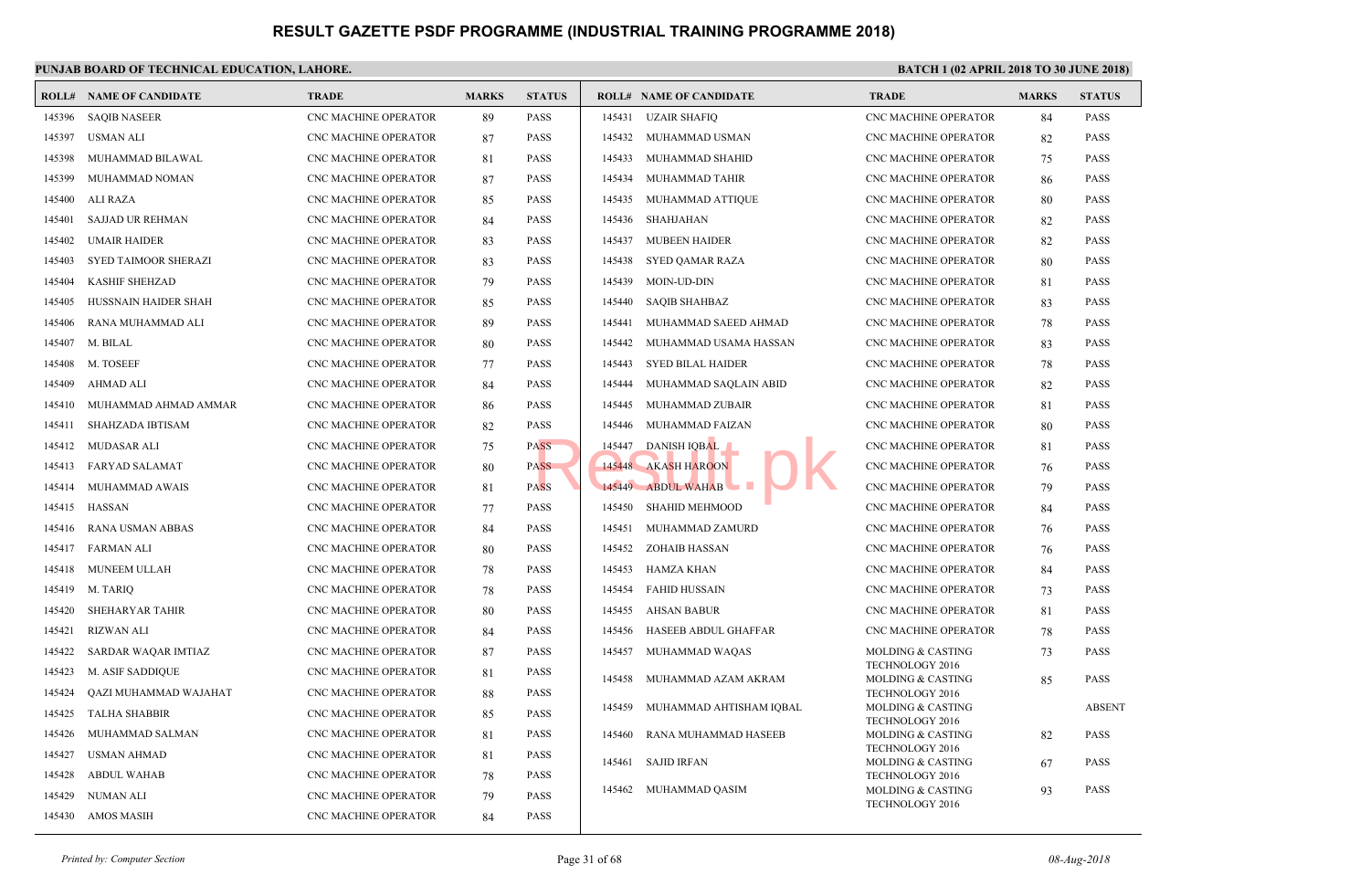#### **PUNJAB BOARD OF TECHNICAL EDUCATION, LAHORE. ROLL# NAME OF CANDIDATE TRADE MARKS STATUS ROLL# NAME OF CANDIDATE TRADE MARKS STATUS** MOLDING & CASTING 89 PASS TECHNOLOGY 2016 145463 SAJID RAMZAN MOLDING & CASTING 86 PASS TECHNOLOGY 2016 145464 MUHAMMAD MUBEEN MOLDING & CASTING 91 PASS TECHNOLOGY 2016 145465 MUHAMMAD AAMIR AYOUB MOLDING & CASTING 85 PASS TECHNOLOGY 2016 145466 MUHAMMAD RAHEEL MOLDING & CASTING 90 PASS TECHNOLOGY 2016 145467 ARSHAD LATIF MOLDING & CASTING 78 PASS TECHNOLOGY 2016 145468 SHAHID MUNIR MOLDING & CASTING 82 PASS TECHNOLOGY 2016 145469 MUHAMMAD SHOAIB ABID MOLDING & CASTING 66 PASS TECHNOLOGY 2016 145470 HAFIZ SAIF ALI MOLDING & CASTING 92 PASS TECHNOLOGY 2016 145471 MUHAMMAD BILAL MOLDING & CASTING 73 PASS TECHNOLOGY 2016 145472 IFTIKHAR AHMAD MOLDING & CASTING ABSENT TECHNOLOGY 2016 145473 ZEESHAN FAROOQ MOLDING & CASTING 71 PASS TECHNOLOGY 2016 145474 ZULFIQAR ALI MOLDING & CASTING 69 PASS TECHNOLOGY 2016 145475 UMAR RIAZ KHAN MOLDING & CASTING ABSENT TECHNOLOGY 2016 145476 MUNEEB AFZAL MOLDING & CASTING 93 PASS TECHNOLOGY 2016 145477 MUHAMMAD AWAIS RAZA MOLDING & CASTING 66 PASS TECHNOLOGY 2016 145478 RIASAT ALI MOLDING & CASTING 88 PASS TECHNOLOGY 2016 145479 MUHAMMAD IMTIAZ MOLDING & CASTING 92 PASS TECHNOLOGY 2016 145480 ASAD QADEER MOLDING & CASTING 88 PASS TECHNOLOGY 2016 145481 UMAIR ALI MOLDING & CASTING 66 PASS TECHNOLOGY 2016 145482 MUHAMMAD HARIS MOLDING & CASTING 88 PASS TECHNOLOGY 2016 145483 MUHAMMAD JAWAD MOLDING & CASTING 83 PASS TECHNOLOGY 2016 145484 MUHAMMAD DANISH **INTERMARKET KNIT LIMITED, 120-S QUAID-E-AZAM INDUSTRIAL ESTATEKOT LAKHPAT, LAHORE** CIRCULAR KNITTING 100 PASS MACHINE OPERATOR 145485 M. NASIR CIRCULAR KNITTING 88 PASS MACHINE OPERATOR 145486 M. ASGHAR CIRCULAR KNITTING 84 PASS 145487 SYED IMRAN HAIDER SHAMSI CIRCU MACH 145488 SAADIQ CIRCU **MACH**  145489 AWAIS QARNI CIRCU MACH  [145490 ABDUL WAHEED](http://www.result.pk/) CIRCU **MACH**  145491 AKHTER ABBAS CIRCU MACH 145492 MUSHTAQ ALI CIRCU **MACH**  145493 MUHAMMAD BILAL 145494 SYED ADNAN ALI SHAH SOCK 145495 M. AAFAQ SOCK 145496 M. IRFAN SOCK 145497 M. AZAM KHAN SOCK 145498 NASIR ALI SHAH SOCK 145499 AFTAB AHMED SOCK 145500 MIRZA TAHIR BAIG SOCK 145501 SYED WASEEM FEROZ SOCK 145502 SYED UMAR IMDAD SOCK 145503 UMAR DARAZ SOCK PRESS MAN 95 PASS MAN 95 PASS MAN 95 PASS AND 145 PASS MAN 95 PASS AND 145 PASS AND 14 **KNITTEX APPAREL (PVT) LTD, 10-KM MULTAN ROA SHAHPUR, LAHORE** INDUS MAC<sub>H</sub> 145504 GHULAM ASIF INDUS MAC<sub>H</sub> 145505 HAMID ALI INDUS MACH<sub>1</sub> 145506 BABAR MASIH INDUS MACH<sub>1</sub> 145507 SHAHID MEHMOOD INDUS MAC<sub>H</sub> 145508 MUHAMMAD AKHTAR INDUS MACH<sub>1</sub> 145509 MUHAMMAD ISHTIAQ INDUS MACH<sub>1</sub> 145510 MUHAMMAD SALEEM INDUS MAC<sub>H</sub> 145511 M.WAQAR MASIH INDUS MACH<sub>1</sub> 145512 EHSAN ALI INDUS MACH<sub>1</sub> 145513 WAHEED AHMED INDUS MACH<sub>1</sub> 145514 SAYYED KHALID AYUB

MACHINE OPERATOR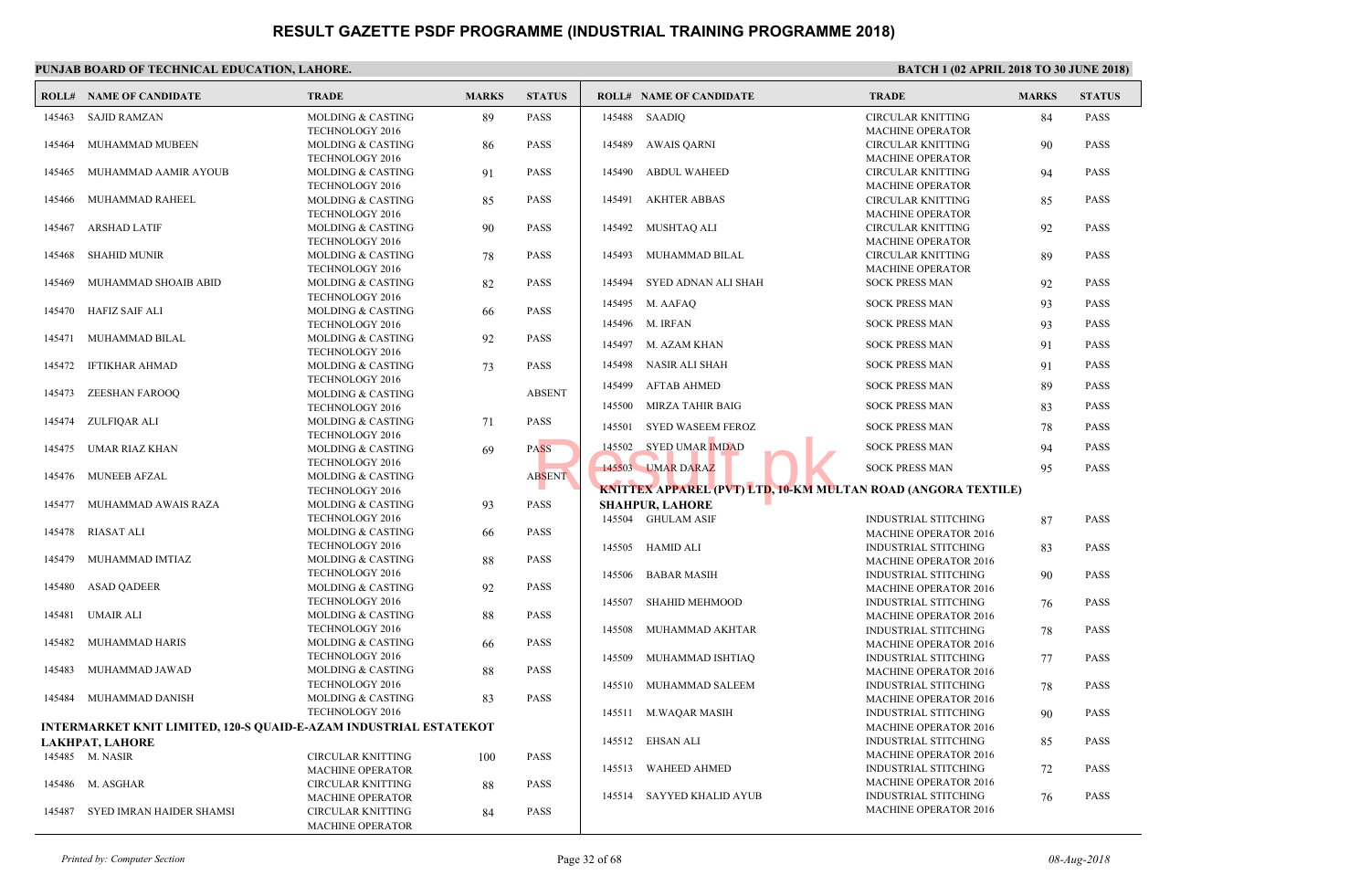|        | <b>ROLL# NAME OF CANDIDATE</b> | <b>TRADE</b>                                                | <b>MARKS</b> | <b>STATUS</b> |        | <b>ROLL# NAME OF CANDIDATE</b> | <b>TRAL</b>                 |
|--------|--------------------------------|-------------------------------------------------------------|--------------|---------------|--------|--------------------------------|-----------------------------|
|        | 145515 MUHAMMAD ARSHAD         | <b>INDUSTRIAL STITCHING</b><br><b>MACHINE OPERATOR 2016</b> | 78           | <b>PASS</b>   | 145541 | MAZHAR ZULFIQAR ALI            | <b>INDUS</b><br><b>MACH</b> |
| 145516 | ASHRAF ALI                     | <b>INDUSTRIAL STITCHING</b>                                 | 72           | <b>PASS</b>   | 145542 | GHULAM BABAR                   | <b>INDUS</b>                |
|        |                                | <b>MACHINE OPERATOR 2016</b>                                |              |               |        |                                | <b>MACH</b>                 |
|        | 145517 MUHAMMAD SHAFEEQ        | INDUSTRIAL STITCHING                                        | 78           | <b>PASS</b>   | 145543 | KHALIL AHMAD                   | <b>INDUS</b>                |
|        |                                | <b>MACHINE OPERATOR 2016</b>                                |              |               |        |                                | <b>MACH</b>                 |
| 145518 | <b>SHAMSHAD ALI</b>            | <b>INDUSTRIAL STITCHING</b>                                 | 73           | <b>PASS</b>   | 145544 | SAJJAD ALI                     | <b>INDUS</b>                |
|        |                                | <b>MACHINE OPERATOR 2016</b>                                |              |               |        |                                | <b>MACH</b>                 |
| 145519 | <b>NADEEM AKHTAR</b>           | <b>INDUSTRIAL STITCHING</b>                                 | 71           | <b>PASS</b>   | 145545 | <b>RIZWAN SHAHZAD</b>          | <b>INDUS</b>                |
|        |                                | <b>MACHINE OPERATOR 2016</b>                                |              |               |        |                                | <b>MACH</b>                 |
| 145520 | <b>SAJJAD HUSSAIN</b>          | <b>INDUSTRIAL STITCHING</b>                                 | 66           | <b>PASS</b>   | 145546 | <b>SHAHZAD HUSSAIN</b>         | <b>INDUS</b>                |
|        |                                | <b>MACHINE OPERATOR 2016</b>                                |              |               |        |                                | <b>MACH</b>                 |
| 145521 | SAJJAD ALI                     | INDUSTRIAL STITCHING                                        | 88           | <b>PASS</b>   |        | 145547 ABDULLAH                | <b>INDUS</b>                |
|        |                                | <b>MACHINE OPERATOR 2016</b>                                |              |               |        |                                | <b>MACH</b>                 |
| 145522 | MUHAMMAD RAFAQAT               | INDUSTRIAL STITCHING                                        | 86           | <b>PASS</b>   | 145548 | WARIS ALI                      | <b>INDUS</b>                |
|        |                                | <b>MACHINE OPERATOR 2016</b>                                |              |               |        |                                | <b>MACH</b>                 |
| 145523 | <b>SHABBIR HUSSAIN</b>         | INDUSTRIAL STITCHING                                        | 77           | <b>PASS</b>   | 145549 | MUHAMMAD AWAIS                 | <b>INDUS</b>                |
|        |                                | <b>MACHINE OPERATOR 2016</b>                                |              |               |        |                                | <b>MACH</b>                 |
| 145524 | MUHAMMAD ZAMAN                 | <b>INDUSTRIAL STITCHING</b>                                 | 73           | <b>PASS</b>   | 145550 | ABID HUSSAIN ALI               | <b>INDUS</b>                |
|        |                                | <b>MACHINE OPERATOR 2016</b>                                |              |               |        |                                | <b>MACH</b>                 |
|        | 145525 SAAD IMRAN              | <b>INDUSTRIAL STITCHING</b>                                 | 77           | <b>PASS</b>   | 145551 | AMIR ALI                       | <b>INDUS</b>                |
|        |                                | <b>MACHINE OPERATOR 2016</b>                                |              |               |        |                                | <b>MACH</b>                 |
| 145526 | <b>IMRAN ALI</b>               | <b>INDUSTRIAL STITCHING</b>                                 | 72           | <b>PASS</b>   | 145552 | M AFZAL TABASSUM               | <b>INDUS</b>                |
|        |                                | <b>MACHINE OPERATOR 2016</b>                                |              |               |        |                                | <b>MACH</b>                 |
| 145527 | KHURRAM BASHIR                 | <b>INDUSTRIAL STITCHING</b>                                 | 77           | <b>PASS</b>   | 145553 | <b>ABDUL GHAFOOR</b>           | <b>INDUS</b>                |
|        |                                | <b>MACHINE OPERATOR 2016</b>                                |              |               |        |                                | <b>MACH</b>                 |
| 145528 | <b>SABIR HUSSAIN</b>           | INDUSTRIAL STITCHING                                        | 94           | <b>PASS</b>   | 145554 | <b>IMRAN ALI</b>               | <b>INDUS</b>                |
|        |                                | <b>MACHINE OPERATOR 2016</b>                                |              |               |        |                                | <b>MACH</b>                 |
| 145529 | MUHAMMAD PARVAIZ               | <b>INDUSTRIAL STITCHING</b>                                 | 91           | <b>PASS</b>   | 145555 | MUHAMMAD SHAHBAZ               | <b>INDUS</b>                |
|        |                                | <b>MACHINE OPERATOR 2016</b>                                |              |               |        |                                | <b>MACH</b>                 |
| 145530 | MUHAMMAD WASEEM                | <b>INDUSTRIAL STITCHING</b>                                 | 86           | <b>PASS</b>   |        | 145556 ZAHID HUSSAIN           | <b>INDUS</b>                |
|        |                                | <b>MACHINE OPERATOR 2016</b>                                |              |               |        |                                | <b>MACH</b>                 |
| 145531 | MUHAMMAD ILYAS                 | <b>INDUSTRIAL STITCHING</b>                                 | 81           | <b>PASS</b>   | 145557 | <b>RUSTAM ALI</b>              | <b>INDUS</b>                |
|        |                                | <b>MACHINE OPERATOR 2016</b>                                |              |               |        |                                | <b>MACH</b>                 |
| 145532 | KHALID MEHMOOD                 | INDUSTRIAL STITCHING                                        | 84           | <b>PASS</b>   | 145558 | MUHAMMAD NADEEM                | <b>INDUS</b>                |
|        |                                | <b>MACHINE OPERATOR 2016</b>                                |              |               |        |                                | <b>MACH</b>                 |
| 145533 | KHALID MEHMOOD                 | <b>INDUSTRIAL STITCHING</b>                                 | 84           | <b>PASS</b>   | 145559 | <b>AZHAR IQBAL</b>             | <b>INDUS</b>                |
|        |                                | <b>MACHINE OPERATOR 2016</b>                                |              |               |        |                                | <b>MACH</b>                 |
| 145534 | MUHAMMAD SULTAN                | <b>INDUSTRIAL STITCHING</b>                                 | 88           | <b>PASS</b>   | 145560 | HAIDAR ALI                     | <b>INDUS</b>                |
|        |                                | <b>MACHINE OPERATOR 2016</b>                                |              |               |        |                                | <b>MACH</b>                 |
| 145535 | RANA MAJID MEHMOOD             | <b>INDUSTRIAL STITCHING</b>                                 | 85           | <b>PASS</b>   | 145561 | ARSLAN ABID                    | <b>INDUS</b>                |
|        |                                | <b>MACHINE OPERATOR 2016</b>                                |              |               |        |                                | <b>MACH</b>                 |
| 145536 | MUBASHAR                       | <b>INDUSTRIAL STITCHING</b>                                 | 83           | <b>PASS</b>   | 145562 | <b>GHULAM QADIR</b>            | <b>INDUS</b>                |
|        |                                | <b>MACHINE OPERATOR 2016</b>                                |              |               |        |                                | <b>MACH</b>                 |
| 145537 | <b>HAMID ALI</b>               | <b>INDUSTRIAL STITCHING</b>                                 | 95           | <b>PASS</b>   | 145563 | MUHAMMAD UMAR                  | <b>INDUS</b>                |
|        |                                | <b>MACHINE OPERATOR 2016</b>                                |              |               |        |                                | <b>MACH</b>                 |
| 145538 | MUHAMMAD WAKEEL                | INDUSTRIAL STITCHING                                        | 93           | <b>PASS</b>   | 145564 | <b>RAHAIL ALI</b>              | <b>INDUS</b>                |
|        |                                | <b>MACHINE OPERATOR 2016</b>                                |              |               |        |                                | <b>MACH</b>                 |
| 145539 | ADNAN HUSSAIN                  | INDUSTRIAL STITCHING                                        | 94           | <b>PASS</b>   | 145565 | <b>BASHARAT ALI</b>            | <b>INDUS</b>                |
|        |                                | <b>MACHINE OPERATOR 2016</b>                                |              |               |        |                                | <b>MACH</b>                 |
| 145540 | MUNAWAR JAVAID                 | INDUSTRIAL STITCHING<br><b>MACHINE OPERATOR 2016</b>        | 96           | <b>PASS</b>   |        | 145566 IQBAL MASIH             | <b>INDUS</b><br><b>MACH</b> |
|        |                                |                                                             |              |               |        |                                |                             |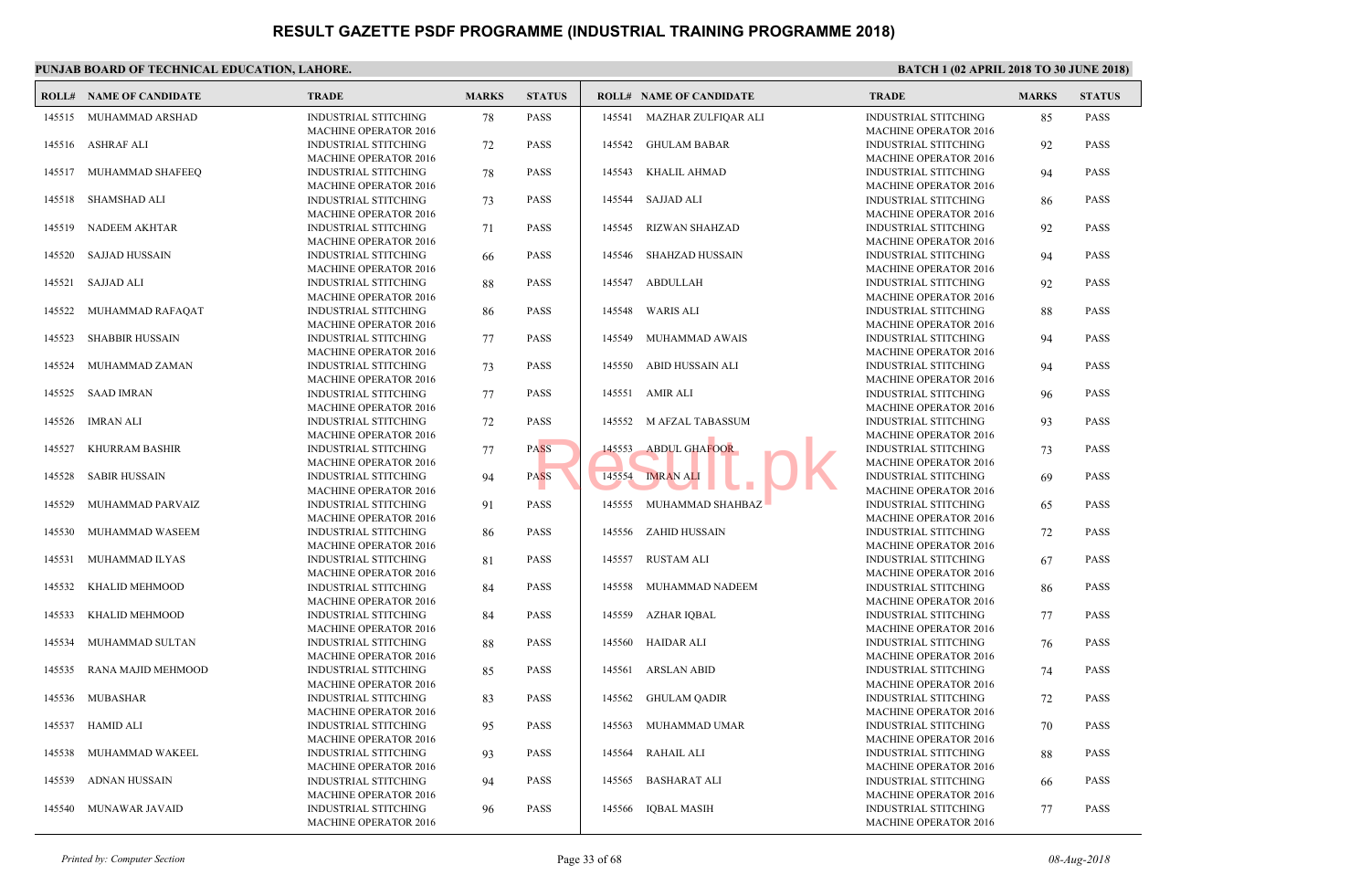| 145567<br><b>JAVED IOBAL</b><br><b>INDUSTRIAL STITCHING</b><br>71<br><b>PASS</b><br>145593 SHAFQAT ALI<br><b>MACHINE OPERATOR 2016</b><br>MUHAMMAD BILAL<br><b>PASS</b><br>145594<br>SAIF ULLAH<br>145568<br><b>INDUSTRIAL STITCHING</b><br>75<br><b>MACHINE OPERATOR 2016</b><br>145569<br>MUHAMMAD ASHRAF<br><b>INDUSTRIAL STITCHING</b><br>78<br><b>PASS</b><br>145595<br>MUHAMMAD JAVAID<br><b>MACHINE OPERATOR 2016</b> | <b>INDUS</b><br><b>MACH</b><br><b>INDUS</b><br><b>MACH</b><br><b>INDUS</b><br><b>MACH</b><br><b>INDUS</b><br><b>MACH</b><br><b>INDUS</b> |
|------------------------------------------------------------------------------------------------------------------------------------------------------------------------------------------------------------------------------------------------------------------------------------------------------------------------------------------------------------------------------------------------------------------------------|------------------------------------------------------------------------------------------------------------------------------------------|
|                                                                                                                                                                                                                                                                                                                                                                                                                              |                                                                                                                                          |
|                                                                                                                                                                                                                                                                                                                                                                                                                              |                                                                                                                                          |
|                                                                                                                                                                                                                                                                                                                                                                                                                              |                                                                                                                                          |
| 145570<br><b>TARIQ MEHMOOD</b><br><b>INDUSTRIAL STITCHING</b><br>65<br><b>PASS</b><br>145596<br>MUHAMMAD MAJID                                                                                                                                                                                                                                                                                                               |                                                                                                                                          |
| <b>MACHINE OPERATOR 2016</b><br>145571<br><b>ANEES ABBAS</b><br><b>INDUSTRIAL STITCHING</b><br><b>PASS</b><br>145597<br>WAQAR AHMAD KHAN<br>65                                                                                                                                                                                                                                                                               |                                                                                                                                          |
| <b>MACHINE OPERATOR 2016</b><br>MUHAMMAD HAROON<br><b>INDUSTRIAL STITCHING</b><br>70<br><b>PASS</b><br>145598<br><b>WAQAR AMEER</b><br>145572                                                                                                                                                                                                                                                                                | <b>MACH</b><br><b>INDUS</b>                                                                                                              |
| <b>MACHINE OPERATOR 2016</b><br>145573<br>MUHAMMAD AZAM<br><b>INDUSTRIAL STITCHING</b><br><b>ABSENT</b><br>145599<br>WAQAR ALI                                                                                                                                                                                                                                                                                               | <b>MACH</b><br><b>INDUS</b>                                                                                                              |
| <b>MACHINE OPERATOR 2016</b><br>ZAROON AHMAD<br>145574<br>MUHAMMAD AKRAM<br><b>INDUSTRIAL STITCHING</b><br>77<br><b>PASS</b><br>145600                                                                                                                                                                                                                                                                                       | <b>MACH</b><br><b>INDUS</b>                                                                                                              |
| <b>MACHINE OPERATOR 2016</b><br><b>SAJID LIAQAT</b><br>SARDAR ALI<br>145575<br><b>INDUSTRIAL STITCHING</b><br>79<br><b>PASS</b><br>145601                                                                                                                                                                                                                                                                                    | <b>MACH</b><br><b>INDUS</b>                                                                                                              |
| <b>MACHINE OPERATOR 2016</b><br><b>ALLAH RAKHA</b><br><b>PASS</b><br>SOHAIL MASIH<br>145576<br><b>INDUSTRIAL STITCHING</b><br>145602<br>94                                                                                                                                                                                                                                                                                   | <b>MACH</b><br><b>KNITT</b>                                                                                                              |
| <b>MACHINE OPERATOR 2016</b><br>145577<br><b>IKRAM ULLAH</b><br><b>INDUSTRIAL STITCHING</b><br>88<br><b>PASS</b><br>145603<br>SHAMAND ALI                                                                                                                                                                                                                                                                                    | OPER/<br><b>KNITT</b>                                                                                                                    |
| <b>MACHINE OPERATOR 2016</b><br>145604 FAISAL ALI<br>145578<br>MUHAMMAD AZMAM<br><b>INDUSTRIAL STITCHING</b><br>89<br><b>PASS</b>                                                                                                                                                                                                                                                                                            | OPER/<br><b>KNITT</b>                                                                                                                    |
| <b>MACHINE OPERATOR 2016</b><br>145605<br><b>SHARAFAT MASIH</b><br>145579<br>MUHAMMAD TAHIR<br><b>INDUSTRIAL STITCHING</b><br>96<br><b>PASS</b>                                                                                                                                                                                                                                                                              | OPER/<br><b>KNITT</b>                                                                                                                    |
| <b>MACHINE OPERATOR 2016</b><br>145606 MUHAMMAD SHAHBAZ<br>MUHAMMAD ATIF<br><b>INDUSTRIAL STITCHING</b><br><b>PASS</b><br>145580<br>94                                                                                                                                                                                                                                                                                       | OPER/<br><b>KNITT</b>                                                                                                                    |
| <b>MACHINE OPERATOR 2016</b><br>145581<br>MUHAMMAD SHAHBAZ<br><b>PASS</b><br>145607<br>ALI HAIDAR<br><b>INDUSTRIAL STITCHING</b><br>97                                                                                                                                                                                                                                                                                       | OPER/<br><b>KNITT</b>                                                                                                                    |
| <b>MACHINE OPERATOR 2016</b><br>MUHAMMAD NAWAZ<br><b>INDUSTRIAL STITCHING</b><br><b>PASS</b><br>145608 MUHAMMAD AKMAL<br>145582<br>86                                                                                                                                                                                                                                                                                        | OPER/<br><b>KNITT</b>                                                                                                                    |
| <b>MACHINE OPERATOR 2016</b><br><b>ATIF RAFIQ</b><br>145583<br><b>KHALID MASIH</b><br><b>INDUSTRIAL STITCHING</b><br><b>PASS</b><br>145609<br>92                                                                                                                                                                                                                                                                             | OPER/<br><b>KNITT</b>                                                                                                                    |
| <b>MACHINE OPERATOR 2016</b><br><b>INDUSTRIAL STITCHING</b><br><b>PASS</b><br>145584<br><b>ARIF ALI</b><br>93<br>145610<br>MUHAMMAD SALMAN                                                                                                                                                                                                                                                                                   | OPER/<br><b>KNITT</b>                                                                                                                    |
| <b>MACHINE OPERATOR 2016</b><br>YASIR AMEER<br><b>PASS</b><br>MUHAMMAD RIAZ<br>145585<br><b>INDUSTRIAL STITCHING</b><br>92<br>145611                                                                                                                                                                                                                                                                                         | OPER/<br><b>KNITT</b>                                                                                                                    |
| <b>MACHINE OPERATOR 2016</b><br>MUHAMMAD SHAHZAD<br><b>PASS</b><br>145612 MUHAMMAD USMAN<br>145586<br><b>INDUSTRIAL STITCHING</b><br>92                                                                                                                                                                                                                                                                                      | OPER/<br><b>KNITT</b>                                                                                                                    |
| <b>MACHINE OPERATOR 2016</b><br><b>MUAZZAM ALI</b><br><b>INDUSTRIAL STITCHING</b><br>94<br><b>PASS</b><br>145613 ATTA ULLAH<br>145587                                                                                                                                                                                                                                                                                        | OPER/<br><b>KNITT</b>                                                                                                                    |
| <b>MACHINE OPERATOR 2016</b><br>145588<br>ALI RAZA<br><b>INDUSTRIAL STITCHING</b><br><b>PASS</b><br>145614 IMRAN ALI<br>95                                                                                                                                                                                                                                                                                                   | OPER/<br><b>KNITT</b>                                                                                                                    |
| <b>MACHINE OPERATOR 2016</b><br>MUHAMMAD USMAN<br>SABIR ALI<br>145589<br><b>INDUSTRIAL STITCHING</b><br>87<br><b>PASS</b><br>145615                                                                                                                                                                                                                                                                                          | OPER/<br><b>KNITT</b>                                                                                                                    |
| <b>MACHINE OPERATOR 2016</b><br>ABID ALI<br>145590<br>INDUSTRIAL STITCHING<br>92<br><b>PASS</b><br>145616<br>MUHAMMAD NADEEM                                                                                                                                                                                                                                                                                                 | OPER/<br><b>KNITT</b>                                                                                                                    |
| <b>MACHINE OPERATOR 2016</b><br><b>SHER MUHAMMAD</b><br><b>PASS</b><br>ABDUL JABBAR<br>145591<br><b>INDUSTRIAL STITCHING</b><br>145617<br>94                                                                                                                                                                                                                                                                                 | OPER/<br><b>KNITT</b>                                                                                                                    |
| <b>MACHINE OPERATOR 2016</b><br>145592<br>MUHAMMAD ZAHID<br><b>INDUSTRIAL STITCHING</b><br>91<br><b>PASS</b><br>145618 MUHAMMAD KHALID<br><b>MACHINE OPERATOR 2016</b>                                                                                                                                                                                                                                                       | OPER/<br><b>KNITT</b><br>OPER/                                                                                                           |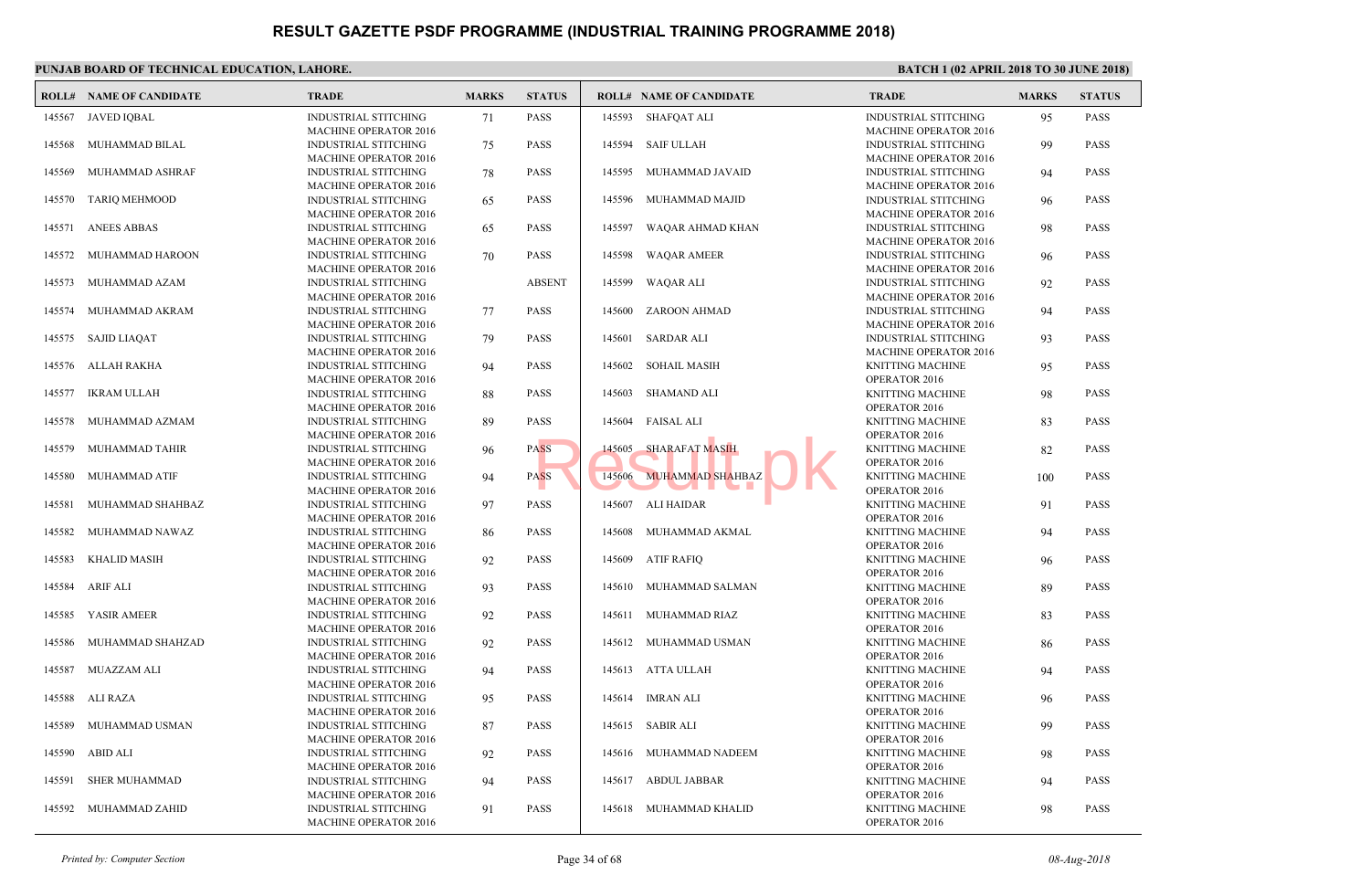|               | PUNJAB BOARD OF TECHNICAL EDUCATION, LAHORE.                      |                                          |              |                 |                             |                                                                              |                             |  |  |  |  |  |  |
|---------------|-------------------------------------------------------------------|------------------------------------------|--------------|-----------------|-----------------------------|------------------------------------------------------------------------------|-----------------------------|--|--|--|--|--|--|
|               | <b>ROLL# NAME OF CANDIDATE</b>                                    | <b>TRADE</b>                             | <b>MARKS</b> | <b>STATUS</b>   |                             | <b>ROLL# NAME OF CANDIDATE</b>                                               | <b>TRAL</b>                 |  |  |  |  |  |  |
| 145619        | <b>WASEEM MASIH</b>                                               | <b>KNITTING MACHINE</b><br>OPERATOR 2016 | 95           | PASS            |                             | 145644 NADIA RASHID                                                          | FABRI<br>2016               |  |  |  |  |  |  |
| 145620        | <b>FAQEER AHMAD</b>                                               | <b>KNITTING MACHINE</b><br>OPERATOR 2016 | 98           | <b>PASS</b>     | 145645                      | <b>RABIA AFZAL</b>                                                           | FABRI<br>2016               |  |  |  |  |  |  |
| 145621        | FAHAD ALI                                                         | <b>KNITTING MACHINE</b><br>OPERATOR 2016 | 96           | <b>PASS</b>     | 145646                      | <b>BILQEES AKHTAR</b>                                                        | FABRI<br>2016               |  |  |  |  |  |  |
| 145622        | MUHAMMAD HASSAN                                                   | <b>KNITTING MACHINE</b><br>OPERATOR 2016 | 96           | <b>PASS</b>     |                             | 145647 MEHWISH                                                               | <b>FABRI</b><br>2016        |  |  |  |  |  |  |
|               | 145623 NAVEED HANIF                                               | <b>KNITTING MACHINE</b><br>OPERATOR 2016 | 94           | <b>PASS</b>     |                             | 145648 NAZIA HAFIZ                                                           | FABRI<br>2016               |  |  |  |  |  |  |
| 145624        | <b>IRFAN</b>                                                      | <b>KNITTING MACHINE</b><br>OPERATOR 2016 | 91           | <b>PASS</b>     |                             | MUSTERHAFT (PVT) LTD., MUSTERHAFT (PVT) LTD.<br><b>FEROZPUR ROAD, LAHORE</b> |                             |  |  |  |  |  |  |
| 145625        | MANSHA                                                            | <b>KNITTING MACHINE</b><br>OPERATOR 2016 | 95           | <b>PASS</b>     |                             | 145649 MUHAMMAD WAQAS                                                        | <b>INDUS</b><br><b>MACH</b> |  |  |  |  |  |  |
|               | 145626 NADEEM BASHARAT                                            | <b>KNITTING MACHINE</b><br>OPERATOR 2016 | 89           | PASS            |                             | 145650 SAJIDA PARVEEN                                                        | <b>INDUS</b><br><b>MACH</b> |  |  |  |  |  |  |
| <b>LAHORE</b> | KNITTEX APPAREL (PVT.) LTD., 20G MAIN BOULEVARD, GULSHAN-E-RAVI., |                                          | 145651       | MUHAMMAD ZAHEER | <b>INDUS</b><br><b>MACH</b> |                                                                              |                             |  |  |  |  |  |  |
|               | 145627 MADIHA SHAHZADI                                            | <b>FABRIC CUTTING EXPERT</b><br>2016     | 97           | PASS            | 145652                      | RIZWAN AHMAD                                                                 | <b>INDUS</b><br><b>MACH</b> |  |  |  |  |  |  |
| 145628        | NABILA AMJAD                                                      | <b>FABRIC CUTTING EXPERT</b><br>2016     | 97           | <b>PASS</b>     | 145653                      | <b>KOUSAR BIBI</b>                                                           | <b>INDUS</b><br><b>MACH</b> |  |  |  |  |  |  |
| 145629        | YASMIN BIBI                                                       | <b>FABRIC CUTTING EXPERT</b><br>2016     | 96           | PASS            | 145654                      | MUHAMMAD NABIL                                                               | <b>INDUS</b><br><b>MACH</b> |  |  |  |  |  |  |
| 145630        | <b>SUMERA SALEEM</b>                                              | <b>FABRIC CUTTING EXPERT</b><br>2016     | 94           | <b>PASS</b>     |                             | 145655 AQIB HUSSAIN SHAH                                                     | <b>INDUS</b><br><b>MACH</b> |  |  |  |  |  |  |
| 145631        | <b>SHAMIM AKHTAR</b>                                              | <b>FABRIC CUTTING EXPERT</b><br>2016     | 94           | <b>PASS</b>     |                             | 145656 SHAHZAD HUSSAIN                                                       | <b>INDUS</b><br><b>MACH</b> |  |  |  |  |  |  |
| 145632        | AROOJ                                                             | FABRIC CUTTING EXPERT<br>2016            | 96           | PASS            |                             | 145657 SAFDAR ALI                                                            | <b>INDUS</b><br><b>MACH</b> |  |  |  |  |  |  |
|               | 145633 KAINAT                                                     | <b>FABRIC CUTTING EXPERT</b><br>2016     | 93           | <b>PASS</b>     |                             | 145658 HAMZA ARSHAD                                                          | <b>INDUS</b><br><b>MACH</b> |  |  |  |  |  |  |
| 145634        | FARZANA MANSHA                                                    | <b>FABRIC CUTTING EXPERT</b><br>2016     | 95           | PASS            | 145659                      | MUHAMMAD WAQAS                                                               | <b>INDUS</b><br><b>MACH</b> |  |  |  |  |  |  |
| 145635        | HINA SHAHZADI                                                     | <b>FABRIC CUTTING EXPERT</b><br>2016     | 94           | <b>PASS</b>     | 145660                      | HUMAIRA RAZZAQ                                                               | <b>INDUS</b><br><b>MACH</b> |  |  |  |  |  |  |
| 145636        | MUQADDAS                                                          | <b>FABRIC CUTTING EXPERT</b><br>2016     | 96           | <b>PASS</b>     | 145661                      | <b>JABBAR HUSSAIN</b>                                                        | <b>INDUS</b><br><b>MACH</b> |  |  |  |  |  |  |
| 145637        | <b>SHABANA BIBI</b>                                               | <b>FABRIC CUTTING EXPERT</b><br>2016     | 96           | PASS            | 145662                      | MUHAMMAD RIAZ                                                                | <b>INDUS</b><br><b>MACH</b> |  |  |  |  |  |  |
|               | 145638 ABIDA                                                      | <b>FABRIC CUTTING EXPERT</b><br>2016     | 94           | <b>PASS</b>     | 145663                      | ZUBAIR ALI                                                                   | <b>INDUS</b><br><b>MACH</b> |  |  |  |  |  |  |
|               | 145639 NABIA RIAZ                                                 | <b>FABRIC CUTTING EXPERT</b><br>2016     | 94           | PASS            |                             | 145664 MUHAMMAD SAJJAD                                                       | <b>INDUS</b><br><b>MACH</b> |  |  |  |  |  |  |
|               | 145640 SHAHIDA BIBI                                               | FABRIC CUTTING EXPERT<br>2016            | 95           | PASS            |                             | 145665 SHABBIR AHMAD                                                         | <b>INDUS</b><br><b>MACH</b> |  |  |  |  |  |  |
| 145641        | <b>IRAM NAZ RASHEED</b>                                           | <b>FABRIC CUTTING EXPERT</b><br>2016     | 96           | <b>PASS</b>     |                             | 145666 SAQIB FAREED                                                          | <b>INDUS</b><br><b>MACH</b> |  |  |  |  |  |  |
|               | 145642 ZAINAB FAROOQ                                              | <b>FABRIC CUTTING EXPERT</b><br>2016     | 97           | PASS            |                             | 145667 FAIZ UL HASSAN                                                        | <b>INDUS</b><br><b>MACH</b> |  |  |  |  |  |  |
|               | 145643 AMNA MUHAMMAD IQBAL                                        | FABRIC CUTTING EXPERT<br>2016            | 94           | PASS            |                             | 145668 MUHAMMAD ABBAS RAZA                                                   | <b>INDUS</b><br><b>MACH</b> |  |  |  |  |  |  |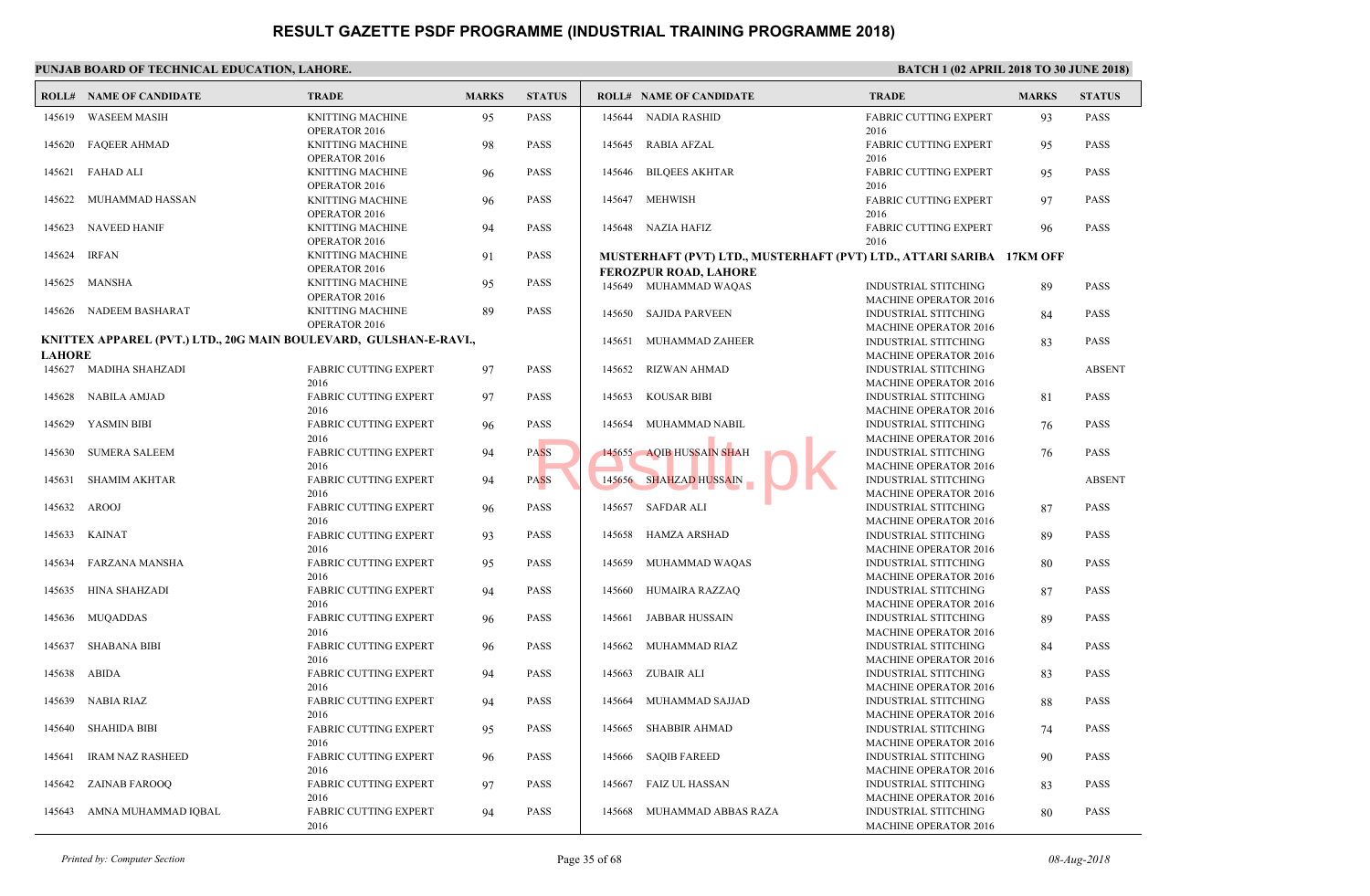|        | PUNJAB BOARD OF TECHNICAL EDUCATION, LAHORE.                           |                                                                                             |              |               |        |                                |                                            |  |  |  |  |  |
|--------|------------------------------------------------------------------------|---------------------------------------------------------------------------------------------|--------------|---------------|--------|--------------------------------|--------------------------------------------|--|--|--|--|--|
|        | <b>ROLL# NAME OF CANDIDATE</b>                                         | <b>TRADE</b>                                                                                | <b>MARKS</b> | <b>STATUS</b> |        | <b>ROLL# NAME OF CANDIDATE</b> | <b>TRAL</b>                                |  |  |  |  |  |
| 145669 | MUHAMMAD AWAIS                                                         | <b>INDUSTRIAL STITCHING</b><br><b>MACHINE OPERATOR 2016</b>                                 | 87           | PASS          |        | 145694 ALI SHAN                | <b>INDUS</b><br><b>MACH</b>                |  |  |  |  |  |
| 145670 | MUBARIK ALI                                                            | <b>INDUSTRIAL STITCHING</b><br><b>MACHINE OPERATOR 2016</b>                                 | 91           | PASS          | 145695 | MUNEER HUSSAIN                 | <b>INDUS</b><br><b>MACH</b>                |  |  |  |  |  |
| 145671 | MUHAMMAD GHULAM MUSTAFA                                                | INDUSTRIAL STITCHING<br><b>MACHINE OPERATOR 2016</b>                                        | 86           | PASS          | 145696 | NABEEL AHMAD                   | <b>INDUS</b><br><b>MACH</b>                |  |  |  |  |  |
| 145672 | MUHAMMAD RIZWAN                                                        | <b>INDUSTRIAL STITCHING</b><br><b>MACHINE OPERATOR 2016</b>                                 |              | <b>ABSENT</b> | 145697 | MUHAMMAD SHAHID                | <b>INDUS</b><br><b>MACH</b>                |  |  |  |  |  |
|        | 145673 MUHAMMAD MUSA BIN SAFDAR                                        | <b>INDUSTRIAL STITCHING</b><br><b>MACHINE OPERATOR 2016</b>                                 | 82           | <b>PASS</b>   |        | 145698 AQIB ALI                | <b>INDUS</b><br><b>MACH</b>                |  |  |  |  |  |
|        | NISHAT MILLS LIMITED, NISHAT MILLS LIMITED (APPAREL DIVISION# 2), 2-KM |                                                                                             |              |               | 145699 | MUHAMMAD SHAHBAZ SALEEM        | <b>INDUS</b>                               |  |  |  |  |  |
|        | NISHAT AVENUE, OFF 22-KM FEROZPUR ROAD, LAHORE                         |                                                                                             |              |               |        |                                | <b>MACH</b>                                |  |  |  |  |  |
|        | 145674 HAIDER ALI                                                      | INDUSTRIAL STITCHING<br><b>MACHINE OPERATOR 2016</b>                                        | 60           | PASS          | 145700 | RAMAISH KHIZAR MASIH           | <b>INDUS</b><br><b>MACH</b>                |  |  |  |  |  |
|        | 145675 DANISH SHAMOON                                                  | <b>INDUSTRIAL STITCHING</b><br><b>MACHINE OPERATOR 2016</b>                                 | 62           | <b>PASS</b>   | 145701 | MUHAMMAD YOUSAF JAN            | <b>INDUS</b><br><b>MACH</b>                |  |  |  |  |  |
|        | 145676 FAHAD ALI                                                       | <b>INDUSTRIAL STITCHING</b><br><b>MACHINE OPERATOR 2016</b>                                 |              | <b>ABSENT</b> | 145702 | <b>WARIS ASLAM</b>             | <b>INDUS</b><br><b>MACH</b>                |  |  |  |  |  |
| 145677 | AHSAN MUHAMMAD                                                         | <b>INDUSTRIAL STITCHING</b><br><b>MACHINE OPERATOR 2016</b>                                 | 61           | PASS          |        | 145703 NAZIM ALI               | <b>INDUS</b><br><b>MACH</b>                |  |  |  |  |  |
| 145678 | <b>USAMA</b>                                                           | <b>INDUSTRIAL STITCHING</b><br><b>MACHINE OPERATOR 2016</b>                                 |              | <b>ABSENT</b> |        | 145704 MUBARIK ALI             | <b>INDUS</b><br><b>MACH</b>                |  |  |  |  |  |
| 145679 | M.ABBAS                                                                | <b>INDUSTRIAL STITCHING</b><br><b>MACHINE OPERATOR 2016</b>                                 | 66           | PASS          |        | 145705 MUDASSAR NADEEM         | <b>INDUS</b><br><b>MACH</b>                |  |  |  |  |  |
| 145680 | ASIF ALI                                                               | <b>INDUSTRIAL STITCHING</b><br><b>MACHINE OPERATOR 2016</b>                                 | 60           | <b>PASS</b>   |        | 145706 SAFEER ELAHI            | <b>INDUS</b><br><b>MACH</b>                |  |  |  |  |  |
| 145681 | <b>RASHID ALI</b>                                                      | INDUSTRIAL STITCHING<br><b>MACHINE OPERATOR 2016</b>                                        | 71           | <b>PASS</b>   | 145707 | <b>MUHAMMAD QAISAR</b>         | <b>INDUS</b><br><b>MACH</b>                |  |  |  |  |  |
| 145682 | IRFAN ALI                                                              | <b>INDUSTRIAL STITCHING</b><br><b>MACHINE OPERATOR 2016</b>                                 | 62           | PASS          | 145708 | NOMAN KHAN                     | <b>INDUS</b><br><b>MACH</b>                |  |  |  |  |  |
| 145683 | OWAIS UD DIN                                                           | <b>INDUSTRIAL STITCHING</b><br><b>MACHINE OPERATOR 2016</b>                                 | 64           | <b>PASS</b>   | 145709 | <b>ASMA RAUF</b>               | <b>INDUS</b><br><b>MACH</b>                |  |  |  |  |  |
| 145684 | MUSTAFA ALI                                                            | <b>INDUSTRIAL STITCHING</b><br><b>MACHINE OPERATOR 2016</b>                                 | 72           | PASS          |        | 145710 MUHAMMAD AMIR           | <b>INDUS</b><br><b>MACH</b>                |  |  |  |  |  |
| 145685 | <b>ZAHEER AKIF</b>                                                     | <b>INDUSTRIAL STITCHING</b>                                                                 |              | <b>ABSENT</b> |        | 145711 SHAN MASHI              | <b>INDUS</b><br><b>MACH</b>                |  |  |  |  |  |
| 145686 | <b>RIZWAN KHALIQ</b>                                                   | <b>MACHINE OPERATOR 2016</b><br><b>INDUSTRIAL STITCHING</b>                                 | 69           | <b>PASS</b>   |        | 145712 MUHAMMAD NADEEM         | <b>INDUS</b><br><b>MACH</b>                |  |  |  |  |  |
| 145687 | ALI RAZA                                                               | <b>MACHINE OPERATOR 2016</b><br><b>INDUSTRIAL STITCHING</b>                                 | 63           | PASS          | 145713 | MIAN ALI ARSHAD                | <b>INDUS</b><br><b>MACH</b>                |  |  |  |  |  |
| 145688 | MUHAMMAD BILAL                                                         | <b>MACHINE OPERATOR 2016</b><br><b>INDUSTRIAL STITCHING</b>                                 | 62           | <b>PASS</b>   | 145714 | <b>KASHIF JAVED</b>            | <b>INDUS</b><br><b>MACH</b>                |  |  |  |  |  |
|        | 145689 GHULAM NABI                                                     | <b>MACHINE OPERATOR 2016</b><br><b>INDUSTRIAL STITCHING</b>                                 | 64           | <b>PASS</b>   |        | 145715 SUNEEL                  | <b>INDUS</b><br><b>MACH</b>                |  |  |  |  |  |
|        | 145690 AHSAN AHMAD                                                     | <b>MACHINE OPERATOR 2016</b><br><b>INDUSTRIAL STITCHING</b>                                 | 65           | PASS          |        | 145716 TANVEER                 | <b>INDUS</b><br><b>MACH</b>                |  |  |  |  |  |
| 145691 | <b>WASEEM RASHEED</b>                                                  | <b>MACHINE OPERATOR 2016</b><br><b>INDUSTRIAL STITCHING</b>                                 | 70           | PASS          |        | 145717 JAVED IQBAL             | <b>INDUS</b><br><b>MACH</b>                |  |  |  |  |  |
| 145692 | AWAIS AHMAD                                                            | <b>MACHINE OPERATOR 2016</b><br>INDUSTRIAL STITCHING                                        | 75           | <b>PASS</b>   |        | 145718 SHAKAR AFZAL            | <b>INDUS</b>                               |  |  |  |  |  |
|        | 145693 M.UMER FAROOO                                                   | <b>MACHINE OPERATOR 2016</b><br><b>INDUSTRIAL STITCHING</b><br><b>MACHINE OPERATOR 2016</b> | 65           | PASS          |        | 145719 SALMAN SALAMAT          | <b>MACH</b><br><b>INDUS</b><br><b>MACH</b> |  |  |  |  |  |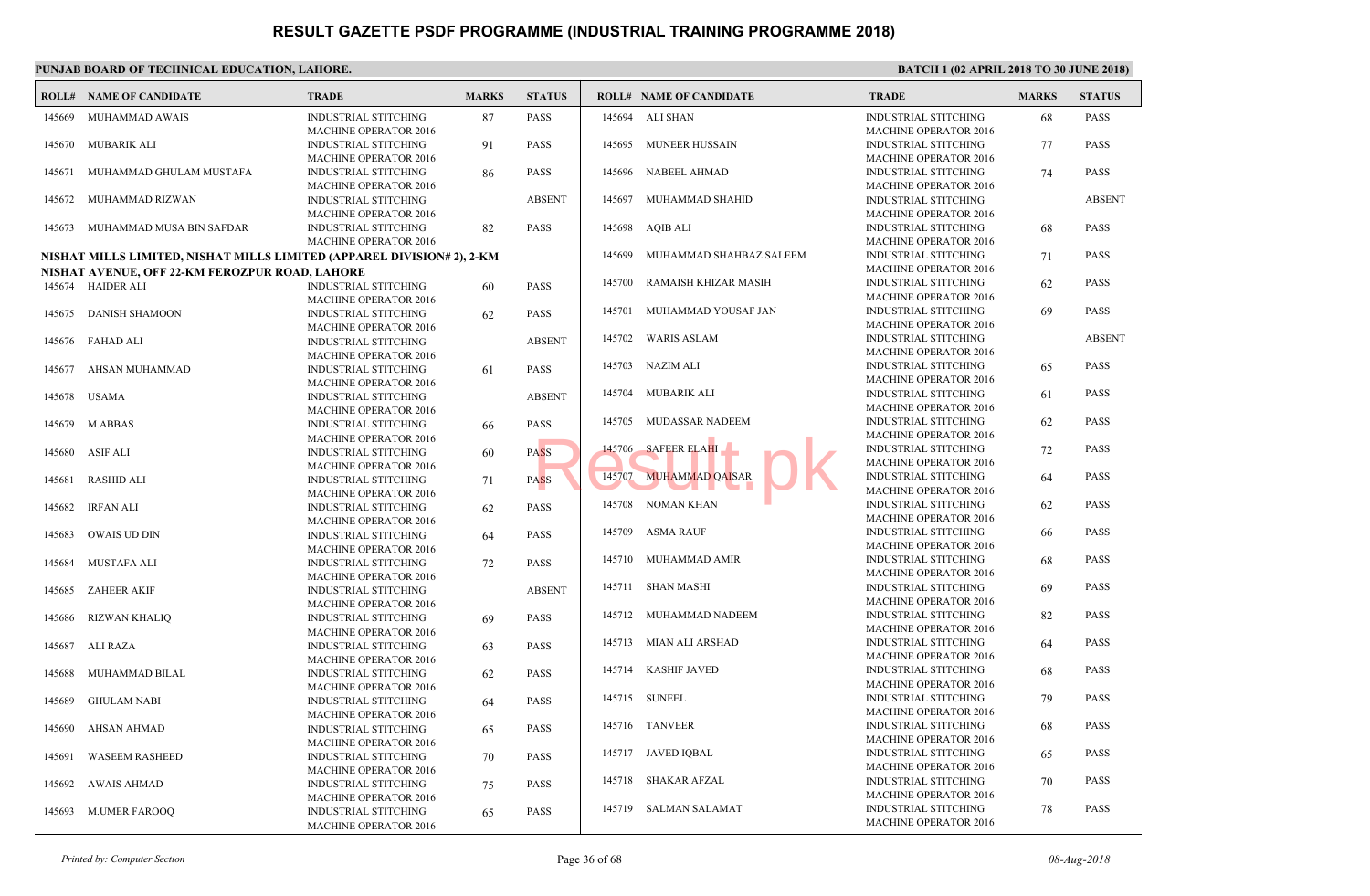|        | <b>ROLL# NAME OF CANDIDATE</b>                                          | <b>TRADE</b>                                                | <b>MARKS</b> | <b>STATUS</b> |               | <b>ROLL# NAME OF CANDIDATE</b>                | <b>TRAL</b>                 |
|--------|-------------------------------------------------------------------------|-------------------------------------------------------------|--------------|---------------|---------------|-----------------------------------------------|-----------------------------|
|        | 145720 ATIF ALI                                                         | <b>INDUSTRIAL STITCHING</b><br><b>MACHINE OPERATOR 2016</b> | 75           | <b>PASS</b>   |               | 145745 AMIR ALI                               | <b>INDUS</b><br><b>MACH</b> |
| 145721 | <b>USAMA SAEED</b>                                                      | <b>INDUSTRIAL STITCHING</b><br><b>MACHINE OPERATOR 2016</b> | 71           | <b>PASS</b>   | 145746        | <b>INTIZAR ASGHAR</b>                         | <b>INDUS</b><br><b>MACH</b> |
| 145722 | MUHAMMAD AWAIS                                                          | <b>INDUSTRIAL STITCHING</b><br><b>MACHINE OPERATOR 2016</b> | 70           | <b>PASS</b>   | 145747        | MUHAMMAD SHAHBAZ                              | <b>INDUS</b><br><b>MACH</b> |
| 145723 | <b>NAEEM MASHI</b>                                                      | <b>INDUSTRIAL STITCHING</b><br><b>MACHINE OPERATOR 2016</b> | 79           | <b>PASS</b>   | 145748        | MUHAMMAD SARFRAZ                              | <b>INDUS</b><br><b>MACH</b> |
| 145724 | MUHAMMAD WAQAS                                                          | <b>INDUSTRIAL STITCHING</b><br><b>MACHINE OPERATOR 2016</b> | 72           | <b>PASS</b>   | 145749        | MUHAMMAD SHAKEEL                              | <b>INDUS</b><br><b>MACH</b> |
| 145725 | <b>ARMAN TABUSSUM</b>                                                   | <b>INDUSTRIAL STITCHING</b><br><b>MACHINE OPERATOR 2016</b> |              | <b>ABSENT</b> | 145750        | MUHAMMAD USMAN                                | <b>INDUS</b><br><b>MACH</b> |
| 145726 | HAFIZ KASHIF                                                            | <b>INDUSTRIAL STITCHING</b><br><b>MACHINE OPERATOR 2016</b> | 69           | <b>PASS</b>   | 145751        | ABDUL REHMAN                                  | <b>INDUS</b><br><b>MACF</b> |
| 145727 | MUHAMMAD USMAN                                                          | <b>INDUSTRIAL STITCHING</b><br><b>MACHINE OPERATOR 2016</b> | 75           | <b>PASS</b>   | 145752        | MUHAMMAD MUSTAIN                              | <b>INDUS</b><br><b>MACH</b> |
| 145728 | <b>SHERAZ AFSAR</b>                                                     | <b>INDUSTRIAL STITCHING</b><br><b>MACHINE OPERATOR 2016</b> | 76           | <b>PASS</b>   | 145753        | MUHAMMAD AFTAB                                | <b>INDUS</b><br><b>MACH</b> |
|        | 145729 LUBNA                                                            | <b>INDUSTRIAL STITCHING</b><br><b>MACHINE OPERATOR 2016</b> | 75           | <b>PASS</b>   | 145754        | <b>KAMRAN YOUNUS</b>                          | <b>INDUS</b><br><b>MACH</b> |
|        | NISHAT MILLS LIMITED (APPAREL DIVISION), 7- KM NISHAT AVENUE OFF 22- KM |                                                             |              |               |               | 145755 MUHAMMAD BILAL                         | <b>INDU:</b><br><b>MACH</b> |
|        | <b>FEROZPUR ROAD,, LAHORE</b>                                           |                                                             |              |               |               |                                               |                             |
|        | 145730 MUBEEN                                                           | <b>INDUSTRIAL STITCHING</b>                                 | 86           | PASS          |               | SHE 9 COLLECTIONS, SHE 9 COLLECTION STOP # 25 |                             |
|        |                                                                         | <b>MACHINE OPERATOR 2016</b>                                |              |               | <b>LAHORE</b> |                                               |                             |
|        | 145731 AHMAD SHER                                                       | <b>INDUSTRIAL STITCHING</b>                                 | 83           | <b>PASS</b>   |               | 145756 ARFA                                   | <b>SEWIN</b>                |
|        |                                                                         | <b>MACHINE OPERATOR 2016</b>                                |              |               |               |                                               | OPER/                       |
| 145732 | RAFAQAT ALI                                                             | <b>INDUSTRIAL STITCHING</b>                                 | 87           | <b>PASS</b>   | 145757        | <b>MEHWISH PARWEEN</b>                        | <b>SEWIN</b>                |
|        |                                                                         | <b>MACHINE OPERATOR 2016</b>                                |              |               |               |                                               | OPER/                       |
| 145733 | MUHAMMAD UMAIR                                                          | <b>INDUSTRIAL STITCHING</b>                                 | 87           | <b>PASS</b>   |               | 145758 SALIHA KIRAN                           | <b>SEWIN</b>                |
|        |                                                                         | <b>MACHINE OPERATOR 2016</b>                                |              |               |               |                                               | OPERA                       |
| 145734 | ALI AKBAR                                                               | <b>INDUSTRIAL STITCHING</b>                                 | 84           | <b>PASS</b>   |               | 145759 SAIMA                                  | <b>SEWIN</b>                |
|        |                                                                         | <b>MACHINE OPERATOR 2016</b>                                |              |               |               |                                               | OPER/<br><b>SEWIN</b>       |
| 145735 | NAZIA SHOUKAT                                                           | <b>INDUSTRIAL STITCHING</b><br><b>MACHINE OPERATOR 2016</b> | 82           | <b>PASS</b>   | 145760        | ANUM IRFAN                                    | OPERA                       |
| 145736 | MUHAMMAD FURQAN                                                         | <b>INDUSTRIAL STITCHING</b>                                 | 80           | <b>PASS</b>   | 145761        | <b>ATIYA</b>                                  | <b>SEWIN</b>                |
|        |                                                                         | <b>MACHINE OPERATOR 2016</b>                                |              |               |               |                                               | OPER/                       |
| 145737 | <b>SHAHZAD ALI</b>                                                      | <b>INDUSTRIAL STITCHING</b>                                 | 85           | <b>PASS</b>   | 145762        | NABIA NAZ                                     | <b>SEWIN</b>                |
|        |                                                                         | MACHINE OPERATOR 2016                                       |              |               |               |                                               | OPER/                       |
| 145738 | USMAN ALI                                                               | <b>INDUSTRIAL STITCHING</b>                                 | 79           | <b>PASS</b>   | 145763        | ASIA SARDAR                                   | <b>SEWIN</b>                |
|        |                                                                         | <b>MACHINE OPERATOR 2016</b>                                |              |               |               |                                               | OPER/                       |
| 145739 | MUHAMMAD UMAR IMTIAZ                                                    | <b>INDUSTRIAL STITCHING</b>                                 | 83           | <b>PASS</b>   | 145764        | SANA AMIR                                     | <b>SEWIN</b>                |
|        |                                                                         | <b>MACHINE OPERATOR 2016</b>                                |              |               |               |                                               | OPER/                       |
| 145740 | <b>SAIF UL MALOOK</b>                                                   | <b>INDUSTRIAL STITCHING</b>                                 | 82           | <b>PASS</b>   | 145765        | <b>SAIMA SHEHZADI</b>                         | <b>SEWIN</b>                |
|        |                                                                         | MACHINE OPERATOR 2016                                       |              |               |               |                                               | OPERA                       |
| 145741 | <b>SAMREEN BIBI</b>                                                     | <b>INDUSTRIAL STITCHING</b>                                 | 85           | <b>PASS</b>   | 145766        | <b>IQRA</b>                                   | <b>SEWIN</b>                |
| 145742 | ALI HAIDER                                                              | <b>MACHINE OPERATOR 2016</b><br><b>INDUSTRIAL STITCHING</b> |              | <b>PASS</b>   | 145767        | SHAZIA PARVEEN                                | OPER/<br><b>SEWIN</b>       |
|        |                                                                         | <b>MACHINE OPERATOR 2016</b>                                | 82           |               |               |                                               | OPER/                       |
| 145743 | MUHAMMAD AWAIS                                                          | <b>INDUSTRIAL STITCHING</b>                                 | 85           | <b>PASS</b>   | 145768        | ARBISH                                        | <b>SEWIN</b>                |
|        |                                                                         | <b>MACHINE OPERATOR 2016</b>                                |              |               |               |                                               | OPER/                       |
| 145744 | SAMIULLAH                                                               | <b>INDUSTRIAL STITCHING</b>                                 | 92           | PASS          |               | 145769 YASMEEN                                | <b>SEWIN</b>                |
|        |                                                                         | <b>MACHINE OPERATOR 2016</b>                                |              |               |               |                                               | OPERA                       |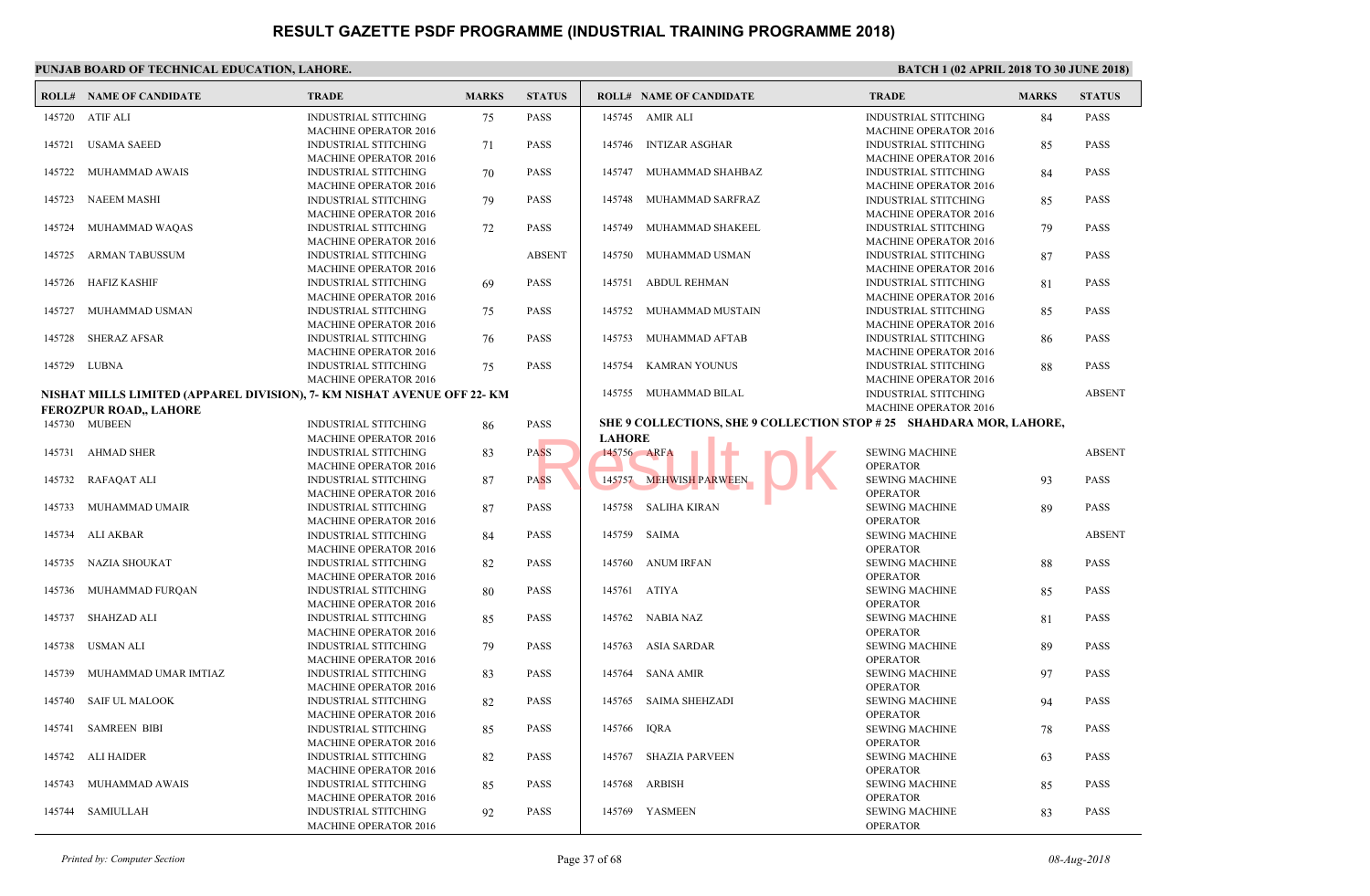|             | PUNJAB BOARD OF TECHNICAL EDUCATION, LAHORE.                                            |                                          |              |               |        |                                                 |                             |  |  |  |  |  |  |
|-------------|-----------------------------------------------------------------------------------------|------------------------------------------|--------------|---------------|--------|-------------------------------------------------|-----------------------------|--|--|--|--|--|--|
|             | <b>ROLL# NAME OF CANDIDATE</b>                                                          | <b>TRADE</b>                             | <b>MARKS</b> | <b>STATUS</b> |        | <b>ROLL# NAME OF CANDIDATE</b>                  | <b>TRAL</b>                 |  |  |  |  |  |  |
|             | 145770 AMINA                                                                            | <b>SEWING MACHINE</b><br><b>OPERATOR</b> | 80           | PASS          |        | 145795 NAIEM FATIMA                             | <b>SEWIN</b><br>OPERA       |  |  |  |  |  |  |
|             | 145771 ATIOA                                                                            | <b>SEWING MACHINE</b><br><b>OPERATOR</b> |              | <b>ABSENT</b> | 145796 | <b>RAZIA USMAN</b>                              | <b>SEWIN</b><br>OPER/       |  |  |  |  |  |  |
| 145772      | KHANSA SAJJAID                                                                          | <b>SEWING MACHINE</b><br><b>OPERATOR</b> |              | <b>ABSENT</b> | 145797 | <b>RUBINA SHEZAD</b>                            | <b>SEWIN</b><br>OPER/       |  |  |  |  |  |  |
| 145773      | MANAZZA AKRAM                                                                           | <b>SEWING MACHINE</b><br><b>OPERATOR</b> | 79           | <b>PASS</b>   |        | 145798 AYESHA                                   | <b>SEWIN</b><br>OPER/       |  |  |  |  |  |  |
| 145774      | <b>SHAHIDA PARVEEN</b>                                                                  | <b>SEWING MACHINE</b><br><b>OPERATOR</b> |              | <b>ABSENT</b> |        | 145799 SHAMMA SHEZADI                           | <b>SEWIN</b><br>OPER/       |  |  |  |  |  |  |
| 145775      | KAINAT SHEHZADI                                                                         | <b>SEWING MACHINE</b><br><b>OPERATOR</b> | 75           | PASS          | 145800 | NASREEN AKHTAR                                  | <b>SEWIN</b><br>OPER/       |  |  |  |  |  |  |
|             | 145776 NADIA IRSHAD                                                                     | <b>SEWING MACHINE</b><br><b>OPERATOR</b> |              | <b>ABSENT</b> | 145801 | SAJDA PERVAZ                                    | <b>SEWIN</b><br>OPER/       |  |  |  |  |  |  |
|             | SHE 9 COLLECTIONS, SHE 9 COLLECTION PECO ROAD PINDI STOP KOT<br>LAKHPAT, LAHORE, LAHORE |                                          |              | 145802 SAIMA  |        | <b>SEWIN</b><br>OPERA                           |                             |  |  |  |  |  |  |
|             | 145777 TAHIRA KUSAR                                                                     | <b>SEWING MACHINE</b>                    | 79           | PASS          |        | TEX PAK PVT LTD., TEX PAK PVT LTD. 132/4, INDUS |                             |  |  |  |  |  |  |
|             |                                                                                         | <b>OPERATOR</b>                          |              |               |        | LAKHPAT, LAHORE, LAHORE                         |                             |  |  |  |  |  |  |
|             | 145778 JAVERIA SARWAR                                                                   | <b>SEWING MACHINE</b><br><b>OPERATOR</b> | 78           | PASS          |        | 145803 MEHAK                                    | <b>INDUS</b><br><b>MACH</b> |  |  |  |  |  |  |
| 145779      | FATIMA ABID BUTT                                                                        | <b>SEWING MACHINE</b><br><b>OPERATOR</b> | 69           | <b>PASS</b>   | 145804 | AYESHA BANO                                     | <b>INDUS</b><br><b>MACH</b> |  |  |  |  |  |  |
| 145780      | FAZILAT FAZAL                                                                           | <b>SEWING MACHINE</b><br><b>OPERATOR</b> | 84           | PASS          | 145805 | <b>BUSHRA PARVEEN</b>                           | <b>INDUS</b><br><b>MACH</b> |  |  |  |  |  |  |
| 145781      | <b>KANIYAT ARIF</b>                                                                     | <b>SEWING MACHINE</b><br><b>OPERATOR</b> | 86           | <b>PASS</b>   |        | 145806 RAZIA BIBI                               | <b>INDUS</b><br><b>MACH</b> |  |  |  |  |  |  |
| 145782      | <b>BISMA LATIF</b>                                                                      | <b>SEWING MACHINE</b><br><b>OPERATOR</b> | 82           | <b>PASS</b>   | 145807 | <b>GHULAM FATIMA</b>                            | <b>INDUS</b><br><b>MACH</b> |  |  |  |  |  |  |
| 145783      | <b>BUSHRA SIRAJ DEEN</b>                                                                | <b>SEWING MACHINE</b><br><b>OPERATOR</b> | 88           | PASS          |        | 145808 SHAZIA BIBI                              | <b>INDUS</b><br><b>MACH</b> |  |  |  |  |  |  |
| 145784      | <b>SHENAZ PARVEEN</b>                                                                   | <b>SEWING MACHINE</b><br><b>OPERATOR</b> | 90           | <b>PASS</b>   | 145809 | SOFIA ZAHOOR                                    | <b>INDUS</b><br><b>MACH</b> |  |  |  |  |  |  |
| 145785      | HARONA HAMID                                                                            | <b>SEWING MACHINE</b><br><b>OPERATOR</b> | 90           | PASS          |        | 145810 MUSKAN KHAN                              | <b>INDUS</b><br><b>MACH</b> |  |  |  |  |  |  |
| 145786 SABA |                                                                                         | <b>SEWING MACHINE</b><br><b>OPERATOR</b> | 77           | <b>PASS</b>   | 145811 | AMNA ABBAS                                      | <b>INDUS</b><br><b>MACH</b> |  |  |  |  |  |  |
| 145787      | <b>SUMAIRA</b>                                                                          | <b>SEWING MACHINE</b><br><b>OPERATOR</b> | 91           | <b>PASS</b>   |        | 145812 AIZA KANWAL                              | <b>INDUS</b><br><b>MACH</b> |  |  |  |  |  |  |
| 145788      | ASMA ZULFIQAR ALI                                                                       | <b>SEWING MACHINE</b><br><b>OPERATOR</b> | 82           | PASS          | 145813 | KHADIJA MAQBOOL                                 | <b>INDUS</b><br><b>MACH</b> |  |  |  |  |  |  |
| 145789      | AFSHAN                                                                                  | <b>SEWING MACHINE</b><br><b>OPERATOR</b> | 88           | <b>PASS</b>   | 145814 | GULNAZ AKHTAR                                   | <b>INDUS</b><br><b>MACH</b> |  |  |  |  |  |  |
|             | 145790 SANA SARWAR                                                                      | <b>SEWING MACHINE</b><br><b>OPERATOR</b> | 88           | <b>PASS</b>   |        | 145815 NEELAM AKBAR                             | <b>INDUS</b><br><b>MACH</b> |  |  |  |  |  |  |
|             | 145791 ASYIA MOSHIN                                                                     | <b>SEWING MACHINE</b><br><b>OPERATOR</b> | 88           | PASS          |        | 145816 AYESHA SADIQA                            | <b>INDUS</b><br><b>MACH</b> |  |  |  |  |  |  |
| 145792 IRAM |                                                                                         | <b>SEWING MACHINE</b><br><b>OPERATOR</b> |              | <b>ABSENT</b> |        | 145817 NAILA KOUSAR                             | <b>INDUS</b><br><b>MACH</b> |  |  |  |  |  |  |
|             | 145793 MAHWISH ARSHAD                                                                   | <b>SEWING MACHINE</b><br><b>OPERATOR</b> | 87           | <b>PASS</b>   |        | 145818 SUNBAL                                   | <b>INDUS</b><br><b>MACH</b> |  |  |  |  |  |  |
|             | 145794 AYESHA ARSHAD                                                                    | <b>SEWING MACHINE</b><br><b>OPERATOR</b> | 87           | PASS          |        | 145819 SHAZIA                                   | <b>INDUS</b><br><b>MACH</b> |  |  |  |  |  |  |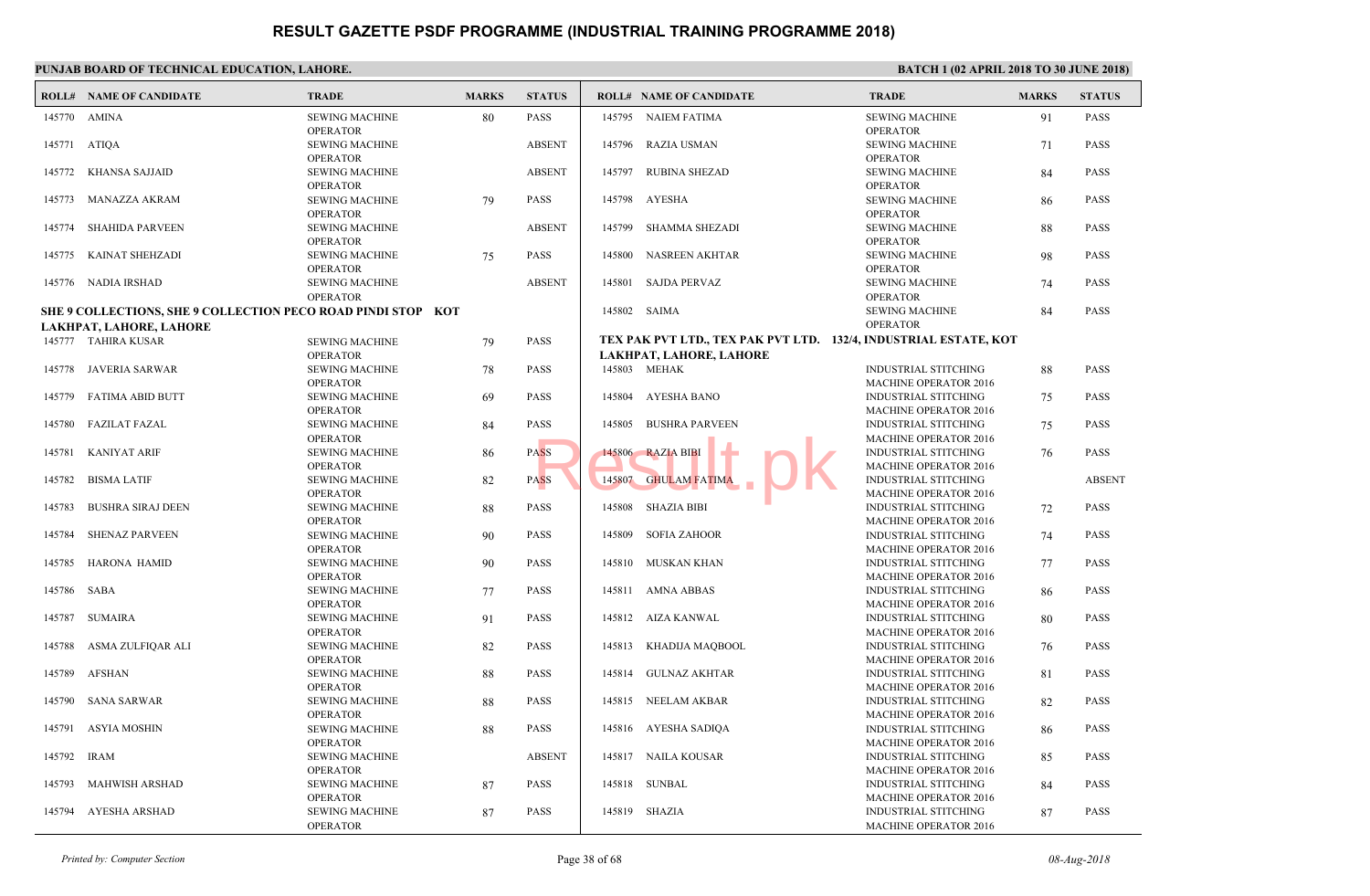|               | PUNJAB BOARD OF TECHNICAL EDUCATION, LAHORE.                     |                                                             |              |               |        |                                |                      |  |  |  |  |  |
|---------------|------------------------------------------------------------------|-------------------------------------------------------------|--------------|---------------|--------|--------------------------------|----------------------|--|--|--|--|--|
|               | <b>ROLL# NAME OF CANDIDATE</b>                                   | <b>TRADE</b>                                                | <b>MARKS</b> | <b>STATUS</b> |        | <b>ROLL# NAME OF CANDIDATE</b> | <b>TRAL</b>          |  |  |  |  |  |
|               | 145820 MAHNOOR                                                   | <b>INDUSTRIAL STITCHING</b><br><b>MACHINE OPERATOR 2016</b> | 87           | PASS          | 145844 | FAYYAZ AHMAD                   | <b>INDUS</b><br>2016 |  |  |  |  |  |
| 145821        | AMBER IJAZ                                                       | <b>INDUSTRIAL STITCHING</b><br><b>MACHINE OPERATOR 2016</b> | 85           | PASS          | 145845 | AMIR NASEER                    | <b>INDUS</b><br>2016 |  |  |  |  |  |
| 145822        | <b>SUMAIRA KOUSAR</b>                                            | <b>INDUSTRIAL STITCHING</b><br><b>MACHINE OPERATOR 2016</b> | 86           | <b>PASS</b>   | 145846 | MUHAMMAD SHABBIR UL ISLAM      | <b>INDUS</b><br>2016 |  |  |  |  |  |
| 145823        | SHANZA NADEEM                                                    | <b>INDUSTRIAL STITCHING</b><br><b>MACHINE OPERATOR 2016</b> | 80           | <b>PASS</b>   | 145847 | ASAD MUZAYEEN SHAH             | <b>INDUS</b><br>2016 |  |  |  |  |  |
|               | 145824 FARZANA RAFFIQUE                                          | <b>INDUSTRIAL STITCHING</b><br><b>MACHINE OPERATOR 2016</b> | 86           | <b>PASS</b>   |        | 145848 TANVEER AHMAD           | <b>INDUS</b><br>2016 |  |  |  |  |  |
|               | ALLAWAISAYA TEXTILE & FINISHING MILLS LTD, ALLAWAISAYA TEXTILE & |                                                             |              |               | 145849 | MUHAMMAD AZEEM IHTISHAM        | <b>INDUS</b>         |  |  |  |  |  |
|               | FINISHING MILLS LTD MUMTAZABAD INDUSTRIAL AREA VEHARI ROAD,      |                                                             |              |               |        | 145850 AHMAD ALI               | 2016<br><b>INDUS</b> |  |  |  |  |  |
| <b>MULTAN</b> | 145825 MUHAMMAD JUNAID NASIR                                     | INDUSTRIAL ELECTRICIAN                                      | 84           | PASS          |        |                                | 2016                 |  |  |  |  |  |
|               |                                                                  | 2016                                                        |              |               | 145851 | MUHAMMAD BILAL                 | <b>INDUS</b><br>2016 |  |  |  |  |  |
|               | 145826 SABIR ABBAS                                               | INDUSTRIAL ELECTRICIAN<br>2016                              | 81           | PASS          | 145852 | MUHAMMAD MUJAHID               | <b>INDUS</b><br>2016 |  |  |  |  |  |
| 145827        | <b>ALI HAIDER</b>                                                | <b>INDUSTRIAL ELECTRICIAN</b><br>2016                       | 91           | <b>PASS</b>   | 145853 | AHMAD ALI                      | <b>INDUS</b>         |  |  |  |  |  |
| 145828        | MUHAMMAD ADNAN                                                   | <b>INDUSTRIAL ELECTRICIAN</b><br>2016                       |              | <b>ABSENT</b> | 145854 | MUHAMMAD SHOAIB                | 2016<br><b>INDUS</b> |  |  |  |  |  |
| 145829        | <b>ABID HUSSAIN</b>                                              | INDUSTRIAL ELECTRICIAN<br>2016                              | 81           | PASS          |        | 145855 ASHFAQ AHMAD            | 2016<br><b>INDUS</b> |  |  |  |  |  |
| 145830        | <b>ISHTIAO HUSSAIN</b>                                           | INDUSTRIAL ELECTRICIAN<br>2016                              |              | <b>ABSENT</b> | 145856 | <b>MUHAMMAD AHSAAN</b>         | 2016<br><b>INDUS</b> |  |  |  |  |  |
| 145831        | <b>GHULAM JILANI</b>                                             | INDUSTRIAL ELECTRICIAN<br>2016                              | 78           | <b>PASS</b>   |        | 145857 UKASHA                  | 2016<br><b>INDUS</b> |  |  |  |  |  |
| 145832        | MUHAMMAD NAEEM                                                   | INDUSTRIAL ELECTRICIAN<br>2016                              | 91           | <b>PASS</b>   |        | 145858 ZEESHAN                 | 2016<br><b>INDUS</b> |  |  |  |  |  |
| 145833        | YASIR SALEEM                                                     | INDUSTRIAL ELECTRICIAN<br>2016                              | 86           | PASS          | 145859 | MUHAMMAD SHAHBAZ SHAREEF       | 2016<br><b>INDUS</b> |  |  |  |  |  |
| 145834        | MUSASSIR ISRAR BADAR                                             | INDUSTRIAL ELECTRICIAN<br>2016                              | 84           | <b>PASS</b>   |        | 145860 MUHAMMAD QAISER         | 2016<br><b>INDUS</b> |  |  |  |  |  |
| 145835        | IMRAN HUSSAIN                                                    | INDUSTRIAL ELECTRICIAN<br>2016                              | 78           | <b>PASS</b>   | 145861 | MUHAMMAD ASAD TAHIR            | 2016<br><b>INDUS</b> |  |  |  |  |  |
| 145836        | HAFIZ MUHAMMAD JAVAID<br><b>HUSSAIN</b>                          | INDUSTRIAL ELECTRICIAN<br>2016                              | 84           | PASS          |        | 145862 ABDUL REHMAN            | 2016<br><b>INDUS</b> |  |  |  |  |  |
| 145837        | MUHAMMAD AKRAM                                                   | INDUSTRIAL ELECTRICIAN<br>2016                              | 75           | <b>PASS</b>   | 145863 | <b>SHOAIB AKRAM</b>            | 2016<br><b>INDUS</b> |  |  |  |  |  |
| 145838        | MUHMMAD ARSLAN AHMAD                                             | INDUSTRIAL ELECTRICIAN<br>2016                              | 88           | PASS          | 145864 | <b>MAZHAR SALEEM</b>           | 2016<br><b>INDUS</b> |  |  |  |  |  |
| 145839        | MUHAMMAD ARSHAD                                                  | INDUSTRIAL ELECTRICIAN                                      | 81           | PASS          |        | 145865 SAIF UR REHMAN          | 2016<br><b>INDUS</b> |  |  |  |  |  |
|               | 145840 MUHAMMAD KHALIL                                           | 2016<br>INDUSTRIAL ELECTRICIAN                              | 81           | PASS          | 145866 | MUHAMMAD ARSLAAN SHAHID        | 2016<br><b>INDUS</b> |  |  |  |  |  |
|               | 145841 SAJJAD HUSSAIN                                            | 2016<br><b>INDUSTRIAL ELECTRICIAN</b>                       | 79           | PASS          | 145867 | MUHAMMAD ZAFAR                 | 2016<br><b>INDUS</b> |  |  |  |  |  |
| 145842        | MUHAMMAD IKRAM                                                   | 2016<br>INDUSTRIAL ELECTRICIAN                              |              | <b>ABSENT</b> |        | 145868 MUHAMMAD SHAFI          | 2016<br><b>INDUS</b> |  |  |  |  |  |
|               | 145843 JAMIL                                                     | 2016<br><b>INDUSTRIAL ELECTRICIAN</b>                       |              | <b>ABSENT</b> |        | 145869 MUHAMMAD ASIF           | 2016<br><b>INDUS</b> |  |  |  |  |  |
|               |                                                                  | 2016                                                        |              |               |        |                                | 2016                 |  |  |  |  |  |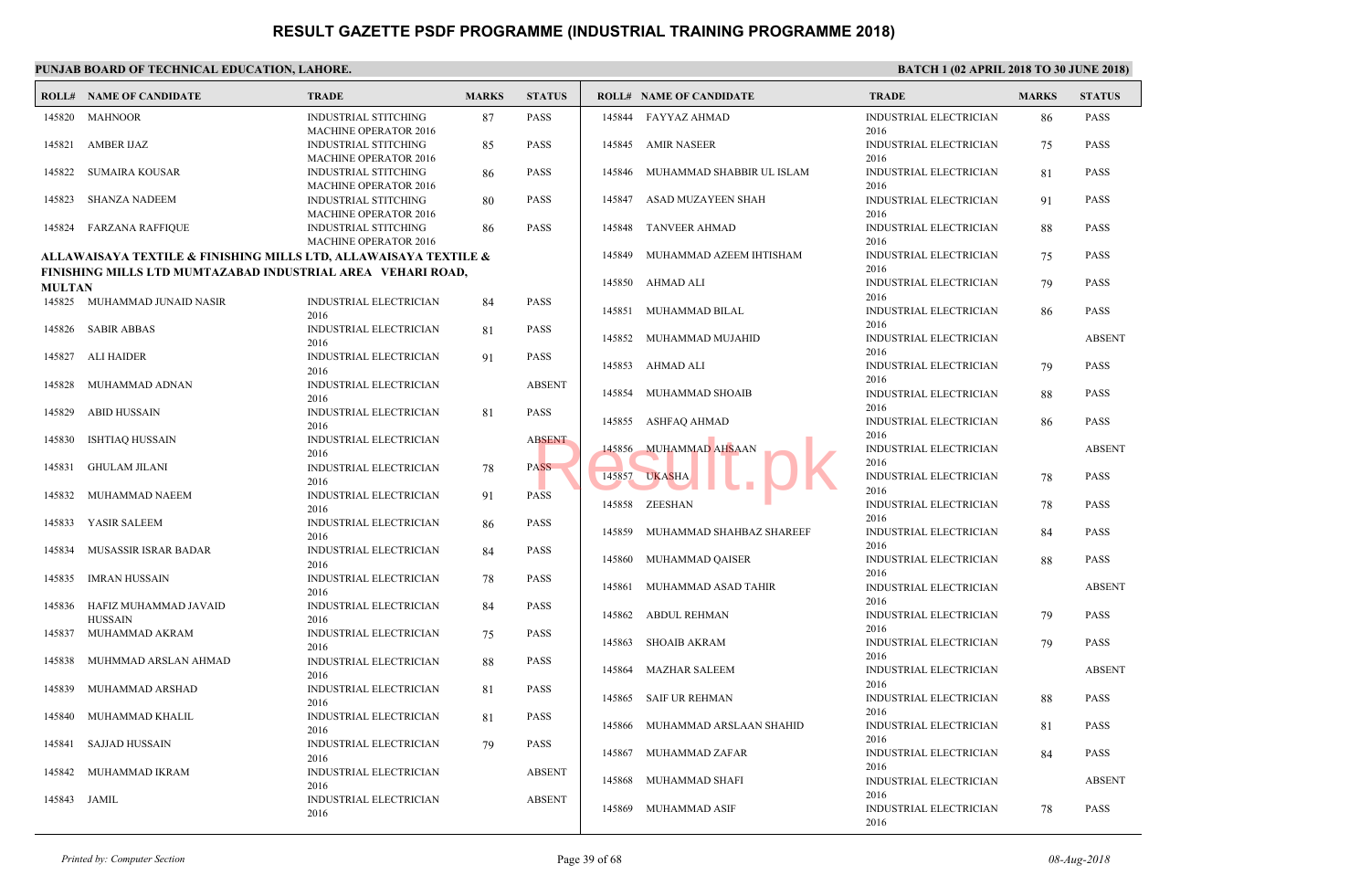|        | <b>ROLL# NAME OF CANDIDATE</b> | <b>TRADE</b>                          | <b>MARKS</b> | <b>STATUS</b> |        | <b>ROLL# NAME OF CANDIDATE</b> | <b>TRAL</b> |
|--------|--------------------------------|---------------------------------------|--------------|---------------|--------|--------------------------------|-------------|
| 145870 | MUHAMMAD USMAN                 | INDUSTRIAL ELECTRICIAN                | 84           | <b>PASS</b>   | 145901 | SALMAN                         | <b>MOTO</b> |
| 145871 | MUHAMMAD IMTIAZ                | 2016<br>INDUSTRIAL ELECTRICIAN        |              | <b>ABSENT</b> | 145902 | SAJJAD HUSSAIN                 | <b>MOTO</b> |
|        |                                | 2016                                  |              |               | 145903 | ZAHID MEHMOOD                  | <b>MOTO</b> |
| 145872 | MUHAMMAD KHALID                | INDUSTRIAL ELECTRICIAN<br>2016        | 79           | <b>PASS</b>   | 145904 | MUHAMMAD BILAL                 | <b>MOTO</b> |
| 145873 | <b>ADEEL RAFIQUE</b>           | INDUSTRIAL ELECTRICIAN                | 86           | <b>PASS</b>   | 145905 | ARSALAN FAZAL                  | <b>MOTO</b> |
| 145874 | MUHAMMAD RASHID                | 2016<br><b>INDUSTRIAL ELECTRICIAN</b> |              | <b>PASS</b>   | 145906 | MUBASHIR IQBAL                 | <b>MOTO</b> |
|        |                                | 2016                                  | 75           |               | 145907 | <b>BILAL RIAZ</b>              | <b>MOTO</b> |
| 145875 | MUHAMMAD ARSHAD                | INDUSTRIAL ELECTRICIAN<br>2016        | 84           | <b>PASS</b>   | 145908 | MUHAMMAD IRFAN                 | <b>MOTO</b> |
| 145876 | MUHAMMAD ASGHAR                | INDUSTRIAL ELECTRICIAN                | 88           | <b>PASS</b>   | 145909 | ABDULLAH ALI RAZA              | <b>MOTO</b> |
|        |                                | 2016                                  |              |               | 145910 | AHMAD HASSAN                   | <b>MOTO</b> |
| 145877 | MUHAMMAD AKRAM                 | <b>INDUSTRIAL ELECTRICIAN</b><br>2016 | 84           | <b>PASS</b>   | 145911 | ABDUL RAHEEM                   | <b>MOTO</b> |
| 145878 | <b>ABDUL REHMAN</b>            | INDUSTRIAL ELECTRICIAN<br>2016        | 83           | PASS          | 145912 | FARAZ AHMAD                    | <b>MOTO</b> |
| 145879 | MUHAMMAD ASIF                  | INDUSTRIAL ELECTRICIAN                |              | <b>ABSENT</b> | 145913 | MUHAMMAD ALI ASGHAR            | <b>MOTO</b> |
|        |                                | 2016                                  |              | <b>ABSENT</b> | 145914 | MUHAMMAD IMRAN                 | <b>MOTO</b> |
| 145880 | <b>ABDUL KHALIQ</b>            | <b>MOTOR WINDER</b>                   |              |               | 145915 | MUHAMMAD SAJJAD                | <b>MOTO</b> |
| 145881 | MUHAMMAD RIZWAN SAFDAR         | <b>MOTOR WINDER</b>                   | 80           | <b>PASS</b>   | 145916 | MUHAMMAD SHAKIR                | <b>MOTO</b> |
| 145882 | ASAD ALI                       | <b>MOTOR WINDER</b>                   | 78           | <b>PASS</b>   | 145917 | <b>RASHID IQBAL</b>            | <b>MOTO</b> |
| 145883 | ABDUL JABBAR                   | <b>MOTOR WINDER</b>                   | 88           | <b>PASS</b>   |        | 145918 ASIF IQBAL              | <b>MOTO</b> |
| 145884 | MUHAMMAD ALTAF                 | <b>MOTOR WINDER</b>                   | 86           | <b>PASS</b>   |        | 145919 MUHAMMAD SHAHBAZ        | <b>MOTO</b> |
| 145885 | MUHAMMAD HASNAIN               | <b>MOTOR WINDER</b>                   | 88           | <b>PASS</b>   | 145920 | MUHAMMAD SHOAIB                | <b>MOTO</b> |
| 145886 | KHURRAM SALEEM                 | <b>MOTOR WINDER</b>                   | 91           | <b>PASS</b>   | 145921 | MUHAMMAD SHAHID                | <b>MOTO</b> |
| 145887 | <b>AQIB MATEEN</b>             | <b>MOTOR WINDER</b>                   | 79           | <b>PASS</b>   | 145922 | MUHAMMAD AMIR SHAHZAD          | <b>MOTO</b> |
| 145888 | MUHAMMAD UMAR                  | <b>MOTOR WINDER</b>                   | 83           | <b>PASS</b>   | 145923 | MUHAMMAD WASEEM                | <b>MOTO</b> |
| 145889 | MUHAMMAD FAHAD                 | <b>MOTOR WINDER</b>                   | 76           | <b>PASS</b>   | 145924 | <b>MOHSIN SHAH</b>             | <b>MOTO</b> |
| 145890 | MUHAMMAD USMAN                 | <b>MOTOR WINDER</b>                   | 80           | <b>PASS</b>   | 145925 | MUHAMMAD AMIN                  | <b>MOTO</b> |
| 145891 | MUHAMMAD ADNAN MANZOOR         | <b>MOTOR WINDER</b>                   |              | <b>ABSENT</b> | 145926 | <b>KHALID MUNIR</b>            | <b>MOTO</b> |
| 145892 | <b>FAHAD HUSSAIN</b>           | <b>MOTOR WINDER</b>                   | 80           | <b>PASS</b>   | 145927 | MUHAMMAD KALEEM                | <b>MOTO</b> |
| 145893 | HAMZA                          | <b>MOTOR WINDER</b>                   | 88           | <b>PASS</b>   | 145928 | MUHAMMAD ARSHAD                | <b>MOTO</b> |
| 145894 | ABDUL NASEEB KHAN              | <b>MOTOR WINDER</b>                   | 85           | <b>PASS</b>   | 145929 | <b>FARUKH ABBAS</b>            | <b>MOTO</b> |
| 145895 | <b>MUBASHIR HASSAN</b>         | <b>MOTOR WINDER</b>                   | 79           | <b>PASS</b>   | 145930 | RAFAQAT HUSSAIN                | <b>MOTO</b> |
| 145896 | <b>NAEEM ABBAS</b>             | <b>MOTOR WINDER</b>                   |              | <b>ABSENT</b> | 145931 | MUHAMMAD YASIR HUSSAIN         | <b>MOTO</b> |
| 145897 | <b>FRUQAN AHMAD</b>            | <b>MOTOR WINDER</b>                   | 84           | <b>PASS</b>   | 145932 | MUHAMMAD AWAIS                 | <b>MOTO</b> |
| 145898 | RIAZ AHMAD                     | <b>MOTOR WINDER</b>                   | 80           | <b>PASS</b>   |        |                                |             |
| 145899 | MUHAMMAD ADIL                  | <b>MOTOR WINDER</b>                   | 78           | <b>PASS</b>   | 145933 | AMIR HUSSAIN                   | <b>MOTO</b> |
| 145900 | MUHAMMAD SHAHID IQBAL          | <b>MOTOR WINDER</b>                   | 84           | <b>PASS</b>   | 145934 | <b>MUHAMMAD ARIF</b>           | <b>MOTO</b> |
|        |                                |                                       |              |               |        |                                |             |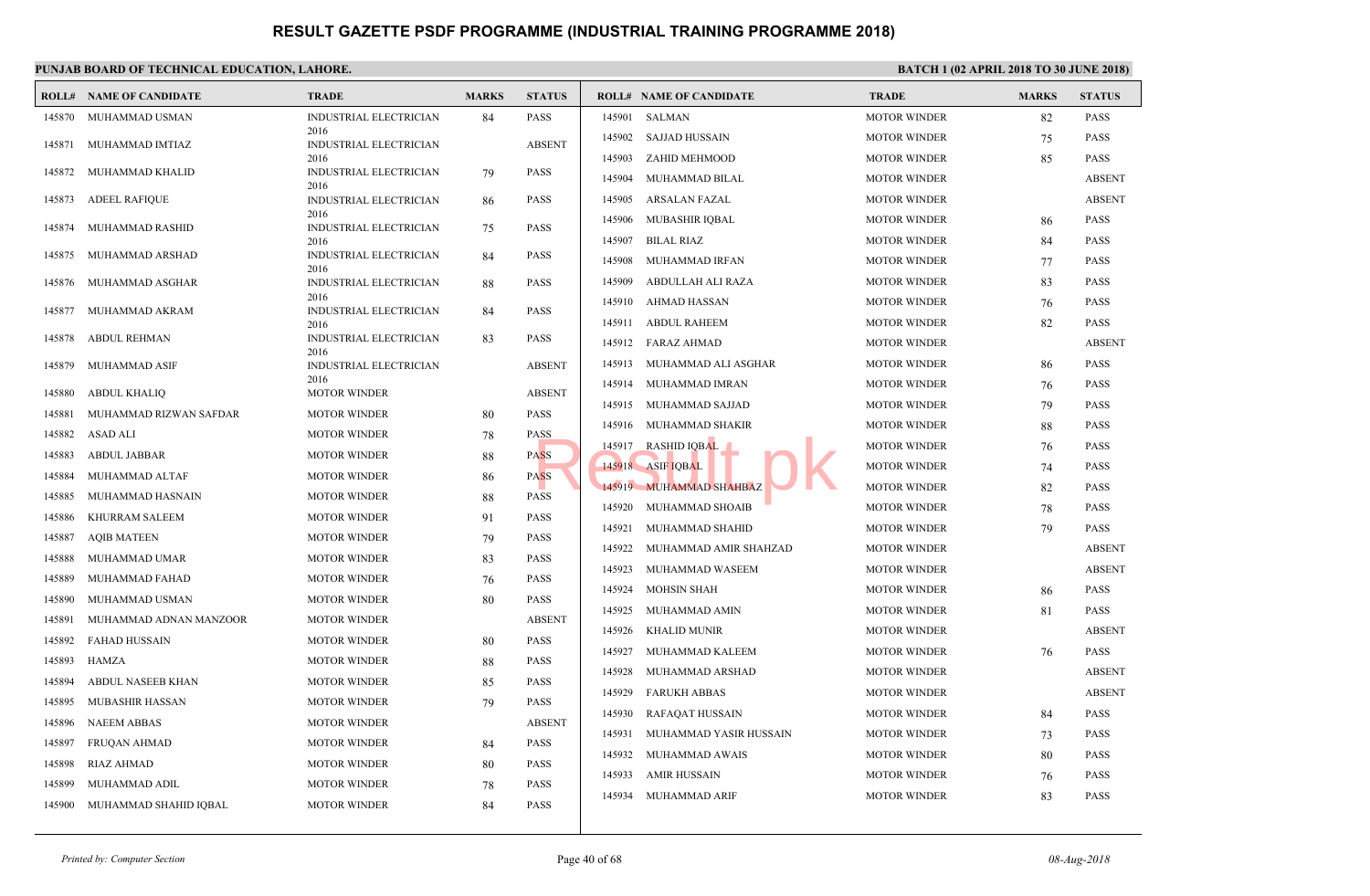|        | <b>ROLL# NAME OF CANDIDATE</b>                                        | <b>TRADE</b>              | <b>MARKS</b> | <b>STATUS</b> |        | <b>ROLL# NAME OF CANDIDATE</b> | <b>TRAL</b>          |
|--------|-----------------------------------------------------------------------|---------------------------|--------------|---------------|--------|--------------------------------|----------------------|
|        | <b>COLONY TEXTILE MILLS LTD, COLONY TEXTILE MILLS SHER SHAH ROAD,</b> |                           |              |               | 145968 | SHAN HUSSAIN                   | <b>BLOW</b>          |
|        | <b>ISMAILABAD MULTAN, MULTAN</b><br>145935 SHAFIQ UR REHMAN           | <b>BLOW ROOM OPERATOR</b> | 88           | <b>PASS</b>   | 145969 | KHALID HUSSAIN                 | <b>BLOW</b>          |
| 145936 | MUHAMMAD WAQAS                                                        | <b>BLOW ROOM OPERATOR</b> |              | <b>PASS</b>   | 145970 | NIAZ AHMED                     | <b>BLOW</b>          |
|        |                                                                       |                           | 90           |               | 145971 | MUHAMMAD AKRAM                 | <b>BLOW</b>          |
| 145937 | MUHAMMAD YOUSAF                                                       | <b>BLOW ROOM OPERATOR</b> | 90           | <b>PASS</b>   | 145972 | MUHAMMAD AAMIR                 | <b>BLOW</b>          |
| 145938 | <b>RIAZ MEHMOOD</b>                                                   | <b>BLOW ROOM OPERATOR</b> | 89           | <b>PASS</b>   | 145973 | MUHAMMAD AAMIR SHABBIR         | <b>BLOW</b>          |
| 145939 | MUHAMMAD ASIF ALI                                                     | <b>BLOW ROOM OPERATOR</b> | 85           | <b>PASS</b>   | 145974 | MUHAMMAD YASEEN                | <b>BLOW</b>          |
| 145940 | MUHAMMAD MASOOM ARSLAN                                                | <b>BLOW ROOM OPERATOR</b> | 96           | <b>PASS</b>   |        | 145975 TANVEER ABBAS           | <b>BLOW</b>          |
| 145941 | MUHAMMAD IRFAN                                                        | <b>BLOW ROOM OPERATOR</b> | 88           | <b>PASS</b>   |        | 145976 MUHAMMAD KASHIF SHARIF  | <b>BLOW</b>          |
| 145942 | <b>QAMAR ABBAS</b>                                                    | <b>BLOW ROOM OPERATOR</b> | 95           | <b>PASS</b>   | 145977 | <b>FAHAD MUNEER</b>            | <b>BLOW</b>          |
| 145943 | MUDASSAR AKHTAR                                                       | <b>BLOW ROOM OPERATOR</b> | 90           | <b>PASS</b>   | 145978 | MUJAHID ALI                    | <b>BLOW</b>          |
| 145944 | MUHAMMAD YOUSAF                                                       | <b>BLOW ROOM OPERATOR</b> | 88           | <b>PASS</b>   | 145979 | MUHAMMAD IBRAHIM               | <b>BLOW</b>          |
| 145945 | USMAN BIN KHALID                                                      | <b>BLOW ROOM OPERATOR</b> | 89           | <b>PASS</b>   | 145980 | MUHAMMAD FAHEEM                | <b>BLOW</b>          |
| 145946 | HAFIZ MUHAMMAD ASIF QADRI                                             | <b>BLOW ROOM OPERATOR</b> | 93           | <b>PASS</b>   | 145981 | AWAIS SHARAFAT                 | <b>BLOW</b>          |
| 145947 | <b>ABDUL RASHEED</b>                                                  | BLOW ROOM OPERATOR        | 91           | <b>PASS</b>   |        |                                |                      |
| 145948 | MUHAMMAD IRFAN                                                        | <b>BLOW ROOM OPERATOR</b> | 92           | <b>PASS</b>   | 145982 | QASIM ALI                      | <b>BLOW</b>          |
| 145949 | MUHAMMAD AAMIR HUSSAIN                                                | <b>BLOW ROOM OPERATOR</b> | 88           | <b>PASS</b>   | 145983 | MUAMMAD ABU BAKER ALI USMAN    | <b>BLOW</b>          |
| 145950 | MUHAMMAD YOUSAF                                                       | <b>BLOW ROOM OPERATOR</b> | 92           | <b>PASS</b>   | 145984 | <b>SHAHID ALI</b>              | <b>BLOW</b>          |
| 145951 | MUHAMMAD SALMAN                                                       | <b>BLOW ROOM OPERATOR</b> | 93           | <b>PASS</b>   |        | 145985 ALI JAN                 | <b>BLOW</b>          |
| 145952 | MUHAMMAD IMRAN                                                        | <b>BLOW ROOM OPERATOR</b> |              | <b>ABSENT</b> |        | 145986 MUHAMMAD TARIQ SHAHZAD  | <b>CARD</b><br>OPER/ |
| 145953 | MUHAMMAD ZAFAR IQBAL                                                  | <b>BLOW ROOM OPERATOR</b> | 92           | <b>PASS</b>   | 145987 | MUHAMMAD RAMZAN                | <b>CARD</b>          |
| 145954 | <b>SYED RASOOL</b>                                                    | <b>BLOW ROOM OPERATOR</b> | 90           | <b>PASS</b>   | 145988 | <b>IFTIKHAR AHMAD</b>          | OPER/<br><b>CARD</b> |
| 145955 | MUHAMMAD IMRAN                                                        | <b>BLOW ROOM OPERATOR</b> | 94           | <b>PASS</b>   |        |                                | OPER/                |
| 145956 | MUHAMMAD IMRAN                                                        | <b>BLOW ROOM OPERATOR</b> | 94           | <b>PASS</b>   | 145989 | NASIR ZUBAIR                   | <b>CARD</b>          |
| 145957 | MUHAMMAD ASIF                                                         | <b>BLOW ROOM OPERATOR</b> | 97           | <b>PASS</b>   | 145990 | MUHAMMAD DEEN                  | OPER/<br><b>CARD</b> |
| 145958 | MUHAMMAD SHAHID                                                       | <b>BLOW ROOM OPERATOR</b> | 96           | <b>PASS</b>   |        |                                | OPER/                |
| 145959 | MUHAMMAD WAQAS                                                        | <b>BLOW ROOM OPERATOR</b> | 94           | <b>PASS</b>   | 145991 | <b>WASEEM ASHRAF</b>           | CARD!<br>OPER/       |
|        |                                                                       |                           |              | <b>PASS</b>   | 145992 | MUHAMMAD ZUBAIR                | CARD!                |
| 145960 | <b>SHEHBAZ FAREED</b>                                                 | <b>BLOW ROOM OPERATOR</b> | 96           |               | 145993 | MUHAMMAD AFTAB                 | OPER/<br><b>CARD</b> |
| 145961 | MUHAMMAD SANWAL                                                       | <b>BLOW ROOM OPERATOR</b> | 73           | <b>PASS</b>   |        |                                | OPER/                |
| 145962 | ZEESHAN GHANI                                                         | <b>BLOW ROOM OPERATOR</b> | 71           | <b>PASS</b>   | 145994 | <b>WASEEM ABBAS</b>            | <b>CARD</b>          |
| 145963 | MUHAMMAD WAQAS                                                        | <b>BLOW ROOM OPERATOR</b> | 71           | <b>PASS</b>   | 145995 | MUHAMMAD MUMTAZ                | OPER/<br><b>CARD</b> |
| 145964 | KALEEM ULLAH SIDDIQUE                                                 | <b>BLOW ROOM OPERATOR</b> | 71           | <b>PASS</b>   |        |                                | OPER/                |
| 145965 | <b>IMRAN ALI</b>                                                      | <b>BLOW ROOM OPERATOR</b> | 71           | <b>PASS</b>   | 145996 | MALIK SAJID NAWAZ              | CARD!<br>OPER/       |
| 145966 | <b>JAVED IQBAL</b>                                                    | <b>BLOW ROOM OPERATOR</b> | 81           | <b>PASS</b>   | 145997 | <b>ZEESHAN SAEED</b>           | <b>CARD</b>          |
| 145967 | SYED KASHIF ALI SHAH                                                  | <b>BLOW ROOM OPERATOR</b> | 81           | <b>PASS</b>   |        |                                | OPER/                |
|        |                                                                       |                           |              |               |        |                                |                      |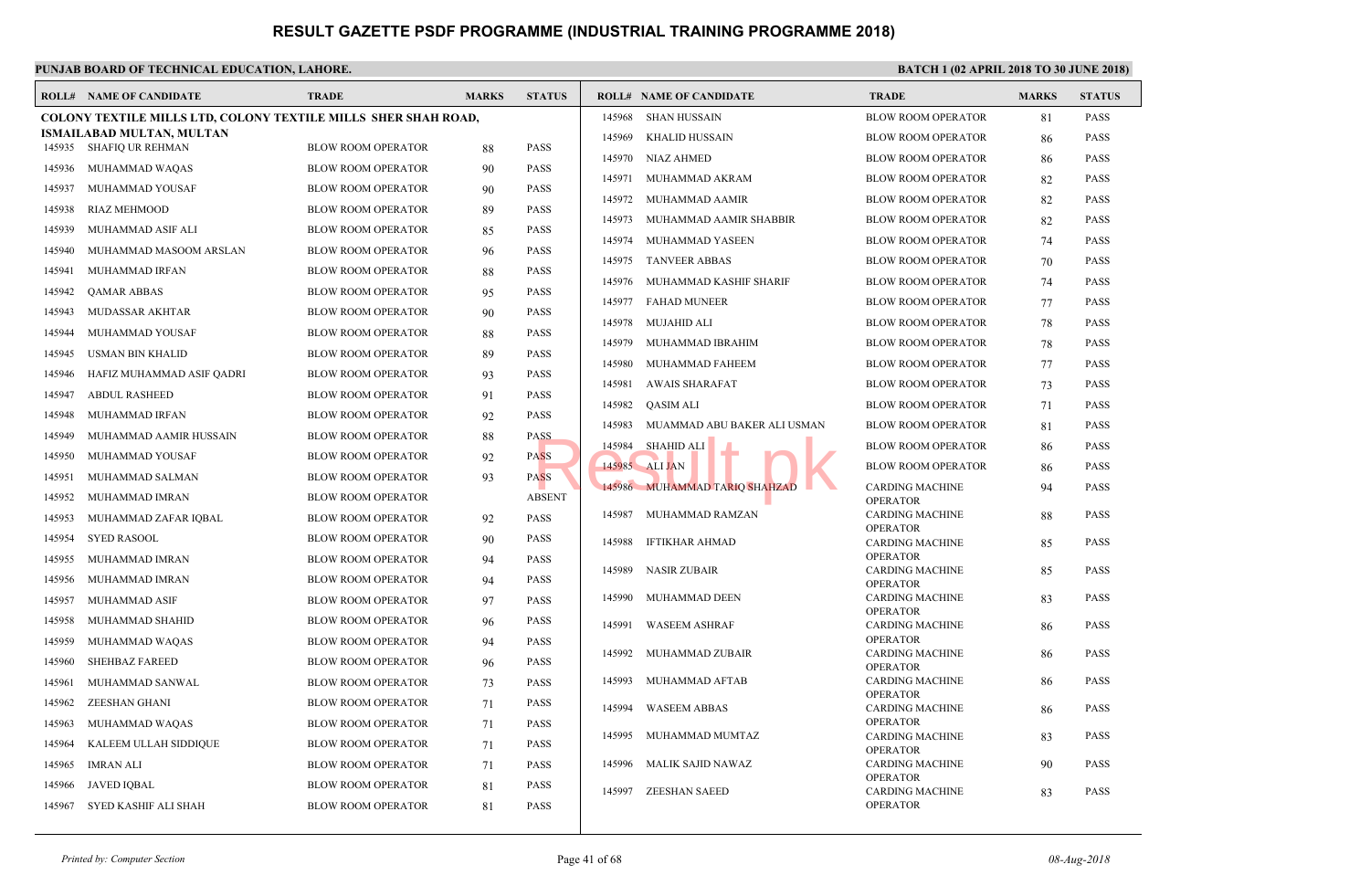#### **PUNJAB BOARD OF TECHNICAL EDUCATION, LAHORE. ROLL# NAME OF CANDIDATE TRADE MARKS STATUS ROLL# NAME OF CANDIDATE TRADE MARKS STATUS** CARDING MACHINE 83 PASS OPERATOR 145998 MUHAMMAD KHAN CARDING MACHINE 81 PASS OPERATOR 145999 MUHAMMAD AAMIR MAZHAR CARDING MACHINE 82 PASS OPERATOR 146000 SAQIB HUSSAIN CARDING MACHINE 82 PASS OPERATOR 146001 MUHAMMAD SHAFIQUE CARDING MACHINE 82 PASS OPERATOR 146002 MUHAMMAD AAMIR SHAHZAD CARDING MACHINE 82 PASS OPERATOR 146003 SHAKEEL AHMED CARDING MACHINE 92 PASS OPERATOR 146004 RANA MUHAMMAD YOUNAS CARDING MACHINE 92 PASS OPERATOR 146005 QASIM RAZA CARDING MACHINE 96 PASS OPERATOR 146006 MUHAMMAD QAISAR NADEEM CARDING MACHINE ABSENT OPERATOR 146007 ZAHID MEHMOOD CARDING MACHINE 88 PASS OPERATOR 146008 MUHAMMAD YASEEN CARDING MACHINE 89 PASS OPERATOR 146009 MUHAMMAD IDREES CARDING MACHINE 81 PASS OPERATOR 146010 SYED MUHAMMAD SHAHZAD CARDING MACHINE 66 PASS OPERATOR 146011 MUHAMMAD AWAIS CARDING MACHINE 79 PASS OPERATOR 146012 MUHAMMAD WASIM CARDING MACHINE 76 PASS OPERATOR 146013 MUHAMMAD RAMZAN CARDING MACHINE 77 PASS OPERATOR 146014 GHULAM MUSTAFA CARDING MACHINE 67 PASS OPERATOR 146015 MUHAMMAD IQBAL CARDING MACHINE 65 PASS OPERATOR 146016 NAZIR HUSSAIN CARDING MACHINE 68 PASS OPERATOR 146017 TANVEER AHMED CARDING MACHINE 70 PASS OPERATOR 146018 MUHAMMAD NOUMAN CARDING MACHINE 75 PASS OPERATOR 146019 ABDUL MAJEED CARDING MACHINE 75 PASS OPERATOR 146020 MUHAMMAD SAJID CARDING MACHINE 72 PASS OPERATOR 146021 MUHAMMAD SHAHZAD CARDING MACHINE 74 PASS OPERATOR 146022 MUHAMMAD AJMAL CARDING MACHINE 69 PASS OPERATOR 146023 ALTAF HUSSAIN CARD. OPER<sub>4</sub> 146024 SAIF UR REHMAN CARD<sub>.</sub> OPER<sub>4</sub> 146025 RAMIZ AKHTAR CARD OPER<sub>A</sub>  [146026 MUHAMMAD NADEEM](http://www.result.pk/) CARD. OPER<sub>4</sub> 146027 MUHAMMAD SABIR CARD. OPER<sub>A</sub> 146028 MUHAMMAD AKRAM KHAN CARD. OPER<sub>4</sub> 146029 NADIR HUSSAIN CARD<sub>.</sub> OPER<sub>A</sub> 146030 MUHAMMAD ASHRAF CARD. OPER<sub>4</sub> 146031 MUHAMMAD FAHEEM CARD. OPER<sub>4</sub> 146032 MUHAMMAD AKHTAR CARD. OPER<sub>A</sub> 146033 MUHAMMAD SHOBBAN CARD. OPER<sub>4</sub> 146034 MUNAWER ALI CARD<sub>.</sub> OPER<sub>4</sub> 146035 MUHAMMAD MOOSA CARD. OPER<sub>4</sub> 146036 QAMMAR IQBAL DIGITAL <mark>DREAMS, 345 MAKDOOM RASH</mark>EED ROAD . **RAILWAY CROSSING MULTAN, MULTAN** FABRI **INSPE**  146037 MUHAMMAD IMRAN FABRI **INSPE**  146038 MUHAMMAD AMIR FABRI **INSPE**  146039 MUHAMMAD ISHFAQ QADRI FABRI **INSPE**  146040 SAJID RAFIQ FABRI **INSPE**  146041 MUHAMMAD SAJJAD FABRI **INSPE**  146042 MUHAMMAD AKMAL FABRI **INSPE**  146043 WAJID RAFIQ FABRI **INSPE**  146044 FAIZ BUKHSH FABRI **INSPE**  146045 MUHAMMAD AWAIS FABRI **INSPE**  146046 MUHAMMAD AKRAM FABRI **INSPE**  146047 MUHAMMAD SAJJAD FABRI **INSPE**  146048 NAVEED HUSSAIN ASS 146036 QAMMAR IQBAL<br>ASS DIGITAL DREAMS, 345 MAKDOOM RASHE<br>RAILWAY CROSSING MULTAN, MULTAN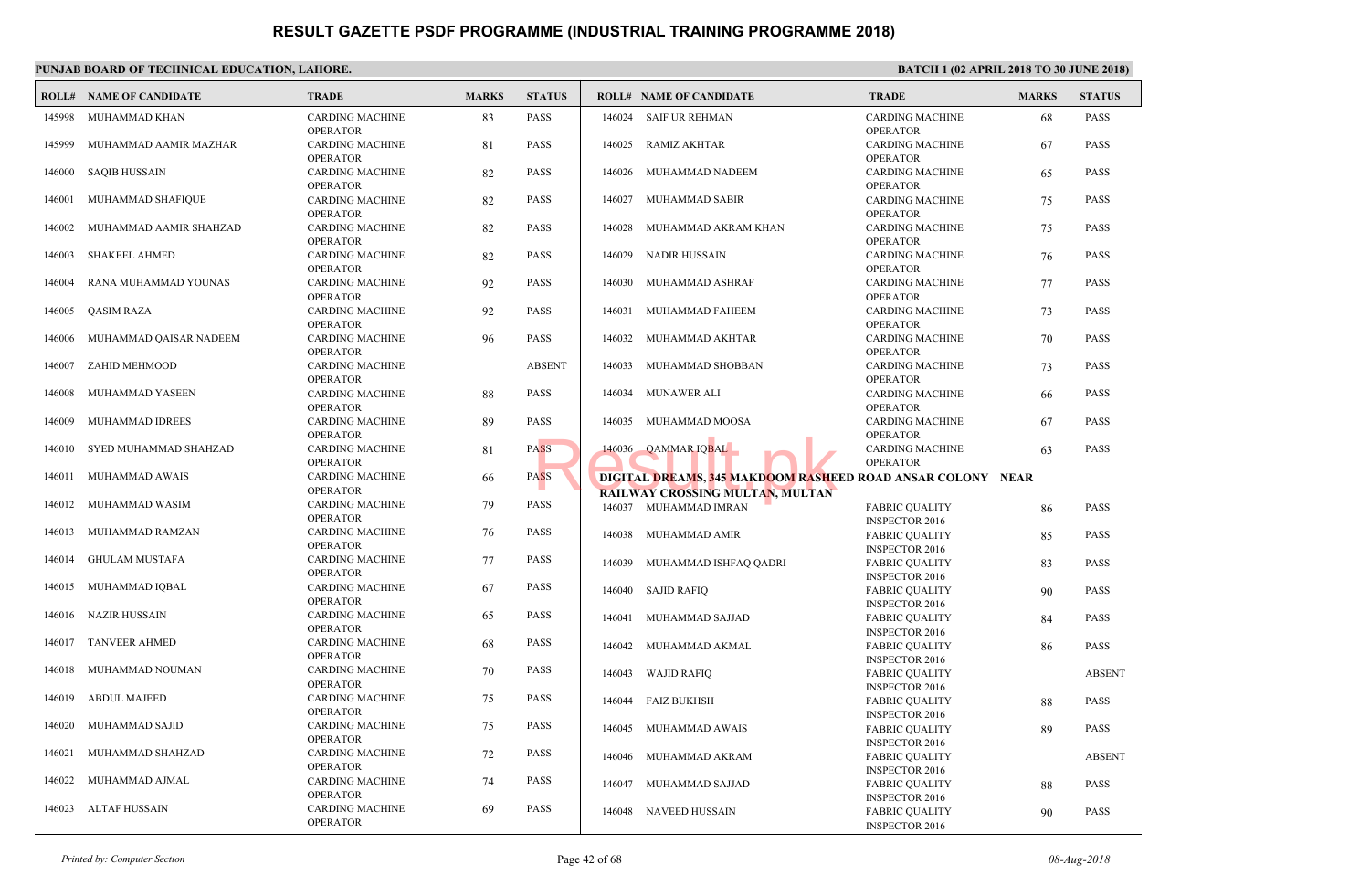|        | <b>ROLL# NAME OF CANDIDATE</b>                               | <b>TRADE</b>                                   | <b>MARKS</b> | <b>STATUS</b> |        | <b>ROLL# NAME OF CANDIDATE</b> | <b>TRAL</b>                 |
|--------|--------------------------------------------------------------|------------------------------------------------|--------------|---------------|--------|--------------------------------|-----------------------------|
| 146049 | <b>SHAHID RAIZ</b>                                           | <b>FABRIC QUALITY</b><br><b>INSPECTOR 2016</b> | 87           | <b>PASS</b>   | 146074 | <b>IQRA BIBI</b>               | FABRI<br><b>INSPE</b>       |
| 146050 | MUJAHID ANJUM                                                | <b>FABRIC QUALITY</b>                          | 88           | <b>PASS</b>   | 146075 | AMNA PERVEEN                   | FABRI                       |
|        |                                                              | <b>INSPECTOR 2016</b>                          |              |               |        |                                | <b>INSPE</b>                |
| 146051 | MUHAMMAD SHABBIR                                             | <b>FABRIC QUALITY</b>                          |              | <b>ABSENT</b> |        | 146076 MUSARAT SHAFIQ          | FABRI                       |
|        |                                                              | <b>INSPECTOR 2016</b>                          |              |               |        |                                | <b>INSPE</b>                |
|        | KHADI CRAFTS DEVELOPMENT COMPANY PVT LTD, ADDA BARSATI BOSAN |                                                |              |               | 146077 | NADIA NASREEN                  | <b>INDUS</b>                |
|        | <b>ROAD, MULTAN</b>                                          |                                                |              |               |        |                                | <b>MACH</b>                 |
|        | 146052 NAZIA BIBI                                            | <b>FABRIC QUALITY</b>                          | 86           | <b>PASS</b>   | 146078 | <b>SAFIA BIBI</b>              | <b>INDUS</b>                |
|        |                                                              | <b>INSPECTOR 2016</b>                          |              |               |        |                                | <b>MACH</b>                 |
| 146053 | SHABANA ANWAR                                                | <b>FABRIC QUALITY</b>                          | 88           | <b>PASS</b>   | 146079 | <b>HALEEMA BIBI</b>            | <b>INDUS</b>                |
|        |                                                              | <b>INSPECTOR 2016</b>                          |              |               |        |                                | <b>MACH</b>                 |
| 146054 | SHAKEELA HAMMEED                                             | <b>FABRIC QUALITY</b>                          | 86           | <b>PASS</b>   | 146080 | FARHAT                         | <b>INDUS</b>                |
|        |                                                              | <b>INSPECTOR 2016</b>                          |              |               |        |                                | <b>MACH</b>                 |
| 146055 | ANUM AZIZ                                                    | <b>FABRIC QUALITY</b>                          | 88           | PASS          | 146081 | <b>NASREEN BIBI</b>            | <b>INDUS</b>                |
|        |                                                              | <b>INSPECTOR 2016</b>                          |              |               |        |                                | <b>MACH</b>                 |
| 146056 | FATIMA MAI                                                   | <b>FABRIC QUALITY</b>                          | 86           | <b>PASS</b>   | 146082 | MAMOONA                        | <b>INDUS</b>                |
|        |                                                              | <b>INSPECTOR 2016</b>                          |              |               |        |                                | <b>MACH</b>                 |
| 146057 | <b>SUMERA BIBI</b>                                           | <b>FABRIC QUALITY</b>                          | 88           | <b>PASS</b>   | 146083 | SHABANA KOSAR                  | <b>INDUS</b>                |
|        |                                                              | <b>INSPECTOR 2016</b>                          |              |               |        |                                | <b>MACH</b>                 |
| 146058 | <b>GULNAZ AKHTER</b>                                         | <b>FABRIC QUALITY</b>                          | 86           | <b>PASS</b>   | 146084 | <b>SAFIA MAI</b>               | <b>INDUS</b>                |
|        |                                                              | <b>INSPECTOR 2016</b>                          |              |               |        |                                | <b>MACH</b>                 |
| 146059 | <b>FARZANA BIBI</b>                                          | <b>FABRIC QUALITY</b>                          | 88           | <b>PASS</b>   | 146085 | <b>REHANA MAI</b>              | <b>INDUS</b>                |
|        |                                                              | <b>INSPECTOR 2016</b>                          |              |               |        |                                | <b>MACH</b>                 |
| 146060 | <b>MEHAR NU NISA</b>                                         | <b>FABRIC QUALITY</b>                          | 86           | <b>PASS</b>   | 146086 | <b>AMNA SIDDIQUE</b>           | <b>INDUS</b>                |
|        |                                                              | <b>INSPECTOR 2016</b>                          |              |               |        |                                | <b>MACH</b>                 |
| 146061 | <b>SHAMSHAD BIBI</b>                                         | <b>FABRIC QUALITY</b>                          | 88           | <b>PASS</b>   | 146087 | <b>RABIA BIBI</b>              | <b>INDUS</b>                |
|        |                                                              | <b>INSPECTOR 2016</b>                          |              |               |        |                                | <b>MACH</b>                 |
| 146062 | <b>SAMINA ASGHER</b>                                         | <b>FABRIC QUALITY</b>                          | 88           | <b>PASS</b>   | 146088 | SHAZIA FIAZ                    | <b>INDUS</b>                |
|        |                                                              | <b>INSPECTOR 2016</b>                          |              |               |        |                                | <b>MACH</b>                 |
| 146063 | <b>SHAMIM MAI</b>                                            | <b>FABRIC QUALITY</b>                          | 86           | PASS          | 146089 | ANUM BIBI                      | <b>INDUS</b>                |
|        |                                                              | <b>INSPECTOR 2016</b>                          |              |               |        |                                | <b>MACH</b>                 |
| 146064 | <b>TALEEM BIBI</b>                                           | <b>FABRIC QUALITY</b>                          | 88           | <b>PASS</b>   | 146090 | <b>KOUSIR PARVEEN</b>          | <b>INDUS</b>                |
|        |                                                              | <b>INSPECTOR 2016</b>                          |              |               |        |                                | <b>MACH</b>                 |
| 146065 | <b>SHAHEENA BIBI</b>                                         | <b>FABRIC QUALITY</b>                          | 86           | <b>PASS</b>   | 146091 | <b>RUBINA MAI</b>              | <b>INDUS</b>                |
|        |                                                              | <b>INSPECTOR 2016</b>                          |              |               |        |                                | <b>MACH</b>                 |
| 146066 | <b>ABIDA PARVEEN</b>                                         | <b>FABRIC QUALITY</b>                          | 88           | <b>PASS</b>   | 146092 | <b>BHIRAWAN BATOOL</b>         | <b>INDUS</b>                |
|        |                                                              | <b>INSPECTOR 2016</b>                          |              |               |        |                                | <b>MACH</b>                 |
| 146067 | <b>SEYANI MAI</b>                                            | <b>FABRIC QUALITY</b>                          | 86           | PASS          | 146093 | <b>RABIA ABBAS</b>             | <b>INDUS</b>                |
|        |                                                              | <b>INSPECTOR 2016</b>                          |              |               | 146094 |                                | <b>MACH</b>                 |
| 146068 | <b>SAMIA ASGHER</b>                                          | <b>FABRIC QUALITY</b>                          | 88           | <b>PASS</b>   |        | <b>SAMINA IJAZ</b>             | <b>INDUS</b><br><b>MACH</b> |
|        |                                                              | <b>INSPECTOR 2016</b>                          |              |               | 146095 | <b>BHRIWAN MAI</b>             | <b>INDUS</b>                |
| 146069 | <b>PARVEEN MAI</b>                                           | <b>FABRIC QUALITY</b>                          | 86           | <b>PASS</b>   |        |                                |                             |
|        |                                                              | <b>INSPECTOR 2016</b>                          |              |               | 146096 | SHAYESTA KANWAL                | <b>MACH</b><br><b>INDUS</b> |
| 146070 | NASREEN DILBAR                                               | <b>FABRIC QUALITY</b>                          | 88           | <b>PASS</b>   |        |                                | <b>MACH</b>                 |
|        |                                                              | <b>INSPECTOR 2016</b>                          |              |               | 146097 | <b>SONIA ZAHOR</b>             | <b>INDUS</b>                |
| 146071 | <b>SONIA NOREEN</b>                                          | <b>FABRIC QUALITY</b>                          | 86           | <b>PASS</b>   |        |                                | <b>MACH</b>                 |
|        |                                                              | <b>INSPECTOR 2016</b>                          |              |               | 146098 | SHAZIA ASIF                    | <b>INDUS</b>                |
| 146072 | <b>AZRA BIBI</b>                                             | <b>FABRIC QUALITY</b>                          | 88           | PASS          |        |                                | <b>MACH</b>                 |
|        |                                                              | <b>INSPECTOR 2016</b>                          |              |               | 146099 | <b>RUBINA MAI</b>              | <b>INDUS</b>                |
| 146073 | NAJMA IBRAHIM                                                | <b>FABRIC QUALITY</b>                          | 86           | <b>PASS</b>   |        |                                | <b>MACH</b>                 |
|        |                                                              | <b>INSPECTOR 2016</b>                          |              |               |        |                                |                             |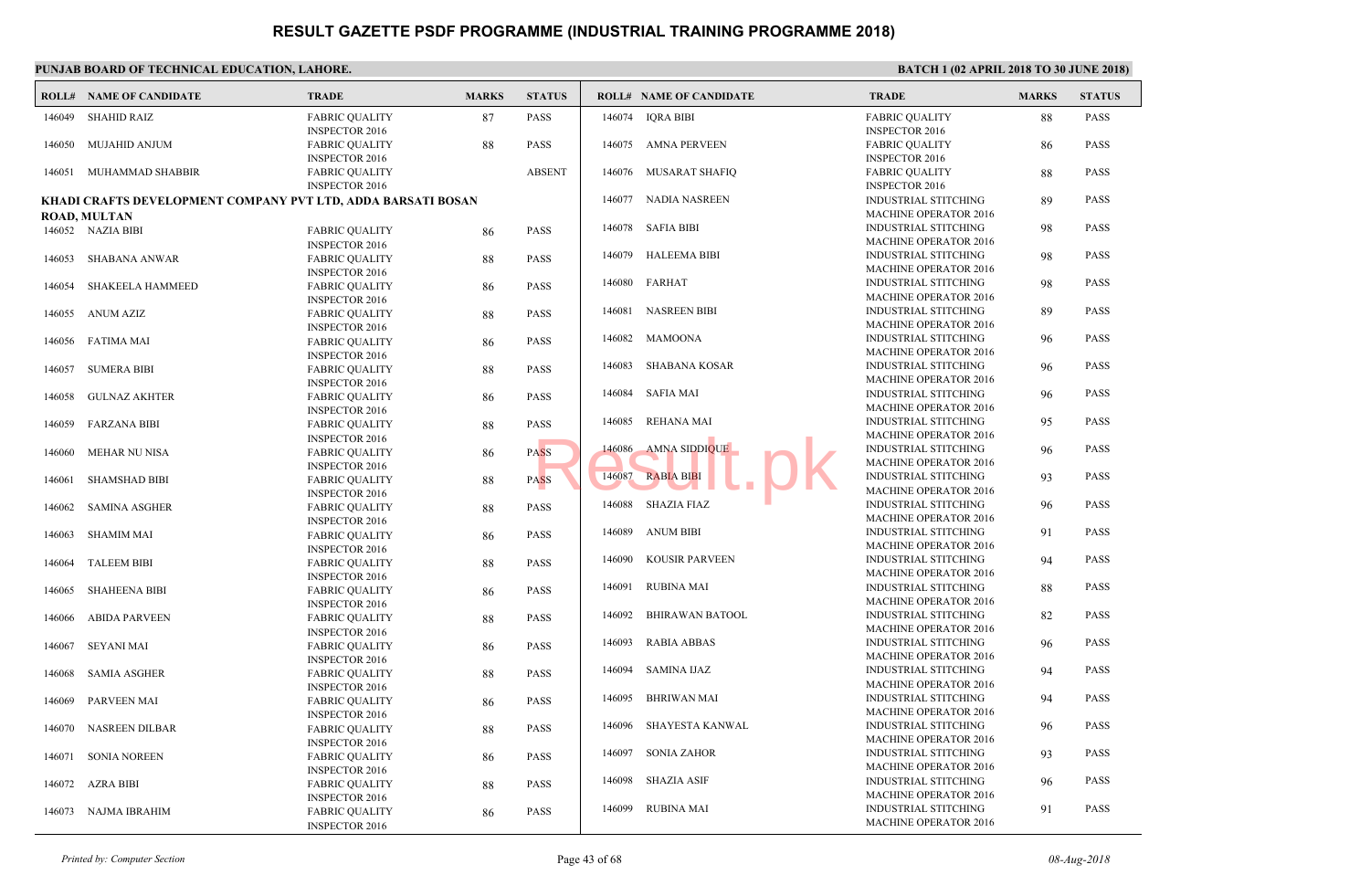|        | <b>ROLL# NAME OF CANDIDATE</b> | <b>TRADE</b>                                                | <b>MARKS</b> | <b>STATUS</b> |             | <b>ROLL# NAME OF CANDIDATE</b> | <b>TRAD</b>                 |
|--------|--------------------------------|-------------------------------------------------------------|--------------|---------------|-------------|--------------------------------|-----------------------------|
| 146100 | <b>ROBINA SIJAD</b>            | <b>INDUSTRIAL STITCHING</b>                                 | 94           | <b>PASS</b>   | 146126      | <b>SAMENA SHAREEF</b>          | <b>INDUS</b>                |
| 146101 | <b>BALKES ISLAM</b>            | MACHINE OPERATOR 2016<br><b>INDUSTRIAL STITCHING</b>        | 89           | <b>PASS</b>   |             | 146127 NUSRAT PARVEEN          | <b>MACH</b><br><b>INDUS</b> |
| 146102 | <b>RUKHSANA BIBI</b>           | <b>MACHINE OPERATOR 2016</b><br><b>INDUSTRIAL STITCHING</b> | 94           | <b>PASS</b>   |             | 146128 SAIMA MAI               | <b>MACH</b><br><b>INDUS</b> |
|        |                                | <b>MACHINE OPERATOR 2016</b>                                |              |               |             |                                | <b>MACH</b>                 |
| 146103 | <b>IRAM MAI</b>                | <b>INDUSTRIAL STITCHING</b>                                 | 78           | <b>PASS</b>   | 146129      | NASIRA PERVEN                  | <b>INDUS</b>                |
|        |                                | <b>MACHINE OPERATOR 2016</b>                                |              |               |             |                                | <b>MACH</b>                 |
| 146104 | <b>RIMSHA</b>                  | <b>INDUSTRIAL STITCHING</b>                                 | 71           | <b>PASS</b>   | 146130      | <b>SHANIA BIBI</b>             | <b>SCREE</b>                |
|        | <b>SALMA BIBI</b>              | <b>MACHINE OPERATOR 2016</b>                                |              | <b>PASS</b>   |             | 146131 SAKEENA BIBI            | <b>SCREE</b>                |
| 146105 |                                | <b>INDUSTRIAL STITCHING</b><br><b>MACHINE OPERATOR 2016</b> | 71           |               |             | 146132 PARVEEN BIBI            | <b>SCREE</b>                |
| 146106 | <b>SHEHNAZ BIBI</b>            | <b>INDUSTRIAL STITCHING</b>                                 | 66           | <b>PASS</b>   |             |                                |                             |
|        |                                | <b>MACHINE OPERATOR 2016</b>                                |              |               | 146133      | SONIA                          | <b>SCREE</b>                |
| 146107 | RAZO MAI                       | <b>INDUSTRIAL STITCHING</b>                                 | 78           | <b>PASS</b>   |             | 146134 AQEELAMUREED            | <b>SCREE</b>                |
|        |                                | MACHINE OPERATOR 2016                                       |              |               |             | 146135 SHAHIDA BIBI            | <b>SCREE</b>                |
| 146108 | ZAHRA BIBI                     | <b>INDUSTRIAL STITCHING</b>                                 | 80           | <b>PASS</b>   |             |                                |                             |
|        |                                | <b>MACHINE OPERATOR 2016</b>                                |              |               |             | 146136 SUMERA NASIR            | <b>SCREE</b>                |
| 146109 | YASMEEN MAI                    | <b>INDUSTRIAL STITCHING</b><br><b>MACHINE OPERATOR 2016</b> | 87           | <b>PASS</b>   | 146137      | GULL ZAREEN KHAN               | <b>SCREE</b>                |
| 146110 | FARDUS IABUSAM                 | <b>INDUSTRIAL STITCHING</b>                                 | 91           | <b>PASS</b>   | 146138      | <b>IRSHAD KALEEM</b>           | <b>SCREE</b>                |
|        |                                | MACHINE OPERATOR 2016                                       |              |               | 146139      | <b>SAIMA AFZAL</b>             | <b>SCREE</b>                |
| 146111 | <b>AZEEZ BIBI</b>              | INDUSTRIAL STITCHING                                        | 94           | <b>PASS</b>   |             |                                |                             |
|        |                                | MACHINE OPERATOR 2016                                       |              |               | 146140      | <b>BUSHRA BIBI</b>             | <b>SCREE</b>                |
|        | 146112 ASMAT KNEEZ             | <b>INDUSTRIAL STITCHING</b>                                 | 96           | <b>PASS</b>   |             | 146141 FARZANA MAI             | <b>SCREE</b>                |
|        | 146113 MANZORAN MAI            | <b>MACHINE OPERATOR 2016</b><br><b>INDUSTRIAL STITCHING</b> | 92           | <b>PASS</b>   | 146142      | <b>SAFINA IQBAL</b>            | <b>SCREE</b>                |
|        |                                | <b>MACHINE OPERATOR 2016</b>                                |              |               |             |                                |                             |
|        | 146114 AZRA MAI                | <b>INDUSTRIAL STITCHING</b>                                 | 92           | <b>PASS</b>   | 146143      | <b>SARA MALIK</b>              | <b>SCREE</b>                |
|        |                                | <b>MACHINE OPERATOR 2016</b>                                |              |               |             | 146144 KALSOOM MAI             | <b>SCREE</b>                |
|        | 146115 SHAZIA BIBI             | <b>INDUSTRIAL STITCHING</b>                                 | 90           | <b>PASS</b>   |             | 146145 JAMEELA BIBI            | <b>SCREE</b>                |
|        |                                | <b>MACHINE OPERATOR 2016</b>                                |              |               | 146146      |                                |                             |
|        | 146116 NAHEED BIBI             | <b>INDUSTRIAL STITCHING</b>                                 | 98           | <b>PASS</b>   |             | ROZINA BIBI                    | <b>SCREE</b>                |
| 146117 | <b>MEHWESH BIBI</b>            | <b>MACHINE OPERATOR 2016</b><br><b>INDUSTRIAL STITCHING</b> |              | <b>PASS</b>   | 146147 ASIA |                                | <b>SCREE</b>                |
|        |                                | <b>MACHINE OPERATOR 2016</b>                                | 96           |               |             | 146148 SURIYA BIBI             | <b>SCREE</b>                |
| 146118 | SHAZIA MAI                     | <b>INDUSTRIAL STITCHING</b>                                 | 92           | <b>PASS</b>   | 146149      | <b>HUMERA BIBI</b>             | <b>SCREE</b>                |
|        |                                | <b>MACHINE OPERATOR 2016</b>                                |              |               |             |                                |                             |
| 146119 | ASIA BIBI                      | <b>INDUSTRIAL STITCHING</b>                                 | 94           | <b>PASS</b>   |             | 146150 ASIA BIBI               | <b>SCREE</b>                |
|        |                                | MACHINE OPERATOR 2016                                       |              |               | 146151      | REMSHA FIDA HUSSAIN            | <b>SCREE</b>                |
| 146120 | <b>IRSHAD MAI</b>              | <b>INDUSTRIAL STITCHING</b>                                 | 98           | <b>PASS</b>   |             | 146152 UMAM HABIBA             | <b>SCREE</b>                |
|        |                                | MACHINE OPERATOR 2016                                       |              |               |             |                                |                             |
| 146121 | NASREEN MAI                    | <b>INDUSTRIAL STITCHING</b><br>MACHINE OPERATOR 2016        | 94           | <b>PASS</b>   | 146153      | HASEENA MAI                    | <b>SCREE</b>                |
| 146122 | <b>FOZIA MAI</b>               | <b>INDUSTRIAL STITCHING</b>                                 | 92           | <b>PASS</b>   | 146154      | <b>GULNAZ FATIMA</b>           | <b>SCREE</b>                |
|        |                                | MACHINE OPERATOR 2016                                       |              |               |             | 146155 KOSAR BIBI              | <b>WARP</b>                 |
| 146123 | REHANA                         | <b>INDUSTRIAL STITCHING</b>                                 | 92           | <b>PASS</b>   |             |                                | <b>MACH</b>                 |
|        |                                | MACHINE OPERATOR 2016                                       |              |               |             | 146156 BALQEES BIBI            | <b>WARP</b>                 |
| 146124 | RUKAYA BIBI                    | <b>INDUSTRIAL STITCHING</b>                                 | 96           | <b>PASS</b>   |             |                                | <b>MACH</b>                 |
|        |                                | <b>MACHINE OPERATOR 2016</b>                                |              |               | 146157      | RABIA MUSTAFA                  | <b>WARP</b>                 |
|        | 146125 TAHIRA UMED             | <b>INDUSTRIAL STITCHING</b><br><b>MACHINE OPERATOR 2016</b> | 94           | <b>PASS</b>   |             |                                | <b>MACH</b>                 |
|        |                                |                                                             |              |               |             |                                |                             |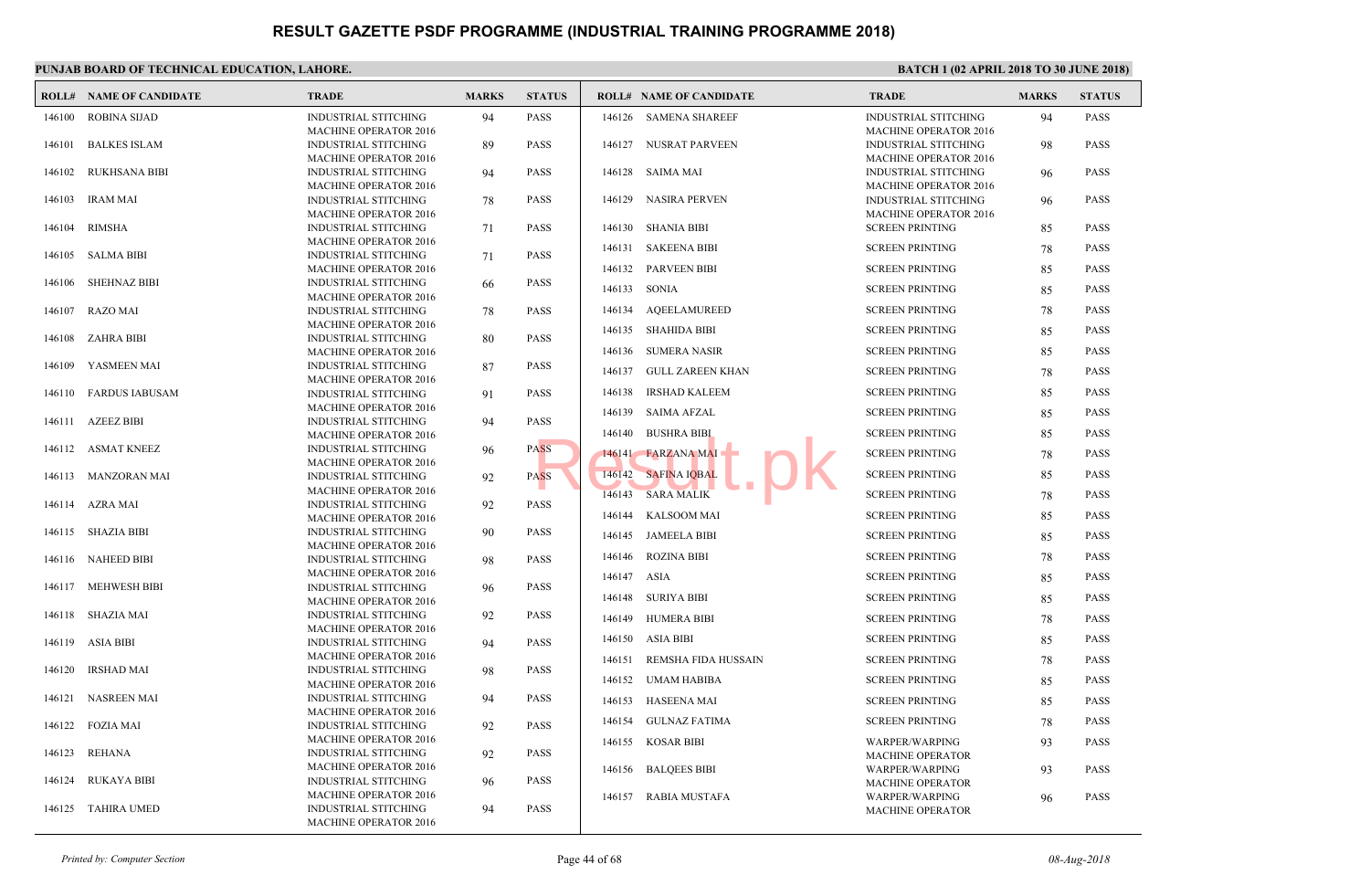|        | <b>ROLL# NAME OF CANDIDATE</b>                                | <b>TRADE</b>                                     | <b>MARKS</b> | <b>STATUS</b> |        | <b>ROLL# NAME OF CANDIDATE</b> | <b>TRAL</b>                  |
|--------|---------------------------------------------------------------|--------------------------------------------------|--------------|---------------|--------|--------------------------------|------------------------------|
| 146158 | <b>KALSOOM NAZIR</b>                                          | WARPER/WARPING                                   | 96           | <b>PASS</b>   | 146183 | <b>IRSHAD BIBI</b>             | FABRI<br><b>INSPE</b>        |
| 146159 | MOMAL MAI                                                     | <b>MACHINE OPERATOR</b><br>WARPER/WARPING        | 93           | <b>PASS</b>   | 146184 | ASIA BIBI                      | FABRI                        |
|        |                                                               | <b>MACHINE OPERATOR</b>                          |              |               |        |                                | <b>INSPE</b>                 |
| 146160 | <b>SAMIA AKMAL</b>                                            | WARPER/WARPING                                   | 93           | <b>PASS</b>   |        | 146185 JIVAN MAI               | FABRI                        |
| 146161 | <b>BHARANWAN BIBI</b>                                         | <b>MACHINE OPERATOR</b><br>WARPER/WARPING        | 96           | <b>PASS</b>   | 146186 | SUMAIRA BIBI                   | <b>INSPE</b><br>FABRI        |
|        |                                                               | <b>MACHINE OPERATOR</b>                          |              |               |        |                                | <b>INSPE</b>                 |
| 146162 | <b>PARVEEN BIBI</b>                                           | WARPER/WARPING                                   | 96           | <b>PASS</b>   | 146187 | SAJJIDA BIBI                   | FABRI                        |
|        |                                                               | MACHINE OPERATOR                                 |              |               |        |                                | <b>INSPE</b>                 |
| 146163 | <b>SHAMIM BIBI</b>                                            | WARPER/WARPING                                   | 93           | <b>PASS</b>   | 146188 | <b>FOZIA BIBI</b>              | FABRI                        |
|        |                                                               | <b>MACHINE OPERATOR</b>                          |              |               |        |                                | <b>INSPE</b>                 |
| 146164 | <b>IRSHAD MAI</b>                                             | WARPER/WARPING<br><b>MACHINE OPERATOR</b>        | 93           | <b>PASS</b>   | 146189 | SIFFTAN MAI                    | FABRI<br><b>INSPE</b>        |
| 146165 | MARYAM BIBI                                                   | WARPER/WARPING                                   | 96           | <b>PASS</b>   | 146190 | RAZIA BIBI                     | FABRI                        |
|        |                                                               | <b>MACHINE OPERATOR</b>                          |              |               |        |                                | <b>INSPE</b>                 |
| 146166 | LUBNA NAZIR                                                   | WARPER/WARPING                                   | 96           | <b>PASS</b>   | 146191 | <b>SHAKILA KHALID</b>          | <b>FABRI</b>                 |
|        |                                                               | <b>MACHINE OPERATOR</b>                          |              |               |        |                                | <b>INSPE</b>                 |
| 146167 | <b>ANEES FATIMA</b>                                           | WARPER/WARPING                                   | 93           | <b>PASS</b>   | 146192 | <b>SAMINA PARVEEN</b>          | FABRI                        |
| 146168 | JANAT MAI                                                     | <b>MACHINE OPERATOR</b><br>WARPER/WARPING        | 93           | <b>PASS</b>   | 146193 | SHAGUFTA BIBI                  | <b>INSPE</b><br><b>FABRI</b> |
|        |                                                               | <b>MACHINE OPERATOR</b>                          |              |               |        |                                | <b>INSPE</b>                 |
| 146169 | <b>ABIDA BIBI</b>                                             | WARPER/WARPING                                   | 96           | <b>PASS</b>   | 146194 | <b>RIFFAT BANO</b>             | FABRI                        |
|        |                                                               | <b>MACHINE OPERATOR</b>                          |              |               |        |                                | <b>INSPE</b>                 |
| 146170 | <b>RUBINA MAI</b>                                             | <b>WARPER/WARPING</b>                            | 96           | <b>PASS</b>   | 146195 | <b>SHAHIDA BIBI</b>            | <b>FABRI</b>                 |
|        |                                                               | <b>MACHINE OPERATOR</b>                          |              |               |        |                                | <b>INSPE</b>                 |
| 146171 | HUMAIRA RASHID                                                | WARPER/WARPING<br><b>MACHINE OPERATOR</b>        | 93           | <b>PASS</b>   | 146196 | <b>KHALIDA BIBI</b>            | <b>FABRI</b><br><b>INSPE</b> |
|        | 146172 NASEEM BIBI                                            | WARPER/WARPING                                   | 93           | <b>PASS</b>   |        | 146197 SADIA AKRAM             | <b>FABRI</b>                 |
|        |                                                               | <b>MACHINE OPERATOR</b>                          |              |               |        |                                | <b>INSPE</b>                 |
| 146173 | SAFIA BIBI                                                    | WARPER/WARPING                                   | 96           | <b>PASS</b>   |        | 146198 RUQAIYA MAI             | <b>FABRI</b>                 |
|        |                                                               | <b>MACHINE OPERATOR</b>                          |              |               |        |                                | <b>INSPE</b>                 |
| 146174 | <b>PARVEEN MAI</b>                                            | WARPER/WARPING                                   | 96           | <b>PASS</b>   | 146199 | <b>SAMINA BIBI</b>             | <b>FABRI</b>                 |
| 146175 | <b>ASIA ZULFIQAR</b>                                          | <b>MACHINE OPERATOR</b><br><b>WARPER/WARPING</b> |              | <b>PASS</b>   | 146200 | <b>MARIA ASLAM</b>             | <b>INSPE</b><br>FABRI        |
|        |                                                               | <b>MACHINE OPERATOR</b>                          | 93           |               |        |                                | <b>INSPE</b>                 |
| 146176 | <b>SHAHIDA PARVEEN</b>                                        | WARPER/WARPING                                   | 93           | <b>PASS</b>   | 146201 | <b>MUMTAZ BIBI</b>             | <b>FABRI</b>                 |
|        |                                                               | <b>MACHINE OPERATOR</b>                          |              |               |        |                                | <b>INSPE</b>                 |
| 146177 | <b>BHARANWAN MAI</b>                                          | WARPER/WARPING                                   | 96           | <b>PASS</b>   |        | 146202 SAIMA BIBI              | <b>FABRI</b>                 |
|        |                                                               | <b>MACHINE OPERATOR</b>                          |              |               |        |                                | <b>INSPE</b>                 |
| 146178 | <b>BHARANWAN MAI</b>                                          | WARPER/WARPING<br><b>MACHINE OPERATOR</b>        | 96           | <b>PASS</b>   | 146203 | <b>RASHIDA BIBI</b>            | FABRI<br><b>INSPE</b>        |
| 146179 | <b>RANI BIBI</b>                                              | WARPER/WARPING                                   | 96           | <b>PASS</b>   | 146204 | YASMEEN BIBI                   | FABRI                        |
|        |                                                               | <b>MACHINE OPERATOR</b>                          |              |               |        |                                | <b>INSPE</b>                 |
| 146180 | TANIYA BIBI                                                   | WARPER/WARPING                                   | 96           | <b>PASS</b>   | 146205 | SAMREEN                        | <b>INDUS</b>                 |
|        |                                                               | <b>MACHINE OPERATOR</b>                          |              |               |        |                                | <b>MACH</b>                  |
|        | KHADI CRAFTS DEVELOPMENT COMPANY PVT LTD, MARDAAN PUR, MULTAN |                                                  |              |               | 146206 | <b>BHARAWAN BIBI</b>           | <b>INDUS</b>                 |
|        | 146181 MANSAB MAI                                             | <b>FABRIC QUALITY</b>                            | 88           | <b>PASS</b>   | 146207 | <b>SHAHEENA BIBI</b>           | <b>MACH</b><br><b>INDUS</b>  |
|        |                                                               | <b>INSPECTOR 2016</b>                            |              |               |        |                                | <b>MACH</b>                  |
| 146182 | MEHNAZ BIBI                                                   | <b>FABRIC QUALITY</b>                            | 88           | <b>PASS</b>   |        | 146208 NAZIA BIBI              | <b>INDUS</b>                 |
|        |                                                               | <b>INSPECTOR 2016</b>                            |              |               |        |                                | <b>MACH</b>                  |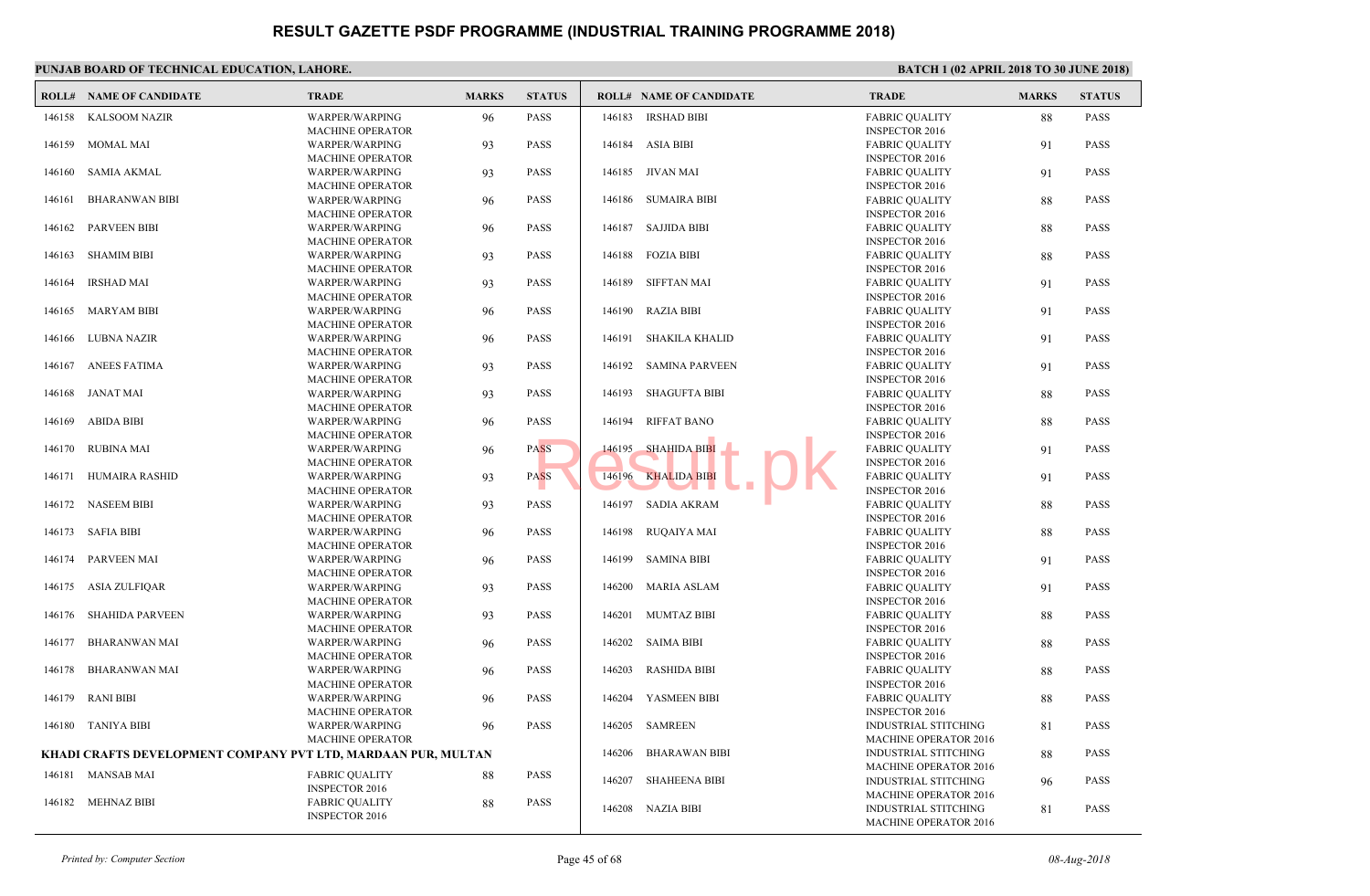|             | <b>ROLL# NAME OF CANDIDATE</b> | <b>TRADE</b>                                                | <b>MARKS</b> | <b>STATUS</b> |                  | <b>ROLL# NAME OF CANDIDATE</b>       | <b>TRAL</b>                  |
|-------------|--------------------------------|-------------------------------------------------------------|--------------|---------------|------------------|--------------------------------------|------------------------------|
| 146209      | <b>SAJDA ASLAM</b>             | <b>INDUSTRIAL STITCHING</b>                                 | 88           | <b>PASS</b>   | 146235           | <b>BHIRAWAN MAI</b>                  | <b>INDUS</b>                 |
| 146210      | MUMTAZ BIBI                    | MACHINE OPERATOR 2016<br><b>INDUSTRIAL STITCHING</b>        | 96           | <b>PASS</b>   | 146236           | <b>BHIRANWAN MAI</b>                 | <b>MACH</b><br><b>INDUS</b>  |
|             | 146211 ASIYA BIBI              | <b>MACHINE OPERATOR 2016</b><br><b>INDUSTRIAL STITCHING</b> | 81           | <b>PASS</b>   |                  | 146237 ZUBAIDA BIBI                  | <b>MACH</b><br><b>INDUS</b>  |
| 146212      | NASREEN MAI                    | <b>MACHINE OPERATOR 2016</b><br><b>INDUSTRIAL STITCHING</b> | 88           | <b>PASS</b>   | 146238           | HASEENA BIBI                         | <b>MACH</b><br><b>INDUS</b>  |
| 146213      | PARVEEZ BIBI                   | <b>MACHINE OPERATOR 2016</b><br><b>INDUSTRIAL STITCHING</b> | 96           | <b>PASS</b>   | 146239           | <b>FARZANA BIBI</b>                  | <b>MACH</b><br><b>INDUS</b>  |
| 146214      | <b>IRUM MAI</b>                | <b>MACHINE OPERATOR 2016</b><br><b>INDUSTRIAL STITCHING</b> | 81           | <b>PASS</b>   | 146240           | <b>NAZIA PARVEEN</b>                 | <b>MACH</b><br><b>INDUS</b>  |
|             |                                | <b>MACHINE OPERATOR 2016</b>                                |              |               |                  |                                      | <b>MACH</b>                  |
| 146215      | MARYAM MAI                     | <b>INDUSTRIAL STITCHING</b><br><b>MACHINE OPERATOR 2016</b> | 88           | <b>PASS</b>   | 146241           | <b>REENA MALIK</b>                   | <b>INDUS</b><br><b>MACH</b>  |
| 146216      | KALSOOM BIBI                   | <b>INDUSTRIAL STITCHING</b><br><b>MACHINE OPERATOR 2016</b> | 96           | <b>PASS</b>   | 146242           | SAFIA BIBI                           | <b>INDUS</b><br><b>MACH</b>  |
| 146217      | SHAFIYA BIBI                   | <b>INDUSTRIAL STITCHING</b><br><b>MACHINE OPERATOR 2016</b> | 81           | <b>PASS</b>   | 146243           | <b>SHAMIM BIBI</b>                   | <b>INDUS</b><br><b>MACH</b>  |
| 146218      | <b>BANO MAI</b>                | <b>INDUSTRIAL STITCHING</b>                                 | 88           | <b>PASS</b>   | 146244           | <b>KALSOOM BIBI</b>                  | <b>INDUS</b>                 |
| 146219      | SAFIYA BIBI                    | <b>MACHINE OPERATOR 2016</b><br>INDUSTRIAL STITCHING        | 96           | <b>PASS</b>   | 146245           | SHAMIM MAOBOOL                       | MACH<br><b>INDUS</b>         |
| 146220      | AMNA KANWAL                    | <b>MACHINE OPERATOR 2016</b><br><b>INDUSTRIAL STITCHING</b> | 81           | <b>PASS</b>   | 146246           | <b>RABIA BIBI</b>                    | <b>MACH</b><br><b>INDUS</b>  |
| 146221      | MANZOORAN MAI                  | <b>MACHINE OPERATOR 2016</b><br><b>INDUSTRIAL STITCHING</b> | 88           | <b>PASS</b>   | 146247           | <b>PARVEEN BIBI</b>                  | <b>MACH</b><br><b>INDUS</b>  |
| 146222      | FARZANA BIBI                   | <b>MACHINE OPERATOR 2016</b><br><b>INDUSTRIAL STITCHING</b> | 96           | <b>PASS</b>   | 146248           | <b>IMTIAZ BIBI</b>                   | <b>MACH</b><br><b>INDUS</b>  |
|             |                                | <b>MACHINE OPERATOR 2016</b>                                |              |               |                  |                                      | <b>MACH</b>                  |
| 146223      | ASIA KHIZAR                    | <b>INDUSTRIAL STITCHING</b><br><b>MACHINE OPERATOR 2016</b> | 81           | <b>PASS</b>   |                  | 146249 SABINA BIBI                   | <b>INDUS</b><br><b>MACH</b>  |
| 146224      | <b>KANEEZAN MAI</b>            | <b>INDUSTRIAL STITCHING</b><br><b>MACHINE OPERATOR 2016</b> | 81           | <b>PASS</b>   |                  | 146250 SOBIA BIBI                    | <b>INDUS</b><br><b>MACH</b>  |
| 146225      | KHURSHEED BIBI                 | <b>INDUSTRIAL STITCHING</b><br><b>MACHINE OPERATOR 2016</b> | 88           | <b>PASS</b>   | 146251           | <b>BHIRANWAN MAI</b>                 | <b>INDUS</b><br><b>MACH</b>  |
| 146226      | MUMTAZ MAI                     | <b>INDUSTRIAL STITCHING</b>                                 | 96           | <b>PASS</b>   | 146252           | <b>SHABANA BIBI</b>                  | <b>INDUS</b>                 |
| 146227      | <b>FARZANA BIBI</b>            | <b>MACHINE OPERATOR 2016</b><br><b>INDUSTRIAL STITCHING</b> | 81           | <b>PASS</b>   | 146253           | REHANA BIBI                          | <b>MACH</b><br><b>INDUS</b>  |
| 146228      | <b>RUKHSANA BIBI</b>           | <b>MACHINE OPERATOR 2016</b><br><b>INDUSTRIAL STITCHING</b> | 88           | <b>PASS</b>   | 146254           | <b>SAIMA BIBI</b>                    | <b>MACH</b><br><b>INDUS</b>  |
| 146229      | <b>ZAREENA BIBI</b>            | <b>MACHINE OPERATOR 2016</b><br><b>INDUSTRIAL STITCHING</b> | 96           | <b>PASS</b>   | 146255           | SAMREEN                              | <b>MACH</b><br><b>SCREE</b>  |
| 146230      | <b>FARZANA MAI</b>             | MACHINE OPERATOR 2016<br><b>INDUSTRIAL STITCHING</b>        |              | <b>PASS</b>   | 146256           | <b>SHAMSHAD BIBI</b>                 | <b>SCREE</b>                 |
|             |                                | <b>MACHINE OPERATOR 2016</b>                                | 88           |               | 146257           | <b>PARVEEN MAI</b>                   | <b>SCREE</b>                 |
| 146231      | <b>ROBINA BIBI</b>             | <b>INDUSTRIAL STITCHING</b><br><b>MACHINE OPERATOR 2016</b> | 96           | <b>PASS</b>   |                  | 146258 SHAZIA MAI                    | <b>SCREE</b>                 |
| 146232      | <b>MEMONA BIBI</b>             | <b>INDUSTRIAL STITCHING</b><br><b>MACHINE OPERATOR 2016</b> | 81           | <b>PASS</b>   | 146259           | <b>SONIA BIBI</b>                    | <b>SCREE</b>                 |
| 146233      | SHAHINA BIBI                   | <b>INDUSTRIAL STITCHING</b>                                 | 88           | <b>PASS</b>   | 146260<br>146261 | SHAMSHAD MAI<br><b>NAZEERAN BIBI</b> | <b>SCREE</b><br><b>SCREE</b> |
| 146234 IQRA |                                | <b>MACHINE OPERATOR 2016</b><br><b>INDUSTRIAL STITCHING</b> | 96           | <b>PASS</b>   |                  | 146262 SHAMSHAD MAI                  | <b>SCREE</b>                 |
|             |                                | <b>MACHINE OPERATOR 2016</b>                                |              |               |                  |                                      |                              |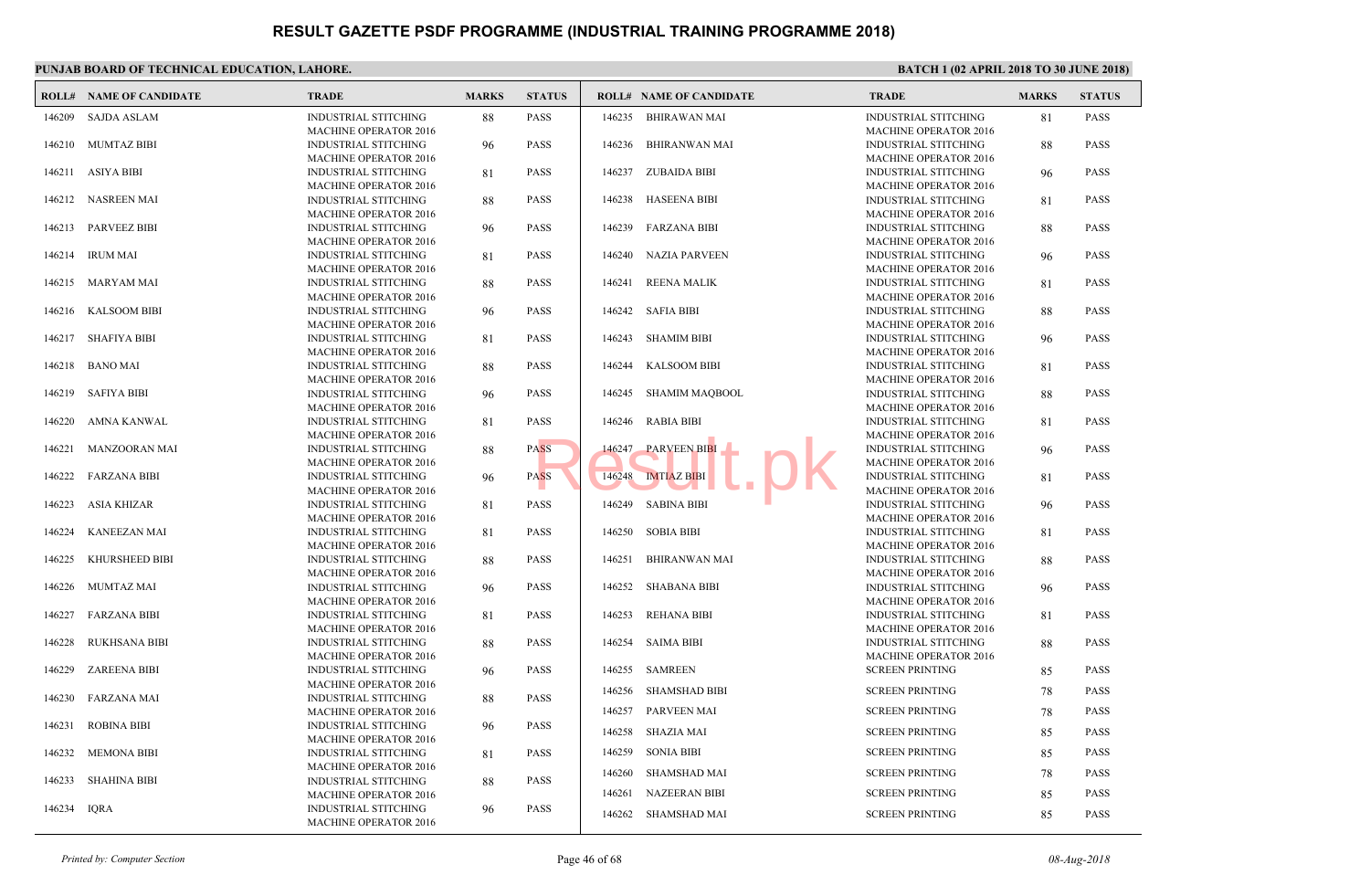|        | <b>ROLL# NAME OF CANDIDATE</b> | <b>TRADE</b>                              | <b>MARKS</b> | <b>STATUS</b> |        | <b>ROLL# NAME OF CANDIDATE</b>                  | <b>TRAL</b>                  |
|--------|--------------------------------|-------------------------------------------|--------------|---------------|--------|-------------------------------------------------|------------------------------|
| 146263 | <b>SHEHNAZ MAI</b>             | <b>SCREEN PRINTING</b>                    | 78           | <b>PASS</b>   | 146293 | <b>SIDRA JABBAR</b>                             | <b>WARP</b>                  |
| 146264 | <b>KANEEZ BIBI</b>             | <b>SCREEN PRINTING</b>                    | 85           | <b>PASS</b>   |        |                                                 | <b>MACH</b>                  |
| 146265 | <b>FARHAT ZAMAN</b>            | <b>SCREEN PRINTING</b>                    | 85           | <b>PASS</b>   | 146294 | <b>FARZANA KOSAR</b>                            | <b>WARP</b><br><b>MACH</b>   |
|        |                                |                                           |              |               | 146295 | NASEEM MAI                                      | <b>WARP</b>                  |
| 146266 | <b>RIFFAT BIBI</b>             | <b>SCREEN PRINTING</b>                    | 78           | <b>PASS</b>   |        |                                                 | <b>MACH</b>                  |
| 146267 | <b>FARZANA BIBI</b>            | <b>SCREEN PRINTING</b>                    | 78           | <b>PASS</b>   | 146296 | <b>WAHEEDA BIBI</b>                             | <b>WARP</b>                  |
| 146268 | <b>SAIMA PARVEEN</b>           | <b>SCREEN PRINTING</b>                    | 85           | <b>PASS</b>   | 146297 |                                                 | <b>MACH</b>                  |
| 146269 | <b>SAMINA BIBI</b>             | <b>SCREEN PRINTING</b>                    | 78           | <b>PASS</b>   |        | <b>KANEEZ AKHTER</b>                            | <b>WARP</b><br><b>MACH</b>   |
| 146270 | <b>SHAZIA</b>                  | <b>SCREEN PRINTING</b>                    | 85           | <b>PASS</b>   | 146298 | <b>KALSOOM BIBI</b>                             | <b>WARP</b>                  |
|        |                                |                                           |              |               |        |                                                 | <b>MACH</b>                  |
| 146271 | <b>SHABNAM BIBI</b>            | <b>SCREEN PRINTING</b>                    | 85           | <b>PASS</b>   | 146299 | <b>ZAREENA MAI</b>                              | <b>WARP</b>                  |
| 146272 | <b>KALSOOM SADDIQUE</b>        | <b>SCREEN PRINTING</b>                    | 78           | <b>PASS</b>   | 146300 | <b>SHEHNAZ BIBI</b>                             | <b>MACH</b><br><b>WARP</b>   |
| 146273 | <b>BANO BIBI</b>               | <b>SCREEN PRINTING</b>                    | 85           | <b>PASS</b>   |        |                                                 | <b>MACH</b>                  |
| 146274 | <b>AROOSA BIBI</b>             | <b>SCREEN PRINTING</b>                    | 85           | <b>PASS</b>   | 146301 | <b>AZEEZ BIBI</b>                               | <b>WARP</b>                  |
| 146275 | <b>BHAIRANWAN MAI</b>          | <b>SCREEN PRINTING</b>                    |              | <b>PASS</b>   |        |                                                 | <b>MACH</b>                  |
|        |                                |                                           | 85           |               | 146302 | SHAMSHAD MAI                                    | <b>WARP</b><br><b>MACH</b>   |
| 146276 | <b>AMNA MAI</b>                | <b>SCREEN PRINTING</b>                    | 78           | <b>PASS</b>   | 146303 | <b>SABA HAMEED KHAN</b>                         | <b>WARP</b>                  |
| 146277 | QAISRA MAI                     | <b>SCREEN PRINTING</b>                    | 85           | <b>PASS</b>   |        |                                                 | <b>MACH</b>                  |
| 146278 | <b>KOSAR IQBAL</b>             | <b>SCREEN PRINTING</b>                    | 85           | <b>PASS</b>   | 146304 | <b>ROBINA BIBI</b>                              | <b>WARP</b>                  |
| 146279 | <b>ANSAR MAI</b>               | <b>SCREEN PRINTING</b>                    | 85           | PASS          |        | <b>KHADI CRAFTS DEVELOPMENT COMPANY PVT LTD</b> | <b>MACH</b>                  |
| 146280 | <b>AROOSA NISAR</b>            | <b>WARPER/WARPING</b>                     | 96           | <b>PASS</b>   |        | 146305 KALSOOM BIBI                             | <b>FABRI</b>                 |
|        |                                | <b>MACHINE OPERATOR</b>                   |              |               |        |                                                 | <b>INSPE</b>                 |
| 146281 | <b>NASREEN BIBI</b>            | WARPER/WARPING                            | 93           | <b>PASS</b>   | 146306 | SAMINA BIBI                                     | FABRI                        |
| 146282 | <b>RABIA NAWAZ</b>             | <b>MACHINE OPERATOR</b>                   |              | <b>PASS</b>   |        |                                                 | <b>INSPE</b>                 |
|        |                                | WARPER/WARPING<br><b>MACHINE OPERATOR</b> | 96           |               | 146307 | <b>MAJEEDA BIBI</b>                             | <b>FABRI</b>                 |
| 146283 | <b>FAZEELA MEHMOOD</b>         | WARPER/WARPING                            | 96           | <b>PASS</b>   | 146308 | SHAMIM BIBI                                     | <b>INSPE</b><br>FABRI        |
|        |                                | <b>MACHINE OPERATOR</b>                   |              |               |        |                                                 | <b>INSPE</b>                 |
| 146284 | <b>BALQEES BIBI</b>            | WARPER/WARPING                            | 93           | <b>PASS</b>   | 146309 | NUZHAT MEHMOOD                                  | FABRI                        |
| 146285 | <b>NAJMA BIBI</b>              | <b>MACHINE OPERATOR</b><br>WARPER/WARPING | 96           | <b>PASS</b>   |        |                                                 | <b>INSPE</b>                 |
|        |                                | <b>MACHINE OPERATOR</b>                   |              |               |        | 146310 ASIMA GHAFFAR                            | FABRI<br><b>INSPE</b>        |
| 146286 | <b>KOUSAR MAI</b>              | WARPER/WARPING                            | 93           | <b>PASS</b>   |        | 146311 LUBNA BIBI                               | FABRI                        |
|        |                                | <b>MACHINE OPERATOR</b>                   |              |               |        |                                                 | <b>INSPE</b>                 |
| 146287 | SAIMA MAI                      | WARPER/WARPING<br><b>MACHINE OPERATOR</b> | 96           | <b>PASS</b>   | 146312 | <b>KIRAN SHEHZADI</b>                           | FABRI                        |
| 146288 | NUSRAT BIBI                    | WARPER/WARPING                            | 93           | <b>PASS</b>   |        |                                                 | <b>INSPE</b>                 |
|        |                                | <b>MACHINE OPERATOR</b>                   |              |               |        | 146313 NASREEN BIBI                             | FABRI<br><b>INSPE</b>        |
| 146289 | AMNA BIBI                      | <b>WARPER/WARPING</b>                     | 96           | <b>PASS</b>   |        | 146314 UZMA BIBI                                | FABRI                        |
|        |                                | <b>MACHINE OPERATOR</b>                   |              |               |        |                                                 | <b>INSPE</b>                 |
| 146290 | <b>SHAZIA BIBI</b>             | WARPER/WARPING<br><b>MACHINE OPERATOR</b> | 96           | <b>PASS</b>   |        | 146315 ASMA BASHEER                             | FABRI                        |
| 146291 | NASEEM MAI                     | WARPER/WARPING                            | 93           | <b>PASS</b>   | 146316 | NAGHMA                                          | <b>INSPE</b><br><b>FABRI</b> |
|        |                                | <b>MACHINE OPERATOR</b>                   |              |               |        |                                                 | <b>INSPE</b>                 |
| 146292 | HAJRAAN MAI                    | WARPER/WARPING                            | 96           | <b>PASS</b>   |        | 146317 SHAISTA PARVEEN                          | FABRI                        |
|        |                                | <b>MACHINE OPERATOR</b>                   |              |               |        |                                                 | <b>INSPE</b>                 |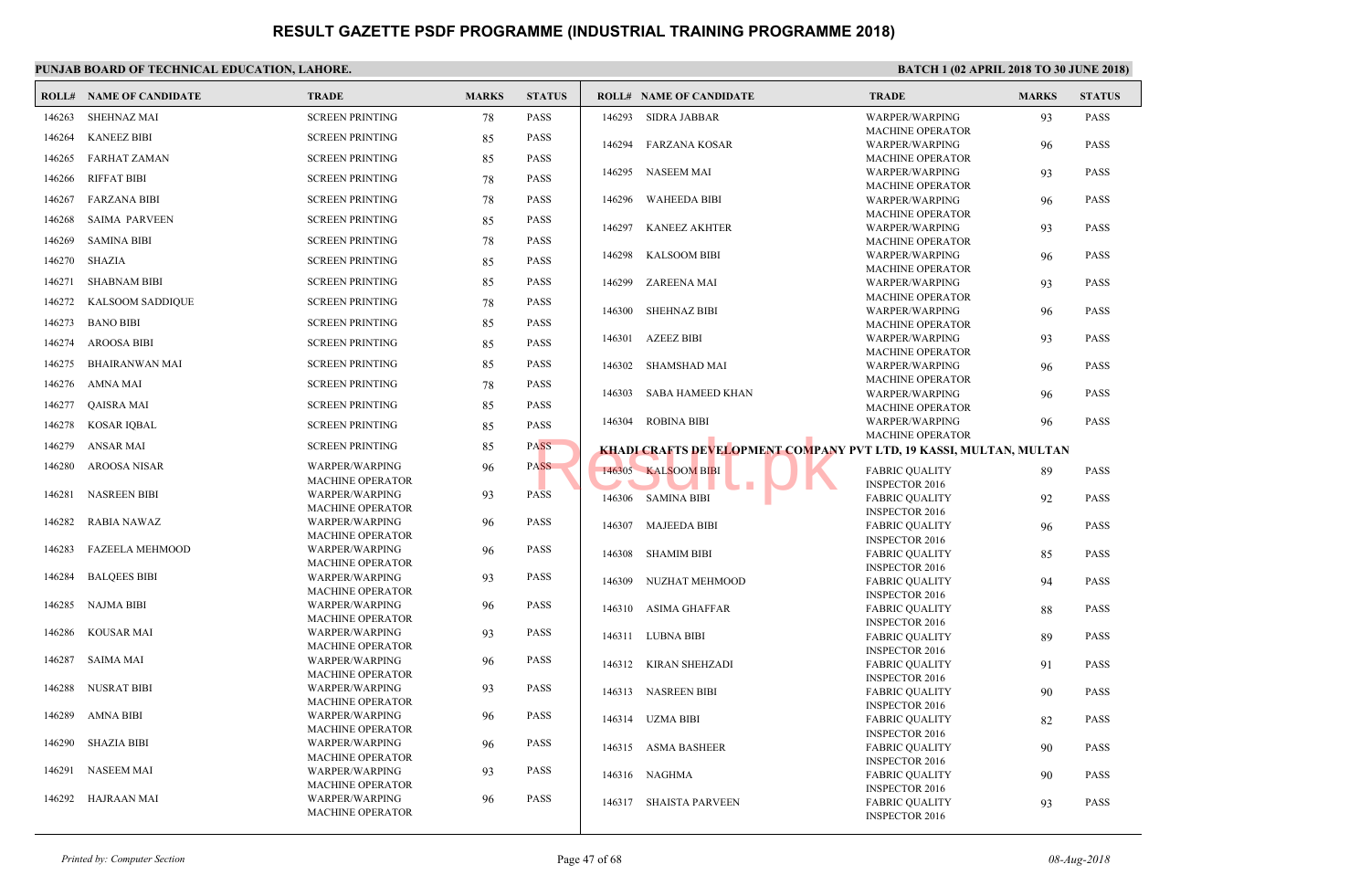|        | <b>ROLL# NAME OF CANDIDATE</b> | <b>TRADE</b>                                                | <b>MARKS</b> | <b>STATUS</b> |        | <b>ROLL# NAME OF CANDIDATE</b> | <b>TRAL</b>                 |
|--------|--------------------------------|-------------------------------------------------------------|--------------|---------------|--------|--------------------------------|-----------------------------|
| 146318 | ZAKIA BIBI                     | <b>FABRIC QUALITY</b>                                       | 93           | <b>PASS</b>   | 146344 | <b>ROOMA FARHAN</b>            | <b>INDUS</b>                |
| 146319 | <b>SHAZIA BIBI</b>             | <b>INSPECTOR 2016</b><br><b>FABRIC QUALITY</b>              |              | <b>PASS</b>   | 146345 | <b>SULTANA MOHSIN</b>          | <b>MACH</b><br><b>INDUS</b> |
|        |                                | <b>INSPECTOR 2016</b>                                       | 89           |               |        |                                | <b>MACH</b>                 |
| 146320 | <b>SHAZIA BIBI</b>             | <b>FABRIC QUALITY</b>                                       | 92           | <b>PASS</b>   |        | 146346 SUMBAL BIBI             | <b>INDUS</b>                |
|        |                                | <b>INSPECTOR 2016</b>                                       |              |               |        |                                | <b>MACH</b>                 |
| 146321 | <b>SHABINA KOUSAR</b>          | <b>FABRIC QUALITY</b>                                       | 93           | <b>PASS</b>   | 146347 | <b>KALSOOM MAI</b>             | <b>INDUS</b>                |
|        |                                | <b>INSPECTOR 2016</b>                                       |              |               |        |                                | <b>MACH</b>                 |
| 146322 | <b>KOUSAR BIBI</b>             | <b>FABRIC QUALITY</b>                                       | 95           | <b>PASS</b>   | 146348 | <b>MAQSOOD BIBI</b>            | <b>INDUS</b>                |
|        |                                | <b>INSPECTOR 2016</b>                                       |              |               |        |                                | <b>MACH</b>                 |
| 146323 | <b>AMNA BIBI</b>               | <b>FABRIC QUALITY</b>                                       | 93           | <b>PASS</b>   | 146349 | SHUGUFTA BIBI                  | <b>INDUS</b>                |
|        |                                | <b>INSPECTOR 2016</b>                                       |              |               |        |                                | <b>MACH</b>                 |
| 146324 | <b>BUSHRA BIBI</b>             | <b>FABRIC QUALITY</b>                                       | 89           | <b>PASS</b>   | 146350 | <b>SHAZIA SHARIF</b>           | <b>INDUS</b>                |
|        |                                | <b>INSPECTOR 2016</b>                                       |              |               |        |                                | <b>MACH</b>                 |
| 146325 | <b>AZRA BIBI</b>               | <b>FABRIC QUALITY</b>                                       | 92           | <b>PASS</b>   | 146351 | <b>SAFIYA</b>                  | <b>INDUS</b>                |
|        |                                | <b>INSPECTOR 2016</b>                                       |              |               |        |                                | <b>MACH</b>                 |
| 146326 | <b>SUGHRAN MAI</b>             | <b>FABRIC QUALITY</b>                                       | 89           | <b>PASS</b>   | 146352 | <b>SHAHNAZ BIBI</b>            | <b>INDUS</b>                |
| 146327 | <b>GULSHAN BIBI</b>            | <b>INSPECTOR 2016</b>                                       |              | <b>PASS</b>   | 146353 | ALIZA ASLAM                    | <b>MACH</b><br><b>INDUS</b> |
|        |                                | <b>FABRIC QUALITY</b><br><b>INSPECTOR 2016</b>              | 95           |               |        |                                | <b>MACH</b>                 |
| 146328 | <b>SOBIA SATTAR</b>            | <b>FABRIC QUALITY</b>                                       | 87           | <b>PASS</b>   | 146354 | <b>NABILA ANJUM</b>            | <b>INDUS</b>                |
|        |                                | <b>INSPECTOR 2016</b>                                       |              |               |        |                                | <b>MACH</b>                 |
| 146329 | <b>ADEELA BATOOL</b>           | <b>FABRIC QUALITY</b>                                       | 94           | <b>PASS</b>   | 146355 | <b>NAJMA BIBI</b>              | <b>INDUS</b>                |
|        |                                | <b>INSPECTOR 2016</b>                                       |              |               |        |                                | <b>MACH</b>                 |
| 146330 | <b>USHRAT BIBI</b>             | <b>FABRIC QUALITY</b>                                       | 95           | <b>PASS</b>   | 146356 | SHABNAM MAI                    | <b>INDUS</b>                |
|        |                                | <b>INSPECTOR 2016</b>                                       |              |               |        |                                | <b>MACH</b>                 |
| 146331 | <b>GHAZALA BIBI</b>            | INDUSTRIAL STITCHING                                        | 96           | <b>PASS</b>   | 146357 | <b>ABIDA KAHNAM</b>            | <b>INDUS</b>                |
|        |                                | <b>MACHINE OPERATOR 2016</b>                                |              |               |        |                                | <b>MACH</b>                 |
| 146332 | <b>HAMEEDA MAI</b>             | INDUSTRIAL STITCHING                                        | 81           | <b>PASS</b>   | 146358 | <b>KALSOOM BIBI</b>            | <b>INDUS</b>                |
|        |                                | <b>MACHINE OPERATOR 2016</b>                                |              |               |        |                                | <b>MACH</b>                 |
| 146333 | <b>RUBINA HUSSAIN</b>          | INDUSTRIAL STITCHING                                        | 88           | <b>PASS</b>   | 146359 | ISHRAT FATIMA                  | <b>INDUS</b>                |
| 146334 | <b>SHUMAILA WAKEEL</b>         | <b>MACHINE OPERATOR 2016</b><br><b>INDUSTRIAL STITCHING</b> |              | <b>PASS</b>   | 146360 | <b>SAIMA NAHEED</b>            | <b>MACH</b><br><b>INDUS</b> |
|        |                                | <b>MACHINE OPERATOR 2016</b>                                | 96           |               |        |                                | <b>MACH</b>                 |
| 146335 | <b>SAFIA BIBI</b>              | <b>INDUSTRIAL STITCHING</b>                                 | 81           | <b>PASS</b>   | 146361 | TAHIRA BIBI                    | <b>INDUS</b>                |
|        |                                | <b>MACHINE OPERATOR 2016</b>                                |              |               |        |                                | <b>MACH</b>                 |
| 146336 | NUSRAT BIBI                    | <b>INDUSTRIAL STITCHING</b>                                 | 88           | <b>PASS</b>   |        | 146362 NAZIA BIBI              | <b>INDUS</b>                |
|        |                                | <b>MACHINE OPERATOR 2016</b>                                |              |               |        |                                | <b>MACH</b>                 |
| 146337 | <b>RANI</b>                    | INDUSTRIAL STITCHING                                        | 96           | <b>PASS</b>   | 146363 | <b>SAFINA BIBI</b>             | <b>INDUS</b>                |
|        |                                | <b>MACHINE OPERATOR 2016</b>                                |              |               |        |                                | <b>MACH</b>                 |
| 146338 | <b>AMBREEN AFZAL</b>           | INDUSTRIAL STITCHING                                        | 88           | <b>PASS</b>   |        | 146364 SALMA BIBI              | <b>INDUS</b>                |
|        |                                | <b>MACHINE OPERATOR 2016</b>                                |              |               |        |                                | <b>MACH</b>                 |
| 146339 | <b>NARGIS AKHTER</b>           | INDUSTRIAL STITCHING                                        | 81           | <b>PASS</b>   | 146365 | AYSHA BIBI                     | <b>INDUS</b>                |
|        |                                | <b>MACHINE OPERATOR 2016</b>                                |              |               |        |                                | <b>MACH</b>                 |
| 146340 | <b>SHAISTA BIBI</b>            | <b>INDUSTRIAL STITCHING</b>                                 | 81           | <b>PASS</b>   |        | 146366 ASIA BIBI               | <b>INDUS</b>                |
|        |                                | <b>MACHINE OPERATOR 2016</b>                                |              |               |        |                                | <b>MACH</b>                 |
| 146341 | <b>KALSOOM BIBI</b>            | INDUSTRIAL STITCHING                                        | 88           | <b>PASS</b>   |        | 146367 ATTIA BIBI              | <b>INDUS</b>                |
| 146342 | <b>BUSHRA BIBI</b>             | <b>MACHINE OPERATOR 2016</b>                                |              | <b>PASS</b>   | 146368 | <b>ROBBINA BIBI</b>            | <b>MACH</b><br><b>INDUS</b> |
|        |                                | INDUSTRIAL STITCHING<br><b>MACHINE OPERATOR 2016</b>        | 96           |               |        |                                | <b>MACH</b>                 |
|        | 146343 FOZIA BIBI              | INDUSTRIAL STITCHING                                        | 81           | <b>PASS</b>   |        | 146369 SOBBIA BIBI             | <b>INDUS</b>                |
|        |                                | <b>MACHINE OPERATOR 2016</b>                                |              |               |        |                                | <b>MACH</b>                 |
|        |                                |                                                             |              |               |        |                                |                             |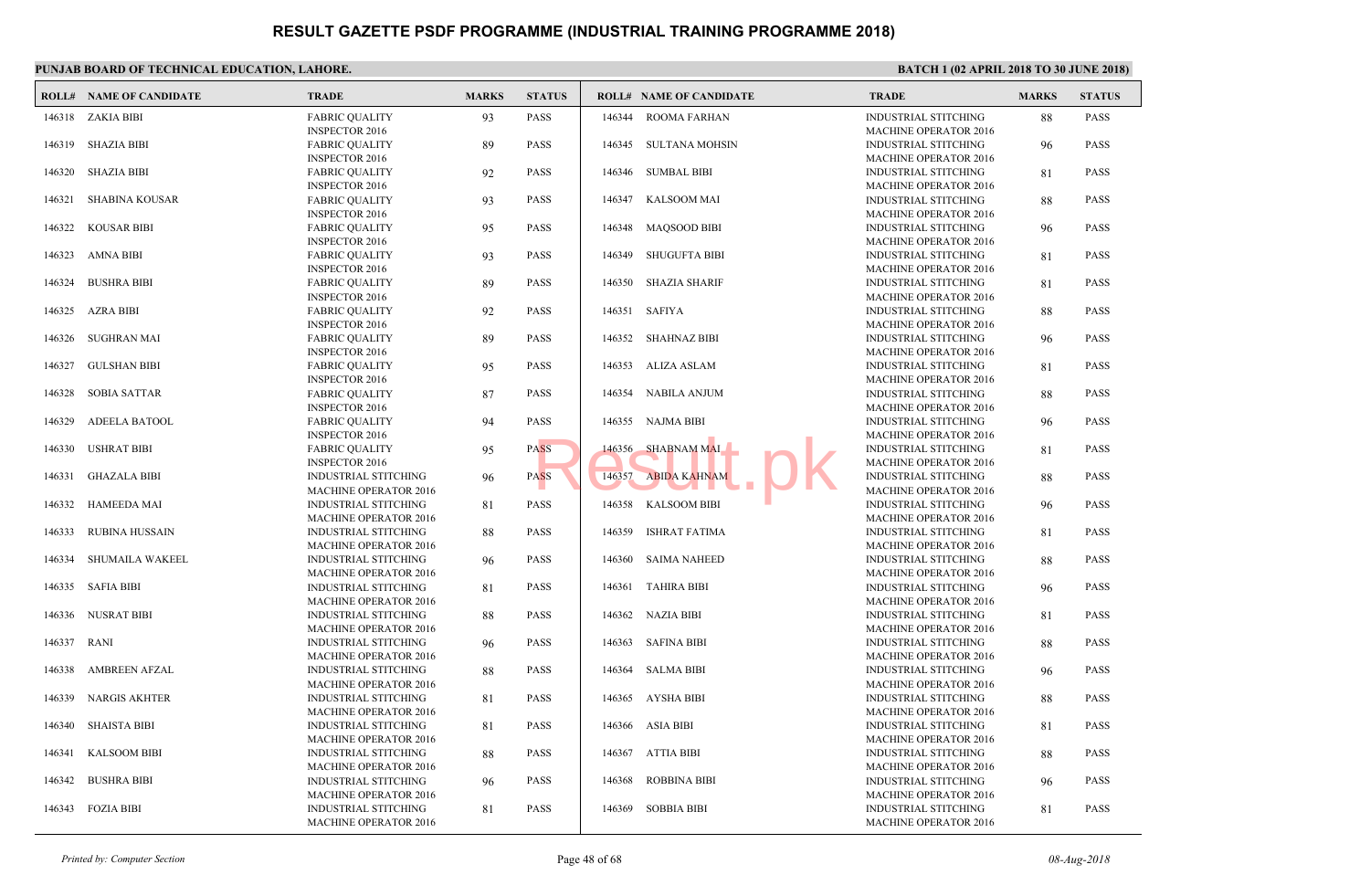|        | <b>ROLL# NAME OF CANDIDATE</b> | <b>TRADE</b>                                                | <b>MARKS</b> | <b>STATUS</b> |        | <b>ROLL# NAME OF CANDIDATE</b> | <b>TRAL</b>                |
|--------|--------------------------------|-------------------------------------------------------------|--------------|---------------|--------|--------------------------------|----------------------------|
| 146370 | IQRA MUKHTIAR                  | <b>INDUSTRIAL STITCHING</b>                                 | 81           | <b>PASS</b>   | 146400 | <b>KHALIDA BIBI</b>            | <b>SCREE</b>               |
|        |                                | <b>MACHINE OPERATOR 2016</b>                                |              |               | 146401 | <b>RIFFAT ZAKIA</b>            | <b>SCREE</b>               |
| 146371 | <b>MQBOLLA BIBI</b>            | <b>INDUSTRIAL STITCHING</b>                                 | 88           | <b>PASS</b>   |        |                                |                            |
| 146372 | <b>TASLEEM BIBI</b>            | <b>MACHINE OPERATOR 2016</b><br><b>INDUSTRIAL STITCHING</b> | 96           | <b>PASS</b>   | 146402 | YASMEEN BIBI                   | <b>SCREE</b>               |
|        |                                | <b>MACHINE OPERATOR 2016</b>                                |              |               | 146403 | <b>MAH JABEEN</b>              | <b>SCREE</b>               |
| 146373 | <b>KALSOOM BIBI</b>            | INDUSTRIAL STITCHING                                        | 81           | <b>PASS</b>   | 146404 | <b>KOUSER BIBI</b>             | <b>SCREE</b>               |
|        |                                | <b>MACHINE OPERATOR 2016</b>                                |              |               | 146405 | SAIMA BIBI                     | <b>SCREE</b>               |
| 146374 | SAIMA ABBAS                    | <b>INDUSTRIAL STITCHING</b>                                 | 88           | <b>PASS</b>   |        |                                |                            |
|        |                                | <b>MACHINE OPERATOR 2016</b>                                |              | <b>PASS</b>   | 146406 | HAFIZA NOREEN FATIMA           | <b>SCREE</b>               |
| 146375 | <b>MISBAH BIBI</b>             | <b>INDUSTRIAL STITCHING</b><br><b>MACHINE OPERATOR 2016</b> | 96           |               | 146407 | ZOBIA BIBI                     | <b>SCREE</b>               |
| 146376 | <b>SHBANA BIBI</b>             | <b>INDUSTRIAL STITCHING</b>                                 | 81           | <b>PASS</b>   | 146408 | FATIMA AZIZ                    | <b>SCREE</b>               |
|        |                                | <b>MACHINE OPERATOR 2016</b>                                |              |               | 146409 | <b>RUKHSANA SHAREEF</b>        | <b>SCREE</b>               |
| 146377 | <b>DILSHAD AKBER</b>           | <b>INDUSTRIAL STITCHING</b>                                 | 88           | <b>PASS</b>   |        |                                |                            |
|        |                                | <b>MACHINE OPERATOR 2016</b>                                |              |               | 146410 | <b>SHABANA PARVEEN</b>         | <b>WARP</b><br><b>MACH</b> |
| 146378 | <b>ABIDA PARVEEN</b>           | <b>INDUSTRIAL STITCHING</b><br><b>MACHINE OPERATOR 2016</b> | 96           | <b>PASS</b>   | 146411 | MEM0NA MANAN                   | <b>WARP</b>                |
| 146379 | <b>IRFANA BIBI</b>             | <b>INDUSTRIAL STITCHING</b>                                 | 81           | <b>PASS</b>   |        |                                | <b>MACH</b>                |
|        |                                | <b>MACHINE OPERATOR 2016</b>                                |              |               |        | 146412 NASREEN AKHTER          | <b>WARP</b>                |
| 146380 | <b>SALIHA BIBI</b>             | <b>INDUSTRIAL STITCHING</b>                                 | 88           | <b>PASS</b>   |        |                                | <b>MACH</b>                |
|        |                                | <b>MACHINE OPERATOR 2016</b>                                |              |               |        | 146413 SUMERA ANJUM            | <b>WARP</b><br><b>MACH</b> |
| 146381 | <b>RABIA TABBSUM</b>           | <b>INDUSTRIAL STITCHING</b><br><b>MACHINE OPERATOR 2016</b> | 88           | <b>PASS</b>   |        | 146414 NAZIA BIBI              | <b>WARP</b>                |
| 146382 | <b>ATIYA PARVEEN</b>           | <b>INDUSTRIAL STITCHING</b>                                 | 96           | <b>PASS</b>   |        |                                | <b>MACH</b>                |
|        |                                | <b>MACHINE OPERATOR 2016</b>                                |              |               |        | 146415 TAHIRA SHAFEEQ          | <b>WARP</b>                |
| 146383 | <b>SUMAIRA BIBI</b>            | <b>INDUSTRIAL STITCHING</b>                                 | 81           | <b>PASS</b>   |        |                                | <b>MACH</b>                |
|        |                                | <b>MACHINE OPERATOR 2016</b>                                |              |               |        | 146416 ASIA BIBI               | <b>WARP</b>                |
| 146384 | <b>SAFINA KOSER</b>            | <b>INDUSTRIAL STITCHING</b><br><b>MACHINE OPERATOR 2016</b> | 88           | <b>PASS</b>   |        | 146417 TEHMINA BIBI            | <b>MACH</b><br><b>WARP</b> |
| 146385 | <b>JAMELA MAI</b>              | <b>SCREEN PRINTING</b>                                      | 92           | <b>PASS</b>   |        |                                | <b>MACH</b>                |
|        |                                |                                                             |              |               | 146418 | TEHMINA BIBI                   | <b>WARP</b>                |
| 146386 | <b>RUBINA SHAHEEN</b>          | <b>SCREEN PRINTING</b>                                      | 85           | <b>PASS</b>   |        |                                | <b>MACH</b>                |
| 146387 | <b>FOZIA SADIQ</b>             | <b>SCREEN PRINTING</b>                                      | 78           | <b>PASS</b>   | 146419 | FARHANA SHOUKAT                | <b>WARP</b>                |
| 146388 | <b>SHUMAILA BIBI</b>           | <b>SCREEN PRINTING</b>                                      | 85           | <b>PASS</b>   | 146420 | <b>NAILA ASHRAF</b>            | <b>MACH</b><br><b>WARP</b> |
| 146389 | <b>AMROZIA BIBI</b>            | <b>SCREEN PRINTING</b>                                      | 85           | <b>PASS</b>   |        |                                | MACH                       |
| 146390 | <b>FATIMA KAUSER</b>           | <b>SCREEN PRINTING</b>                                      | 78           | <b>PASS</b>   | 146421 | <b>PARVEEN BIBI</b>            | <b>WARP</b>                |
|        |                                |                                                             |              |               |        |                                | <b>MACH</b>                |
| 146391 | <b>SHAZIA RIAZ</b>             | <b>SCREEN PRINTING</b>                                      | 85           | <b>PASS</b>   | 146422 | TEHMINA SADAQAT                | <b>WARP</b><br><b>MACH</b> |
| 146392 | SHAZIA ASLAM                   | <b>SCREEN PRINTING</b>                                      | 78           | <b>PASS</b>   | 146423 | SHAHANA SHOUKAT                | <b>WARP</b>                |
| 146393 | <b>NAZIA SHAREEF</b>           | <b>SCREEN PRINTING</b>                                      | 85           | <b>PASS</b>   |        |                                | <b>MACH</b>                |
| 146394 | <b>ZOBIA SADAF</b>             | <b>SCREEN PRINTING</b>                                      | 85           | <b>PASS</b>   | 146424 | <b>SHBANA KOUSAR</b>           | <b>WARP</b>                |
| 146395 | <b>KANEEZAN BIBI</b>           | <b>SCREEN PRINTING</b>                                      |              | <b>PASS</b>   | 146425 | <b>SHEHNAZ BIBI</b>            | <b>MACH</b>                |
|        |                                |                                                             | 85           |               |        |                                | <b>WARP</b><br><b>MACH</b> |
| 146396 | <b>SHAZIA ASHRAF</b>           | <b>SCREEN PRINTING</b>                                      | 78           | <b>PASS</b>   | 146426 | SHEHNAZ AKHTAR                 | <b>WARP</b>                |
| 146397 | <b>ZOYA BIBI</b>               | <b>SCREEN PRINTING</b>                                      | 85           | <b>PASS</b>   |        |                                | <b>MACH</b>                |
| 146398 | <b>SABA SHAREEF</b>            | <b>SCREEN PRINTING</b>                                      | 85           | <b>PASS</b>   | 146427 | <b>SHAHEENA BIBI</b>           | <b>WARP</b>                |
| 146399 | <b>SHAZIA AKRAM</b>            | <b>SCREEN PRINTING</b>                                      | 78           | <b>PASS</b>   |        |                                | <b>MACH</b>                |
|        |                                |                                                             |              |               |        |                                |                            |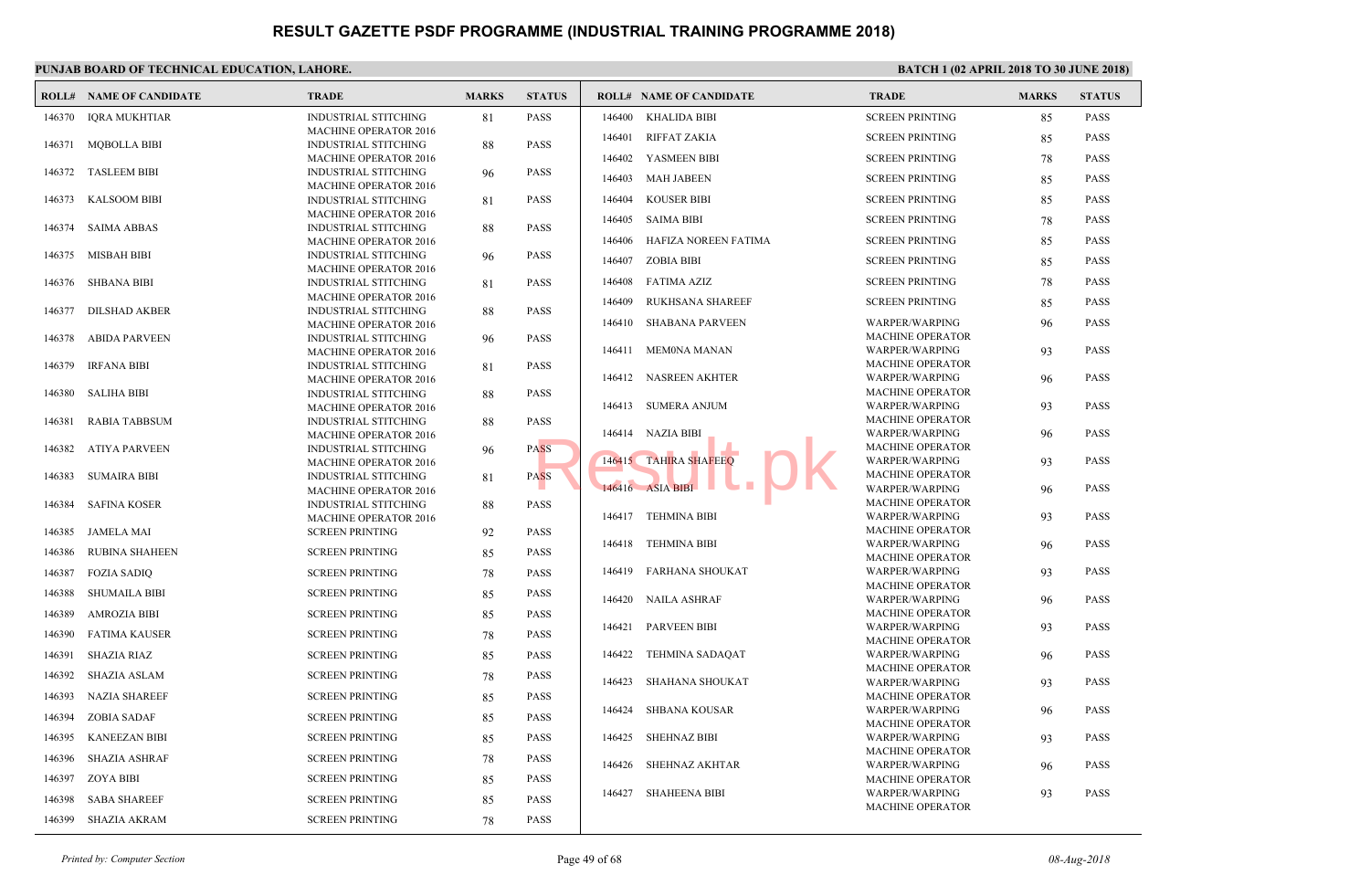|        | PUNJAB BOARD OF TECHNICAL EDUCATION, LAHORE.                    |                                                  |              |               |        |                                |                             |
|--------|-----------------------------------------------------------------|--------------------------------------------------|--------------|---------------|--------|--------------------------------|-----------------------------|
|        | <b>ROLL# NAME OF CANDIDATE</b>                                  | <b>TRADE</b>                                     | <b>MARKS</b> | <b>STATUS</b> |        | <b>ROLL# NAME OF CANDIDATE</b> | <b>TRAL</b>                 |
| 146428 | AQSA SABIR                                                      | <b>WARPER/WARPING</b><br><b>MACHINE OPERATOR</b> | 96           | <b>PASS</b>   | 146453 | HAMEDA BEGAM                   | FABRI<br><b>INSPE</b>       |
| 146429 | <b>SAHIBA SABAR</b>                                             | WARPER/WARPING<br><b>MACHINE OPERATOR</b>        | 93           | <b>PASS</b>   | 146454 | <b>HAMEEDA BANO</b>            | FABRI<br><b>INSPE</b>       |
| 146430 | NAZIA ALLAH YAAR                                                | WARPER/WARPING<br><b>MACHINE OPERATOR</b>        | 96           | <b>PASS</b>   | 146455 | <b>SAJIDA PERVEEN</b>          | FABRI<br><b>INSPE</b>       |
| 146431 | NASREEN BIBI                                                    | WARPER/WARPING<br><b>MACHINE OPERATOR</b>        | 93           | <b>PASS</b>   |        | 146456 NANEEM AKHTAR           | FABRI<br><b>INSPE</b>       |
| 146432 | FARZANA KALSOOM                                                 | WARPER/WARPING<br><b>MACHINE OPERATOR</b>        | 96           | <b>PASS</b>   | 146457 | <b>KUBRA IJAZ</b>              | FABRI<br><b>INSPE</b>       |
| 146433 | <b>FOZIA PARVEEN</b>                                            | WARPER/WARPING<br><b>MACHINE OPERATOR</b>        | 93           | <b>PASS</b>   | 146458 | SAIMA                          | FABRI<br><b>INSPE</b>       |
| 146434 | <b>ASIA BIBI</b>                                                | WARPER/WARPING<br><b>MACHINE OPERATOR</b>        | 96           | <b>PASS</b>   | 146459 | SABA SULEMAN                   | FABRI<br><b>INSPE</b>       |
| 146435 | MEHVISH IQBAL                                                   | WARPER/WARPING<br><b>MACHINE OPERATOR</b>        | 93           | <b>PASS</b>   | 146460 | <b>SAIMA AYOUB</b>             | FABRI<br><b>INSPE</b>       |
| 146436 | PARVEEN AKHTAR                                                  | WARPER/WARPING<br><b>MACHINE OPERATOR</b>        | 96           | <b>PASS</b>   | 146461 | <b>ASIFA ZAFAR</b>             | FABRI<br><b>INSPE</b>       |
|        | <b>RAINBOW INDUSTRIES PVT LTD, 8010-A KHANEWAL ROAD, MULTAN</b> |                                                  |              |               |        | 146462 IJAZ HUSSAIN            | <b>INDUS</b><br><b>MACH</b> |
|        | 146437 SONIA BIBI                                               | <b>FABRIC OUALITY</b><br><b>INSPECTOR 2016</b>   | -69          | <b>PASS</b>   | 146463 | MUHAMMAD ZUBAIR                | <b>INDUS</b><br><b>MACH</b> |
| 146438 | <b>RABIA ANNIE</b>                                              | <b>FABRIC QUALITY</b><br><b>INSPECTOR 2016</b>   | 82           | <b>PASS</b>   | 146464 | MUHAMMAD ARSLAN                | <b>INDUS</b>                |
| 146439 | <b>ABIDA BIBI</b>                                               | <b>FABRIC OUALITY</b><br><b>INSPECTOR 2016</b>   | 75           | <b>PASS</b>   | 146465 | <b>BABER ZAHEER</b>            | <b>MACH</b><br><b>INDUS</b> |
| 146440 | <b>AMINA BIBI</b>                                               | <b>FABRIC QUALITY</b><br><b>INSPECTOR 2016</b>   | 67           | <b>PASS</b>   | 146466 | <b>MAZHAR ABBAS</b>            | <b>MACH</b><br><b>INDUS</b> |
| 146441 | MUNAZZA YOUSAF                                                  | <b>FABRIC QUALITY</b><br><b>INSPECTOR 2016</b>   | 82           | <b>PASS</b>   | 146467 | IFTIKHAR AHMED                 | <b>MACH</b><br><b>INDUS</b> |
| 146442 | UM-E-KALSOOM                                                    | <b>FABRIC QUALITY</b><br><b>INSPECTOR 2016</b>   | 73           | <b>PASS</b>   | 146468 | <b>SHOUKAT ALI</b>             | <b>MACH</b><br><b>INDUS</b> |
| 146443 | <b>SONIA NAZIR</b>                                              | <b>FABRIC QUALITY</b><br><b>INSPECTOR 2016</b>   | 70           | <b>PASS</b>   | 146469 | <b>SAMREEN HANIF</b>           | <b>MACH</b><br><b>INDUS</b> |
| 146444 | <b>UZMA IRFAN</b>                                               | <b>FABRIC OUALITY</b><br><b>INSPECTOR 2016</b>   | 80           | <b>PASS</b>   |        | 146470 SAMINA HANIF            | <b>MACH</b><br><b>INDUS</b> |
| 146445 | <b>SHAMS BIBI</b>                                               | <b>FABRIC QUALITY</b><br><b>INSPECTOR 2016</b>   | 68           | <b>PASS</b>   | 146471 | <b>SABA SHAFIQ</b>             | <b>MACH</b><br><b>INDUS</b> |
| 146446 | <b>SHAHIR BANO</b>                                              | <b>FABRIC OUALITY</b><br><b>INSPECTOR 2016</b>   | 80           | <b>PASS</b>   |        | 146472 HINA SHAFIQ             | <b>MACH</b><br><b>INDUS</b> |
| 146447 | <b>ASMA MAJID</b>                                               | <b>FABRIC QUALITY</b><br><b>INSPECTOR 2016</b>   | 75           | <b>PASS</b>   | 146473 | HUMMA SHAFIQ                   | <b>MACH</b><br><b>INDUS</b> |
| 146448 | SAJDA BUTT                                                      | <b>FABRIC QUALITY</b><br><b>INSPECTOR 2016</b>   | 74           | <b>PASS</b>   | 146474 | <b>MAZHAR ABBAS</b>            | <b>MACH</b><br><b>INDUS</b> |
| 146449 | TAIBA                                                           | <b>FABRIC QUALITY</b><br><b>INSPECTOR 2016</b>   | 74           | <b>PASS</b>   |        | 146475 SAMREEN                 | <b>MACH</b><br><b>INDUS</b> |
| 146450 | NITASHA KANWAL                                                  | <b>FABRIC QUALITY</b><br><b>INSPECTOR 2016</b>   | 75           | <b>PASS</b>   |        | 146476 LAILA NAZ               | <b>MACH</b><br><b>INDUS</b> |
| 146451 | AZRA KOUSAR                                                     | <b>FABRIC QUALITY</b><br><b>INSPECTOR 2016</b>   | 80           | <b>PASS</b>   | 146477 | KHURSHEED BIBI                 | <b>MACH</b><br><b>INDUS</b> |
| 146452 | <b>IQBAL BIBI</b>                                               | <b>FABRIC QUALITY</b><br><b>INSPECTOR 2016</b>   | 68           | <b>PASS</b>   |        | 146478 AFSHAN SHABBIR          | <b>MACH</b><br><b>INDUS</b> |
|        |                                                                 |                                                  |              |               |        |                                | <b>MACH</b>                 |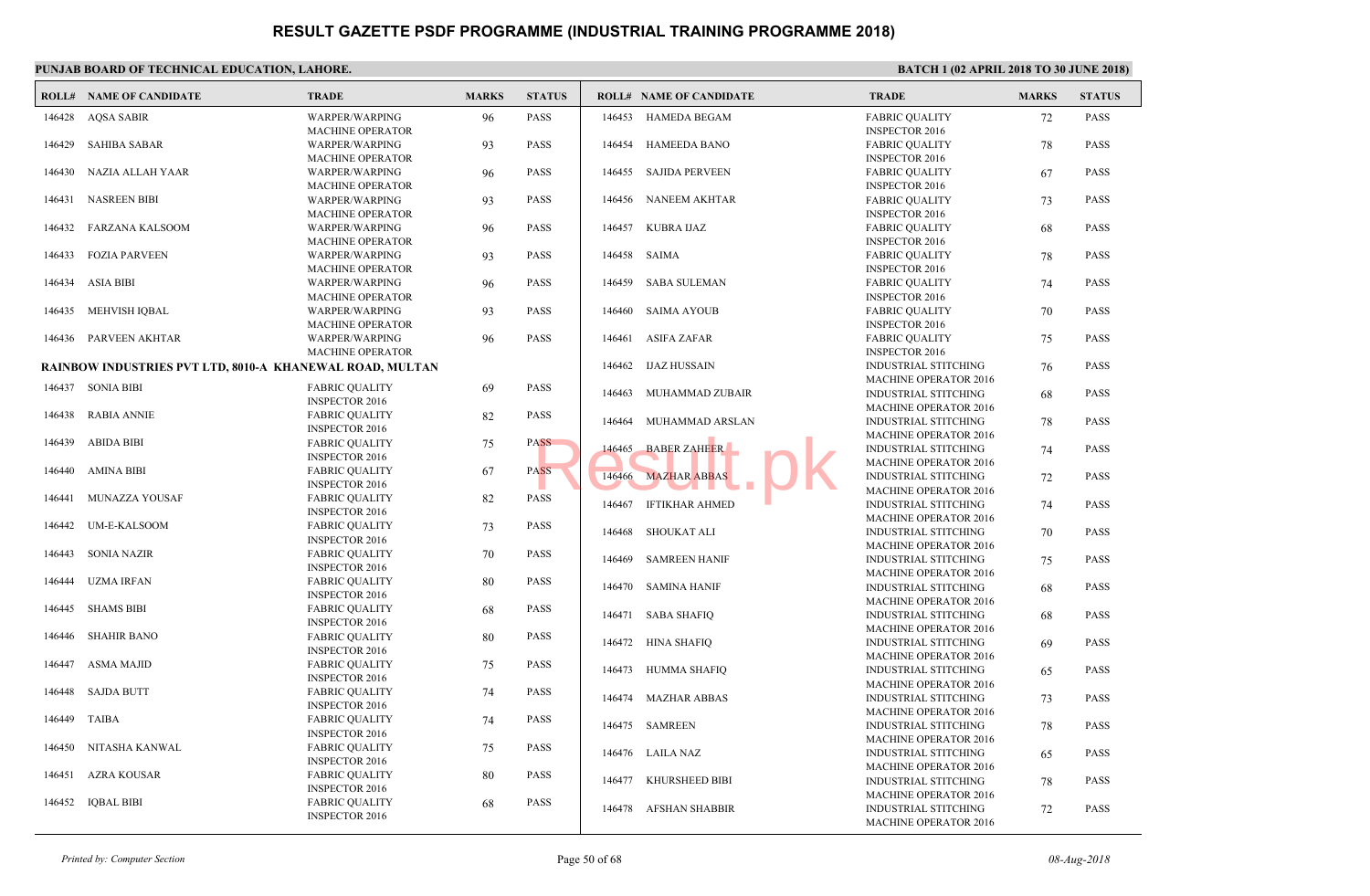|        | <b>ROLL# NAME OF CANDIDATE</b>                                 | <b>TRADE</b>                                                | <b>MARKS</b> | <b>STATUS</b> |        | <b>ROLL# NAME OF CANDIDATE</b> | <b>TRAL</b>                 |
|--------|----------------------------------------------------------------|-------------------------------------------------------------|--------------|---------------|--------|--------------------------------|-----------------------------|
| 146479 | <b>REEMA SHAFIQ</b>                                            | <b>INDUSTRIAL STITCHING</b><br><b>MACHINE OPERATOR 2016</b> | 74           | <b>PASS</b>   | 146504 | NAHEED AHKTER                  | <b>FABRI</b><br>2016        |
| 146480 | SHAMIM AKHTAR SULTAN                                           | <b>INDUSTRIAL STITCHING</b>                                 | 72           | <b>PASS</b>   | 146505 | <b>ARBISH REMZAN</b>           | <b>INDUS</b>                |
| 146481 | SABA SHAFIQ                                                    | <b>MACHINE OPERATOR 2016</b><br><b>INDUSTRIAL STITCHING</b> | 75           | <b>PASS</b>   | 146506 | <b>RABIA RAMZAN</b>            | <b>MACH</b><br><b>INDUS</b> |
|        | SOUTHERN PUNJAB EMBROIDERY INDUSTRIES PVT LTD, NORTHERN BYPASS | <b>MACHINE OPERATOR 2016</b>                                |              |               | 146507 | MEHREEN ZAFAR                  | <b>MACH</b><br><b>INDUS</b> |
|        | NEEL KOT BOSAN ROAD, MULTAN                                    |                                                             |              |               |        |                                | <b>MACH</b>                 |
|        | 146482 SHAKEELA BIBI                                           | <b>FABRIC CUTTING EXPERT</b>                                | 95           | <b>PASS</b>   | 146508 | <b>MARIA SARFARAZ</b>          | <b>INDUS</b>                |
|        |                                                                | 2016                                                        |              |               |        |                                | <b>MACH</b>                 |
| 146483 | SHAHINA KANWAL                                                 | <b>FABRIC CUTTING EXPERT</b><br>2016                        | 95           | <b>PASS</b>   | 146509 | MEHWISH ASHGER                 | <b>INDUS</b><br><b>MACH</b> |
| 146484 | <b>SAMINA BIBI</b>                                             | <b>FABRIC CUTTING EXPERT</b><br>2016                        | 94           | <b>PASS</b>   | 146510 | <b>RAHEELA HANEEF</b>          | <b>INDUS</b><br><b>MACH</b> |
| 146485 | SYEDA SHAMSA KANWAL                                            | <b>FABRIC CUTTING EXPERT</b>                                | 94           | <b>PASS</b>   |        | 146511 SHAZIA                  | <b>INDUS</b>                |
|        |                                                                | 2016                                                        |              |               |        |                                | <b>MACH</b><br><b>INDUS</b> |
| 146486 | ASMA                                                           | <b>FABRIC CUTTING EXPERT</b>                                | 95           | <b>PASS</b>   |        | 146512 NASEEM BIBI             | <b>MACH</b>                 |
| 146487 | <b>ABIDA FIYAZ</b>                                             | 2016<br><b>FABRIC CUTTING EXPERT</b>                        |              | <b>PASS</b>   | 146513 | RABIA                          | <b>INDUS</b>                |
|        |                                                                | 2016                                                        | 94           |               |        |                                | <b>MACH</b>                 |
| 146488 | <b>SHAMIM BIBI</b>                                             | <b>FABRIC CUTTING EXPERT</b>                                | 94           | <b>PASS</b>   | 146514 | HUMERA BIBI                    | <b>INDUS</b>                |
|        |                                                                | 2016                                                        |              |               |        |                                | <b>MACH</b>                 |
| 146489 | <b>REHANA BALOCH</b>                                           | <b>FABRIC CUTTING EXPERT</b>                                | 94           | <b>PASS</b>   |        | 146515 SHAISTA NOREEN          | <b>INDUS</b>                |
|        |                                                                | 2016                                                        |              |               |        |                                | <b>MACH</b><br><b>INDUS</b> |
| 146490 | <b>IFSHAN AKRAM</b>                                            | <b>FABRIC CUTTING EXPERT</b>                                | 95           | <b>PASS</b>   |        | 146516 ATIYA RASHEED           | <b>MACH</b>                 |
| 146491 | <b>SONIA BIBI</b>                                              | 2016<br><b>FABRIC CUTTING EXPERT</b>                        | 94           | <b>PASS</b>   | 146517 | <b>SUMAIRA KHALID</b>          | <b>INDUS</b>                |
|        |                                                                | 2016                                                        |              |               |        | a ka                           | <b>MACH</b>                 |
| 146492 | <b>KOUSIR PARVEEN</b>                                          | <b>FABRIC CUTTING EXPERT</b>                                | 94           | <b>PASS</b>   |        | 146518 NADIA BIBI              | <b>INDUS</b>                |
|        |                                                                | 2016                                                        |              |               |        |                                | <b>MACH</b>                 |
| 146493 | <b>KALSOOM BIBI</b>                                            | <b>FABRIC CUTTING EXPERT</b>                                | 95           | <b>PASS</b>   | 146519 | SHAZIA BIBI                    | <b>INDUS</b>                |
|        |                                                                | 2016                                                        |              |               | 146520 |                                | <b>MACH</b><br><b>INDUS</b> |
| 146494 | <b>SHUMAILA KIRAN</b>                                          | <b>FABRIC CUTTING EXPERT</b>                                | 94           | <b>PASS</b>   |        | RABIA BIBI                     | <b>MACH</b>                 |
| 146495 | <b>HANIA AFZAAL</b>                                            | 2016<br><b>FABRIC CUTTING EXPERT</b>                        | 94           | <b>PASS</b>   | 146521 | <b>RUKSANA</b>                 | <b>INDUS</b>                |
|        |                                                                | 2016                                                        |              |               |        |                                | <b>MACH</b>                 |
| 146496 | <b>SHAHEEN BIBI</b>                                            | <b>FABRIC CUTTING EXPERT</b>                                | 95           | <b>PASS</b>   | 146522 | SHABANA MANZOOR                | <b>INDUS</b>                |
|        |                                                                | 2016                                                        |              |               |        |                                | <b>MACH</b>                 |
| 146497 | <b>NASREEN BIBI</b>                                            | <b>FABRIC CUTTING EXPERT</b>                                | 94           | <b>PASS</b>   | 146523 | <b>BEGUM REHANA SAEED</b>      | <b>INDUS</b>                |
|        |                                                                | 2016                                                        |              |               | 146524 |                                | <b>MACH</b><br><b>INDUS</b> |
| 146498 | <b>SHER BANO</b>                                               | <b>FABRIC CUTTING EXPERT</b>                                | 95           | <b>PASS</b>   |        | <b>RABIA ASLAM</b>             | <b>MACH</b>                 |
| 146499 | <b>MADIHA SAEED</b>                                            | 2016<br><b>FABRIC CUTTING EXPERT</b>                        |              | <b>PASS</b>   |        | 146525 NOREEN BIBI             | <b>INDUS</b>                |
|        |                                                                | 2016                                                        | 94           |               |        |                                | <b>MACH</b>                 |
| 146500 | <b>BHAKTAWAR ZAHID</b>                                         | <b>FABRIC CUTTING EXPERT</b>                                | 95           | <b>PASS</b>   |        | 146526 GULNAZ                  | <b>INDUS</b>                |
|        |                                                                | 2016                                                        |              |               |        |                                | <b>MACH</b>                 |
| 146501 | <b>PARVEEN MAI</b>                                             | <b>FABRIC CUTTING EXPERT</b>                                | 94           | <b>PASS</b>   | 146527 | <b>GHULAM SAKINA</b>           | <b>INDUS</b>                |
|        |                                                                | 2016                                                        |              |               |        |                                | <b>MACH</b>                 |
| 146502 | <b>SHAMIM BIBI</b>                                             | <b>FABRIC CUTTING EXPERT</b>                                | 95           | <b>PASS</b>   |        | 146528 NADIA AKRAM             | <b>INDUS</b><br><b>MACH</b> |
|        |                                                                | 2016                                                        |              |               | 146529 | <b>GULSHION AARA</b>           | <b>INDUS</b>                |
| 146503 | SAMINA BIBI                                                    | <b>FABRIC CUTTING EXPERT</b><br>2016                        | 94           | <b>PASS</b>   |        |                                | <b>MACH</b>                 |
|        |                                                                |                                                             |              |               |        |                                |                             |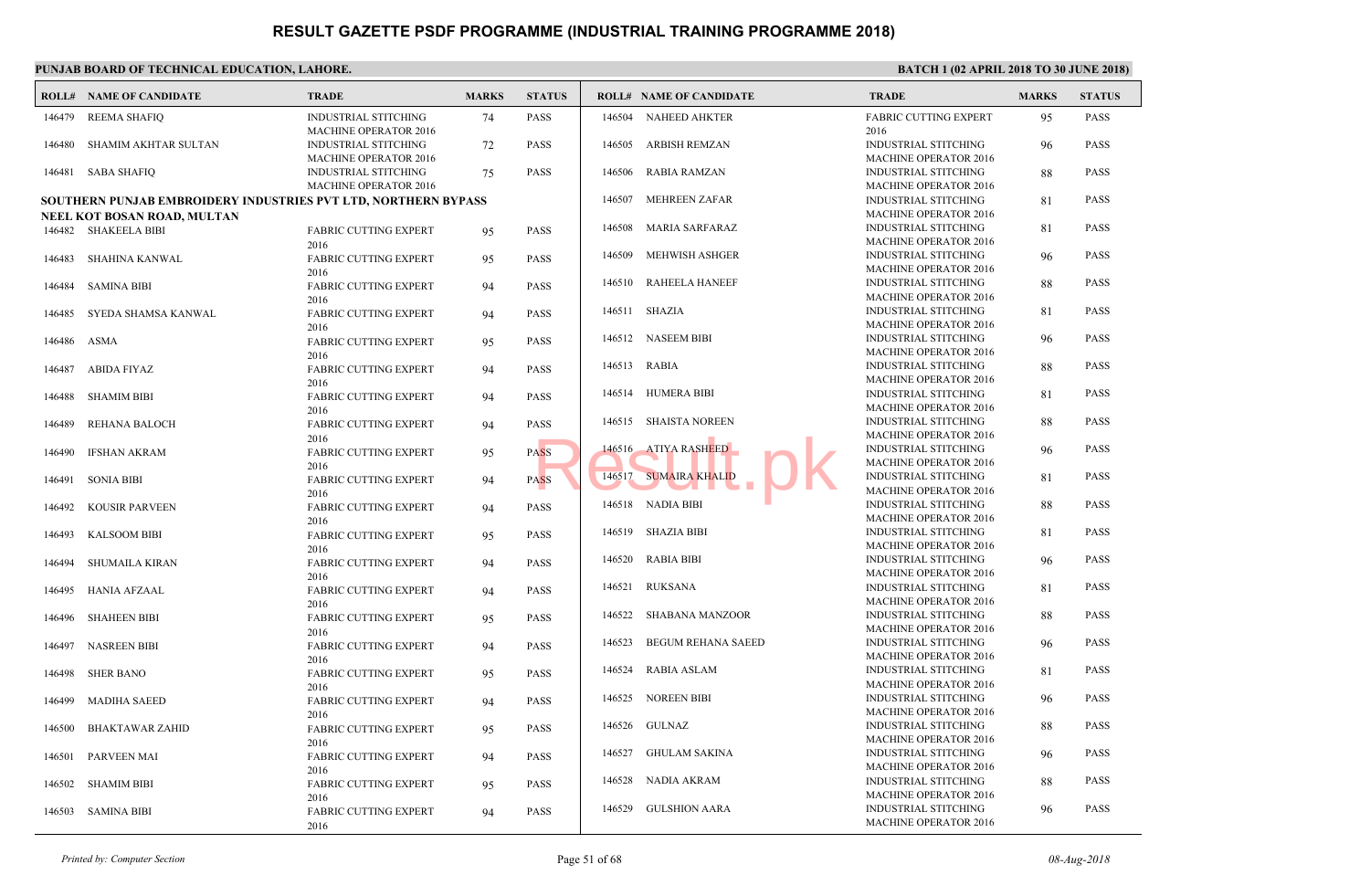|        | <b>ROLL# NAME OF CANDIDATE</b> | <b>TRADE</b>                                                | <b>MARKS</b> | <b>STATUS</b> |        | <b>ROLL# NAME OF CANDIDATE</b>                   | <b>TRAL</b>   |
|--------|--------------------------------|-------------------------------------------------------------|--------------|---------------|--------|--------------------------------------------------|---------------|
| 146530 | <b>SIDRA JAVEED</b>            | <b>INDUSTRIAL STITCHING</b>                                 | 88           | <b>PASS</b>   | 146556 | SHAZIA BIBI                                      | <b>SCREE</b>  |
|        |                                | <b>MACHINE OPERATOR 2016</b>                                |              |               | 146557 | <b>BENISH KANWAL</b>                             | <b>SCREE</b>  |
| 146531 | <b>NAZIA PARVEEN</b>           | <b>INDUSTRIAL STITCHING</b><br><b>MACHINE OPERATOR 2016</b> | 81           | <b>PASS</b>   | 146558 | ASMA BIBI                                        | <b>SCREE</b>  |
| 146532 | MUKHTIYAR BIBI                 | <b>INDUSTRIAL STITCHING</b>                                 | 96           | <b>PASS</b>   |        |                                                  |               |
|        |                                | <b>MACHINE OPERATOR 2016</b>                                |              |               | 146559 | <b>RANI ASIF</b>                                 | <b>SCREE</b>  |
| 146533 | AMNA MAI                       | <b>INDUSTRIAL STITCHING</b>                                 | 88           | <b>PASS</b>   | 146560 | RUKIYA RIAZ                                      | <b>SCREE</b>  |
|        |                                | <b>MACHINE OPERATOR 2016</b>                                |              |               | 146561 | NAZERAN BIBI                                     | <b>SCREE</b>  |
| 146534 | <b>SHAZIA RAFIQ</b>            | <b>INDUSTRIAL STITCHING</b><br><b>MACHINE OPERATOR 2016</b> | 88           | <b>PASS</b>   | 146562 | SUMAIRA BIBI                                     | <b>SCREE</b>  |
| 146535 | <b>PARVEEN MAI</b>             | <b>INDUSTRIAL STITCHING</b>                                 | 81           | <b>PASS</b>   |        |                                                  |               |
|        |                                | <b>MACHINE OPERATOR 2016</b>                                |              |               | 146563 | SHAZIA BIBI                                      | <b>SCREE</b>  |
| 146536 | RANI SAEED                     | INDUSTRIAL STITCHING                                        | 88           | <b>PASS</b>   | 146564 | <b>BUSHRA</b>                                    | <b>SCREE</b>  |
|        |                                | <b>MACHINE OPERATOR 2016</b>                                |              |               | 146565 | SAIMA BUKHARI                                    | <b>SCREE</b>  |
| 146537 | IQRA LIYAQAT                   | INDUSTRIAL STITCHING                                        | 81           | <b>PASS</b>   | 146566 | SHAZIA                                           | <b>SCREE</b>  |
| 146538 | <b>SHAHBIA ASLAM</b>           | <b>MACHINE OPERATOR 2016</b><br>INDUSTRIAL STITCHING        | 88           | <b>PASS</b>   |        |                                                  |               |
|        |                                | <b>MACHINE OPERATOR 2016</b>                                |              |               | 146567 | <b>BATOOL BIBI</b>                               | <b>SCREE</b>  |
| 146539 | HUMA RIAZ                      | <b>INDUSTRIAL STITCHING</b>                                 | 81           | <b>PASS</b>   | 146568 | NASEEM KANWAL                                    | <b>SCREE</b>  |
|        |                                | <b>MACHINE OPERATOR 2016</b>                                |              |               | 146569 | ZARINA BIBI                                      | <b>SCREE</b>  |
| 146540 | ASIA MAI                       | <b>INDUSTRIAL STITCHING</b>                                 | 88           | <b>PASS</b>   | 146570 | SHAZIA                                           | <b>SCREE</b>  |
|        |                                | <b>MACHINE OPERATOR 2016</b>                                |              |               |        |                                                  |               |
| 146541 | <b>NAVEELA SATTAR</b>          | <b>INDUSTRIAL STITCHING</b><br><b>MACHINE OPERATOR 2016</b> | 81           | <b>PASS</b>   | 146571 | <b>NADIA SHAREEF</b>                             | <b>SCREE</b>  |
| 146542 | <b>RANI BIBI</b>               | <b>INDUSTRIAL STITCHING</b>                                 | 88           | <b>PASS</b>   | 146572 | FAIQA                                            | <b>SCREE</b>  |
|        |                                | <b>MACHINE OPERATOR 2016</b>                                |              |               |        | 146573 HAFSA TAUQER                              | <b>SCREE</b>  |
| 146543 | <b>SHAMIM MAI</b>              | <b>INDUSTRIAL STITCHING</b>                                 | 96           | <b>PASS</b>   |        |                                                  |               |
|        |                                | <b>MACHINE OPERATOR 2016</b>                                |              |               |        | 146574 MEHWISH MAJID                             | <b>SCREE</b>  |
| 146544 | <b>SAMINA BIBI</b>             | <b>INDUSTRIAL STITCHING</b><br><b>MACHINE OPERATOR 2016</b> | 88           | <b>PASS</b>   |        | 146575 AFSHA AKBAR                               | <b>SCREE</b>  |
| 146545 | ANBREEN TABASUM                | <b>INDUSTRIAL STITCHING</b>                                 | 96           | <b>PASS</b>   |        | 146576 RABIA JAMEEL                              | <b>SCREE</b>  |
|        |                                | <b>MACHINE OPERATOR 2016</b>                                |              |               |        | 146577 AKBARI BIBI                               | <b>SCREE</b>  |
| 146546 | <b>SHEHNAZ BIBI</b>            | <b>INDUSTRIAL STITCHING</b>                                 | 88           | <b>PASS</b>   |        |                                                  |               |
|        |                                | <b>MACHINE OPERATOR 2016</b>                                |              |               | 146578 | UZMA ABDUL JABBAR                                | <b>SCREE</b>  |
| 146547 | <b>SHEHNAZ BIBI</b>            | <b>INDUSTRIAL STITCHING</b>                                 | 96           | <b>PASS</b>   | 146579 | <b>AMBREEN</b>                                   | <b>SCREE</b>  |
| 146548 | SAJELA ISLAM                   | <b>MACHINE OPERATOR 2016</b><br><b>INDUSTRIAL STITCHING</b> | 88           | <b>PASS</b>   |        | 146580 SAIMA BIBI                                | FABRI         |
|        |                                | <b>MACHINE OPERATOR 2016</b>                                |              |               |        |                                                  | 2016          |
| 146549 | <b>MEHREEN RASHEED</b>         | <b>INDUSTRIAL STITCHING</b>                                 | 96           | <b>PASS</b>   |        | <b>SOUTHERN PUNJAB EMBROIDERY INDUSTRIES PVT</b> |               |
|        |                                | <b>MACHINE OPERATOR 2016</b>                                |              |               |        | <b>BYPASS, MULTAN</b>                            |               |
| 146550 | <b>RUKSANA SAEED</b>           | <b>INDUSTRIAL STITCHING</b>                                 | 81           | <b>PASS</b>   |        | 146581 SAMINA SHEHZADI                           | FABRI         |
| 146551 | SAEDA                          | <b>MACHINE OPERATOR 2016</b><br><b>INDUSTRIAL STITCHING</b> |              | <b>PASS</b>   |        | 146582 SAIMA BIBI                                | 2016<br>FABRI |
|        |                                | <b>MACHINE OPERATOR 2016</b>                                | 88           |               |        |                                                  | 2016          |
| 146552 | <b>FARIHA AMIR</b>             | <b>INDUSTRIAL STITCHING</b>                                 | 96           | <b>PASS</b>   | 146583 | <b>UME HABEBA</b>                                | FABRI         |
|        |                                | <b>MACHINE OPERATOR 2016</b>                                |              |               |        |                                                  | 2016          |
| 146553 | <b>HINA AHMED</b>              | <b>INDUSTRIAL STITCHING</b>                                 | 81           | <b>PASS</b>   |        | 146584 SADIA BIBI                                | FABRI         |
|        |                                | <b>MACHINE OPERATOR 2016</b>                                |              |               |        |                                                  | 2016          |
| 146554 | <b>SAFIA BIBI</b>              | <b>INDUSTRIAL STITCHING</b>                                 | 88           | <b>PASS</b>   | 146585 | <b>TASLEEM MAI</b>                               | FABRI<br>2016 |
|        | 146555 ALIA IJAZ               | <b>MACHINE OPERATOR 2016</b><br><b>SCREEN PRINTING</b>      | 85           | <b>PASS</b>   |        | 146586 NASREEN MAI                               | FABRI         |
|        |                                |                                                             |              |               |        |                                                  | 2016          |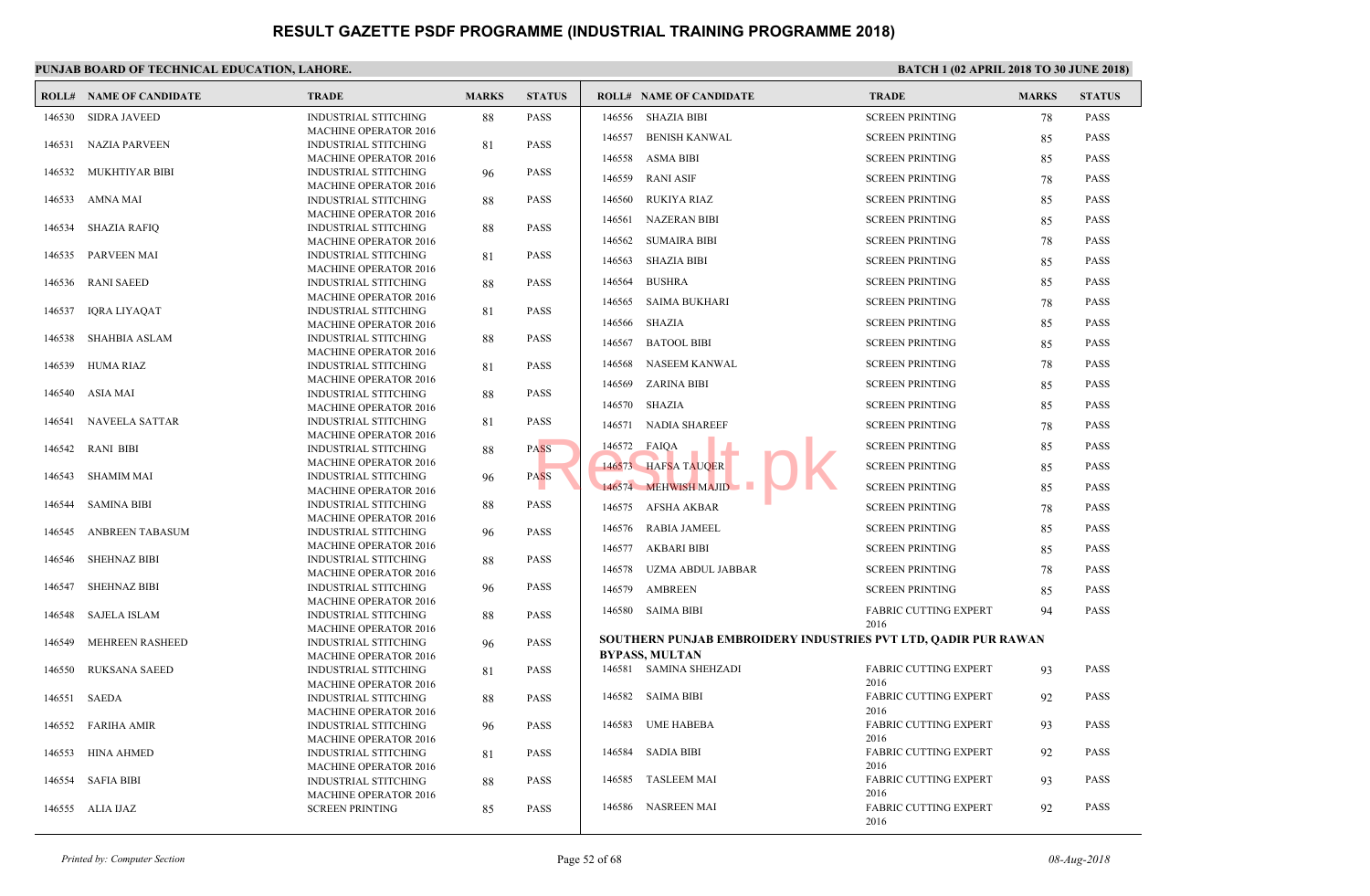|        | <b>ROLL# NAME OF CANDIDATE</b> | <b>TRADE</b>                                         | <b>MARKS</b> | <b>STATUS</b> |        | <b>ROLL# NAME OF CANDIDATE</b> | <b>TRAL</b>                 |
|--------|--------------------------------|------------------------------------------------------|--------------|---------------|--------|--------------------------------|-----------------------------|
| 146587 | <b>RUQIYA BIBI</b>             | <b>FABRIC CUTTING EXPERT</b>                         | 93           | <b>PASS</b>   |        | 146613 RABIA BIBI              | <b>INDUS</b>                |
| 146588 | KIRAN BIBI                     | 2016<br>FABRIC CUTTING EXPERT                        | 92           | <b>PASS</b>   |        | 146614 ROBINA BIBI             | <b>MACH</b><br><b>INDUS</b> |
| 146589 | NAIK MAI                       | 2016<br><b>FABRIC CUTTING EXPERT</b>                 | 93           | <b>PASS</b>   |        | 146615 SHANZA MAI              | <b>MACH</b><br><b>INDUS</b> |
|        |                                | 2016                                                 |              |               |        |                                | <b>MACH</b>                 |
| 146590 | <b>REHMAT BIBI</b>             | <b>FABRIC CUTTING EXPERT</b>                         | 93           | <b>PASS</b>   | 146616 | <b>BHIRAWAN MAI</b>            | <b>INDUS</b>                |
| 146591 | <b>SHAINA BIBI</b>             | 2016<br><b>FABRIC CUTTING EXPERT</b>                 | 92           | <b>PASS</b>   | 146617 | RABIA BIBI                     | <b>MACH</b><br><b>INDUS</b> |
|        |                                | 2016                                                 |              |               |        |                                | <b>MACH</b>                 |
| 146592 | <b>SAMIYA KAISAR</b>           | <b>FABRIC CUTTING EXPERT</b><br>2016                 | 92           | <b>PASS</b>   |        | 146618 SHAZIA BIBI             | <b>INDUS</b><br><b>MACH</b> |
| 146593 | AMBER                          | <b>FABRIC CUTTING EXPERT</b>                         | 93           | <b>PASS</b>   | 146619 | RANO MAI                       | <b>INDUS</b>                |
|        |                                | 2016                                                 |              |               |        |                                | <b>MACH</b>                 |
| 146594 | <b>BHPPU MAI</b>               | <b>FABRIC CUTTING EXPERT</b><br>2016                 | 92           | <b>PASS</b>   | 146620 | SHAMIM MAI                     | <b>INDUS</b><br><b>MACH</b> |
| 146595 | NASEEM MAI                     | <b>FABRIC CUTTING EXPERT</b>                         | 93           | <b>PASS</b>   | 146621 | KHALIDA BIBI                   | <b>INDUS</b>                |
|        | NAGINA BIBI                    | 2016                                                 |              | <b>PASS</b>   |        | 146622 HASEENA                 | <b>MACH</b><br><b>INDUS</b> |
| 146596 |                                | <b>FABRIC CUTTING EXPERT</b><br>2016                 | 92           |               |        |                                | <b>MACH</b>                 |
| 146597 | SHAZIA                         | <b>FABRIC CUTTING EXPERT</b>                         | 93           | <b>PASS</b>   |        | 146623 SALMI BIBI              | <b>INDUS</b>                |
| 146598 | <b>PARVEEN BIBI</b>            | 2016<br><b>FABRIC CUTTING EXPERT</b>                 | 92           | <b>PASS</b>   | 146624 | <b>BARKAT BIBI</b>             | <b>MACH</b><br><b>INDUS</b> |
|        |                                | 2016                                                 |              |               |        |                                | <b>MACH</b>                 |
| 146599 | <b>NASEEM MAI</b>              | <b>FABRIC CUTTING EXPERT</b><br>2016                 | 92           | <b>PASS</b>   | 146625 | <b>SAMINA MAI</b>              | <b>INDUS</b><br><b>MACH</b> |
| 146600 | PERVEEN BIBI                   | <b>FABRIC CUTTING EXPERT</b>                         | 93           | <b>PASS</b>   | 146626 | <b>SUMAIRA BIBI</b>            | <b>INDUS</b>                |
|        |                                | 2016                                                 |              |               |        |                                | <b>MACH</b>                 |
| 146601 | <b>ASMA BIBI</b>               | <b>FABRIC CUTTING EXPERT</b><br>2016                 | 92           | <b>PASS</b>   | 146627 | <b>SAIMA MAI</b>               | <b>INDUS</b><br><b>MACH</b> |
| 146602 | <b>ZUBAIDA BIBI</b>            | <b>FABRIC CUTTING EXPERT</b>                         | 93           | <b>PASS</b>   | 146628 | <b>NAZIA PERVEEN</b>           | <b>INDUS</b>                |
| 146603 | NADIA                          | 2016<br><b>FABRIC CUTTING EXPERT</b>                 |              | <b>PASS</b>   | 146629 | <b>SHAMIM AKHTER</b>           | <b>MACH</b><br><b>INDUS</b> |
|        |                                | 2016                                                 | 92           |               |        |                                | <b>MACH</b>                 |
| 146604 | <b>KOSAR BIBI</b>              | <b>FABRIC CUTTING EXPERT</b>                         | 93           | <b>PASS</b>   |        | 146630 ZAREENA BIBI            | <b>INDUS</b>                |
| 146605 | ZARINA BIBI                    | 2016<br><b>FABRIC CUTTING EXPERT</b>                 | 92           | <b>PASS</b>   | 146631 | KOUSAR PARVEEN                 | <b>MACH</b><br><b>INDUS</b> |
|        |                                | 2016                                                 |              |               |        |                                | <b>MACH</b>                 |
| 146606 | <b>BOBI</b>                    | <b>FABRIC CUTTING EXPERT</b><br>2016                 | 93           | <b>PASS</b>   |        | 146632 FEHMIDA NAZ             | <b>INDUS</b><br><b>MACH</b> |
| 146607 | SUMERA BIBI                    | <b>INDUSTRIAL STITCHING</b>                          | 87           | <b>PASS</b>   | 146633 | <b>NAHEED ASLAM</b>            | <b>INDUS</b>                |
|        |                                | <b>MACHINE OPERATOR 2016</b>                         |              |               |        |                                | <b>MACH</b>                 |
| 146608 | KASOOM QASIM                   | INDUSTRIAL STITCHING<br><b>MACHINE OPERATOR 2016</b> | 91           | <b>PASS</b>   | 146634 | QURAT UL AIN                   | <b>INDUS</b><br><b>MACH</b> |
| 146609 | <b>SHEHLA BIBI</b>             | <b>INDUSTRIAL STITCHING</b>                          | 98           | <b>PASS</b>   | 146635 | <b>OURAT UL AIN</b>            | <b>INDUS</b>                |
|        |                                | <b>MACHINE OPERATOR 2016</b>                         |              |               |        |                                | <b>MACH</b><br><b>INDUS</b> |
| 146610 | <b>ZAREENA BIBI</b>            | INDUSTRIAL STITCHING<br><b>MACHINE OPERATOR 2016</b> | 97           | <b>PASS</b>   |        | 146636 NAZIA                   | <b>MACH</b>                 |
| 146611 | <b>MISBAH ATTA</b>             | <b>INDUSTRIAL STITCHING</b>                          | 98           | <b>PASS</b>   | 146637 | <b>BATOOL BIBI</b>             | <b>INDUS</b>                |
| 146612 | <b>SONIA BIBI</b>              | <b>MACHINE OPERATOR 2016</b><br>INDUSTRIAL STITCHING | 91           | <b>PASS</b>   |        | 146638 MUMTAZ MAI              | <b>MACH</b><br><b>INDUS</b> |
|        |                                | <b>MACHINE OPERATOR 2016</b>                         |              |               |        |                                | <b>MACH</b>                 |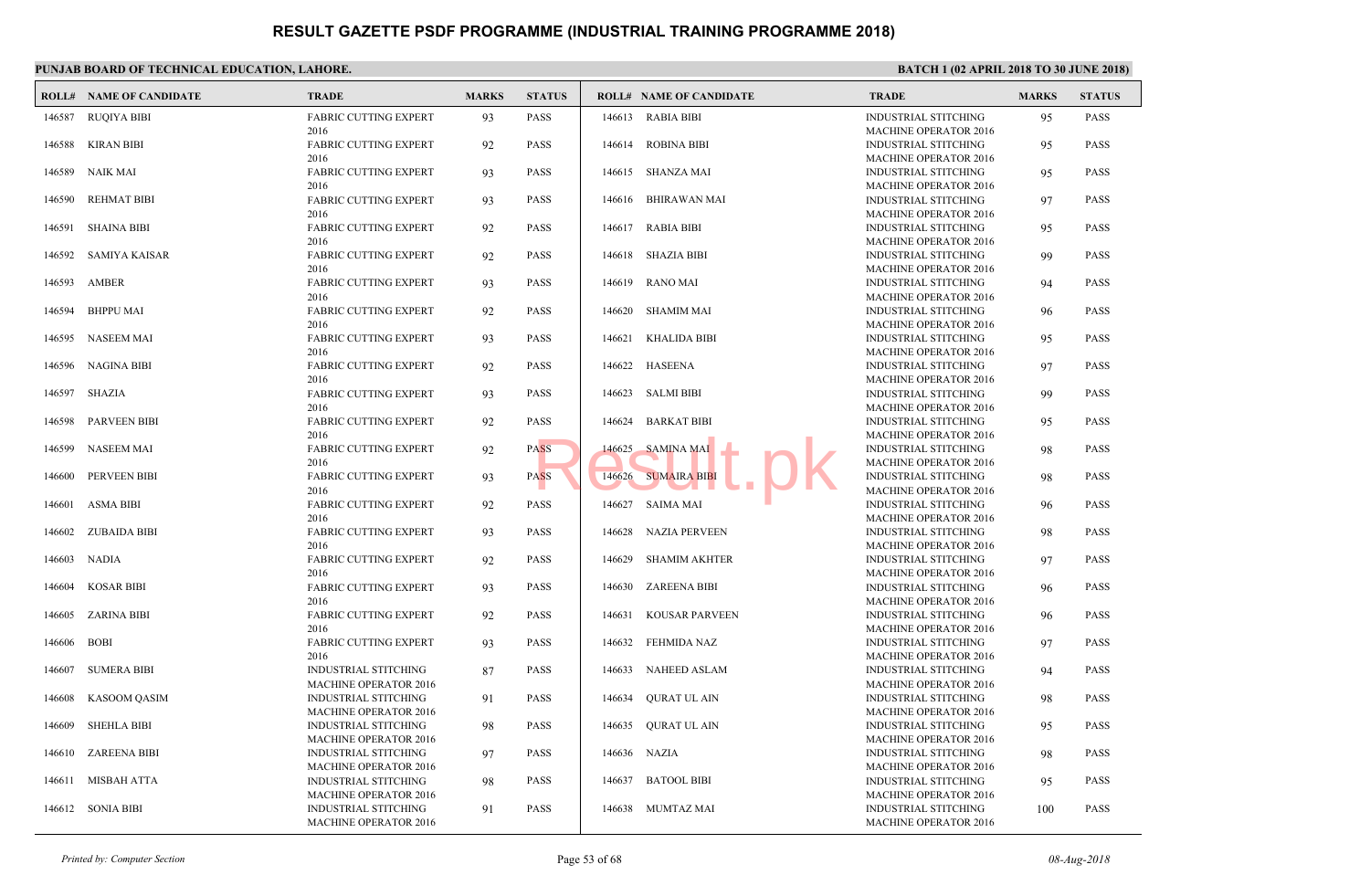|        | <b>ROLL# NAME OF CANDIDATE</b> | <b>TRADE</b>                                                | <b>MARKS</b> | <b>STATUS</b> |             | <b>ROLL# NAME OF CANDIDATE</b>            | <b>TRAL</b>          |
|--------|--------------------------------|-------------------------------------------------------------|--------------|---------------|-------------|-------------------------------------------|----------------------|
| 146639 | <b>REHANA</b>                  | <b>INDUSTRIAL STITCHING</b>                                 | 96           | <b>PASS</b>   | 146666      | <b>TASVEERAN BIBI</b>                     | <b>SCREE</b>         |
|        |                                | <b>MACHINE OPERATOR 2016</b>                                |              |               | 146667      | <b>SAFIA BIBI</b>                         | <b>SCREE</b>         |
| 146640 | <b>REHANA BIBI</b>             | <b>INDUSTRIAL STITCHING</b>                                 | 96           | <b>PASS</b>   |             |                                           |                      |
|        |                                | <b>MACHINE OPERATOR 2016</b>                                |              |               | 146668      | <b>SUMAIRA MAI</b>                        | <b>SCREE</b>         |
| 146641 | ZUBAIDA SHAKOOR                | <b>INDUSTRIAL STITCHING</b><br><b>MACHINE OPERATOR 2016</b> | 98           | <b>PASS</b>   | 146669      | <b>SONIA</b>                              | <b>SCREE</b>         |
| 146642 | <b>PARVEEN BIBI</b>            | <b>INDUSTRIAL STITCHING</b>                                 | 97           | <b>PASS</b>   | 146670      | <b>SHAZIA RAMZAN</b>                      | <b>SCREE</b>         |
|        |                                | <b>MACHINE OPERATOR 2016</b>                                |              |               |             |                                           |                      |
| 146643 | KHADIJA BIBI                   | <b>INDUSTRIAL STITCHING</b>                                 | 93           | <b>PASS</b>   |             | 146671 SAMINA MAI                         | <b>SCREE</b>         |
|        |                                | <b>MACHINE OPERATOR 2016</b>                                |              |               |             | 146672 FARZANA BIBI                       | <b>SCREE</b>         |
| 146644 | <b>ASIA BIBI</b>               | INDUSTRIAL STITCHING                                        | 96           | <b>PASS</b>   |             | 146673 NASREEN BIBI                       | <b>SCREE</b>         |
|        |                                | <b>MACHINE OPERATOR 2016</b>                                |              |               |             | 146674 NAILA RASHID                       | <b>SCREE</b>         |
| 146645 | AUNBREEN MAI                   | INDUSTRIAL STITCHING                                        | 93           | <b>PASS</b>   |             |                                           |                      |
| 146646 | ABIDA KANWEL                   | <b>MACHINE OPERATOR 2016</b><br><b>INDUSTRIAL STITCHING</b> | 95           | <b>PASS</b>   | 146675      | IQBAL MAI                                 | <b>SCREE</b>         |
|        |                                | <b>MACHINE OPERATOR 2016</b>                                |              |               |             | 146676 RIFAT BIBI                         | <b>SCREE</b>         |
| 146647 | ASIA BIBI                      | <b>INDUSTRIAL STITCHING</b>                                 | 95           | <b>PASS</b>   | 146677      | NASREEN BANO                              | <b>SCREE</b>         |
|        |                                | <b>MACHINE OPERATOR 2016</b>                                |              |               |             |                                           |                      |
| 146648 | TAHIRA BIBI                    | <b>INDUSTRIAL STITCHING</b>                                 | 96           | <b>PASS</b>   | 146678      | <b>SAKENA BIBI</b>                        | <b>SCREE</b>         |
|        |                                | <b>MACHINE OPERATOR 2016</b>                                |              |               | 146679      | <b>SHAHENA BIBI</b>                       | <b>SCREE</b>         |
| 146649 | <b>RUBINA ZAHRA</b>            | <b>INDUSTRIAL STITCHING</b>                                 | 95           | <b>PASS</b>   | 146680      | RUKHSANA BIBI                             | <b>SCREE</b>         |
| 146650 | MUMTAZ BIBI                    | <b>MACHINE OPERATOR 2016</b><br><b>INDUSTRIAL STITCHING</b> |              | <b>PASS</b>   |             |                                           |                      |
|        |                                | <b>MACHINE OPERATOR 2016</b>                                | 94           |               | 146681      | <b>HALEMA MAI</b>                         | <b>SCREE</b>         |
| 146651 | <b>SHAZIA AHMED YAR</b>        | <b>INDUSTRIAL STITCHING</b>                                 | 94           | <b>PASS</b>   | 146682      | <b>RUBINA BIBI</b>                        | <b>SCREE</b>         |
|        |                                | <b>MACHINE OPERATOR 2016</b>                                |              |               |             | 146683 ASIA BIBI                          | <b>SCREE</b>         |
| 146652 | ASIA BIBI                      | INDUSTRIAL STITCHING                                        | 94           | <b>PASS</b>   |             |                                           |                      |
|        |                                | <b>MACHINE OPERATOR 2016</b>                                |              |               |             | 146684 KHADIJA BIBI                       | <b>SCREE</b>         |
| 146653 | SUMAIRAN MAI                   | <b>INDUSTRIAL STITCHING</b>                                 | 94           | <b>PASS</b>   | 146685 AZRA |                                           | <b>SCREE</b>         |
| 146654 | <b>RUBINA BIBI</b>             | <b>MACHINE OPERATOR 2016</b><br>INDUSTRIAL STITCHING        | 97           | <b>PASS</b>   |             | SOUTHERN PUNJAB EMBROIDERY INDUSTRIES PVT |                      |
|        |                                | <b>MACHINE OPERATOR 2016</b>                                |              |               |             | <b>BOSAN, MULTAN</b>                      |                      |
| 146655 | <b>NOREEN NAVEED</b>           | INDUSTRIAL STITCHING                                        | 97           | <b>PASS</b>   |             | 146686 WAZEERAN MAI                       | FABRI                |
|        |                                | MACHINE OPERATOR 2016                                       |              |               |             |                                           | 2016                 |
| 146656 | <b>MISBAH FIRDUS</b>           | <b>INDUSTRIAL STITCHING</b>                                 | 98           | <b>PASS</b>   | 146687      | <b>FARZANA BIBI</b>                       | <b>FABRI</b>         |
|        |                                | <b>MACHINE OPERATOR 2016</b>                                |              |               |             |                                           | 2016                 |
| 146657 | SAMINA                         | INDUSTRIAL STITCHING                                        | 95           | <b>PASS</b>   | 146688      | SAMINA MAI                                | <b>FABRI</b>         |
| 146658 | LAIBA SYED                     | MACHINE OPERATOR 2016<br><b>INDUSTRIAL STITCHING</b>        | 99           | <b>PASS</b>   | 146689      | <b>RAMSHA BIBI</b>                        | 2016<br><b>FABRI</b> |
|        |                                | <b>MACHINE OPERATOR 2016</b>                                |              |               |             |                                           | 2016                 |
| 146659 | SAIRA ALTAF                    | <b>INDUSTRIAL STITCHING</b>                                 | 96           | <b>PASS</b>   | 146690      | ROBINA BIBI                               | <b>FABRI</b>         |
|        |                                | <b>MACHINE OPERATOR 2016</b>                                |              |               |             |                                           | 2016                 |
| 146660 | ZAHARA MAI                     | <b>SCREEN PRINTING</b>                                      | 85           | <b>PASS</b>   | 146691      | ALLAH DITTI                               | <b>FABRI</b>         |
| 146661 | ANEELA AKHTAR                  | <b>SCREEN PRINTING</b>                                      | 78           | <b>PASS</b>   |             |                                           | 2016                 |
|        |                                |                                                             |              |               | 146692      | RUKHSANA MAI                              | FABRI                |
| 146662 | <b>SHAZIA BIBI</b>             | <b>SCREEN PRINTING</b>                                      | 85           | <b>PASS</b>   | 146693      | NUSRAT PARVEEN                            | 2016<br><b>FABRI</b> |
| 146663 | <b>PARVEEN BIBI</b>            | <b>SCREEN PRINTING</b>                                      | 85           | <b>PASS</b>   |             |                                           | 2016                 |
| 146664 | <b>MARIA BIBI</b>              | <b>SCREEN PRINTING</b>                                      | 78           | <b>PASS</b>   | 146694      | <b>RUKHSANA KOUSAR</b>                    | <b>FABRI</b>         |
|        |                                |                                                             |              | <b>PASS</b>   |             |                                           | 2016                 |
| 146665 | <b>SHABANA NOREEN</b>          | <b>SCREEN PRINTING</b>                                      | 85           |               |             | 146695 SHAZIA BIBI                        | <b>FABRI</b>         |
|        |                                |                                                             |              |               |             |                                           | 2016                 |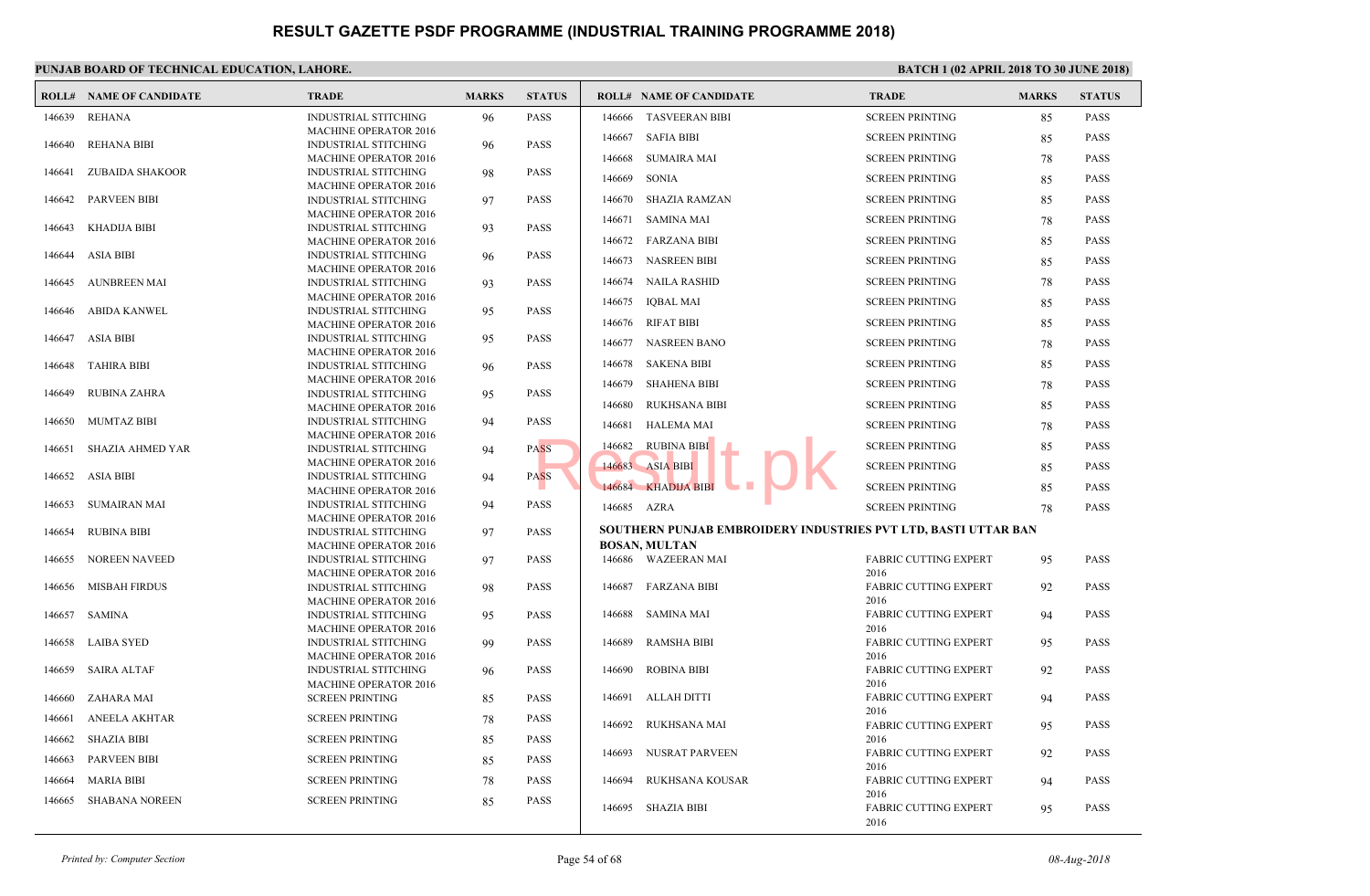|        | <b>ROLL# NAME OF CANDIDATE</b> | <b>TRADE</b>                                                | <b>MARKS</b> | <b>STATUS</b> |        | <b>ROLL# NAME OF CANDIDATE</b> | <b>TRAL</b>                 |
|--------|--------------------------------|-------------------------------------------------------------|--------------|---------------|--------|--------------------------------|-----------------------------|
| 146696 | <b>RAZIA BIBI</b>              | <b>FABRIC CUTTING EXPERT</b>                                | 92           | <b>PASS</b>   | 146722 | <b>SAMINA MAI</b>              | <b>INDUS</b>                |
| 146697 | <b>HINA SHAREEF</b>            | 2016<br>FABRIC CUTTING EXPERT                               | 94           | <b>PASS</b>   |        | 146723 SAMINA BIBI             | <b>MACH</b><br><b>INDUS</b> |
| 146698 | <b>SHEHNAZ KOUSAR</b>          | 2016<br><b>FABRIC CUTTING EXPERT</b>                        | 95           | <b>PASS</b>   |        | 146724 SABARA BIBI             | <b>MACH</b><br><b>INDUS</b> |
|        |                                | 2016                                                        |              |               |        |                                | <b>MACH</b>                 |
| 146699 | <b>IQRA SALEEM</b>             | <b>FABRIC CUTTING EXPERT</b><br>2016                        | 92           | <b>PASS</b>   | 146725 | <b>SAMINA BIBI</b>             | <b>INDUS</b><br><b>MACH</b> |
| 146700 | REHANA KANWAL                  | <b>FABRIC CUTTING EXPERT</b>                                | 94           | <b>PASS</b>   | 146726 | KIANAT KIRAN                   | <b>INDUS</b>                |
|        |                                | 2016                                                        |              |               |        |                                | <b>MACH</b>                 |
| 146701 | <b>NAIK PARVEEN</b>            | <b>FABRIC CUTTING EXPERT</b><br>2016                        | 95           | <b>PASS</b>   | 146727 | AROOSA ASHRAF                  | <b>INDUS</b><br><b>MACH</b> |
| 146702 | <b>SAMINA BIBI</b>             | <b>FABRIC CUTTING EXPERT</b><br>2016                        | 92           | <b>PASS</b>   | 146728 | <b>SAMREEN ASHRAF</b>          | <b>INDUS</b><br><b>MACH</b> |
| 146703 | <b>MEHWISH IOBAL</b>           | <b>FABRIC CUTTING EXPERT</b>                                | 94           | <b>PASS</b>   | 146729 | AREEBA GUL                     | <b>INDUS</b>                |
|        |                                | 2016                                                        |              |               |        |                                | <b>MACH</b>                 |
| 146704 | <b>SHANAZ BIBI</b>             | <b>FABRIC CUTTING EXPERT</b><br>2016                        | 95           | <b>PASS</b>   | 146730 | <b>SOBIA GHAURAY</b>           | <b>INDUS</b><br><b>MACH</b> |
| 146705 | TASLEEM MAI                    | <b>FABRIC CUTTING EXPERT</b>                                | 92           | <b>PASS</b>   |        | 146731 SAFIA MAI               | <b>INDUS</b>                |
|        |                                | 2016                                                        |              |               |        |                                | <b>MACH</b>                 |
| 146706 | <b>SHARIFAN MAI</b>            | <b>FABRIC CUTTING EXPERT</b><br>2016                        | 94           | <b>PASS</b>   |        | 146732 SAMINA NAZ              | <b>INDUS</b><br><b>MACH</b> |
| 146707 | <b>BHIRAWAN MAI</b>            | <b>FABRIC CUTTING EXPERT</b>                                | 95           | <b>PASS</b>   | 146733 | KOSAR MAI                      | <b>INDUS</b>                |
|        |                                | 2016                                                        |              |               |        |                                | <b>MACH</b>                 |
| 146708 | <b>NORAN BIBI</b>              | <b>FABRIC CUTTING EXPERT</b><br>2016                        | 92           | <b>PASS</b>   | 146734 | <b>NAZISH PARVEEN</b>          | <b>INDUS</b><br><b>MACH</b> |
| 146709 | NOREEN ASHRAF                  | <b>FABRIC CUTTING EXPERT</b>                                | 94           | <b>PASS</b>   | 146735 | YASMEEN BIBI                   | <b>INDUS</b>                |
|        |                                | 2016                                                        |              |               |        |                                | <b>MACH</b>                 |
| 146710 | MANZORAN MAI                   | FABRIC CUTTING EXPERT<br>2016                               | 95           | <b>PASS</b>   |        | 146736 TAHMENA                 | <b>INDUS</b><br><b>MACH</b> |
| 146711 | <b>SUMERA MAI</b>              | <b>INDUSTRIAL STITCHING</b>                                 | 81           | <b>PASS</b>   | 146737 | <b>REHANA BIBI</b>             | <b>INDUS</b>                |
|        |                                | <b>MACHINE OPERATOR 2016</b>                                |              |               |        |                                | <b>MACH</b>                 |
| 146712 | <b>IFFAT PARVEEN</b>           | <b>INDUSTRIAL STITCHING</b><br><b>MACHINE OPERATOR 2016</b> | 88           | <b>PASS</b>   | 146738 | <b>HASEENA BIBI</b>            | <b>INDUS</b><br><b>MACH</b> |
| 146713 | RAZIA BIBI                     | INDUSTRIAL STITCHING                                        | 81           | <b>PASS</b>   | 146739 | RABIYA BIBI                    | <b>INDUS</b>                |
|        |                                | <b>MACHINE OPERATOR 2016</b>                                |              |               |        |                                | <b>MACH</b>                 |
| 146714 | NAZEERAN MAI                   | INDUSTRIAL STITCHING<br><b>MACHINE OPERATOR 2016</b>        | 88           | <b>PASS</b>   | 146740 | REMSHA RANI                    | <b>INDUS</b><br><b>MACH</b> |
| 146715 | <b>BHIRANWAN MAI</b>           | <b>INDUSTRIAL STITCHING</b>                                 | 81           | <b>PASS</b>   |        | 146741 FOZIYA BIBI             | <b>INDUS</b>                |
|        |                                | <b>MACHINE OPERATOR 2016</b>                                |              |               |        |                                | <b>MACH</b>                 |
| 146716 | JAVRIA GULNAZ                  | <b>INDUSTRIAL STITCHING</b><br>MACHINE OPERATOR 2016        | 96           | <b>PASS</b>   | 146742 | ASMA MAI                       | <b>INDUS</b><br><b>MACH</b> |
|        | 146717 NASREEN BIBI            | <b>INDUSTRIAL STITCHING</b>                                 | 88           | <b>PASS</b>   |        | 146743 FOZIA PARVEEN           | <b>INDUS</b>                |
|        |                                | <b>MACHINE OPERATOR 2016</b>                                |              |               |        |                                | <b>MACH</b>                 |
| 146718 | <b>SURIYA BANO</b>             | INDUSTRIAL STITCHING<br><b>MACHINE OPERATOR 2016</b>        | 88           | <b>PASS</b>   |        | 146744 SAFYA BANO              | <b>INDUS</b><br><b>MACH</b> |
| 146719 | NAJMA                          | <b>INDUSTRIAL STITCHING</b>                                 | 88           | <b>PASS</b>   |        | 146745 PARVEEN MAI             | <b>INDUS</b>                |
|        |                                | <b>MACHINE OPERATOR 2016</b>                                |              |               |        |                                | <b>MACH</b>                 |
| 146720 | ASIA RIAZ                      | <b>INDUSTRIAL STITCHING</b><br><b>MACHINE OPERATOR 2016</b> | 81           | <b>PASS</b>   | 146746 | HASEENA MAI                    | <b>INDUS</b><br><b>MACH</b> |
| 146721 | <b>SUMERA BIBI</b>             | <b>INDUSTRIAL STITCHING</b>                                 | 81           | <b>PASS</b>   |        | 146747 BELOEES BIBI            | <b>INDUS</b>                |
|        |                                | <b>MACHINE OPERATOR 2016</b>                                |              |               |        |                                | <b>MACH</b>                 |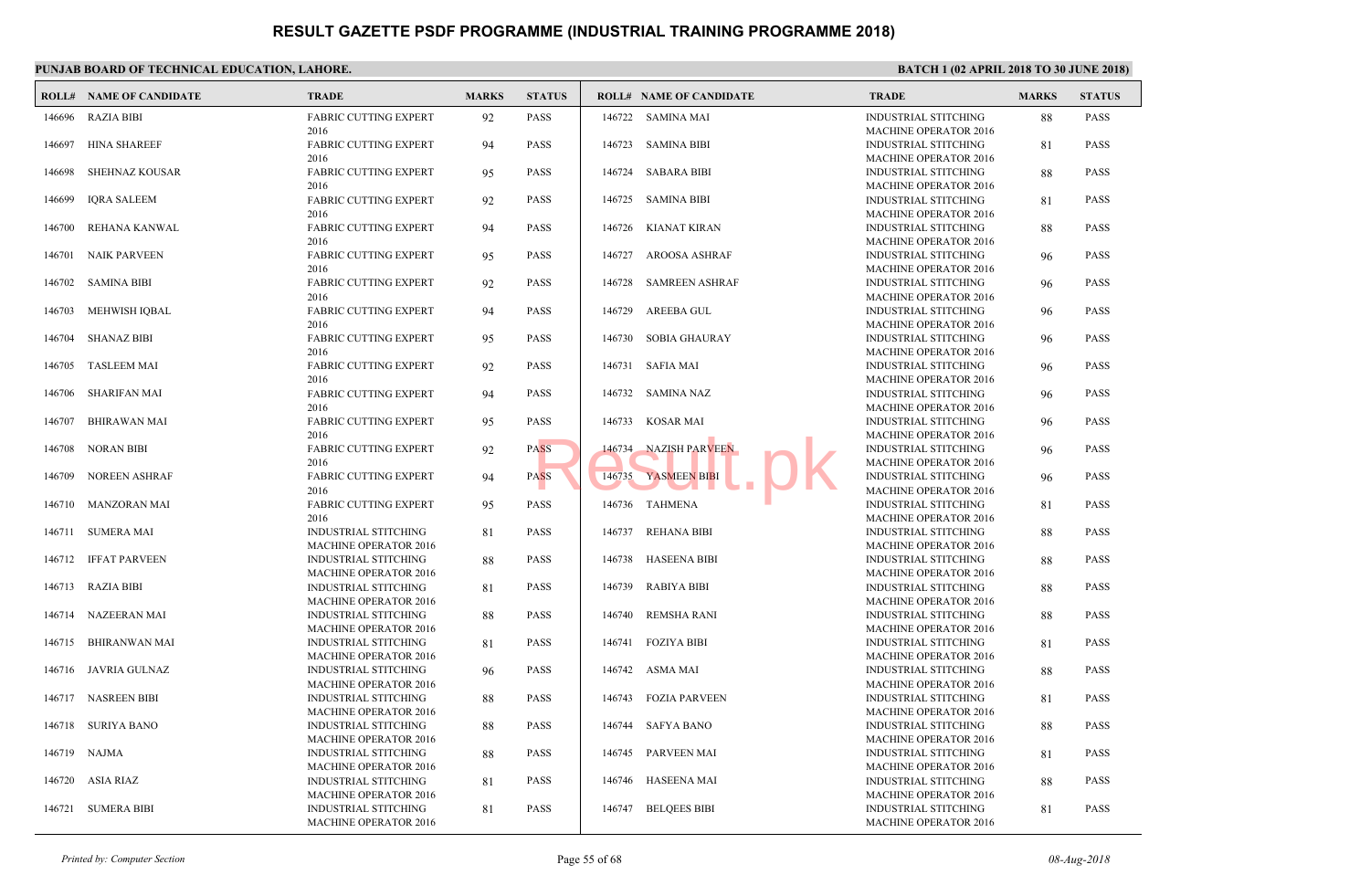|        | <b>ROLL# NAME OF CANDIDATE</b> | <b>TRADE</b>                                                | <b>MARKS</b> | <b>STATUS</b> |        | <b>ROLL# NAME OF CANDIDATE</b>            | <b>TRAD</b>         |
|--------|--------------------------------|-------------------------------------------------------------|--------------|---------------|--------|-------------------------------------------|---------------------|
| 146748 | <b>ANSAR BIBI</b>              | <b>INDUSTRIAL STITCHING</b>                                 | 88           | <b>PASS</b>   | 146779 | <b>SUNDAS BUKHARI</b>                     | <b>SCREE</b>        |
|        |                                | <b>MACHINE OPERATOR 2016</b>                                |              |               | 146780 | <b>SUNDAS SAMAD</b>                       | <b>SCREE</b>        |
| 146749 | NAZIA BIBI                     | <b>INDUSTRIAL STITCHING</b><br><b>MACHINE OPERATOR 2016</b> | 81           | <b>PASS</b>   | 146781 | <b>NILAM SANA</b>                         | <b>SCREE</b>        |
| 146750 | ASMA MUSHTAQ                   | <b>INDUSTRIAL STITCHING</b>                                 | 88           | <b>PASS</b>   |        |                                           |                     |
|        |                                | <b>MACHINE OPERATOR 2016</b>                                |              |               | 146782 | SANA KHALID                               | <b>SCREE</b>        |
| 146751 | <b>ROZINA SALEEM</b>           | <b>INDUSTRIAL STITCHING</b>                                 | 81           | <b>PASS</b>   | 146783 | SUMAIRA BANO                              | <b>SCREE</b>        |
| 146752 | SHAHNAZ KANWAL                 | <b>MACHINE OPERATOR 2016</b><br><b>INDUSTRIAL STITCHING</b> | 88           | <b>PASS</b>   |        | TOYOTA MULTAN MOTORS (PVT) LIMITED, TOYOT |                     |
|        |                                | <b>MACHINE OPERATOR 2016</b>                                |              |               |        | LIMITED BOSAN ROAD, MULTAN, MULTAN        |                     |
| 146753 | ASIFA GULZAAR                  | <b>INDUSTRIAL STITCHING</b>                                 | 81           | <b>PASS</b>   | 146784 | MUHAMMAD FARHAN                           | <b>AUTO</b>         |
|        |                                | <b>MACHINE OPERATOR 2016</b>                                |              |               | 146785 | MUHAMMAD ASIF                             | 2016<br><b>AUTO</b> |
| 146754 | <b>GULSHAN BIBI</b>            | <b>INDUSTRIAL STITCHING</b><br><b>MACHINE OPERATOR 2016</b> | 88           | <b>PASS</b>   |        |                                           | 2016                |
| 146755 | RIFFAT GHULAM NABI             | <b>INDUSTRIAL STITCHING</b>                                 | 81           | <b>PASS</b>   | 146786 | <b>SHAFEEQ QADIR</b>                      | <b>AUTO</b>         |
|        |                                | <b>MACHINE OPERATOR 2016</b>                                |              |               |        |                                           | 2016                |
| 146756 | HUMMA JAVAID                   | <b>INDUSTRIAL STITCHING</b>                                 | 88           | <b>PASS</b>   | 146787 | MUHAMMAD BASHIR                           | <b>AUTO</b><br>2016 |
| 146757 | <b>TEHMINA MALIK</b>           | <b>MACHINE OPERATOR 2016</b><br><b>INDUSTRIAL STITCHING</b> | 81           | <b>PASS</b>   | 146788 | MUHAMMAD USAMA                            | <b>AUTO</b>         |
|        |                                | <b>MACHINE OPERATOR 2016</b>                                |              |               |        |                                           | 2016                |
| 146758 | RAHEELA JAVAID                 | <b>INDUSTRIAL STITCHING</b>                                 | 88           | <b>PASS</b>   | 146789 | <b>SHERAZ KHAN</b>                        | <b>AUTO</b>         |
|        |                                | <b>MACHINE OPERATOR 2016</b>                                |              |               | 146790 | KASHAN AHMAD                              | 2016<br><b>AUTO</b> |
| 146759 | <b>MAQSOOD MAI</b>             | <b>SCREEN PRINTING</b>                                      | 85           | <b>PASS</b>   |        |                                           | 2016                |
| 146760 | HALEEMA SADIA AJMI             | <b>SCREEN PRINTING</b>                                      | 85           | <b>PASS</b>   | 146791 | NIAZ AHMAD                                | <b>AUTO</b>         |
| 146761 | <b>NASREEN BIBI</b>            | <b>SCREEN PRINTING</b>                                      | 78           | <b>PASS</b>   | 146792 |                                           | 2016<br><b>AUTO</b> |
| 146762 | <b>TASLEEM BIBI</b>            | <b>SCREEN PRINTING</b>                                      | 85           | <b>PASS</b>   |        | <b>WAQAR AHMAD</b>                        | 2016                |
| 146763 | KHADIJA GAZANFAR               | <b>SCREEN PRINTING</b>                                      | 78           | <b>PASS</b>   | 146793 | MUHAMMAD AZHAR                            | <b>AUTO</b>         |
| 146764 | <b>NAZIRAN MAI</b>             | <b>SCREEN PRINTING</b>                                      | 85           | <b>PASS</b>   | 146794 | SHAWAL AHMAD                              | 2016<br><b>AUTO</b> |
| 146765 | HUMAIRA NAWAZ                  | <b>SCREEN PRINTING</b>                                      | 78           | <b>PASS</b>   |        |                                           | 2016                |
| 146766 | <b>NASEEM MAI</b>              | <b>SCREEN PRINTING</b>                                      | 85           | <b>PASS</b>   | 146795 | WAQAR IMTIAZ                              | <b>AUTO</b><br>2016 |
| 146767 | <b>SHAMIM MAI</b>              | <b>SCREEN PRINTING</b>                                      | 85           | <b>PASS</b>   | 146796 | AHMAD IQBAL                               | <b>AUTO</b>         |
| 146768 | <b>SHAISTA BIBI</b>            | <b>SCREEN PRINTING</b>                                      | 78           | <b>PASS</b>   |        |                                           | 2016                |
|        |                                |                                                             |              |               | 146797 | <b>SADAM HUSSAIN</b>                      | <b>AUTO</b><br>2016 |
| 146769 | <b>SUMAIRA KHAN</b>            | <b>SCREEN PRINTING</b>                                      | 78           | <b>PASS</b>   | 146798 | IJAZ AHMAD                                | <b>AUTO</b>         |
| 146770 | <b>ZAKIA BIBI</b>              | <b>SCREEN PRINTING</b>                                      | 85           | <b>PASS</b>   |        |                                           | 2016                |
| 146771 | <b>REHANA MHIR</b>             | <b>SCREEN PRINTING</b>                                      | 85           | <b>PASS</b>   | 146799 | MUHAMMAD IRFAN                            | <b>AUTO</b><br>2016 |
| 146772 | SUMIYA ALI                     | <b>SCREEN PRINTING</b>                                      | 78           | <b>PASS</b>   | 146800 | <b>HASSAN ISHFAQ</b>                      | <b>AUTO</b>         |
| 146773 | KOMAL SANA                     | <b>SCREEN PRINTING</b>                                      | 85           | <b>PASS</b>   |        |                                           | 2016                |
| 146774 | RAFIA IOBAL                    | <b>SCREEN PRINTING</b>                                      | 85           | <b>PASS</b>   | 146801 | MUHAMMAD FAHEEM                           | <b>AUTO</b><br>2016 |
| 146775 | AISHA KHAN                     | <b>SCREEN PRINTING</b>                                      | 78           | <b>PASS</b>   | 146802 | ADNAN ZAFAR                               | <b>AUTO</b>         |
| 146776 | ALEENA KALSOOM                 | <b>SCREEN PRINTING</b>                                      | 85           | <b>PASS</b>   |        |                                           | 2016                |
| 146777 | <b>ASIA NAWAZ</b>              | <b>SCREEN PRINTING</b>                                      | 85           | <b>PASS</b>   | 146803 | <b>ABDUL QADEER ABBAS</b>                 | <b>AUTO</b><br>2016 |
|        |                                |                                                             |              |               | 146804 | HAMZA RAHEEM                              | <b>AUTO</b>         |
| 146778 | MAHWISH ABDUL KAREEM           | <b>SCREEN PRINTING</b>                                      | 78           | <b>PASS</b>   |        |                                           | 2016                |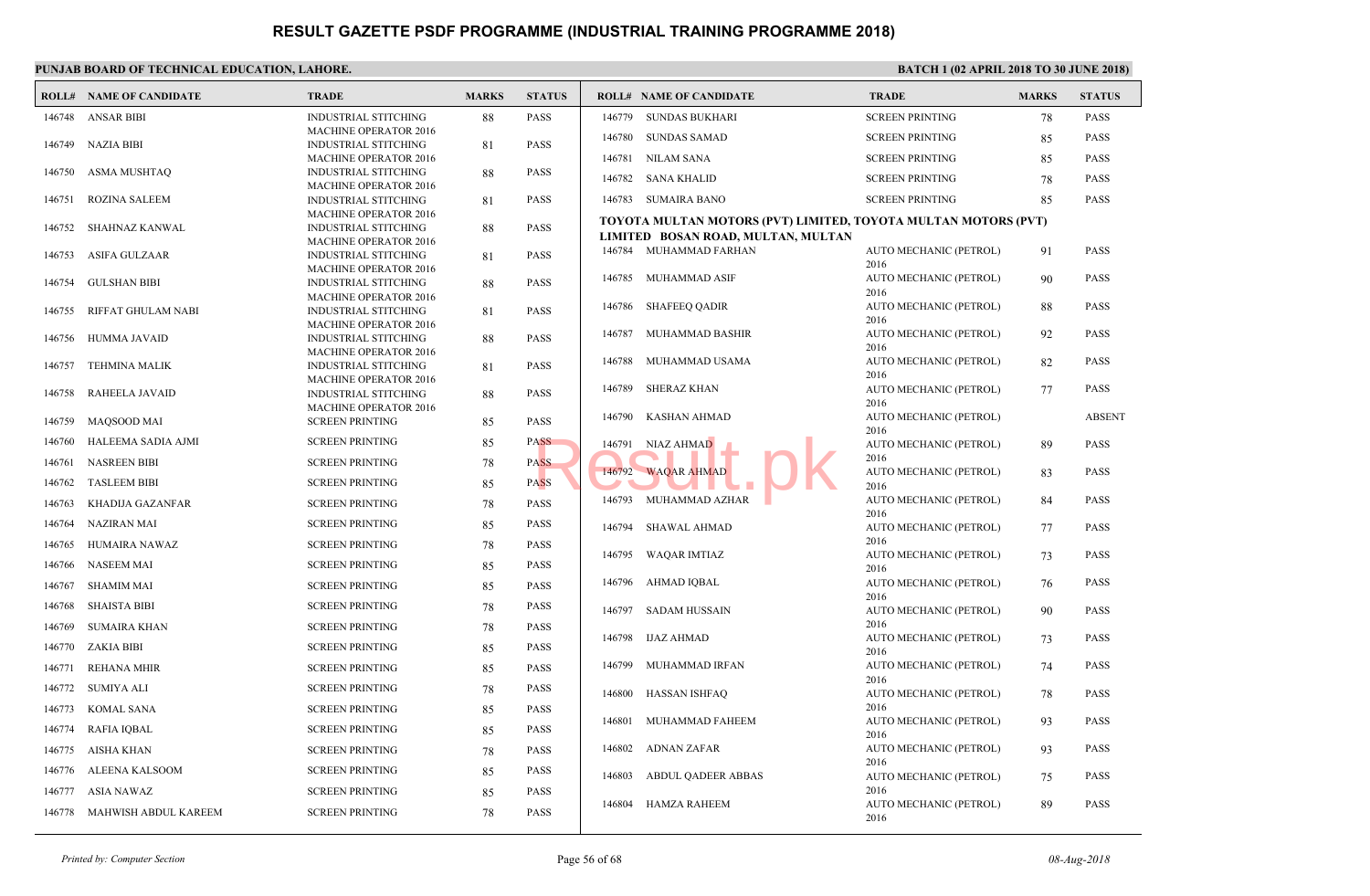|        | <b>ROLL# NAME OF CANDIDATE</b> | <b>TRADE</b>                         | <b>MARKS</b> | <b>STATUS</b> |        | <b>ROLL# NAME OF CANDIDATE</b>                              | <b>TRAL</b>  |
|--------|--------------------------------|--------------------------------------|--------------|---------------|--------|-------------------------------------------------------------|--------------|
| 146805 | MUSHTAQ AHMAD                  | AUTO MECHANIC (PETROL)               | 73           | <b>PASS</b>   | 146837 | <b>HAMZA SHAFIQ</b>                                         | <b>SALES</b> |
| 146806 | MUHAMMAD JAWAD                 | 2016<br>AUTO MECHANIC (PETROL)       | 74           | <b>PASS</b>   | 146838 | AMIR AZIZ                                                   | <b>SALES</b> |
|        |                                | 2016                                 |              |               |        | 146839 HAMZA AKHTAR                                         | <b>SALES</b> |
| 146807 | <b>QASWAR IQBAL</b>            | AUTO MECHANIC (PETROL)<br>2016       | 84           | <b>PASS</b>   |        | WARRIACH BUILDERS, GHAZALI BUILDING,                        | <b>COAT</b>  |
| 146808 | <b>RAEES ILAHI</b>             | AUTO MECHANIC (PETROL)               | 79           | <b>PASS</b>   |        | SHAKAR GARH, NAROWAL, NAROWAL<br>146840 MUHAMMAD MOHSIN ALI | <b>SAFET</b> |
| 146809 | <b>TALHA AMJAD</b>             | 2016<br>AUTO MECHANIC (PETROL)       | 90           | <b>PASS</b>   | 146841 | ALI RAZA                                                    | <b>SAFET</b> |
|        |                                | 2016                                 |              |               | 146842 | MUHAMMAD BILAL                                              | <b>SAFET</b> |
| 146810 | MUHAMMAD AFZAL                 | AUTO MECHANIC (PETROL)<br>2016       | 77           | <b>PASS</b>   | 146843 | <b>KASHIF ALI</b>                                           | <b>SAFET</b> |
| 146811 | MUHAMMAD ATAULLAH              | AUTO MECHANIC (PETROL)               | 93           | <b>PASS</b>   | 146844 | MUHAMMAD ATIF ADEEL                                         | <b>SAFET</b> |
| 146812 | ZULQARNAIN HAIDER              | 2016<br><b>SALES &amp; MARKETING</b> |              | <b>ABSENT</b> | 146845 | MUHAMMAD MOHSIN                                             | <b>SAFET</b> |
| 146813 | ABAID ULLAH                    | <b>SALES &amp; MARKETING</b>         | 87           | <b>PASS</b>   | 146846 | MUHAMMAD ZEESHAN                                            | <b>SAFET</b> |
| 146814 | <b>SHAHID ABID</b>             | <b>SALES &amp; MARKETING</b>         | 87           | <b>PASS</b>   | 146847 | ALI RAZA FARYAD                                             | <b>SAFET</b> |
| 146815 | MUHAMMAD ZESHAN                | <b>SALES &amp; MARKETING</b>         | 84           | <b>PASS</b>   | 146848 | USAMA NAVEED                                                | <b>SAFET</b> |
| 146816 | HAIDER ALI                     | <b>SALES &amp; MARKETING</b>         | 87           | <b>PASS</b>   | 146849 | MUBASHAR HUSSAIN                                            | <b>SAFET</b> |
| 146817 | <b>AHSAN SHAHID</b>            | <b>SALES &amp; MARKETING</b>         | 82           | <b>PASS</b>   | 146850 | MUHAMMAD QASIM                                              | <b>SAFET</b> |
| 146818 | MUHAMMAD ARSLAN                | <b>SALES &amp; MARKETING</b>         |              | <b>ABSENT</b> |        | 146851 HUSSNAIN ALI                                         | <b>SAFET</b> |
| 146819 | <b>NAVEED HUSSAIN</b>          | <b>SALES &amp; MARKETING</b>         | 82           | <b>PASS</b>   |        | <b>WARRIACH BUILDERS, NIT BUILDING, MAIN CIRC</b>           |              |
| 146820 | <b>FRAZ MEHMOOD</b>            | <b>SALES &amp; MARKETING</b>         | 80           | <b>PASS</b>   |        | <b>NAROWAL, NAROWAL</b>                                     |              |
| 146821 | MUHAMMAD ANJUM KHURSHID        | <b>SALES &amp; MARKETING</b>         | 78           | <b>PASS</b>   |        | 146852 NOMAN NAEEM<br>u II                                  | <b>SAFET</b> |
| 146822 | <b>AMMAR ATHER</b>             | <b>SALES &amp; MARKETING</b>         | 93           | <b>PASS</b>   | 146853 | HAMAD AMEEN                                                 | <b>SAFET</b> |
| 146823 | MUHAMMAD ANEES UL REHMAN       | <b>SALES &amp; MARKETING</b>         | 77           | <b>PASS</b>   | 146854 | <b>SOHAIL ALI</b>                                           | <b>SAFET</b> |
| 146824 | <b>HARIS ALI</b>               | <b>SALES &amp; MARKETING</b>         | 83           | <b>PASS</b>   | 146855 | MUHAMMAD HAMZA BUTT                                         | <b>SAFET</b> |
| 146825 | <b>ZUBAIR AHMAD</b>            | <b>SALES &amp; MARKETING</b>         | 77           | <b>PASS</b>   | 146856 | ALI RAZA                                                    | <b>SAFET</b> |
| 146826 | NAVEED AHMAD SHEIKH            | <b>SALES &amp; MARKETING</b>         |              | <b>ABSENT</b> | 146857 | <b>ABDUL MUGHEES</b>                                        | <b>SAFET</b> |
| 146827 | MUHAMMAD SHAKEEL               | <b>SALES &amp; MARKETING</b>         | 84           | <b>PASS</b>   | 146858 | SYED HASSAN RAZA SHERAZI                                    | <b>SAFET</b> |
| 146828 | <b>BILAL BHATTI</b>            | <b>SALES &amp; MARKETING</b>         | 92           | <b>PASS</b>   | 146859 | MUHAMMAD USAMA                                              | <b>SAFET</b> |
| 146829 | <b>NOMAN KHALIQ</b>            | <b>SALES &amp; MARKETING</b>         | 77           | <b>PASS</b>   | 146860 | ABDULLAH YAQOOB                                             | <b>SAFET</b> |
| 146830 | <b>TAHA MEHMOOD</b>            | <b>SALES &amp; MARKETING</b>         | 80           | <b>PASS</b>   | 146861 | MUHAMMAD UMAR FAROOQ                                        | <b>SAFET</b> |
| 146831 | MUHAMMAD TARIQ GULL            | <b>SALES &amp; MARKETING</b>         | 80           | <b>PASS</b>   | 146862 | MUHAMMAD HASSAN JAVED                                       | <b>SAFET</b> |
| 146832 | <b>HAFIZ MUBASHIR</b>          | <b>SALES &amp; MARKETING</b>         | 78           | <b>PASS</b>   | 146863 | MIRZA MUHAMMAD ZUBAIR                                       | <b>SAFET</b> |
| 146833 | MUHAMMAD JUNAID                | <b>SALES &amp; MARKETING</b>         |              | <b>ABSENT</b> | 146864 | MUHAMMAD WASEEM KHAN                                        | <b>SAFET</b> |
| 146834 | MUHAMMAD NASIR                 | <b>SALES &amp; MARKETING</b>         | 81           | <b>PASS</b>   | 146865 | ASAD ALI                                                    | <b>SAFET</b> |
| 146835 | <b>HAKIM ALI</b>               | <b>SALES &amp; MARKETING</b>         | 79           | <b>PASS</b>   | 146866 | SAQIB NAVEED                                                | <b>SAFET</b> |
| 146836 | <b>SAMAR ABBAS</b>             | <b>SALES &amp; MARKETING</b>         | 83           | <b>PASS</b>   | 146867 | <b>NUMAN ARIF</b>                                           | <b>SAFET</b> |
|        |                                |                                      |              |               | 146868 | JUNAID IQBAL                                                | <b>SAFET</b> |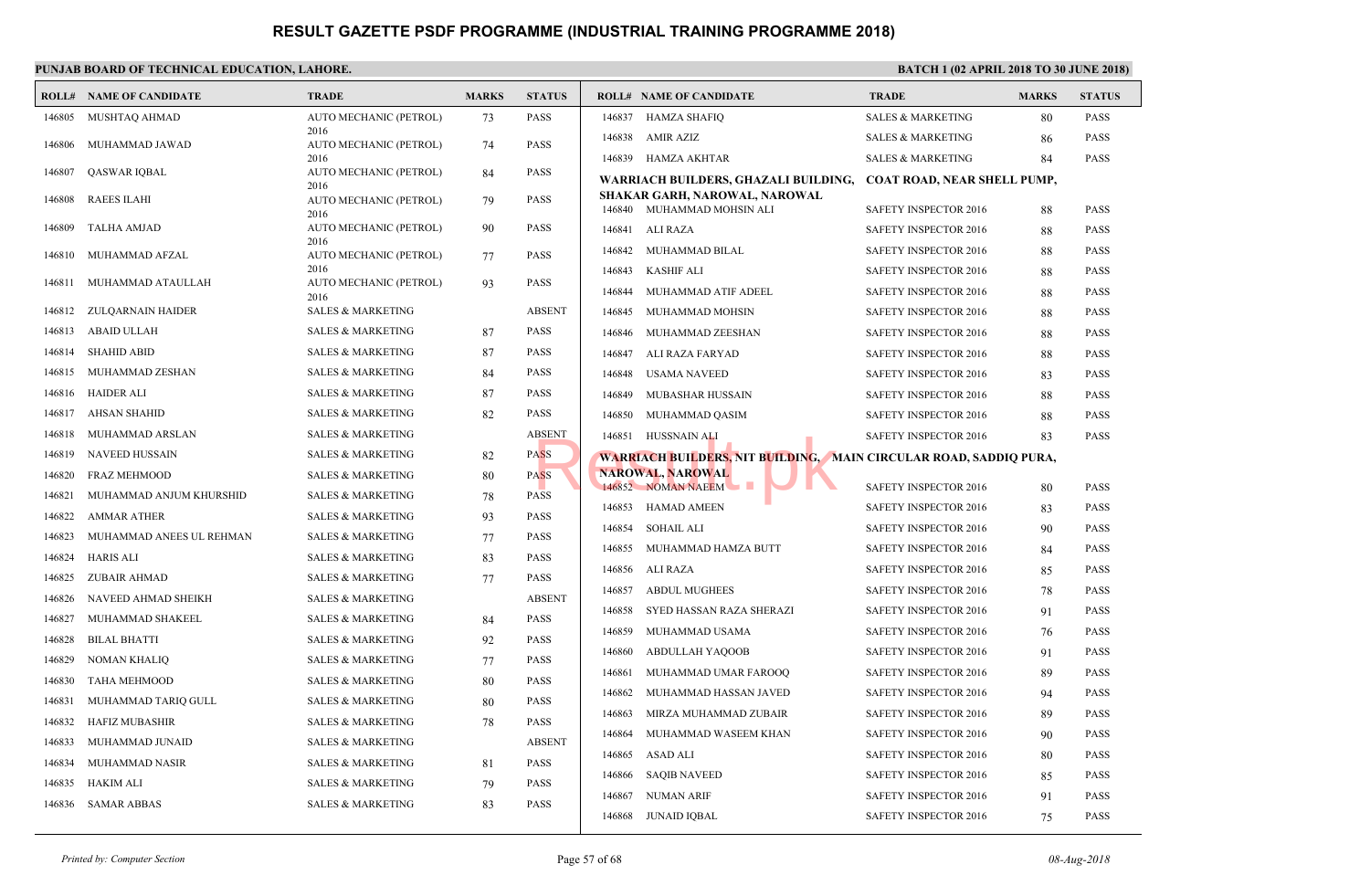|        | <b>ROLL# NAME OF CANDIDATE</b> | <b>TRADE</b>                 | <b>MARKS</b> | <b>STATUS</b> |        | <b>ROLL# NAME OF CANDIDATE</b> | <b>TRAL</b>  |
|--------|--------------------------------|------------------------------|--------------|---------------|--------|--------------------------------|--------------|
| 146869 | <b>UMAR HAYAT</b>              | SAFETY INSPECTOR 2016        | 90           | <b>PASS</b>   | 146904 | MUHAMMAD QASIM                 | <b>SAFET</b> |
| 146870 | SALMAN ALI                     | <b>SAFETY INSPECTOR 2016</b> | 80           | <b>PASS</b>   | 146905 | <b>WAJEEHA IFTIKHAR</b>        | <b>SAFET</b> |
| 146871 | HAMZA ALI                      | SAFETY INSPECTOR 2016        | 80           | <b>PASS</b>   | 146906 | <b>MAZALFA ZULFQAR</b>         | <b>SAFET</b> |
| 146872 | MUHAMMAD AWAIS                 | SAFETY INSPECTOR 2016        | 95           | <b>PASS</b>   | 146907 | UME KALSOOM                    | <b>SAFET</b> |
| 146873 | <b>SAMEER ALI</b>              | SAFETY INSPECTOR 2016        | 75           | <b>PASS</b>   | 146908 | HASSAAN ALI SAJID              | <b>STEEL</b> |
| 146874 | <b>AKASH</b>                   | SAFETY INSPECTOR 2016        |              | <b>ABSENT</b> | 146909 | MUHAMMAD AQEEL                 | <b>STEEL</b> |
| 146875 | SAQIB ALI                      | SAFETY INSPECTOR 2016        | 92           | <b>PASS</b>   | 146910 | MUHAMMAD QASIM ALI             | <b>STEEL</b> |
| 146876 | MUHAMMAD SHAHZAIB BHATTI       | SAFETY INSPECTOR 2016        | 94           | <b>PASS</b>   | 146911 | <b>ABU BAKAR NAFEES</b>        | <b>STEEL</b> |
| 146877 | <b>NAJAM FAROOQ</b>            | SAFETY INSPECTOR 2016        | 90           | <b>PASS</b>   | 146912 | SAJJAD HUSSAIN                 | <b>STEEL</b> |
| 146878 | ADEEL ANWAR KHAN               | SAFETY INSPECTOR 2016        |              | <b>ABSENT</b> | 146913 | <b>JUNAID BUTT</b>             | <b>STEEL</b> |
| 146879 | <b>MEHWISH</b>                 | SAFETY INSPECTOR 2016        | 90           | <b>PASS</b>   | 146914 | <b>ABRAR WARIS</b>             | <b>STEEL</b> |
| 146880 | MUHAMMAD SUFYAN                | SAFETY INSPECTOR 2016        | 88           | <b>PASS</b>   | 146915 | MUHAMMAD AKRAM                 | <b>STEEL</b> |
| 146881 | MUHAMMAD ZEESHAN               | SAFETY INSPECTOR 2016        | 89           | <b>PASS</b>   | 146916 | FAZAL ABBAS SHAH               | <b>STEEL</b> |
| 146882 | AZIZ UD DIN                    | SAFETY INSPECTOR 2016        | 90           | <b>PASS</b>   | 146917 | ASIM IQBAL                     | <b>STEEL</b> |
| 146883 | FAISAL ALI KARAMAT             | SAFETY INSPECTOR 2016        | 81           | <b>PASS</b>   | 146918 | <b>GULFAM MASIH</b>            | <b>STEEL</b> |
| 146884 | <b>ADNAN YOUSAF</b>            | SAFETY INSPECTOR 2016        | 80           | <b>PASS</b>   | 146919 | HUSNAIN RAZA SHAH              | <b>STEEL</b> |
| 146885 | MUHAMMAD USMAN                 | SAFETY INSPECTOR 2016        | 88           | <b>PASS</b>   | 146920 | <b>MUZAMMAL KHAN</b>           | <b>STEEL</b> |
| 146886 | MUHAMMAD AWAIS KHAN            | <b>SAFETY INSPECTOR 2016</b> | 80           | <b>PASS</b>   | 146921 | <b>MUDASSAR ALI</b>            | <b>STEEL</b> |
| 146887 | ALI RAZA                       | SAFETY INSPECTOR 2016        | 88           | <b>PASS</b>   |        | 146922 HAMZA ABBAS             | <b>STEEL</b> |
| 146888 | MUHAMMAD RAUF                  | SAFETY INSPECTOR 2016        | 80           | <b>PASS</b>   | 146923 | MUHAMMAD ALI SHAH              | <b>STEEL</b> |
| 146889 | KALEEM ULLAH                   | SAFETY INSPECTOR 2016        | 85           | <b>PASS</b>   | 146924 | MUHAMMAD AQIB ILYAS            | <b>STEEL</b> |
| 146890 | <b>MUBEEN AHMAD</b>            | SAFETY INSPECTOR 2016        | 82           | <b>PASS</b>   | 146925 | JABAR ALI PHOOL                | <b>STEEL</b> |
| 146891 | <b>JUNAID MASIH</b>            | SAFETY INSPECTOR 2016        | 78           | <b>PASS</b>   | 146926 | ADEEL ANWAR SHAH               | <b>STEEL</b> |
| 146892 | <b>GHULAM MUSTAFA</b>          | <b>SAFETY INSPECTOR 2016</b> | 82           | <b>PASS</b>   | 146927 | ALI SHAIR                      | <b>STEEL</b> |
| 146893 | <b>GHULAM MUSTAFA</b>          | SAFETY INSPECTOR 2016        | 82           | <b>PASS</b>   | 146928 | <b>FAISAL ALI</b>              | <b>STEEL</b> |
| 146894 | MUHAMMAD ZAKI ULLAH            | SAFETY INSPECTOR 2016        | 85           | <b>PASS</b>   | 146929 | MUHAMMAD ASAD                  | <b>STEEL</b> |
| 146895 | MUHAMMAD DANISH ADREES         | SAFETY INSPECTOR 2016        | 88           | <b>PASS</b>   | 146930 | MUHAMMAD RIZWAN                | <b>STEEL</b> |
| 146896 | <b>KHALIL AHMAD</b>            | SAFETY INSPECTOR 2016        | 94           | <b>PASS</b>   | 146931 | <b>ABDUL REHMAN</b>            | <b>STEEL</b> |
| 146897 | ABDUL RAHEEM MURTAZA           | SAFETY INSPECTOR 2016        | 98           | <b>PASS</b>   | 146932 | ALI USMAN                      | <b>STEEL</b> |
| 146898 | AHMAD HAMDANI                  | SAFETY INSPECTOR 2016        | 80           | <b>PASS</b>   | 146933 | <b>SANAM ABBAS</b>             | <b>STEEL</b> |
| 146899 | <b>SADD SHAHID</b>             | SAFETY INSPECTOR 2016        | 78           | <b>PASS</b>   | 146934 | SANIA KOMAL                    | <b>STEEL</b> |
| 146900 | EHSAN SHAHZAD                  | SAFETY INSPECTOR 2016        | 81           | <b>PASS</b>   | 146935 | DANISH ALI                     | <b>STEEL</b> |
| 146901 | <b>FARHAN SHAHZAD</b>          | SAFETY INSPECTOR 2016        | 82           | <b>PASS</b>   | 146936 | ALI AHMAD                      | <b>STEEL</b> |
| 146902 | MUHAMMAD FAISAL                | <b>SAFETY INSPECTOR 2016</b> | 95           | <b>PASS</b>   | 146937 | MUHAMMAD USMAN TAHIR           | <b>STEEL</b> |
| 146903 | MUHAMMAD QASIM                 | SAFETY INSPECTOR 2016        | 81           | <b>PASS</b>   |        | 146938 WAQAS ALI               | <b>STEEL</b> |
|        |                                |                              |              |               |        |                                |              |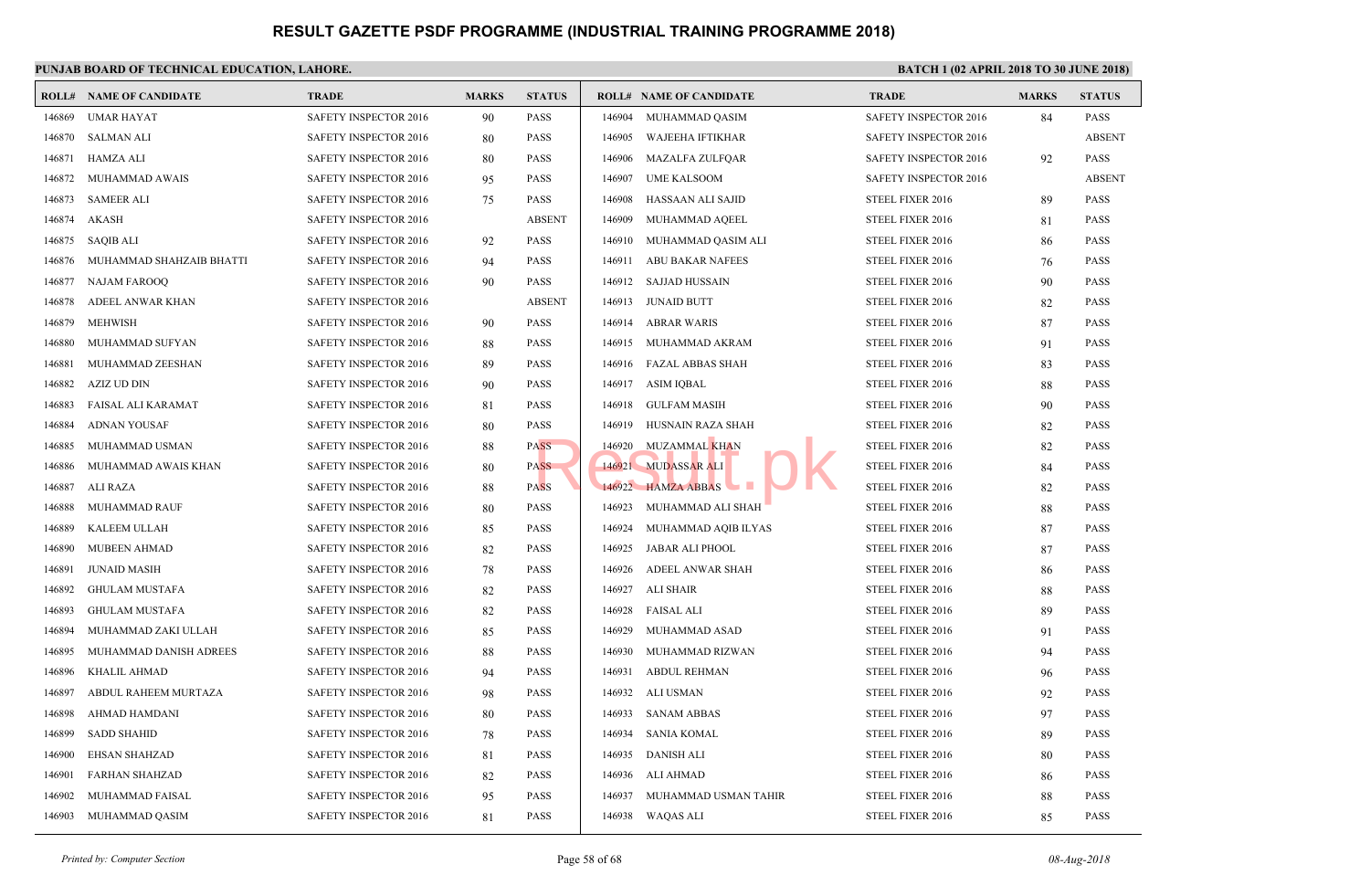|        | <b>ROLL# NAME OF CANDIDATE</b>                                     | <b>TRADE</b>                | <b>MARKS</b> | <b>STATUS</b> |        | <b>ROLL# NAME OF CANDIDATE</b>                       | <b>TRAL</b>                 |
|--------|--------------------------------------------------------------------|-----------------------------|--------------|---------------|--------|------------------------------------------------------|-----------------------------|
| 146939 | <b>SALMAN IJAZ</b>                                                 | STEEL FIXER 2016            | 87           | PASS          |        | 146972 SYED HASEEB SHAH                              | CNC <sub>N</sub>            |
| 146940 | MUHAMMAD USMAN                                                     | STEEL FIXER 2016            | 90           | PASS          | 146973 | <b>HAMMAD JAVED</b>                                  | CNC <sub>N</sub>            |
| 146941 | MUHAMMAD SHAKEEL                                                   | STEEL FIXER 2016            |              | PASS          | 146974 | MUHAMMAD USMAN ABBASI                                | CNC <sub>N</sub>            |
|        |                                                                    |                             | 85           |               |        |                                                      |                             |
| 146942 | <b>MATLOOB RAZA</b>                                                | STEEL FIXER 2016            | 95           | PASS          | 146975 | MUHAMMAD USAMA AZEEM                                 | CNC <sub>N</sub>            |
| 146943 | MUHAMMAD USMAN                                                     | STEEL FIXER 2016            | 76           | PASS          | 146976 | FAISAL NASEEM                                        | CNC <sub>N</sub>            |
| 146944 | ALI SHAN MUNIR                                                     | STEEL FIXER 2016            | 81           | PASS          | 146977 | SAAD MUHAMMAD SHAFIQUE                               | CNC <sub>N</sub>            |
| 146945 | MUHAMMAD ARFAN                                                     | STEEL FIXER 2016            | 81           | PASS          | 146978 | DANYAL AHMED                                         | CNC <sub>N</sub>            |
| 146946 | <b>MUDDASIR ALI</b>                                                | STEEL FIXER 2016            | 88           | PASS          | 146979 | <b>IRFAN ALI</b>                                     | CNC <sub>N</sub>            |
| 146947 | MUHAMMAD ABDULLAH BAJWA                                            | STEEL FIXER 2016            | 88           | PASS          | 146980 | MUHAMMAD WAQAS                                       | CNC <sub>N</sub>            |
| 146948 | <b>SALMAN MASIH</b>                                                | STEEL FIXER 2016            | 77           | PASS          | 146981 | MUHAMMAD USAMA UMAR                                  | CNC <sub>N</sub>            |
| 146949 | <b>ABDUL WAHAD</b>                                                 | STEEL FIXER 2016            | 95           | PASS          | 146982 | <b>TOQEER AHMAD</b>                                  | CNC <sub>N</sub>            |
| 146950 | <b>KABEER HUSSAIN</b>                                              | STEEL FIXER 2016            | 91           | PASS          | 146983 | <b>FARHAN YOUSAF</b>                                 | CNC <sub>N</sub>            |
| 146951 | ABU BAKAR MAVIA                                                    | STEEL FIXER 2016            | 95           | PASS          | 146984 | RAJA MUBASHIR ALI                                    | CNC <sub>N</sub>            |
| 146952 | AHMAD RAZA                                                         | STEEL FIXER 2016            | 85           | PASS          | 146985 | NOUMAN AHMED                                         | CNC <sub>N</sub>            |
| 146953 | JAMSHAID ALI                                                       | STEEL FIXER 2016            | 95           | PASS          | 146986 | FAIZAN ALI                                           | CNC <sub>N</sub>            |
| 146954 | MUHAMMAD TAYYAB                                                    | STEEL FIXER 2016            | 90           | PASS          | 146987 | <b>ABDUL REHMAN</b>                                  | CNC <sub>N</sub>            |
| 146955 | HAMZA KARAMAT                                                      | STEEL FIXER 2016            | 95           | <b>PASS</b>   | 146988 | AHASN ALI                                            | CNC <sub>N</sub>            |
| 146956 | MUHAMMAD NOMAN                                                     | STEEL FIXER 2016            | 76           | <b>PASS</b>   |        | <b>HARMONY CATERING &amp; EVENT SERVICES (PRIVAT</b> |                             |
| 146957 | <b>JAMIL AHMAD</b>                                                 | STEEL FIXER 2016            | 89           | <b>PASS</b>   |        | <b>SATELLITE TOWN, RAWALPINDI, RAWALPINDI</b>        |                             |
| 146958 | ASMA SHAHZADI                                                      | STEEL FIXER 2016            | 95           | PASS          |        | 146989 ASMA SHAKEEL                                  | <b>PROFE</b>                |
|        |                                                                    |                             |              |               | 146990 | <b>REHANA RAUF</b>                                   | <b>CHEF</b><br><b>PROFE</b> |
| 146959 | <b>FATIMA SHAHID</b>                                               | STEEL FIXER 2016            | 95           | PASS          |        |                                                      | <b>CHEF</b>                 |
| 146960 | <b>ASIFA YAQOOB</b>                                                | STEEL FIXER 2016            | 95           | PASS          | 146991 | NIGHAT SHAHEEN                                       | <b>PROFE</b><br><b>CHEF</b> |
| 146961 | ANZA KAYNAT                                                        | STEEL FIXER 2016            | 75           | PASS          | 146992 | SHAMA                                                | <b>PROFE</b>                |
| 146962 | <b>ZUNERA SHARIF</b>                                               | STEEL FIXER 2016            | 77           | PASS          |        |                                                      | <b>CHEF</b>                 |
| 146963 | MUHAMMAD AREEB                                                     | STEEL FIXER 2016            | 76           | PASS          | 146993 | <b>SOBIA ZUBAIR</b>                                  | <b>PROFE</b><br><b>CHEF</b> |
|        | ABIDEES ENGINEERING (PVT) LIMITED, JAMILABAD MAIN G.T ROAD    NEAR |                             |              |               | 146994 | <b>IRAM IRSHAD MUGHAL</b>                            | <b>PROFE</b>                |
|        | RAWAL GOODS TAXILA, RAWALPINDI<br>146964 ABDUL JALIL               | CNC MACHINE OPERATOR        | 77           | PASS          |        |                                                      | <b>CHEF</b>                 |
| 146965 | SAQIB ALI                                                          | CNC MACHINE OPERATOR        |              | PASS          | 146995 | SAHAR SHABANA                                        | <b>PROFE</b><br><b>CHEF</b> |
|        |                                                                    |                             | 71           |               | 146996 | SAMINA MAQBOOL                                       | <b>PROFE</b>                |
| 146966 | MUHAMMAD ISRAR-UL-HAQ                                              | CNC MACHINE OPERATOR        | 76           | PASS          | 146997 | AMNA KHALID                                          | <b>CHEF</b><br><b>PROFE</b> |
| 146967 | <b>JAMSHID AHMAD</b>                                               | <b>CNC MACHINE OPERATOR</b> | 62           | PASS          |        |                                                      | <b>CHEF</b>                 |
| 146968 | <b>SAAD AYUB PASHA</b>                                             | CNC MACHINE OPERATOR        | 69           | <b>PASS</b>   | 146998 | LUBNA AZIZ                                           | <b>PROFE</b>                |
| 146969 | MUHAMMAD NABEEL BHATTI                                             | CNC MACHINE OPERATOR        | 70           | PASS          | 146999 | HAMNA SHABBIR                                        | <b>CHEF</b><br><b>PROFE</b> |
| 146970 | <b>SAAD YOUNIS</b>                                                 | CNC MACHINE OPERATOR        | 70           | PASS          |        |                                                      | <b>CHEF</b>                 |
| 146971 | MUHAMMAD HAMZA                                                     | <b>CNC MACHINE OPERATOR</b> | 84           | PASS          | 147000 | <b>SALEHA KARIM</b>                                  | <b>PROFE</b><br><b>CHEF</b> |
|        |                                                                    |                             |              |               |        |                                                      |                             |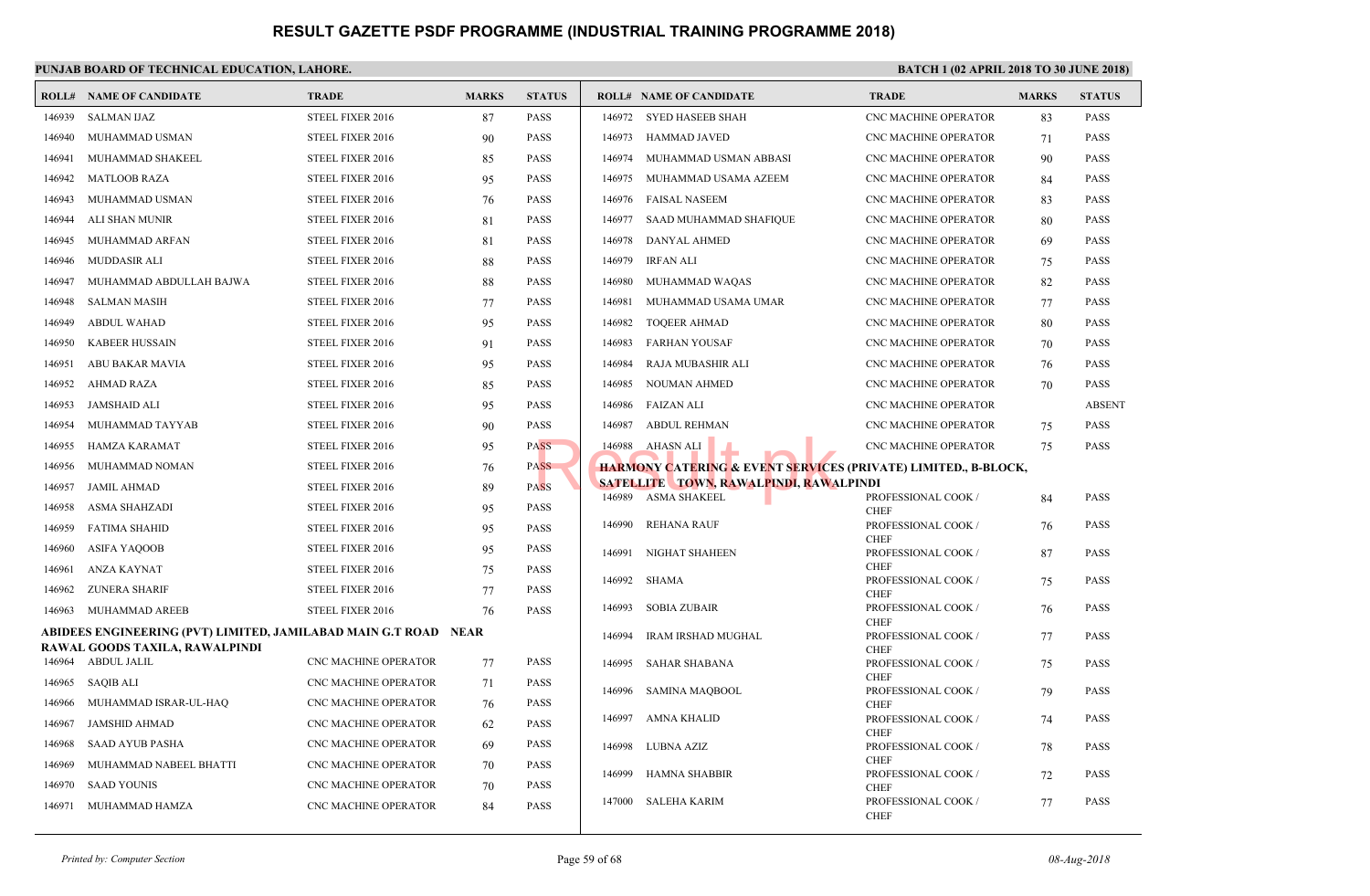|        | <b>ROLL# NAME OF CANDIDATE</b> | <b>TRADE</b>                                      | <b>MARKS</b> | <b>STATUS</b> |                  | <b>ROLL# NAME OF CANDIDATE</b>               | <b>TRAL</b>                                |
|--------|--------------------------------|---------------------------------------------------|--------------|---------------|------------------|----------------------------------------------|--------------------------------------------|
| 147001 | NIDA FATIMA                    | PROFESSIONAL COOK /<br><b>CHEF</b>                | 75           | <b>PASS</b>   |                  | 147027 TASLEEM AKHTAR                        | <b>PROFE</b><br><b>CHEF</b>                |
|        | 147002 SHAHANA NADEEM          | PROFESSIONAL COOK /                               | 74           | <b>PASS</b>   |                  | 147028 HINA RIAZ                             | <b>PROFE</b>                               |
| 147003 | SUNDAS                         | <b>CHEF</b><br>PROFESSIONAL COOK /                | 83           | <b>PASS</b>   |                  | 147029 MADIHA YAQOOB                         | <b>CHEF</b><br><b>PROFE</b>                |
| 147004 | <b>SHABANA SIDDIQUE</b>        | <b>CHEF</b><br>PROFESSIONAL COOK /<br><b>CHEF</b> | 81           | <b>PASS</b>   |                  | 147030 AMMARA JABEEN                         | <b>CHEF</b><br><b>PROFE</b><br><b>CHEF</b> |
| 147005 | ISBAH IMTIAZ                   | PROFESSIONAL COOK /<br><b>CHEF</b>                | 81           | <b>PASS</b>   |                  | 147031 ASMA NAZIR                            | <b>PROFE</b><br><b>CHEF</b>                |
| 147006 | SIDRA JAVED                    | PROFESSIONAL COOK /<br><b>CHEF</b>                | 78           | <b>PASS</b>   |                  | 147032 AAMNA SIDDIQUE                        | <b>PROFE</b><br><b>CHEF</b>                |
| 147007 | USHWA TANVEER                  | PROFESSIONAL COOK /<br><b>CHEF</b>                | 77           | <b>PASS</b>   | 147033           | <b>BEENISH ZEB</b>                           | <b>PROFE</b><br><b>CHEF</b>                |
| 147008 | MOMINA BIBI                    | PROFESSIONAL COOK /<br><b>CHEF</b>                | 75           | <b>PASS</b>   | 147034           | <b>SEHRISH JABEEN</b>                        | <b>PROFE</b><br><b>CHEF</b>                |
| 147009 | SHAMIM HAMAYUN                 | PROFESSIONAL COOK /<br><b>CHEF</b>                |              | <b>ABSENT</b> |                  | 147035 MARYAM DILSHAD                        | <b>PROFE</b><br><b>CHEF</b>                |
|        | 147010 AYESHA KHAN             | PROFESSIONAL COOK /<br><b>CHEF</b>                | 74           | <b>PASS</b>   |                  | 147036 IQRA MARYAM                           | <b>PROFE</b><br><b>CHEF</b>                |
|        | 147011 DUA MUNIR               | PROFESSIONAL COOK /<br><b>CHEF</b>                |              | <b>ABSENT</b> |                  | 147037 KINZA SAJJAD                          | <b>PROFE</b><br><b>CHEF</b>                |
|        | 147012 NIMRA FIDA              | PROFESSIONAL COOK /<br><b>CHEF</b>                |              | <b>ABSENT</b> | 147038           | MUSARRAT IKRAM                               | <b>PROFE</b><br><b>CHEF</b>                |
|        | 147013 WAFFA MASOOD KIANI      | PROFESSIONAL COOK /<br><b>CHEF</b>                | 77           | <b>PASS</b>   |                  | 147039 SYEDA GULNAZ FAYYAZ KAZMI             | <b>PROFE</b><br><b>CHEF</b>                |
|        | 147014 MISBAH RANI             | PROFESSIONAL COOK /<br><b>CHEF</b>                | 78           | <b>PASS</b>   |                  | 147040 HASEENA KOUSAR<br>a s                 | <b>PROFE</b><br><b>CHEF</b>                |
|        | 147015 HUBA TANVEER            | PROFESSIONAL COOK /<br><b>CHEF</b>                | 74           | <b>PASS</b>   | 147041           | <b>MARYAM BIBI</b>                           | <b>PROFE</b><br><b>CHEF</b>                |
| 147016 | <b>SHAHEENA PARVEEN</b>        | PROFESSIONAL COOK /<br><b>CHEF</b>                |              | <b>ABSENT</b> |                  | 147042 ASMA ZAHOOR                           | <b>PROFE</b><br><b>CHEF</b>                |
|        | 147017 SUMAIRA MEHMOOD         | PROFESSIONAL COOK /<br><b>CHEF</b>                | 84           | <b>PASS</b>   | 147043           | FATIMA ZAHOOR                                | <b>PROFE</b><br><b>CHEF</b>                |
|        | 147018 SHAREEN WASEEM          | PROFESSIONAL COOK /<br><b>CHEF</b>                | 74           | <b>PASS</b>   |                  | 147044 AYESHA RAHEEL                         | <b>PROFE</b><br><b>CHEF</b>                |
|        | 147019 ADEELA                  | PROFESSIONAL COOK /<br><b>CHEF</b>                | 74           | <b>PASS</b>   |                  | 147045 AAMAR AMIR                            | <b>WAITE</b>                               |
| 147020 | ZIA UN NISA                    | PROFESSIONAL COOK /<br><b>CHEF</b>                | 82           | <b>PASS</b>   |                  | 147046 MUHAMMAD USAMA<br>147047 MUBEEN AKRAM | <b>WAITI</b><br><b>WAITI</b>               |
| 147021 | ANDALEEB QAMAR ABBASI          | PROFESSIONAL COOK /<br><b>CHEF</b>                | 87           | <b>PASS</b>   | 147048           | ZEESHAN ALI KHAN                             | <b>WAITI</b>                               |
|        | 147022 SIDRA SANA              | PROFESSIONAL COOK /<br><b>CHEF</b>                | 82           | <b>PASS</b>   | 147049           | <b>RAHEEL JAVED</b>                          | <b>WAITE</b>                               |
|        | 147023 UNZA WAQAR              | PROFESSIONAL COOK /<br><b>CHEF</b>                | 90           | <b>PASS</b>   | 147050<br>147051 | MUHAMMAD AZHAR QURESHI<br>RIZWAN ASAD        | <b>WAITI</b><br><b>WAITE</b>               |
| 147024 | <b>SAIMA SHABBIR</b>           | PROFESSIONAL COOK /<br><b>CHEF</b>                | 76           | <b>PASS</b>   | 147052           | NAZIK ALI                                    | <b>WAITE</b>                               |
|        | 147025 AFSHAN IJAZ             | PROFESSIONAL COOK /                               | 78           | <b>PASS</b>   | 147053           | <b>BABAR ALI</b>                             | <b>WAITE</b>                               |
|        | 147026 RIDA PERVAIZ            | <b>CHEF</b><br>PROFESSIONAL COOK /<br><b>CHEF</b> | 73           | PASS          | 147054           | AHSAN MEHMOOD TIPU                           | <b>WAITI</b>                               |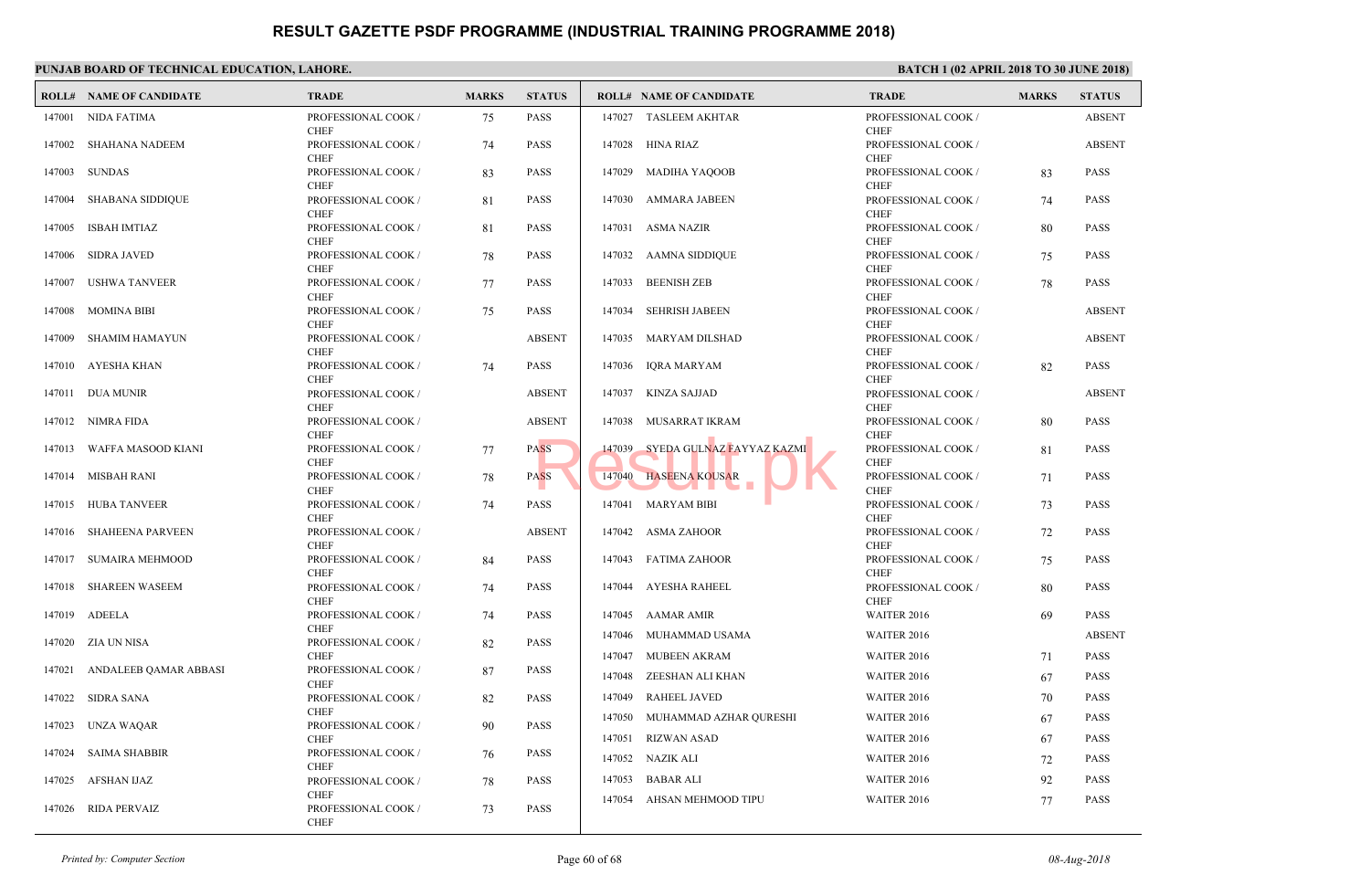|        | <b>ROLL# NAME OF CANDIDATE</b> | <b>TRADE</b>       | <b>MARKS</b> | <b>STATUS</b> |        | <b>ROLL# NAME OF CANDIDATE</b>                                                        | <b>TRAL</b>                  |
|--------|--------------------------------|--------------------|--------------|---------------|--------|---------------------------------------------------------------------------------------|------------------------------|
| 147055 | MUHAMMAD AMEER HAMZA KHAN      | WAITER 2016        | 70           | <b>PASS</b>   | 147090 | <b>KALEEM ASLAM</b>                                                                   | <b>WAITI</b>                 |
| 147056 | SYED MUHAMMAD UMER             | WAITER 2016        | 81           | <b>PASS</b>   | 147091 | <b>SALMAN TAHIR</b>                                                                   | <b>WAITI</b>                 |
| 147057 | SYED FAZAIL HUSSAIN SHAH       | WAITER 2016        |              | <b>ABSENT</b> | 147092 | MUDASSAR AYUB                                                                         | <b>WAITI</b>                 |
| 147058 | <b>BILAL AHMED</b>             | <b>WAITER 2016</b> | 75           | <b>PASS</b>   | 147093 | MUHAMMAD AZEEM                                                                        | <b>WAITI</b>                 |
| 147059 | <b>TOQEER ABBASI</b>           | <b>WAITER 2016</b> | 80           | <b>PASS</b>   | 147094 | MUHAMMAD SAAD HALEEM                                                                  | <b>WAITI</b>                 |
| 147060 | <b>FAISAL ARSHAD</b>           | <b>WAITER 2016</b> | 74           | <b>PASS</b>   | 147095 | NOOR UL HASSAN                                                                        | <b>WAITI</b>                 |
| 147061 | MUHAMMAD UMAR JAVED            | WAITER 2016        |              | <b>ABSENT</b> | 147096 | MUHAMMAD HAMZA KHAN                                                                   | <b>WAITI</b>                 |
| 147062 | <b>FAHEEM IQBAL</b>            | WAITER 2016        | 76           | <b>PASS</b>   | 147097 | YOUSAFZAI                                                                             | <b>WAITI</b>                 |
| 147063 | USAMA YOUNAS KHAN              | <b>WAITER 2016</b> | 76           | <b>PASS</b>   |        | SHAHID MEHMOOD                                                                        | <b>WAITI</b>                 |
| 147064 | NADEEM AHMED SHAHBAZ           | <b>WAITER 2016</b> | 92           | <b>PASS</b>   | 147098 | AYYAZ AHMAD                                                                           |                              |
| 147065 | MUHAMMAD FAHEEM KHURRAM        | <b>WAITER 2016</b> | 72           | <b>PASS</b>   | 147099 | HARIS BIN TAHIR                                                                       | WAITI                        |
| 147066 | MUHAMMAD FARHAN JAVED          | <b>WAITER 2016</b> | 75           | <b>PASS</b>   |        | JIGSAW ENGINEERING TECHNOLOGIES, KALAR CH<br>RESTURAUNT KAHUTA RAWALPINDI, RAWALPINDI |                              |
| 147067 | QASIM ALI                      | WAITER 2016        |              | <b>ABSENT</b> |        | 147100 MUHAMMAD ZAMEER                                                                | <b>CLOSE</b>                 |
| 147068 | MUHAMMAD ASIM HUMAYUN          | WAITER 2016        | 74           | <b>PASS</b>   |        |                                                                                       | <b>TECHI</b>                 |
| 147069 | <b>HAJIRA GUL</b>              | WAITER 2016        | 78           | <b>PASS</b>   | 147101 | SYED HASSAN ZAMAN GILLANI                                                             | <b>CLOSE</b><br><b>TECHI</b> |
| 147070 | MUHAMMAD SAAD                  | <b>WAITER 2016</b> | 75           | <b>PASS</b>   | 147102 | SYED SAJJAD HUSSAIN                                                                   | <b>CLOSE</b>                 |
| 147071 | MUHAMMAD UMAIR                 | <b>WAITER 2016</b> | 93           | <b>PASS</b>   | 147103 | HAMZA MAZHAR                                                                          | <b>TECHI</b><br><b>CLOSE</b> |
| 147072 | <b>UMER WASEEM KHAN</b>        | <b>WAITER 2016</b> | 81           | <b>PASS</b>   |        |                                                                                       | <b>TECHI</b>                 |
| 147073 | MUHAMMAD ALI BIN SALEEM        | WAITER 2016        | 74           | <b>PASS</b>   | 147104 | <b>SHAKEEL AHMED</b>                                                                  | <b>CLOSE</b><br><b>TECHN</b> |
| 147074 |                                |                    |              | <b>PASS</b>   |        | 147105 ABDUL BASIT                                                                    | <b>CLOSE</b>                 |
|        | MUHAMMAD ASAD IQBAL            | WAITER 2016        | 70           |               | 147106 | ALI AMMAR YASIR                                                                       | <b>TECHI</b><br><b>CLOSE</b> |
| 147075 | MUHAMMAD NADEEM KHAN           | WAITER 2016        | 73           | <b>PASS</b>   |        |                                                                                       | <b>TECHI</b>                 |
| 147076 | SULMAN AMANAT                  | <b>WAITER 2016</b> | 71           | <b>PASS</b>   | 147107 | MUHAMMAD AHMER WAZIR                                                                  | <b>CLOSE</b>                 |
| 147077 | <b>IMRAN AFZAL</b>             | <b>WAITER 2016</b> | 72           | <b>PASS</b>   | 147108 | AWAIS ZAHOOR SATTI                                                                    | <b>TECHI</b><br><b>CLOSE</b> |
| 147078 | <b>WAQAS AHMED</b>             | <b>WAITER 2016</b> |              | <b>ABSENT</b> |        |                                                                                       | <b>TECHI</b>                 |
| 147079 | WASEEM ULLAH BHATTI            | <b>WAITER 2016</b> | 70           | <b>PASS</b>   | 147109 | ZEESHAN MAJEED                                                                        | <b>CLOSE</b><br><b>TECHI</b> |
| 147080 | <b>RIZWAN AKBAR</b>            | WAITER 2016        | 76           | <b>PASS</b>   | 147110 | EHTISHAM ZAHID                                                                        | <b>CLOSE</b>                 |
| 147081 | MUHAMMAD UZAIR                 | WAITER 2016        | 70           | <b>PASS</b>   | 147111 | ANNS PERVAIZ                                                                          | <b>TECHI</b><br><b>CLOSE</b> |
| 147082 | <b>JUNAID ASIF</b>             | <b>WAITER 2016</b> | 72           | <b>PASS</b>   |        |                                                                                       | <b>TECHI</b>                 |
| 147083 | <b>ABDUL OUDOOS</b>            | <b>WAITER 2016</b> |              | <b>ABSENT</b> | 147112 | MALIK AHMED ALI                                                                       | <b>CLOSE</b><br><b>TECHI</b> |
| 147084 | <b>MOHSIN ALI</b>              | <b>WAITER 2016</b> | 72           | <b>PASS</b>   |        | 147113 ZAHID NAZIR                                                                    | <b>CLOSE</b>                 |
| 147085 | <b>ABDUL REHMAN</b>            | <b>WAITER 2016</b> | 76           | <b>PASS</b>   |        |                                                                                       | <b>TECHI</b>                 |
| 147086 | <b>ADNAN</b>                   | WAITER 2016        | 73           | <b>PASS</b>   |        | 147114 MALIK ZOHAIB AZHAR                                                             | <b>CLOSI</b><br><b>TECHI</b> |
| 147087 | MUZAMMIL AHMED KHAN            | WAITER 2016        |              | <b>ABSENT</b> |        | 147115 AHSAN NISAR                                                                    | <b>CLOSE</b>                 |
| 147088 | SALMAN AZIZ                    | WAITER 2016        |              | <b>ABSENT</b> | 147116 | HAMZA YASIN                                                                           | <b>TECHI</b><br><b>CLOSI</b> |
| 147089 | <b>NASEEM AHMED</b>            | WAITER 2016        | 76           | <b>PASS</b>   |        |                                                                                       | <b>TECHN</b>                 |
|        |                                |                    |              |               |        |                                                                                       |                              |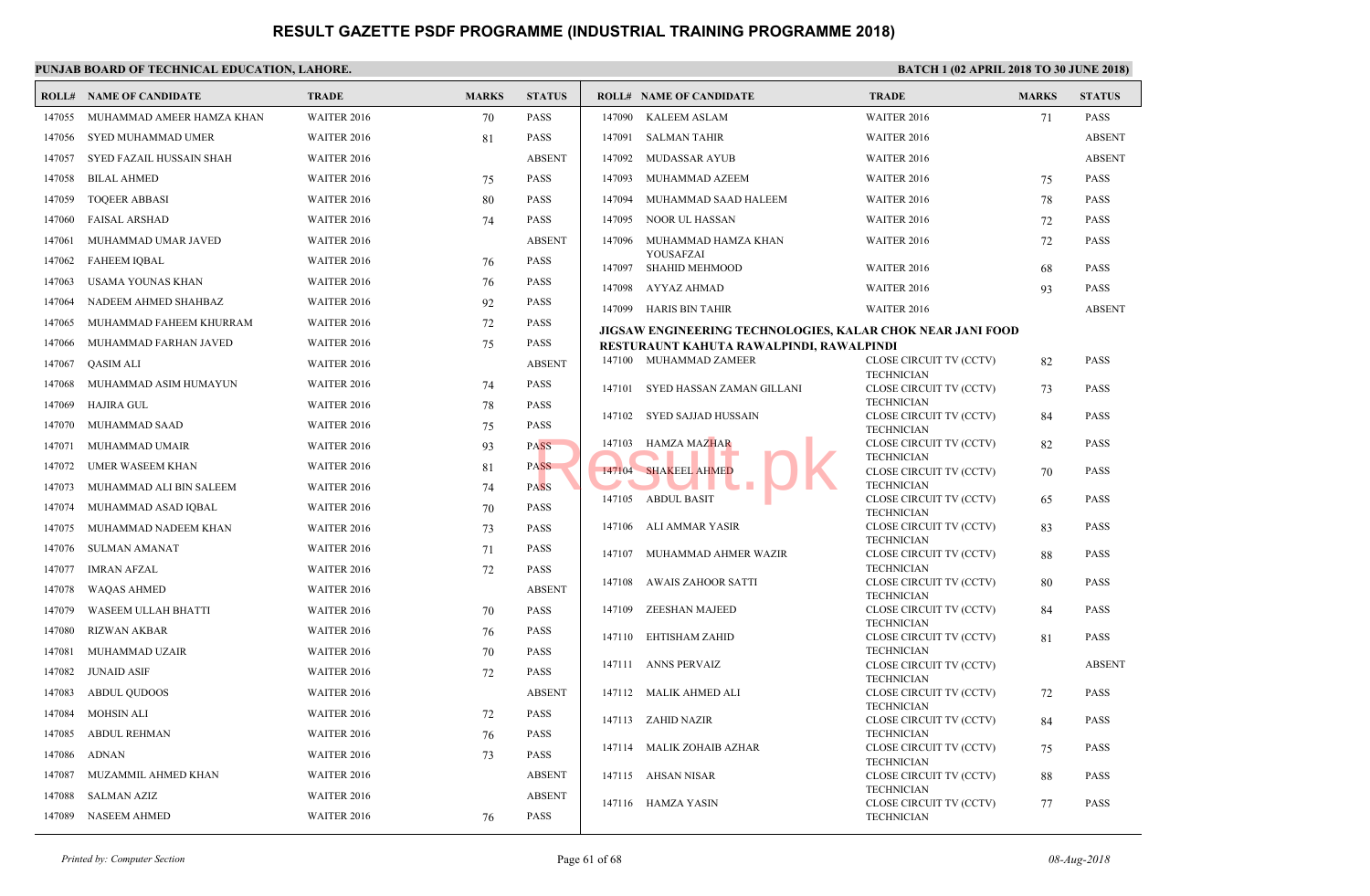| <b>CLOSE CIRCUIT TV (CCTV)</b><br><b>CLOSI</b><br>147117 ABDUL OADEER<br>93<br><b>PASS</b><br><b>GHULAM MURTAZA</b><br>147143<br><b>TECHNICIAN</b><br><b>TECHI</b><br><b>PASS</b><br><b>CLOSE</b><br>147118 MUHAMMAD AZHAR<br>CLOSE CIRCUIT TV (CCTV)<br>147144<br>GHULAM MUSTAFA<br>74<br><b>TECHNICIAN</b><br><b>TECHI</b><br><b>CLOSI</b><br>EHSAN ALI<br>CLOSE CIRCUIT TV (CCTV)<br>73<br><b>PASS</b><br>147145 SHAYAN NAWAZ<br>147119<br><b>TECHN</b><br><b>TECHNICIAN</b><br><b>CLOSE</b><br>147120 SAFI ULLAH<br>CLOSE CIRCUIT TV (CCTV)<br><b>PASS</b><br>ABDUL WADOOD SARDAR<br>89<br>147146<br><b>TECHN</b><br><b>TECHNICIAN</b><br>AOUN MUHAMMAD<br><b>CLOSE</b><br>147121<br>ADNAN SHOUKAT<br>CLOSE CIRCUIT TV (CCTV)<br><b>PASS</b><br>147147<br>82<br><b>TECHN</b><br><b>TECHNICIAN</b><br><b>CLOSE</b><br>147122 HAMMAD HUSSAIN<br>CLOSE CIRCUIT TV (CCTV)<br><b>PASS</b><br>147148 MOHSIN MUNIR<br>74<br><b>TECHN</b><br><b>TECHNICIAN</b><br><b>CLOSE</b><br>MUHAMMAD NOMAN<br>CLOSE CIRCUIT TV (CCTV)<br><b>PASS</b><br>147149<br>MURAD ALI<br>147123<br>82<br><b>TECHI</b><br><b>TECHNICIAN</b><br><b>GHULAM RASOOL KHAN</b><br>CLOSE CIRCUIT TV (CCTV)<br><b>ABSENT</b><br>147150<br>WAJHAT KHALID<br><b>CLOSE</b><br>147124<br><b>TECHN</b><br><b>TECHNICIAN</b><br><b>CLOSE</b><br>147125<br>SOHAIL REHMAN<br>CLOSE CIRCUIT TV (CCTV)<br>85<br><b>PASS</b><br>147151 MUHAMMAD HASNAIN TAZEEM<br><b>TECHNICIAN</b><br><b>TECHI</b><br><b>ABSENT</b><br><b>CLOSI</b><br>MUHAMMAD USMAN SIDDIQUE<br>147152 MUBASHAR MOBEEN<br>147126<br>CLOSE CIRCUIT TV (CCTV)<br><b>TECHN</b><br><b>TECHNICIAN</b><br><b>SOLAI</b><br>MUDASSAR AZIZ<br>CLOSE CIRCUIT TV (CCTV)<br><b>PASS</b><br>147153 USAMA MASOOD<br>147127<br>94<br><b>TRAIN</b><br><b>TECHNICIAN</b><br>CLOSE CIRCUIT TV (CCTV)<br><b>PASS</b><br>147154<br>MUHAMMAD ISMAIL<br><b>SOLAI</b><br>147128<br>ABRAR AZHAR<br>96<br><b>TRAIN</b><br><b>TECHNICIAN</b><br><b>USAMA ZAFAR</b><br><b>SOLAI</b><br>147155<br>147129<br>MUHAMMAD ABDULLAH<br>CLOSE CIRCUIT TV (CCTV)<br>81<br><b>PASS</b><br><b>TECHNICIAN</b><br><b>TRAIN</b><br>CLOSE CIRCUIT TV (CCTV)<br>PASS<br><b>ANAYAT ULLAH</b><br><b>SOLAI</b><br>ETHSHAM UL HAQ<br>85<br>147156<br>147130<br>a a<br><b>TRAIN</b><br><b>TECHNICIAN</b><br>AWAIS UR REHMAN<br>MUHAMMAD ATIF AZAD<br>CLOSE CIRCUIT TV (CCTV)<br><b>PASS</b><br>147157<br><b>SOLAI</b><br>147131<br>78<br><b>TRAIN</b><br><b>TECHNICIAN</b><br>ADEEL ZULFI<br>CLOSE CIRCUIT TV (CCTV)<br><b>ABSENT</b><br>147158<br>NADIR IFTIKHAR<br><b>SOLAI</b><br>147132<br><b>TRAIN</b><br><b>TECHNICIAN</b><br>MUHAMMAD BILAL DAUD<br>CLOSE CIRCUIT TV (CCTV)<br>147159 AMEER HAMZA<br><b>SOLAI</b><br>147133<br><b>PASS</b><br>84<br><b>TRAIN</b><br><b>TECHNICIAN</b><br>CLOSE CIRCUIT TV (CCTV)<br><b>SOLAI</b><br>147134<br><b>HAIDER SAEED</b><br>86<br><b>PASS</b><br>147160<br>MUHAMMAD NAOI<br><b>TRAIN</b><br><b>TECHNICIAN</b><br><b>SOLAI</b><br>147135 FALAK NAWAZ<br>CLOSE CIRCUIT TV (CCTV)<br><b>PASS</b><br>147161<br>HUSSNAIN ALI<br>91<br><b>TRAIN</b><br><b>TECHNICIAN</b><br>NAVEED AKHTAR<br><b>SOLAI</b><br>147136<br>MUHAMMAD AKASH<br>CLOSE CIRCUIT TV (CCTV)<br><b>PASS</b><br>147162<br>89 | <b>ROLL# NAME OF CANDIDATE</b> | <b>TRADE</b>      | <b>MARKS</b> | <b>STATUS</b> | <b>ROLL# NAME OF CANDIDATE</b> | <b>TRAL</b>  |
|------------------------------------------------------------------------------------------------------------------------------------------------------------------------------------------------------------------------------------------------------------------------------------------------------------------------------------------------------------------------------------------------------------------------------------------------------------------------------------------------------------------------------------------------------------------------------------------------------------------------------------------------------------------------------------------------------------------------------------------------------------------------------------------------------------------------------------------------------------------------------------------------------------------------------------------------------------------------------------------------------------------------------------------------------------------------------------------------------------------------------------------------------------------------------------------------------------------------------------------------------------------------------------------------------------------------------------------------------------------------------------------------------------------------------------------------------------------------------------------------------------------------------------------------------------------------------------------------------------------------------------------------------------------------------------------------------------------------------------------------------------------------------------------------------------------------------------------------------------------------------------------------------------------------------------------------------------------------------------------------------------------------------------------------------------------------------------------------------------------------------------------------------------------------------------------------------------------------------------------------------------------------------------------------------------------------------------------------------------------------------------------------------------------------------------------------------------------------------------------------------------------------------------------------------------------------------------------------------------------------------------------------------------------------------------------------------------------------------------------------------------------------------------------------------------------------------------------------------------------------------------------------------------------------------------------------------------------------------------------------------------------------------------------------------------------------------------------------------------------------------------------------------------------------------------------------------------------|--------------------------------|-------------------|--------------|---------------|--------------------------------|--------------|
|                                                                                                                                                                                                                                                                                                                                                                                                                                                                                                                                                                                                                                                                                                                                                                                                                                                                                                                                                                                                                                                                                                                                                                                                                                                                                                                                                                                                                                                                                                                                                                                                                                                                                                                                                                                                                                                                                                                                                                                                                                                                                                                                                                                                                                                                                                                                                                                                                                                                                                                                                                                                                                                                                                                                                                                                                                                                                                                                                                                                                                                                                                                                                                                                                  |                                |                   |              |               |                                |              |
|                                                                                                                                                                                                                                                                                                                                                                                                                                                                                                                                                                                                                                                                                                                                                                                                                                                                                                                                                                                                                                                                                                                                                                                                                                                                                                                                                                                                                                                                                                                                                                                                                                                                                                                                                                                                                                                                                                                                                                                                                                                                                                                                                                                                                                                                                                                                                                                                                                                                                                                                                                                                                                                                                                                                                                                                                                                                                                                                                                                                                                                                                                                                                                                                                  |                                |                   |              |               |                                |              |
|                                                                                                                                                                                                                                                                                                                                                                                                                                                                                                                                                                                                                                                                                                                                                                                                                                                                                                                                                                                                                                                                                                                                                                                                                                                                                                                                                                                                                                                                                                                                                                                                                                                                                                                                                                                                                                                                                                                                                                                                                                                                                                                                                                                                                                                                                                                                                                                                                                                                                                                                                                                                                                                                                                                                                                                                                                                                                                                                                                                                                                                                                                                                                                                                                  |                                |                   |              |               |                                |              |
|                                                                                                                                                                                                                                                                                                                                                                                                                                                                                                                                                                                                                                                                                                                                                                                                                                                                                                                                                                                                                                                                                                                                                                                                                                                                                                                                                                                                                                                                                                                                                                                                                                                                                                                                                                                                                                                                                                                                                                                                                                                                                                                                                                                                                                                                                                                                                                                                                                                                                                                                                                                                                                                                                                                                                                                                                                                                                                                                                                                                                                                                                                                                                                                                                  |                                |                   |              |               |                                |              |
|                                                                                                                                                                                                                                                                                                                                                                                                                                                                                                                                                                                                                                                                                                                                                                                                                                                                                                                                                                                                                                                                                                                                                                                                                                                                                                                                                                                                                                                                                                                                                                                                                                                                                                                                                                                                                                                                                                                                                                                                                                                                                                                                                                                                                                                                                                                                                                                                                                                                                                                                                                                                                                                                                                                                                                                                                                                                                                                                                                                                                                                                                                                                                                                                                  |                                |                   |              |               |                                |              |
|                                                                                                                                                                                                                                                                                                                                                                                                                                                                                                                                                                                                                                                                                                                                                                                                                                                                                                                                                                                                                                                                                                                                                                                                                                                                                                                                                                                                                                                                                                                                                                                                                                                                                                                                                                                                                                                                                                                                                                                                                                                                                                                                                                                                                                                                                                                                                                                                                                                                                                                                                                                                                                                                                                                                                                                                                                                                                                                                                                                                                                                                                                                                                                                                                  |                                |                   |              |               |                                |              |
|                                                                                                                                                                                                                                                                                                                                                                                                                                                                                                                                                                                                                                                                                                                                                                                                                                                                                                                                                                                                                                                                                                                                                                                                                                                                                                                                                                                                                                                                                                                                                                                                                                                                                                                                                                                                                                                                                                                                                                                                                                                                                                                                                                                                                                                                                                                                                                                                                                                                                                                                                                                                                                                                                                                                                                                                                                                                                                                                                                                                                                                                                                                                                                                                                  |                                |                   |              |               |                                |              |
|                                                                                                                                                                                                                                                                                                                                                                                                                                                                                                                                                                                                                                                                                                                                                                                                                                                                                                                                                                                                                                                                                                                                                                                                                                                                                                                                                                                                                                                                                                                                                                                                                                                                                                                                                                                                                                                                                                                                                                                                                                                                                                                                                                                                                                                                                                                                                                                                                                                                                                                                                                                                                                                                                                                                                                                                                                                                                                                                                                                                                                                                                                                                                                                                                  |                                |                   |              |               |                                |              |
|                                                                                                                                                                                                                                                                                                                                                                                                                                                                                                                                                                                                                                                                                                                                                                                                                                                                                                                                                                                                                                                                                                                                                                                                                                                                                                                                                                                                                                                                                                                                                                                                                                                                                                                                                                                                                                                                                                                                                                                                                                                                                                                                                                                                                                                                                                                                                                                                                                                                                                                                                                                                                                                                                                                                                                                                                                                                                                                                                                                                                                                                                                                                                                                                                  |                                |                   |              |               |                                |              |
|                                                                                                                                                                                                                                                                                                                                                                                                                                                                                                                                                                                                                                                                                                                                                                                                                                                                                                                                                                                                                                                                                                                                                                                                                                                                                                                                                                                                                                                                                                                                                                                                                                                                                                                                                                                                                                                                                                                                                                                                                                                                                                                                                                                                                                                                                                                                                                                                                                                                                                                                                                                                                                                                                                                                                                                                                                                                                                                                                                                                                                                                                                                                                                                                                  |                                |                   |              |               |                                |              |
|                                                                                                                                                                                                                                                                                                                                                                                                                                                                                                                                                                                                                                                                                                                                                                                                                                                                                                                                                                                                                                                                                                                                                                                                                                                                                                                                                                                                                                                                                                                                                                                                                                                                                                                                                                                                                                                                                                                                                                                                                                                                                                                                                                                                                                                                                                                                                                                                                                                                                                                                                                                                                                                                                                                                                                                                                                                                                                                                                                                                                                                                                                                                                                                                                  |                                |                   |              |               |                                |              |
|                                                                                                                                                                                                                                                                                                                                                                                                                                                                                                                                                                                                                                                                                                                                                                                                                                                                                                                                                                                                                                                                                                                                                                                                                                                                                                                                                                                                                                                                                                                                                                                                                                                                                                                                                                                                                                                                                                                                                                                                                                                                                                                                                                                                                                                                                                                                                                                                                                                                                                                                                                                                                                                                                                                                                                                                                                                                                                                                                                                                                                                                                                                                                                                                                  |                                |                   |              |               |                                |              |
|                                                                                                                                                                                                                                                                                                                                                                                                                                                                                                                                                                                                                                                                                                                                                                                                                                                                                                                                                                                                                                                                                                                                                                                                                                                                                                                                                                                                                                                                                                                                                                                                                                                                                                                                                                                                                                                                                                                                                                                                                                                                                                                                                                                                                                                                                                                                                                                                                                                                                                                                                                                                                                                                                                                                                                                                                                                                                                                                                                                                                                                                                                                                                                                                                  |                                |                   |              |               |                                |              |
|                                                                                                                                                                                                                                                                                                                                                                                                                                                                                                                                                                                                                                                                                                                                                                                                                                                                                                                                                                                                                                                                                                                                                                                                                                                                                                                                                                                                                                                                                                                                                                                                                                                                                                                                                                                                                                                                                                                                                                                                                                                                                                                                                                                                                                                                                                                                                                                                                                                                                                                                                                                                                                                                                                                                                                                                                                                                                                                                                                                                                                                                                                                                                                                                                  |                                |                   |              |               |                                |              |
|                                                                                                                                                                                                                                                                                                                                                                                                                                                                                                                                                                                                                                                                                                                                                                                                                                                                                                                                                                                                                                                                                                                                                                                                                                                                                                                                                                                                                                                                                                                                                                                                                                                                                                                                                                                                                                                                                                                                                                                                                                                                                                                                                                                                                                                                                                                                                                                                                                                                                                                                                                                                                                                                                                                                                                                                                                                                                                                                                                                                                                                                                                                                                                                                                  |                                |                   |              |               |                                |              |
|                                                                                                                                                                                                                                                                                                                                                                                                                                                                                                                                                                                                                                                                                                                                                                                                                                                                                                                                                                                                                                                                                                                                                                                                                                                                                                                                                                                                                                                                                                                                                                                                                                                                                                                                                                                                                                                                                                                                                                                                                                                                                                                                                                                                                                                                                                                                                                                                                                                                                                                                                                                                                                                                                                                                                                                                                                                                                                                                                                                                                                                                                                                                                                                                                  |                                |                   |              |               |                                |              |
|                                                                                                                                                                                                                                                                                                                                                                                                                                                                                                                                                                                                                                                                                                                                                                                                                                                                                                                                                                                                                                                                                                                                                                                                                                                                                                                                                                                                                                                                                                                                                                                                                                                                                                                                                                                                                                                                                                                                                                                                                                                                                                                                                                                                                                                                                                                                                                                                                                                                                                                                                                                                                                                                                                                                                                                                                                                                                                                                                                                                                                                                                                                                                                                                                  |                                |                   |              |               |                                |              |
|                                                                                                                                                                                                                                                                                                                                                                                                                                                                                                                                                                                                                                                                                                                                                                                                                                                                                                                                                                                                                                                                                                                                                                                                                                                                                                                                                                                                                                                                                                                                                                                                                                                                                                                                                                                                                                                                                                                                                                                                                                                                                                                                                                                                                                                                                                                                                                                                                                                                                                                                                                                                                                                                                                                                                                                                                                                                                                                                                                                                                                                                                                                                                                                                                  |                                |                   |              |               |                                |              |
|                                                                                                                                                                                                                                                                                                                                                                                                                                                                                                                                                                                                                                                                                                                                                                                                                                                                                                                                                                                                                                                                                                                                                                                                                                                                                                                                                                                                                                                                                                                                                                                                                                                                                                                                                                                                                                                                                                                                                                                                                                                                                                                                                                                                                                                                                                                                                                                                                                                                                                                                                                                                                                                                                                                                                                                                                                                                                                                                                                                                                                                                                                                                                                                                                  |                                |                   |              |               |                                |              |
|                                                                                                                                                                                                                                                                                                                                                                                                                                                                                                                                                                                                                                                                                                                                                                                                                                                                                                                                                                                                                                                                                                                                                                                                                                                                                                                                                                                                                                                                                                                                                                                                                                                                                                                                                                                                                                                                                                                                                                                                                                                                                                                                                                                                                                                                                                                                                                                                                                                                                                                                                                                                                                                                                                                                                                                                                                                                                                                                                                                                                                                                                                                                                                                                                  |                                | <b>TECHNICIAN</b> |              |               |                                | <b>TRAIN</b> |
| <b>PASS</b><br><b>AHMED MUNIB</b><br><b>SOLAI</b><br>147137<br>MUHAMMAD ZOHAIB<br>CLOSE CIRCUIT TV (CCTV)<br>93<br>147163<br><b>TRAIN</b><br><b>TECHNICIAN</b>                                                                                                                                                                                                                                                                                                                                                                                                                                                                                                                                                                                                                                                                                                                                                                                                                                                                                                                                                                                                                                                                                                                                                                                                                                                                                                                                                                                                                                                                                                                                                                                                                                                                                                                                                                                                                                                                                                                                                                                                                                                                                                                                                                                                                                                                                                                                                                                                                                                                                                                                                                                                                                                                                                                                                                                                                                                                                                                                                                                                                                                   |                                |                   |              |               |                                |              |
| <b>SOLAI</b><br>NIZAKAT HUSSAIN<br>CLOSE CIRCUIT TV (CCTV)<br><b>ABSENT</b><br>147164<br>AHMED ALI<br>147138<br><b>TRAIN</b><br><b>TECHNICIAN</b>                                                                                                                                                                                                                                                                                                                                                                                                                                                                                                                                                                                                                                                                                                                                                                                                                                                                                                                                                                                                                                                                                                                                                                                                                                                                                                                                                                                                                                                                                                                                                                                                                                                                                                                                                                                                                                                                                                                                                                                                                                                                                                                                                                                                                                                                                                                                                                                                                                                                                                                                                                                                                                                                                                                                                                                                                                                                                                                                                                                                                                                                |                                |                   |              |               |                                |              |
| <b>SOLAI</b><br>MUHAMMAD SOHAIL<br>CLOSE CIRCUIT TV (CCTV)<br><b>PASS</b><br>147165<br>EHTASHAM UL HAQ<br>147139<br>71<br><b>TECHNICIAN</b><br><b>TRAIN</b>                                                                                                                                                                                                                                                                                                                                                                                                                                                                                                                                                                                                                                                                                                                                                                                                                                                                                                                                                                                                                                                                                                                                                                                                                                                                                                                                                                                                                                                                                                                                                                                                                                                                                                                                                                                                                                                                                                                                                                                                                                                                                                                                                                                                                                                                                                                                                                                                                                                                                                                                                                                                                                                                                                                                                                                                                                                                                                                                                                                                                                                      |                                |                   |              |               |                                |              |
| <b>SOLAI</b><br>RAJA MOHSIN AZHAR<br>CLOSE CIRCUIT TV (CCTV)<br>88<br><b>PASS</b><br>147166<br>MUHAMMAD AWAIS<br>147140<br>TRAIN<br><b>TECHNICIAN</b>                                                                                                                                                                                                                                                                                                                                                                                                                                                                                                                                                                                                                                                                                                                                                                                                                                                                                                                                                                                                                                                                                                                                                                                                                                                                                                                                                                                                                                                                                                                                                                                                                                                                                                                                                                                                                                                                                                                                                                                                                                                                                                                                                                                                                                                                                                                                                                                                                                                                                                                                                                                                                                                                                                                                                                                                                                                                                                                                                                                                                                                            |                                |                   |              |               |                                |              |
| <b>ABSENT</b><br>147167 FAIZAN MASOOD<br><b>SOLAI</b><br>147141<br>AWAIS NISAR<br>CLOSE CIRCUIT TV (CCTV)<br><b>TECHNICIAN</b><br><b>TRAIN</b>                                                                                                                                                                                                                                                                                                                                                                                                                                                                                                                                                                                                                                                                                                                                                                                                                                                                                                                                                                                                                                                                                                                                                                                                                                                                                                                                                                                                                                                                                                                                                                                                                                                                                                                                                                                                                                                                                                                                                                                                                                                                                                                                                                                                                                                                                                                                                                                                                                                                                                                                                                                                                                                                                                                                                                                                                                                                                                                                                                                                                                                                   |                                |                   |              |               |                                |              |
| 147142 HUSSNAIN HAROON<br>CLOSE CIRCUIT TV (CCTV)<br><b>ABSENT</b><br><b>SOLA</b><br>147168<br>RAJA MUHAMMAD AMAD<br>TRAIN<br><b>TECHNICIAN</b>                                                                                                                                                                                                                                                                                                                                                                                                                                                                                                                                                                                                                                                                                                                                                                                                                                                                                                                                                                                                                                                                                                                                                                                                                                                                                                                                                                                                                                                                                                                                                                                                                                                                                                                                                                                                                                                                                                                                                                                                                                                                                                                                                                                                                                                                                                                                                                                                                                                                                                                                                                                                                                                                                                                                                                                                                                                                                                                                                                                                                                                                  |                                |                   |              |               |                                |              |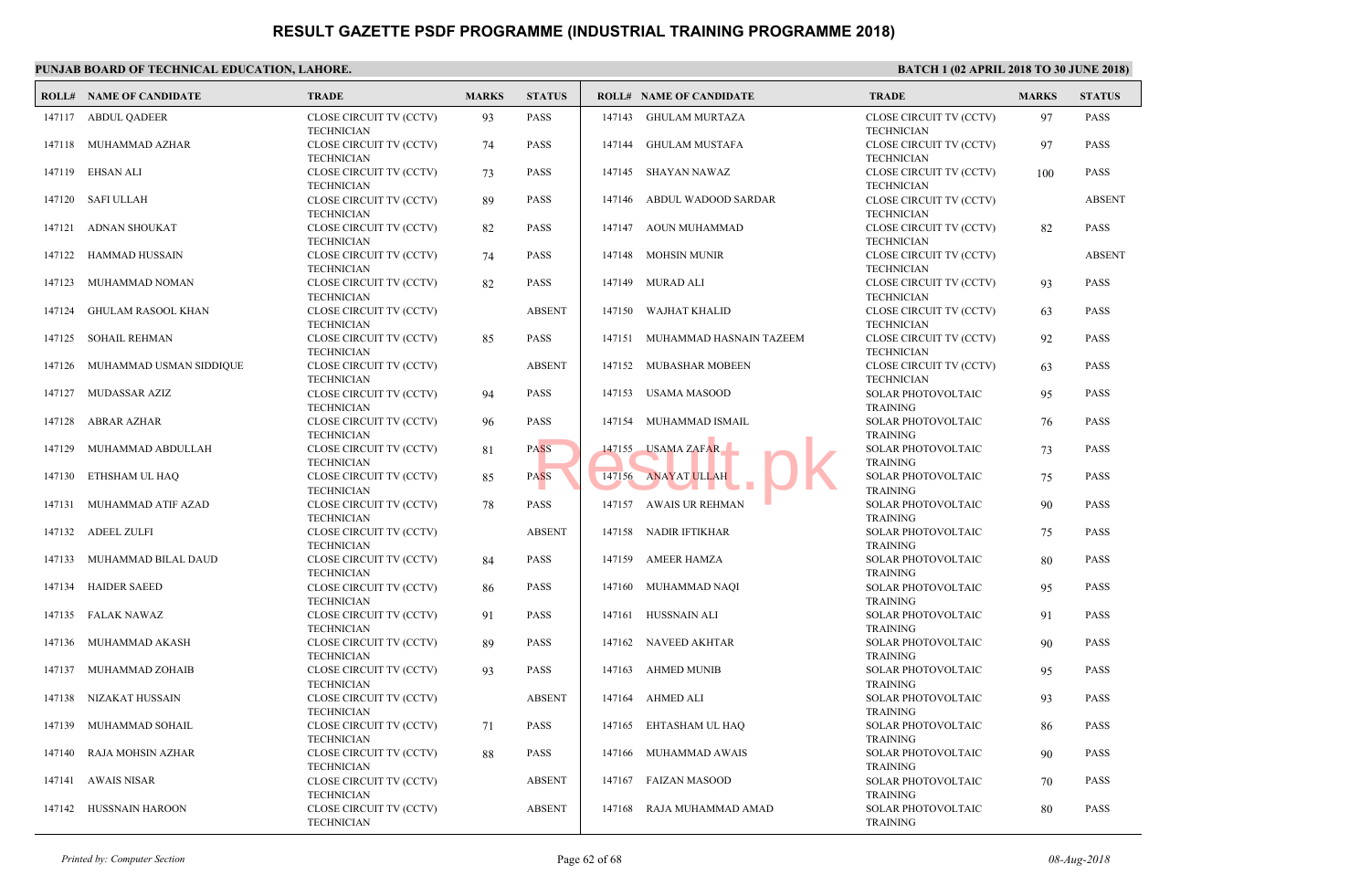#### **PUNJAB BOARD OF TECHNICAL EDUCATION, LAHORE. ROLL# NAME OF CANDIDATE TRADE MARKS STATUS ROLL# NAME OF CANDIDATE TRADE MARKS STATUS** SOLAR PHOTOVOLTAIC ABSENT TRAINING 147169 MUHAMMAD ZAFRAN SOLAR PHOTOVOLTAIC 70 PASS TRAINING 147170 SYED HUSSNAIN HAIDER NAQVI SOLAR PHOTOVOLTAIC 76 PASS TRAINING 147171 RAJA JUNAID WAHEED SOLAR PHOTOVOLTAIC 80 PASS TRAINING 147172 MUHAMMAD AWAIS SOLAR PHOTOVOLTAIC  $72$  PASS TRAINING 147173 MUBASHIR AHMED SOLAR PHOTOVOLTAIC 70 PASS TRAINING 147174 WASIF ABBAS SOLAR PHOTOVOLTAIC ABSENT TRAINING 147175 JUNAID UL HAQ ABBASI SOLAR PHOTOVOLTAIC 79 PASS TRAINING 147176 KHURRAM SHEHZAD SOLAR PHOTOVOLTAIC ABSENT TRAINING 147177 SUBHAN UL HAQ SOLAR PHOTOVOLTAIC ABSENT TRAINING 147178 SAIF UR REHMAN SOLAR PHOTOVOLTAIC 80 PASS TRAINING 147179 MUHAMMAD USMAN SOLAR PHOTOVOLTAIC 70 PASS TRAINING 147180 ATIF SAEED KAYANI SOLAR PHOTOVOLTAIC 95 PASS TRAINING 147181 AMJAD ALI SOLAR PHOTOVOLTAIC 75 PASS TRAINING 147182 ATSHAM UL HAQ SOLAR PHOTOVOLTAIC 77 PASS TRAINING 147183 ZAMURD BAQIR SOLAR PHOTOVOLTAIC  $70$  PASS TRAINING 147184 AHSAN UL HAQ SOLAR PHOTOVOLTAIC ABSENT TRAINING 147185 MUHAMMAD ASIM NASEER SOLAR PHOTOVOLTAIC  $71$  PASS TRAINING 147186 EHTISAM NISAR SOLAR PHOTOVOLTAIC  $70$  PASS TRAINING 147187 UMAR SULEMAN SOLAR PHOTOVOLTAIC  $74$  PASS TRAINING 147188 IKRAM UL HAQ SOLAR PHOTOVOLTAIC 75 PASS TRAINING 147189 ADNAN BANARS SOLAR PHOTOVOLTAIC 71 PASS TRAINING 147190 QAMAR HAYAT SOLAR PHOTOVOLTAIC 94 PASS TRAINING 147191 SUBTAIN ZAHID ABBASI SOLAR PHOTOVOLTAIC 74 PASS TRAINING 147192 HARRIS MASOOD SOLAR PHOTOVOLTAIC ABSENT TRAINING 147193 ZAFRAN ZAFAR SOLAR PHOTOVOLTAIC 75 PASS TRAINING 147194 JUNAID AHMED SOLAR TRAIN 147195 ADREES UR REHMAN SOLAF TRAIN 147196 SYED ZEESHAN HAIDER SOLA<sub>l</sub> **TRAIN**  [147197 TAIMOOR KHIZAR](http://www.result.pk/) SOLAI TRAIN 147198 SHAIKH JIBRAN SOLA<sub>l</sub> TRAIN 147199 MUHAMMAD BABAR SOLAR TRAIN 147200 SYED MUHAMMAD DEBAJ HAIDER SOLAR TRAIN 147201 MUHAMMAD NOMAN SOLAR TRAIN 147202 UMAR LATIF SOLA<sub>l</sub> TRAIN 147203 RAJA FAIZAN AHMED KAYANI **KOHINOOR TEXTILE MILLS LIMITED, KOHINOOR TEXTILE MILLS LIMITED PESHAWAR ROAD, RAWALPINDI** HOME MAKE 147204 MALIK MUHAMMAD ZIL-E-ABBAS HOME MAKE 147205 ADIL MEHMOOD HOME MAKE 147206 SHAZIA BIBI HOME MAKE 147207 JAMEELA KHATOON HOME MAKE 147208 VISHA IQBAL **HOME** MAKE 147209 ASIFA HOME MAKE 147210 RAFI-UD-DIN HUSSAIN HOME MAKE 147211 ASIM NISAR HOME MAKE 147212 UMAIR AHMED HOME MAKE 147213 MUHAMMAD USMAN HOME MAKE 147214 MALIK AMIR MEHMOOD HOME MAKE 147215 TAIMOOR AHMED QURESHI **HOME** MAKE 147216 MANSOOR HUSSAIN HOME MAKE 147217 AQSA SAFEER HOME MAKE 147218 QURAT-UL-AIN HOME MAKE 147219 HAROONA IBRAHIM ASS MATRIA SHAZIA BIBI ASS MATRIA TOON ASS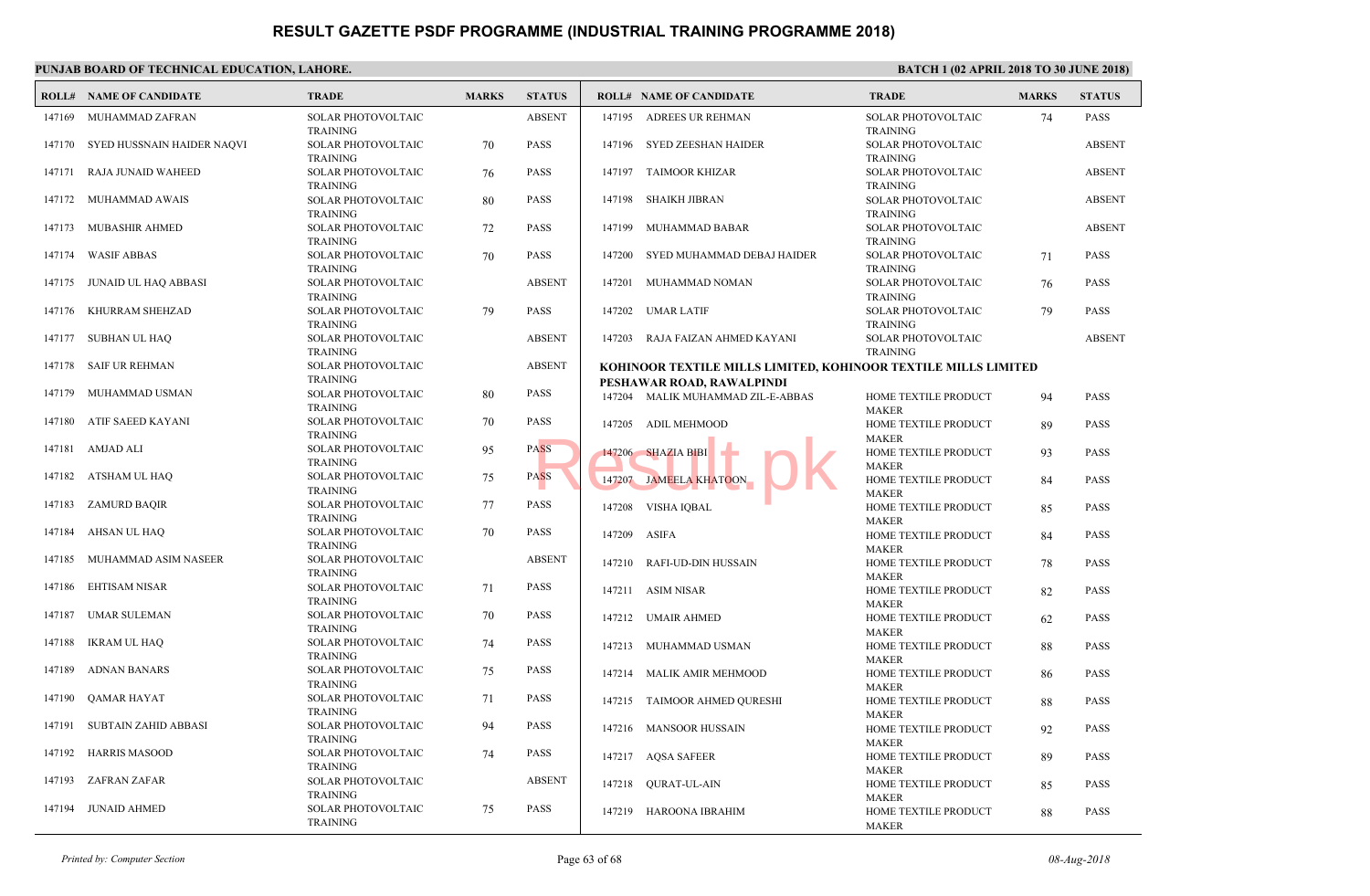| <b>INDUS</b><br>147220<br><b>SEHRISH MUSTAFA</b><br>HOME TEXTILE PRODUCT<br>82<br><b>PASS</b><br>147245 OASIM MEHMOOD<br><b>MAKER</b><br><b>MACH</b><br><b>GUL FARIM WAJID</b><br>HOME TEXTILE PRODUCT<br>147221<br>82<br><b>PASS</b><br>NAKHLAH WEAR, NAKHLAH WEAR KALLAR SYEDA<br><b>MAKER</b><br>FLOOR NEAR NOOR MOSQUE, KALLAR SYEDAN, R<br>HOME TEXTILE PRODUCT<br>147222<br>MEHTAB KANWAL<br>87<br><b>PASS</b><br>147246 KIRAN NISA<br><b>INDUS</b><br><b>MAKER</b><br><b>MACH</b><br><b>ABDUL QADEER</b><br>HOME TEXTILE PRODUCT<br><b>PASS</b><br>147223<br>83<br><b>INDUS</b><br>147247<br>FAIZA AYUB<br><b>MAKER</b><br><b>MACH</b><br>147224<br><b>PASS</b><br><b>SULEMAN RASHID</b><br>85<br>HOME TEXTILE PRODUCT<br><b>INDUS</b><br>147248<br>ARBAB BIBI<br><b>MAKER</b><br><b>MACH</b><br>NAKHLAH WEAR, NAKHLAH WEAR RCCI REWET UNIT #13 RCCI REWET STREET<br><b>INDUS</b><br>147249<br><b>SAHAR KANWAL</b><br># S-10, RAWALPINDI<br><b>MACH</b><br><b>INDUS</b><br>147225 SABA ALTAF<br><b>INDUSTRIAL STITCHING</b><br><b>PASS</b><br>147250<br>AROOSA JANNAT<br>92<br><b>MACHINE OPERATOR 2016</b><br><b>MACH</b><br><b>ABSENT</b><br>147226<br>ARSALAN MEHMOOD<br><b>INDUSTRIAL STITCHING</b><br>147251<br>AAMRA TAAJ<br><b>INDUS</b><br>MACHINE OPERATOR 2016<br><b>MACH</b><br><b>INDUS</b><br>147227<br><b>HINA KANWAL</b><br><b>INDUSTRIAL STITCHING</b><br><b>PASS</b><br>147252<br><b>SHABNAM TAHIR</b><br>84<br><b>MACHINE OPERATOR 2016</b><br><b>MACH</b><br><b>INDUS</b><br>147228<br><b>BILAL TAHIR</b><br>INDUSTRIAL STITCHING<br>PASS<br>147253<br><b>BUSHRA AZRAM</b><br>83<br><b>MACH</b><br><b>MACHINE OPERATOR 2016</b><br><b>INDUS</b><br><b>INDUSTRIAL STITCHING</b><br><b>ABSENT</b><br>147254<br>WARDA TAJAMMAL<br>147229<br>MUHAMMAD UMAR<br><b>MACHINE OPERATOR 2016</b><br><b>MACH</b><br>147255<br>NAZIA BIBI<br><b>INDUS</b><br>147230<br>NIZAM MEHMOOD<br><b>INDUSTRIAL STITCHING</b><br><b>PASS</b><br>72<br><b>MACH</b><br><b>MACHINE OPERATOR 2016</b><br>147256 MUSARRAT BIBI<br>147231<br><b>NOMAN MATLOOB</b><br><b>INDUSTRIAL STITCHING</b><br><b>PASS</b><br><b>INDUS</b><br>73<br><b>MACH</b><br><b>MACHINE OPERATOR 2016</b><br><b>INDUS</b><br><b>FAISAL JAVED</b><br><b>INDUSTRIAL STITCHING</b><br><b>PASS</b><br>147257 MAJIDA KISHWAR<br>147232<br>76<br><b>MACF</b><br><b>MACHINE OPERATOR 2016</b><br>RAKHSHANDDA JABEEN<br><b>INDUS</b><br>147233<br>MUHAMMAD AYUB<br><b>INDUSTRIAL STITCHING</b><br><b>PASS</b><br>147258<br>75<br><b>MACH</b><br><b>MACHINE OPERATOR 2016</b><br><b>INDUS</b><br>147234<br>MUSARRAT SHAEEN<br><b>INDUSTRIAL STITCHING</b><br>73<br>PASS<br>147259 MOMINA MAALIK<br><b>MACHINE OPERATOR 2016</b><br><b>MACI</b><br><b>SOBIA TABASSUM</b><br><b>INDUSTRIAL STITCHING</b><br>147235<br><b>PASS</b><br>RELACOM SERVICES(PVT) LIMITED, RELACOM SER<br>76<br><b>MACHINE OPERATOR 2016</b><br>SATELLITE TOWN RAWALPINDI, RAWALPINDI<br>147236<br>M ARBAB<br>PASS<br><b>INDUSTRIAL STITCHING</b><br>93<br>147260 WAQAR SOHAIB<br><b>CLOSE</b><br><b>MACHINE OPERATOR 2016</b><br><b>TECHI</b><br><b>USMAN MATLOOB</b><br><b>INDUSTRIAL STITCHING</b><br>77<br><b>PASS</b><br>147237<br>147261 TALHA RAFIQUE<br><b>CLOSE</b><br>MACHINE OPERATOR 2016<br><b>TECHN</b><br>147238<br><b>BILAWAR</b><br><b>INDUSTRIAL STITCHING</b><br>92<br><b>PASS</b><br><b>SHOAIB AHMED</b><br><b>CLOSE</b><br>147262<br><b>MACHINE OPERATOR 2016</b><br><b>TECHN</b><br>147239<br><b>HAJRA ARIF ABBASI</b><br><b>INDUSTRIAL STITCHING</b><br><b>ABSENT</b><br>147263<br>MUHAMMAD KALEEM UD DIN<br><b>CLOSE</b><br><b>MACHINE OPERATOR 2016</b><br><b>TECHI</b><br><b>MARYAM BIBI</b><br><b>PASS</b><br>147240<br><b>INDUSTRIAL STITCHING</b><br>80<br>147264<br><b>SIMRAN MASOOD</b><br><b>CLOSE</b><br>MACHINE OPERATOR 2016<br><b>TECHN</b><br><b>ABSENT</b><br>147241<br><b>SABA RANI</b><br>INDUSTRIAL STITCHING<br>ANIQ BIN NASEER<br>147265<br><b>CLOSE</b><br>MACHINE OPERATOR 2016<br><b>TECHI</b><br><b>SUMAIRA PARVEEN</b><br><b>INDUSTRIAL STITCHING</b><br>94<br><b>PASS</b><br>147242<br><b>CLOSE</b><br>147266<br><b>WAQAR AKHTER</b><br><b>MACHINE OPERATOR 2016</b><br><b>TECHI</b><br><b>SONIA BATOOL</b><br>INDUSTRIAL STITCHING<br>PASS<br>147243<br>78<br><b>CLOSE</b><br>MALIK MUHAMMAD ZAHID<br>147267<br><b>MACHINE OPERATOR 2016</b><br><b>TECHI</b><br>147244<br><b>ARSLAN FAROOQ</b><br><b>ABSENT</b><br><b>INDUSTRIAL STITCHING</b><br><b>MACHINE OPERATOR 2016</b> | <b>ROLL# NAME OF CANDIDATE</b> | <b>TRADE</b> | <b>MARKS</b> | <b>STATUS</b> | <b>ROLL# NAME OF CANDIDATE</b> | <b>TRAL</b> |
|-------------------------------------------------------------------------------------------------------------------------------------------------------------------------------------------------------------------------------------------------------------------------------------------------------------------------------------------------------------------------------------------------------------------------------------------------------------------------------------------------------------------------------------------------------------------------------------------------------------------------------------------------------------------------------------------------------------------------------------------------------------------------------------------------------------------------------------------------------------------------------------------------------------------------------------------------------------------------------------------------------------------------------------------------------------------------------------------------------------------------------------------------------------------------------------------------------------------------------------------------------------------------------------------------------------------------------------------------------------------------------------------------------------------------------------------------------------------------------------------------------------------------------------------------------------------------------------------------------------------------------------------------------------------------------------------------------------------------------------------------------------------------------------------------------------------------------------------------------------------------------------------------------------------------------------------------------------------------------------------------------------------------------------------------------------------------------------------------------------------------------------------------------------------------------------------------------------------------------------------------------------------------------------------------------------------------------------------------------------------------------------------------------------------------------------------------------------------------------------------------------------------------------------------------------------------------------------------------------------------------------------------------------------------------------------------------------------------------------------------------------------------------------------------------------------------------------------------------------------------------------------------------------------------------------------------------------------------------------------------------------------------------------------------------------------------------------------------------------------------------------------------------------------------------------------------------------------------------------------------------------------------------------------------------------------------------------------------------------------------------------------------------------------------------------------------------------------------------------------------------------------------------------------------------------------------------------------------------------------------------------------------------------------------------------------------------------------------------------------------------------------------------------------------------------------------------------------------------------------------------------------------------------------------------------------------------------------------------------------------------------------------------------------------------------------------------------------------------------------------------------------------------------------------------------------------------------------------------------------------------------------------------------------------------------------------------------------------------------------------------------------------------------------------------------------------------------------------------|--------------------------------|--------------|--------------|---------------|--------------------------------|-------------|
|                                                                                                                                                                                                                                                                                                                                                                                                                                                                                                                                                                                                                                                                                                                                                                                                                                                                                                                                                                                                                                                                                                                                                                                                                                                                                                                                                                                                                                                                                                                                                                                                                                                                                                                                                                                                                                                                                                                                                                                                                                                                                                                                                                                                                                                                                                                                                                                                                                                                                                                                                                                                                                                                                                                                                                                                                                                                                                                                                                                                                                                                                                                                                                                                                                                                                                                                                                                                                                                                                                                                                                                                                                                                                                                                                                                                                                                                                                                                                                                                                                                                                                                                                                                                                                                                                                                                                                                                                                                                         |                                |              |              |               |                                |             |
|                                                                                                                                                                                                                                                                                                                                                                                                                                                                                                                                                                                                                                                                                                                                                                                                                                                                                                                                                                                                                                                                                                                                                                                                                                                                                                                                                                                                                                                                                                                                                                                                                                                                                                                                                                                                                                                                                                                                                                                                                                                                                                                                                                                                                                                                                                                                                                                                                                                                                                                                                                                                                                                                                                                                                                                                                                                                                                                                                                                                                                                                                                                                                                                                                                                                                                                                                                                                                                                                                                                                                                                                                                                                                                                                                                                                                                                                                                                                                                                                                                                                                                                                                                                                                                                                                                                                                                                                                                                                         |                                |              |              |               |                                |             |
|                                                                                                                                                                                                                                                                                                                                                                                                                                                                                                                                                                                                                                                                                                                                                                                                                                                                                                                                                                                                                                                                                                                                                                                                                                                                                                                                                                                                                                                                                                                                                                                                                                                                                                                                                                                                                                                                                                                                                                                                                                                                                                                                                                                                                                                                                                                                                                                                                                                                                                                                                                                                                                                                                                                                                                                                                                                                                                                                                                                                                                                                                                                                                                                                                                                                                                                                                                                                                                                                                                                                                                                                                                                                                                                                                                                                                                                                                                                                                                                                                                                                                                                                                                                                                                                                                                                                                                                                                                                                         |                                |              |              |               |                                |             |
|                                                                                                                                                                                                                                                                                                                                                                                                                                                                                                                                                                                                                                                                                                                                                                                                                                                                                                                                                                                                                                                                                                                                                                                                                                                                                                                                                                                                                                                                                                                                                                                                                                                                                                                                                                                                                                                                                                                                                                                                                                                                                                                                                                                                                                                                                                                                                                                                                                                                                                                                                                                                                                                                                                                                                                                                                                                                                                                                                                                                                                                                                                                                                                                                                                                                                                                                                                                                                                                                                                                                                                                                                                                                                                                                                                                                                                                                                                                                                                                                                                                                                                                                                                                                                                                                                                                                                                                                                                                                         |                                |              |              |               |                                |             |
|                                                                                                                                                                                                                                                                                                                                                                                                                                                                                                                                                                                                                                                                                                                                                                                                                                                                                                                                                                                                                                                                                                                                                                                                                                                                                                                                                                                                                                                                                                                                                                                                                                                                                                                                                                                                                                                                                                                                                                                                                                                                                                                                                                                                                                                                                                                                                                                                                                                                                                                                                                                                                                                                                                                                                                                                                                                                                                                                                                                                                                                                                                                                                                                                                                                                                                                                                                                                                                                                                                                                                                                                                                                                                                                                                                                                                                                                                                                                                                                                                                                                                                                                                                                                                                                                                                                                                                                                                                                                         |                                |              |              |               |                                |             |
|                                                                                                                                                                                                                                                                                                                                                                                                                                                                                                                                                                                                                                                                                                                                                                                                                                                                                                                                                                                                                                                                                                                                                                                                                                                                                                                                                                                                                                                                                                                                                                                                                                                                                                                                                                                                                                                                                                                                                                                                                                                                                                                                                                                                                                                                                                                                                                                                                                                                                                                                                                                                                                                                                                                                                                                                                                                                                                                                                                                                                                                                                                                                                                                                                                                                                                                                                                                                                                                                                                                                                                                                                                                                                                                                                                                                                                                                                                                                                                                                                                                                                                                                                                                                                                                                                                                                                                                                                                                                         |                                |              |              |               |                                |             |
|                                                                                                                                                                                                                                                                                                                                                                                                                                                                                                                                                                                                                                                                                                                                                                                                                                                                                                                                                                                                                                                                                                                                                                                                                                                                                                                                                                                                                                                                                                                                                                                                                                                                                                                                                                                                                                                                                                                                                                                                                                                                                                                                                                                                                                                                                                                                                                                                                                                                                                                                                                                                                                                                                                                                                                                                                                                                                                                                                                                                                                                                                                                                                                                                                                                                                                                                                                                                                                                                                                                                                                                                                                                                                                                                                                                                                                                                                                                                                                                                                                                                                                                                                                                                                                                                                                                                                                                                                                                                         |                                |              |              |               |                                |             |
|                                                                                                                                                                                                                                                                                                                                                                                                                                                                                                                                                                                                                                                                                                                                                                                                                                                                                                                                                                                                                                                                                                                                                                                                                                                                                                                                                                                                                                                                                                                                                                                                                                                                                                                                                                                                                                                                                                                                                                                                                                                                                                                                                                                                                                                                                                                                                                                                                                                                                                                                                                                                                                                                                                                                                                                                                                                                                                                                                                                                                                                                                                                                                                                                                                                                                                                                                                                                                                                                                                                                                                                                                                                                                                                                                                                                                                                                                                                                                                                                                                                                                                                                                                                                                                                                                                                                                                                                                                                                         |                                |              |              |               |                                |             |
|                                                                                                                                                                                                                                                                                                                                                                                                                                                                                                                                                                                                                                                                                                                                                                                                                                                                                                                                                                                                                                                                                                                                                                                                                                                                                                                                                                                                                                                                                                                                                                                                                                                                                                                                                                                                                                                                                                                                                                                                                                                                                                                                                                                                                                                                                                                                                                                                                                                                                                                                                                                                                                                                                                                                                                                                                                                                                                                                                                                                                                                                                                                                                                                                                                                                                                                                                                                                                                                                                                                                                                                                                                                                                                                                                                                                                                                                                                                                                                                                                                                                                                                                                                                                                                                                                                                                                                                                                                                                         |                                |              |              |               |                                |             |
|                                                                                                                                                                                                                                                                                                                                                                                                                                                                                                                                                                                                                                                                                                                                                                                                                                                                                                                                                                                                                                                                                                                                                                                                                                                                                                                                                                                                                                                                                                                                                                                                                                                                                                                                                                                                                                                                                                                                                                                                                                                                                                                                                                                                                                                                                                                                                                                                                                                                                                                                                                                                                                                                                                                                                                                                                                                                                                                                                                                                                                                                                                                                                                                                                                                                                                                                                                                                                                                                                                                                                                                                                                                                                                                                                                                                                                                                                                                                                                                                                                                                                                                                                                                                                                                                                                                                                                                                                                                                         |                                |              |              |               |                                |             |
|                                                                                                                                                                                                                                                                                                                                                                                                                                                                                                                                                                                                                                                                                                                                                                                                                                                                                                                                                                                                                                                                                                                                                                                                                                                                                                                                                                                                                                                                                                                                                                                                                                                                                                                                                                                                                                                                                                                                                                                                                                                                                                                                                                                                                                                                                                                                                                                                                                                                                                                                                                                                                                                                                                                                                                                                                                                                                                                                                                                                                                                                                                                                                                                                                                                                                                                                                                                                                                                                                                                                                                                                                                                                                                                                                                                                                                                                                                                                                                                                                                                                                                                                                                                                                                                                                                                                                                                                                                                                         |                                |              |              |               |                                |             |
|                                                                                                                                                                                                                                                                                                                                                                                                                                                                                                                                                                                                                                                                                                                                                                                                                                                                                                                                                                                                                                                                                                                                                                                                                                                                                                                                                                                                                                                                                                                                                                                                                                                                                                                                                                                                                                                                                                                                                                                                                                                                                                                                                                                                                                                                                                                                                                                                                                                                                                                                                                                                                                                                                                                                                                                                                                                                                                                                                                                                                                                                                                                                                                                                                                                                                                                                                                                                                                                                                                                                                                                                                                                                                                                                                                                                                                                                                                                                                                                                                                                                                                                                                                                                                                                                                                                                                                                                                                                                         |                                |              |              |               |                                |             |
|                                                                                                                                                                                                                                                                                                                                                                                                                                                                                                                                                                                                                                                                                                                                                                                                                                                                                                                                                                                                                                                                                                                                                                                                                                                                                                                                                                                                                                                                                                                                                                                                                                                                                                                                                                                                                                                                                                                                                                                                                                                                                                                                                                                                                                                                                                                                                                                                                                                                                                                                                                                                                                                                                                                                                                                                                                                                                                                                                                                                                                                                                                                                                                                                                                                                                                                                                                                                                                                                                                                                                                                                                                                                                                                                                                                                                                                                                                                                                                                                                                                                                                                                                                                                                                                                                                                                                                                                                                                                         |                                |              |              |               |                                |             |
|                                                                                                                                                                                                                                                                                                                                                                                                                                                                                                                                                                                                                                                                                                                                                                                                                                                                                                                                                                                                                                                                                                                                                                                                                                                                                                                                                                                                                                                                                                                                                                                                                                                                                                                                                                                                                                                                                                                                                                                                                                                                                                                                                                                                                                                                                                                                                                                                                                                                                                                                                                                                                                                                                                                                                                                                                                                                                                                                                                                                                                                                                                                                                                                                                                                                                                                                                                                                                                                                                                                                                                                                                                                                                                                                                                                                                                                                                                                                                                                                                                                                                                                                                                                                                                                                                                                                                                                                                                                                         |                                |              |              |               |                                |             |
|                                                                                                                                                                                                                                                                                                                                                                                                                                                                                                                                                                                                                                                                                                                                                                                                                                                                                                                                                                                                                                                                                                                                                                                                                                                                                                                                                                                                                                                                                                                                                                                                                                                                                                                                                                                                                                                                                                                                                                                                                                                                                                                                                                                                                                                                                                                                                                                                                                                                                                                                                                                                                                                                                                                                                                                                                                                                                                                                                                                                                                                                                                                                                                                                                                                                                                                                                                                                                                                                                                                                                                                                                                                                                                                                                                                                                                                                                                                                                                                                                                                                                                                                                                                                                                                                                                                                                                                                                                                                         |                                |              |              |               |                                |             |
|                                                                                                                                                                                                                                                                                                                                                                                                                                                                                                                                                                                                                                                                                                                                                                                                                                                                                                                                                                                                                                                                                                                                                                                                                                                                                                                                                                                                                                                                                                                                                                                                                                                                                                                                                                                                                                                                                                                                                                                                                                                                                                                                                                                                                                                                                                                                                                                                                                                                                                                                                                                                                                                                                                                                                                                                                                                                                                                                                                                                                                                                                                                                                                                                                                                                                                                                                                                                                                                                                                                                                                                                                                                                                                                                                                                                                                                                                                                                                                                                                                                                                                                                                                                                                                                                                                                                                                                                                                                                         |                                |              |              |               |                                |             |
|                                                                                                                                                                                                                                                                                                                                                                                                                                                                                                                                                                                                                                                                                                                                                                                                                                                                                                                                                                                                                                                                                                                                                                                                                                                                                                                                                                                                                                                                                                                                                                                                                                                                                                                                                                                                                                                                                                                                                                                                                                                                                                                                                                                                                                                                                                                                                                                                                                                                                                                                                                                                                                                                                                                                                                                                                                                                                                                                                                                                                                                                                                                                                                                                                                                                                                                                                                                                                                                                                                                                                                                                                                                                                                                                                                                                                                                                                                                                                                                                                                                                                                                                                                                                                                                                                                                                                                                                                                                                         |                                |              |              |               |                                |             |
|                                                                                                                                                                                                                                                                                                                                                                                                                                                                                                                                                                                                                                                                                                                                                                                                                                                                                                                                                                                                                                                                                                                                                                                                                                                                                                                                                                                                                                                                                                                                                                                                                                                                                                                                                                                                                                                                                                                                                                                                                                                                                                                                                                                                                                                                                                                                                                                                                                                                                                                                                                                                                                                                                                                                                                                                                                                                                                                                                                                                                                                                                                                                                                                                                                                                                                                                                                                                                                                                                                                                                                                                                                                                                                                                                                                                                                                                                                                                                                                                                                                                                                                                                                                                                                                                                                                                                                                                                                                                         |                                |              |              |               |                                |             |
|                                                                                                                                                                                                                                                                                                                                                                                                                                                                                                                                                                                                                                                                                                                                                                                                                                                                                                                                                                                                                                                                                                                                                                                                                                                                                                                                                                                                                                                                                                                                                                                                                                                                                                                                                                                                                                                                                                                                                                                                                                                                                                                                                                                                                                                                                                                                                                                                                                                                                                                                                                                                                                                                                                                                                                                                                                                                                                                                                                                                                                                                                                                                                                                                                                                                                                                                                                                                                                                                                                                                                                                                                                                                                                                                                                                                                                                                                                                                                                                                                                                                                                                                                                                                                                                                                                                                                                                                                                                                         |                                |              |              |               |                                |             |
|                                                                                                                                                                                                                                                                                                                                                                                                                                                                                                                                                                                                                                                                                                                                                                                                                                                                                                                                                                                                                                                                                                                                                                                                                                                                                                                                                                                                                                                                                                                                                                                                                                                                                                                                                                                                                                                                                                                                                                                                                                                                                                                                                                                                                                                                                                                                                                                                                                                                                                                                                                                                                                                                                                                                                                                                                                                                                                                                                                                                                                                                                                                                                                                                                                                                                                                                                                                                                                                                                                                                                                                                                                                                                                                                                                                                                                                                                                                                                                                                                                                                                                                                                                                                                                                                                                                                                                                                                                                                         |                                |              |              |               |                                |             |
|                                                                                                                                                                                                                                                                                                                                                                                                                                                                                                                                                                                                                                                                                                                                                                                                                                                                                                                                                                                                                                                                                                                                                                                                                                                                                                                                                                                                                                                                                                                                                                                                                                                                                                                                                                                                                                                                                                                                                                                                                                                                                                                                                                                                                                                                                                                                                                                                                                                                                                                                                                                                                                                                                                                                                                                                                                                                                                                                                                                                                                                                                                                                                                                                                                                                                                                                                                                                                                                                                                                                                                                                                                                                                                                                                                                                                                                                                                                                                                                                                                                                                                                                                                                                                                                                                                                                                                                                                                                                         |                                |              |              |               |                                |             |
|                                                                                                                                                                                                                                                                                                                                                                                                                                                                                                                                                                                                                                                                                                                                                                                                                                                                                                                                                                                                                                                                                                                                                                                                                                                                                                                                                                                                                                                                                                                                                                                                                                                                                                                                                                                                                                                                                                                                                                                                                                                                                                                                                                                                                                                                                                                                                                                                                                                                                                                                                                                                                                                                                                                                                                                                                                                                                                                                                                                                                                                                                                                                                                                                                                                                                                                                                                                                                                                                                                                                                                                                                                                                                                                                                                                                                                                                                                                                                                                                                                                                                                                                                                                                                                                                                                                                                                                                                                                                         |                                |              |              |               |                                |             |
|                                                                                                                                                                                                                                                                                                                                                                                                                                                                                                                                                                                                                                                                                                                                                                                                                                                                                                                                                                                                                                                                                                                                                                                                                                                                                                                                                                                                                                                                                                                                                                                                                                                                                                                                                                                                                                                                                                                                                                                                                                                                                                                                                                                                                                                                                                                                                                                                                                                                                                                                                                                                                                                                                                                                                                                                                                                                                                                                                                                                                                                                                                                                                                                                                                                                                                                                                                                                                                                                                                                                                                                                                                                                                                                                                                                                                                                                                                                                                                                                                                                                                                                                                                                                                                                                                                                                                                                                                                                                         |                                |              |              |               |                                |             |
|                                                                                                                                                                                                                                                                                                                                                                                                                                                                                                                                                                                                                                                                                                                                                                                                                                                                                                                                                                                                                                                                                                                                                                                                                                                                                                                                                                                                                                                                                                                                                                                                                                                                                                                                                                                                                                                                                                                                                                                                                                                                                                                                                                                                                                                                                                                                                                                                                                                                                                                                                                                                                                                                                                                                                                                                                                                                                                                                                                                                                                                                                                                                                                                                                                                                                                                                                                                                                                                                                                                                                                                                                                                                                                                                                                                                                                                                                                                                                                                                                                                                                                                                                                                                                                                                                                                                                                                                                                                                         |                                |              |              |               |                                |             |
|                                                                                                                                                                                                                                                                                                                                                                                                                                                                                                                                                                                                                                                                                                                                                                                                                                                                                                                                                                                                                                                                                                                                                                                                                                                                                                                                                                                                                                                                                                                                                                                                                                                                                                                                                                                                                                                                                                                                                                                                                                                                                                                                                                                                                                                                                                                                                                                                                                                                                                                                                                                                                                                                                                                                                                                                                                                                                                                                                                                                                                                                                                                                                                                                                                                                                                                                                                                                                                                                                                                                                                                                                                                                                                                                                                                                                                                                                                                                                                                                                                                                                                                                                                                                                                                                                                                                                                                                                                                                         |                                |              |              |               |                                |             |
|                                                                                                                                                                                                                                                                                                                                                                                                                                                                                                                                                                                                                                                                                                                                                                                                                                                                                                                                                                                                                                                                                                                                                                                                                                                                                                                                                                                                                                                                                                                                                                                                                                                                                                                                                                                                                                                                                                                                                                                                                                                                                                                                                                                                                                                                                                                                                                                                                                                                                                                                                                                                                                                                                                                                                                                                                                                                                                                                                                                                                                                                                                                                                                                                                                                                                                                                                                                                                                                                                                                                                                                                                                                                                                                                                                                                                                                                                                                                                                                                                                                                                                                                                                                                                                                                                                                                                                                                                                                                         |                                |              |              |               |                                |             |
|                                                                                                                                                                                                                                                                                                                                                                                                                                                                                                                                                                                                                                                                                                                                                                                                                                                                                                                                                                                                                                                                                                                                                                                                                                                                                                                                                                                                                                                                                                                                                                                                                                                                                                                                                                                                                                                                                                                                                                                                                                                                                                                                                                                                                                                                                                                                                                                                                                                                                                                                                                                                                                                                                                                                                                                                                                                                                                                                                                                                                                                                                                                                                                                                                                                                                                                                                                                                                                                                                                                                                                                                                                                                                                                                                                                                                                                                                                                                                                                                                                                                                                                                                                                                                                                                                                                                                                                                                                                                         |                                |              |              |               |                                |             |
|                                                                                                                                                                                                                                                                                                                                                                                                                                                                                                                                                                                                                                                                                                                                                                                                                                                                                                                                                                                                                                                                                                                                                                                                                                                                                                                                                                                                                                                                                                                                                                                                                                                                                                                                                                                                                                                                                                                                                                                                                                                                                                                                                                                                                                                                                                                                                                                                                                                                                                                                                                                                                                                                                                                                                                                                                                                                                                                                                                                                                                                                                                                                                                                                                                                                                                                                                                                                                                                                                                                                                                                                                                                                                                                                                                                                                                                                                                                                                                                                                                                                                                                                                                                                                                                                                                                                                                                                                                                                         |                                |              |              |               |                                |             |
|                                                                                                                                                                                                                                                                                                                                                                                                                                                                                                                                                                                                                                                                                                                                                                                                                                                                                                                                                                                                                                                                                                                                                                                                                                                                                                                                                                                                                                                                                                                                                                                                                                                                                                                                                                                                                                                                                                                                                                                                                                                                                                                                                                                                                                                                                                                                                                                                                                                                                                                                                                                                                                                                                                                                                                                                                                                                                                                                                                                                                                                                                                                                                                                                                                                                                                                                                                                                                                                                                                                                                                                                                                                                                                                                                                                                                                                                                                                                                                                                                                                                                                                                                                                                                                                                                                                                                                                                                                                                         |                                |              |              |               |                                |             |
|                                                                                                                                                                                                                                                                                                                                                                                                                                                                                                                                                                                                                                                                                                                                                                                                                                                                                                                                                                                                                                                                                                                                                                                                                                                                                                                                                                                                                                                                                                                                                                                                                                                                                                                                                                                                                                                                                                                                                                                                                                                                                                                                                                                                                                                                                                                                                                                                                                                                                                                                                                                                                                                                                                                                                                                                                                                                                                                                                                                                                                                                                                                                                                                                                                                                                                                                                                                                                                                                                                                                                                                                                                                                                                                                                                                                                                                                                                                                                                                                                                                                                                                                                                                                                                                                                                                                                                                                                                                                         |                                |              |              |               |                                |             |
|                                                                                                                                                                                                                                                                                                                                                                                                                                                                                                                                                                                                                                                                                                                                                                                                                                                                                                                                                                                                                                                                                                                                                                                                                                                                                                                                                                                                                                                                                                                                                                                                                                                                                                                                                                                                                                                                                                                                                                                                                                                                                                                                                                                                                                                                                                                                                                                                                                                                                                                                                                                                                                                                                                                                                                                                                                                                                                                                                                                                                                                                                                                                                                                                                                                                                                                                                                                                                                                                                                                                                                                                                                                                                                                                                                                                                                                                                                                                                                                                                                                                                                                                                                                                                                                                                                                                                                                                                                                                         |                                |              |              |               |                                |             |
|                                                                                                                                                                                                                                                                                                                                                                                                                                                                                                                                                                                                                                                                                                                                                                                                                                                                                                                                                                                                                                                                                                                                                                                                                                                                                                                                                                                                                                                                                                                                                                                                                                                                                                                                                                                                                                                                                                                                                                                                                                                                                                                                                                                                                                                                                                                                                                                                                                                                                                                                                                                                                                                                                                                                                                                                                                                                                                                                                                                                                                                                                                                                                                                                                                                                                                                                                                                                                                                                                                                                                                                                                                                                                                                                                                                                                                                                                                                                                                                                                                                                                                                                                                                                                                                                                                                                                                                                                                                                         |                                |              |              |               |                                |             |
|                                                                                                                                                                                                                                                                                                                                                                                                                                                                                                                                                                                                                                                                                                                                                                                                                                                                                                                                                                                                                                                                                                                                                                                                                                                                                                                                                                                                                                                                                                                                                                                                                                                                                                                                                                                                                                                                                                                                                                                                                                                                                                                                                                                                                                                                                                                                                                                                                                                                                                                                                                                                                                                                                                                                                                                                                                                                                                                                                                                                                                                                                                                                                                                                                                                                                                                                                                                                                                                                                                                                                                                                                                                                                                                                                                                                                                                                                                                                                                                                                                                                                                                                                                                                                                                                                                                                                                                                                                                                         |                                |              |              |               |                                |             |
|                                                                                                                                                                                                                                                                                                                                                                                                                                                                                                                                                                                                                                                                                                                                                                                                                                                                                                                                                                                                                                                                                                                                                                                                                                                                                                                                                                                                                                                                                                                                                                                                                                                                                                                                                                                                                                                                                                                                                                                                                                                                                                                                                                                                                                                                                                                                                                                                                                                                                                                                                                                                                                                                                                                                                                                                                                                                                                                                                                                                                                                                                                                                                                                                                                                                                                                                                                                                                                                                                                                                                                                                                                                                                                                                                                                                                                                                                                                                                                                                                                                                                                                                                                                                                                                                                                                                                                                                                                                                         |                                |              |              |               |                                |             |
|                                                                                                                                                                                                                                                                                                                                                                                                                                                                                                                                                                                                                                                                                                                                                                                                                                                                                                                                                                                                                                                                                                                                                                                                                                                                                                                                                                                                                                                                                                                                                                                                                                                                                                                                                                                                                                                                                                                                                                                                                                                                                                                                                                                                                                                                                                                                                                                                                                                                                                                                                                                                                                                                                                                                                                                                                                                                                                                                                                                                                                                                                                                                                                                                                                                                                                                                                                                                                                                                                                                                                                                                                                                                                                                                                                                                                                                                                                                                                                                                                                                                                                                                                                                                                                                                                                                                                                                                                                                                         |                                |              |              |               |                                |             |
|                                                                                                                                                                                                                                                                                                                                                                                                                                                                                                                                                                                                                                                                                                                                                                                                                                                                                                                                                                                                                                                                                                                                                                                                                                                                                                                                                                                                                                                                                                                                                                                                                                                                                                                                                                                                                                                                                                                                                                                                                                                                                                                                                                                                                                                                                                                                                                                                                                                                                                                                                                                                                                                                                                                                                                                                                                                                                                                                                                                                                                                                                                                                                                                                                                                                                                                                                                                                                                                                                                                                                                                                                                                                                                                                                                                                                                                                                                                                                                                                                                                                                                                                                                                                                                                                                                                                                                                                                                                                         |                                |              |              |               |                                |             |
|                                                                                                                                                                                                                                                                                                                                                                                                                                                                                                                                                                                                                                                                                                                                                                                                                                                                                                                                                                                                                                                                                                                                                                                                                                                                                                                                                                                                                                                                                                                                                                                                                                                                                                                                                                                                                                                                                                                                                                                                                                                                                                                                                                                                                                                                                                                                                                                                                                                                                                                                                                                                                                                                                                                                                                                                                                                                                                                                                                                                                                                                                                                                                                                                                                                                                                                                                                                                                                                                                                                                                                                                                                                                                                                                                                                                                                                                                                                                                                                                                                                                                                                                                                                                                                                                                                                                                                                                                                                                         |                                |              |              |               |                                |             |
|                                                                                                                                                                                                                                                                                                                                                                                                                                                                                                                                                                                                                                                                                                                                                                                                                                                                                                                                                                                                                                                                                                                                                                                                                                                                                                                                                                                                                                                                                                                                                                                                                                                                                                                                                                                                                                                                                                                                                                                                                                                                                                                                                                                                                                                                                                                                                                                                                                                                                                                                                                                                                                                                                                                                                                                                                                                                                                                                                                                                                                                                                                                                                                                                                                                                                                                                                                                                                                                                                                                                                                                                                                                                                                                                                                                                                                                                                                                                                                                                                                                                                                                                                                                                                                                                                                                                                                                                                                                                         |                                |              |              |               |                                |             |
|                                                                                                                                                                                                                                                                                                                                                                                                                                                                                                                                                                                                                                                                                                                                                                                                                                                                                                                                                                                                                                                                                                                                                                                                                                                                                                                                                                                                                                                                                                                                                                                                                                                                                                                                                                                                                                                                                                                                                                                                                                                                                                                                                                                                                                                                                                                                                                                                                                                                                                                                                                                                                                                                                                                                                                                                                                                                                                                                                                                                                                                                                                                                                                                                                                                                                                                                                                                                                                                                                                                                                                                                                                                                                                                                                                                                                                                                                                                                                                                                                                                                                                                                                                                                                                                                                                                                                                                                                                                                         |                                |              |              |               |                                |             |
|                                                                                                                                                                                                                                                                                                                                                                                                                                                                                                                                                                                                                                                                                                                                                                                                                                                                                                                                                                                                                                                                                                                                                                                                                                                                                                                                                                                                                                                                                                                                                                                                                                                                                                                                                                                                                                                                                                                                                                                                                                                                                                                                                                                                                                                                                                                                                                                                                                                                                                                                                                                                                                                                                                                                                                                                                                                                                                                                                                                                                                                                                                                                                                                                                                                                                                                                                                                                                                                                                                                                                                                                                                                                                                                                                                                                                                                                                                                                                                                                                                                                                                                                                                                                                                                                                                                                                                                                                                                                         |                                |              |              |               |                                |             |
|                                                                                                                                                                                                                                                                                                                                                                                                                                                                                                                                                                                                                                                                                                                                                                                                                                                                                                                                                                                                                                                                                                                                                                                                                                                                                                                                                                                                                                                                                                                                                                                                                                                                                                                                                                                                                                                                                                                                                                                                                                                                                                                                                                                                                                                                                                                                                                                                                                                                                                                                                                                                                                                                                                                                                                                                                                                                                                                                                                                                                                                                                                                                                                                                                                                                                                                                                                                                                                                                                                                                                                                                                                                                                                                                                                                                                                                                                                                                                                                                                                                                                                                                                                                                                                                                                                                                                                                                                                                                         |                                |              |              |               |                                |             |
|                                                                                                                                                                                                                                                                                                                                                                                                                                                                                                                                                                                                                                                                                                                                                                                                                                                                                                                                                                                                                                                                                                                                                                                                                                                                                                                                                                                                                                                                                                                                                                                                                                                                                                                                                                                                                                                                                                                                                                                                                                                                                                                                                                                                                                                                                                                                                                                                                                                                                                                                                                                                                                                                                                                                                                                                                                                                                                                                                                                                                                                                                                                                                                                                                                                                                                                                                                                                                                                                                                                                                                                                                                                                                                                                                                                                                                                                                                                                                                                                                                                                                                                                                                                                                                                                                                                                                                                                                                                                         |                                |              |              |               |                                |             |
|                                                                                                                                                                                                                                                                                                                                                                                                                                                                                                                                                                                                                                                                                                                                                                                                                                                                                                                                                                                                                                                                                                                                                                                                                                                                                                                                                                                                                                                                                                                                                                                                                                                                                                                                                                                                                                                                                                                                                                                                                                                                                                                                                                                                                                                                                                                                                                                                                                                                                                                                                                                                                                                                                                                                                                                                                                                                                                                                                                                                                                                                                                                                                                                                                                                                                                                                                                                                                                                                                                                                                                                                                                                                                                                                                                                                                                                                                                                                                                                                                                                                                                                                                                                                                                                                                                                                                                                                                                                                         |                                |              |              |               |                                |             |
|                                                                                                                                                                                                                                                                                                                                                                                                                                                                                                                                                                                                                                                                                                                                                                                                                                                                                                                                                                                                                                                                                                                                                                                                                                                                                                                                                                                                                                                                                                                                                                                                                                                                                                                                                                                                                                                                                                                                                                                                                                                                                                                                                                                                                                                                                                                                                                                                                                                                                                                                                                                                                                                                                                                                                                                                                                                                                                                                                                                                                                                                                                                                                                                                                                                                                                                                                                                                                                                                                                                                                                                                                                                                                                                                                                                                                                                                                                                                                                                                                                                                                                                                                                                                                                                                                                                                                                                                                                                                         |                                |              |              |               |                                |             |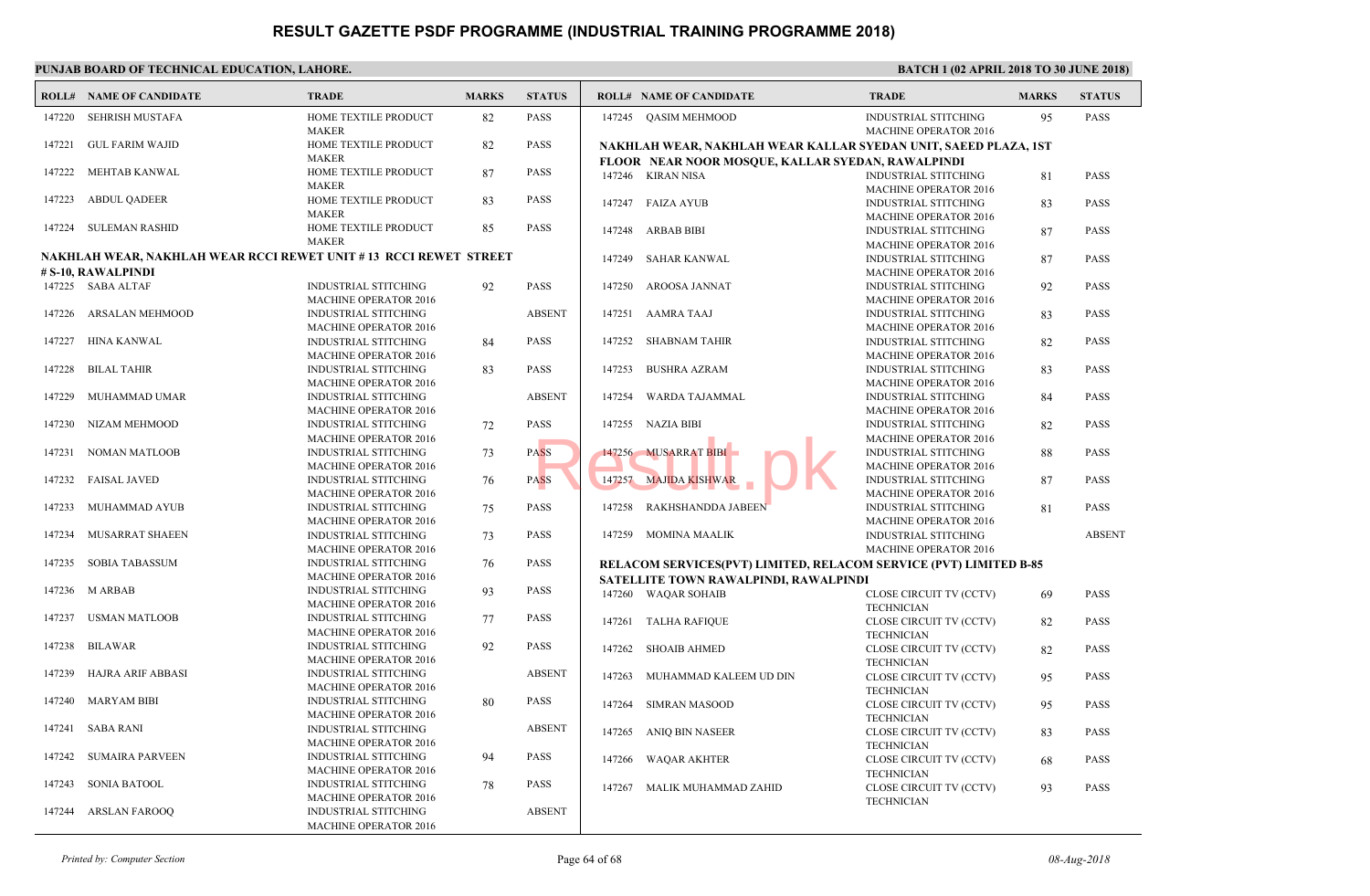#### **PUNJAB BOARD OF TECHNICAL EDUCATION, LAHORE. ROLL# NAME OF CANDIDATE TRADE MARKS STATUS ROLL# NAME OF CANDIDATE TRADE MARKS STATUS** CLOSE CIRCUIT TV (CCTV) 84 PASS TECHNICIAN 147268 MUHAMMAD ASIM CLOSE CIRCUIT TV (CCTV) 88 PASS **TECHNICIAN**  147269 MUZAMMIL MEHMOOD CLOSE CIRCUIT TV (CCTV) 91 PASS **TECHNICIAN**  147270 DANISH AYUB CLOSE CIRCUIT TV (CCTV) 78 PASS TECHNICIAN 147271 USAMA JAVAID CLOSE CIRCUIT TV (CCTV) 85 PASS TECHNICIAN 147272 TAYYAB MEHBOOB CLOSE CIRCUIT TV (CCTV) 87 PASS TECHNICIAN 147273 MUHAMMAD WAJAHAT KIANI CLOSE CIRCUIT TV (CCTV) 87 PASS **TECHNICIAN**  147274 MUHAMMAD AHMED ALI CLOSE CIRCUIT TV (CCTV) 77 PASS **TECHNICIAN**  147275 MUHAMMAD IMRAN CLOSE CIRCUIT TV (CCTV) 73 PASS **TECHNICIAN**  147276 ZEESHAN HASNAIN CLOSE CIRCUIT TV (CCTV) 76 PASS **TECHNICIAN**  147277 MASOOD NASIR CLOSE CIRCUIT TV (CCTV) 84 PASS TECHNICIAN 147278 KHAWAR CLOSE CIRCUIT TV (CCTV) ABSENT **TECHNICIAN**  147279 HAFIZ QAISER MEHMOOD CLOSE CIRCUIT TV (CCTV) 81 PASS TECHNICIAN 147280 SULEMAN ISTEKHAR CLOSE CIRCUIT TV (CCTV) FAIL **TECHNICIAN**  147281 SOHAIB JAMIL CLOSE CIRCUIT TV (CCTV) 77 PASS **TECHNICIAN**  147282 MUHAMMAD ANEEQ UR REHMAN CLOSE CIRCUIT TV (CCTV) 80 PASS **TECHNICIAN**  147283 WAQAR HUSSAIN SHAH CLOSE CIRCUIT TV (CCTV) 71 PASS TECHNICIAN 147284 ATIF KHALIL CLOSE CIRCUIT TV (CCTV) 84 PASS **TECHNICIAN**  147285 MUHAMMAD UMER WAQAS CLOSE CIRCUIT TV (CCTV) ABSENT TECHNICIAN 147286 HASSAN RIAZ CLOSE CIRCUIT TV (CCTV) 79 PASS TECHNICIAN 147287 MUHAMMAD AAMIR 147288 AHSAN SHAFAIT GIS SURVEYOR ABSENT 147289 TANVEER HUSSAIN GIS SURVEYOR 70 PASS 147290 MUHAMMAD QASWAR GIS SURVEYOR 68 PASS 147291 TAYYAB BHATTI GIS SURVEYOR ABSENT 147296 SAMAD ALI GIS SURVEYS GIS SURVEYS SAMAD ALI 147297 RASHID MUNIR GIS SURVEYS GIS SURVEYS AND RESERVE 147298 ZEESHAN ALI GIS SURVEYS GIS SURVEYS 147299 ATEEQ-UR-REHMAN GIS SURVEYS 147300 AWAIS NASEER GIS SURVEYS 147301 BASIT ALI GIS SURVEYOR 78 PASSE 147302 QUDRAT-ULLAH GIS SU 147303 HAFIZ-UR-REHMAN GIS SU 147304 MUDASSAR AHMED GIS SURVEYS 147305 MUHAMMAD ATIF KHAN GIS SURVEYS 147306 MUHAMMAD USAMA GIS SURVEYS 147307 HASEEB MUNEER ASAM GIS SURVEYS 147308 AKMAL LIQIAT GIS SURVEYS GIS 147309 ITBA RAZA GIS SURVEYS 147310 MUHAMMAD USMAN GIS SURVEYS 147311 MUHAMMAD HAMZA DAR GIS SURVEYS 147312 MUBEEN SHAFQAT GIS SURVEYS 147313 ALLAH JIWAYA GIS SURVEYOR 80 PASSE 147314 MUHAMMAD NABEEL MICROWAVE TECHNICIAN MICROWAVE 147315 MUHAMMAD MAZHAR MICROWAVE TECHNICIAN 86 PASSES AND MICROWAVE TECHNICIAN 86 PASSES AND MICROWAVE TECHNICIA 147316 SAFEE UR REHMAN MICROWAVE TECHNICIAN 147317 FAISAL MEHMOOD MICROWAVE TECHNICIAN 78 PASSES 147318 IMRAN HASSAN MICROWAVE TECHNICIAN 80 PASSAN 147319 FAHEEM ASLAM MICROWAVE TECHNICIAN 78 PASSES 147320 AHTISHAM QADEER MICROWAVE TECHNICIAN 79 PASSES 147321 UMER SHABBIR MICROWAVE TECHNICIAN 79 PASSES 147322 ASAD AFZAL MICROWAVE TECHNICIAN 78 PASSAGE TECHNICIAN 78 PASSAGE TECHNICIAN 78 PASSAGE TECHNICIAN 78 PASSAGE TECHNICIAN 78 PASSAGE TECHNICIAN 78 PASSAGE TECHNICIAN 78 PASSAGE TECHNICIAN 78 PASSAGE TECHNICIAN 78 PASS 147323 NAQASH KHAN MICROWAVE TECHNICIAN FAILS 147324 MUHAMMAD ZUBAIR MICROWAVE TECHNICIAN 7324 147325 EHTIZAZ MAHDI MICROWAVE TECHNICIAN FAIL 147326 MANSOOR NASEEM MICROWAVE ASS 147312 MUBEEN SHAFQAT 147313 ALLAH JIWAYA 147314 MUHAMMAD NABEEL

 147292 MUNEEB-UR-REHMAN KHALID GIS SURVEYOR 68 PASS 147293 GHULBAZ SIKANDAR GIS SURVEYOR 70 PASS 147294 MUHAMMAD YASEEN GIS SURVEYOR ABSENT 147295 MUHAMMAD KASHIF BILAL GIS SURVEYOR 64 PASS

#### *Printed by: Computer Section* Page 65 of 68

147327 MUHAMMAD IBAD MICROWAVE TECHNICIAN 86 PASSES AND MICROWAVE TECHNICIAN 86 PASSES AND MICROWAVE TECHNICIA 147328 MUHAMMAD MUMTAZ MICROWAVE TECHNICIAN 76 PASSES PASSES AND MICROWAVE TECHNICIAN 76 PASSES AND MICROWAVE 147329 MOEEZ-UL-HASSAN MICROWAVE

147330 KAMIL AYUB MICROWAVE TECHNICIAN 83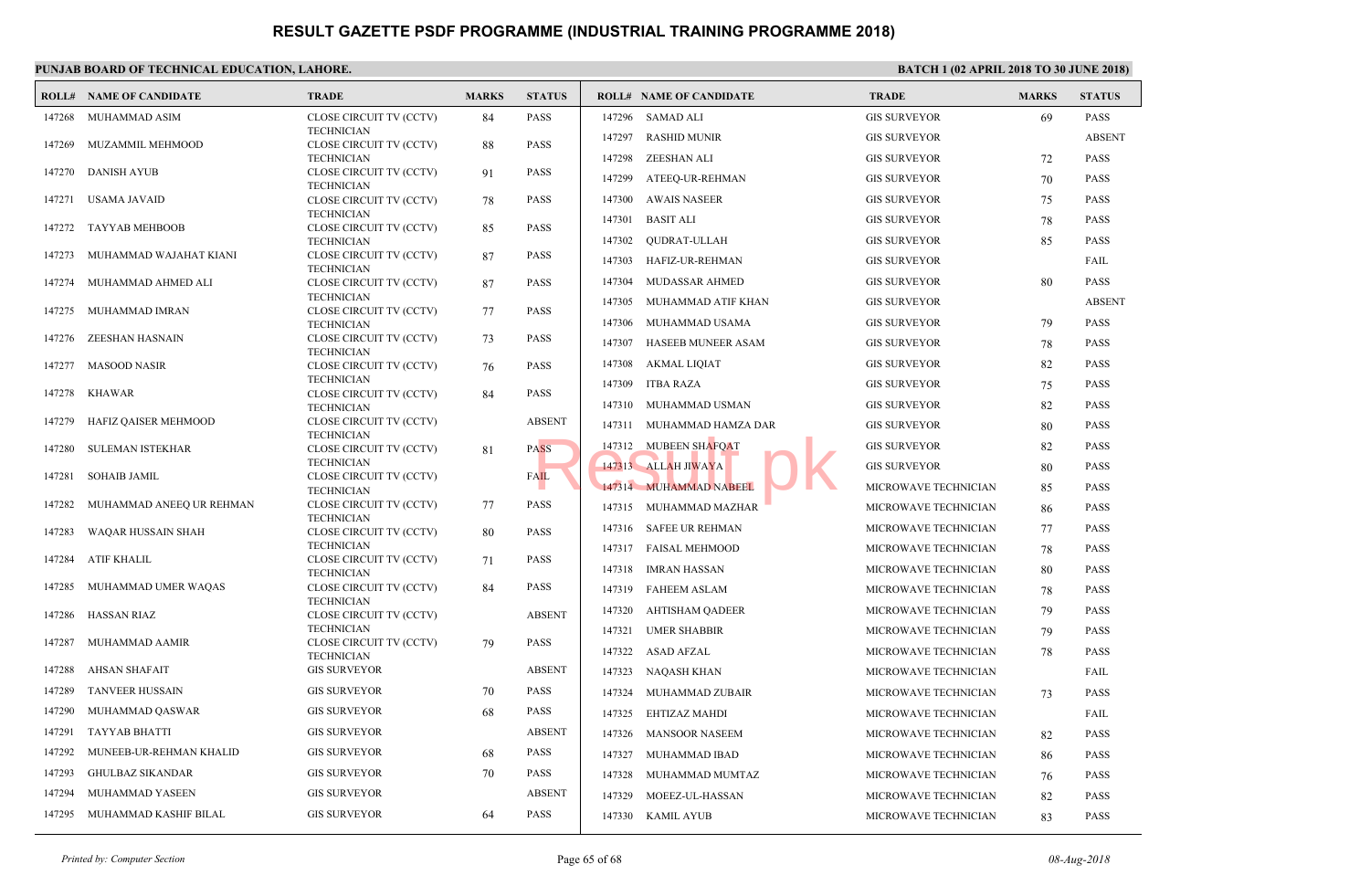|                   | PUNJAB BOARD OF TECHNICAL EDUCATION, LAHORE.                                                                                         |                      |              |               |        |                                |                              |
|-------------------|--------------------------------------------------------------------------------------------------------------------------------------|----------------------|--------------|---------------|--------|--------------------------------|------------------------------|
|                   | <b>ROLL# NAME OF CANDIDATE</b>                                                                                                       | <b>TRADE</b>         | <b>MARKS</b> | <b>STATUS</b> |        | <b>ROLL# NAME OF CANDIDATE</b> | <b>TRAL</b>                  |
| 147331            | MUHAMMAD HASSAAN                                                                                                                     | MICROWAVE TECHNICIAN | 92           | <b>PASS</b>   | 147363 | GHOUS ALI KHAN                 | <b>GIS SU</b>                |
| 147332            | MUHAMMAD USMAN GHORI                                                                                                                 | MICROWAVE TECHNICIAN | 85           | <b>PASS</b>   | 147364 | AYUSHA TAHIR ABBASI            | <b>GIS SU</b>                |
| 147333            | MUHAMMAD YOUSIF                                                                                                                      | MICROWAVE TECHNICIAN | 85           | <b>PASS</b>   | 147365 | SYED SHOAIB ALI SHAH           | <b>INDUS</b>                 |
| 147334            | MUHAMMAD SALEEM                                                                                                                      | MICROWAVE TECHNICIAN |              | <b>ABSENT</b> | 147366 | MUHAMMAD IMRAN                 | 2016<br><b>INDUS</b>         |
| 147335            | <b>TAYYAB HAMEED</b>                                                                                                                 | MICROWAVE TECHNICIAN | 76           | <b>PASS</b>   |        |                                | 2016                         |
| 147336            | HASSAN FAYAZ MALIK                                                                                                                   | MICROWAVE TECHNICIAN | 78           | PASS          | 147367 | TOHEED-UR-REHMAN               | <b>INDUS</b><br>2016         |
| 147337            | ALI ZEB                                                                                                                              | MICROWAVE TECHNICIAN |              | <b>ABSENT</b> | 147368 | SIKANDAR REHMAN                | <b>INDUS</b>                 |
| 147338            | MUHAMMAD SAQLAIN                                                                                                                     | MICROWAVE TECHNICIAN | 82           | PASS          | 147369 | FIDA HUSSAIN SHAHID            | 2016<br><b>INDUS</b>         |
| 147339            | MUHAMMAD ALTAF KHAN                                                                                                                  | MICROWAVE TECHNICIAN | 77           | PASS          |        |                                | 2016                         |
| 147340            | MUHAMMAD USMAN                                                                                                                       | MICROWAVE TECHNICIAN | 78           | PASS          |        | 147370 AMIR ALI                | <b>INDUS</b><br>2016         |
| 147341            | WAJID ALI                                                                                                                            | MICROWAVE TECHNICIAN | 81           | PASS          |        | 147371 SYED MUQARRAB ALI SHAH  | <b>INDUS</b>                 |
|                   | SUBHAN ENGINEERING, SUBHAN ENGINEERING, BASEMENT, 11-D, D-BLOCK,<br><b>6TH ROAD, SATELLITE TOWN, NEAR PTCL EXCHANGE, RAWALPINDI,</b> |                      |              |               |        | 147372 ABID HAYAT              | 2016<br><b>INDUS</b><br>2016 |
| <b>RAWALPINDI</b> | 147342 MUHAMMAD AHSAN IMRAN                                                                                                          | <b>GIS SURVEYOR</b>  |              | <b>ABSENT</b> | 147373 | <b>BILAL AHMAD</b>             | <b>INDUS</b>                 |
| 147343            | <b>SAMRA NAYAB</b>                                                                                                                   | <b>GIS SURVEYOR</b>  | 80           | <b>PASS</b>   | 147374 | KHURRAM SHAHZAD                | 2016<br><b>INDUS</b>         |
| 147344            | <b>ARZOO SAJID</b>                                                                                                                   | <b>GIS SURVEYOR</b>  | 78           | <b>PASS</b>   |        |                                | 2016                         |
| 147345            | RAMEEN MARIAM                                                                                                                        | <b>GIS SURVEYOR</b>  | 82           | <b>PASS</b>   | 147375 | MUHAMMAD BILAL                 | <b>INDUS</b><br>2016         |
| 147346            | <b>SAADIA IQBAL</b>                                                                                                                  | <b>GIS SURVEYOR</b>  | 65           | <b>PASS</b>   |        | 147376 GHULAM MUSTAFA          | <b>INDUS</b>                 |
| 147347            | KOMAL SHAHZADI                                                                                                                       | <b>GIS SURVEYOR</b>  |              | <b>ABSENT</b> |        | 147377 ATIF SHAHZAD            | 2016<br><b>INDUS</b>         |
| 147348            | MUHAMMAD USMAN                                                                                                                       | <b>GIS SURVEYOR</b>  |              | <b>ABSENT</b> |        |                                | 2016                         |
| 147349            | MUNIB UR REHMAN                                                                                                                      | <b>GIS SURVEYOR</b>  | 79           | PASS          |        | 147378 MUBASHER IRFAN          | <b>INDUS</b><br>2016         |
| 147350            | AHMAD SAFDAR                                                                                                                         | <b>GIS SURVEYOR</b>  | 86           | <b>PASS</b>   | 147379 | <b>WAQAS AHMED</b>             | <b>INDUS</b>                 |
| 147351            | MUHAMMAD BILAL                                                                                                                       | <b>GIS SURVEYOR</b>  | 85           | <b>PASS</b>   |        | 147380 ARSALAN                 | 2016<br><b>INDUS</b>         |
| 147352            | <b>ZAHEER ABBAS</b>                                                                                                                  | <b>GIS SURVEYOR</b>  | 65           | PASS          |        |                                | 2016                         |
| 147353            | MUHAMMAD HAMZA                                                                                                                       | <b>GIS SURVEYOR</b>  | 90           | PASS          | 147381 | RAWAL SHAHBAZ                  | <b>INDUS</b><br>2016         |
| 147354            | <b>ALI AWAIS</b>                                                                                                                     | <b>GIS SURVEYOR</b>  | 94           | PASS          | 147382 | RAJA ASFANDYAR KIANI           | <b>INDUS</b>                 |
| 147355            | MUHAMMAD ISMAIL JAMAL                                                                                                                | <b>GIS SURVEYOR</b>  | 95           | PASS          | 147383 | MUHAMMAD YOUSAF                | 2016<br><b>INDUS</b>         |
| 147356            | ALI IRTIZA                                                                                                                           | <b>GIS SURVEYOR</b>  | 75           | PASS          |        |                                | 2016                         |
| 147357            | <b>ABDUL HANAN</b>                                                                                                                   | <b>GIS SURVEYOR</b>  | 95           | PASS          | 147384 | <b>WAHAB HUSSAIN</b>           | <b>INDUS</b><br>2016         |
| 147358            | <b>SHERAZ SALEEM</b>                                                                                                                 | <b>GIS SURVEYOR</b>  |              | <b>ABSENT</b> | 147385 | MUHAMMAD GHUFRAN               | <b>INDUS</b>                 |
| 147359            | ARSHAD NAWAZ                                                                                                                         | <b>GIS SURVEYOR</b>  |              | <b>PASS</b>   | 147386 | MUHAMMAD ZAHEER UD DIN         | 2016<br><b>INDUS</b>         |
|                   |                                                                                                                                      |                      | 97           |               |        |                                | 2016                         |
| 147360            | <b>RAMZAN PERVEZ</b>                                                                                                                 | <b>GIS SURVEYOR</b>  |              | <b>ABSENT</b> | 147387 | NAEEM SADDIQ                   | <b>INDUS</b>                 |
| 147361            | <b>MIAN ABDUL BASIT</b>                                                                                                              | <b>GIS SURVEYOR</b>  |              | <b>ABSENT</b> |        | 147388 MIRZA MATEEN AHMED      | 2016<br><b>INDUS</b>         |
| 147362            | <b>BINYAMEEN JAVED</b>                                                                                                               | <b>GIS SURVEYOR</b>  | 99           | <b>PASS</b>   |        |                                | 2016                         |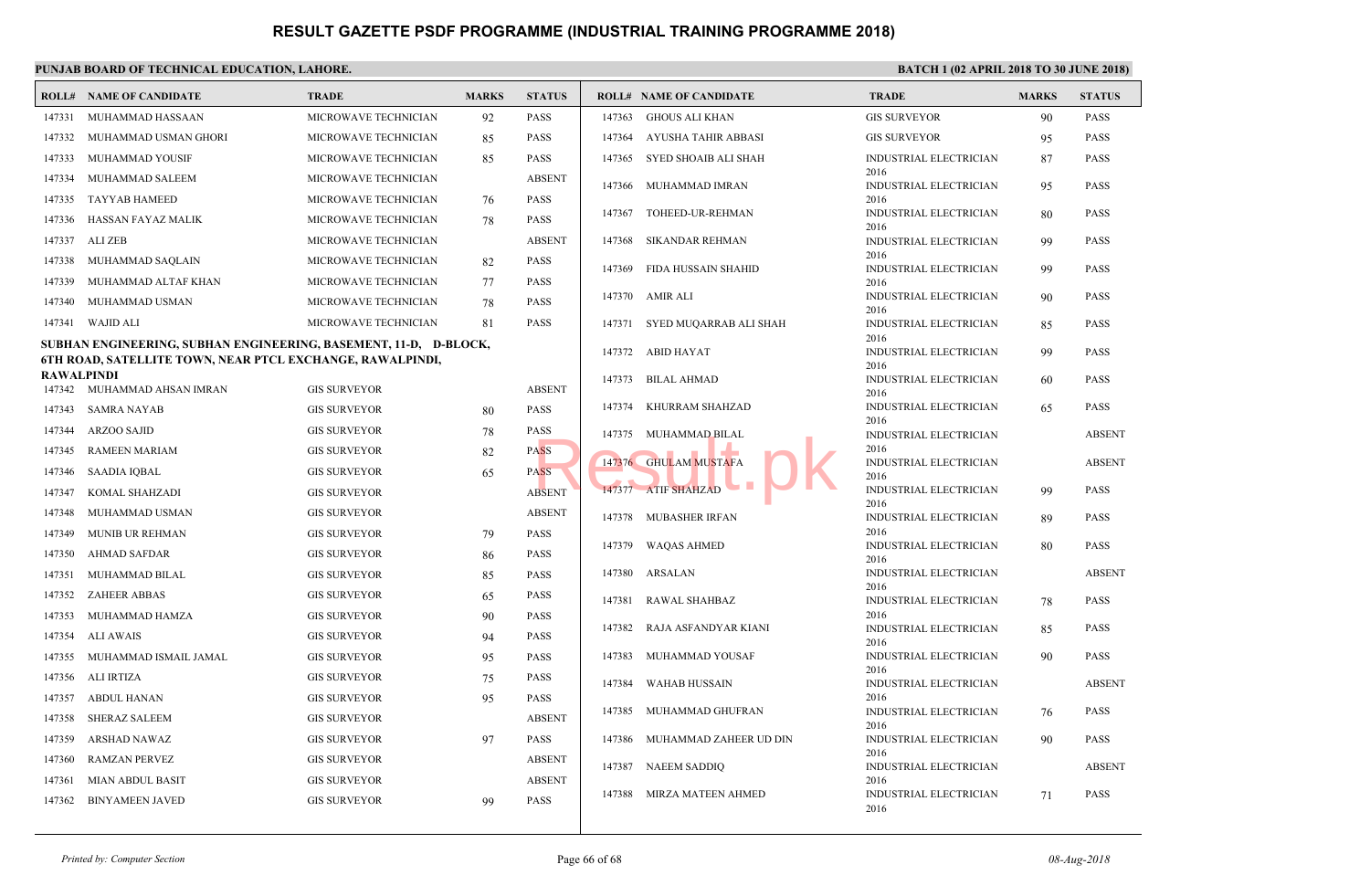|        | <b>ROLL# NAME OF CANDIDATE</b> | <b>TRADE</b>                   | <b>MARKS</b> | <b>STATUS</b> |        | <b>ROLL# NAME OF CANDIDATE</b> | TRAD         |
|--------|--------------------------------|--------------------------------|--------------|---------------|--------|--------------------------------|--------------|
| 147389 | <b>SOHAIB ABBAS</b>            | INDUSTRIAL ELECTRICIAN         | 68           | <b>PASS</b>   | 147417 | IFTIKHAR AHMAD                 | <b>SAFET</b> |
| 147390 | AWAIS GULFARAZ                 | 2016<br>INDUSTRIAL ELECTRICIAN |              | <b>ABSENT</b> | 147418 | BILAL AHMAD                    | <b>SAFET</b> |
|        |                                | 2016                           |              |               | 147419 | RAHEEL RAFIQUE GILL            | <b>SAFET</b> |
| 147391 | MUHAMMAD RASHID                | INDUSTRIAL ELECTRICIAN<br>2016 |              | <b>ABSENT</b> | 147420 | USMAN AHMAD AWAN               | <b>SAFET</b> |
| 147392 | ZULFIQAR AHMAD                 | <b>INDUSTRIAL ELECTRICIAN</b>  | 71           | <b>PASS</b>   | 147421 | <b>ISHTIAQ AHMAD</b>           | <b>SAFET</b> |
| 147393 |                                | 2016                           |              | <b>PASS</b>   | 147422 | <b>AAMIR SHAHZAD</b>           | <b>SAFET</b> |
|        | MUHAMMAD SOHAIL                | INDUSTRIAL ELECTRICIAN<br>2016 | 71           |               | 147423 | CHAUDRY ALI MEHBOOB            | <b>SAFET</b> |
| 147394 | <b>KASHIF GHANI</b>            | INDUSTRIAL ELECTRICIAN<br>2016 | 70           | <b>PASS</b>   | 147424 | MUHAMMAD UMAR AYUB             | <b>SAFET</b> |
| 147395 | UMAID TARIQ                    | INDUSTRIAL ELECTRICIAN         | 70           | <b>PASS</b>   | 147425 | MUHAMMAD ILYAS KHAN            | <b>SAFET</b> |
|        |                                | 2016                           |              |               | 147426 | KHURRAM SHAHZAD ALI            | <b>SAFET</b> |
| 147396 | <b>HAMZA SADHEER</b>           | INDUSTRIAL ELECTRICIAN<br>2016 |              | <b>ABSENT</b> | 147427 | <b>AMIR JAVEED</b>             | <b>SAFET</b> |
| 147397 | <b>AMMAR YASIR</b>             | INDUSTRIAL ELECTRICIAN         | 73           | <b>PASS</b>   | 147428 | SHAHZAIB ARSHAD                | <b>SAFET</b> |
| 147398 | MEER ZAMAN KHAN                | 2016<br>INDUSTRIAL ELECTRICIAN | 62           | <b>PASS</b>   | 147429 | <b>ATTIQUE -UR-REHMAN</b>      | <b>SAFET</b> |
|        |                                | 2016                           |              |               | 147430 | LUQMAN AZIZ                    | <b>SAFET</b> |
| 147399 | <b>ABDUL MOIZ</b>              | INDUSTRIAL ELECTRICIAN<br>2016 | 63           | <b>PASS</b>   | 147431 | HASNAIN AMJAD                  | <b>SAFET</b> |
| 147400 | <b>AHMAD MUNEEB</b>            | INDUSTRIAL ELECTRICIAN         |              | <b>ABSENT</b> | 147432 | MUHAMMAD WASEEM                | <b>SAFET</b> |
| 147401 | SYED INAAM BUKHARI             | 2016<br>INDUSTRIAL ELECTRICIAN | 64           | <b>PASS</b>   | 147433 | SYED SHAUKAT ABBAS KAZMI       | <b>SAFET</b> |
|        |                                | 2016                           |              |               |        | 147434 MUHAMMAD KASHIF NAVEED  | <b>SAFET</b> |
| 147402 | <b>QASIM FARAZ ABBASI</b>      | INDUSTRIAL ELECTRICIAN<br>2016 |              | <b>ABSENT</b> |        | 147435 KAMRAN NAZIR ABBASI     | <b>SAFET</b> |
| 147403 | NADEEM JAVEED                  | INDUSTRIAL ELECTRICIAN         | 66           | <b>PASS</b>   | 147436 | <b>TOUSEEF AHMAD</b>           | <b>SAFET</b> |
| 147404 | <b>SULEMAN AFTAB</b>           | 2016<br>INDUSTRIAL ELECTRICIAN | 67           | <b>PASS</b>   | 147437 | <b>SAJID BASHEER</b>           | <b>SAFET</b> |
|        |                                | 2016                           |              |               | 147438 | MUHAMMAD UMAR                  | <b>SAFET</b> |
| 147405 | <b>ADNAN PERVAIZ</b>           | INDUSTRIAL ELECTRICIAN<br>2016 | 67           | <b>PASS</b>   | 147439 | MUHAMMAD AKASH KHAN            | <b>SAFET</b> |
| 147406 | <b>UBAD-UL-AMIR</b>            | INDUSTRIAL ELECTRICIAN         |              | <b>ABSENT</b> | 147440 | <b>ARIF KHAN</b>               | <b>SAFET</b> |
| 147407 | SHAHZAD NAEEM BAIG             | 2016<br>INDUSTRIAL ELECTRICIAN | 69           | <b>PASS</b>   | 147441 | <b>HAIDER ALI</b>              | <b>SAFET</b> |
|        |                                | 2016                           |              |               | 147442 | <b>AMIR ABBASI</b>             | <b>SAFET</b> |
| 147408 | MALIK SHAMOON AZIZ             | INDUSTRIAL ELECTRICIAN<br>2016 | 68           | <b>PASS</b>   | 147443 | RAJA KHIZAR ZAMAN              | <b>SAFET</b> |
| 147409 | MUHAMMAD ABU BAKAR             | SAFETY INSPECTOR 2016          |              | <b>ABSENT</b> | 147444 | <b>AFSHEEN</b>                 | <b>SAFET</b> |
| 147410 | <b>SOHAIL HABIB</b>            | <b>SAFETY INSPECTOR 2016</b>   | 75           | <b>PASS</b>   | 147445 | SALMAN HAIDER                  | <b>SAFET</b> |
| 147411 | MUHAMMAD WASEEM                | <b>SAFETY INSPECTOR 2016</b>   | 70           | <b>PASS</b>   | 147446 | MUHAMMAD HAMZA FAROOQ          | <b>SAFET</b> |
| 147412 | MUHAMMAD AMIN ASHSAN KAYANI    | SAFETY INSPECTOR 2016          | 65           | <b>PASS</b>   | 147447 | YASIR AYUB                     | <b>SAFET</b> |
| 147413 | JAWAD AZIZ                     | SAFETY INSPECTOR 2016          |              | <b>ABSENT</b> | 147448 | MUHAMMAD ATEEQ                 | <b>SAFET</b> |
| 147414 | SYED FARAZ AHMAD ZAIDI         | SAFETY INSPECTOR 2016          |              | <b>ABSENT</b> | 147449 | SYED ARSHAD ALI JAFFARI        | <b>SAFET</b> |
| 147415 | <b>TEHSEEN JAMAL</b>           | SAFETY INSPECTOR 2016          | 75           | <b>PASS</b>   | 147450 | SYED FAHEEM HUSSAIN SHAH       | <b>SAFET</b> |
| 147416 | MUHAMMAD DAUOOD JANJUA         | SAFETY INSPECTOR 2016          | 98           | <b>PASS</b>   |        | 147451 IMTIAZ AHMAD            | <b>SAFET</b> |
|        |                                |                                |              |               |        |                                |              |